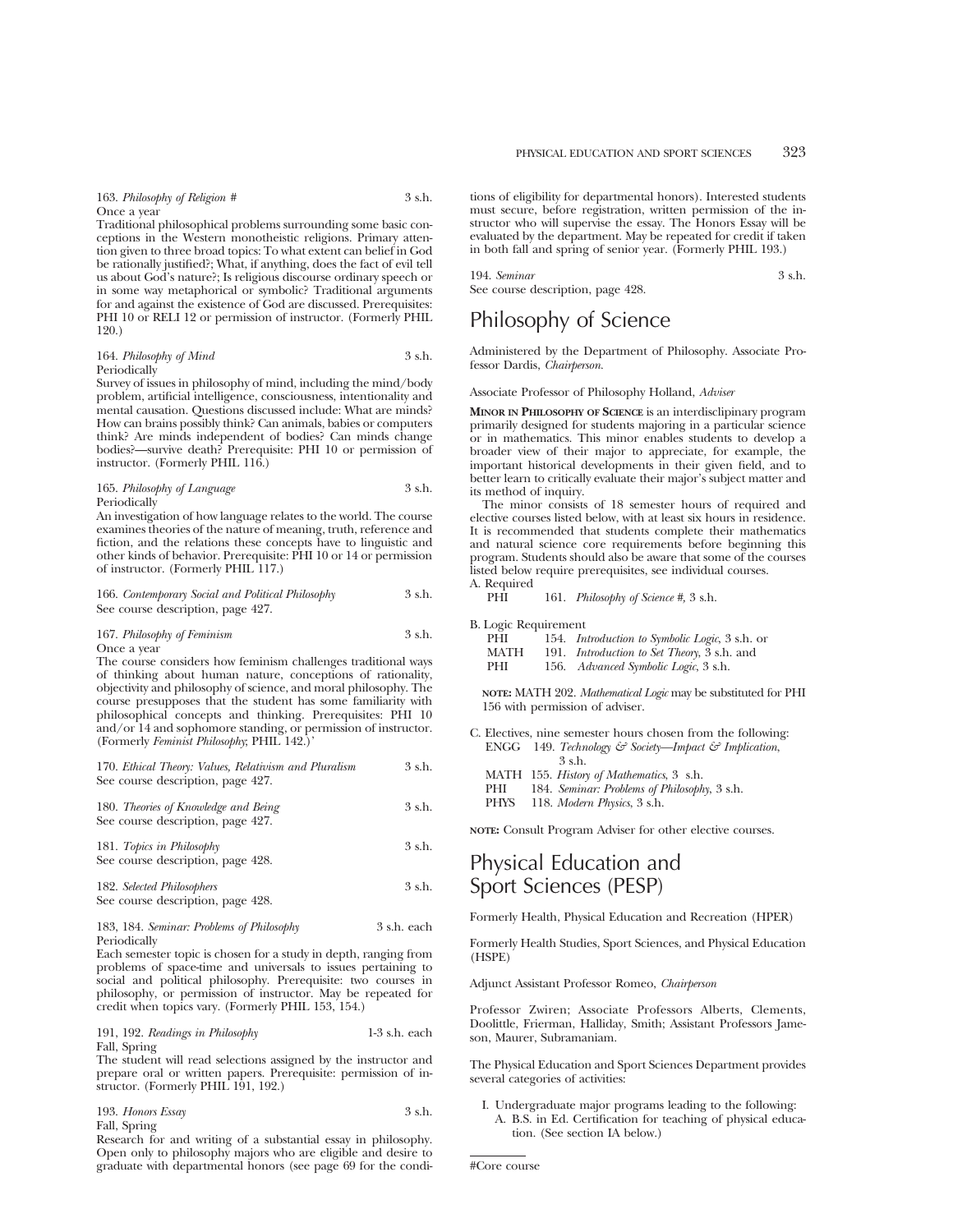- B. B.S. An exercise specialist—leading exercise classes and evaluating fitness programs. (See section IB below.)
- C. B.S. Athletic training—preparation for NATA certification as an athletic trainer. (See section IC below.)
- II. Minor programs in physical education, and driver-traffic safety education for men and women. (See section II below.)
- III. Skills courses—a variety of physical education skills courses for undergraduate degree credit (up to 8 semester hours), open to all students. (See section III below.)
- IV. Master of Science in Physical Education (see section IV below.)

**NOTE:** for intercollegiate athletics, see page 16; for recreation and intramural programs, see page 18.

Please note new course prefixes:

1B through 205 will carry the prefix PESP 210 through 252 will carry the prefix MSPE 300, 301, 302, will carry the prefix MSPE

# I. MAJOR PROGRAMS

A. **BACHELOR OF SCIENCE IN EDUCATION IN PHYSICAL EDUCATION:** This undergraduate major program is designed to prepare preservice physical education teachers to be scholarly, highly skilled, reflective practitioners able to meet the needs of PreK-12 students with a diversity of needs, experiences, cultural backgrounds, disabilities, and special abilities. The program focuses attention on the acquisition of knowledge and skills that enable the preservice teacher to develop and implement effective, innovative physical education programs that meet the New York State Learning Standards in schools. Associate Professor Halliday, *Adviser*

#### **MATRICULATION**

For provisional acceptance into the physical education major program, the following are required:

- 1. Admission into Hofstra University.
- 2. An interview with the program coordinator for advisement and scheduling.

#### Degree Requirements

Candidates for graduation must fulfill the following requirements:

- 1. Successful completion of at least 129 semester hours and a cumulative grade point average of 2.5 in work completed at Hofstra.
- 2. At least 63 semester hours must be in liberal arts.
- 3. There are two requirements that must ordinarily be completed in residence at Hofstra: 24 hours in the major field of specialization, including: PESP 138A, 154, 154A, 103, 103A, 104, 104A, 170A, 130A and 130B, and the last 30 hours. The 24 hours need not be included within the last 30 hours.
- 4. The following general and major requirements:
	- a) Communication Skills: 9 semester hours
		- 1. ENGL 1-2
		- 2. SPCM 1
	- b) History elective: 3 semester hours
	- c) Multicultural Perspective elective: 3 semester hours chosen from the following: ANTH 4, 131, 137; CLL 190 or others as approved by the program coordinator.
	- d) Mathematics elective: 3 semester hours
	- e) Philosophy elective: 3 semester hours selected from the following: PHI 10, 14, 20 or others as approved by the program coordinator.
	- f) Fine Arts: 3 semester hours: DNCE 121.
	- g) Literature elective: 3 semester hours
	- h) Social sciences: 6 semester hours 1. PSY 1
- 2. Developmental psychology: 3 semester hours selected from the following: PSY 53, SPG 029
- i) Natural sciences: 6 semester hours: BIO 103, 105
- j) Language other than English: completion of level 2 in a language other than English, or placement above level 2. (American Sign Language accepted.)
- k) Information Retrieval: PESP 50 and satisfactory score on information retrieval competency test or equivalent course work.
- l) Liberal Arts Electives: 8 semester hours of electives in the liberal arts.
- m) Professional education: 31 semester hours:
	- 1. CT 102; FDED 111\*\* or 127\*\*, PESP 103, 103A, 104, 104A, 154, 154A, 167, 130A, 130B
	- 2. 1 semester hour in Literacy education: LYST 100, *Literacy, Health and Physical Education*.
- n) Physicial education professional core: 34 semester hours: 1. PESP 13A, 50, 53, 60, 80, 106. 108, 138A, 164, 170, 170A; BIO 106\*\*
	- 2. 4 semester hours in health for elementary and middle school children: SGG 69, *Health in Early and Middle Childhood*. (New College)
- o) Physicial education skills techniques:
	- 1. At least 6 semester hours selected as follows:
		- a. select at least one course from each of the following categories:
			- 1) net and wall sports: PESP 3A, 33A, 36A or others as approved by the program coordinator
			- 2) target sports: PESP 2A, 7A, 9A, 14A or others as approved by the program coordinator
			- 3) outdoor/leisure pursuits: PESP 45, 46 or others as approved by the program coordinator
			- 4) striking/field sports and personal performance sports: 27A, 34A, 38A, 39A or others as approved by the program coordinator
			- 5) team passing sports: 5A, 8A, 10A, 16, 26A or others as approved by the program coordinator
		- b. additional elective courses:
			- 1) electives chosen from any of the 5 categories listed above
			- 2) aquatics: PESP 31, 42, 143 (must meet prerequisites)
			- 3) dance: PESP 111B and courses offered in the dance department as approved by the program coordinator
		- 4) officiating: PESP 139, 140, 142, 144, 145, 146, 147
	- 2. Dance: PESP 12, DNCE 121
	- 3. Cooperative Adventure Activities: PESP 119
	- 4. Gymnastics: PESP 15A
	- 5. Fitness: PESP 25
- 5. Students must complete an independent internship experience coaching a middle school or high school interscholastic team for at least one season (or other similar experience as approved by the program coordinator).
- 6. Successful completion of the University Writing Proficiency Test.
- 7. Successful completion of Child Abuse/Child Abduction Prevention and Substance Abuse Prevention workshops or courses as approved by the program coordinator.

#### **Student Teaching Requirements**

Students who have declared physical education as their major must meet the following standards in order to continue in the program:

<sup>\*\*</sup>Counted in total credits as required liberal arts course. For admission to student teaching, these courses should be used in the computation of grade-point average in the required physical education and skills category.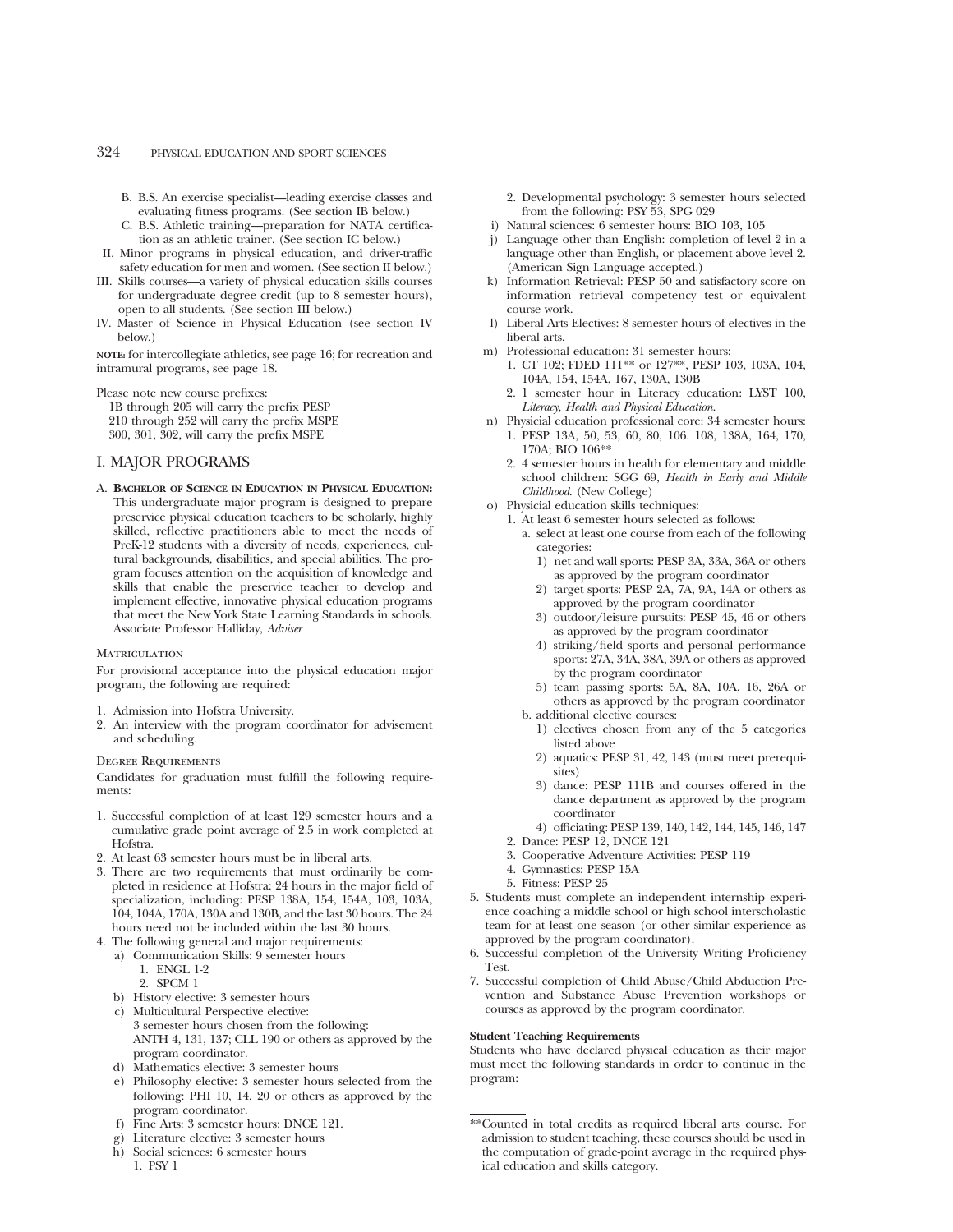- 1. A cumulative grade point average of 2.5 or better in the following categories:
	- a) all course work completed at Hofstra University;
	- b) required professional education coursework;
	- c) required physical education skill and professional core course work.

To be admitted to student teaching, students must meet the following requirements:

- 1. meet all continuation requirements as outlined above
- 2. receive a grade of  $C-$  or better in SPCM 1
- 3. successfully complete FDED 111 or 127; CT 102; PESP 103, 103A, 104, 104A, 154, 154A
- 4. No D's, F's or INC in major courses.

Application forms for student teaching may be obtained in 243 Gallon Wing. Applications must be submitted by October 1 for admission to student teaching in the spring semester and by March 1 for admission to student teaching in the fall semester. \*\*\*See note below regarding teacher certification examinations.

#### **Graduation Requirements**

Graduation from the program requires: 1) completion of criteria listed in 1-7 above; 2) no grades lower than  $C-$  and no unresolved INC grades in professional education course work; 3) an overall GPA of 2.5 or better in all course work, and 4) successful completion internship requirements listed in item 5 and all other degree requirements.

## **Teacher Certification Requirements**

Upon the successful completion of a teacher education program, students will be eligible to apply for the University's recommendation for New York State certification. For Initial Certification, students are required to have passing scores on each of the New York State Teacher Certification Examinations (NYSTCE): the Liberal Arts and Sciences Test (LAST), and the Assessment of Teaching Skills—Written (ATS-W). Students not receiving passing scores on both examinations, will not be eligible for certification. Additional information pertaining to certification can be found on page 120.

\*\*\***NOTE**: It is *strongly recommended* that students complete the Liberal Arts and Sciences Test (LAST) of the New York State Certification Examinations prior to student teaching and the Assessment of Teaching Skills—Written (ATS-W) during student teaching. Both New York State Teacher Certification Examinations (NYSTCE) should be completed prior to graduation. Students not receiving passing scores on both examinations will not be eligible for certification.

B. **B.S. SPECIALIZATION AS AN EXERCISE SPECIALIST:** this undergraduate major program gives students a background in the scientific concepts of fitness exercise, disease risk reduction, nutrition, and the techniques used to evaluate fitness, and health status. Students, in addition, are given an introductory background in the psychological and business aspects of the fitness/wellness field. Students are also prepared to go on to graduate work in related fitness/wellness/allied health disciplines. The emphasis of the course of study is on working with adults outside of the formal educational system. This program does *not* include preparation for New York State teacher certification. However, this program *does* include a senior year field experience in health fitness clubs, corporate fitness programs, cardiac rehabilitation programs, and/or any other approved fitness or wellness centers.

Professor Zwiren, *Coordinator*

Final admission to the field experience will be made by the Chairperson of the Department of Physical Education and Sport Sciences upon recommendation from the faculty.

Matriculation Standards are the same as for the certification program (IA).

#### CONTINUATION STANDARDS

Students who have declared exercise specialist as their major, are screened for admission to the program at the completion of their sophomore year (64 credits) based on the following criteria:

- 1. A cumulative grade-point average of 2.5 or better in the following categories:
	- a) All course work completed at Hofstra University;
	- b) required exercise specialist major course work (courses designated by ††).
- 2. Recommendation of the major adviser.<br>3. Final admission to the program is made
- 3. Final admission to the program is made by the Chairperson of the Department of Physical Education and Sport Sciences upon the recommendation from the faculty.

#### Degree Requirements

Candidates for graduation must fulfill the following requirements:

- 1. The successful completion of at least 129 semester hours and a cumulative grade-point average of 2.5 in work completed at Hofstra.
- 2. At least 63 semester hours must be in liberal arts.
- There are two requirements that must ordinarily be completed in residence at Hofstra: 15 semester hours in the major field of specialization, including two field experiences, and the last 30 hours. The 15 hours need not be included within the last 30 hours.
- 4. The following general and major requirements:
- a) ENGL 1-2\*
	- b) Humanities, 6 semester hours, including SPCM 1, 7, 11
- c) PSY 1, 63, SGG 047
- d) SOC 4<br>e) BIO 50
- e) BIO 50, 103, 105, 106††
- Liberal arts electives, 24 semester hours, with 9 of these semester hours in related disciplines taken under advisement.
- g) Basic statistic, computer, or microcomputer course, 3 s.h. course taken under advisement
- h) PESP 25††, 35††, 38B††, 60††, HPFS 62††, 66††, 69††, 70††, PESP 100††, 106††, 111B††; HPFS 114††; PESP 149A††, 149B††, 161††, 194, 196††, 197††, 198††, 199.
- Electives: selection of 6 s.h. from the following courses or under advisement: HPFS 63, 64, 65, 67, 68, 69, 70; PESP 138A.
- Two business courses taken under advisement, 6 s.h.
- CRSR 116, and a 2 s.h. Dance course taken under advisement.
- C. **B.S. SPECIALIZATION IN ATHLETIC TRAINING:** this undergraduate major program is designed to prepare students for employment in the profession of athletic training. It focuses on the application of knowledge of anatomy and physiology in terms of physical conditioning, preventative and rehabilitative treatment for athletes. The program fulfills all of the requirements established by the Commission on the Accreditation of Allied Health Education Programs.

#### **MATRICULATION**

1. Students can apply to the athletic training program after they have met general admission standards and successfully complete BIO 103, 105, PESP 60, 169 with a grade of B or better in each course. The student must maintain a 2.5 overall

<sup>\*</sup>See University Degree Requirements, page 66.

<sup>††</sup>Required exercise specialist major course work.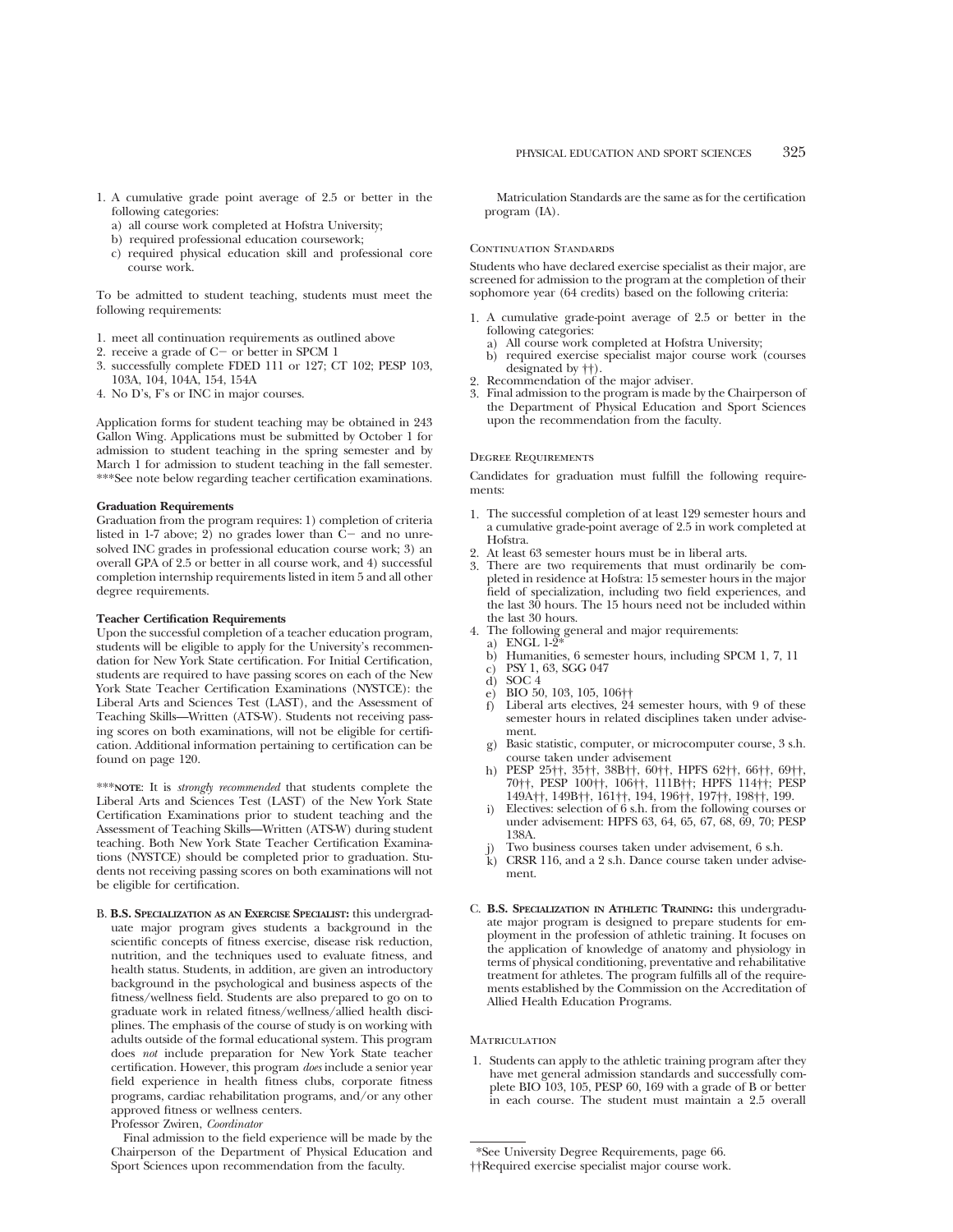grade-point average, and a 2.75 grade-point average within the athletic training major courses.

2. To become a matriculated athletic training student they must: submit an essay, two letters of recommendation, interview with the athletic training staff and complete clinical observation hours as defined in PESP 169.

#### Continuation Standards

Upon completion of the sophomore year, all athletic training majors must meet the following criteria to continue in the program:

- 1. A cumulative grade-point average of 2.5 or better for all course work. A cumulative grade-point average of 2.75 or better in the athletic training major courses (indicated by the symbol "+"). If a student does not maintain the proper cumulative grade-point average (2.5 or better overall, 2.75 or better in athletic training major courses), they will be placed on a one semester probation. If at the end of the semester their grade-point average does not meet the requirement, they will be dropped from the program.
- 2. Completion of clinical observation hours. If a student does not complete the required clinical observation hours, it is the responsibility of the student to make arrangements with the Athletic Training Program Coordinator to complete these hours the next semester. If at the end of the semester they have not completed the clinical observation hours, they will be dropped from the program.
- 3. Recommendation of the major adviser.
- 4. Recommendation of the Athletic Training Program Coordinator.

Final admission to the program will be made by the Chairperson of the Department of Physical Education and Sport Sciences upon the recommendation of the department faculty.

#### Clinical Experience

Satisfactory completion of a minimum of 1200 clinical hours in an athletic training setting. These must be accumulated with the following restrictions:

- 1. All clinical hours must be under the supervision of an NATA Certified Athletic Trainer.
- 2. Twenty-five percent (25%) of these hours must be in "high risk sport" coverage (i.e., football, lacrosse, basketball).
- 3. All hours must be accumulated in a period of not less than two, and no more than five years.
- 4. A student must intern for a minimum of 40 work hours in an *allied clinical setting*. These hours accumulated are designed to supplement clinical experiences in athletic training rooms. The allied setting may include physical therapy and/or rehabilitation clinics, college or university health centers, hospital emergency rooms, physician's offices, or other appropriate health care facilities. The hours accrued in an allied setting may not count toward the 1200 clinical hour requirement.
- 5. A student must intern for a maximum of 400 work hours in an *affiliated clinical setting*. These settings may be used to broaden and supplement clinical experiences at Hofstra. These hours must be under direct supervision of a qualified clinical instructor (current NATA recognition as a certified athletic trainer and a minimum of one year full-time experience as an NATA certified athletic trainer including experience in the clinical supervision of student athletic trainers).

#### Degree Requirements

Candidates for graduation must fulfill the following requirements:

- 1. The successful completion of 128 semester hours of prescribed coursework.
- 2. At least 66 semester hours must be in liberal arts. **NOTE**: no more than 12 semester hours of liberal arts electives may be taken on a Pass/ $D+/D$ /Fail basis.
- 3. There are two requirements that must ordinarily be completed in residence at Hofstra: 15 semester hours in the major field of specialization, including one off-campus field experience and the last 30 hours. The 15 hours need not be included within the last 30 hours.
- 4. The following general and major requirements:
- a) ENGL 1-2\*\*
- b) Humanities electives, 6 semester hours
- c) Electives, 6 semester hours chosen from the following: AH 5, 6, 7, 8, 74; CLL 39, 40, 53, 54; AVF 10; DRAM 1, 59A, 157, 173, 174, 175, 176; ENGL 40, 41, 42, 43, 44, 51, 52, 107, 115, 121, 129, 133, 141, 143, 145A, 153, 157; FRLT 48, 49; JW ST 10; MUS 1, 3, 20, 21, 22, 23, P 1-22, 135; SPLT 51, 52; UHP 12
- d) SPCM 1 or 11
- e) PSY  $1+$ , 54, 63
- f) SOC 4
- g) Social science elective, 3 semester hours (not in sociology or psychology)
- h) BIO  $50+$ ,  $103+$ ,  $105+$ ,  $106+$
- i) CSC 5
- \*j) MATH 12, 10, or 137, 3 s.h.
- $*$ k) PHYS 4, or 1A and 1B, 3-4 s.h.
- l) PESP 13, 25, 38B, 60+; HPFS 62+, 66; PESP 102A+, 106+, 108, 111B, 138A, 161+, 163+, 167, 168+, 169+, 190A+, 192+, 194, 195, 196, 198, and one course chosen from the following: PESP 35 or 100
- \*m) Liberal arts electives, 9 semester hours.

\*For those students wishing to complete physical therapy prerequisites, the following must be completed:

a) PHYS 1A & 2A, 1B & 2B,

c) CHEM 3A, 3B, 4A, 4B (is not a requirement for the Athletic Training Degree).

### II. MINOR PROGRAMS

Minor programs for men and women consist of the successful completion of the program requirements, taken under advisement. The following minors are offered by the department:

#### A. **PHYSICAL EDUCATION AND SPORT SCIENCES—**18 s.h.

- Students may select one of the three areas:
- Area 1. Theory Concentration
	- 12 s.h. in theory courses 4 s.h. in science courses
	-
- 2 s.h. in skills courses Area 2. Science Concentration

12 s.h. in science courses 4 s.h. in theory courses 2 s.h. in skills courses

- Area 3. Skills Concentration
	- 7 s.h. in theory courses
	- 5 s.h. in science courses
	- 6 s.h. in skills courses
- *Theory* courses are: PESP 13, 50, 53, 103, 104, 138A, 139, 140, 142, 144, 145, 146, 147, 151, 152, 155, 156, 161, 163, 164, 167, 170, 170A, 191, 193; DNCE 127, 128.
- *Science* courses are: PESP 60, HPFS 62, PESP 106, 108, 161, 170, 170A
- *Skills* courses are: PESP 1B, 2A, 2B, 3A, 3B, 4A, 4B, 5A, 5B, 6B, 7A, 7B, 8A, 8B, 9A, 9B, 10A, 10B, 12, 14A, 14B, 15A, 15B, 16,

b) MATH 10, or 137

<sup>\*</sup>Counts as a liberal arts course.

<sup>\*\*</sup>See University Degree Requirements, page 66.

<sup>1</sup>Counted in total credits as required natural science course. For admission to student teaching, this course should be used in the computation of grade-point average in the required physical education theory and skill category.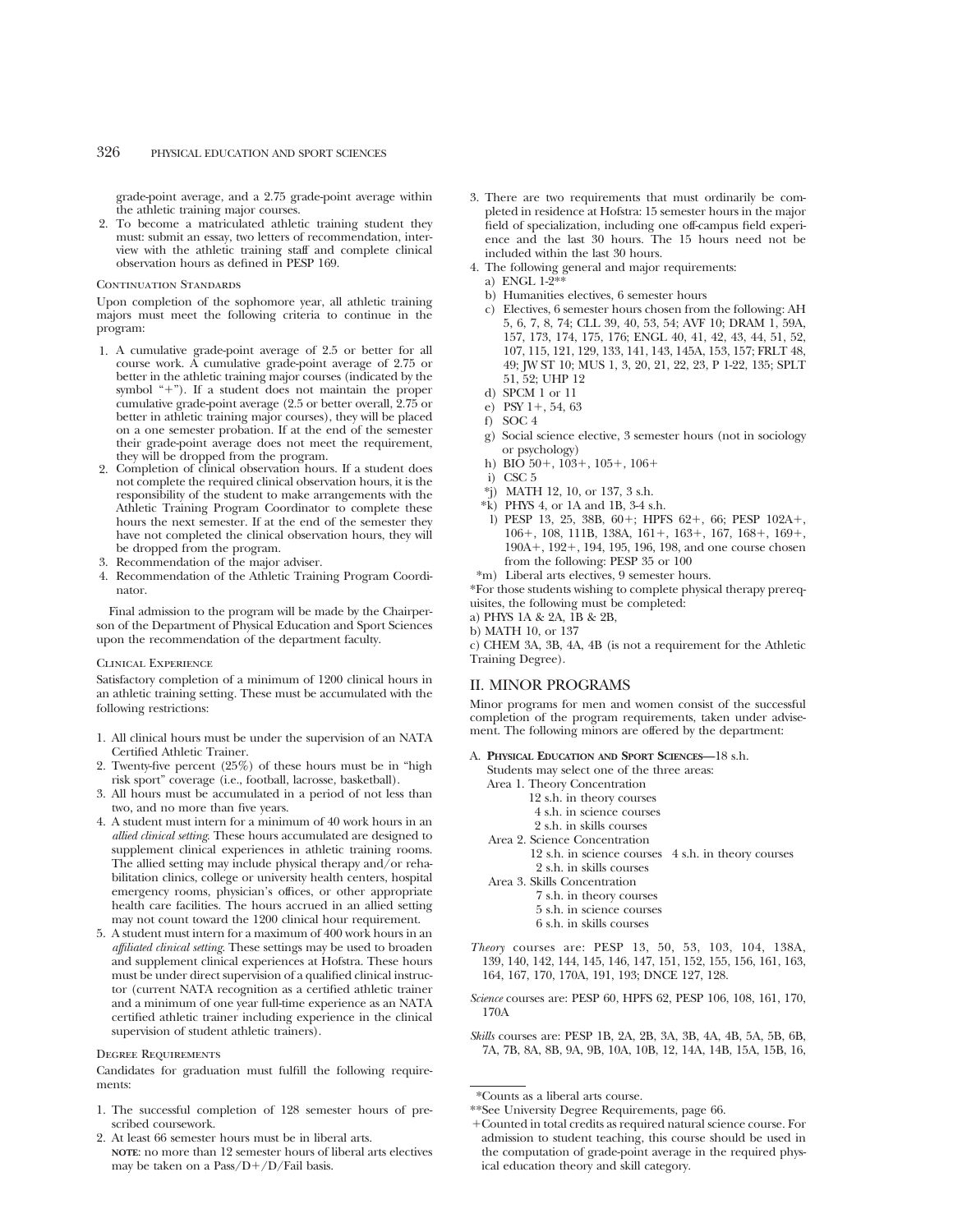18, 19, 21, 22, 23, 24, 25, 26A, 26B, 27A, 27B, 28A, 28B, 31, 31C, 32, 33A, 33B, 34A, 35, 36A, 36B, 37, 38A, 38B, 39A, 40, 42, 44, 45, 46, 84, 100, 109, 111B, 112, 119, 120, 121, 122, 123, 131, 132, 133, 134, 139, 140, 141, 142, 143, 144, 146, 147.

#### B. **DRIVER-TRAFFIC SAFETY EDUCATION**

This program is designed for future and certified teachers who are to complete or who have completed the minimum course requirements essential for teaching driver-traffic safety at the secondary level.

This is an in-service professional program leading to a provisional or permanent certificate  $(12 \text{ s.h.})$  to teach drivertraffic safety education. Requirements: PESP 201, 202A, 202B and 203.

## III. SKILLS COURSES/SERVICE PROGRAM

Eight semester hours of physical skills courses may be chosen as electives toward fulfilling the University requirements for graduation. Assistant Professor Frierman, *Coordinator*

The Department of Physical Education and Sport Sciences offers a variety of courses designed to develop and improve fitness and behavior toward exercise with lifelong learning goals. We offer the student opportunities for development, for enrichment and for the pleasure and joy which come from achievement and excellence.

The classes are arranged to permit individual selection of activity in conjunction with the needs, interests and abilities of the student.

Each semester is divided into two programs: Outdoor Program and Indoor Program. Courses are offered on an 8-week, 1/2-1 credit basis and on a full semester 16-week, 1-2 credit basis. A student interested in registering for physical education has the following choices:

- 1. One 8-week, 1⁄2-1 credit course from either the Outdoor or Indoor Program; 1⁄2-1 credit courses do not have to be taken in sequence. A student does not have to accumulate one whole credit in any given semester.
- 2. One 8-week, 1⁄2-1 credit course from *each* program, i.e., Outdoor and Indoor, for a total of 1-2 credits for the semester.
- 3. Two 1⁄2-1 credit courses from the Outdoor or Indoor Program.
- 4. One 2-credit course from the Outdoor or Indoor Program which runs the entire semester, i.e., fencing, scuba diving, gymnastics, fitness for life, swim for fitness, advanced life saving, water safety instructor and aerobic dance.
- 5. A maximum of 8 credits in physical education skills courses may be applied toward graduation requirements. However, credit for the same numbered skills course taken *more* than *twice* will not be applicable toward graduation.
- 6. Courses are graded  $Pass/D+/D/Fall$  with the option of a letter grade for 1-2 credit skills courses, which run a full semester.

**NOTE:** for listing of skills courses, see above.

# IV. MASTER OF SCIENCE IN PHYSICAL EDUCATION

This program is designed to further the professional development of teachers on the elementary and secondary levels. It focuses attention on the design and development of curricula through an understanding of contemporary pedagogical, sociocultural and scientific trends and issues in physical education and sport.

Associate Professor Clements, *Coordinator*

#### Admission Requirements

- 1. Admission to Hofstra University.<br>2. Hold a bachelor's degree from a
- 2. Hold a bachelor's degree from an accredited institution with a major in physical education. Candidates who do not hold a bachelor's degree in physical education or are not certified to

teach, must meet with the Graduate Program Coordinator to determine which corequisites must be met before becoming matriculated in the program. The minimum corequisite requirements for students without a physical education degree or teaching certification: (a-g not part of 36 s.h.):

- a) PESP 103 or 154, 3 s.h.
- b) PESP 104, 3 s.h.
- c) Education courses, 6 s.h. selected under advisement.
- d) MSPE 230A-230B, *Student Teaching.*
- e) BIO 103, 105, 6 s.h. or equivalent.
- f) Skill content requirements (determined under advisement).
- g) Students must receive at least a grade of "C" or better in all corequisite courses.
- 3. Undergraduate grade-point average of 2.5. Students with less than a 2.5 GPA must meet with the Graduate Program Coordinator to determine additional entrance requirements.
- 4. An interview with the Graduate Program Coordinator.
- 5. Submitting to Graduate Admissions:
	- a) three letters of recommendation;
	- b) a brief typed statement indicating the applicant's interest in the program and listing physical education activities, awards, teaching experience, etc.;
- 6. Satisfactory scores on the Graduate Record Examination (GRE).

### CONTINUATION STANDARDS

Upon completion of 12 semester hours, each candidate must meet the following criteria to continue in the program:

- 1. A cumulative grade-point average of 3.0 or better.
- 2. Recommendation of the graduate faculty attesting to the candidate's professional knowledge, proficiency and competence in the area of specialization.

Program: 36\* semester hours distributed as follows:

Core courses: 15 s.h.<br>MSPE 910 *Pedao* 

- 210. *Pedagogical Trends & Issues in Physical Education & Sport*, 3 s.h.
	- 211. *Contemporary Sociocultural Trends & Issues in Physical Education & Sport*, 3 s.h.
	- 212. *Scientific Trends & Issues in Physical Education & Sport*, 3 s.h.
- RES 258. *Understanding Research Methodology*, 3 s.h.
	- 259. *Introduction to Statistical Methods in Educational Research*, 3 s.h.
- Major field requirements: 9 s.h.<br>MSPE 213. Innovative Instruc
- 213. *Innovative Instructional Strategies for Teaching Physical Education*, 3 s.h.
	- 214. *Contemporary Curriculum Perspectives in Physical Education*, 3 s.h.
- COUN 203. *Introduction to Counseling*, 3 s.h. or 207. *Health Counseling*, 3 s.h.

- Theory: electives selected under advisement, 3-9 s.h.<br>MSPE 215. Advanced Perceptual Motor Learning, 3 215. *Advanced Perceptual Motor Learning*, 3 s.h.
	- 216. *Adaptive Physical Education*, 3 s.h.
		- 217. *Research Implications on Curricula Trends in Physical Fitness,* 3 s.h.
		-
		- 218. *Sport & the Law*, 3 s.h.
		- 219. *Comparative Studies in Physical Education & Sport*, 3 s.h.
		- 220. *Motor Development*, 3 s.h.
		- 221. *Field Experience*, 3 s.h.

Application: electives selected under advisement, 3-6 s.h.

<sup>\*</sup>Counts as a liberal arts course.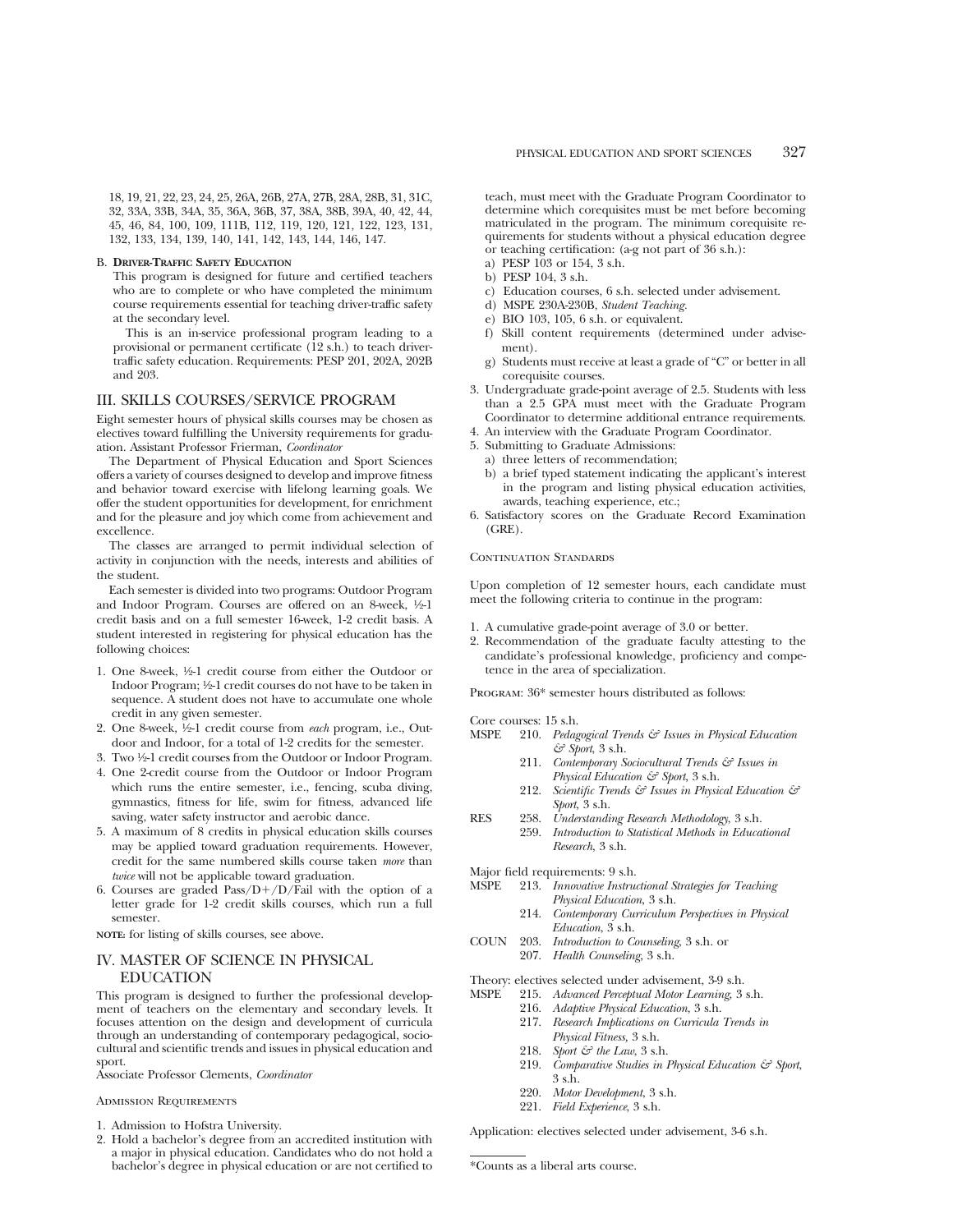- MSPE 223. *Implementing Health Related Fitness & Nutrition into School Curricula*, 3 s.h.
	- 224. *Implementing Motor Learning Theories*, 3 s.h.
	- 225. *Analysis of Movement*, 3 s.h.
	- 227. *Workshop: Movement & New Games for Elementary Physical Education Teachers*, 1 s.h.
	- 228. *Workshop: Dance Education, Advanced Theory & Practice,* 1 s.h.
	- 229. *Educational Gymnastics*, 1 s.h.
	- 235. *Movement & New Games for Elementary Physical Education Teachers*, 3 s.h.
	- 236. *Analysis of Team & Individual Sports,* 3 s.h.
	- 237, A-Z. *Special Topics in Physical Education & Sport,* 1-3 s.h.

Electives in other departments: foundations of education 200 level course recommended.

\*Thesis/Comprehensive Examination Option

Option A. Thesis (MSPE 301, *Master's Essay*), 3 s.h.

Option B. Comprehensive Examination

If the comprehensive examination is not passed, the student must complete MSPE 301, 302, *Master's Essay* or MSPE 300, *Departmental Seminar*.

## **COURSES**

In addition to semester notations next to each course, a selection of courses is offered during the January and Summer sessions. Consult the *January* and *Summer Sessions* bulletins for these schedules.

#### **Please note new course prefixes:**

1B through 205 will carry the prefix PESP 210 through 252 will carry the prefix MSPE 300, 301, 302, will carry the prefix MSPE

1B. *Adapted Physical Education* 1 s.h. Fall, Spring

Geared to meet the specific needs of students who have medical problems, i.e., weight control, physical handicaps, etc. (Formerly HPER; HSPE)

2A, 2B. *Archery* A-1⁄2 s.h., B-1 s.h. Spring

Basic skills and techniques, cost, care and maintenance of equipment. Interclass competitive shooting and attendance at an archery meet. (Formerly HPER; HSPE)

| 3A, 3B. Badminton | $A-\frac{1}{2}$ s.h., B-1 s.h. |
|-------------------|--------------------------------|
| Fall, Spring      |                                |

Basic strokes (grip, stance, form), rules of the game, care and selection of equipment. Class tournaments arranged. (Formerly HPER; HSPE)

| 4A, 4B. Baseball | $A-\frac{1}{2}$ s.h., B-1 s.h. |
|------------------|--------------------------------|
| Spring           |                                |

For students interested in team sports. Basic instructions in the fundamentals of skills and team play. (Formerly HPER; HSPE)

5A, 5B. *Basketball* A-1⁄2 s.h., B-1 s.h. Fall

Basic knowledge, techniques and the practice of fundamental skills. (Formerly HPER; HSPE)

6B. *Hiking and Backpacking* 2 s.h. Fall, Spring

Introduction to skills and techniques which will be applied to specified situations. Weekend trips will be required for completion of the course. Students must supply or be willing to rent backpacking equipment. (Formerly HPER; HSPE)

7A, 7B. *Bowling* A-1⁄2 s.h., B-1 s.h. Fall, Spring The fundamentals of 10-pin bowling. Classes are held off campus. Students must provide their own transportation. Fees for games bowled are included in the tuition. (Formerly HPER; HSPE)

8A, 8B. *Football Fundamentals* A-1⁄2 s.h., B-1 s.h. Fall

An introduction to individual and team concepts of football. Offensive and defensive theories of play as well as individual skills are presented. Theories and skills learned are applied in flag football scrimmages and games. (Formerly HPER; HSPE)

9A. *Fencing* 
$$
\frac{1}{2}
$$
 s.h.

Fundamental skills and strategies of foil fencing. (Formerly HPER; HSPE)

9B. *Fencing* 2 s.h. Fall, Spring

Fundamental skills and strategies of foil fencing. Bouts and the use of electrical scoring equipment. (Formerly HPER; HSPE)

10A, 10B. *Field Hockey* A-1⁄2 s.h., B-1 s.h. Fall

For students interested in team sports. Basic instruction includes the fundamentals of skills and team play. (Formerly HPER; HSPE)

12. *Folk and Square Dance* 1 s.h. Fall

Broad range of elementary folk dances; customs and dances of other countries. (Formerly HPER; HSPE)

13. *Fundamentals of Movement* 1 s.h.

Fall Concepts of the basic principles and practices of body movement. Body development, exercises and posture are emphasized. (Formerly HPER; HSPE)

13A. *Fundamentals of Human Movement* 3 s.h. Fall, Spring

In this course the student has the opportunity to learn about the age-related changes that occur in motor behavior from infancy through adulthood and how to use this knowledge to help people achieve their individual movement potentials.

14A. *Golf* 
$$
\frac{1}{2}
$$
 s.h.

Fall

Fall

The fundamentals of golf: grip, stance, swing, rules and etiquette. Practice with long and short irons, drivers and putters. (Formerly HPER; HSPE)

14B. *Golf* 1 s.h. Fall, Spring

For students seeking further skill and knowledge beyond the beginning level. Instruction is given mainly on a golf course. (Formerly HPER; HSPE)

15A, 15B. *Gymnastics* A-1 s.h., B-2 s.h. Fall

This course is designed to help the physical education major to acquire the knowledge, the performance and pedagogical skills in tumbling, educational, and artistic gymnastics to enable him/ her to teach these activities effectively and safely in a school setting. (Formerly HPER; *Gymnastics I;* HSPE.)

<sup>\*</sup>Recommended for majors.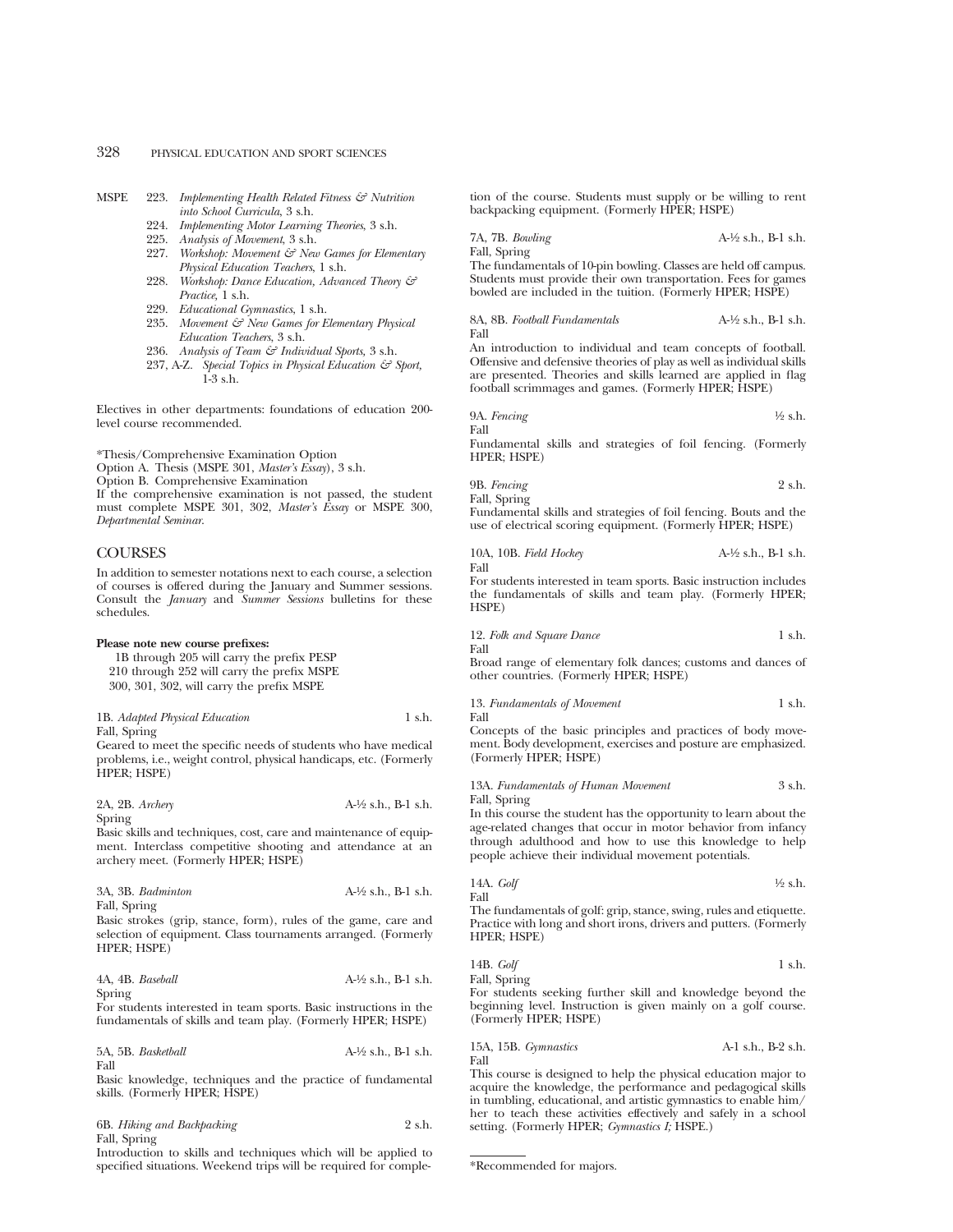16. *Lacrosse* <sup>1</sup>⁄2 s.h. Spring

For students interested in team sports. Basic instruction includes the fundamentals of skills and team play. (Formerly HPER; HSPE)

18. *Physical Conditioning* 2 s.h. Fall, Spring, Summer

Designed to introduce the basic principles of physical fitness through lecture and activity related experiences. A variety of activities are introduced that emphasize cardiovascular conditioning, strength and flexibility. Concepts of improving one's health related fitness and caloric intake are included. (Formerly HPER; HSPE)

#### 19. *Horseback Riding—English Style* 2 s.h. Fall, Spring

To foster an appreciation and understanding of safe riding techniques, to develop and encourage an interest in environment related leisure time activities, and to provide an atmosphere which promotes social interaction in an informal coeducational setting. Lab fees additional. (Formerly HPER; HSPE)

#### 21. *Scuba: Basic Underwater Diving Techniques* 2 s.h. Fall, Spring

Students learn to dive using scuba equipment and to apply these skills to further investigate the underwater marine environment. All necessary equipment is supplied. Students may receive the National Association of Underwater Instructors (NAUI) certification by taking PESP 121. Lab fees additional. (Formerly HPER; HSPE)

22. *Self-Defense* 2 s.h.

Fall, Spring

Instruction and practice for men and women. Strategy, skills and physical conditioning. Valuable skills can be attained for use in emergency situations. (Formerly HPER; HSPE)

23. *Advanced Life Saving* 2 s.h. Fall, Spring

Standard Red Cross Advanced Life Saving Certificate. Prerequisite: swimmer's certificate or permission. (Formerly HPER; HSPE)

#### 24. *Downhill Skiing* 2 s.h. January

For the beginner through the expert. Four weeks of classroom training and physical conditioning. Practical sessions held at a ski area in New Hampshire or Vermont during January intersession. Transportation via car pool. Lab fees additional, payable at second class meeting, include lodging and two meals/day for five days, equipment rental, lift tickets and five 1<sup>1/2</sup> hour lessons. (Formerly HPER; HSPE)

| 25. Fitness for Life | 2 s.h. |
|----------------------|--------|
| Fall, Spring         |        |

An activity course designed to improve one's fitness and to gain knowledge regarding aerobic fitness and weight control. Improvement of fitness is gained through activities including walking, jogging, resistive and exercise machines. Gaining of information regarding body percent fat, weight control, consumer nutrition, exercise prescription and stress reduction are included. (Formerly HPER; HSPE)

26A, 26B. *Soccer* A-1⁄2 s.h., B-1 s.h. Fall, Spring

Basic skills in heading, dribbling, shooting as well as strategy and rules of the game. Interclass competition. (Formerly HPER; HSPE)

| 27A, 27B. Softball | $A-\frac{1}{2}$ s.h., B-1 s.h. |
|--------------------|--------------------------------|
| Spring             |                                |

For students interested in team sports. Basic instruction in the fundamentals of skills and team play. (Formerly HPER; HSPE)

28A, 28B. *Speedball* A-1⁄2 s.h., B-1 s.h.

Fall, Spring

For students interested in team sports. Basic knowledge, technique, and the practice of fundamental skills and team play. The variety of ways in which the ball may be kicked or passed, as a team works together to score, makes this sport highly enjoyable. (Formerly HPER; HSPE)

## 31. *Swimming I* 1 s.h. Fall, Spring

Fundamentals of elementary swimming, with emphasis on individual achievements and water safety, working toward the American Red Cross Beginners Certificate as minimum achievement. (Formerly HPER; HSPE)

|  | 31C. Water Polo | 2 s.h. |
|--|-----------------|--------|
|--|-----------------|--------|

Fall, Spring

Introduction to the fundamental skills of water polo. Discussion of the history, terminology and rules of the game. Fundamental principles of conditioning together with team defensive and offensive strategy are examined. Restricted to intermediate and advanced swimmers. (Formerly HPER; HSPE)

32. *Tai Chi Chuan I* 2 s.h. Fall, Spring

An ancient Chinese exercise for health, relaxation, centering, balance, grace and fluidity. (Formerly HPER; HSPE)

33A, 33B. *Tennis I* A-1⁄2 s.h., B-1 s.h. Fall, Spring

Fundamentals: grip, forehand, backhand, serve, etc., rules of the game, strategy, and care and selection of equipment. (Formerly HPER; HSPE)

34A. *Track and Field* 
$$
\frac{1}{2}
$$
 s.h. Spring

Instruction and practice in fundamentals and techniques. (Formerly 34; HPER; HSPE)

| 35. Hatha Yoga | 2 s.h. |
|----------------|--------|
| Fall, Spring   |        |

Specially designed postures and exercises which not only improve the student's overall physical fitness level, but also increases bodily awareness and creativity. (Formerly HPER; HSPE)

| 36A, 36B. Volleyball   |  |  |  |  | $A-\frac{1}{2}$ s.h., B-1 s.h. |  |
|------------------------|--|--|--|--|--------------------------------|--|
| Fall, Spring<br>__ _ _ |  |  |  |  |                                |  |

Basic knowledge of the rules and regulations, techniques, fundamental skills, and their application in game situations. (Formerly HPER; HSPE)

37. *Weight Control* 1 s.h.

Fall, Spring Designed to outline exercise and condition factors conducive to weight loss and control. Information relative to diet, rest and metabolism will also be included. (Formerly HPER; HSPE)

| 38A, 38B. Weight Training | $A-\frac{1}{2}$ s.h., B-1 s.h. |
|---------------------------|--------------------------------|
|---------------------------|--------------------------------|

Fall, Spring

Basic principles and skills. Emphasis on cardiovascular and flexibility activities. (Formerly HPER; HSPE)

39A. Wrestling

\n
$$
\frac{1}{2}
$$
 s.h.

Designed to develop an appreciation for and mastery of the basic fundamental holds, take downs, escapes, reversals and the understanding of the rules. (Formerly HPER; HSPE)

| 40. Paddleball (one wall) | 1 s.h. |
|---------------------------|--------|
| $P_1$ 11 $Q_2$ $\cdots$   |        |

Fall, Spring

Fundamental skills, rules and regulations, techniques and strategies of the one-wall game. (Formerly HPER; HSPE)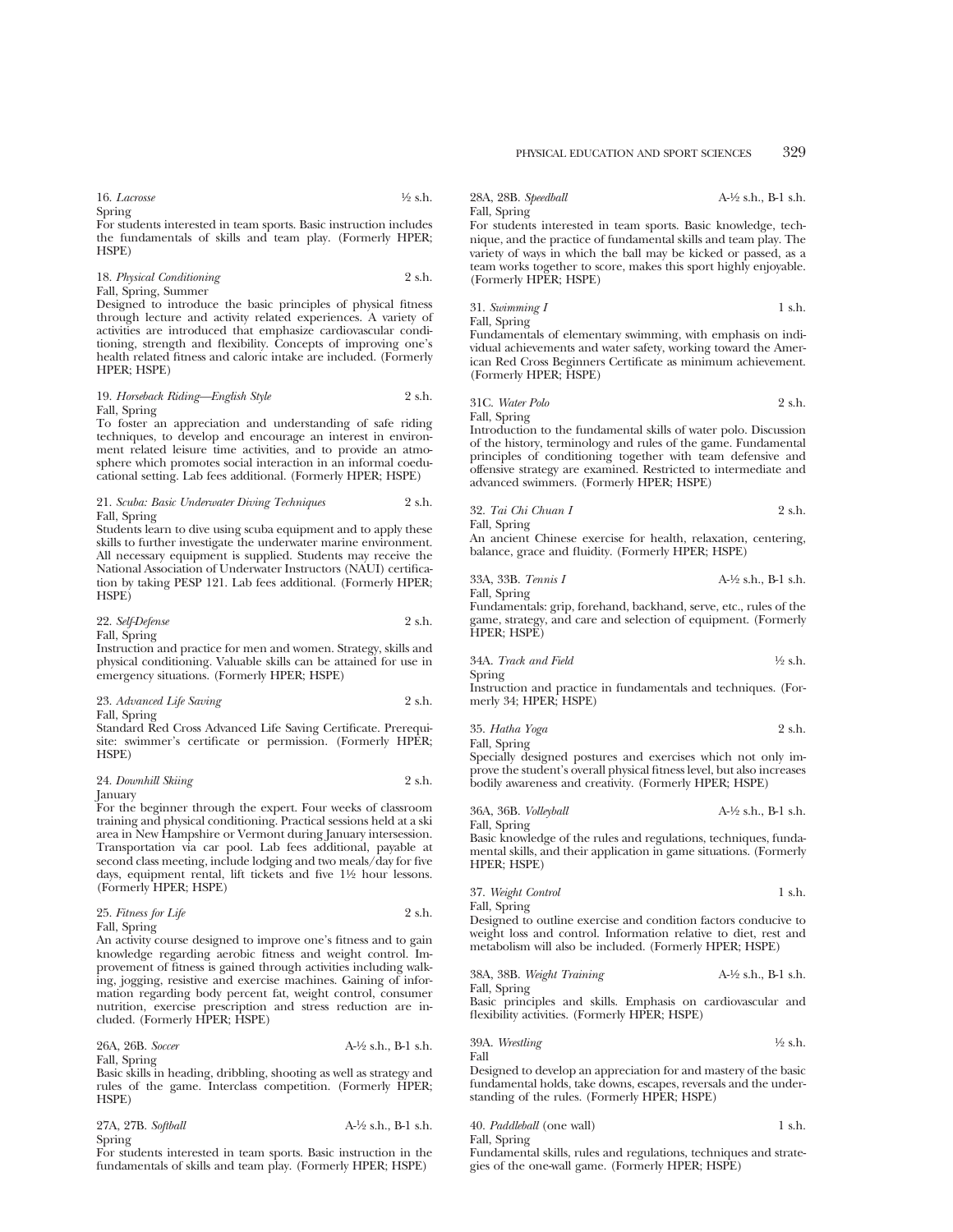42. *Lifeguard Training* 3 s.h. Once a year

The purpose of this course is to focus attention on the skills and knowledge required for an individual to assume the responsibilities of a lifeguard at a swimming pool or a protected (nonsurf) open-water beach. Upon completion of this course, students may be eligible for certification from the American Red Cross in lifeguard training, standard first aid and adult CPR. (Formerly HPER; HSPE)

44. *Karate I* 2 s.h. Fall, Spring

Study of the traditional Japanese martial art as one of the most effective self-defense methods. (Formerly HPER; HSPE)

#### 45. *Orienteering* 1⁄2 s.h. Once a year

This course is designed to introduce the student to the locomotor skills, map and compass skills, and space and time skills as they relate to the sport of orienteering. (Formerly HPER; HSPE)

46. *Camping Skills* 
$$
\frac{1}{2}
$$
 s.h. Once a year

This course is designed to introduce the student to the knowledge and skills needed for a successful camping experience. A weekend camping trip is included in the course for which students may be required to either provide or rent various pieces of camping equipment. (Formerly HPER; HSPE)

#### 50. *Introduction to Physical Education*\* 1 s.h. Fall, Spring

Provides preservice physical education teachers with a broad overview of the field of physical education. Introduction to physical education as a profession including: NASPE Physical Education Outcomes and NYS Learning Standards, professional development opportunities (literature, organizations, and conferences). Introduction to use of technology in physical education including: information retrieval, using the internet, communication (e-mail, word processing), data management, presentations, organizational tools, use of technology in teaching, and other sub-disciplinary applications.

#### 53. *History and Philosophy of Physical Education\** 3 s.h. Spring

The historical and philosophical development of physical education from primitive man to the present with emphasis on major trends within the area and directions for the future. Consideration is given to the prominent figures who have shaped the field. (Formerly *Principles of Physical Education*; HPER; HSPE)

#### 60. *First Aid and Safety*\* 3 s.h. Fall, Spring, January

An American Red Cross certification course designed to develop first aid and CPR skills, knowledge, safety awareness and injury and illness prevention. Safety and prevention topics include: fire safety and arson prevention, heart disease prevention, preventing choking, child safety, injury prevention, poisoning prevention (including substance abuse/awareness), preventing heat and cold-related illness.

#### 80. *Programming Fitness Activities* 1 s.h. Spring

Designed to help the preservice physical education teacher gain knowledge and skills to effectively implement developmentally appropriate fitness programs in the schools. Includes consideration of assessment, content, curriculum planning, use of technology, and influence of gender, multicultural issues, and socioeconomic factors on fitness programming for PreK-12 students. (Formerly HPER; HSPE)

| 84. Karate II | 2 s.h. |
|---------------|--------|
| Fall, Spring  |        |

A more intense study of the traditional Japanese martial art. Emphasis is on building a strong self-confidence and physical constitution as well as giving the student insight into Oriental philosophy. Prerequisite: PESP 44. (Formerly HPER; HSPE)

99. *Understanding Your Fitness and Health* 3 s.h. Fall, Spring

The process of selecting life-long activities and practices that would achieve a healthful living style. Through specific academic and seminar experiences, students understand the many dimensions of well-being inherent in the ability to reach their own individual health potential. Topics include stress management, weight control, basic nutrition, sports injuries, etc. (Formerly HPER; HSPE)

100. *Swim for Fitness* 2 s.h. Fall, Spring

Improvement of overall physical conditioning through swimming. Introduction to the fundamental principles of physical conditioning and their application to swimming. Under the instructor's direction and utilizing both traditional and novel aquatic activities, individualized programs of conditioning will be set up to meet the student's personal needs. Restricted to intermediate and advanced swimmers. (Formerly HPER; HSPE)

101. *Aquarobics* 2 s.h. Fall, Spring

Designed to improve physical fitness through water activities. Introduction of the principles of physical conditioning with the intent of improving cardiovascular fitness and flexibility using land activities applied to a water medium. No previous swimming experience necessary. (Formerly HPER; HSPE)

## 102A. *Organization and Administration of Athletic Training* 3 s.h.

Once a year

This course is designed to provide the student with the knowledge of administrative duties within the athletic training profession. Topics include: planning, coordinating and supervising all administrative components of an athletic training program including those pertaining to health care services (physical examinations and screening, first aid and emergency care, follow-up care and rehabilitation, etc.); financial management, training room management, personnel management, and public relations. (Formerly HPER; HSPE)

103. *Methods and Materials for Teaching at the Elementary Level*\* 3 s.h.

Fall, Spring

Designed to help preservice physical education teachers gain knowledge and skills to effectively teach developmentally appropriate physical education in the elementary school. Includes consideration of content, curriculum planning, safety, teaching styles, class management and organization, positive discipline, assessment, use of technology in teaching, literacy skills development, and influence of gender, multicultural issues, and socioeconomic factors on the teaching-learning process. (Formerly HPER; HSPE)

#### 103A. *Elementary Physical Education Field Experience* 1 s.h. Fall, January, Spring, Summer

This course is designed to give the preservice physical education teacher practical experience in teaching physical education in the elementary school. Prerequisite/corequisite: PESP 103. Pass/  $D+/D/Fail$  grade only.

#### 104. *Methods and Materials for Teaching*

*at the Secondary Level*\* 3 s.h. Fall, Spring

Designed to help preservice physical education teachers gain knowledge and skills to effectively teach developmentally appro-

<sup>\*</sup>Recommended for majors.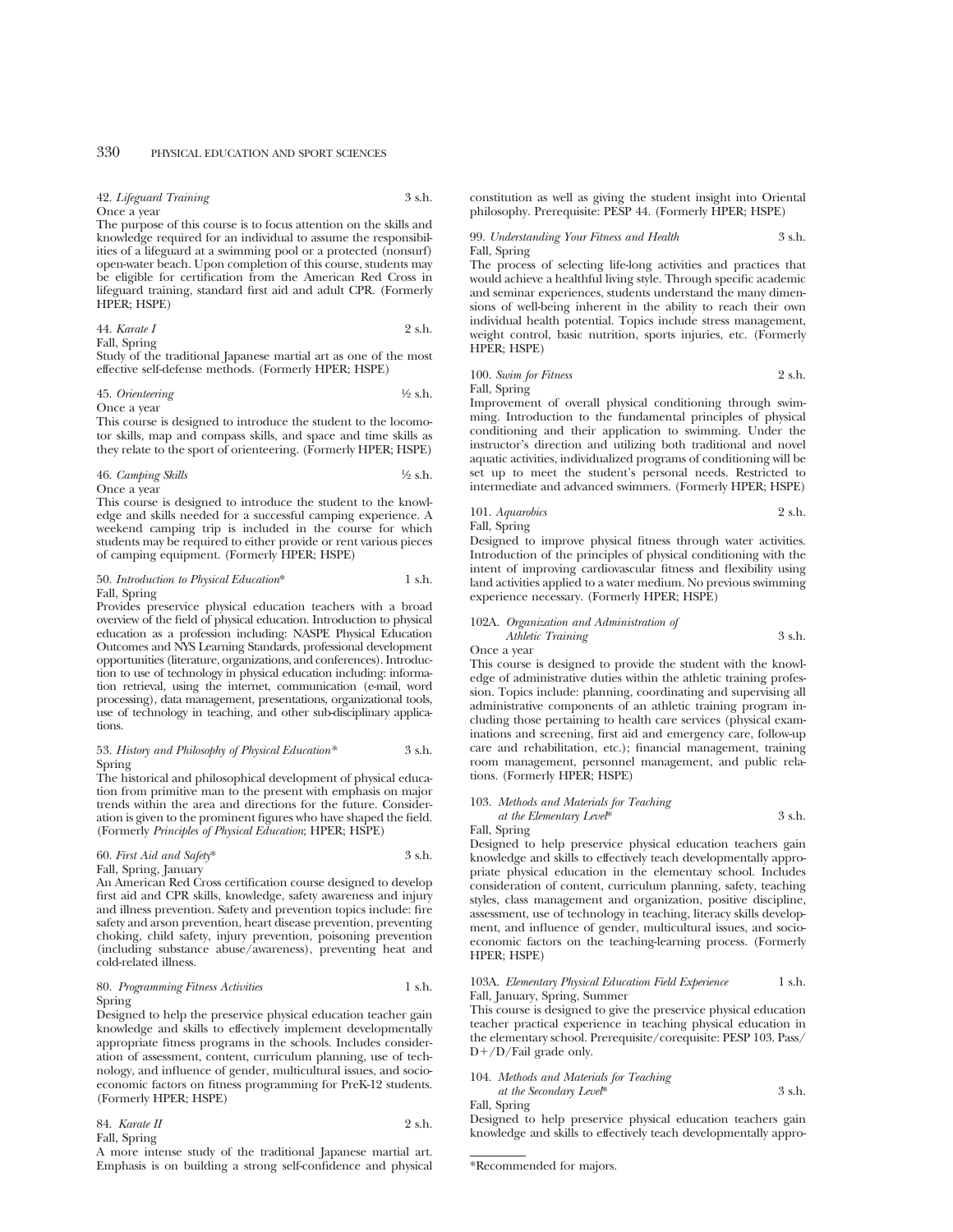priate physical education in the middle and secondary schools. Includes consideration of content, curriculum planning, safety, teaching styles, class management and organization, positive discipline, assessment, use of technology in teaching, literacy skills development, and influence of gender, multicultural issues, and socioeconomic factors on the teaching-learning process. (Formerly HPER; HSPE)

#### 104A. *Middle School and Secondary Physical Education Field Experience* 1 s.h. Fall, January, Spring, Summer

This course is designed to give the preservice physical education teacher practical experience in teaching physical education in the middle and/or secondary school. Prerequisite/corequisite: PESP 104. Pass/ $D+/D$ /Fail grade only.

106. *Kinesiology*\* 3 s.h. Fall, Spring

The study of human movement and the analysis of motor skills through the application of kinesiological principles. Application of principles to skillful movement and teaching. Use of computer technology for skill analysis, computer-based instruction, and presentation of motor skill analysis project results. Prerequisite: BIO 103. (Formerly HPER; HSPE.)

107. *Kinesiology for the Dancer* 4 s.h. Once a year

The study of the anatomical and mechanical principles of movement with specific applications to the dancer. Analysis of dance movements, prevention of injuries, conditioning and relaxation techniques are examined. (Formerly HPER; HSPE)

#### 108. *Assessment in Physical Education* 3 s.h. Fall, Spring

Designed to provide the preservice physical education teacher with knowledge and skills necessary to use a variety of assessment strategies and instruments to enhance and provide accountability for the teaching-learning process in physical education. Emphasis on selection and use of developmentally appropriate assessment strategies and instrument, including computer and other technology, congruent with physical activity learning goals. (Formerly HPER; HSPE; *Measurement and Evaluation in Physical Education.*)

109. *Fencing II* 2 s.h. Fall, Spring

Instruction in advanced techniques of foil fencing with emphasis on competition. Prerequisite: PESP 9A or permission. (Formerly HPER; HSPE)

111B. *Aerobic Dance* 2 s.h. Fall, Spring

Designed to develop cardiovascular fitness through the use of exercise to music. Muscular strength, endurance and flexibility are also developed. (Formerly HPER; HSPE)

112. *Archery—Advanced* 1 s.h. Spring

Review of basic skills and techniques. Emphasis on competitive shooting. Practical hunting experience. Minimal skill standards must be met in the first week of class. (Formerly HPER; HSPE)

113. *Cardiopulmonary Resuscitation (CPR)* 1 s.h. January, Summer

An American Red Cross certification course which develops competencies in the areas of artificial respiration (CPR), and aids to choking victims. (Formerly HPER; HSPE)

119. *Cooperative and Adventure Activities* 1 s.h. Fall

This course is an introduction to the various Project Adventure activities: cooperative games, initiative problem solving activities, trust activities and adventure ropes course activities. (Formerly HPER; HSPE)

120. *Sailing* 1 s.h.

Spring, Summer

Basic course which will enable the student to sail and handle a sailboat safely and proficiently. 15 hours of instruction conducted on the water. All instruction will be in fiberglass sloops. Lab fees additional.

Classes are held weekends during the spring semester; summer session classes weekdays only. (Formerly HPER; HSPE)

121. *Scuba Certification* 2 s.h. Fall, Spring

A continuation of basic scuba (PESP 21). Students are given the opportunity to use the skills developed in basic scuba in actual diving. Course consists of a series of dives done in local Long Island area, in the Florida Keys and on an island in the Caribbean. Upon successful completion of the course, the student is registered and certified with the National Association of Underwater Instructors (NAUI). A wet suit, weight belt, weights and a buoyancy compensator must be supplied by each student (may be rented). Lab fees additional. Prerequisite: PESP 21 or permission of instructor. (Formerly HPER; HSPE)

122. *Sailing II* 2 s.h. Spring

Knowledge in and development of skills for sailing. Classroom: teaching of theory, general information and marlinspike seamanship. Practical work consists of practices afloat and an opportunity to apply theory, develop judgment and perfect skills. (Formerly HPER; HSPE)

123. *Hatha Yoga II* 2 s.h. Spring

Course designed to allow proficient Yoga student to develop physical potential and expand creativity through intense practice of specially designed postures and exercises. Prerequisite: PESP 35. (Formerly HPER; HSPE)

| 130A, 130B. Student Teaching* | $4\frac{1}{2}$ s.h. each |
|-------------------------------|--------------------------|
| Fall, Spring                  |                          |

Sixteen weeks of student teaching including four and one-half days per week in the school and participation in the after- school program. A seminar is conducted in conjunction with student teaching. In 130A, student teaching is done in the elementary school for eight weeks. In 130B, student teaching is done in the secondary school for eight weeks. Hofstra students must complete 130B in order to receive credit for 130A. (Formerly HPER; HSPE)

| 131. Swimming II | 1 s.h. |
|------------------|--------|
| Fall, Spring     |        |

Continuation of 31, working toward Swimmer's and Advanced Swimmer's American Red Cross Certificates. Prerequisite: PESP 31 or permission of instructor. (Formerly HPER; HSPE)

132. *Tai Chi Chuan II* 2 s.h. Fall, Spring

For the students who have completed *Tai Chi I* and wish to deepen their knowledge of form, push hands and application. (Formerly HPER; HSPE)

133. *Tennis II* 
$$
1 \text{ s.h.}
$$
  $1 \text{ s.h.}$ 

Practice in advanced techniques and skills to attain proficiency, rules and game strategy, care and selection of equipment. Students must meet minimal requirements during the first week of class in order to remain in the course. (Formerly HPER; HSPE)

<sup>\*</sup>Recommended for majors.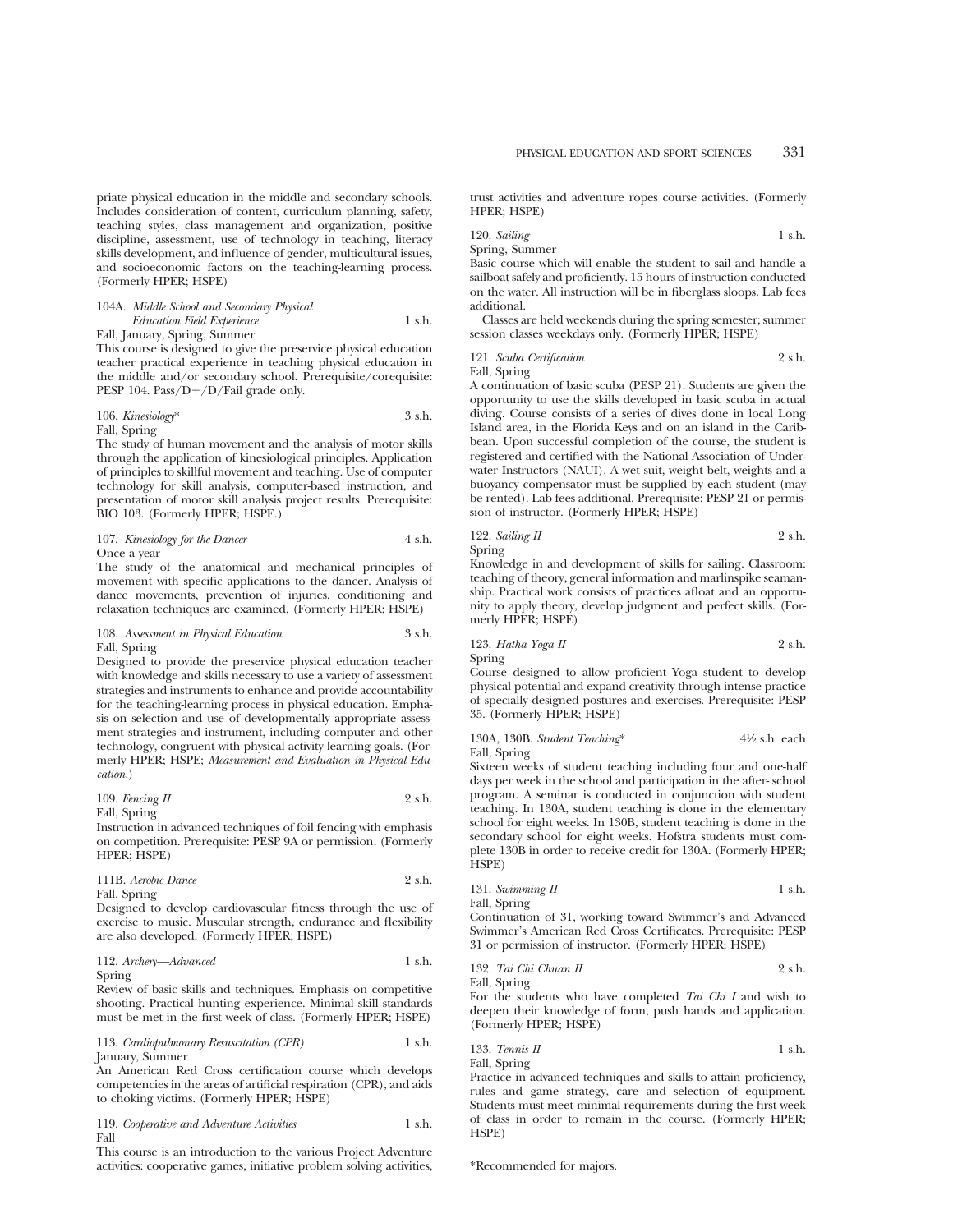$134$ . *Tennis III*  $9 \text{ sh}$ Fall, Spring

Instruction and practice in fundamental techniques and skills to attain proficiency (a full semester). Rules and match play in singles and doubles. (Formerly HPER; HSPE)

#### 135. Activity Review  $I^*$  1 s.h. January, Summer

Supplementary knowledge of skills in field hockey, soccer, basketball, volleyball, with emphasis on the review of teaching techniques. Individual needs of students are of prime consideration. Prerequisite: team sports. (Formerly HPER; HSPE)

136. *Activity Review II*\* 1 s.h. Continuation of 135 with emphasis in lacrosse and individual sports. Prerequisites: lacrosse and individual sports. (Formerly HPER; HSPE)

138A. *Methods of Coaching*\* 3 s.h. Fall

Designed to equip the physical education major student with the concepts of sound coaching principles and training methods in competitive athletics. (Formerly HPER; HSPE)

#### OFFICIATING\*

Technique and rules interpretation with the opportunity to secure an official's rating. Majors must complete two of the following courses. Prerequisite: basic skills in appropriate sport or permission of instructor. Open to all students. (Formerly HPER; HSPE)

| 139. Officiating-Field Hockey<br>Fall      | $\frac{1}{2}$ s.h. |
|--------------------------------------------|--------------------|
| 140. Officiating-Basketball<br>Fall        | ½ s.h.             |
| 142. Officiating-Football<br>Fall          | ½ s.h.             |
| 144. Officiating-Volleyball<br>Spring      | ½ s.h.             |
| 145. Officiating-Softball<br>Spring        | ½ s.h.             |
| 146. Officiating-Lacrosse<br>Spring        | ½ s.h.             |
| 147. Officiating—Track and Field<br>Spring | ½ s.h.             |
| 141. Synchronized Swimming                 | 2 s.h.             |

Spring

Fundamental skill instruction in individual water stunts and group composition. Problems of music selection for water composition. Prerequisite: swimmer's certificate or permission. (Formerly HPER; HSPE)

#### 143. *Water Safety Instruction* 2 s.h. Fall, Spring

Methods of teaching swimming and life saving techniques. Opportunity for American Red Cross Certificate. Prerequisite: Advanced Life Saving Certificate. (Formerly HPER; HSPE)

149A, 149B. *Practicum in Exercise/Wellness* 3 s.h. each Fall, Spring

Supervised practicum in an approved setting. Student is placed in an appropriate community adult fitness/wellness center; a corporate wellness program; a fitness and health club; and/or cardiac rehabilitation center. Separate placements can be made for 149A, 149B or student can do all 6 semester hours in one placement under advisement. Prerequisite: PESP 198, 199. (Formerly HPER: HSPE)

150A, 150B. *Field Experience: Nonschool Setting* 41⁄2 s.h. each Fall, Spring

Supervised practicum in one or more nonschool setting agencies. Students are assigned on the basis of past experiences and career goals. Course does not qualify a candidate for teaching certification. Open to students in a nonteaching track with permission only. (Formerly HPER; HSPE)

151, 152. *Readings* 1-3 s.h. each

Fall, January, Spring, Summer Individualized course designed to meet special interests of the student and to fill gaps in the student's understanding of physical education and recreation. Ordinarily open only to juniors and seniors who are capable of independent study. Prerequisites: written consent of chairperson of department and of instructor who will serve as tutor. (Formerly HPER; HSPE)

### 154. *Preschool and Elementary Physical Education Content* 3 s.h.

Fall, Spring

This course is designed to help the preservice physical education teacher acquire the knowledge about preschool and elementary physical education content and methods that will enable him/ her to create innovative, developmentally appropriate physical education learning experiences and help children achieve the New York State Learning Standards and NASPE Outcomes for physically educated persons. (Formerly HPER; HSPE; *Elementary Physical Education Content.*)

154A. *Preschool Physical Education Field Experience* 1 s.h. Fall, January, Spring, Summer

This course is designed to give the preservice physical education teacher practical experience in teaching physical education in preschool. Prerequisite/corequisite: PESP 154. Pass/D+/D/Fail grade only.

155. *Leisure Interpretation*\* 3 s.h. Fall

The historical and philosophical development of the role of leisure in the quality of life. An attempt to identify the events, interests and needs of people in pursuit of leisure. (Formerly HPER; HSPE)

156. *Leisure Experiences: Seminar and Practicum*\* 3 s.h. Spring

The identification, investigation and analysis of existing leisure experiences and programs through regularly scheduled seminars and a field experience. Placement is contracted with instructor approval, according to student's interests and needs. Prerequisite: PESP 155 or permission of instructor. (Formerly HPER; HSPE)

159. *Sport and Physical Education in Cross-Cultural Context* 3 s.h.

Once a year

The nature and significance of sport and physical education within selected nations. With consideration to the principal approaches utilized in cross-cultural study, the student focuses upon the identification and systematic analysis of persistent problems in American sport and physical education. Through comparing strategies adopted by nations which reflect contrasting social, political and economic value systems, the student endeavors to formulate plans for domestic change. May be applied toward liberal arts credit. (Formerly HPER; HSPE)

<sup>\*</sup>Recommended for majors.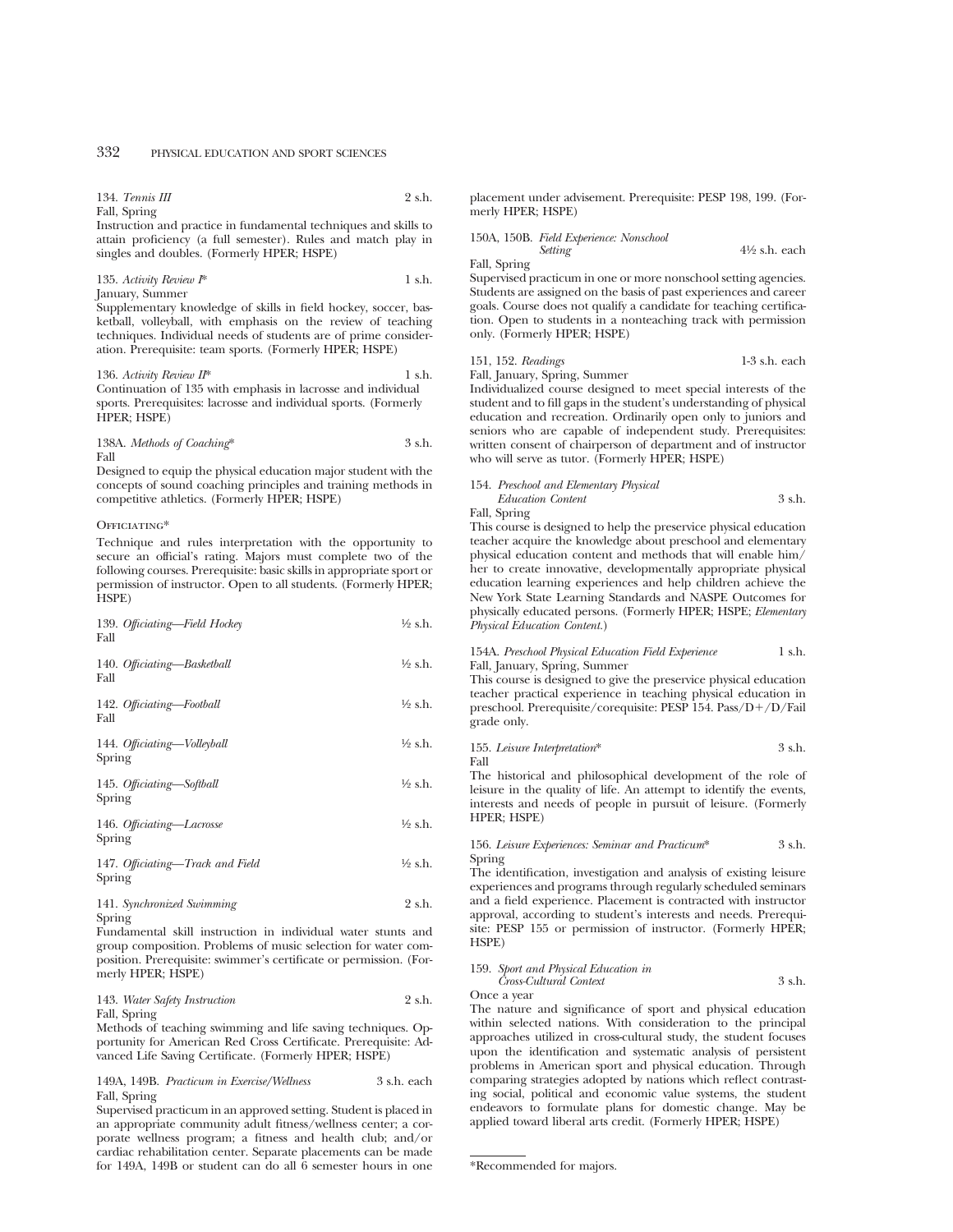161. *Care and Prevention of Athletic Injuries I* 3 s.h. Spring

For students anticipating work with athletic teams as a coach, supervisor, instructor or athletic trainer. Course work includes classroom lectures and practical applications of current athletic training methods. Prerequisites: PESP 60, BIO 103. (Formerly HPER; HSPE)

#### 163. *Care and Prevention of Athletic Injuries II* 3 s.h. Fall

Advanced instruction for students wishing to become nationally certified athletic trainers. This course deals with rehabilitation, conditioning, modality application and injury recognition. Prerequisites: PESP 161, BIO 105. (Formerly HPER; HSPE)

# 164. *Organization and Administration of Physical Education*\* 3 s..h.

Spring

Practices employed in actual physical education programs. Areas of inquiry include finance, facility utilization, intramural and extramural athletics, personnel and public relations. Prerequisites: PESP 130A, 130B or permission of instructor. (Formerly HPER; HSPE)

#### 167. *Principles of Perceptual Motor Learning* 3 s.h. Fall, Spring

Theories and principles of learning applied to motor performance. Analysis and evaluation of variables affecting motor learning and performance with applications to teaching includes laboratory experiences and use of computer and other technology to measure learning and demonstrate motor learning principles. (Formerly HPER; HSPE)

#### 168. *Advanced Topics in Athletic Training* 3 s.h. Once a year

This course is designed to provide the student with knowledge in advanced athletic training techniques. Topics include the use of emergency care equipment, management of the unconscious and/or paralyzed athlete, evaluations of athletic fitness, the use of ambulatory aids and pharmacological agents. Also discussed are current surgical techniques, caring for athletes with heatrelated illness, athletes with eating disorders and the latest techniques/modalities being utilized in the health care field. (Formerly HPER; HSPE)

#### 169. *Sport Safety and Use of Protective Equipment in Athletics* 3 s.h. Once a year

Course is designed to provide students with the knowledge and skill in the use of protective strapping, padding and equipment in athletics. Included are the proper use and techniques of athletic tapes, plastics, felt and rubber, and commercial athletic equipment. Considerations of equipment standards and rules and regulations are also covered. (Formerly HPER; HSPE)

#### 170. *Adapted Physical Education* 3 s.h. Fall, Spring

Selection and adaptation of physical education activities to meet the individual needs of children with a variety of disabilities including: orthopedic disabilities, visual and hearing impairments, deaf, cognitive disabilities, and emotionally disturbed. Prerequisites: PESP 103 or 104.

#### 170A. *Adapted Physical Education Field Experience* 1 s.h. Fall, January, Spring, Summer

This course is designed to give the preservice physical education teacher practical experience in teaching physical education in an adapted setting. Prerequisite/corequisite: PESP 170. Pass/D+/ D/Fail grade only.

180 through 189, A-Z. *Workshops* 1-3 s.h. each Fall, Spring

Designed to meet the needs of specific groups of students or educators from individual schools or districts.

As individual subjects are selected, each is assigned a letter (A-Z) and added to the course number. Any course may be taken a number of times so long as there is a different letter designation each time it is taken. (Formerly HPER; HSPE)

#### 190A. *Therapeutic Exercise in Athletic Training* 3 s.h. Spring

Develops knowledges and skills in designing and implementing exercise programs for the reconditioning and rehabilitation of athletic injuries. The criteria for selection and use of various equipment and programs for injuries are discussed. Prerequisites: PESP 161, 163. (Formerly HPER; HSPE)

#### 191. *Athletic Training Practicum I* 3 s.h. Spring

Actual practical experience in the training room, working with either a number of sports or assigned to one specific sport. Prerequisites: PESP 163, BIO 106. (Formerly HPER; HSPE)

192. *Therapeutic Modalities in Athletic Training* 3 s.h. Once a year

Designed to teach the fundamental principles of various therapeutic modalities including heat, cold, sound, electricity and light. Investigation of the body's physiological response to such modalities as well as criteria for proper selection in treating athletic injuries. Prerequisites: PESP 161, 163. (Formerly HPER; HSPE)

#### 193. *Athletic Training Practicum II* 3 s.h. Spring

Advanced practical experience in athletic training; the student is responsible for the actual maintenance and upkeep of injury records and case histories. Responsibility for treatment and referral of injuries. To be supervised and critiqued by the head athletic trainer. Prerequisites: PESP 106, 191. (Formerly HPER; HSPE)

194. *Internship: Health Fitness Evaluation* 3 s.h. Spring

Supervised internship in evaluating and assessing fitness components of students and athletes (50 hours). Prerequisites: BIO 106 and two fitness activity courses. Pass/ $D+/D/Fail$  grade only. (Formerly HPER; HSPE)

195. *Observations in a Fitness Setting* 3 s.h. Fall

Observation of an ongoing fitness program in an approved setting. Students participate in assessing fitness levels and/or in leading exercise programs. Observation can be in one or more of the following settings: 1) fitness or sports club that does fitness evaluation and training; 2) corporate fitness program; 3) YMCA fitness evaluation program; 4) adult fitness program. (40 hours interning; 10 hours seminar.) Prerequisites: BIO 106, PESP 25, 111B. Pass/D1/D/Fail grade only. (Formerly *Internship in a Fitness Setting*; HPER; HSPE)

196. *Applied Exercise Physiology: Health and Fitness* 3 s.h. Once a year

Explores the physiological basis and applied aspects of exercise to: 1) maintain and improve cardiovascular and physical fitness; 2) control weight; 3) reduce coronary risk factors; 4) prevent diseases and musculoskeletal injuries; 5) counteract the effects of aging. Prerequisite: BIO 106. (Formerly HPER; HSPE)

#### 197. *Applied Exercise Physiology: Evaluation Techniques* 3 s.h. Once a year

Principles and techniques of evaluating health and fitness, and prescribing exercise for asymptomatic and symptomatic people.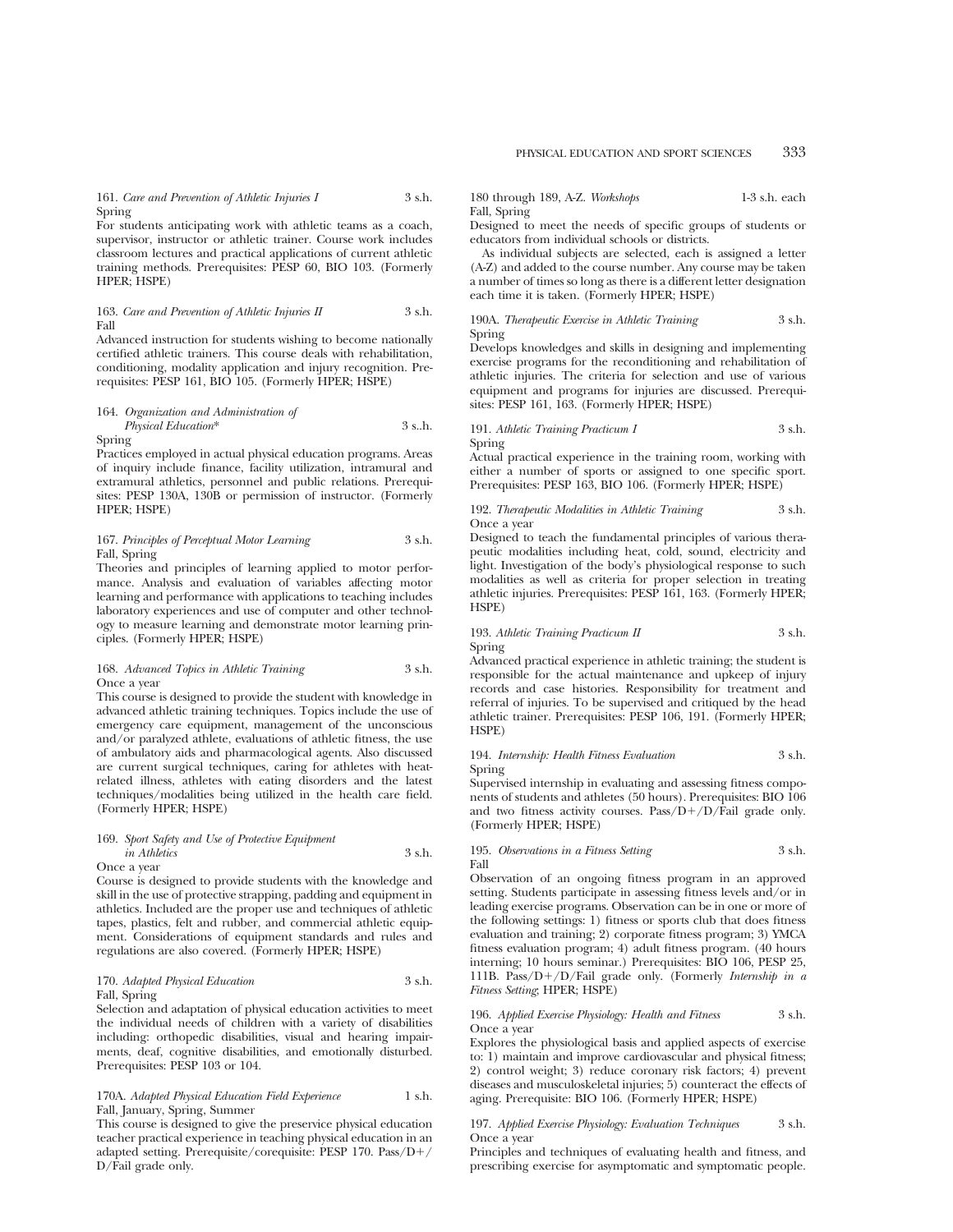Emphases placed on exercise by means of heart rate, oxygen uptake, lactic acid, caloric expenditure and rating of perceived exertion. Students administer and serve as subjects for the tests. Prerequisites: PESP 196, BIO 106. (Formerly HPER; HSPE)

#### 198. *Implementing Fitness Programs* 3 s.h. Once a year

A course on how to structure adult fitness classes. Active participation in stretching and strengthening techniques. Contraindications and precautions for dealing with people who have low back pain, high blood pressure and limited range of motion. Prerequisites: BIO 106; PESP 25, 35, 38B. (Formerly HPER; HSPE)

#### 199. *Practicum: Student Fitness Trainer* 3 s.h. Fall, Spring, Summer

Students are assigned two clients for whom they are responsible for developing and implementing a personalized fitness program. Students work individually with faculty advisers to develop appropriate programs for the clients. Students meet with each client for a total of 15 to 18 hours. In addition, interactive group discussions are scheduled bi-weekly during the semester. Exercise Specialist majors. Prerequisite: PESP 194; SGG 041 (New College). (Formerly HPER; HSPE)

#### 201. *General Safety Education* 3 s.h. Fall, Spring

Designed to meet State Education Department requirements for teachers of driver and traffic safety education. Topics include safety for school, home, recreation, pedestrians, school bus, poison, fire, bicycle, industrial and occupational. The General Safety Education Policies: understanding the teacher's role in educating students about safety as prescribed by state law. (Formerly HPER; HSPE)

## 202A, 202B. *Teaching of Driver and Traffic Safety Education I*  $\mathcal{G}$  *II* 3 s.h. each

Fall, Spring

Analysis of the traffic accident problem; knowledge, attitudes and skill factors essential for safe and efficient operations of motor vehicles, survey of materials, methods and teaching techniques. Includes classroom and 15 hours of laboratory (hours to be arranged at first session) teaching techniques.

For certified and future teachers who have completed the minimum course requirements essential for teaching in any subject area on the secondary level. (Formerly HPER; HSPE)

#### 203. *Trends and Problems in Traffic Safety Education* 3 s.h. Fall, Spring

The administration, supervision and teaching including research, engineering, transportation, traffic law and enforcement, traffic safety management, analysis of current teaching methods, public relations and support. Prerequisites: PESP 202A, 202B, completed within the past three years. (Formerly HPER; HSPE)

### 204. *Impact of Physical Activity/Fitness on the Aging Process* 3 s.h. Once a year

This course explores the physiological and anatomical changes which occur with aging and how engaging in various physical activities interacts with the aging process. Recommendations of various governmental and professional organizations for increasing physical activity are discussed in terms of increasing functional capacity and decreasing risk for disease in the aging population.

#### 205. *The Design and Application of Exercise*

*and Fitness Activities for the Aging Adult* 3 s.h. Once a year

A course designed to develop activity programs for increased functional levels and fitness abilities of the aging adult. This course takes into consideration the psychological, neurological, nutritional, motivational, and legal aspects of working with this population. Prerequisite: PESP 204 or permission of instructor.

#### **210 through 252 will carry the prefix MSPE**

#### 210. *Pedagogical Trends and Issues in Physical Education and Sport* 3 s.h.

Once a year

In-depth investigation and discussion of current ideas, problems and issues relating to teaching physical education and sport. Students and instructor cooperatively identify a number of specific areas of investigation which become the focus of the course. (Formerly HPER)

#### 211. *Contemporary Sociocultural Trends and Issues in Physical Education and Sport* 3 s.h. Once a year

In-depth examination of fundamental, recurring socio-cultural themes in contemporary American physical education and sport. Students and instructor cooperatively identify a number of significant issues for future critical analysis. (Formerly HPER)

#### 212. *Scientific Trends and Issues in Physical Education and Sport* 3 s.h. Once a year

Presentation of information and discussion of issues that are current in the scientific field of exercise and sport. Emphasis on issues that relate to the teaching of physical education and to the coaching of sport teams. (Formerly HPER)

#### 213. *Innovative Instructional Strategies for Teaching Physical Education* 3 s.h. Once a year

Designed to introduce the student to new ideas for improving physical education instruction. Focus is on the development, implementation and evaluation of innovative instructional strategies. Introduces students to the use of effective change strategies to facilitate the implementation of innovative ideas. (Formerly HPER)

#### 214. *Contemporary Curriculum Perspectives in Physical Education* 3 s.h.

Once a year

Focus is on current issues and problems within the field of curriculum. Course examines conceptions of curriculum in education and its influence on the discipline of physical education. Designed to introduce the student to underlying historical, philosophical, social and intellectual foundations of curriculum development and evaluation. (Formerly HPER)

#### 215. *Advanced Perceptual Motor Learning* 3 s.h. Periodically

Investigation into various theories of motor learning and analysis of conditions related to skilled performance of children and adults. Research in areas relating to motor learning is surveyed and discussed. (Formerly HPER)

#### 216. *Adaptive Physical Education* 3 s.h. Periodically

In-depth examination of the basic philosophies of adaptive physical education. Course covers various teaching techniques, curriculum development for mainstreaming and handicapped situations, evaluation techniques and practical experience with the handicapped. (Formerly HPER)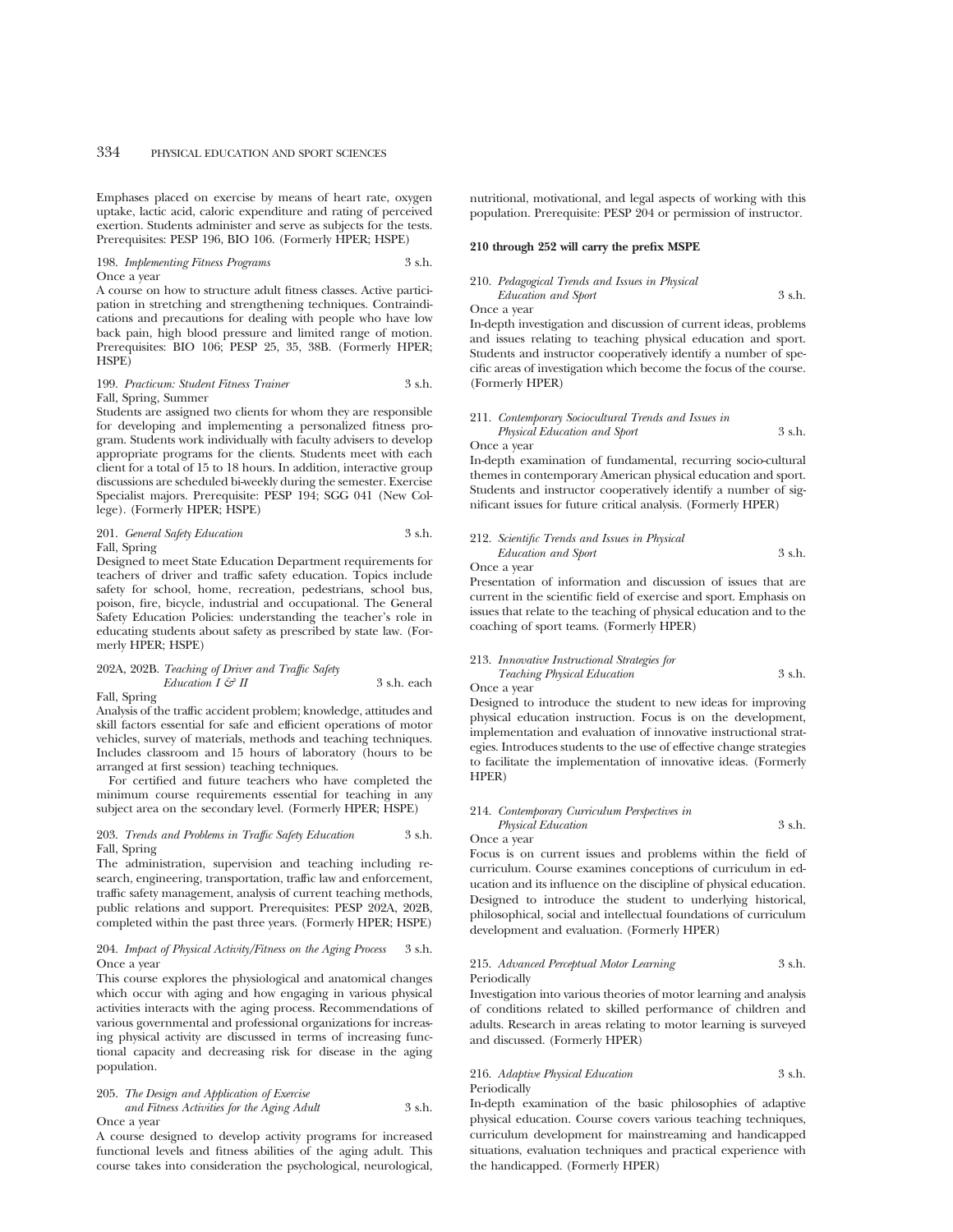#### Once a year

Discussion of the various components of physical fitness: cardiovascular endurance, muscular strength/endurance, flexibility and body composition. Exploration of the research literature dealing with the relationship of regular physical activity and proper nutrition to weight control and reduced risk of chronic diseases. Examination of various existing curricula which incorporates cognitive and exercise components of physical fitness. (Formerly *Health Related Fitness, Weight Control and Nutrition*; HPER)

218. *Sport and the Law* 3 s.h. Periodically

Designed to examine legal issues related to the operation of public and private schools, with particular emphasis on those issues specifically related to health, physical education and athletics. Constitutional, statutory, case law and administrative applications are analyzed. (Formerly HPER)

#### 219. *Comparative Studies in Physical Education and Sport* 3 s.h. Periodically

In-depth analysis of the relationship of sport to contrasting national and cultural value systems. Formulating his/her own methodological framework, the student critically examines problems in American physical education and sport in light of other ideological systems. (Formerly HPER)

220. *Motor Development* 3 s.h. Periodically

Study of the motor and perceptual motor development of children. Special emphasis on the relationship of motor and perceptual-motor development to later skill acquisition of effective sports and movement skills. (Formerly HPER)

221. *Field Experience* 3 s.h. Fall, Spring

Cooperatively guided experience in the elementary, junior and high school or other approved agencies through which students implement specific ideas and proposals developed in other courses. Students submit a plan and, upon acceptance, meet for periodic seminars at which time problems encountered in the field are discussed. (Formerly HPER)

#### 223. *Implementing Health Related Fitness and Nutrition into School Curricula* 3 s.h. Periodically

Laboratory experiences in assessing fitness levels of students, prescribing exercise and evaluating diets. Participation in, and critical analysis of, existing grade school fitness programs. Development of a health-related fitness module. (Formerly HPER)

#### 224. *Implementing Motor Learning Theories* 3 s.h. Periodically

Laboratory experiences in observing, assessing and designing motor learning situations. Emphasis placed on implementing motor learning theories in teaching motor skills to elementary and secondary school students. Prerequisite: MSPE 215 or permission of instructor. (Formerly HPER)

#### 225. *Analysis of Movement* 3 s.h. Periodically

Investigation of the biomechanical basis of motor performance. Includes a descriptive analysis of sport skills and fundamental movement patterns and an examination of techniques for collecting biomechanical data. Prerequisite: kinesiology or permission of instructor. (Formerly HPER)

#### 226. *Character Development and Sport* 3 s.h. Once a year

This course examines theories of moral development and the moral reasoning process as it relates to coaching and teaching behavior. Students will gain insight into their own values and underlying motives and intentions for their behavior as coaches. Students will critically examine moral issues and dilemmas in sport and develop an understanding of how coaching behavior can influence student-athletes' character development. Students are also provided with opportunities to develop communication skills and strategies for dealing effectively with problems and issues that may develop during a sport season.

227. *Workshop: Movement and New Games for Elementary Physical Education Teachers* 1 s.h.

Periodically The purpose of this course is to improve knowledge of games content, curriculum and methodology for elementary physical education. (Formerly HPER)

228. *Workshop: Dance Education, Advanced Theory and Practice* 1 s.h.

Periodically

This course is to improve knowledge of dance content for teaching in the public schools. It focuses attention on curricular knowledge and pedagogical content knowledge, that is, the ways children learn, develop, understand, and perform dance content and the ways of eliciting knowledge and skill. (Formerly HPER)

229. *Educational Gymnastics* 1 s.h. Periodically

This course is to improve knowledge of gymnastics content for teaching. It focuses on curriculum knowledge, that is, the way children learn, develop, and perform gymnastics content and ways of eliciting skill. (Formerly HPER)

230A-230B. *Student Teaching in Physical*

*Education: Elementary and Secondary* 3 s.h. each 230A: Elementary; 230B: Secondary

### Fall, Spring

Student teaching is a full semester experience consisting of eight weeks at the elementary level and eight weeks at the secondary level for students in the M.S. in Health or Physical Education. The student is in the school the equivalent of four and one-half days each week. The experience may include participation in the after-school program. A seminar is conducted in conjunction with student teaching. Hofstra students must complete MSPE 230B in order to receive credit for MSPE 230A. Course is open to graduate students only. Does not count toward degree requirements.

#### 235. *Movement and New Games for Elementary Physical Education Teachers* 3 s.h.

#### Every other year

Designed to expand the individual's understanding of movement and games content. Lectures and learning experiences reinforce the definition, historical origin and key elements of both subject areas. Emphasis placed on how the two subject matters contribute to physical education; how theory is put into practice; and how teachers can plan for successful delivery and presentation. (Formerly HPER)

236. *Analysis of Team and Individual Sports* 3 s.h. Once a year

The course is designed to enhance the individual's ability to recognize and analyze advanced movement, and provide corrective feedback on sport skills used during sports.

#### 237, A-Z. *Special Topics in Physical Education and Sport* 1-3 s.h. Periodically

Designed to meet the needs of specific groups of students of educators interested in special topics not covered by other course offerings.

As individual subjects are selected, each is assigned a letter (A-Z) and added to the course number. Any course may be taken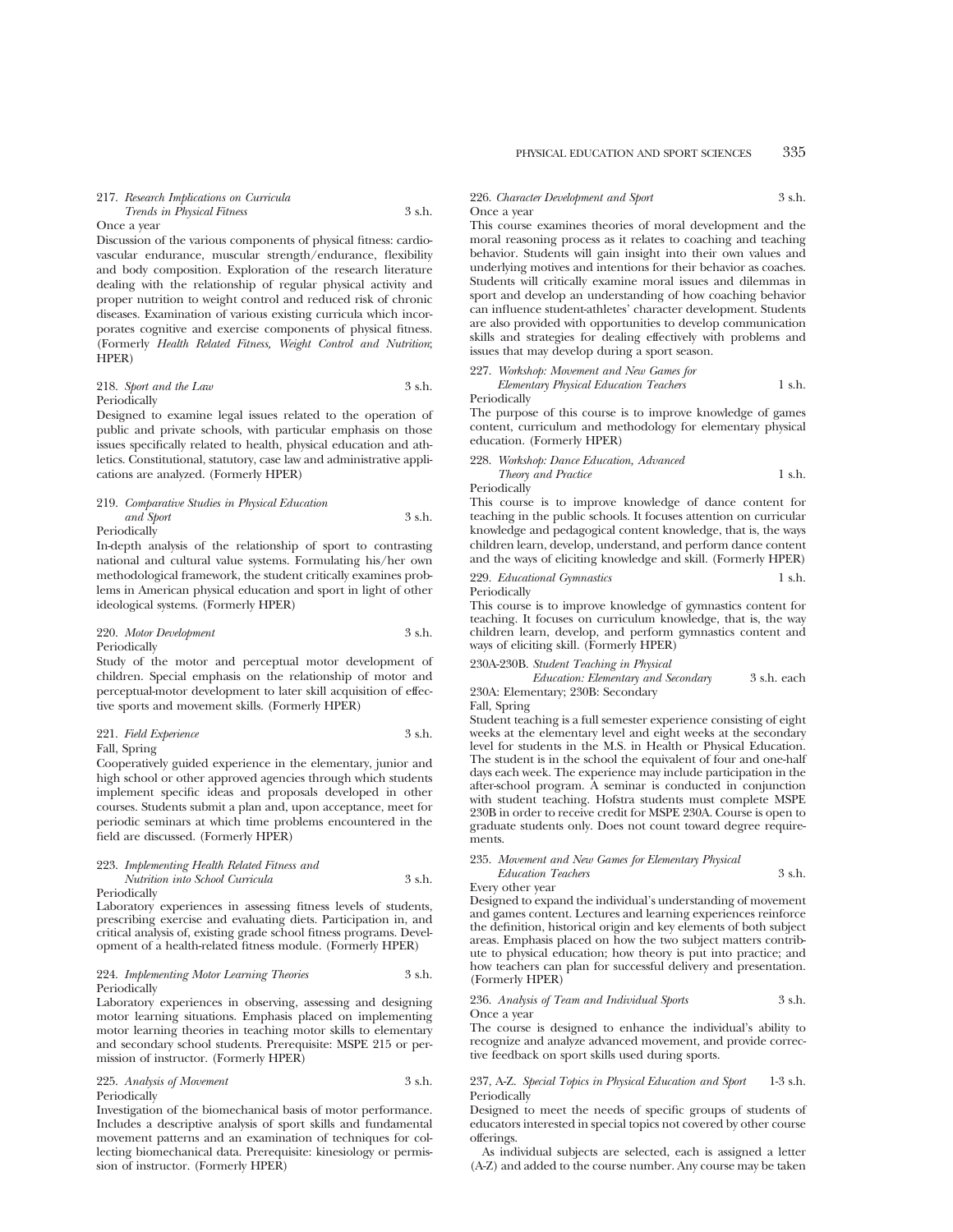a number of times so long as there is a different letter designation each time it is taken.

251, 252. *Special Readings Seminar* 1-3 s.h. each Fall, Spring, Summer

Investigations and reports on physical education topics adapted to the student's program. Prerequisites: written consent of the chairperson and instructor. (Formerly HPER)

## **300, 301, 302, will carry the prefix MSPE**

300. *Departmental Seminar* 3 s.h. Fall, Spring, Summer

Serves an integrative and culminating function with respect to the student's studies and experiences in the School of Education. Emphasis is on themes which cut across traditional course and departmental lines; selected student papers and research may be compiled in year books of health education. Pass/Fail grade only. Prerequisites: matriculation in the department and completion of all required course work in professional education. (Formerly HPER)

**NOTE:** successful completion of MSPE 300 may be offered in place of either the departmental comprehensive examination or the *Master's Essay* in MSPE. This course may not be used to satisfy any part of the basic 33 s.h. requirement for a Master of Science degree in Education.

301, 302. *Master's Essay* 3 s.h. each Fall, Spring

Supervision and instruction leading to the completion of the essay. Binding fee payable upon registration in 302. Admission by permission of department. (Formerly HPER)

# Physics and Astronomy

Physics courses are listed below. Astronomy courses are listed alphabetically.

Professor Hastings, *Chairperson*

Associate Professors Edwards, Garuthara, Levine; Assistant Professors Bochner, Lawrence, Starykh.

# Physics (PHYS)

Administered by the Department of Physics and Astronomy. Professor Hastings, *Chairperson*

**B.A. SPECIALIZATION IN PHYSICS**: PHYS 11A & 12A and 11B, 12B; 104, 118, 135, 136, 137, 140, 159; three additional credits of advanced physics laboratory; MATH 19, 20, 29 and 131; CHEM 3A & 4A, 3B & 4B. It is recommended that the language requirement be fulfilled in German, French or Russian.

See complete B.A. requirements, page 82.

**B.S. SPECIALIZATION IN APPLIED PHYSICS**: this program meets the demands of industry for people with broad theoretical knowledge in physics, related sciences and engineering, combined with technical subject matter. The curriculum includes required courses in English as well as electives in humanities and social science to give the student a general background to supplement training as a specialist. Grades of C- or better are required in all physics courses and technical electives.

Candidates for graduation must fulfill the following requirements:

1. The successful completion of at least 124 semester hours and a cumulative grade-point average of 2.0 in work completed at Hofstra. Military Science 1C, 1E, 2C, 2E and associated leadership laboratories may not be counted toward this total semester hour requirement.

- 2. At least 65 semester hours must be in liberal arts courses outside of the Department of Physics.
- 3. There are two requirements that must ordinarily be completed in residence at Hofstra: 15 semester hours in the major field of specialization and the last 30 semester hours. The 15 semester hours need not be included within the last 30 hours.
- 4. And the following requirements: ENGL 1-2\*; six hours of humanities electives; six hours in social science electives; MATH 19, 20, 29, 131; CHEM 3A & 4A, 3B & 4B; PHYS 11A & 12A, 11B, 12B, 104, 118, 135, 136, 137, 140, 141, 142, 155, 156, 159, 160, 161, 163, 164; ENGG 1 (evening only); ENGG 9A, 9B, 10 (day only); ENGG 30, 33, 34, 192.

Teaching of High School Physics and General Science, see page 377.

**A MINOR IN PHYSICS** consists of the successful completion of 18 semester hours of any courses which are applicable to the major, with at least six hours in residence. Normally, the student seeking a minor in physics would take the general physics sequence: PHYS 11A & 12A, 11B, 12B; three intermediate level courses, or two intermediate level courses and an intermediate laboratory.

#### **CERTIFICATE PROGRAM IN NATURAL SCIENCES Post-Baccalaureate Premedical Studies**

This program provides the opportunity for students who hold a bachelor's degree and who have not previously studied the sciences to prepare for entrance into a medical profession of their choice. Students may also retake science courses to demonstrate an improved mastery of those subjects. Courses offered in biology, chemistry, mathematics, and physics; see page 340.

Sigma Pi Sigma: a national physics honor society, see page 72.

## **COURSES**

In addition to semester notations next to each course, a selection of courses is offered during January and Summer sessions. Consult the *January* and *Summer Sessions* bulletins for these schedules.

1A & 2A. *Elementary Physic<sup>1</sup>s*# 3 s.h. each Fall, Spring

Fundamental laws and principles of mechanics, heat, sound, light, electricity and magnetism. Students must take 1B & 2B concurrently unless credit has already been received for the equivalent. Recommended for all premedical and predental students not majoring in chemistry. Prerequisites: 1 unit high school algebra, 1 unit plane geometry. (3 hours lecture, 1 hour recitation.) Credit given for these courses or PHYS 11A & 12A, but not for both.

1B & 2B. *Elementary Physics Laboratory* # 1 s.h. each Fall, Spring

Laboratory exercises to accompany 1A & 2A. Must be taken concurrently. Credit given for these courses or for PHYS 11B and 12B, but not for both.

4. *Conceptual Physics #* 3 s.h. Fall, Spring

The seven fundamental laws of classical physics—Newton's three laws of motion, and the four laws of electricity and magnetism are examined in the context of the history of ideas and development of modern science and technology. The objective is to illustrate the universality of these laws in explaining all nonrelativistic, macroscopic phenomena and to provide perspective on the traditional search by physicists for universal laws. (4 hours lecture/laboratory weekly.)

<sup>\*</sup>See University degree requirements, page 66. #Core course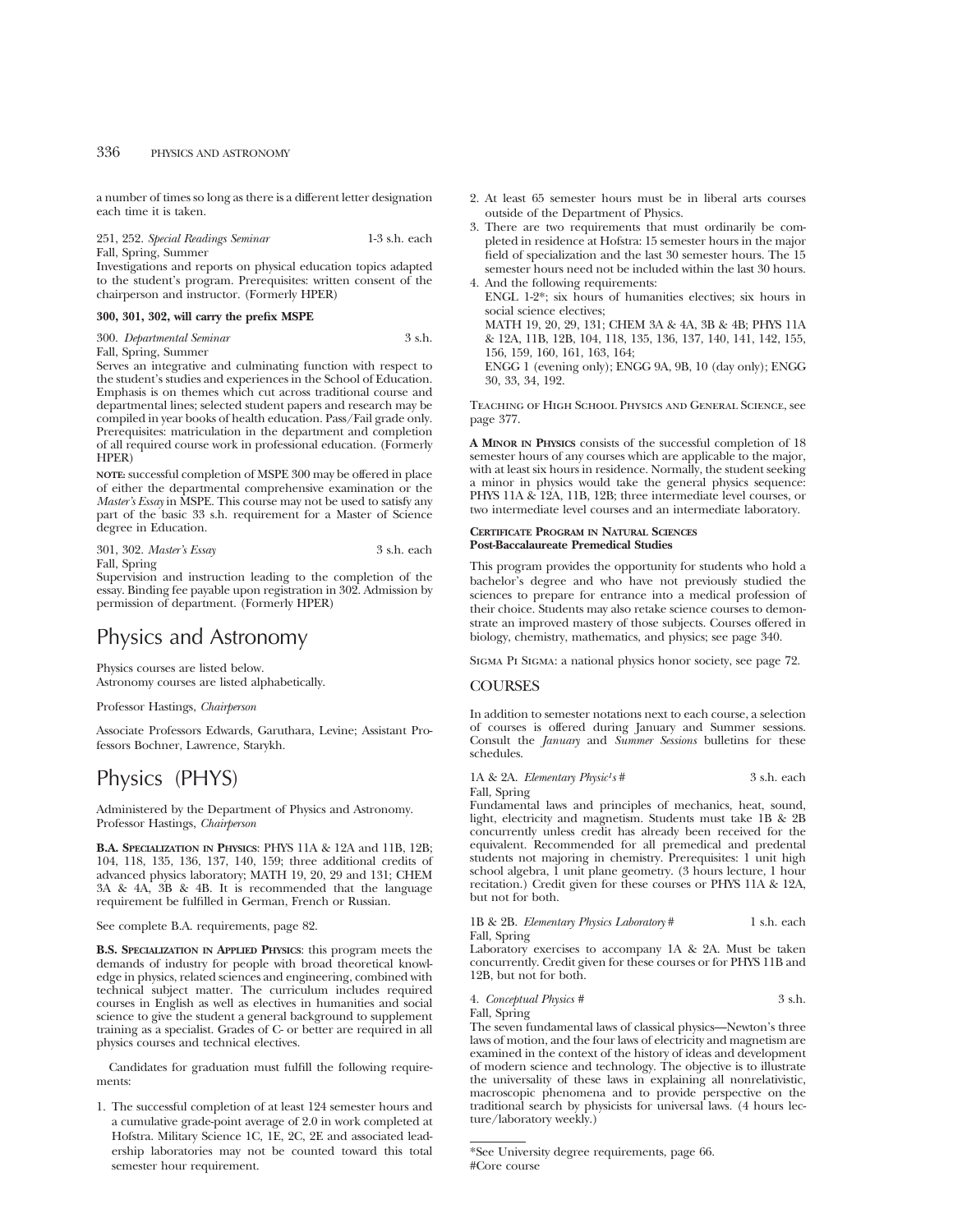5. *Light #* 3 s.h. Spring

A study of the principles of reflection, refraction, interference, diffraction, polarization, emission and amplification of light. Topics include the kaleidoscope, the rainbow, diamonds, human vision, the science of color, black light, the color of sunsets, lasers and holography. For nonscience majors. (2 hours lecture, 2 hours laboratory.) Prerequisites: 1 unit high school algebra; 1 unit plane geometry.

6. *Acoustics, Music and Speech #* 3 s.h. Fall, Spring

Fundamental physics of sound; production, propagation and detection. Emphasis is placed on musical instruments and human voice and hearing. Sound reproduction, architectural acoustics and noise considerations are studied. (2 hours lecture, 2 hours laboratory.) Prerequisites: high school algebra and geometry. Credit given for this course or PHYS 7 or 8.

#### 7, 8. *Acoustics of Music and Speech* 3 s.h. each Periodically

Fundamentals of sound, with emphasis on sound production by musical instruments and voice; reproduction, synthesis, transmission in air (including architectural acoustics), noise and hearing. (2 hours lecture, 3 hours laboratory.) Prerequisites: 1 unit high school algebra; 1 unit plane geometry. (Formerly 7-8.)

|              | 11A & 12A. General Physics # | 4 s.h. each |
|--------------|------------------------------|-------------|
| Fall, Spring |                              |             |

Fundamental laws and principles of mechanics, heat, sound, light, electricity and magnetism. Students must take 11B, 12B concurrently unless credit has already been received for the equivalent. 11A & 12A apply towards the natural science core requirement only upon successful completion of the corresponding laboratory course(s) 11B and/or 12B. Prerequisite or corequisites: MATH 19, 20. Engineering students are exempt from taking 12B, with approval of adviser. Credit given for these courses or PHYS 1A & 2A, but not for both.

11B. *General Physics Laboratory #* 1 s.h. Fall, Spring

Laboratory exercises to accompany 11A. Must be taken concurrently. Credit given for this course or PHYS 1B, but not for both.

## 11C. *Exercises and Problems* 2 s.h.

Fall, Spring

Supervised problem solving to be taken in conjunction with PHYS 11A on recommendation of adviser. No degree credit.

12B. *General Physics Laboratory #* 1 s.h. Fall, Spring

Laboratory exercises to accompany 12A. Must be taken concurrently. Credit given for this course or PHYS 2B, but not for both.

| 17, 18. Elements of Physics for Engineers | 4 s.h. each |
|-------------------------------------------|-------------|
| See course description, page 428.         |             |

|                          | 100. Honors Program | 3 s.h. |  |
|--------------------------|---------------------|--------|--|
| $\mathbf{r}$ 11 $\alpha$ |                     |        |  |

Fall, Spring

Research into a physical problem, either experimental or theoretical. Open only to senior physics majors who are eligible for and desire to graduate with departmental honors. Interested students must secure, before registration, written permission of the chairman and instructor who will supervise the investigation.

#### 102. *Medical and Biological Physics* 3 s.h. Fall

The application of physics to biology, medicine and dentistry. Topics include vision and hearing, lasers, ultrasound, X-rays, nuclear medicine, diffusion and transport processes. Prerequisite: PHYS 2A or 12A.

| 104. Electricity and Magnetism | 3 s.h. |
|--------------------------------|--------|
| Every other year               |        |

Fundamentals of electromagnetic theory. Vector analysis, Maxwell's equations, electrostatics, magnetostatics, electromagnetic waves. Prerequisite: PHYS 12A. Corequisite: MATH 131 or permission of department.

118. *Modern Physics* 3 s.h. Fall

Elements of relativity and atomic spectra, foundations of quantum theory, selected topics in wave mechanics, nuclear physics and solid state physics. Prerequisite: PHYS 12A or 18.

#### 119, 120. *Nuclear Engineering Laboratory* 1 s.h. each Periodically

Geiger, scintillation, gas flow and semiconductor detector counting; alpha, beta and gamma spectra; neutron cross sections and activation analysis. (3 hours laboratory.) Prerequisite or corequisite: PHYS 118.

#### 125, 126. *Introduction to Stellar and Galactic Astrophysics* 3 s.h. each Periodically

The technical bases of star, galaxy and extra galactic phenomena including birth and death of the various formations, stellar interiors and astrophysics, the physical principles underlying cosmic phenomena. Prerequisites: PHYS 11A & 12A, 11B, 12B and 118 or permission of chairperson.

#### 127. *Lasers* 3 s.h. Periodically

An introduction to the theory, design and applications of lasers: the technical nature of gas and solid state lasers including semi-conductor lasers, continuous and pulsed lasers, the physical bases of laser operations and applications. Prerequisites: PHYS 104, 118 and 135 or equivalent.

$$
135. Optics \t\t 3 s.h.
$$

Every other year

Propagation of light as an electromagnetic wave, its vectorial nature, relativistic optics, coherence and interference. Fresnel and Fraunhofer diffraction, the optics of solids, lasers and holography. Prerequisite: PHYS 104.

| 136. Thermodynamics | 3 s.h. |
|---------------------|--------|
| Periodically        |        |

Laws of thermodynamics. Elements of kinetic theory and statistical mechanics. Prerequisite: PHYS 12A. Corequisites: CHEM 3A & 4A, 3B & 4B, MATH 29.

|        | 137. Optics Laboratory | 1 s.h. |
|--------|------------------------|--------|
| $\sim$ |                        |        |

Periodically Laboratory to accompany 135.

| 140. Mechanics   | 3 s.h. |
|------------------|--------|
| Every other Fall |        |

Motion of a particle in one, two and three dimensions, motion of a system of particles, rigid bodies, gravitation, moving coordinate systems, wave propagation along a string, Lagrange's equations. Hamilton's equations. Prerequisites: PHYS 11A, 11B and differential equations.

### 141, 142. *Introduction to Theoretical Physics* 3 s.h. each Every other year

Analytical treatment of mechanics, electricity and magnetism; Lagrange's and Hamilton's equations; Maxwell's equations applied to electricity and optics, quantum mechanics. Prerequisites: MATH 131, PHYS 118. Prerequisite or corequisite: PHYS 104, 140.

#### 155, 156. *Modern Physics Laboratory I* 1 s.h. each Once a year

Measurement of the atomic constants; atomic spectra; X-ray diffraction; mass spectroscopy; electron paramagnetic resonance;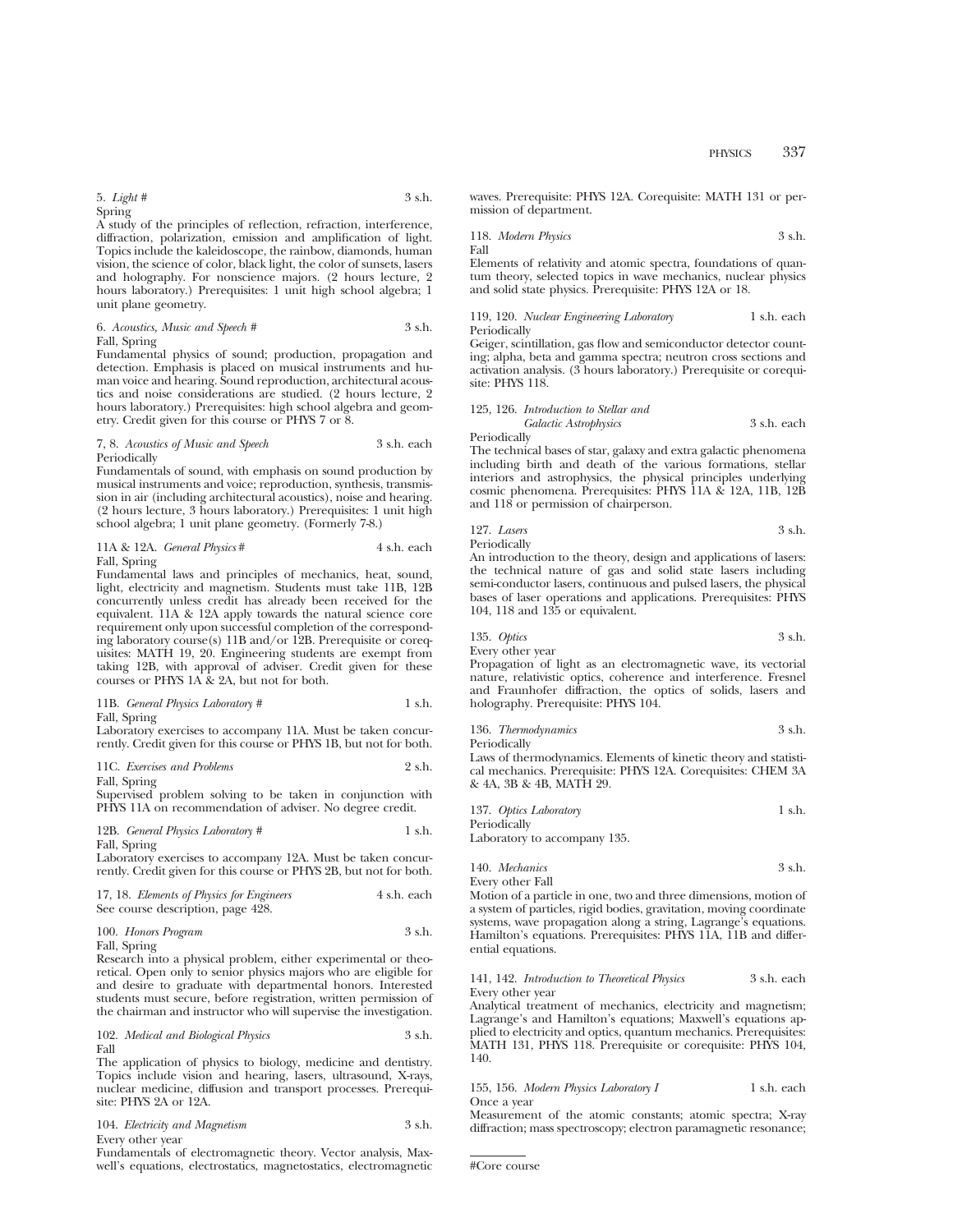Rutherford scattering; vacuum deposition and thin films; nuclear physics including counting techniques, alpha, beta and gamma spectra, neuron cross sections and activation analysis. (3 hours laboratory.) Prerequisite or corequisite: PHYS 118.

157, 158. *Modern Physics Laboratory II* 1 s.h. each Once a year

Additional laboratory work supplementary to 155, 156. Prerequisite or corequisite: PHYS 118.

159. *Introduction to Quantum Mechanics* 3 s.h. Every other year

Fundamentals of quantum mechanics with applications to specific problems, approximation methods. Prerequisite: PHYS 118.

160. *Solid State Physics* 3 s.h. Every other year

Crystal structure, diffraction of waves by crystals, specific heat of solids, dielectric properties, theory of metals, band theory of solids, semiconductors, dislocations. Prerequisite: PHYS 118.

161. *Nuclear Physics* 3 s.h. Every other year

Nuclear properties, nuclear cross sections and scattering theory, nuclear spectra, nuclear models, elementary particles. Prerequisite: PHYS 118.

163, 164. *Research Projects in Physics* 1 s.h. each Fall, Spring

Guided student research involving project proposal, design and construction of apparatus, measurement procedure and presentation of formal scientific report.

# 170 & 171. *Undergraduate Research*

### Once a year

B.S. candidates and others who qualify will undertake a research project under individual faculty guidance. (1 hour conference, 6 hours laboratory.) Students may elect to continue undergraduate research for more than two terms. Permission of department chairperson is required.

# Political Science (PSC)

#### Professor Landis, *Chairperson*

Associate Professor Feldman, Himelfarb, Perotti; Assistant Professors Dudek, Green; Instructor Welsh.

**B.A. SPECIALIZATION IN POLITICAL SCIENCE:** a minimum of 27 semester hours in political science including PSC 1, 132, 135 and 142 or 143. In addition, 18 semester hours distributed among at least four of the following departments: anthropology, economics (ECO 1 required), geography, history, philosophy, psychology and sociology.

All majors are required to pass a comprehensive examination administered by the department in the senior year.

For both majors and non-majors, it is *strongly* recommended that, before taking advanced courses in American Government and Politics from the list below, PSC 1 be taken first. Only students who have a clear understanding of the workings of the American system of government should consider taking advanced courses in American Government and Politics without first taking the introductory course.

The preferred progression for specialization in political science is as follows:

- I. *Introductory:* PSC 1
- II. *Intermediate:* PSC 132, 135, and 142 or 143.
- III. *Advanced:* minimum of 15 semester hours selected from one or more of the following four areas:
	- A. *American Government and Politics:* 105, 111, 114, 115, 120, 121, 122, 126, 127, 128, 129, 134, 147, 195 and Seminar 151.
- B. *Comparative Politics:* 108, 110, 130, 133, 139, 144, 146 and Seminar 154.
- C. *International Relations and Politics:* 133, 134, 137 and Seminar 152.
- D. *Political Theory:* 141, 142, 143, 148 and Seminar 153.

Reading courses PSC 161, 162 can relate to any of the above fields depending upon the focus desired.

SPECIAL ACADEMIC PROJECTS CONCENTRATING IN POLITICAL Science, for enrollment, see page 134.

See complete B.A. requirements, page 82.

**A MINOR IN POLITICAL SCIENCE** consists of the successful completion of 18 semester hours of any combination of courses in the department, at least six hours in residence, with a grade of  $C-$  or higher in each course.

Minor in International Affairs, see page 273.

WASHINGTON SEMESTER PROGRAM: the department supervises a select number of students with at least a junior standing and nine hours of credit in political science in an intern program for a full semester in Washington. Sixteen hours of credit are normally granted for satisfactory completion of the internship.

Local Internships: on a limited basis students may work in state or local government offices under the joint supervision of the Department of Political Science and the government unit on projects leading to academic credit.

PI SIGMA ALPHA: a national political science honor society, see page 71.

Teaching of High School Social Studies, see page 378.

GRADUATE STUDY: although the department does not offer a graduate degree, PSC 201, *American Political Process* and 251, *Readings in Political Science,* are particularly appropriate for graduate credit toward a master's program.

# **COURSES**

In addition to semester notations next to each course, a selection of courses is offered during January and Summer sessions. Consult the *January* and *Summer Sessions* bulletins for these schedules.

**NOTE:** In each regular semester one of the courses in either the intermediate or the advanced category will be offered for four credit hours, such course to be designated by attaching to its regular number the suffix A.

1. *American Politics* # 3 s.h.2 Fall, Spring

Analysis of ideas, institutions and processes of the system with frequent focus on current controversies. Credit given for this course or New College SPSG 2, not both.

# 100. *Honors Essay* 3 s.h.

Fall, Spring

The research for and the writing of a substantial essay in the field of political science. Open only to senior political science majors who are eligible for and desire to graduate with departmental honors. Interested students must secure, before registration, written permission of the instructor who will supervise the essay.

105. *Contemporary Issues in American Politics* 3 s.h.

Once a year

The content, development, conflict over and consequences of major public policies; analysis of the policies and their relationship to the underlying social problems and forces.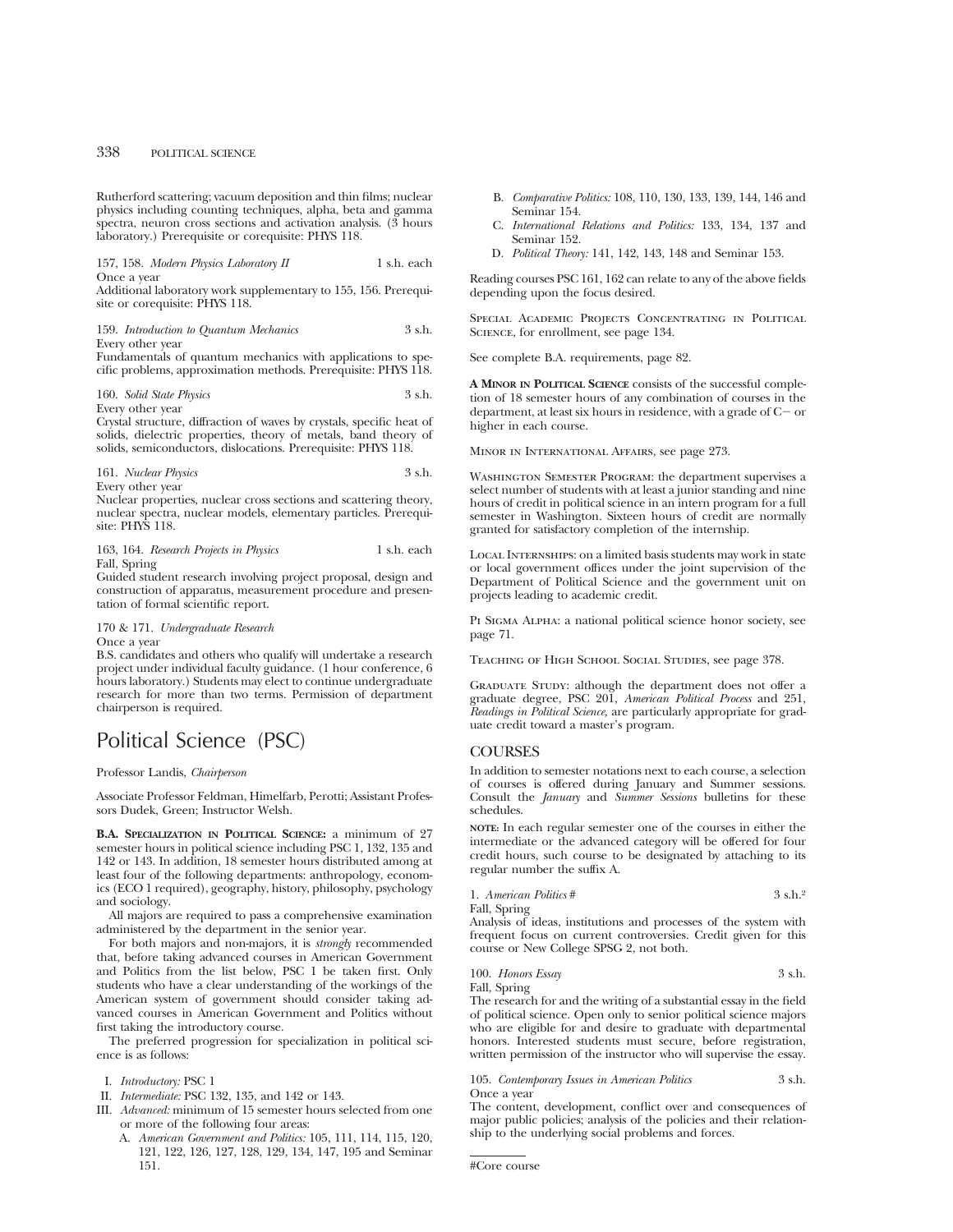Examination and study of the major political problems of the area; nationalisms and their unifying and dividing elements; international politics of the region; intranational patterns and conflicts; geographic, economic and strategic determinates; regional unity; and the Arab-Israeli conflict in both regional and international perspectives.

110. *African Politics* # 3 s.h. Fall, Spring

Investigation of the political culture of Africa which combines indigenous heritage and culture with European colonial influences; and a comparative analysis of political development in African states including struggles for democratization, nationbuilding and socioeconomic development.

#### 111. *Politics of Race in the United States* 3 s.h. Every other year

An analysis in depth of the manner in which racial considerations have shaped the American political culture and the extent to which these considerations have affected the formation of public policy on all levels of government. The main emphasis, however, shall be on the national level.

#### 113. *Technology and Defense Policy* 3 s.h. **Periodically**

Emphasis on weapons technology (ABM's long range missiles, nuclear weapons) and how evolving technology influences and is in turn, influenced by changing policies in military security and arms control. Analysis of major U.S. policy decisions concerning strategies, arms control and military systems. The technological, environmental, political, strategic and budgetary factors affecting these decisions are examined. Same as TPP 113.

114. *Political Parties and the Voter* 3 s.h. Fall

The role and functions of party organizations and interest groups, the political behavior of the electorate.

#### 115. *State and Metropolitan Politics and Governments* 3 s.h. Periodically

The politics, governments and policies of state and local governments, with emphasis on metropolitan areas including especially greater New York and Long Island.

120. *Law and Politics: Judicial Process* 3 s.h. Fall

Structure and functions of the judicial-legal process; political influences upon and policy impacts of judicial decision making; judicial recruitment, roles and motivation; the legal profession as judicial context.

121. *The American Presidency* 3 s.h. Fall

The Presidency in the context of domestic and international politics; powers and duties of the office; the multiple roles of the executive, emergent problems, changing conditions and conceptions of the office, and proposals for change in the selection process and in the organization and operation of the office.

#### 122. *Congress: National Legislative Process* 3 s.h. Spring

Decision making in the legislative arena; functions and their changing character, constitutional and political sources of limitations of power and authority, the politics of party and constituency, internal processes and behavior.

126. *Politics of Public Administration* 3 s.h. Spring

An introduction to the concepts involved in the execution of public policy: functions of bureaucracy, theories of organization, decision making and budgeting.

127. *Constitutional Law* 3 s.h. Fall

Development and significance of American constitutional doctrines: judicial review, separation of powers, powers of President, Congress and Federalism. Credit given for this course or New College SPSG 4, not both.

### 128. *The Constitution: Political Freedom and Civil Liberties* 3 s.h.

Spring

Problems of racial equality, political and religious freedoms, limits on state and federal governments; the judicial function in defining the rights and duties of citizens. Prerequisite: PSC 127 or permission of instructor.

129. *The Administration of Justice in America* 3 s.h. Periodically

Examination of criminal justice and of the meaning of due process of law, political and judicial responses to these issues.

130. *Latin American and Caribbean Politics* 3 s.h. Every other year

Comparative study of selected aspects of Latin-American political behavior, with particular attention devoted to social stratification, political elites, power structures and political change. (Formerly *Latin-American Politics*.)

132. *Comparative European Governments* 3 s.h.

Fall, Spring

Comparative study of the social bases, institutions, methods and problems of the major governments.

133. *Politics of the European Union* 3 s.h. Every other year

Study of the political forces affecting attempts at integration of the European Union. Includes economic relations, international relations and institutions. Comparison with other recent efforts at regional unification. (Formerly *Politics of the Common Market*.)

134. *American Foreign Policy* 3 s.h. Once a year

Processes of foreign policy formulation and execution; the objectives, methods and consequences of major trends in American foreign policy; analysis and application of theoretical constructs.

135. *International Politics* 3 s.h.

Fall, Spring Examination and analysis of basic factors of national power, the formation and execution of national policy and the interaction of nations in conflict and cooperation.

|                  | 137. World Organization and International Law | 3 s.h. |
|------------------|-----------------------------------------------|--------|
| Every other year |                                               |        |

Patterns of world organization, problems of development and application of international law.

139. *Russia: Post-Soviet Politics* 3 s.h. Periodically

Transitional politics in Russia and the former Soviet Republics, with consideration of theory and practices of communism in the Soviet era. (Formerly *Communism and Soviet Politics.*)

141. *American Political Thought* 3 s.h. Periodically

Examination of major movements and theorists from colonialpuritanical beginnings to democratic socialism and the "New Left", from Thomas Paine and Thomas Jefferson to Herbert Marcuse and Michael Harrington. Credit given for this course or New College SPSG 1, not both.

142. *Western Political Theory: Plato to Hobbes* 3 s.h. Fall

The great ideas, ideals and theories of man; authority, freedom and policy as seen in the works of the great theorists.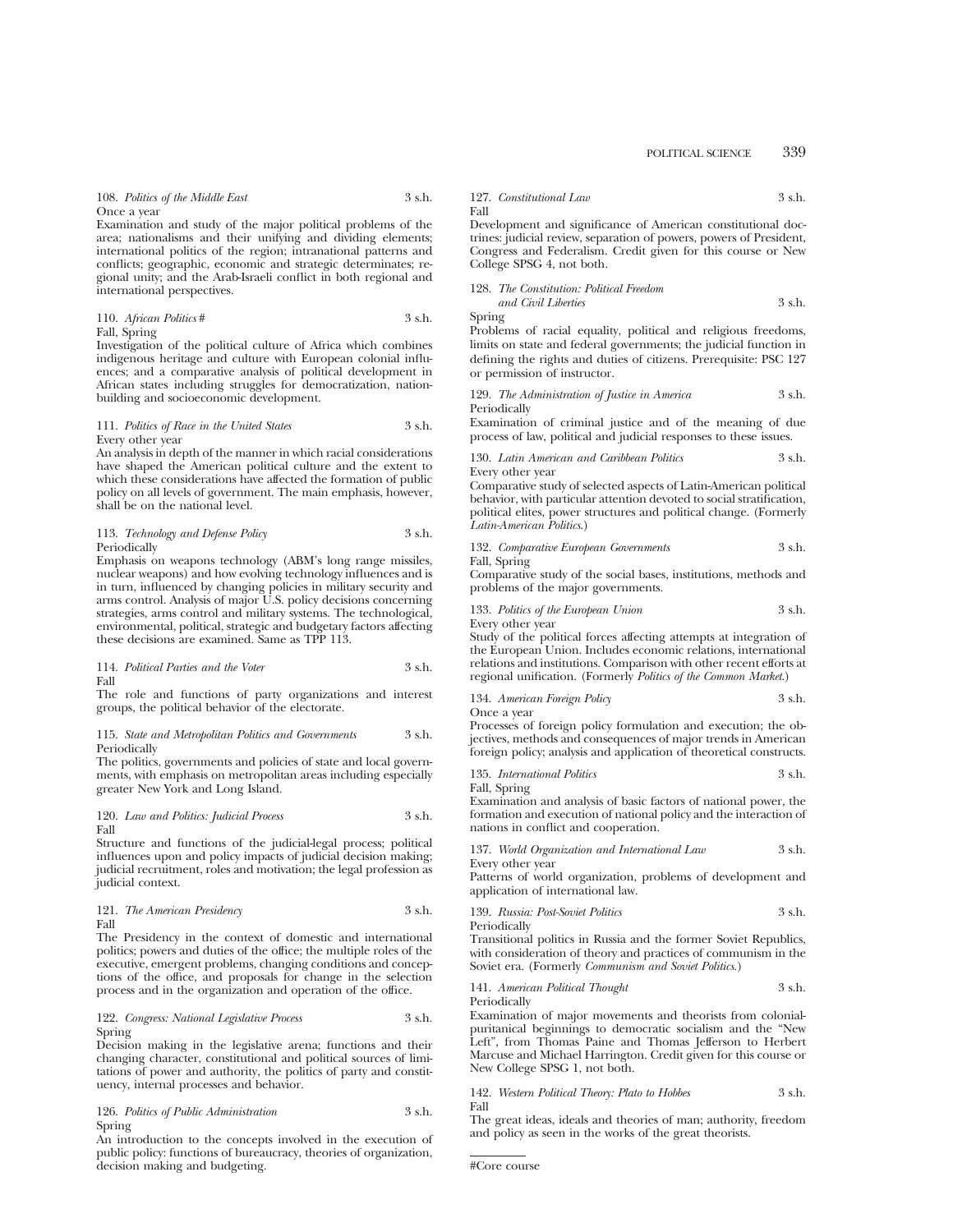143. *Ideas in Conflict: Modern Democratic and Totalitarian Political Thought* 3 s.h.

Spring

The development of liberal democracy, of radicalism, socialism, anarchism and totalitarianism in the modern period.

144. *Asian Politics and Government #* 3 s.h. Spring

A comparative study of government and the political process in selected Asian countries, the politics of transition to modern nation-states.

146. *China: Government and Politics* 3 s.h. Every other year

The rise of communism in 20th-century China, governmental structure and policies, the roles of the Communist Party and ideology in the political process of a modernizing nation

#### 147. *Public Opinion and Political Communications* 3 s.h. Spring

The relation between personal traits, group needs and norms, social and economic forces, political persuasion and governmental decisions, studies in electoral and other political behavior, communication and opinion polling.

148. *Contemporary Political Analysis* 3 s.h. Periodically

Examination of the various contemporary approaches to the study of politics; scope, methods and objectives of contemporary political analysis.

Seminars: PSC 151, 152, 153 and 154 are advanced courses in the analysis of major political problems involving reading, discussion and writing; includes two-hour weekly seminar sessions and individual conferences with instructor. Permission of department is required.

151. *Seminar: American Politics* 3 s.h. Periodically

With the permission of the chairperson, this course may be repeated when the course content varies sufficiently from previous semesters.

152. *Seminar: International Politics* 3 s.h. Periodically

With the permission of the chairperson, this course may be repeated when the course content varies sufficiently from previous semesters.

153. *Seminar: Political Theory* 3 s.h. Periodically

With the permission of the chairperson, this course may be repeated when the course content varies sufficiently from previous semesters.

154. *Seminar: Comparative Politics* 3 s.h. Periodically

With the permission of the chairperson, this course may be repeated when the course content varies sufficiently from previous semesters.

```
161, 162. Readings 1-3 s.h. each
Fall, Spring
```
Individualized reading course designed to meet special interests of the student and to fill gaps in the student's understanding of political science. Ordinarily open only to juniors and seniors who are capable of independent study. Prerequisite: written consent by a member of department to serve as the tutor.

192. *Workshop: United States in the United Nations* 3 s.h. January

This workshop takes advantage of the facilities of the United States Mission to the United Nations in New York City. The focus is on the role of the U.S. in the U.N. and the relationship of that

role to American foreign policy. Includes classroom work, on-site investigations and briefings by officials of the Mission and the U.N. Secretariat. Sessions at the U.N. in New York will be longer than the scheduled hours.

193. *Political Corruption* 2 s.h.3;10 Periodically

A study of the characteristics of political corruption in a variety of contexts; analysis of standards, behavioral norms; administrative, legislative and electoral corruption; modernization and corruption. The approach will be comparative but the central focus is American politics.

195. *Introduction to Administration* 3 s.h. Periodically

Identify patterns and principles of administration common to the fields of business, education, health and medicine, and public administration. The functional categories of decision making (planning), organizing, allocating resources, directing, controlling, communications and leadership are treated. Credit given for this course or EADM 200.

201. *American Political Process* 3 s.h. Periodically

Major theoretical perspectives developed by political scientists to explain the American political system. Major institutions and processes; the environment in which the system functions; and the policy outputs.

251. *Readings* 3 s.h. Periodically

Selections assigned by the instructor, oral and written reports, independent research. Open only to graduate students with the approval of the department.

# Portuguese (PORT)

Administered by the Department of Romance Languages and Literatures. Professor Schwab, *Chairperson*

| 1. Elementary Portuguese | 3 s.h. |
|--------------------------|--------|
| Fall                     |        |

Fundamentals of structure. Oral drills.

2. *Elementary Portuguese* 3 s.h. Spring

Continuation of Portuguese 1. Selected readings. Prerequisite: Portuguese 1 or equivalent.

3. *Intermediate Portuguese* 3 s.h. Fall

Reinforcement of the structure of Brazilian-Portuguese through discussions and compositions based on selected readings on Luso-Brazilian culture and civilization. Prerequisite: Portuguese 2.

4. *Intermediate Portuguese* 3 s.h. Spring

Readings in contemporary Luso-Brazilian literature. Prerequisite: Portuguese 3.

# Certificate Program in Natural Sciences

Post-Baccalaureate Premedical Studies

This certificate program provides the opportunity for students who hold a bachelor's degree and who have not previously studied the sciences to prepare for entrance into a medical profession of their choice. Students may also retake science courses to demonstrate an improved mastery of those subjects.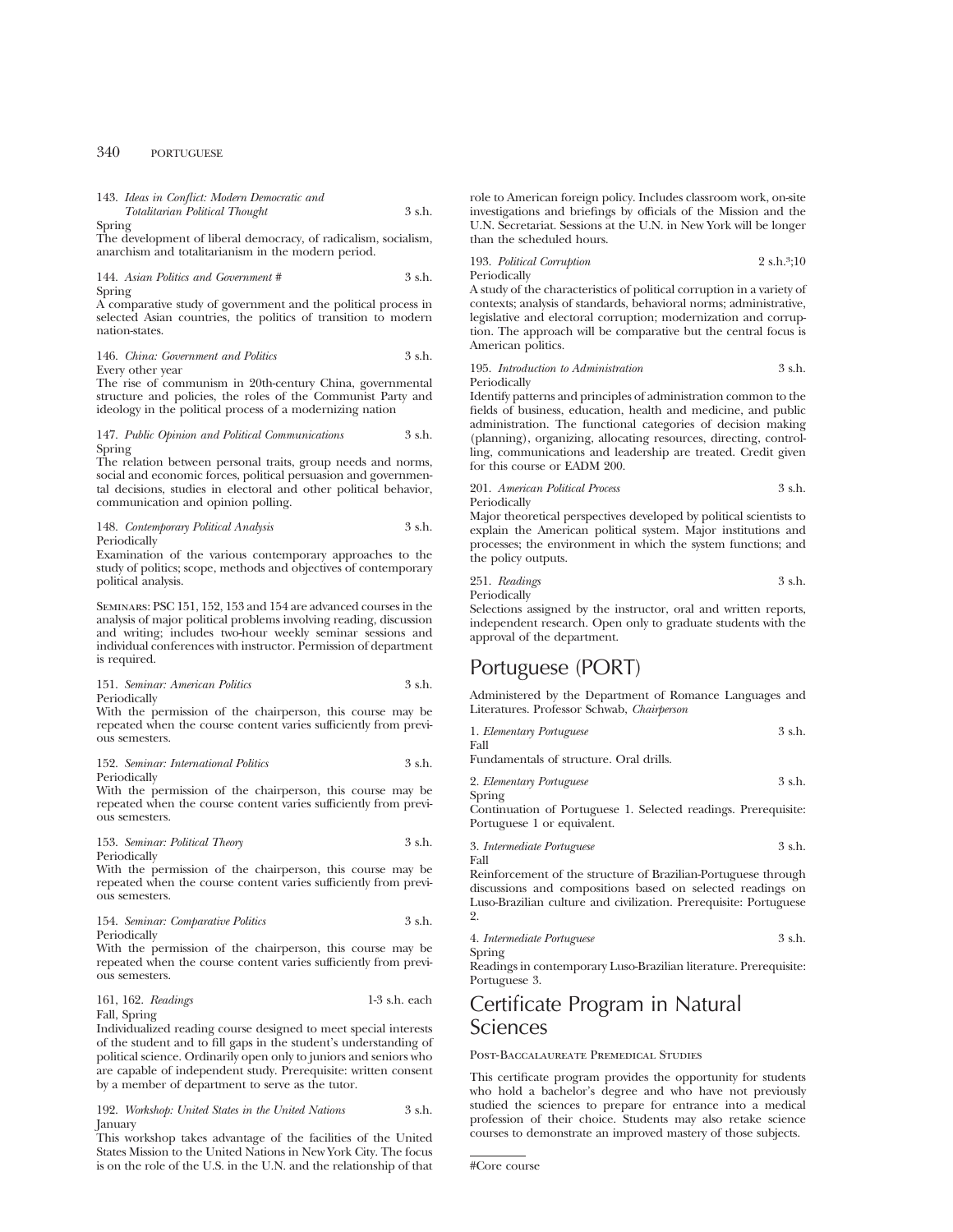#### **Course of Study:**

The Premedical Adviser works in conjunction with the science faculty to guide students in developing an individualized program of study based on their career goals, previous course work, and family/work responsibilities. This flexibility allows students to pursue, as well as design a schedule that fits their unique needs.

Students can prepare for careers in allopathic and osteopathic medicine, dentistry, chiropractic, veterinary medicine, and optometry. They can also complete basic science prerequisites for professions such as Physician Assistant, Physical Therapy, and Occupational Therapy. In these areas, however, additional course work may be necessary depending on an individual school's requirements.

Students can attend full-time or part-time, day or evening. The program can be completed in one year, including summer sessions. Students who do not require the entire sequence of courses may also seek admittance. Only students who complete a minimum of six courses in residence from the Premedical curriculum will be awarded a certificate.

#### **Admission Criteria:**

- 1. completed application form
- 2. bachelor's degree from an accredited university
- 3. application fee
- 4. official transcripts from all colleges attended
- 5. two letters of recommendation (at least one must be from a faculty member)
- 6. 3.0 cumulative grade point average. Individuals with a lower GPA may be considered on a case by case basis.
- 7. Resume and personal statement explaining motivation for a career in the health professions
- 8. copy of SAT, GRE, or other standardized text scores if taken.

## **Curriculum:**

*General Biology* 1 & 2, 4 s.h. each *General and Inorganic Chemistry* 3A & 4A, 3 s.h. each *General and Inorganic Chemistry Laboratory* 3B & 4B, 1 s.h. each *Elements of Organic Chemistry* 131A & 132A, 3 s.h. each *Organic Chemistry Laboratory* 131B & 132B, 1 s.h. each *Elementary Physics* 1A-2A, 3 s.h. each *Elementary Physics Laboratory* 1B-2B, 1 s.h. each or *General Physics* 11A-12A, 4 s.h. each *General Physics Laboratory* 11B-12B, 1 s.h. each (calculus-based)

Mathematics (placement dependent on level of ability; at least one semester of calculus is recommended.)

### **SUGGESTED SEQUENCE FOR ONE-YEAR OPTION:**

#### **Summer Session:**

Mathematics (precalculus and/or calculus depending on student's background)

| <b>Spring Semester:</b>              |
|--------------------------------------|
| General Biology 2                    |
| <i>Inorganic Chemistry</i> 4A and 4B |
| Elementary Physics 2A and 2B         |
|                                      |
| General Physics 12A and 12B          |
|                                      |

#### **Summer Session:**

*Organic Chemistry* 131A and 131B *Organic Chemistry* 132A and 132B

Once accepted and enrolled in the certificate program, students must complete all their course work at Hofstra, take a minimum of 6 classes (24 credits) in residence, and maintain a minimum GPA of 3.0.

In addition to the required courses listed above, Hofstra also offers numerous upper-level science courses, psychology, statistics, and a variety of health-related courses, including first aid and safety.

Students will work closely with the Premedical adviser and the science faculty to develop and successfully complete an academic plan.

Hofstra's financial aid administrators and the University College for Continuing Education will be available to help students finance their education and identify private sources of financial aid.

# Predental Studies

See Premedical Studies

# Prelaw Studies

The term prelaw is used to identify any student interested in the study of law. While there is no set prelaw curriculum or major, a well-balanced academic program including English, public speaking, history, philosophy, political science, economics, natural science and language is recommended. A prelaw adviser is available for students in the Office of Academic Advisement. The prelaw adviser assists students in course selection and in planning for the Law School selection and application process. In addition, all students receive regular advisement in their respective academic department.

The Law School Admission Test, sponsored by the Law School Admission Council, is required of applicants to most law schools.

# Premedical/Prehealth Professional Studies

The term "prehealth professional" is used to designate any course of study followed by a student whose goal is to attend a health related professional school following graduation from a university. These professional schools are in the fields of medicine, dentistry, osteopathy, podiatry, chiropractic, veterinary medicine and optometry, physical therapy, physician assistant, etc. The term prehealth professional is an administrative one designating those students who may need specialized preprofessional advisement prior to graduation. Hofstra offers majors which fulfill the requirements of these professional schools.

Health related professional schools require at least two and, in most cases, four years of college training for entrance. It is strongly recommended that students complete the requirements for the degree of Bachelor of Arts. Students who plan to complete less than four years of undergraduate work will not be considered for recommendation to medical schools unless their work shows evidence of exceptionally high scholastic achievement in the basic sciences and general cultural subjects, combined with maturity of mind and purpose.

Any student contemplating preprofessional training in medicine, dentistry, optometry, osteopathy, podiatry, chiropractic, or veterinary medicine should immediately register at the Premedical/Prehealth Professional Studies Office in the Academic Advisement Office. Here the student will meet with the prehealth professional adviser and be given advice concerning the choice of a major and the necessary requirements for entering the various schools. The Premedical/Prehealth Professional Studies Office is the official liaision between the University and the health professional school. It is in this office that all pertinent information concerning the premedical/prehealth professional student is filed.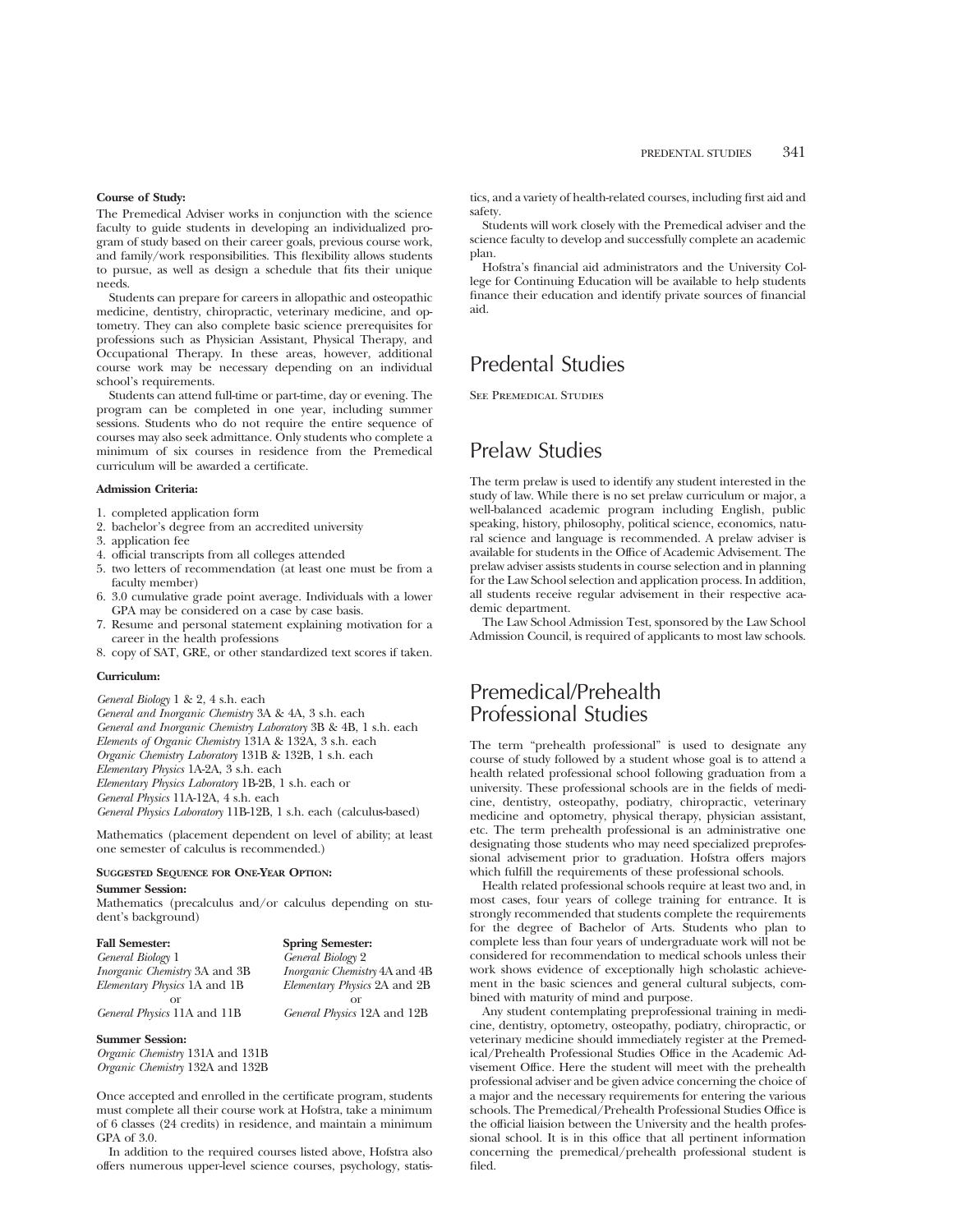The major field of undergraduate study is left to the student's decision and should be based on intellectual interest. The student, however, must show mastery of the subject and advance beyond the elementary level. The use of good English, the power of clear thinking, and the ability to make good decisions are essential. Cooperation, intellectual honesty, initiative, and understanding of human relations in society, good character, personality, and cultural attainments are all requisites for admission to health related professional schools.

Basic knowledge of biology, chemistry and physics is necessary, and those desiring a major in the sciences are not discouraged from concentrating in these subjects, but it is not necessary that they do so. Courses in advanced mathematics are desirable preparation for quantitative methods in medicine, especially in research. Chemistry and biology should be started in the freshman year. Knowledge of a modern foreign language is recommended.

The Medical College Admission Test, sponsored by the Association of American Medical Colleges, administered by the American College Testing Program (ACT), is required of applicants for admission to most medical colleges. Dental students will take the Dental Aptitude Test. Other examinations may be required by other health related professional schools.

Students pursuing the premedical or prehealth professional studies curriculum should have very early advice to insure a selection of studies which will satisfy entrance requirements and the cultural needs of the health profession. Students who are candidates for a degree must have their programs approved by the adviser in the field of specialization, and copies of all programs *should* be filed in the Premedical/Prehealth Professional Studies Office.

# Psychology (PSY)

#### Professor Kassinove, *Chairperson*

Professors Kaplan, Levinthal, Metlay, Motta, O'Brien, Paul, Salzinger, Schmelkin; Associate Professors Barnes, Blaine, Cox, Dill, Guarnaccia, Johnson, Little, Meller, Ohr, Schare, Serper, Shahani-Denning, Tsytsarev, Valenti; Assistant Professors Akin-Little, Barriere, Carter, Chaiken.

The Leo A. Guthart Distinguished Professorship in Teaching Excellence is held by Dr. Liora Pedhazur Schmelkin, Professor of Psychology. See page 444.

The Dr. Mervin Livingston Schloss Distinguished Professorship for the Study of Attitudes Toward Persons with DISABILITIES. See page 445.

**B.A. SPECIALIZATION IN PSYCHOLOGY**: PSY 1, 140, 141; at least one course from the 190-199 series, plus 18 hours of electives in psychology (33 hours in all). At least six hours of electives must be selected from the following courses: PSY 110, 111, 159, 164, 171, 177 or 178. Students considering the possibility of graduate work are advised to take PSY 171, 177 and 178. In addition to a general course of study, in consultation with a departmental adviser, concentrations are available in clinical, counseling or school psychology, general or experimental psychology, industrial and organizational psychology, and careers in education or social work. Students who wish to be considered as psychology or interdepartmental majors must apply to the department and be assigned a department adviser.

See complete B.A. requirements, page 82.

Psi Chi: a national psychology honor society, see page 72.

**A MINOR IN PSYCHOLOGY** consists of the successful completion of 18 semester hours in psychology courses, under advisement, and at least six hours in residence. Students hoping to pursue graduate work in allied fields are urged to take an undergraduate course in statistics and at least one laboratory course in psychology.

Psychology majors may choose a minor in business (18 hours) with a specialization in personnel management, marketing research or other approved business area. This combination is intended for those students who wish a B.A. degree in psychology, but do not anticipate continuing in graduate work in psychology. For information, contact Professor Kaplan.

**MASTER OF ARTS IN INDUSTRIAL/ORGANIZATIONAL PSYCHOLOGY:** prepares students for careers in such areas as human resources, training, management, and organizational development, in which they can apply psychological principles to problems that arise in a wide variety of organizational settings. It is also designed to enhance the careers of professionals who work in these areas by teaching them to apply psychology to issues that develop in their organizations. Research design, statistics, and psychology provide the foundation for advanced study in selection, training, performance appraisal, worker motivation, and organization development. The curriculum is strengthened by an internship sequence which provides on-site supervised experience working on applied projects in business and public agencies. The 44 credit program can be completed in two years by full-time students, and in three to four years by part-time students. Courses are offered in the late afternoon and evening to accommodate part-time students. Hofstra University's master's program in Industrial/Organizational Psychology is the only such graduate program on Long Island.

The types of work that holders of applied master's degrees in industrial/organizational psychology perform include employee selection, management development, survey research, training, organizational development, performance appraisal, career development and program evaluation. They are employed in industry, government, hospitals, social service and mental health agencies, advertising, and marketing research. Their titles include specialist, manager, director, and consultant, as in Training and Evaluation Specialist, Industrial Relations Manager, Director of Human Resources, and Organizational Development Consultant. The program is designed to serve students and organizations in the geographic area centering on Long Island, New York. This region is endowed with many businesses, industries, public agencies, and nonprofit organizations which are undergoing complex change. Facilitating such change requires the services of professionals who are trained in the application of psychological principles to organizational problems.

The M.A. program invites students from diverse backgrounds and those with work experience after graduation from college.

#### Admission Requirements

- 1. Bachelor's degree (or equivalent) in psychology, business, or a related field with a grade point average of B or better.
- 2. Completion of courses in introductory psychology and elementary statistics with a grade of B or better.
- 3. Scores of no less than 500 on the Verbal and 500 on the Quantitative sections of the Graduate Record Examination.
- 4. Written statement of professional goals.
- 5. All prospective candidates will be personally interviewed.

Professor Metlay, Associate Professor Shahani-Denning, *Codirectors.*

#### Program Requirements

The M.A. in Industrial/Organizational Psychology comprises 15 courses totaling 44 semester hours. It is designed to be completed in four semesters by full-time students. Part-time students would be expected to complete the program in three to four years. No more than six transfer credits are accepted toward the degree.

Required courses: 17 semester hours

PSY 201. *Graduate Statistics I,* 3 s.h. 203. *Research Design I,* 4 s.h.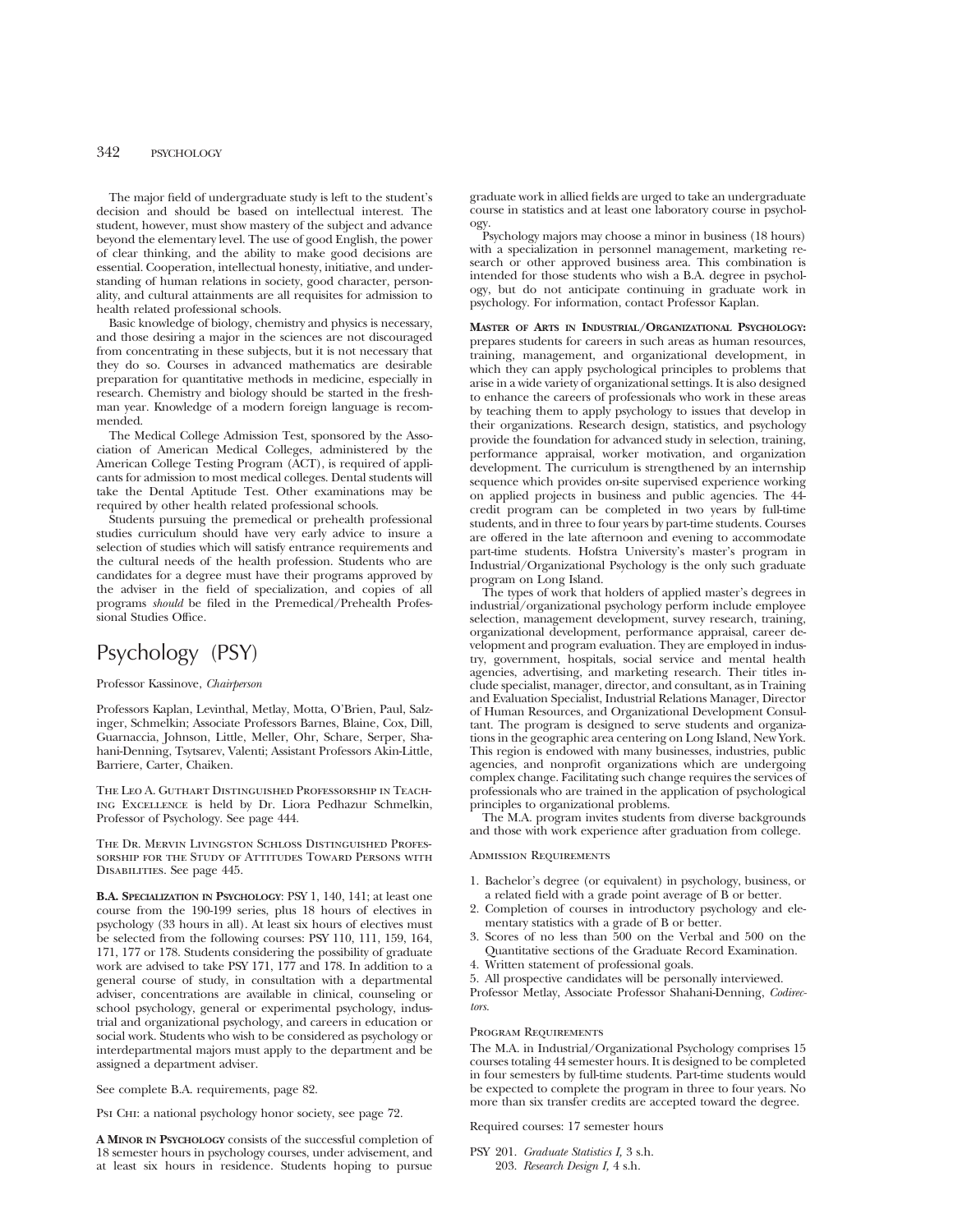- 283A. *Foundations of Industrial/Organizational Psychology I: Industrial Psychology,* 3 s.h.
- 283B. *Foundations of Industrial/Organizational Psychology II: Organizational Psychology,* 3 s.h.
- 290. *Internship in Industrial/Organizational Psychology,* 3 s.h.
- 341. *Ethics & Professional Practices in Psychology*, 1 s.h.

At least six semester hours of general psychology electives must be chosen from the following:

- PSY 207. *Cognition & Perception,* 3 s.h.
	- 208. *Learning Theory,* 3 s.h.
		- 249. *Current Theory & Research in Social Psychology,* 3 s.h.
		- 288. *Motivation,* 3 s.h.
		- 289. *Small Group Behavior,* 3 s.h.

At least six semester hours of industrial/organizational psychology electives must be chosen from the following:

- PSY 217. *Organizational Development,* 3 s.h.
	- 218. *Applied Behavior Analysis in Industry,* 3 s.h.
	- 219. *Organizational Psychology: Leadership*, 3 s.h.
	- 284. *Personnel Selection,* 3 s.h.
	- 286. *Measurement of Work Performance,* 3 s.h.
	- 287. *Training & Development,* 3 s.h.

Twelve additional semester hours of electives must be taken from the psychology courses listed above or from other graduate programs with written approval. The remaining three semester hours are earned either by completing an additional internship course, PSY 291, or by the completion of a *Master's Essay*, PSY 301. All electives must be selected under advisement.

A qualifying examination must be taken and passed upon completion of 26 semester hours in the program. This examination is given in June and August of each year. Students may have two opportunities to pass the qualifying examination. In addition, students must maintain a B average with no more than one C per semester, or more than two C's toward the M.A. Students who do not meet these requirements, or who receive a D or an F in any course, are dismissed from the program.

**MASTER OF ARTS IN PSYCHOLOGY—CLINICAL AND SCHOOL PSYCHOL-OGY.** It is awarded to all individuals who initially are accepted into the Ph.D. program in Clinical and School Psychology and complete all requirements as listed below.

Candidates must complete at least 30 semester hours of 200-level course work in psychology with a B average and must successfully pass a qualifying examination in psychology.

Program requirements are as follows:

PSY 201, 202 and eight courses from the following:

PSY 207, 209A, 216, 227, 231, 232, 249, 251, 254, 255 and 353.

These choices must be selected after consultation with program adviser.

**MASTER OF SCIENCE IN SCHOOL-COMMUNITY PSYCHOLOGY:** is awarded to all individuals who initially are accepted into the Psy.D. Program in School-Community Psychology and complete 36 semester hours of courses listed below as well as a qualifying examination given at the end of the first year of study.

Candidates must complete the following courses with at least a B average:

PSY 201, 202, 209, 220, 224, 227, 231, 232, 234, 253, 258A, 280.

See complete graduate information, page 73.

### DOCTORAL PROGRAMS

The Psychology Department offers two doctoral programs: one leading to the degree of Doctor of Philosophy in Combined Clinical and School Psychology, and a Doctor of Psychology degree in School-Community Psychology.

The programs are designed to develop psychologists who have a strong theoretical background in psychology, the ability to translate theory into practice, and the ability to initiate and assume responsibility for meaningful research.

The first two years of the programs provide a foundation of knowledge in psychology so that students may grow, through study and experience, to think scientifically and to develop professional competence. The theoretical course material and the practicum and internship experiences are designed to enhance awareness of the needs and problems encountered in a variety of settings and to stimulate students to originate research in these areas.

The programs have been carefully designed to provide theoretical knowledge and practicum experience as a foundation for more advanced knowledge and practice. For this reason, courses must be taken in sequence.

At the end of the third year, students in the Clinical and School, and School-Community programs who are U.S. citizens are eligible to apply for the certificate of qualification in school psychology through the New York State Education Department.

Each student is evaluated at the end of the first, second and third year based upon the following criteria:

- 1. Evidence of continued satisfactory academic progress;
- 2. Ability to succeed in academic and professional work;
- 3. Ability to make scholarly and professional contributions to the field of psychology and to the program;
- 4. Ability to function effectively as a professional in the field of psychology and in the program.

The evaluation is based on grades, recommendations of the faculty of the program and field supervisors. The results of the evaluation are presented to each student. Students must obtain satisfactory ratings on all of these criteria to continue in the program. To proceed beyond the first year, students must pass the qualifying examination and obtain the master's degree. During the second semester of the third year (Psy.D.) or first semester of the fourth year (Ph.D.), the student is expected to present an acceptable outline of a dissertation proposal to the faculty for approval in order to continue in the program.

An integral part of the programs involves field internships and practica at a variety of locations under professional supervision. The importance of other educational experiences, including both theoretical and applied course work, and the dissertation are kept in balance by permitting no more than 15 s.h. of credit to be accumulated through internship courses. All students in the doctoral programs are expected to abide by the APA Code of Ethics.

**NOTE:** Professional Liability Insurance for doctoral candidates: all doctoral candidates in professional psychology are strongly recommended to purchase American Psychological Association sponsored Professional Liability Insurance. This provides coverage while performing professional duties as a psychologist in training. Such coverage should be obtained at the very beginning of training. For information, contact the Director of the doctoral program in which you are enrolled, or apply directly through the American Psychological Association.

**PH.D. PROGRAM IN COMBINED CLINICAL AND SCHOOL PSYCHOLOGY** prepares professional psychologists for work in mental health centers and hospitals, public schools and special educational facilities, for university based research careers, and for independent private practice.

The program is based upon social learning theory and applied behavior analysis, and includes exposure to cognitive and behavioral theories. A program of colloquia adds to knowledge received through lecture, readings and classroom discussion. Students receive experience and supervision in psychodiagnostic methods, in interviewing and relationship skills, and in psychotherapy with children and adults, both individually and in groups. In practica and internship experiences students are exposed to a wide range of clinical, community and educational problems so that they will be prepared to function and offer services in a variety of settings. The program maintains affiliations with numerous agencies such as the Astor Child Guidance Center, the Center for Biobehavioral Therapy and Research, the Institute for Behavior Therapy, the Institute for Rational Emotive Therapy, the Human Resources School, Long Island Jewish Hospital, the Nassau County Medical Center, St. John's Hospital,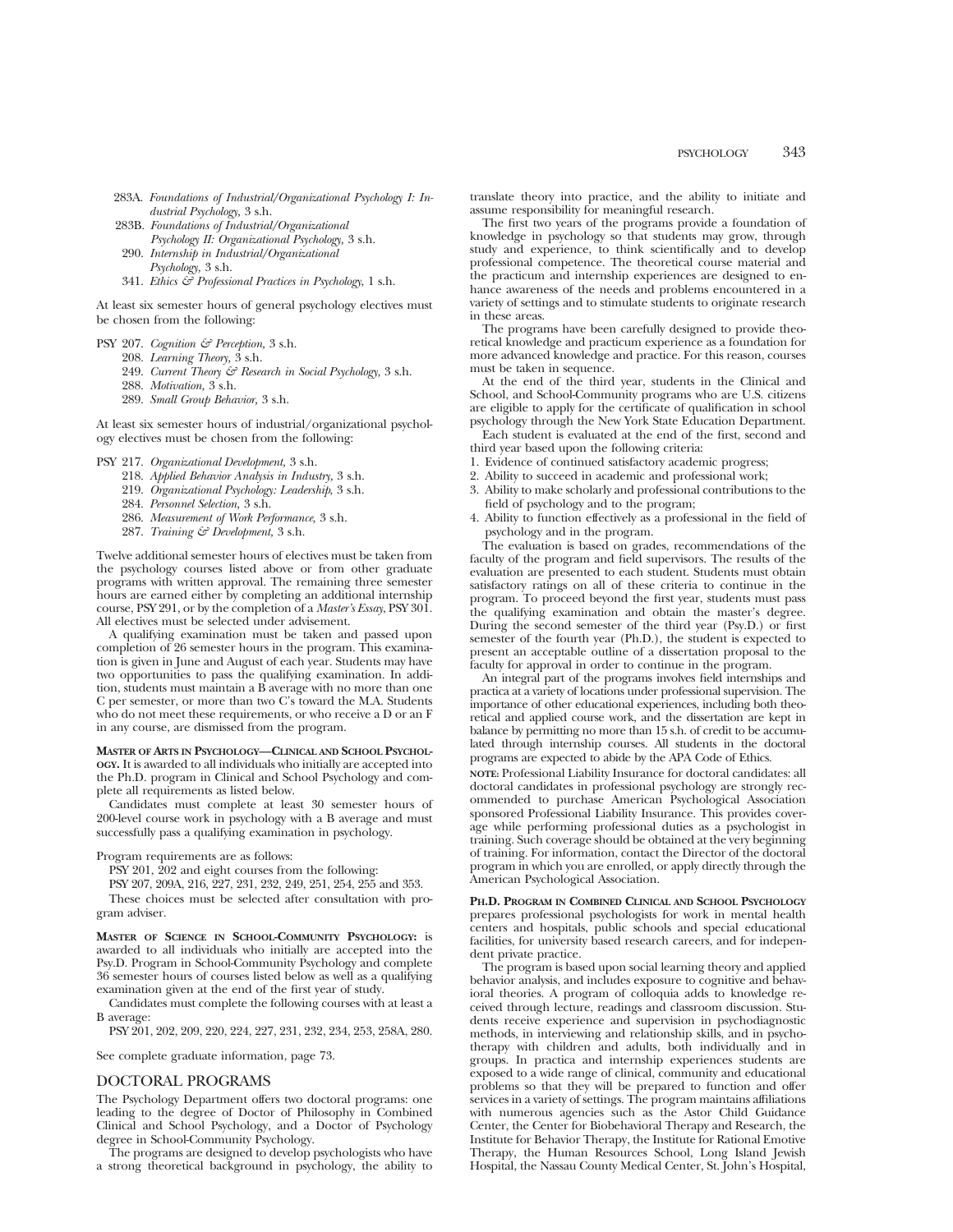the Southeast Nassau Guidance Center, the United Cerebral Palsy Center, and over 50 other public and private schools and community mental health service facilities.

Professor Salzinger, *Director*; Associate Professor Schare, *Assistant Director for Clinical Psychology;* Associate Professor Guarnaccia, *Assistant Director for School Psychology*.

#### Application for Admission

Applications completed by February 1 will be screened for regular acceptance. All requests for information should be directed to the Graduate Admissions Office in the Admissions Center. Students are accepted only for the fall of each year. See graduate admissions information, page 79.

#### Admission Requirements

- 1. Successful completion of the baccalaureate degree at an accredited institution.
- 2. Score on the Verbal Section of the Graduate Record Examination of no less than 500 and the Quantitative Section of no less than 500.
- 3. Score on the Graduate Record Examination, Psychology Section, of no less than the 65th percentile.
- 4. A cumulative grade-point average of 3.0 or better in the following psychology courses completed prior to admission to the program. (Courses taken at another institution must be substantially equivalent to those offered at Hofstra University in terms of material covered. Each transcript will be evaluated individually.)

Elementary Statistics History and/or Systems of Psychology Psychological Research, a laboratory course Developmental Psychology Physiological Psychology or Sensation/Perception Tests and Measurement

5. A personal interview.

#### Degree Requirements

- 1. Completion of the 105 credit program with a cumulative grade-point average of B or better.
- 2. A qualifying examination must be taken and passed immediately upon completion of the first year in the program. This examination is given in May and July of each year. Students who fail the qualifying examination twice will be dropped from the program.
- 3. Students must maintain a B average each semester, receive no more than one C per semester and no more than three C's in total toward the Ph.D. or the student will be dropped from the program. Any student who receives a D or F grade in any course will have his/her candidacy in the program terminated.
- 4. Satisfactory interpersonal behavior and professional performance on practica and internships, with no documented reports of unprofessional or unethical conduct.
- 5. Completion of a satisfactory research dissertation.
- 6. Satisfactory performance in an oral examination, to be given subsequent to the completion of the dissertation.

#### Program Requirements

The following courses are required unless transfer credit or a waiver is granted. No more than 15 transfer credits are accepted toward the degree.

- PSY 201. *Graduate Statistics I,* 3 s.h.
	- 202. *Graduate Statistics II,* 3 s.h.
	- 204. *Multivariate Statistics in Psychological Research I,* 3 s.h.
	- 207. *Cognition & Perception,* 3 s.h.
	- 209A. *Basic Concepts & Issues in Psychology,* 3 s.h.
	- 210. *Current Literature in Psychology,* 2 s.h.
- 214. *Neural Bases of Behavior,* 3 s.h.
- 216. *Behavior & Personality—Normal & Abnormal*, 3 s.h.
- 222. *Research Methods I: Designs for Professional Psychology*, 3 s.h.
- 223. *Research Design II,* 4 s.h.
- 227. *Interviewing & Counseling in Professional Psychology*, 3 s.h.
- 228. *Behavior Deviations I: Clinical Psychopathology,* 3 s.h.
- 231. *Theory & Practice of Intellectual Evaluation,* 3 s.h.
- 232. *Intellectual, Academic & Vocational Evaluation,* 3 s.h.
- 234A. *Personality Assessment by Projective Methods,* 3 s.h.
- 240. *Personality Assessment for Research,* 3 s.h.
- 249. *Current Theory & Research in Social Psychology,* 3 s.h.
- 254. *Psychology of the Exceptional Child,* 3 s.h.
- 255. *Psychology of Learning,* 3 s.h.
- 260. *Behavior Deviations II: Major Mental Disorders,* 3 s.h.
- FDED 248. *Multicultural Education in the Metropolitan Area,* 3 s.h. or
- PSY 275. *Cross-Cultural and Ethnic Issues in Professional Psychology,* 3 s.h.
	- 329. *Marital & Family Therapies,* 3 s.h.
	- 330. *School Psychological Services Internship I: Client-Directed Methods,* 3 s.h.
	- 331. *School Psychological Services Internship II: Behavioral Counseling of Children & Adolescents,* 3 s.h.
	- 332. *Clinical Psychological Services Internship I: Behavior Therapy Methods,* 3 s.h.
	- 333. *Clinical Psychological Services Internship II: Cognitive-Behavior Therapy,* 3 s.h.
	- 341. *Ethics & Professional Practices in Psychology,* 1 s.h.
	- 353. *Theoretical Orientations to Human Development,* 3 s.h.
	- 601. *Dissertation Seminar,* 3 s.h.
	- †602. *Dissertation Proposal Preparation,* 3 s.h.
	- †/††603A. *Extended Dissertation Advisement,* 3 s.h.
	- ††604. *Dissertation Advisement,* 3 s.h.
	- ††605A. *Dissertation Extension,* 3 s.h.

†A student who has not made sufficient progress on the dissertation to gain permission of the members of the committee to begin collecting data, will have to repeat the course, paying full fee. A student must maintain continuous enrollment in this course, registering for it during the fall and spring semesters.

A student must complete the work for this course within two semesters. If sufficient progress has not been made by the end of this period, the student will have to enroll in 603A, *Extended Dissertation Advisement.* This course may be taken only once. If the student does not complete the work for this course by the end of the semester, the student will be dropped from the program.

††A student who does not complete the dissertation during the semester of enrollment in 604, *Dissertation Advisement*, will have to repeat the course, paying full fee. Once 602, *Dissertation Proposal Preparation* or 603A, *Extended Dissertation Advisement* has been completed, a student must enroll in 604, *Dissertation Advisement*, the following semester and maintain continuous enrollment in this course during the fall and spring semesters. A student must complete the work for this course within three semesters. If the dissertation is not completed by the end of this period, the student must immediately enroll in 605A, *Dissertation Extension*. The student will be dropped from the program if all requirements for the dissertation are not fulfilled by the end of 605A.

Once a candidate has begun work on the dissertation, a leave of absence from the program will not be granted, except in highly unusual circumstances.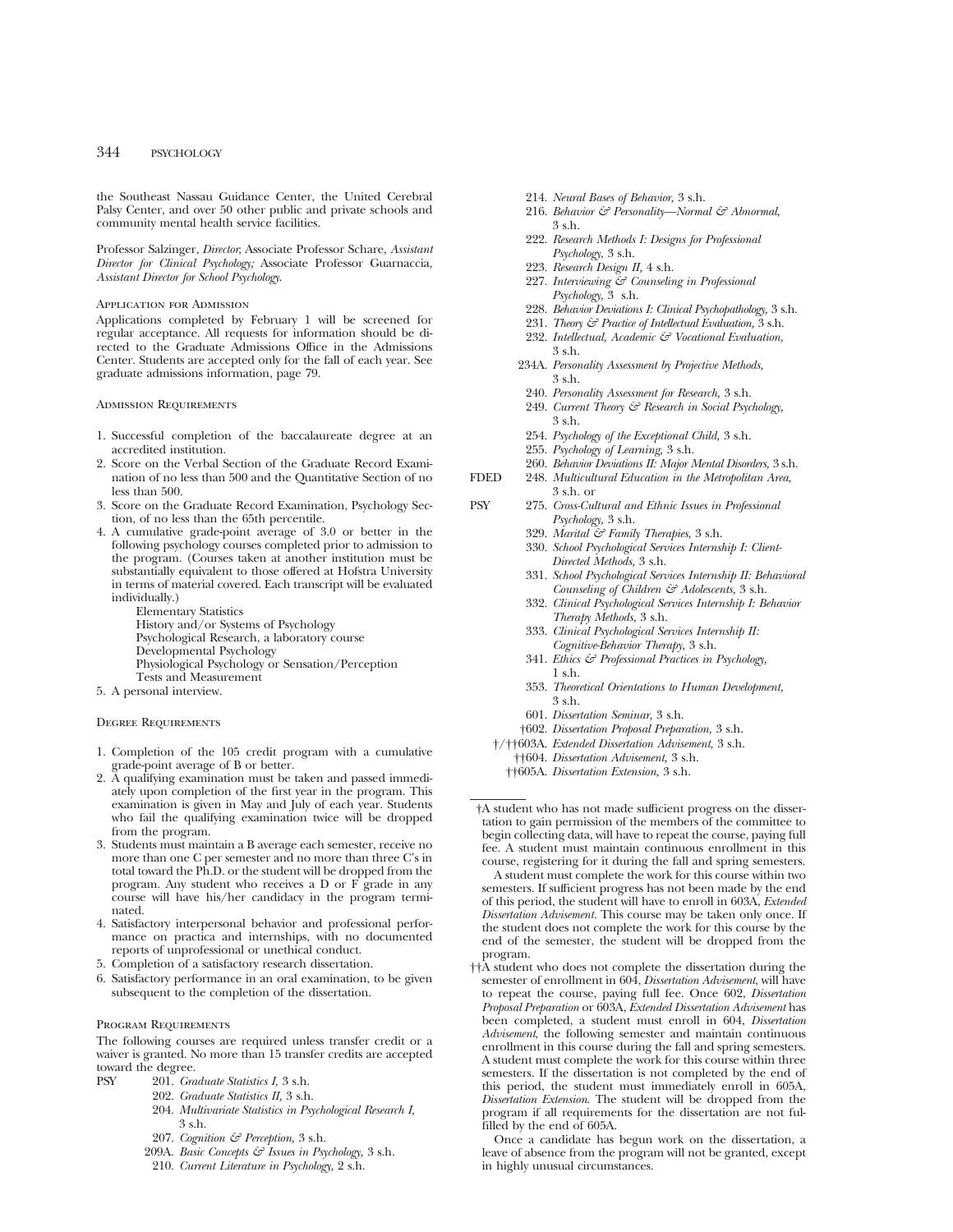In addition, 12-15 s.h. of electives chosen from the following, under advisement with program director.

| PSY  | 213. Psychology of Addictions, 3 s.h.                               |
|------|---------------------------------------------------------------------|
|      | 230. Group Counseling & Group Leadership, 3 s.h.                    |
|      | 235. Personality Evaluation I, 3 s.h.                               |
|      | 250. Health Psychology, 3 s.h.                                      |
|      | 263. Current Theory & Research in Psychology of Aging,<br>3 s.h.    |
|      | 280. Community Intervention Programs, 3 s.h.                        |
| ELED | 227. Elementary School Curriculum, 3 s.h.                           |
| SED  | 205. Perspectives on Secondary Education, 3 s.h.                    |
| FDED | 210. Contemporary Educational Movements, 3 s.h.                     |
|      | 220. Aesthetic Education, 3 s.h.                                    |
|      | 222. Qualitative Research Methods, 3 s.h.                           |
|      | 244. Seminar: Alternative Education, 3 s.h.                         |
| SPED | 200. Administration $\mathcal{C}$ Supervision of Special Education, |
|      | 3 s.h.                                                              |
|      | 250. <i>Education of the Gifted</i> , 3 s.h.                        |
|      | 260. Education of the Disadvantaged Youth, 3 s.h.                   |
| READ | 266. The Administrator $\mathcal{C}$ the Reading Program, 3 s.h.    |
| REHB | 230. Philosophy & Principles of Vocational Rehabilitation,          |
|      | 3 s.h.                                                              |
|      | 232. Medical Information in Rehabilitation, 3 s.h.                  |
| EADM | 214. Theories $\mathcal G$ Practices of Supervision, 3 s.h.         |
|      | 241. Supervision of Instruction & Curriculum                        |
|      | Development, 3 s.h.                                                 |
|      | 243. School Finance, 3 s.h.                                         |
|      | 244. School Law, 3 s.h.                                             |
|      | 245. Selected Issues in School Administration, 3 s.h.               |
|      | 249. Management Technology, 3 s.h.                                  |
| SPCH | 242. Aphasia & Related Disorders, 3 s.h.                            |
|      | 942 Language Disordars for Leapning Dischibities.                   |

243. *Language Disorders & Learning Disabilities: Kindergarten Through Adulthood,* 3 s.h.

- ANTH 200. *Fundamentals of Anthropology,* 3 s.h.
- SOC 272. *Sociology of Juvenile Correction,* 3 s.h.

See complete doctoral information, page 79.

**PSY.D. PROGRAM IN SCHOOL-COMMUNITY PSYCHOLOGY** prepares students to become psychology practitioners who provide services to schools and community health service settings. Emphasis is placed upon training the psychologist as a consultant who brings about change within school and community settings, and who is also a provider of psychological services for individuals and families. The practice of school-community psychology is viewed as involving assessment, intervention, planning and prevention in public schools, special education facilities, geriatric facilities, churches, synagogues, veterans centers, centers for the homeless, police departments, facilities for the disabled, facilities for the drug addicted, etc.

The program is designed to accommodate beginning level students who enter with a bachelor's degree, and advanced level students who enter with the master's degree in psychology. Students who are accepted directly upon completion of the bachelor's degree will attend a full-time, 94 credit program. Advanced students who have already completed a master's degree in psychology may attend full time or part time. Course and credit requirements for advanced students will be determined on an individual basis, following review of official graduate transcripts.

All students are required to complete a one year internship and practicum experiences as part of their training. A wide range of school and community settings are available for student training. In addition, completion of a doctoral dissertation project, in an area within the broad field of school-community psychology, is also required. The program faculty have varied areas of special expertise and are able to provide specific training in childhood and adult behavior disorders, posttraumatic stress disorders, alcoholism, forensic (police) psychology, homelessness, education and issues related to gifted and talented children, immigration and cultural adaptation, etc. Professor Motta, *Director*

#### Application for Admission

Applications completed by February 1 will be screened for regular acceptance. Applications completed after April 1 will be considered only if there are openings in the program. Information about the program and application material can be obtained from the Graduate Admissions Office. Students are accepted only for the fall of each year. See graduate admissions information, page 77.

### Admission Requirements

*Beginning level*: Students admitted with a bachelor's degree will be required to meet the following admission criteria:

- 1. Successful completion of the baccalaureate degree from an accredited institution.
- 2. Scores on the Verbal Section of the Graduate Record Examination of no less than 500 and on the Quantitative Section of no less than 500.
- 3. Score on the Graduate Record Examination, Psychology Section, of no less than the 65th percentile.
- 4. A cumulative grade-point average of 3.0 or better in the following psychology courses which were completed prior to admission:

History and Systems of Psychology Human Development Elementary Statistics

- Experimental Design
- Physiological Psychology Psychometric Theory
- 5. Three letters of recommendation.
- 6. A personal statement.
- 7. A personal interview.

*Advanced level*: Students admitted at the advanced level, who already possess a master's degree in psychology, will be required to meet the following admission criteria:

- 1. Successful completion of a master's degree in psychology from an accredited institution.
- 2. Scores on the Verbal Section of the Graduate Record Examination of no less than 500 and on the Quantitative Section of no less than 500.
- 3. Score on the Graduate Record Examination, Psychology Section, of no less than the 65th percentile.
- 4. Three letters of recommendation.
- 5. A personal statement.
- 6. A personal interview.

Degree Requirements

- 1. Completion of the 94 credit program with a cumulative grade-point average of B or better. Advanced students will be given transfer credit based on an individual analysis of their prior graduate academic record.
- 2. Successful completion of a Qualifying Examination which must be taken and passed following the first year in the program. This examination is given in May of each year. Students who fail the qualifying examination twice will be dropped from the program.
- 3. Students must maintain a B average each semester, receive no more than one C per semester, and no more than three C's in total toward the Psy.D. or the student will be dropped from the program. Any student who receives a D or F grade in any course will have his/her candidacy in the program terminated.
- 4. Satisfactory evaluation of performance at all practicum and internship sites, with no documented reports of unethical or unprofessional conduct.
- 5. Successful completion of an approved doctoral dissertation project.
- 6. Satisfactory performance at an oral defense of the doctoral dissertation project.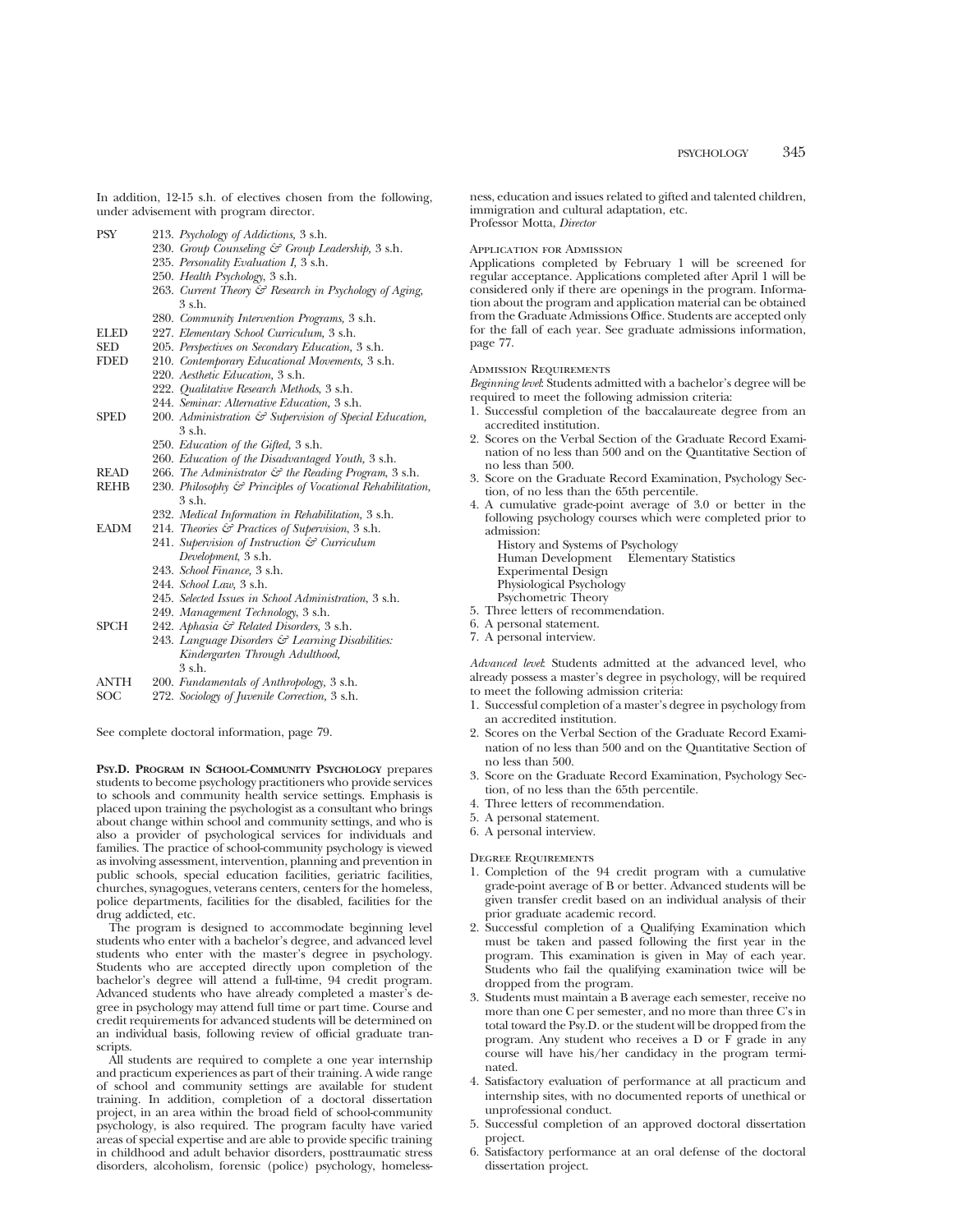#### Program Requirements

The following courses are required unless transfer credit is obtained. For students who enter at the advanced level, transfer credit is determined on an individual basis.

- PSY 201. *Graduate Statistics I,* 3 s.h.
	- 202. *Graduate Statistics II,* 3 s.h.
	- 207. *Cognition & Perception,* 3 s.h.
	- 209. *Classical Concepts in Psychology,* 2 s.h.
	- 210. *Current Literature in Psychology,* 2 s.h.
	- 214. *Neural Bases of Behavior,* 3 s.h.
	- 220. *Consultation in Schools & Health Service Settings,* 3 s.h.
	- 223. *Research Design II,* 4 s.h.
	- 224. *Research Designs for Health Service Programs,* 3 s.h.
	- 227. *Interviewing & Counseling in Professional Psychology,* 3 s.h.
	- 231. *Theory & Practice of Intellectual Evaluation,* 3 s.h.
	- 232. *Intellectual, Academic & Vocational Evaluation,* 3 s.h.
	- 234. *Theory & Application of Personality Evaluation,* 4 s.h.
	- 240. *Personality Assessment for Research,* 3 s.h.
	- 253. *Advanced Developmental Psychology,* 3 s.h.
	- 254. *Psychology of the Exceptional Child,* 3 s.h.
	- 257. *Psychology of the Emotionally Disturbed Child,* 3 s.h.
	- 258A. *Social Psychology & the School System,* 3 s.h.
	- 269. *Psychology & the Criminal Justice System,* 3 s.h.
	- 275. *Cross-Cultural & Ethnic Issues in Professional Psychology,* 3 s.h.
	- 280. *Community Intervention Programs,* 3 s.h.
	- 303. *School & Community Psychological Services: Development & Administration,* 3 s.h.
	- 330. *School Psychological Services Internship I: Client-Directed Methods,* 3 s.h.
	- 331. *School Psychological Services Internship II: Behavioral Counseling of Children & Adolescents,* 3 s.h.
	- 341. *Ethics & Professional Practices in Psychology,* 1 s.h.
	- 349. *School-Community Internship I,* 3 s.h.
	- 350. *School-Community Internship II,* 3 s.h.
	- 601. *Dissertation Seminar,* 3 s.h.
	- †602. *Dissertation Proposal Preparation,* 3 s.h.
- †/††603A. *Extended Dissertation Advisement,* 3 s.h.
	- ††604. *Dissertation Advisement,* 3 s.h.
	- ††605A. *Dissertation Extension,* 3 s.h.

Students are permitted to take six semester hours of electives chosen from the following, under advisement of the program director.

- PSY 213. *Psychology of Addictions,* 3 s.h.
	- 215. *Clinical Neuropsychology,* 3 s.h.
	- 230. *Group Counseling & Group Leadership,* 3 s.h.
	- 235, 236. *Personality Evaluation I & II,* 3 s.h. each
		- 250. *Health Psychology,* 3 s.h.
	- 251, 252. *Special Topics Seminar,* 1-4 s.h. each
		- 256. *Theories of Psychological Counseling,* 3 s.h.
		- 260. *Behavior Deviations II: Major Mental Disorders,* 3 s.h.
		- 263. *Current Theory & Research in Psychology of Aging,* 3 s.h.
		- 268. *Advanced Workshop for Training of Professional Group Leaders,* 3 s.h.
		- 281. *Current Theory & Research in Rehabilitation,* 3 s.h.
		- 353. *Theoretical Orientations to Human Development,* 3 s.h.
		- 399. *Psychotherapy with the Deaf via Total Communication,* 3 s.h.
- SPED 200. Administration  $\mathcal{S}$  Supervision of Special Education, 3 s.h.
	- 250. *Education of the Gifted,* 3 s.h.
- REHB 230. *Philosophy & Principles of Vocational Rehabilitation,* 3 s.h.
	- 232. *Medical Information in Rehabilitation,* 3 s.h.
- EADM 214. *Theories & Practices of Supervision,* 3 s.h.
	- 241. *Supervision of Instruction & Curriculum Development,* 3 s.h.
		- 243. *School Finance,* 3 s.h.
		- 245. *Selected Issues in School Administration,* 3 s.h.
- 249. *Management Technology,* 3 s.h.
- ELED 227. *Elementary School Curriculum,* 3 s.h.
- SED 205. *Perspectives on Secondary Education,* 3 s.h.
- FDED 210. *Contemporary Educational Movements,* 3 s.h.
	- 220. *Aesthetic Education,* 3 s.h.
	- 244. *Seminar: Alternative Education,* 3 s.h.
	- 248. *Multicultural Education in the Metropolitan Area,* 3 s.h.
- SPCH 242. *Aphasia & Related Disorders,* 3 s.h.
	- 243. *Language Disorders & Learning Disabilities: Kindergarten Through Adulthood,* 3 s.h.
- ANTH 200. *Fundamentals of Anthropology,* 3 s.h.
- SOC 272. *Sociology of Juvenile Corrections,* 3 s.h.

See complete doctoral information, page 79.

**POSTDOCTORAL RESPECIALIZATION PROGRAM IN CLINICAL AND/OR SCHOOL PSYCHOLOGY** offers psychologists with doctoral degrees in areas other than Clinical and School Psychology the opportunity to respecialize in Clinical and School Psychology so that they may ethically practice in these areas. Respecialization candidates are given programs that meet the APA guidelines which require that psychologists who wish to change their service speciality, or add an additional area of applied specialization must meet the same requirements with respect to subject matter and professional skills that apply to doctoral retraining in the new specialty. The program of each candidate is individualized and all credit is given for relevant course work and requirements that have been satisfied previously.

Professor O'Brien, *Respecialization Program Director.*

Admission Requirements

- 1. A doctorate in psychology in an area other than clinical, counseling or school psychology from an accredited university.
- 2. Evidence of academic excellence.

†A student who has not made sufficient progress on the dissertation to gain permission of the members of the committee to begin collecting data, will have to repeat the course, paying full fee. A student must maintain continuous enrollment in this course, registering for it during the fall and spring semesters.

A student must complete the work for this course within two semesters. If sufficient progress has not been made by the end of this period, the student will have to enroll in 603A, *Extended Dissertation Advisement.* This course may be taken only once. If the student does not complete the work for this course by the end of the semester, the student will be dropped from the program.

††A student who does not complete the dissertation during the semester of enrollment in 604, *Dissertation Advisement*, will have to repeat the course, paying full fee. Once 602, *Dissertation Proposal Preparation* or 603A, *Extended Dissertation Advisement* has been completed, a student must enroll in 604, *Dissertation Advisement*, the following semester and maintain continuous enrollment in this course during the fall and spring semesters. A student must complete the work for this course within three semesters. If the dissertation is not completed by the end of this period, the student must immediately enroll in 605A, *Dissertation Extension*. The student will be dropped from the program if all requirements for the dissertation are not fulfilled by the end of 605A.

Once a candidate has begun work on the dissertation, a leave of absence from the program will not be granted, except in highly unusual circumstances.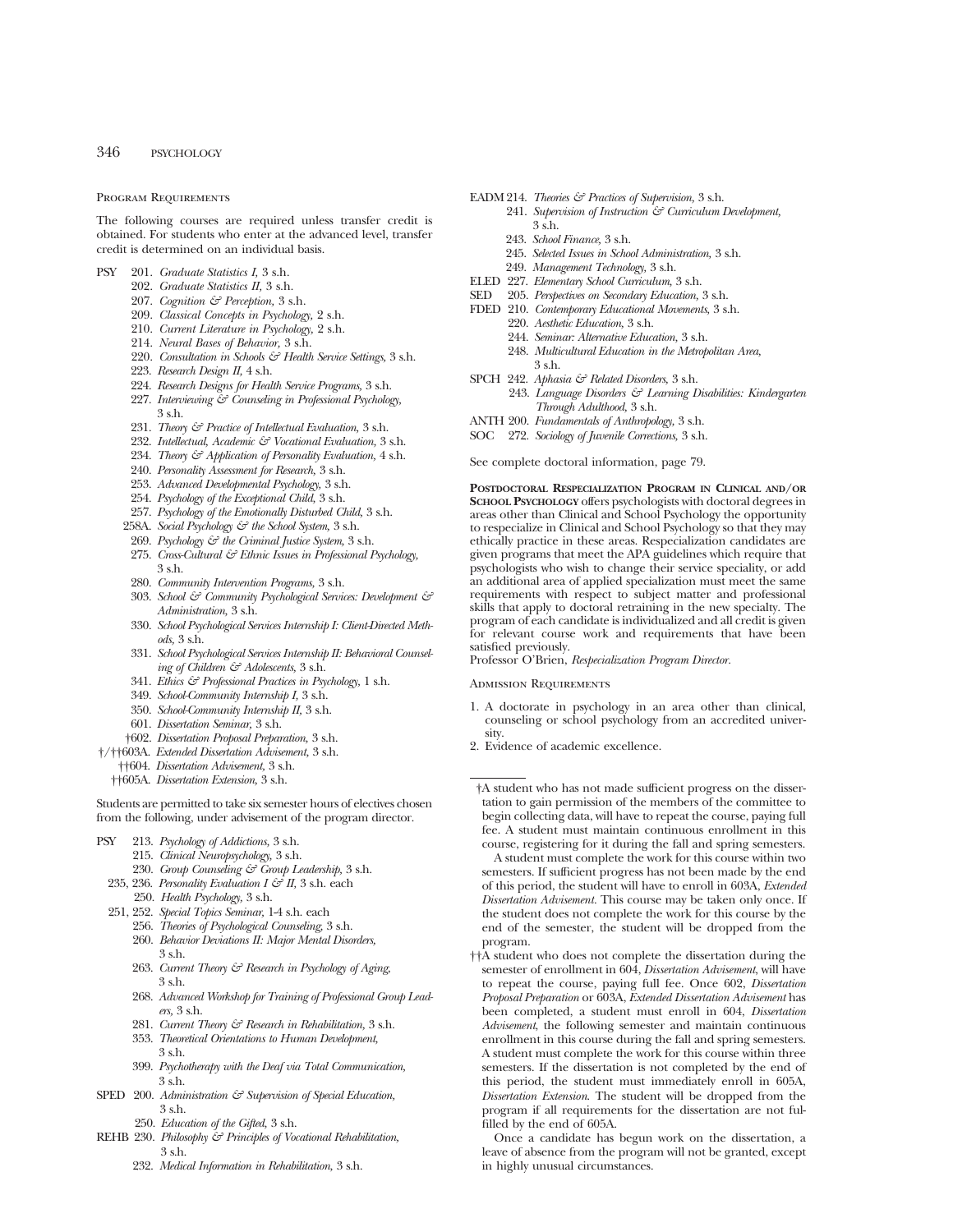- 3. A personal interview to determine that the program and the applicant's professional goals are congruent.
- 4. Evidence that the state recognizes the doctorate as psychology for licensure purposes.

#### Degree Requirements

Successful completion of the same requirements as those required of the students in the Ph.D. Program in Clinical and School Psychology. Credit is given for relevant course work and requirements that have been satisfied previously.

See complete doctoral information, page 79.

## **COURSES**

In addition to semester notations next to each course, several courses are offered during the January and Summer sessions. Consult the *January* and *Summer Sessions* bulletins for these schedules.

For additional psychology offerings, see New College listings. These courses may be taken only with the permission of New College and the Psychology Department.

PSY 1 is prerequisite to all psychology courses, except for PSY 7. Students completing PSY 7 must still complete PSY 1 before taking other psychology courses.

#### 1. *Introduction to Psychology* 3 s.h. Fall, Spring, Summer

Methods of investigation and basic principles of psychological functioning including perception, motivation, learning and personality theory; introduction to abnormal psychology including case studies, diagnostic terminology and diverse treatment modes. Various other psychological topics will be considered. Prerequisite to all other psychology courses. Credit given for this course or New College SPB 1, not both.

#### 3. *Current Psychological Issues* 3 s.h. Periodically

Detailed exploration of several psychological topics of important social relevance (e.g., recent topics have included mental health, alcoholism, drug addictions, interpersonal abuse, sexuality). Topics vary depending on their social significance. Guest speakers representing the fields of psychology, psychiatry and social work are featured. Students are required to submit independent research papers on each topic. Recommended for secondsemester freshmen and sophomores.

#### 7. *Fundamental Perspectives in Psychology* # 3 s.h. Fall, Spring

Detailed examination of selected major areas of research in psychology, such as natural and artificial intelligence, and physiological and psychological aspects of emotionality.

|              | 12. Psychology and the Law | 3 s.h. |
|--------------|----------------------------|--------|
| Fall, Spring |                            |        |

An examination of the ways psychological principles are applied to the criminal justice field, family law and civil litigation. Topics include victim research, jury selection and courtroom procedures, psychological assessment of the offender, child custody procedures and divorce suits. Credit given for this course or New College SPG 10, not both. (Formerly *Psychology of Criminal Justice*; PSY 112.)

| 26. Psychology of Women | 3 s.h. |
|-------------------------|--------|
| Once a year             |        |

Exploration of current research into the perceptual, motivational, physiological, intellectual and interpersonal aspects of the behavior of women. Emphasis will be placed on sex-role development and the impact on the feminine personality of prevailing attitudes about women. Prerequisite: junior standing or higher. (Formerly PSY 126.)

# 33. *Industrial Psychology* 3 s.h.

## Fall, Spring, Summer

Study of psychological principles and methods, and their application to personnel testing, interviewing, selection, training and development, and performance appraisal. Credit given for this course or New College SPG 19, not both. (Formerly 32A.)

#### 34. *Organizational Psychology* 3 s.h. Fall, Spring, Summer

Study of psychological principles and methods, and their application to work motivation, job satisfaction, leadership, communication, job design, and organizational development. (Formerly 32B.)

#### 35. *Psychology of Personality* 3 s.h. Fall, Spring, Summer

Personality organization, factors influencing development, methods of appraisal and personality theories. Credit given for this course or New College SPG 2, not both.

#### 36. *Workshop in Small-Group Behavior* 3 s.h. Periodically

Analysis of small-group behavior together with the identification and evaluation of small-group properties. Leadership and membership functions will be explored and practiced as they relate to a variety of settings including business and industry, educational, governmental and community organizations. Practice in overcoming obstacles to effective interpersonnel relationships including t-group sessions. Open to juniors and seniors by permission. (Formerly PSY 130.)

# 37. *Industrial Behavior Modification* 3 s.h.

Once a year

An introduction to behavioral principles in organizations. Theoretical issues in organizational psychology and the quality of working life is examined from the perspective of laboratory based research of human behavior. The application of operant techniques to traditional industrial problems such as productivity, sales, attendance and safety. Management based on applied behavior analysis is contrasted with traditional motivational theories. (Formerly PSY 132.)

39. *Abnormal Psychology* 3 s.h.4

Fall, Spring, Summer Emotional and behavioral deviations, patterns of development, classification and treatment methods. Credit given for this course or New College SPG 14, not both.

| 53. Child Psychology | 3 s.h. |
|----------------------|--------|
|                      |        |

Fall, Spring, Summer Development of human behavior from the prenatal period through childhood. (Formerly PSY 153.)

54. *Adolescent Psychology* 3 s.h.

Fall, Spring, Summer Development of behavior from adolescence through maturity. (Formerly PSY 154.)

55. *Psychology of the Mentally Retarded* 3 s.h. Once a year

The physical, intellectual, social and emotional characteristics of the mentally retarded. Special consideration will be given to the various categories of mentally retarded children, to their educational requirements and their adjustment needs in the home and community. Related research findings will be summarized and evaluated. (Formerly PSY 155.)

<sup>#</sup>Core course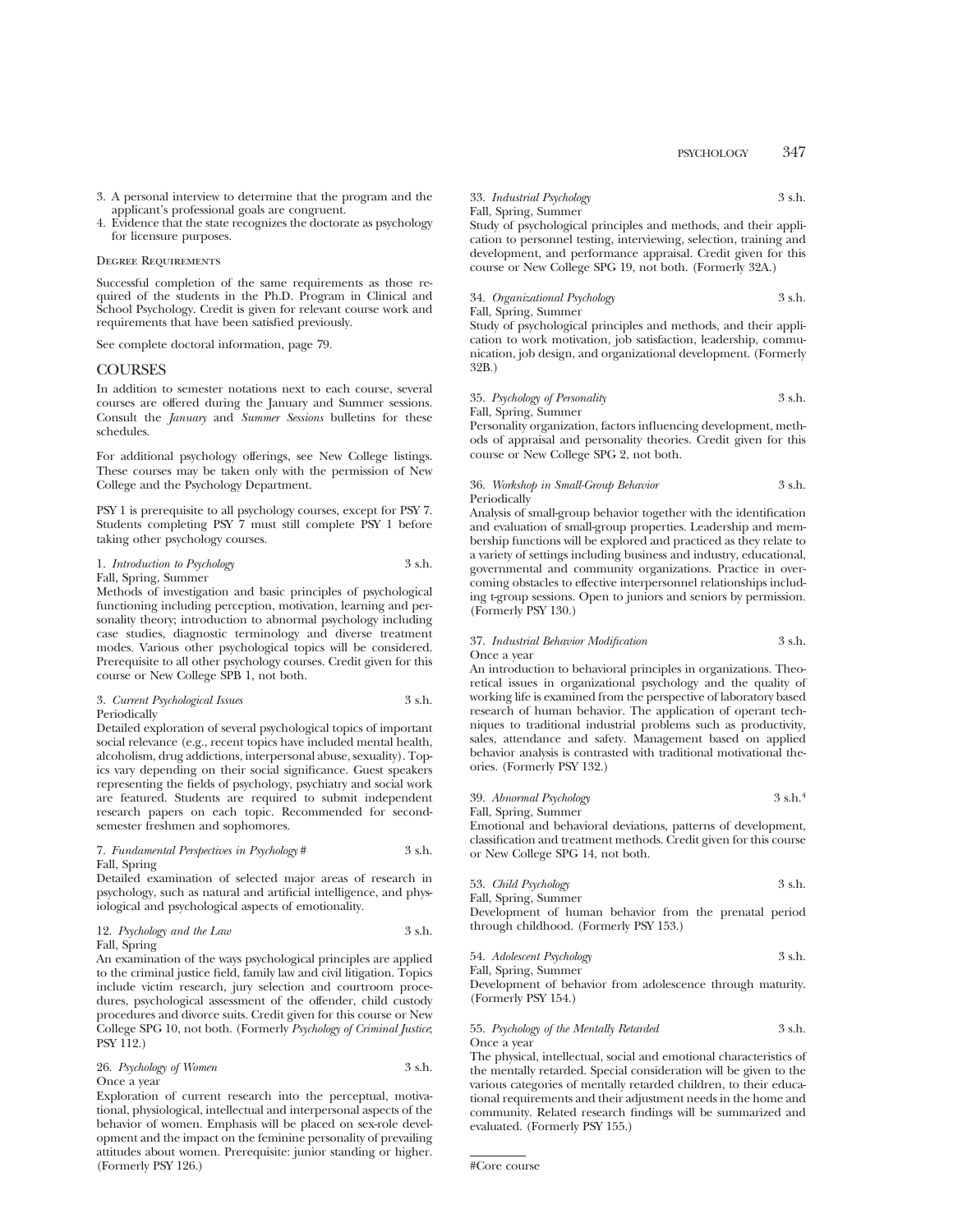#### 57. *Clinical, Counseling and Community Psychology* 3 s.h. Once a year

Theories, principles and practices for assessing personality and helping people in various settings to realize their potentials. Prerequisite: PSY 39 or permission of instructor. (Formerly PSY 157.)

#### 58. *Theory and Principles of Psychotherapy* 3 s.h. Once a year

Survey and classification of individual and group psychotherapies commonly used today. Comparative analysis of the principles and practices of the psychoanalytic, experiential and behavior schools of therapy as well as review of the different philosophical and psychological tenets which are basic to each of these systems. (Formerly PSY 158.)

#### 60. *Psychology of Physical Disability* 3 s.h. Once a year

Psychological factors in disability and adjustment to disability. (Formerly PSY 160.)

### 61. *Comparative Psychology* 3 s.h. Once a year

Phylogenetic differences in sensory capacities, response repertoires, and learning and ethological findings. Laboratory will include work with fish, frogs, pigeons, rats and humans. (2 hours lecture, 2 hours laboratory.) (Formerly PSY 161.)

#### 62. *Psychology of Dreams* 3 s.h. Once a year

The psychology of primary process thinking. Major theories of dreaming, e.g., Freud, Jung, Hall, Perls, etc. The course will deal with both theories and empirical data as well as practical applications. (Formerly PSY 162.)

#### 63. *Adult Psychology* 3 s.h. Once a year

The current status of psychological knowledge about adulthood and aging. A broad topical coverage of the chronology of adult experience using a problem-centered, interdisciplinary approach to understanding adulthood, maturity and old age. (Formerly PSY 163.)

#### 65. *Psychological Aspects of Psychotropic Medication* 1 s.h. Periodically

Current trends in psychotropic medication used to control atypical behavioral and emotional states. Emphasis will be on the positive and negative effects on normal and abnormal states. (Formerly PSY 165.)

# 76. *The Psychology of Hypnosis* 3 s.h. Once a year

Major theories of hypnosis. The phenomena elicitable under hypnosis and its clinical application and techniques. The course will cover both research and clinical applications. Permission of instructor. (Formerly PSY 176.)

#### 85. *Psychological Aspects of Human Sexual Behavior* 3 s.h. Fall, Spring, Summer

Focus on behavioral, emotional and cognitive components of human sexual behavior. Normal and deviant syndromes are considered. Credit given for this course or New College SGG 1/ISGG 3. (Formerly PSY 185.)

#### 88. *Theories and Practice of Interviewing* 3 s.h. Periodically

Emphasis upon the data obtained from the initial interview, reporting of test findings and establishment of rapport. No liberal arts credit. (Formerly PSY 188.)

89. *Health Psychology and Behavioral Medicine* 3 s.h. Once a year

Review and analysis of the current trend toward the integration of behavioral methodologies with diagnosed medical problems. Topics include the origins, theory and treatment regarding alcohol and chemical dependency, smoking, obesity, and stressrelated disorders, as well as headache and other pain disorders. (Formerly PSY 189.)

100. *Honors in Psychology* 3-4 s.h. Fall, Spring

The research for and the writing of a substantial essay in the field of psychology such as a major literature review or an original experiment. Open only to senior psychology majors who are eligible for and desire to graduate with departmental honors. Interested students must secure the written permission of a full-time faculty member who will supervise the project. An oral defense will be conducted at the conclusion of the project.

#### 101. *Major Concepts in Psychology* 1 s.h. Periodically

An in-depth exploration of a significant historical, theoretical, empirical or methodological concept in the field. Subjects vary, topics to be announced.

#### 102. *Major Figures in Psychology* 1 s.h. Periodically

An in-depth exploration of the contributions of one major theorist, researcher or practitioner in the field. The goal of the course is to gain understanding of the impact of this psychologist's life and work on the progress of psychological inquiry and perspective. Subjects vary, topics to be announced.

# 110. *Principles of Learning and Behavior* 3 s.h.

Periodically

Basic concepts and principles of learning and conditioning with animals and human beings. Prerequisite: PSY 141 or permission of instructor.

# 111. *Behavior Modification* 3 s.h.

Fall, Spring

Major principles of behavior modification through the application of reinforcement and token economies, techniques of self-control, desensitization, relaxation and biofeedback will be studied. Prerequisite: PSY 141 or permission of instructor.

#### 140. *Measurement and Statistics* 4 s.h. Fall, Spring, Summer

Application of fundamental statistical and measurement concepts to psychological data analysis and test construction. Topics include scales of measurement, measures of central tendency and variability, sampling and tests of significance, correlation, standard scores, reliability and validity. (3 hours lecture, 3 hours laboratory.) Credit given for this course or QM 1 or SOC 180 or BIO 100 or MATH 8 or New College S 91 or QTB 2.

# 141. *Research Methods and Design* 4 s.h.

Fall, Spring, Summer

Major principles of research and data collection techniques in experimental psychology. Laboratory work with animals and/ or human beings includes research in selected topics. (3 hours lecture, 3 hours laboratory.) Prerequisite: PSY 140 or equivalent. Students are advised to take this course no later than their junior year.

151 & 152. *Readings* 1-4 s.h. each

Fall, Spring

Individual written report based on assigned readings. Open only to seniors with permission of department chairperson.

# 159. *Social Psychology* 3 s.h. Fall, Spring

Study of basic issues including social perception, prejudice, attitude theory and methodology. Prerequisite: PSY 141 or permission of instructor. Credit given for this course or New College SPG 9, not both.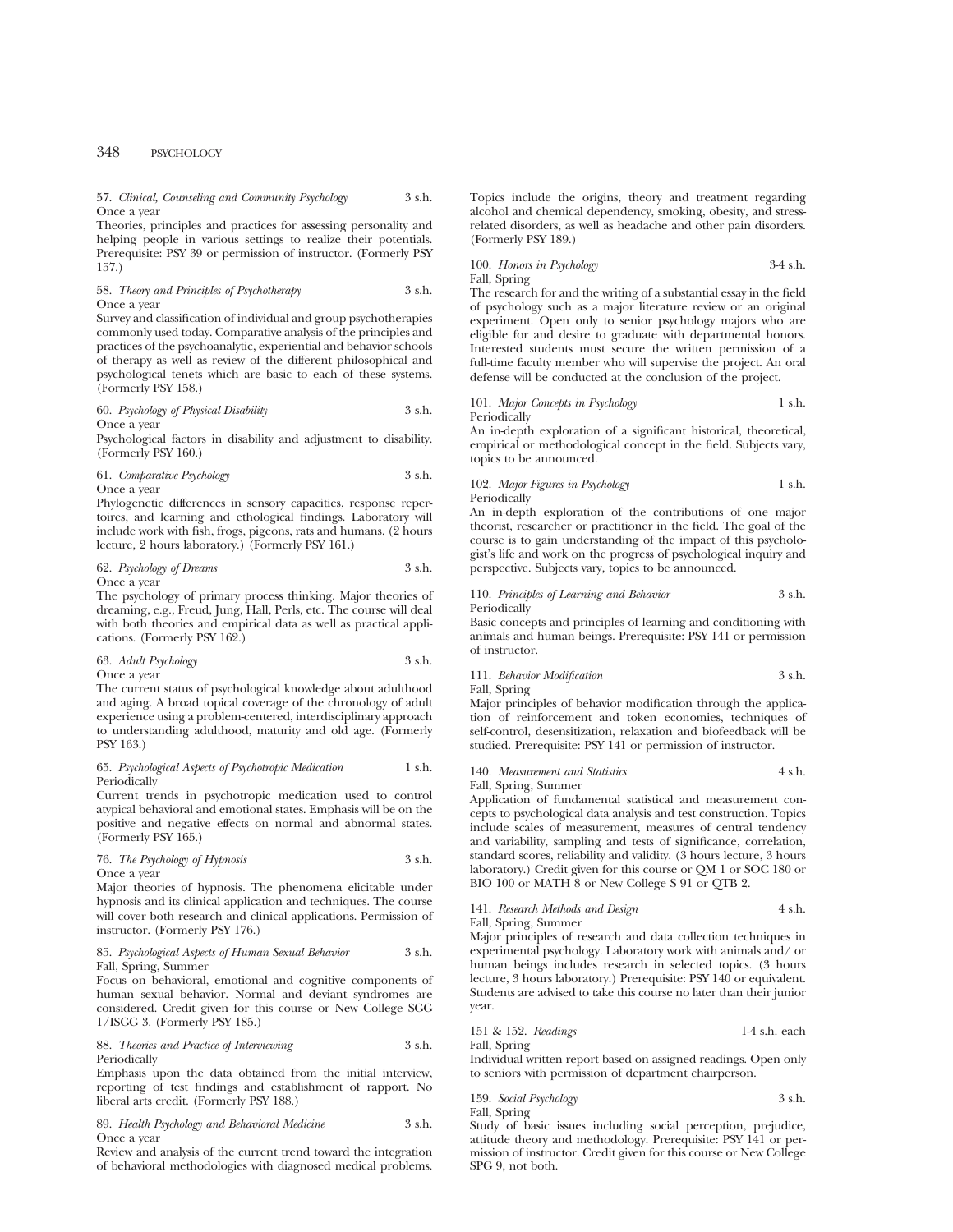164. *Perception and Cognition* 3 s.h. Once a year

Presentation and discussion of explanatory models, experimental results and conclusions for the phenomena of perception, language, memory, problem solving and creative processes. Prerequisite: PSY 141 or permission of instructor.

| 171. History of Psychology | 3 s.h. |
|----------------------------|--------|
| Once a vear                |        |

The historical development of significant psychological concepts, theories and systems. The focus and far-ranging content of this course serves to provide an overall synthesis of the major subfields of psychology. Designed for advanced undergraduate majors in psychology. Prerequisite: PSY 141 or permission of instructor.

#### 173, 174. *Senior Seminar* 3 s.h. each Periodically

Investigation of problems of theoretical interest in several areas of psychology. Sections will be planned for different topics. Prerequisite: permission of instructor.

177. *Biopsychology* 3 s.h. Fall, Spring

Biological bases of language, sensation, perception, movement, arousal, sleep, motivation, emotionality, learning, memory, mental disorders, and drug-taking behavior. Prerequisite: PSY 141 or permission of instructor. Credit given for this course or New College SPG 13/NGG 1. (Formerly *Physiological Psychology*.)

178. *Psychological Testing* 3 s.h. Periodically

Review of basic measurement concepts. Examination of tests of intelligence, personality, attitude and special abilities. Ethical issues in psychological testing. Prerequisite: PSY 141 or permission of instructor.

179. *Practicum in Psychological Testing* 3 s.h. Periodically

Practice under supervision of administration and evaluation of tests suitable for use in job analysis and personnel psychology. No liberal arts credit.

| 180. Work Motivation: Theory and Applications | 3 s.h. |
|-----------------------------------------------|--------|
| See course description, page 428.             |        |

```
181. Leadership and Group Processes 3 s.h.
See course description, page 428.
```
#### 182. *Advanced Data Analysis* 1 s.h. Once a year

Advanced data analytic skills such as multiple regression, path analysis, and MANOVA are taught using statistics software. Prerequisite: PSY 140 or equivalent. (Formerly PSY 82. *Computer Statistics for the Behavioral Sciences.*)

#### 183. *Capstone Research Integration Course* 3 s.h. See course description, page 428.

#### 190. *Research Seminar: Cognitive Psychology* 4 s.h. Once a year

Problems and methods of research on selected areas of human cognition, such as perception, memory, and problem solving. (3 hours lecture, 3 hours laboratory.) Prerequisites: PSY 141, and either PSY 111 or 164 or 177 or equivalent. (Formerly *Research Seminar: Experimental Psychology.*

#### 192. *Research Seminar: Operant Behavior* 4 s.h. Every other year

Study and selected applications of behavioral laws typical of such problem areas as motivation, discrimination learning, punishment, etc. Practical experience with procedures and apparatus used with animal subjects will be provided in weekly laboratory sessions. Prerequisite: PSY 141.

#### 194. *Research Seminar: Physiological Psychology* 4 s.h. Periodically

Demonstrations and practice of the basic techniques used in modern research in physiological psychology. (3 hours lecture, 3 hours laboratory.) Prerequisite: PSY 141, 177 or equivalent.

#### 196. *Research Seminar: Developmental Psychology* 4 s.h. Fall, Spring

Problems and methods of psychological research focusing on children and adolescents. Examination of basic experimental designs and consideration of ethical issues in developmental psychological research. (3 hours lecture, 3 hours laboratory.) Prerequisites: PSY 141, and 53 or 54.

#### 197. *Research Seminar: Industrial Psychology* 4 s.h. Once a year

Problems and methods of psychological research in organizational and industrial settings. Examination of basic experimental designs. Fieldwork will be included. (3 hours lecture, 3 hours laboratory.) Prerequisites: PSY 141 and either 33 or 34 or 111 or equivalent.

# 198. *Research Seminar: Social Psychology* 4 s.h.

Every other year

Experience in selected areas including small group processes, attitude change, leadership, laboratory exercises and fieldwork will be included. (3 hours lecture, 3 hours laboratory.) Prerequisites: PSY 141 and 159 or equivalent.

# 199. *Research Seminar: Clinical Psychology* 4 s.h.

Once a year

Evaluation of clinical research in the areas of assessment and diagnosis, psychopathology models and psychotherapy effectiveness. Several laboratory projects will be carried out. Prerequisites: PSY 39, 141.

#### 201. *Graduate Statistics I\** 3 s.h. Fall

A first-level graduate course designed to cover such topics as exploratory data analysis, sampling and probability theory, statistical inference (hypothesis testing and confidence intervals) for one- and two-samples, correlation, partial correlation, and multiple regression, and issues in power and robustness.

202. *Graduate Statistics II*<sup>\*\*</sup> 
$$
3 \text{ s.h.}
$$
 Spring

Designed to provide in-depth coverage of analysis of variance (ANOVA). Topics covered are: one-way and two-way ANOVA, multivariate approach to the repeated measures and split-plot designs, multiple comparison and trend analysis, issues in probing an interaction (partial interaction and interaction contrasts vs. simple main effects tests), and issues in power and robustness.

203. *Research Design I\** 4 s.h. Fall, Spring

Emphasis is on true and quasi-experimental designs for psychological research and evaluation. Illustrative designs are presented with discussion concerning the internal and external validity questions. Students are expected to defend the design of an original research project. Prerequisites: PSY 140 and 141 or equivalent.

#### 204. *Multivariate Statistics in Psychological Research I\** 3 s.h. Once a year

Introduces students to multivariate statistics. Topics covered are: path analysis with manifest and latent variables, confirmatory

<sup>\*</sup>Open only to matriculated students in a graduate psychology program.

<sup>\*\*</sup>Open only to matriculated students in a doctoral program in psychology.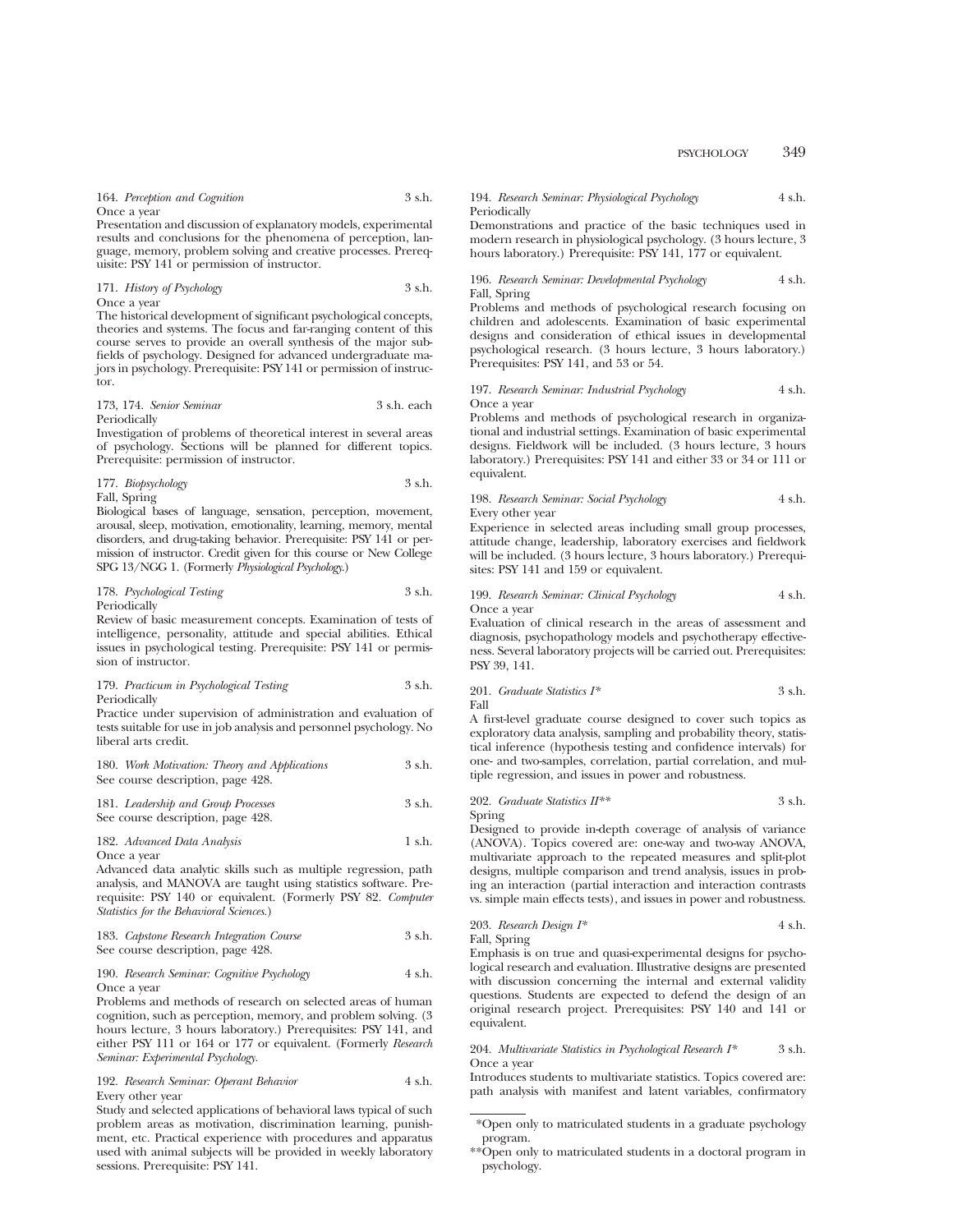factor analysis, test theory modes, multitrait/multimethod analysis, multiple-group factor analysis.

#### 205. *Multivariate Statistics in Psychological Research II\** 3 s.h. Once a year

Second course in multivariate statistical techniques that have direct application in experimental and industrial/organizational settings. Focus is on multivariate descriptive statistical techniques including factor analysis, cluster analysis and multidimensional scaling. Prerequisite: PSY 204 or permission of instructor. (Formerly *Multivariate Statistics in Psychological Research I.*)

206. *Theories of Personality* 3 s.h. Spring, Summer

Comparison of current psychological theories of personality as they relate to general psychological theory.

207. *Cognition and Perception\*\** 3 s.h. Spring

Readings and discussion of psychological and physiological aspects of sensation, perception, cognition and emotion. Prerequisite: PSY 190 or permission of instructor.

208. *Learning Theory\** 3 s.h. Periodically

Basic theories of behavioral motivation and change. Prerequisites: PSY 171, 190.

209. *Classical Concepts in Psychology\*\** 2 s.h. Fall, Spring

Examination of concepts relating to theory and research in learning, motivation, perception, measurement, prediction and behavior change through examination of articles published in major journals during the past 30 years. Prerequisite: permission of instructor.

#### 209A. *Basic Concepts and Issues in Psychology*\*\* 3 s.h. Fall, Spring

Classical issues and basic concepts in psychology, with an analysis of the current perspectives that psychologists take on these issues. These include topics such as the roles given to behavioral, cognitive, genetic, and physiological processes in basic and applied psychology, memory, social issues, methodological and radical behaviorism, private events in scientific and professional psychology, trends in data analysis and publication, assessment and measurement, etc. Examination of these topics by analyses of articles, published primarily in major journals, which span the entire history of psychology. Credit given for this course or PSY 209, not both.

210. *Current Literature in Psychology\*\** 2 s.h. Fall, Spring

Examination of concepts relating to theory and research in learning, motivation, perception, measurement, prediction and behavior change through examination of articles published in major journals during the past five years. Prerequisite: PSY 209.

211. *Intellectual Assessment* 3 s.h.

Spring, Summer

Different methods for individual assessment of the intellectual ability of children, adolescents and adults. May not be taken on a Pass/Fail basis.

213. *Psychology of Addictions* 3 s.h. Periodically

Research, theories and methods of treatment with respect to alcoholism, drug addiction, smoking and overeating.

214. *Neural Bases of Behavior\** 3 s.h. Spring

Current research and theory relating to the physiological bases of human behavior. Prerequisite: PSY 177.

215. *Clinical Neuropsychology\** 3 s.h. Periodically

An overview of neuropsychology with emphasis upon diagnosis assessment for both clinical and research. Prerequisite: PSY 214.

#### 216. *Behavior and Personality—Normal*

$$
and Abnormal3+
$$
 3 s.h.

Evaluation and comparison of the dynamic and behavioral approaches with regard to the study of normal and abnormal personality syndromes. Emphasis on the ability of these two approaches to explain, predict and control behavior. Review of current research.

#### 217. *Organizational Development\** 3 s.h. Fall, Spring

Foundations of organizational development. Discussion of topics dealing with the need for change in organizations, how to initiate procedures for organizational change and measure the effect of the change agents, the influence of change at both a formal and informal level and how to overcome resistance to change.

#### 218. *Applied Behavior Analysis in Industry\** 3 s.h. Once a year

Operant approaches to industrial behavior with emphasis on practical applications to management. Use of response contingent reinforcement, behavioral assessment and stimulus control to improve industrial productivity is taught from a foundation in behavioral learning theory. Prerequisite: PSY 208.

# 219. *Organizational Psychology: Leadership*\* 3 s.h.

Once a year

Fall

The course examines both classic and contemporary perspectives on leadership. The course also reviews research evidence related to each approach. A theoretical foundation enables the student to deal with leadership-related problems encountered in organizational settings. In addition, the course considers strategies used to measure and assess leadership potential.

220. *Consultation in Schools and Health Service Settings\*\** 3 s.h. Once a year

This course covers the methods and processes by which psychologists function as consultants within schools and health service settings. Emphasis is placed upon indirect service models, methods of identifying specific needs and problems within school and other organizations, implementation of solutions which are then enacted by the organizations, and on methods of evaluaiton of outcomes.

#### 222. *Research Methods I: Designs for Professional*

*Psychology*\* 3 s.h. Once a year

Emphasizes group and single subject designs as commonly used in clinical, school and community psychology. Attention is paid to research epistemology and to research design. Illustrative designs from professional psychology journals are reviewed.

223. *Research Design II\*\** 4 s.h. Fall, Spring

Under supervision, students carry out their research project initiated in PSY 222 or PSY 224 culminating in a written paper and defense of the data and its interpretation. Prerequisite: PSY 222 or PSY 224.

224. *Research Designs for Health Service Programs\**\* 3 s.h. Once a year

Experimental and quasi-experimental designs for the analysis of physical and mental health service delivery programs in the

- \*\*Open only to matriculated students in a doctoral program in psychology.
- †Permission of program director.

<sup>\*</sup>Open only to matriculated students in a graduate psychology program.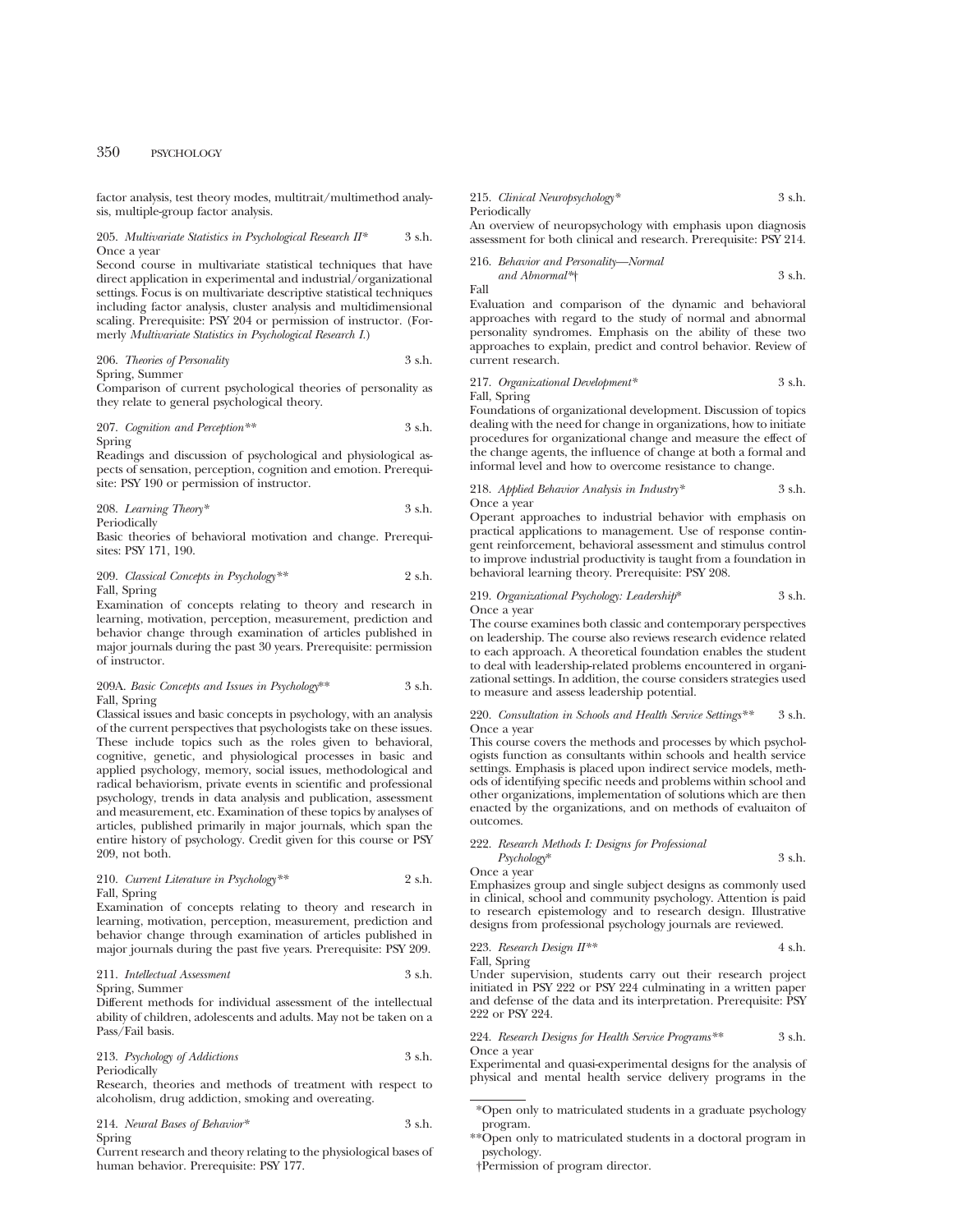school and community. Procedures and research designs to assess community needs and to translate research findings into social policy. Focus on time series and small n studies, as well as classic between and within subject models. (Formerly *Evaluation Research; Evaluation of Health Service Programs.*)

#### 225. *Multivariate Statistics in Psychological Research III\** 3 s.h. Once a year

Course trains students to perform multivariate statistical analyses of time series, spatial distributions, causal models of behavior and complex contingency tables as they apply to psychological research. Computer analyses for these problems are emphasized. Prerequisites: PSY 204, 205 or permission of the instructor.

227. *Interviewing and Counseling in Professional Psychology\*\** 3 s.h.

Fall, Spring

Clinical and school psychology techniques with emphasis on the initial interview and on adult and child diagnostic interviewing. Use of rational-emotive and behavioral methods for counseling persons with emotional, behavioral, educational and marital $\bar{a}$ familial problems. Practicum placements arranged.

### 228. *Behavior Deviations I: Clinical Psychopathology\*\** 3 s.h. Fall, Spring

Biological, ecological and psychological factors leading to emotional and mental disorders. Feeling, thinking and behavioral aspects of neuroses, psychoses and personality disorders in childhood, adolescence, maturity and later maturity. Practicum observation and interaction arranged. Prerequisite: permission of instructor.

#### 229. *Behavioral Counseling and Psychotherapy\*\** 3 s.h. Periodically

A comparative study of the theories and practices in the treatment of mental and emotional disorders. Included are the most commonly employed cognitive-behavioral techniques of counseling and psychotherapy. (Formerly *Individual Counseling and Psychotherapy.*)

#### 230. *Group Counseling and Group Leadership\*\** 3 s.h. Fall, Spring

Techniques and rationale of group treatment procedures with children, adolescents and adults. Practicum: students will conduct an ongoing group.

#### 231. *Theory and Practice of Intellectual Evaluation\*\** 3 s.h. Fall

Basic theory of intelligence. Psychometric elements of intellectual assessment including item selection sampling, reliability, validity, measurement error and norm development. Administration, scoring and interpretation of the Wechsler Adult Intelligence Scale, Stanford Binet Intelligence Scale, and tests of achievement. Practicum hours and testing materials are required. Prerequisite: permission of instructor.

#### 232. *Intellectual, Academic and Vocational Evaluation*\*\* 3 s.h. Fall, Spring

Continued consideration of psychometric elements of test construction. Administration, scoring, and interpretation of the Differential Abilities Scale, Wechsler Intelligence Scale for Children, and other tests of achievement and vocational skills. Practicum hours and testing materials are required. Prerequisites: PSY 231 and permission of instructor. (Formerly *Intellectual and Vocational Evaluation; Intellectual, Achievement, and Vocational Evaluation*.)

234. *Theory and Application of Personality Evaluation\*\** 4 s.h. Fall

General orientation to personality testing. Theories of personality. Administration, scoring, and interpretation of the Thematic Apperception Test, Children's Apperception Test, Bender Gestalt, Sentence Completion and Draw-a-Person Tests. Laboratory hours to be arranged. (Formerly *Theory and Research in Personality Evaluation.*)

#### 234A. *Personality Assessment by Projective Methods*\*\* 3 s.h. Fall, Spring

Provides students with a general orientation to personality assessment through the use of unstructured techniques. Major emphasis is placed on the clinical use of the Thematic Apperception Test and the Rorschach Test, although other methods are also discussed. Focus is placed on theory and empirical findings. Credit given for this course or 234, not both.

234B. *Laboratory in Projective Personality Assessment*\*\* 1 s.h. Fall, Spring

Provides students with experience in the administration and interpretation of unstructured personality assessment techniques, and the relationship of test findings to therapeutic interventions. Primary emphasis is placed on the Thematic Apperception Test and the Rorschach Test. Illustrative protocols are used to present and discuss normative responses, and to compare them with responses given by persons with various Axis 1 and Axis 2 disorders. Focus is placed on the relationship of formal response categories to diagnoses from the *Diagnostic and Statistical Manual* and/or the *International Classification of Diseases.*

#### 235, 236. *Personality Evaluation I and II*\*\* 3 s.h. each Periodically

The administration, scoring and basic interpretation of the Rorschach. The second semester is a practicum in advanced Rorschach interpretation. Special consideration will be given to developmental concepts from childhood to late maturity. Prerequisites: PSY 228, 231, 234 and permission of instructor.

#### 239. *Psychological Assessment for Research*\* 3 s.h. Periodically

Special aspects, techniques and theoretical issues related to individual assessment. Prerequisite: permission of instructor.

#### 240. *Personality Assessment for Research*\*\* 3 s.h. Fall, Spring

A review of personality measurements and theories as used in applied research: actual tests, scoring and interpretation required. Prerequisite: permission of instructor.

### 249. *Current Theory and Research in Social Psychology*\* 3 s.h. Fall, Spring

Review of theory and research in areas of group dynamics, attitude change, integration, asocial behavior and community health.

#### 250. *Health Psychology* 3 s.h. Once a year

In preparation for research and practice in the field of health psychology, this course examines the relationship of psychosocial and cognitive variables to physical health and disease. Areas to be covered include conditioned illness behaviors, stress and coping, addictions, pain management, and health promotion and disease prevention. Review of the current research in the field.

251, 252. *Special Topics Seminar*\* 1-4 s.h. each Fall, Spring, Summer

Individual investigation and reports on advanced psychology topics. Prerequisite: permission of director of the graduate program.

253. *Advanced Developmental Psychology*\*\* 3 s.h. Fall

Principles and theories in infrahuman and human development. Field studies and developmental testing are included.

<sup>\*</sup>Open only to matriculated students in a graduate psychology program.

<sup>\*\*</sup>Open only to matriculated students in a doctoral program in psychology.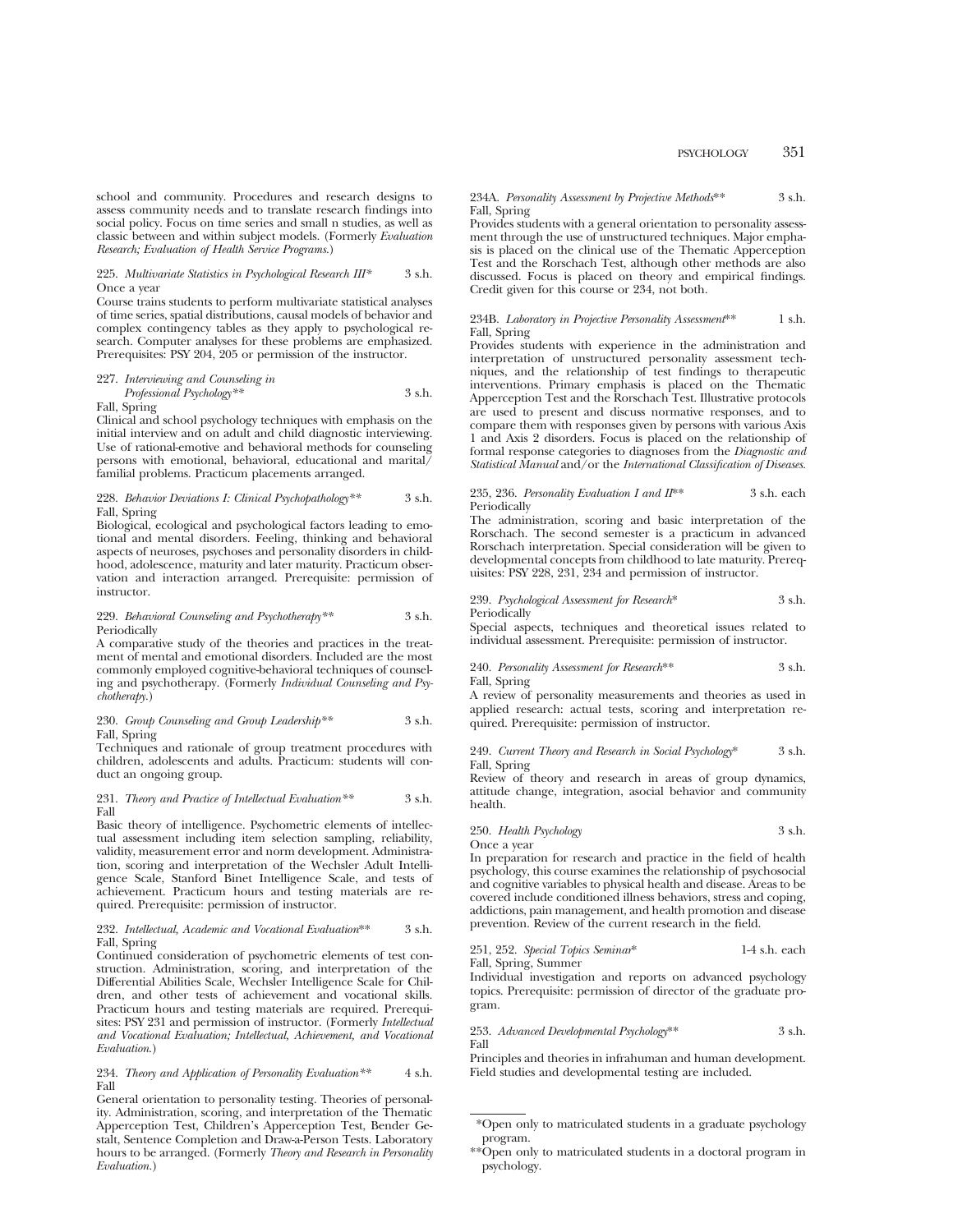254. *Psychology of the Exceptional Child*\*\* 3 s.h. Spring

Psychological principles and theories relating to the diagnosis and remediation of specific learning disabilities. (2 hours lecture; field placements arranged.) Prerequisite: permission of instructor.

255. *Psychology of Learning*\* 3 s.h. Fall, Summer

Analysis of basic concepts with emphasis on the application of social and behavioral theory to the effective solution of practical problems. An advanced course.

256. *Theories of Psychological Counseling*\*\* 3 s.h. Periodically

Intensive survey of the psychological theories and practices of individual and group counseling in nonpsychotherapeutic settings.

#### 257. *Psychology of the Emotionally Disturbed Child*\*\* 3 s.h. Periodically

Theoretical foundations in the study of emotional disturbance in childhood. Study of the nature and needs of the emotionally disturbed child with specific reference to extreme states of anxiety and withdrawal, and to severely aggressive acting out of behavior. Motivation, ego structure, limit setting, frustration tolerance, need-acceptance theory, therapeutic approaches and other concepts and practices will be examined.

258A. *Social Psychology and the School System*\*\* 3 s.h. Once a year

This course explores the roles of school and community psychologists as consultants, direct service providers and change agents within educational settings. Organizational structures (such as school boards, parent-teacher organizations, administrator and faculty committees, etc.) that pertain to the school system are examined and evaluated as contexts for service delivery by psychologists.

# 259. *Human Relations Workshop for Educators and Community Leaders*\* 3 s.h.

**Periodically** 

Lectures, discussions and readings in group dynamics and human relations. Exploration of ways to resolve specific human relations problems of interest to participants. Prerequisite: permission of instructor. Credit given for this course or New College SP 259, not both.

#### 260. *Behavior Deviations II: Major Mental Disorders*\*\* 3 s.h. Fall, Spring

Explores learning and biological factors that account for the development and maintenance of schizophrenia and other major mental and behavioral disorders. Practicum at an inpatient facility where behaviorial strategies are implemented to develop and enhance prosocial behaviors, and to decrease maladaptive behaviors. Prerequisite: PSY 208 or 255.

#### 261. *Applied Behavior Analysis of Professional Psychology*\*\* 3 s.h. Fall, Spring

This course examines the methods of applied behavior analysis in relation to various forms of psychopathology (including minor and major mental disorders). It shows how application of these methods can change dysfunctional behaviors, including dysfunctional nonverbal behavior, speaking, listening, and thinking. It requires students to participate in a practicum in which analysis and modification techniques are implemented. Prerequisite: PSY 208 or 255. Credit given for this course or 260, not both.

263. *Current Theory and Research in Psychology*

*of Aging* 3 s.h. Once a year Review of theory and research.

#### 264. *Aging and Human Behavior* 3 s.h. Once a year

Provides an understanding of old age and the vital processes affecting behavior. Exploration of the biological, social and psychological factors affecting the aging process centering around such areas as personality, intelligence, learning and memory, sexuality, longevity and pathological aging. A comprehensive integration of research findings reflecting behavioral stability and change are also examined.

### 265. *Aging and Personality* 3 s.h. Once a year

Explores the aspects of personality as they relate to the aging process. Theoretical notions and issues, intrapsychic phenomena and personality dynamics are examined. Attention is given to continuity and change in the aging personality. Psychological, sociological and cultural implications affecting the aging personality are also examined.

268. *Advanced Workshop for Training of Professional Group Leaders*\* 3 s.h.

Periodically

Participants will develop techniques for working with groups. Co-trainer opportunities, lectures, discussions, readings in group dynamics, human relations and related fields. Intensive t-group experience. Prerequisite: PSY 259 or equivalent. Limited enrollment. Admission only upon application to and acceptance by workshop director.

#### 269. *Psychology and the Criminal Justice System\*\** 3 s.h. Once a year

Examination of the individual, social, and cultural factors that contribute to criminal behavior. Theories of criminality are reviewed as are a number of specific criminal acts. A required practicum experience within the criminal justice system clarifies the role of the psychologist in dealing with criminal behavior.

#### 275. *Cross-Cultural and Ethnic Issues in Professional Psychology\*\** 3 s.h. Fall

Implications of theory and research on minority and ethnic issues for the practice of psychology in schools, mental health settings and industry. Prerequisite: permission of instructor. May not be taken on a Pass/Fail basis.

276. *Psychology of Hypnosis\*\** 3 s.h. Periodically

Course in theory, technique, management and phenomena of hypnosis. Course will combine lectures, discussion, demonstrations and practicum. Prerequisite: permission of instructor.

278. *Psychometric Theory\** 3 s.h. Once a year

Measurement theory, scaling models, test construction, fundamentals of factor analysis as a psychometric method and applications to content areas in psychology. Prerequisite: PSY 201.

279. *Surveying, Sampling and Scaling*\* 3 s.h. Once a year

Designed to teach students the basic concepts in survey construction, sampling theory, and practice and univariate techniques of scaling. Emphasis is on the design and use of evaluation instruments in various applied settings. Prerequisite: PSY 278 or permission of instructor.

<sup>\*</sup>Open only to matriculated students in a graduate psychology program.

<sup>\*\*</sup>Open only to matriculated students in a doctoral program in psychology.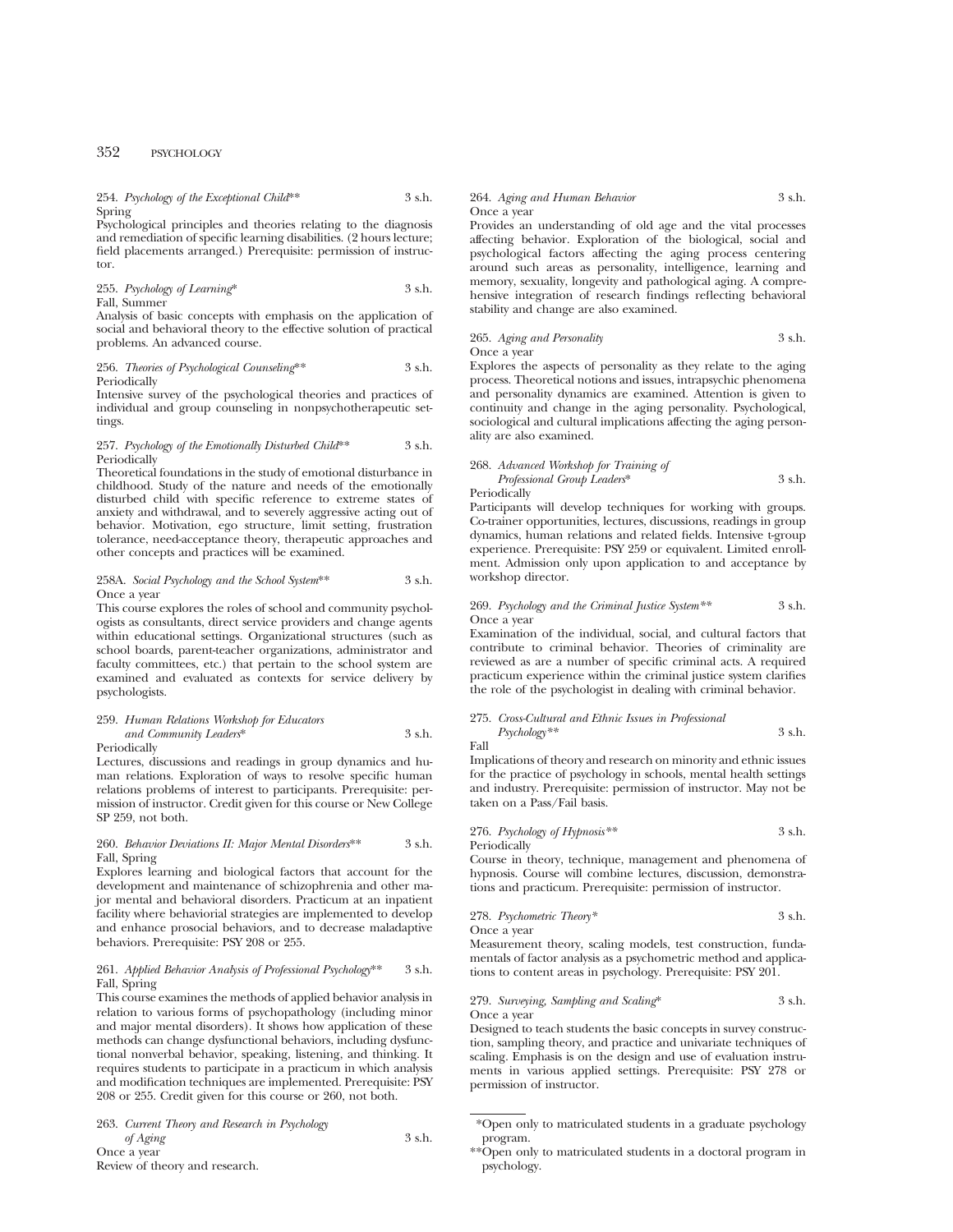280. *Community Intervention Programs\*\** 3 s.h. Once a year

Principles and methods of initiating, developing and evaluating community service programs. Prerequisite: permission of instructor. (Formerly *Community Program Development and Research; Community Program Development and Evaluation.*)

281. *Current Theory and Research in Rehabilitation*\* 3 s.h. Once a year

Review of current theory with a view toward the development of programmatic research, which will facilitate the solution of the problems of the physically and emotionally disabled.

283A. *Foundations of Industrial/Organizational Psychology I: Industrial Psychology\** 3 s.h. Fall

Extensive review of theoretical, research and applied issues in the field of industrial psychology. A combination of lecture and discussion strategies is utilized to cover the topics of legal issues, psychological measurement, job and task analysis, selection and recruitment, performance appraisal, training, compensation and job evaluation.

283B. *Foundations of Industrial/Organizational Psychology II: Organizational Psychology\** 3 s.h.

Spring

Survey of the major topics in organizational psychology including work motivation, job satisfaction, stress, leadership, communication, job design, organizational development and organizational theories. Prerequisite: PSY 283A.

284. *Personnel Selection*\* 3 s.h. Fall, Spring

General overview of personnel selection. Lectures and discussions relating to the following topics: legal issues and EEOC, job analysis, selection techniques (e.g., interviews, assessment centers, biographical data banks, psychological tests, honesty testing, drug and genetic screening) and measurement of work performance.

#### 285. *Sexual Behavior and the Treatment of Sexual Disorders* 3 s.h. Periodically

A discussion of the principal forms of sexual function and etiology, diagnosis and treatment of sexual dysfunction. Prerequisite: permission of instructor.

#### 286. *Measurement of Work Performance*\* 3 s.h. Fall, Spring

Review of current research, methods and applications of performance appraisal. Appraisal methods and rating formats are discussed in relation to issues of criteria relevance, legal considerations, and the distinction between subjective ratings and objective measures of performance.

#### 287. *Training and Development*\* 3 s.h. Fall, Spring

Review of research and theory related to training models, needs analysis, learning principles and transfer of training, instructional methodology, career development and the evaluation of training programs. Students are expected to develop and deliver a training program related to performance in the work environment.

288. *Motivation*\* 3 s.h. Fall, Spring

Cognitive and behavioral theories of motivation and their application to employee satisfaction and performance, with emphasis on the concepts of intrinsic and extrinsic motivation, equity, goals and incentives, values, needs and expectancies. (Formerly *Work Motivation*)

289. *Small Group Behavior*\* 3 s.h. Fall, Spring

The study of formal and informal groups, their structure and development. Topics covered include interaction and influence processes, problem solving, decision making, conflict and interpersonal relations.

290, 291. *Internship in Industrial/Organizational Psychology\** 3 s.h. each

Fall, Spring Supervised placement in industrial, business, or other organizational setting, typically a two-day-per-week internship. Weekly exploration and discussion of professional and ethical issues pertaining to the internship experience.

#### 293A. *Psychology of Human Resources Management\** 4 s.h. Once a year

General review of the principles of administration and formal theories of management as applied to human resources management. Lectures and discussions relating to the following components of human resources: selection (EEOC guidelines, job and task analysis, testing simulation, assessment center); training and development (methods and principles); performance appraisal (assessment, evaluation and feedback); reward systems (compensation, quality of work life). Prerequisite: PSY 283A. May not be taken on a Pass/Fail basis.

#### 299. *Seminar: Organizational Psychology\** 3 s.h. Once a year

Faculty and guest lectures on contemporary issues in industrial/ organizational psychology. Prerequisite: PSY 293A.

301. *Master's Essay*\* 3 s.h.

Periodically

Supervision and instruction leading to the completion of the master's essay. Binding fee payable upon registration. Prerequisite: completion of comprehensives.

#### 302. Practicum: Advanced Research Methodology\* 1 s.h. Once a year

Concern with current developments and contemporary issues in industrial/organizational research methodology. A major emphasis is to give the student practical experience involving an experiment in an industrial/organizational setting. Prerequisites: PSY 203 and 223.

#### 303. *School and Community Psychological Services: Development and Administration*\*\* 3 s.h.

Spring

Goals and effective practices with attention to interaction with school staff, supervision of entering school psychologists, development of internship programs. (Formerly *School Psychological Services: Development and Administration.*)

#### 329. *Marital and Family Therapies\*\** 3 s.h. Fall, Spring

This course introduces advanced doctoral candidates in the Clinical and School Psychology Programs to the concepts, principles and issues associated with marital and family therapy. Both communication disorders and behavioral problems in the context of marriage and the family will be emphasized. The lecture will be accompanied by supervised assignment to therapist team pairs to work with families in which one or more members have been identified as dysfunctional.

<sup>\*</sup>Open only to matriculated students in a graduate psychology program.

<sup>\*\*</sup>Open only to matriculated students in a doctoral program in psychology.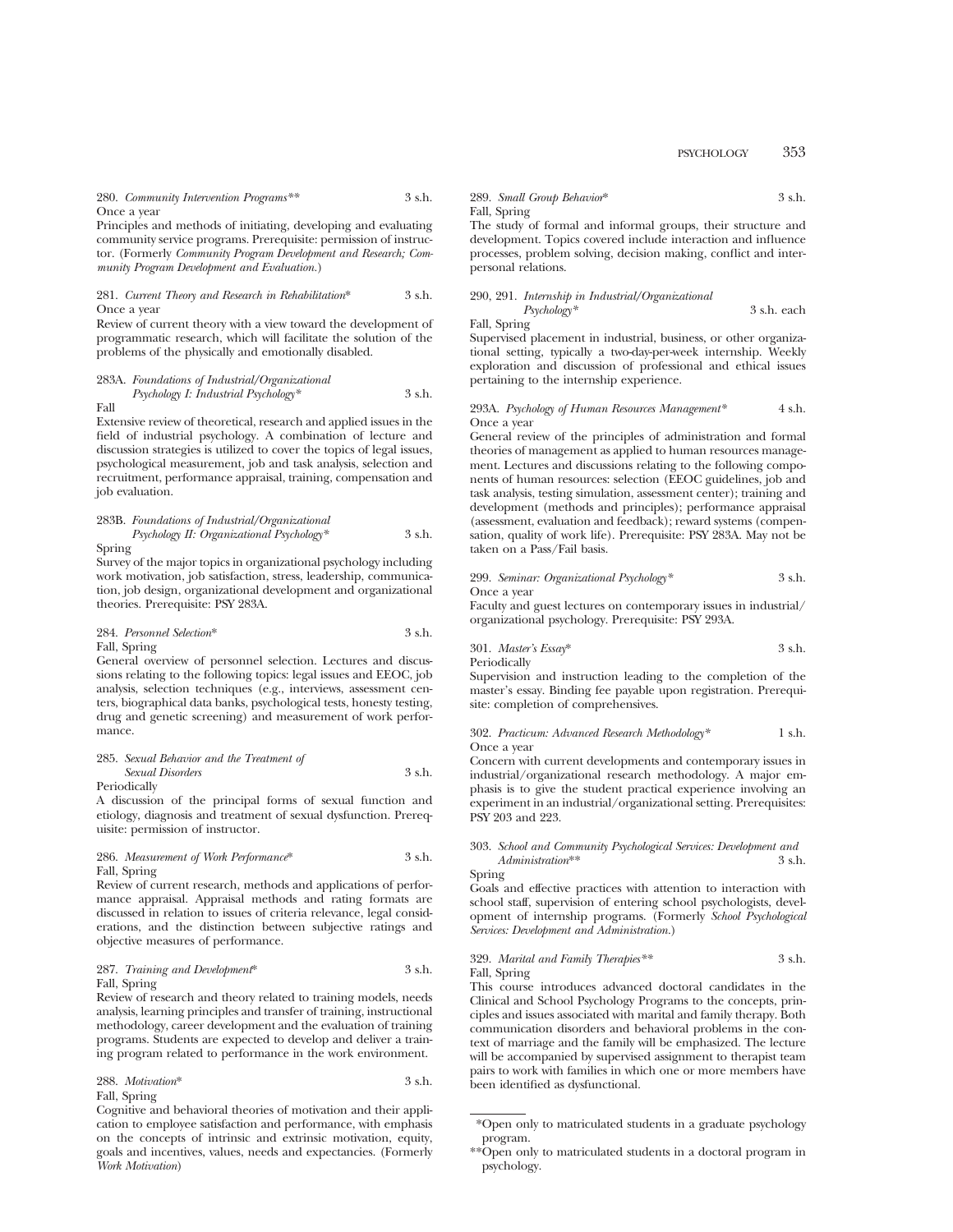### 330. *School Psychological Services Internship I: Client-Directed Methods\*\** 3 s.h.

Fall

Lectures cover methods of client-directed counseling and therapy with children and adults. Discussions center on lecture material and experiences students are having at their internship placements, including adjustment to the demands of different institutions and supervisors. Practicum: taped presentations, observations, role playing and independent counseling with clients at the Hofstra Psychological Evaluation and Research Clinc. Internship: two days per week in a public or special school setting. Prerequisites: completion of M.A. in Psychology and permission of instructor.

#### 331. *School Psychological Services Internship II: Behavioral Counseling of Children and Adolescents\*\** 3 s.h.

### Spring

Methods of directive counseling and therapy and educational interventions. Discussion of lecture materials and internship placement experiences. Practicum: role playing, videotaped presentations and independent counseling with clients. Internship: two days per week in a public or special school setting and one day per week at the Hofstra Psychological Evaluation and Research Clinic. Prerequisite: PSY 330.

# 332. *Clinical Psychological Services Internship I: Behavior Therapy Methods\*\** 3 s.h.

Fall

Theories, techniques and empirical findings related to various procedures used in behavior therapy. Emphasis on in-vivo, imaginal and contingency management techniques. Practicum: practice of assertion training, deep muscle relaxation, systematic desensitization and covert conditioning during individual and group-student meetings. Individual behavior therapy with child and adult clients. Internship: three days per week in an approved clinical psychology placement including mental health clinics, hospitals, behavioral medicine and rehabilitation facilities, or drug and alcohol treatment programs. One day per week at the Hofstra Psychological Evaluation and Research Clinc. Prerequisite: PSY 331.

#### 333. *Clinical Psychological Services Internship II: Cognitive-Behavior Therapy\*\** 3 s.h.

Spring

Theories, techniques and empirical findings related to various forms of cognitive behavior therapy emphasizing rationalemotive psychotherapy. Practicum: independent cognitive and behavior therapy with child and adult clients at the Hofstra Psychological Evaluation and Research Clinic. Role playing and review of therapy tapes. Internship: three days per week in an approved clinical psychology placement including mental health clinics, hospitals, behavioral medicine and rehabilitation facilities, or drug and alcohol treatment programs. Prerequisite: PSY 332.

#### 334. *Internship: Applied Research\** 3 s.h. Fall

On-site experience in applied research, evaluation research, and/or program evaluation through supervised projects in the following areas of research: physical health, mental health, social services and industrial/organizational settings. This practicum course and its continuation courses include lectures, conferences and project discussions in addition to a two day per week internship. Prerequisite: permission of instructor.

335, 336, 337. *Internship: Applied Research*\* 3 s.h. each Once a year

Continuation of 334. Prerequisite: permission of instructor.

338. *Internship: Applied Research*\* 3 s.h. Fall

#### Continuation of 334, 335, 336, 337. Prerequisite: PSY 337.

#### 339. *Internship: Professional Psychological Services*\* 3 s.h. Periodically

Intended for students specializing in clinical and school psychology. Field placements in community agencies to provide continued experience in psychotherapy, counseling and psychological assessment. Prerequisite: PSY 333.

#### 341. *Ethics and Professional Practices in Psychology*\* 1 s.h. Once a year

A review course in all areas such as schools, universities, mental health centers, mental hospitals, community centers, private practice, government service and in the area of research.

#### 342. *Grant Support for Psychological Research and Programs* 1 s.h. Once a year

Identify sources of government and foundation funding for preand post-doctoral research, postdoctoral study, and the development of psychological training programs and services. Develop skills in proposal writing to obtain such funds. Gain knowledge of the structure of relevant government agencies and how to make contacts within them.

#### 349. *School-Community Internship I\*\** 3 s.h. Once a year

Students are exposed to administrative and consulting roles of psychologists who work in school and community settings. Emphasis is placed upon program development, administration, evaluation, and upon issues relevant to the supervision and overseeing of personnel within health service settings. Internship placement in a school system or a community agency is required.antitative methods

350. *School-Community Internship II\*\** 3 s.h. Once a year

Continuation of School-Community Internship I.

#### 353. *Theoretical Orientations to Human Development\*\** 3 s.h. Fall, Spring

The critical evaluation of current theories of human development in terms of scientific adequacy. Techniques of theory construction and evaluation are emphasized. Field placements arranged.

### 360. *Internship: Motivational Theory, Worker Morale*

| and Productivity* | 3 s.h. |
|-------------------|--------|
| Once a vear       |        |

Examination of psychological theories and research to understand and predict individual levels of motivation. Particular attention is given to the contribution of this literature in the areas of job satisfaction, morale and worker productivity. Practicum: on-site experiences in the application and/or research in job satisfaction and worker productivity. Internship: two days per week in public or private organizations under supervision. Prerequisite: permission of instructor.

#### 361. *Internship: Group Interaction Processes\** 3 s.h. Once a year

Lectures and discussions relating to effective and ineffective communication and problem-solving procedures in task groups. Praticum: on-site experience in application and/or research in the analysis of group interaction processes. Internship: two days per week in public or private organizations under supervision. Prerequisite: permission of instructor.

<sup>\*</sup>Open only to matriculated students in a graduate psychology program.

<sup>\*\*</sup>Open only to matriculated students in a doctoral program in psychology.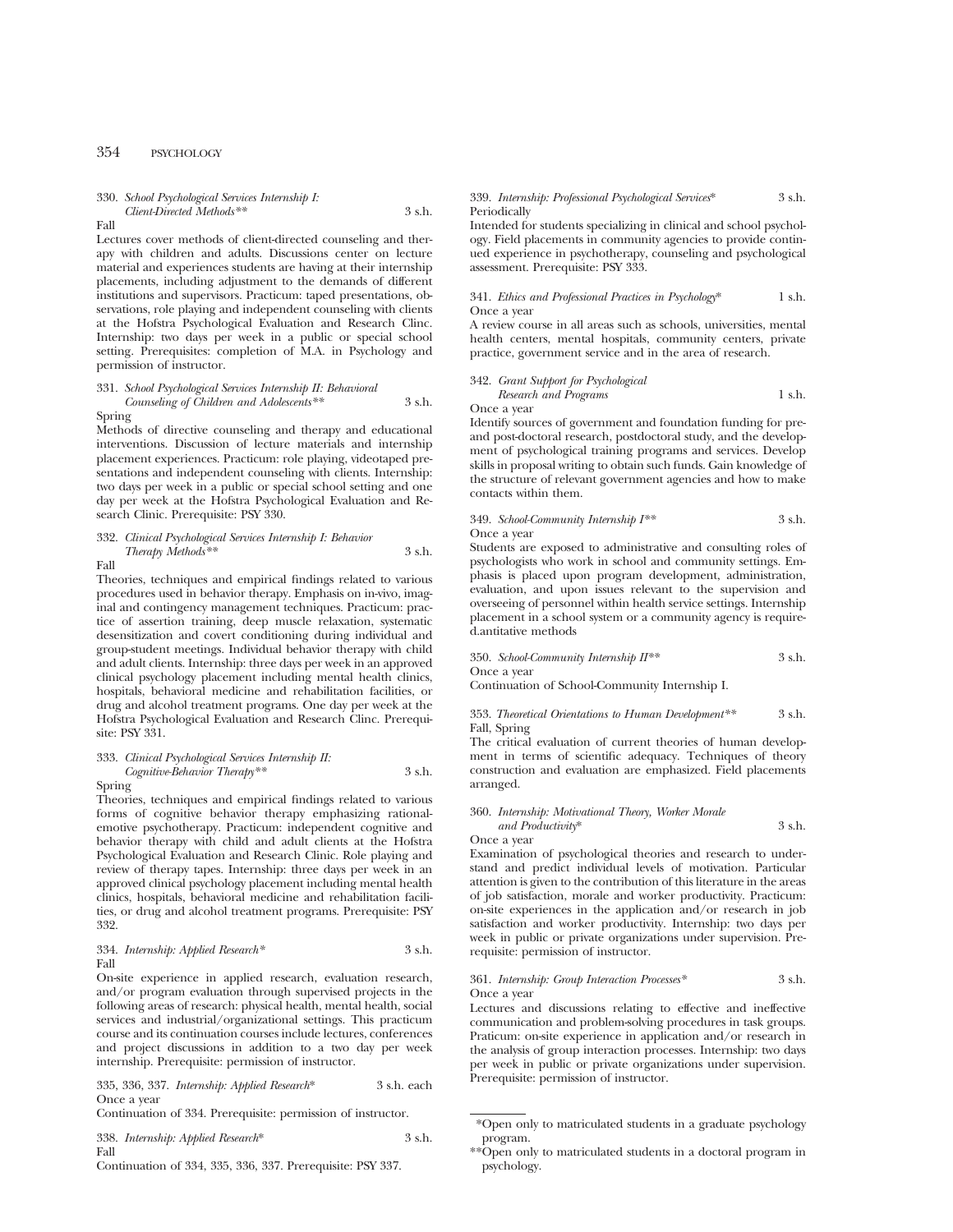362. *Internship: Consumer Psychology\** 3 s.h. Once a year

Lectures and discussions relating to influences, group effects, communication, attitude change, decision making and purchasing processes, research methodology, the law and psychology, and the role of psychology in the judicial system. Practicum: on-site experience in the application and/or research in consumer psychology. Internship: two days per week in public or private organizations under supervision. Prerequisite: permission of instructor.

#### 363. *Internship: Research Design III\** 3 s.h. Once a year

Lectures and discussions relating to formative and summative program evaluation, cost effectiveness, cost benefit analysis, etc. Practicum: on-site experience in the application of evaluation, methodology and cost analysis. Internship: two days per week in public or private organizations under supervision. Prerequisite: permission of instructor.

#### 364. *Internship: Consulting and Communications\** 3 s.h. Once a year

Lectures and discussions relating to concepts of information processing, verbal and nonverbal communications, group and organizational communication, audits and effective consulting behaviors. Practicum: on-site experience in the application and/or research in communication measurement and training. Internship: two days per week in public or private organizations under supervision. Prerequisite: permission of instructor.

#### 382. *Research in Industrial/Organizational Psychology*\* 3 s.h.

Fall, Spring

Participation in ongoing laboratory or field research in industrial/organizational psychology, individually supervised by members of the program faculty. May be taken a maximum of four times. Prerequisite: PSY 302.

# 399. *Psychotherapy with the Deaf Via Total Communication* 3 s.h.

Periodically

Readings, discussion and practicum related to the specific psychological problems of the hearing impaired; modes and methods of communication, verbal and nonverbal; appropriate psychotherapeutic techniques, client-centered, behavioral, rationalemotive, etc.; instruction in total communication and practice in small group and individual therapy sessions under supervision.

#### 601. *Dissertation Seminar*\*\* 3 s.h. Fall

Exploration of dissertation topics and examination of related research. Credit for the course requires the development and design of a specific dissertation outline and the written agreement by a faculty member to sponsor the dissertation.

#### 602. *Dissertation Proposal Preparation*\*\* 3 s.h. Fall, Spring

Through individual consultation with a sponsor, students fully develop their doctoral research proposal and present it for approval to their three-person dissertation committee. May be taken twice. Three credits are applied towards the doctoral degree when Form II is approved and filed with the chairperson in psychology.

603A. *Extended Dissertation Advisement*\* 3 s.h. Fall, Spring

For students who have not completed a satisfactory dissertation proposal and who have not had Form II signed by a sponsor and two additional committee members after enrolling in PSY 602 twice.

If, after completing PSY 603A, the student still has not a signed

Form II, he/she will be dropped from the program. This course may be taken only once. May not be taken on a Pass/Fail basis. No credit toward degree.

604. *Dissertation Advisement*\*\* 3 s.h. Fall, Spring

In consultation with a sponsor, students execute their approved research study, analyze their data, write up the results, and defend the project in a final oral examination. May be taken three times. Three credits are applied towards the doctoral degree when the approved dissertation has been placed in the Hofstra University Axinn Library.

605A. *Dissertation Extension*\*\* 3 s.h.5 Fall, Spring

For students who have not completed the dissertation and passed their oral examination after enrolling in PSY 604 three times.

If, at the end of this course, the student still has not completed the dissertation, he/she will be dropped from the program. This course may be taken only once. May not be taken on a Pass/Fail basis. No credit toward degree.

# Publishing Studies

SEE ENGLISH

# Public Affairs

Administered by the Department of Political Science, Professor Landis, *Chairperson*

Associate Professor of Political Science Himelfarb, *Adviser*

**MINOR IN PUBLIC AFFAIRS** is an interdisciplinary program, consisting of the successful completion of 18 semester hours, with at least six credits taken in residence. At least 12 semester hours must be taken outside the student's major department.

# A. Required

- 105. *Contemporary Issues in American Politics*, 3 s.h.
- B. Three semester hours chosen from *each* of the following categories, for a total of six semester hours:
	- 1. The Values Context of Public Policy
		- ECO 144. *History of Economic Thought,* 3 s.h.
			- 150. *Modern Economic Theory,* 3 s.h.
		- PHI 20. *Social & Political Philosophy,* 3 s.h.
		- PSC 141. *American Political Thought,* 3 s.h.
			- 142. *Western Political Theory: Plato to Hobbes,* 3 s.h. 143. *Ideas in Conflict: Modern Democratic &*
				- *Totalitarian Political Thought,* 3 s.h.
	- 2. The Makers and Implementers of Public Policy
		- PSC 120. *Law & Politics: Judicial Process,* 3 s.h.
			- 121. *The American Presidency,* 3 s.h.
			- 122. *Congress: National Legislative Process,* 3 s.h.
			- 126. *The Politics of Public Administration,* 3 s.h.
- C. Nine semester hours chosen from one of the following policy areas:
	- 1. Communications Issues
		- MASS 104. *Media*  $\mathcal{F}$  the Law, 3 s.h.<br>PSC 147. *Public Obinion*  $\mathcal{F}$  *Politice* 
			- 147. Public Opinion & Political Communication, 3 s.h.
		- TPP 116. *Technology & Communications Policy,* 3 s.h.
		- SPCM 47. *Freedom of Speech,* 3 s.h.
	- 2. Economic Issues
		- BLAW 114. *Labor & Employment Law,* 3 s.h.

\*\*Open only to matriculated students in a doctoral program in psychology.

<sup>\*</sup>Open only to matriculated students in a graduate psychology program.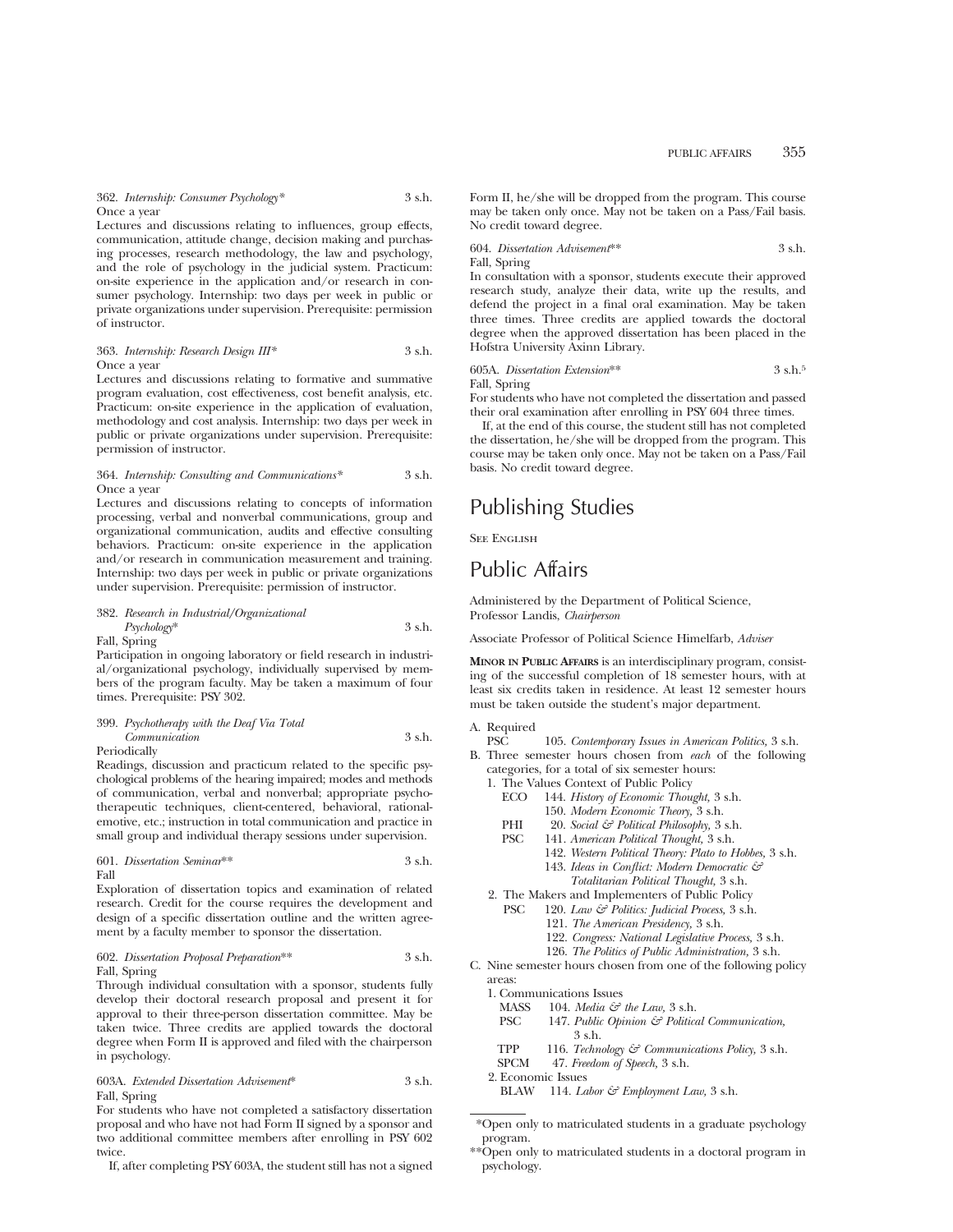| ECO              | 7. Explorations of Current Economic Issues, 3 s.h.             |
|------------------|----------------------------------------------------------------|
|                  | 125. Monetary Economics, 3 s.h.                                |
|                  | 131. Government & Business, 3 s.h.                             |
|                  | 132. Intermediate Macroeconomics, 3 s.h.                       |
|                  | 136. Public Finance & Fiscal Policy, 3 s.h.                    |
|                  | 141. Labor Economics, 3 s.h.                                   |
|                  | 143. Economic Development, 3 s.h.                              |
|                  | 3. Environmental and Energy Issues                             |
| BIO              | 114. General Ecology, 3 s.h.                                   |
|                  | CHEM 185. Environmental Chemistry, 3 s.h.                      |
|                  | ECO 10. Economics, Environment $\mathcal{C}$ Community, 3 s.h. |
|                  | GEOG 102. Population, Resources & Environment, 3 s.h.          |
|                  | GEOL 5. Environmental Geology & Natural Hazards,               |
|                  | $3$ s.h.                                                       |
|                  | 9. Introduction to Earth Resources, 3 s.h.                     |
|                  | 10. Environmental Geology, 3 s.h.                              |
| <b>HPFS</b>      | 68. Environmental Health, 3 s.h.                               |
| <b>TPP</b>       | 1. Introduction to Environmental Systems, 3 s.h.               |
|                  | 110. <i>Energy</i> $\mathcal{C}$ Society, 3 s.h.               |
|                  | 115. Environmental Planning, 3 s.h.                            |
| 4. Health Issues |                                                                |
|                  | ANTH 117. Medical Anthropology, 3 s.h.                         |
| <b>HPFS</b>      | 63. Community Health Care & Services, 3 s.h.                   |
|                  | 65. Ethical, Legal & Critical Health Problems,                 |
|                  | 3 s.h.                                                         |
|                  |                                                                |

- 68. *Environmental Health,* 3 s.h.
- 160. *International Health Issues,* 3 s.h.
- SOC 8. *Sociology of Substance Abuse,* 3 s.h.
	- 104. *Sociology of Health & Medicine,* 3 s.h.
- 5. International Issues
	- ANTH 32. *Women & Development,* 3 s.h.
	- BLAW 117. *Law in the Global Economy,* 3 s.h.
	-
	- ECO 142. *International Economics*,  $\overline{3}$  s.h.<br>HPFS 160. *International Health Issues*,  $3$  s 160. *International Health Issues*, 3 s.h.
	- PSC 134. *American Foreign Policy,* 3 s.h.
		-
		- 135. *International Politics,* 3 s.h.
			- 137. *World Organization and International Law,* 3 s.h.
	- SOC 32. *Women & Development*, 3 s.h.<br>TPP 113. *Technology & Defense Policy* (s
		- Technology & Defense Policy (same as PSC 113), 3 s.h.
- 6. Legal Issues
	- BLAW 20. *Introduction to Legal Systems, Environment & Contracts,* 3 s.h.
		- 114. *Labor & Employment Law,* 3 s.h.
		- 116. *Cyberlaw: Law for the Internet and Technology,* 3 s.h.
	- ECO 171. *Law & Economics*, 3 s.h.<br>PHI 190 *Philosophy of Law* 3 s.h.
	- 120. *Philosophy of Law*, 3 s.h.
		- 121. *Philosophical Views on Crime & Punishment,* 3 s.h.
		- 233. *Morality & the Law*, 3 s.h.<br>198. *The Constitution: Political B*
	- PSC 128. *The Constitution: Political Freedom & Civil Liberties,* 3 s.h.
	- 129. *The Administration of Justice in America,* 3 s.h. SOC 7. *Crime & Delinquency,* 3 s.h.
		- 170. *Sociology of Law,* 3 s.h.
			- 172. *Sociology of Corrections,* 3 s.h.
			-
- 7. Racial Issues
	- ANTH 101. *The Native Americans,* 3 s.h.
		- 137. *Race & Ethnicity: an Anthropological Perspective,* 3 s.h.
	- ECO 121. *Economics of Discrimination,* 3 s.h.
	- FDED 114. *The Education of America's Minority Groups,* 3 s.h.
	- PSC 111. *Politics of Race in the United States,* 3 s.h.
	- SOC 134. *Race Relations in the United States,* 3 s.h.
- 8. Science and Technology Issues
	- BIO 3. *Biology in Society,* 3 s.h.
- 10. *Genetics & Society,* 3 s.h.
- TPP 112. *Technology & Human Values* (same as PHI 9), 3 s.h.
	- 117. *Technology Assessment,* 3 s.h.
- 9. Urban Issues
	- ECO 165. *Urban & Regional Economics,* 3 s.h.
	- GEOG103. *Urban Geography,* 3 s.h.
	- PSC 115. *State & Metropolitan Politics & Governments,* 3 s.h.
	- SOC 37. *Parenting, Poverty & Social Policy,* 3 s.h.
	- 141. *Urban & Community Studies,* 3 s.h.
	- TPP 114. *Technology & Urban Problems,* 3 s.h.
- 10. Women's Issues
	- ANTH 32. *Women & Development,* 3 s.h.
	- SOC 32. *Women & Development,* 3 s.h.
		- 37. *Parenting, Poverty, & Social Policy,* 3 s.h.
			- 160. *Sociology of Gender,* 3 s.h.
	- SPCM 53. *Gender & Intercultural Issues in Communication,* 3 s.h.
	- WST 1. *Introduction to Women's Studies,* 3 s.h.

# Quantitative Methods (QM)

Administered by the Department of Business Computer Information Systems and Quantitative Methods. Professor Affisco, *Chairperson*

## **COURSES**

In addition to semester notations next to each course, a selection of courses is offered during January and Summer sessions. Consult the *January* and *Summer Sessions* bulletins for these schedules.

1. *Introduction to Business Statistics* 3 s.h.

Fall, Spring

Collection, classification, presentation and use of statistical data in solving business problems. Topics include descriptive statistics, probability, decision analysis, estimation and hypothesis testing. No credit for both this course and MATH 8 or BIO 100 or PSY 140 or SOC 180 or QM 201.

#### 122. *Intermediate Business Statistics* 3 s.h. Fall, Spring

Builds upon and continues the work introduced in QM 1. Topics include statistical quality control, analysis of variance, chi-square test and the analysis of contingency tables, simple and multiple regression, correlation, and time series models with applications to business forecasting. Prerequisites: BCIS 10 or 14 and QM 1.

146. *Statistical Techniques for Total Quality Management* 3 s.h. Once a year

Modern statistical techniques for the implementation of Total Quality Management. Statistical methods including control charts and process capability, and acceptance sampling for variables and attributes are discussed. Other topics include Taguchi methods, information technology and quality, and management of the quality improvement process. Prerequisite: QM 122, or the equivalent and permission of the department chairperson.

# 150. *Business Forecasting* 3 s.h.

Periodically

Various forecasting procedures utilized in business settings are covered in order to analyze time-series data. Topics include regression analysis, smoothing procedures, decomposition methods, seasonal models and Box-Jenkins concepts. Actual business problems are emphasized. Software packages are utilized. Prerequisites: BCIS 10 or 14 and QM 122.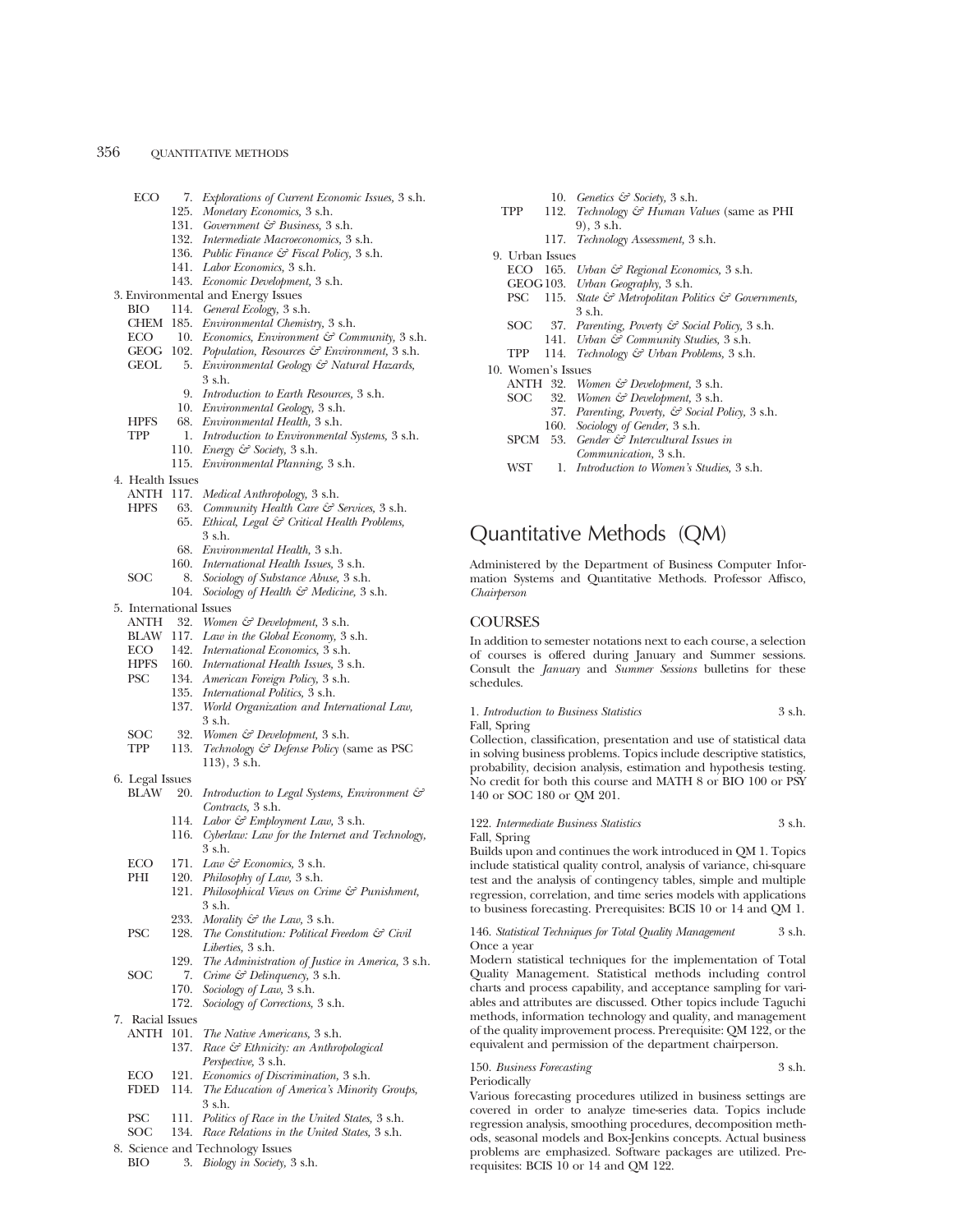160. *Applied Data Modeling* 3 s.h. **Periodically** 

Builds on the regression and correlation concepts introduced in QM 122. Topics include advanced regression modeling, financial modeling and categorical data analysis. Techniques are applied to solve a variety of business problems. Extensive use of SAS computer software. A course project is required. Prerequisites: BCIS 10 or 14 and QM 122.

#### 184. *Deterministic Models in Operations Research* 3 s.h. Periodically

Formulation and solution of mathematical programming models with specific business applications will be stressed. Topics include linear programming and its ramifications, network models and integer programming. Prerequisites: QM 122 and junior class standing or above. Same as MGT 184.

#### 185. *Probabilistic Models in Operations Research* 3 s.h. Periodically

Operations research concepts involving uncertainty are explored with applications to business related problems. Topics include inventory models, queuing theory, simulation and stochastic process. Prerequisite: QM 122.

201. *Quantitative Analysis With Business Applications*\* 3 s.h. Fall, Spring

Descriptive statistics, probability and probability distributions, interval estimation, hypothesis testing, sampling, statistical quality control and chi-square tests. (Formerly *Introduction to Quantitative Methods.*)

#### 210. *Advanced Applications for Quantitative Analysis*\* 3 s.h. Fall, Spring

Regression modeling, analysis of variance, time series analysis and business forecasting methods, and nonparametric methods. Use of statistical packages. Prerequisite: QM 201 or approved equivalent. (Formerly *Quantitative Analysis in Business*.)

#### 215. *Business Forecasting*\* 3 s.h. Periodically

Statistical techniques used in the forecasting of time series and their applications to business problems. Topics include smooth ing and decomposition methods, seasonal variation, autoregressive moving average methods and Box-Jenkins techniques. Prerequisite: QM 210.

# 217. *Decision Analysis*\* 3 s.h.

Periodically Introduction to the analysis of decision making under uncertainty with applications to business problems. Topics include Bayesian concepts, decision trees, assessments and revision of probabilities, sensitivity analysis and multicriteria decision making. Prerequisite: QM 210.

# 220. *Operations Research and Decision Making Under Uncertainty*\* 3 s.h.

Periodically

Formulation and use of models of operations research in business problems. Topics include inventory models, PERT/ CPM, queuing theory, simulation and dynamic programming. Prerequisite: QM 210.

## 230. *Mathematical Programming*\* 3 s.h. Periodically

Mathematical programming models for business related problems. Topics include linear programming and its ramifications, network models, integer programming, and nonlinear programming. Prerequisite: QM 210.

| 250. Multivariate Data Analysis Methods* | $3$ s.h. |
|------------------------------------------|----------|
| Periodically                             |          |

Computer package-based approach to multivariate methods using SAS and other statistical packages. Topics include principal component analysis, canonical correlation analysis, factor analysis, multidimensional scaling and cluster analysis, discriminant analysis. Prerequisite: QM 210.

#### 255. *Quality Management and Statistical Quality Control*\* 3 s.h. Periodically

Criteria for quality in a wide range of business and organizational activities, managerial roles in quality assurance, total quality system approach, vendor quality control, quality cost programs, quality motivation programs, quality circles, quality control in service industries, quality reporting information systems and statistical techniques for quality assurance. Course emphasizes case oriented approach. Prerequisite: QM 210.

401. *Quantitative Analysis for Managers*\*\* 4 s.h. Periodically

Introduction to concepts and methods in quantitative analysis which are most useful to executives in managing productive processes. Major emphasis is on improving executives' understanding of variation and its control and reduction consistent with a commitment to continuous improvement. The course consists of three modules. The first concentrates on summarizing and describing data, and modeling randomness and variability using probability theory. Topics included in this module are descriptive statistics, statistical process control, probability, sampling, estimation, and hypothesis testing. The second module concentrates on the use of regression analysis and experimentation to improve performance. Topics include simple and multiple regression and correlation, design of experiments, and analysis of variance. The third module focuses on the decision sciences models that are most widely used in the practice of management decision making. Among these are decision analysis, linear programming (with emphasis on formulation, computer solution, and sensitivity analysis) and simulation. Use of statistical software and spreadsheets are emphasized throughout the course.

# Reading (READ)

Administered by the Department of Literacy Studies. Professor Taylor, *Chairperson*

During the 2001-2002 academic year a number of new course initiatives are being infused into the existing curricula. Students should consult with faculty advisers for program details of the changes being introduced.

For descriptions of LYST courses, see page 287.

Assistant Professor Flurkey, Director of the Reading/Writing Learning Clinic

Special Associate Professor Lima; Assistant Professors Goodman, Henry, Zaleski; Special Assistant Professor Garcia.

The master's, professional diploma and doctoral degree programs in reading are registered with the New York State Department of Education, and the master's and professional diploma programs meet certification requirements.

The Reading Program offers two undergraduate courses and a variety of academic programs for the graduate student.

The Reading/Writing Learning Clinic offers noncredit clinical services for the University and for the community at-large.

<sup>\*</sup>Open only to matriculated Zarb School of Business graduate students and/or matriculated School of Education and Allied Human Services graduate students where appropriate.

<sup>\*\*</sup>Open only to matriculated Zarb School of Business E.M.B.A. students.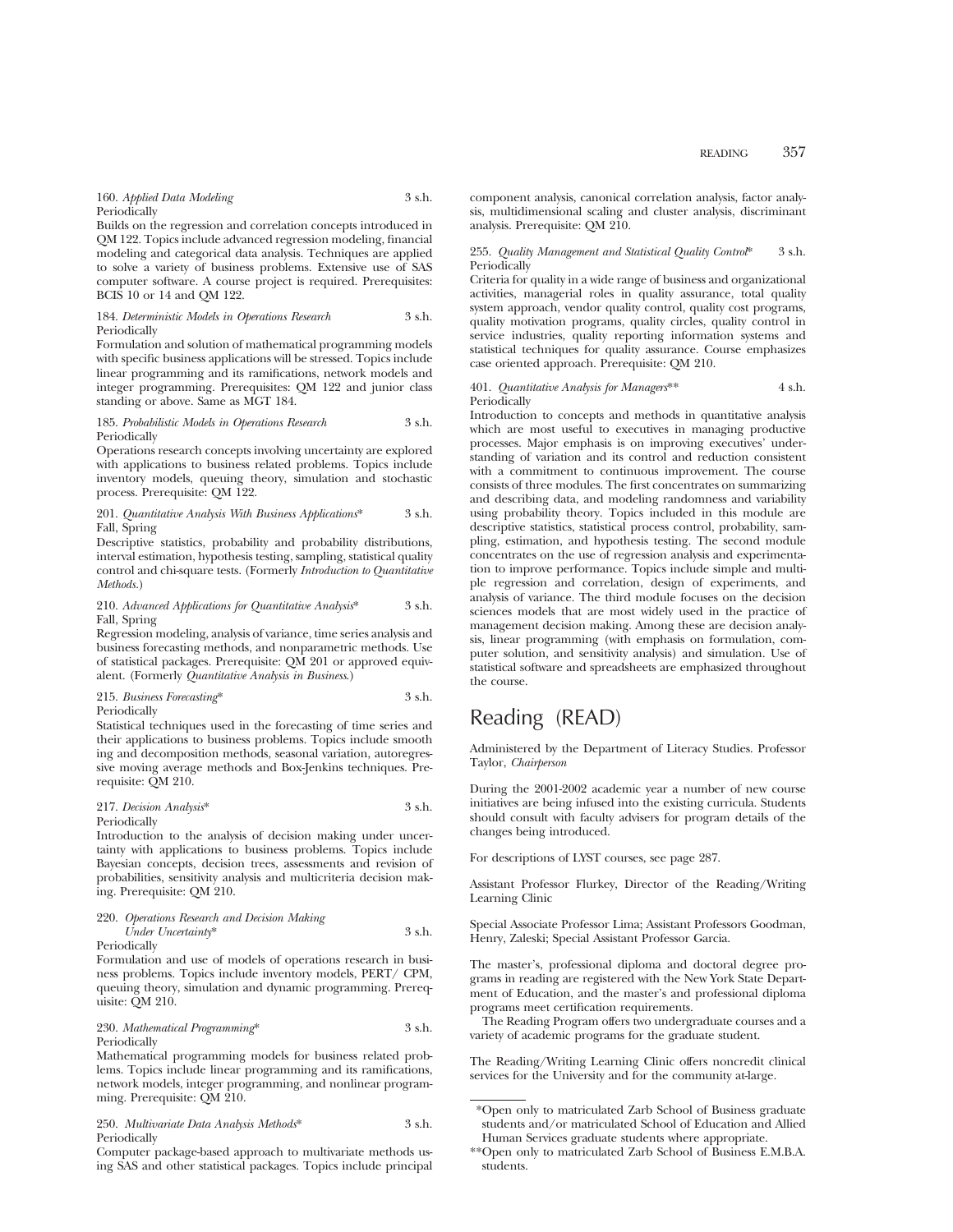#### Undergraduate Courses

The undergraduate offering consists of two developmental reading courses, READ 11, and the advanced course, READ 12. READ 12 may be applied toward liberal arts credit. These courses focus on developing the higher-level reading skills essential for the most efficient acquisition of knowledge through written communication, discursive and nondiscursive.

#### Graduate Programs

The graduate offerings include masters', professional diploma and doctoral programs, all of which have been registered with the New York State Department of Education. The master's and professional diploma programs meet the requirements for certification of teachers of reading.

# MASTER OF ARTS: READING, LANGUAGE, AND COGNITION

During the 2001-2002 academic year a number of new course initiatives are being infused into the current M.A. in Reading, Language, and Cognition program. Students should consult with faculty advisers for program details of the changes being introduced.

The program is designed to provide the foundation for the Ph.D. and to prepare candidates for the following:

- 1. Reading specialists with primary interest in diagnostic and remedial work with individuals and small groups in clinic settings.
- 2. Reading specialists or coordinators with the responsibility of assisting classroom teachers dealing with students with severe reading disabilities.
- 3. Reading specialists concerned with theories of language and learning as the foundation for instruction.

#### Admission Requirements

(1) B.A. or B.S. degree (undergraduate academic average will be considered); (2) letter of recommendation from principal or supervisor under whom applicant has worked or recommendation from a University faculty member; (3) satisfactory score on Miller Analogies Test or the National Teacher Examination; (4) interview with a representative of the Reading faculty. All students accepted will be classified as matriculated Master of Arts students.

#### Requirements for Degree Candidacy

(1) minimum of B in two of the first three reading courses, (2) recommendations of two Reading faculty members. Upon completion of the foregoing requirements, the matriculated master's student becomes a Master of Arts degree candidate.

#### Degree Requirements

(1) satisfactory score on comprehensive examination; (2) competence in statistics: satisfactory completion of RES 259 and 259L, which may also be used toward course work requirement; (3) master's essay; (4) completion of 33-36 semester hours in prescribed courses with a satisfactory grade-point average.

#### **REQUIRED**

LYST 210, 214, 218, 240, 241; READ 240, 255, 301; RES 259, 259L.

Electives: one chosen from LYST 212, 245; Read 250; PSY 211, LYST 200.

See complete graduate information, page 73.

# THE PROFESSIONAL DIPLOMA IN READING

During the 2001-2002 academic year a number of new course initiatives are being infused in the current Professional Diploma program. Students should consult with faculty advisers for program details of the changes being introduced.

The professional diploma program is divided into Program "S" for students who already hold a Master of Science in Education degree in Reading or in another area, and Program "A" for students who already hold a Master of Arts degree in Reading or in another area.

PROGRAM "S" provides students with a competence in the following areas:

- 1. the initiation and administration of a school- or district-wide reading program;
- 2. the improvement of instruction through assistance to classroom teachers.

Program "A": provides students with a foundation for the Ph.D. in Reading.

## Admission Requirements

(1) minimum of two years full-time teaching experience or its equivalent; (2) master's degree (graduate academic record will be considered); (3) recommendations from two school administrators under whom the applicant has worked; (4) satisfactory score on the Graduate Record Examination, the Miller Analogies Test, or the National Teacher Examination; (5) personal interview with a member of the Reading faculty.

### Requirements for Diploma Candidacy

(1) minimum of B in two of the first three reading courses, (2) recommendations from two members of the Reading faculty.

#### Diploma Requirements

minimum of 65 hours of course work beyond the bachelor's degree.

**NOTE:** students who have not received their master's in reading at Hofstra must take a comprehensive examination in reading upon completion of READ 240 or LYST 241.

#### Advanced Standing

(1) the maximum advanced standing for students other than Hofstra graduates with a master's specialization in reading will be a master's degree plus 6 hours of work beyond the master's; (2) the maximum advanced standing for Hofstra graduates with a master's specialization in reading will be 12 hours.

Total course work within the Master's and Advanced Study programs must include the series which follows.

# PROGRAMS OF STUDY

Program "S-1": for candidates holding M.S. in Ed. in Reading from Hofstra:

LYST 214; READ 239, 249, 255, 256; SPCH 235 or 243; 15 hours of electives, under advisement, in writing, special education, psychology, or other approved areas.

Candidates for supervisory certification must take the above 15 hours in reading, READ 360 and 18 hours of prescribed work in educational administration.

Program "S-2": for candidates holding M.S. in Ed. in areas other than reading:

LYST 210, 214, 218, 220 or 221, 240, 241, 242; READ 239, 240, 249, 250, 255, 256; PSY 211.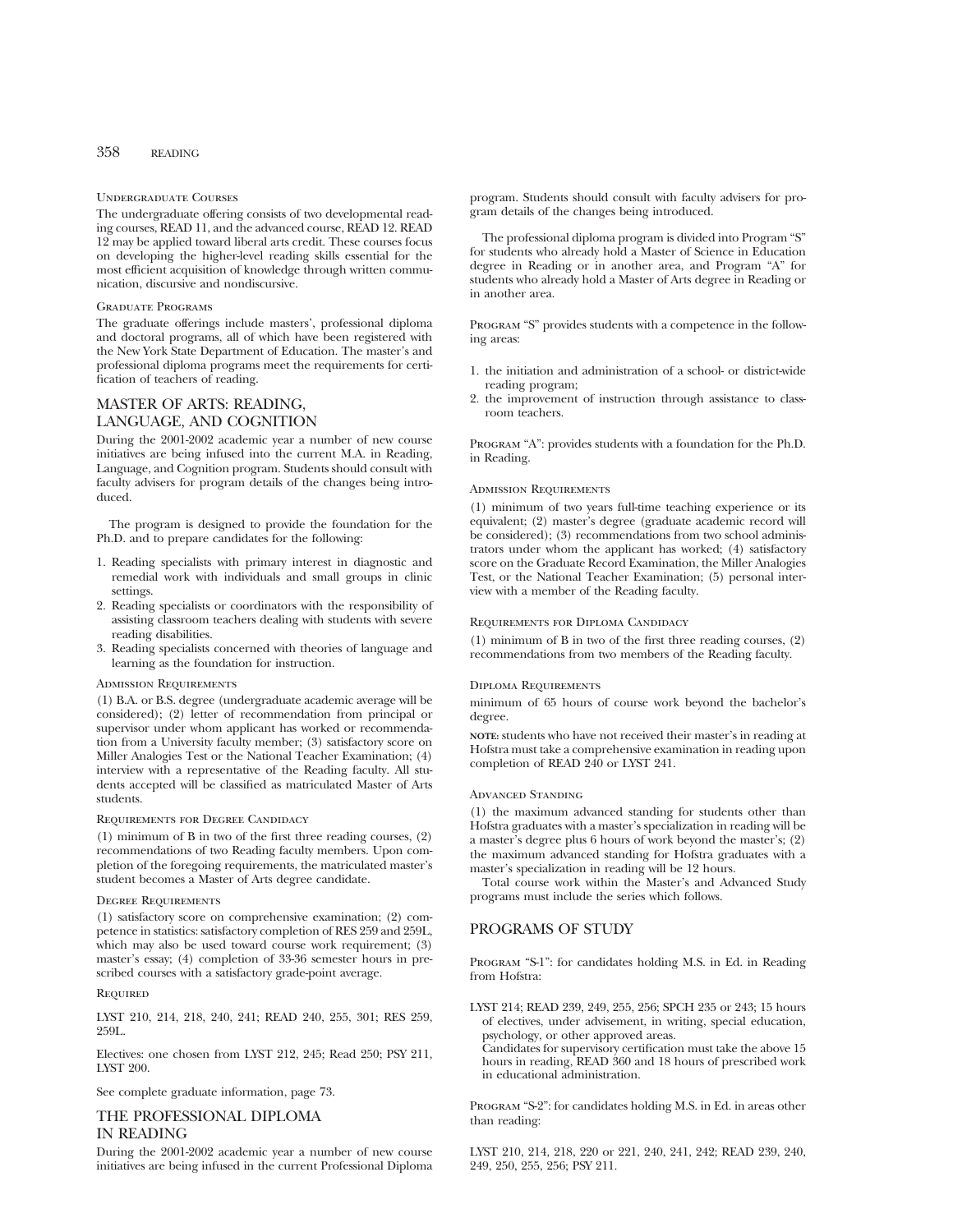Program "S-3": for candidates holding M.S. in Ed. in Reading and Special Education from Hofstra:

LYST 210, 220 or 221, 242; READ 239, 249, 255, 256

Program "A-1": for candidates holding M.A. in Reading from Hofstra:

LYST 214, 220, or 221; READ 239, 255, 256; plus 12 hours of electives, under advisement, from the following areas: special education, psychology, sociology/anthropology, speech, writing or other approved areas.

Program "A-2": for candidates holding a Master of Arts degree in an area other than reading:

LYST 214, 218, 220 or 221, 240, 241, 242 READ 239, 240, 250, 256; PSY 211; RES 259, 259L or equivalent.

## DOCTORAL PROGRAMS IN READING

During the 2001-2002 academic year a number of new course initiatives are being infused into the existing curricula. Students should consult with faculty advisers for program details of the changes being introduced.

The *Doctor of Education* in Reading, Language, and Cognition is designed for teachers, reading and language arts specialists, and other professional personnel in the public schools who will be concerned primarily with practice and college-level teaching. It includes the basic reading courses in the programs which lead to the Master of Science in Education in Reading and the Professional Diploma in Reading, Program "S-1."

The *Doctor of Philosophy* in Reading, Language, and Cognition is designed for specialists concerned primarily with research, experimentation and higher education, and includes the basic reading and psychology courses in the programs leading to the Master of Arts degree in Reading, Language, and Cognition and the Professional Diploma in Reading, Program "A-1" or "A-2."

A bilingual/bicultural emphasis in the Ed.D. or Ph.D. program is provided for bilingual applicants (Spanish-English) who work in or wish to prepare to work in bilingual settings.

An early childhood emphasis in the Ed.D. program is provided for applicants who work in or wish to prepare to work in early childhood stages.

## General Requirements

*Matriculation*

- 1. Basic University requirements for doctoral degrees.
- 2. Letters of recommendation from two supervisors, administrators or college professors who are in a position to rate the applicant.
- 3. Teaching experience: 3 years for Ed.D. prior to entering and 5 years before completion; for Ph.D. candidates, teaching experience adequate for providing the necessary experiential background to develop meaningful research proposals.
- 4. Master's degree or equivalent.
- 5. Academic proficiency in undergraduate and graduate study.
- 6. A satisfactory score on the Miller Analogies Test or the Graduate Record Examination.
- 7. Statement of goals (on application supplement).
- 8. Satisfactory score on the department's Doctoral Admissions Examination in Reading and Writing. For foreign applicants, a satisfactory score on the TOEFL.
- 9. Bilingual applicants must take a language proficiency examination in English and Spanish.

## DEGREE CANDIDACY

Students will be admitted provisionally until they fulfill the following requirements necessary for full acceptance as degree candidates. These requirements must be met within three years of matriculation:

- 1. Master's comprehensive examination for students whose master's degree was not taken in the Hofstra University Reading Department. The results of this examination will be used to plan the student's advanced course of studies and to make up any deficiencies.
- 2. For Ed.D. candidates, satisfactory completion of RES 259, 259L, 260 and 260L or equivalents. For Ph.D. candidates, satisfactory completion of RES 259, 259L, 260, 260L, 363, 363L or equivalents. In some cases, RES 363 and 363L (4 s.h.) are also required for the Ed.D. candidates, depending on the nature of their dissertations. These courses may also be used toward course work requirements.
- 3. For Ph.D. candidates, a reading knowledge of a modern language, preferably French, German or Spanish.
- 4. Acceptance by the Graduate Committee.

#### Degree Requirements

- 1. Completion of a minimum of 90 graduate credits for both the Ed.D. and the Ph.D.
- 2. A comprehensive examination. The doctoral comprehensive examination must be taken during or after READ 363.
- 3. Satisfactory completion of the dissertation and the oral examination based upon it. The oral examination must be scheduled through the major adviser. The Ed.D. dissertation will concentrate on practical application to a school situation and may be descriptive in nature. The Ph.D. dissertation will concentrate on basic research having more universal application. It will be either statistical in nature or designed to develop theoretical models based on an insightful analysis in depth of basic research already completed or in combination with case studies. Candidates must complete all requirements within 5 years of acceptance as a degree candidate.

#### **RESIDENCY**

Students who matriculate for the doctoral programs in reading must spend one year in full-time residence or fulfill the options approved by the Graduate Committee. (See Degree Requirements, Residency, page 80.)

#### Advanced Standing

- 1. Students who have taken graduate courses at other institutions which are similar to courses required in the Hofstra University Reading programs may apply for advanced standing.
- 2. Transfer credit up to 45 semester hours may be granted for similar courses taken in programs leading to a master's degree or a professional diploma.

See complete doctoral information, page 79.

## Ed.D. PROGRAM IN READING, LANGUAGE, AND COGNITION

The Doctor of Education in Reading, Language, and Cognition program is planned to prepare the following:

- 1. Specialists who coordinate reading services in schools on a district-wide basis.
- 2. Consultants with major responsibility for curriculum improvement on a district-wide level.
- 3. Instructors who intend to teach reading and language arts courses at the college level.
- 4. For bilingual candidates, the initiation and administration of school-wide or district-wide bilingual reading and language arts programs.
- 5. For bilingual candidates, the improvement of bilingual reading and language arts instruction through assistance to bilingual classroom teachers.
- 6. Instructors who are teaching an integrated language arts program at the early childhood level.

#### Program Requirements

*Basic Courses*

LYST 210. *Introduction to Literacy Studies*, 3 s.h.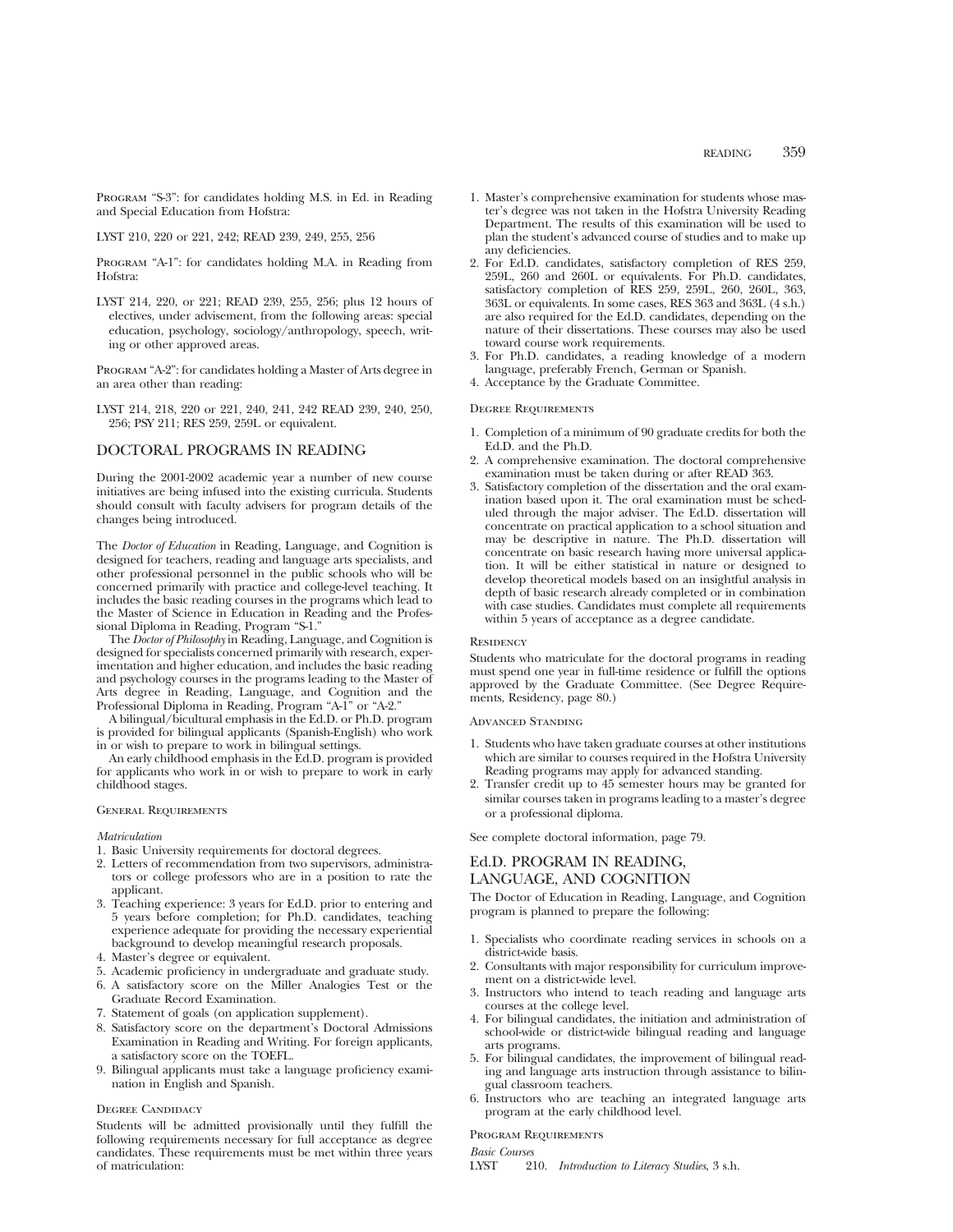- 213. *Introduction to Bilingual & Biliteracy Instruction for Children & Adolescents*, 3 s.h.
- 214. *Language & Literacy in Early & Middle Childhood*, 3 s.h.
- 218. *Reading & Writing Practices in Early & Middle Childhood*, 3 s.h.
- 220. *Literature in the Lives of Young Children* 3 s.h.
- 240. *Assessment & Evaluation of Reading & Writing*, 4 s.h.
- 241. *Miscue Analysis & Retrospective Miscue Analysis*, 3 s.h.
- 242. *Literacy Practicum: Assessing the Complexity of Student Learning*, 3 s.h.
- 245. *Revaluing Struggling Readers*, 3 s.h.
- READ 239. *Psycholinguistic Foundations for Reading & Writing Instruction*, 3 s.h.
	- 240. *The Reading Teacher in the School & Clinic Settings (K-12)*, 4 s.h.
	- 249. *Supervision of Reading Programs*, 3 s.h.
	- 250. *Practicum in Instructional Strategies & Assessment*, 3 s.h.
	- 255. *Psychological Foundations of Reading & Writing Instruction*, 3 s.h.
	- 256. *Psycholinguistics, Sociolinguistics, & the Processes of Reading & Writing*, 3 s.h.
- PSY 211. *Intellectual Assessment*, 3 s.h.
- FDED 222. *Qualitative Research Methods*, 3 s.h.
	- 223. *Analysis of Qualitative Data,* 3 s.h.
- RES 259. *Introduction to Statistical Methods in Educational Research*, 3 s.h.
	- 259L. *Computer Laboratory*, 1 s.h. 260. *Inferential Statistics in Educational Research*, 3 s.h.
	- 260L. *Computer Laboratory*, 1 s.h.

Bilingual candidates: students who have completed the M.A. in Bilingualism with a specialization in elementary education are required to take 9 semester hours of special doctoral seminars. Students who have not completed the above degree and specialization are required to take, in addition, bilingual education courses, under advisement.

# *Advanced Courses*

361. *Research Designs in Reading & Writing*, 3 s.h. 362-363. *Seminar in the Evaluation of Research in Reading*, 6 s.h. 601. *Dissertation Seminar,* 3 s.h.

**NOTE:** a student who has not completed 601, *Dissertation Seminar*, must enroll in 602, *Dissertation Proposal Preparation*, until the dissertation proposal is accepted. The student must then enroll in 604, *Dissertation Advisement*, the following semester and must maintain continuous enrollment in dissertation preparation until the dissertation is completed.

READ 602. *Dissertation Proposal Preparation*, 3 s.h. 604. *Dissertation Advisement*, 3 s.h.

**NOTE:** a student must enroll in 604 for 3 s.h. in the first semester and thereafter continue to register in 604 until the dissertation is completed, at which time a minimum of 6 s.h. of credit must be received.

#### *Electives*

28 hours from among the following, with possible substitutions of up to 15 credits from liberal arts, under advisement.

- LYST 212. *Ethnicity, Family & Schooling: Implications for Literacy Instruction,* 3 s.h.
- READ 252. *Practicum in Teaching Reading to the Learning Disabled & the Indifferent Learner*, 3 s.h.
	- 260. *Foundations of Reading for Teachers of Bilingual Children & Adolescents*, 3 s.h.
	- 351. *Independent Studies in Reading*, 1-6 s.h.
- 360. *Internship in Supervision of Reading Instruction*, 6 s.h.
- FDED 200. *Philosophy of Education*, 3 s.h., or any other 3 semester hour 200-level foundations of education course, under advisement.
- EADM 214. *Theories & Practices of Supervision*, 3 s.h.
	- 219. *Patterns of Building Unit Administration*, 3 s.h. 222. *Human Relations in School Personnel Management*, 3 s.h.
		- 231. *School Public Relations*, 3 s.h.
		- 241. *Supervision of Instruction & Curriculum Development*, 3 s.h.
	- 245. *Selected Issues in School Administration*, 3 s.h. 247. *Data Processing for School Administrators*,
	- 3 s.h.
	-
- ELED or SED 207. *Dynamics of Curricular Change*, 3 s.h. 227. *Elementary School Curriculum*, 3 s.h., or
- 236. *Modern Trends in Elementary Education*, 3 s.h., or
- SED 241. *Patterns of Curriculum*, 3 s.h.
- 
- PSY 254. *Psychology of the Exceptional Child*, 3 s.h. 235. *Introduction to Speech-Language-Hearing Disorders*, 3 s.h.
	- 243. *Language Disorders & Learning Disabilities: Kindergarten Through Adulthood,*, 3 s.h.
- SPED 201. *The Exceptional Child: Cognitive & Affective Functions*, 3 s.h.
	- 241. *Nature & Needs of Children with Emotional/Behavior Disorders,* 3 s.h.
	- 242. *Psychoeducational Assessment in Special Education,* 3 s.h.
	- 246. *Nature & Needs of Students with Neurological Impairments/Learning Disabilities,* 3 s.h.

#### Early Childhood Emphasis

This 18 semester hour concentration is designed for students interested in early childhood education. Required courses for this emphasis are: ELED 270, 271, 272, 273, 274, 275.

## Ph.D. PROGRAM IN READING, LANGUAGE, AND COGNITION

The Doctor of Philosophy in Reading, Language, and Cognition program is planned to prepare the following:

- 1) Reading specialists who plan to engage in research, evaluation and experimentation in the field of reading.
- 2) Reading specialists taking leadership positions in clinics.
- 3) Reading specialists who plan to teach and direct research in colleges and universities.
- 4) Personnel for bilingual/bicultural programs in schools, for supervisory positions, research and college testing.

## Program Requirements

*Basic Courses*

- 210. *Introduction to Literacy Studies*, 3 s.h.<br>213. *Introduction to Bilingual & Biliteracy* 
	- 213. *Introduction to Bilingual & Biliteracy Instruction for Children & Adolescents*, 3 s.h., or
	- 218. *Reading & Writing Practices in Early & Middle Childhood*, 3 s.h.
	- 214. *Language & Literacy in Early & Middle Childhood*, 3 s.h., or
	- 220. *Literature in the Lives of Young Children*, 3 s.h.
	- 221. *Literature for Adolescents & Young Adults*, 3 s.h.<br>240. *Assessment & Evaluation of Reading & Writing*,
	- 240. *Assessment & Evaluation of Reading & Writing*, 3 s.h.
	- 241. *Miscue Analysis & Retrospective Miscue Analysis*, 3 s.h.
	- 242. *Literacy Practicum: Assessing the Complexity of Student Learning*, 3 s.h.
- 245. *Revaluing Struggling Readers*, 3 s.h. READ 239. *Psycholinguistic Foundations for Reading &*
	- *Writing Instruction*, 3 s.h.
		- 240. *The Reading Teacher in the School & Clinic Settings (K-12)*, 4 s.h.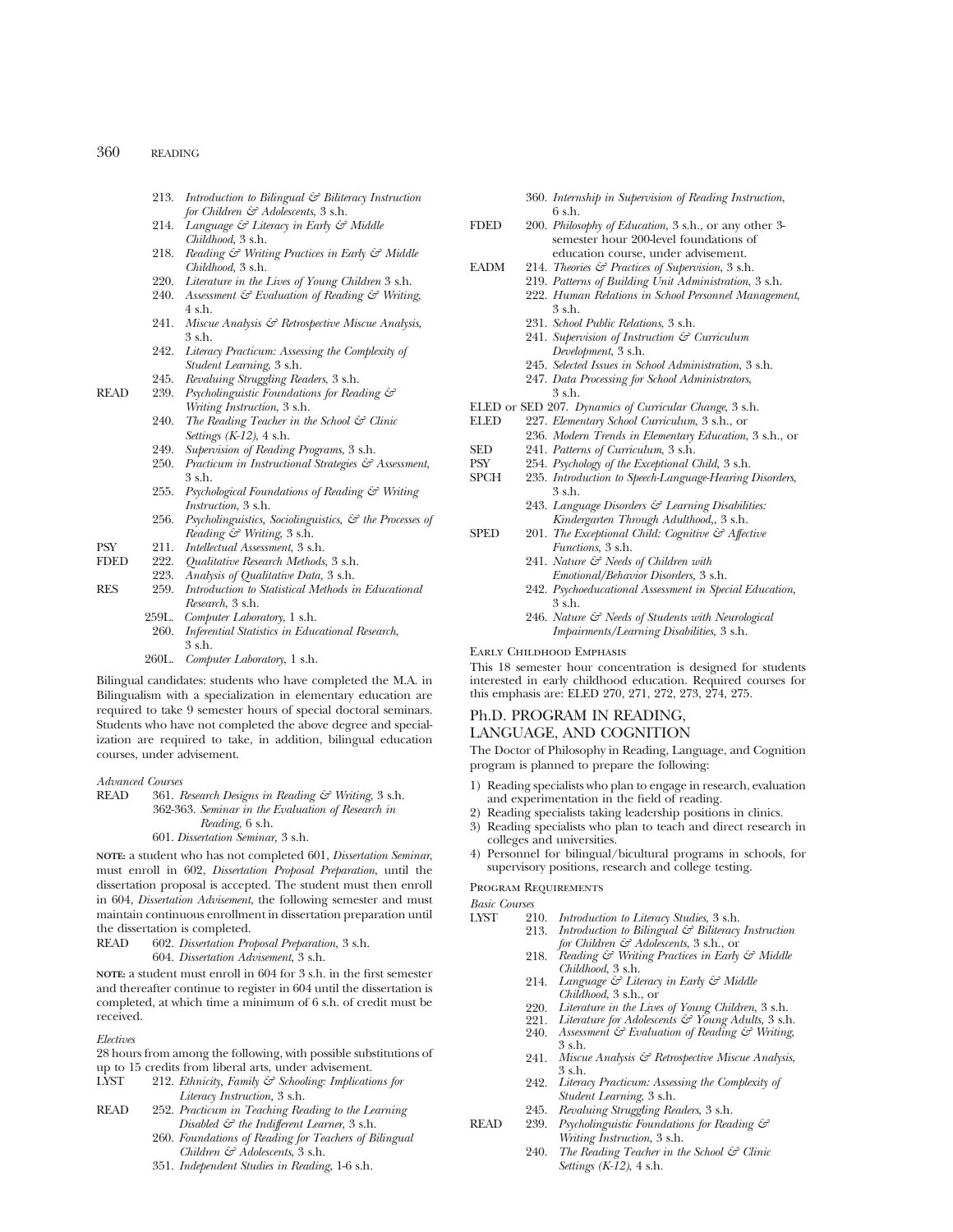- 249. *Supervision of Reading Programs*, 3 s.h.
- 250. *Practicum in Instructional Strategies & Assessment*, 3 s.h.
- 255. *Psychological Foundations of Reading & Writing Instruction*, 3 s.h.
- 256. *Psycholinguistics, Sociolinguistics, & the Processes of Reading & Writing*, 3 s.h.
- PSY 211. *Intellectual Assessment*, 3 s.h.
- FDED 222. *Qualitative Research Methods,* 3 s.h.
- 223. *Analysis of Qualitative Data,* 3 s.h.
- RES 259. *Introduction to Statistical Methods in Educational Research*, 3 s.h., or equivalent
	- 259L. *Computer Laboratory*, 1 s.h.
	- 260. *Inferential Statistics in Educational Research*, 3 s.h.
	- 260L. *Computer Laboratory*, 1 s.h.
	- 363. *Multivariate Analysis & Multidimensional Scaling Methods*, 3 s.h.
	- 363L. *Computer Laboratory*, 1 s.h.

Bilingual candidates: students who have completed the M.A. in Bilingualism with a specialization in elementary education are required to take 9 semester hours of special doctoral seminars, under advisement. Students who have not completed the above degree and specialization are required to take, in addition, bilingual education courses, under advisement.

#### *Advanced Courses*

READ 361. *Research Designs in Reading & Writing,* 3 s.h. 362-363. *Seminar in the Evaluation of Research in Reading*, 6 s.h. 601. *Dissertation Seminar,* 3 s.h.

**NOTE:** a student who has not completed 601, *Dissertation Seminar*, must enroll in 602, *Dissertation Proposal Preparation*, until the dissertation proposal is accepted. The student must then enroll in 604, *Dissertation Advisement*, the following semester and must maintain continuous enrollment in dissertation preparation until the dissertation is completed.<br>READ 602. Dissertation Pro

READ 602. *Dissertation Proposal Preparation*, 3 s.h. 604. *Dissertation Advisement*, 3 s.h.

**NOTE:** a student must enroll in 604 for 3 s.h. in the first semester and thereafter continue to register in 604 until the dissertation is completed, at which time a minimum of 6 s.h. of credit must be received.

| Electives |                                                      |
|-----------|------------------------------------------------------|
| LYST      | 212. Ethnicity, Family & Schooling: Implications for |
|           | Literacy Instruction 3 s.h.                          |
| READ      | 252. Practicum in Teaching Reading to the Learning   |
|           |                                                      |

- *Disabled & the Indifferent Learner*, 3 s.h. 351. *Independent Studies in Reading*, 1-6 s.h.
- 
- 360. *Internship in Supervision of Reading Instruction*, 6 s.h.
- FDED 200. *Philosophy of Education*, 3 s.h. or any other 3 semester hour 200-level foundations of education course, under advisement

12 hours of electives, under advisement, from psychology, sociology, anthropology, and other related cognate areas.

12-13 hours from the liberal arts other than psychology, under advisement (not required for bilingual students).

#### Bilingual/Bicultural Emphases

Students enrolled in the bilingual/bicultural doctoral program will have an adviser in Spanish as well as in Reading. A member of the Spanish faculty will serve on each student's dissertation committee. Adviser in Spanish is Professor Rodriguez.

Required courses in Spanish are SPAN 307, 308, 309 and 9 semester hours of electives selected under advisement.

## COURSES IN READING MAY NOT BE APPLIED TOWARD LIBERAL ARTS CREDIT EXCEPT FOR READ 12. See page 53.

## COURSES

In addition to semester notations next to each course, a selection of courses is offered during the January and Summer sessions. Consult the *January* and *Summer Sessions* bulletins for these schedules.

Undergraduate Courses

11. *Development of College Reading* 3 s.h. Fall, Spring

Diagnosis of each student's reading abilities followed by a developmental program emphasizing efficient study-reading techniques, vocabulary development, rate and comprehension.

#### 12. *Development of College Reading* 3 s.h. Fall, Spring, Summer

Development of advanced reading power covering both speed and depth of comprehension. Emphasis on writing patterns and analytical and critical evaluation processes in communication. May be applied toward liberal arts credit.

## Graduate Courses

226. *Language and Literacy* 3 s.h.

Fall, January, Spring, Summer A study of the relationship between language and literacy development. Topics include: language acquisition and development, classroom discourse, sociocultural variations in language, relationship between language and cognition, and language-based literacy difficulties. Curriculum, as well as instructional strategies and materials promoting language development, are explored. Course emphasizes language assessment. Collection and analysis of language samples required. Fifteen hour field component. (Same as READ 280K.)

228. *Writing and Literacy* 3 s.h.

Fall, January, Spring, Summer

A critical and theoretical study of writing development and instructional approaches. Topics include: the reading/writing relationship, components and management of a writing program, sociocultural variations in language, conferencing and modeling strategies, writing assessment and evaluation, personal literacy, writing to learn, genre, and technology in the writing program. Issues in writing instruction include: spelling, standards, self-disclosure in student writing, and authenticity. Fifteen hour field component. (Same as READ 280M.)

## 239. *Psycholinguistic Foundations for Reading and*

*Writing Instruction* 3 s.h. Fall

Intensive study of the interrelationship of the impressive and expressive functions of language. Present contributions of linguistics, psycholinguistics and sociolinguistics are discussed. Emphasis on strategies related to reading and writing; their interdependence and implementation in the school curriculum; collaborative learning; assessment techniques and research findings. Students are required to engage in a teacher-research project. Prerequisite: LYST 210.

## 240. *The Reading Teacher in the School and*

*Clinic Setting (K-12)* 4 s.h. Fall, Spring

Participation in the variety of responsibilities required of reading teachers in classroom, clinic and district settings. Presentations and demonstration lessons required. Registration by permission of department. Prerequisites: LYST 214, 218, 240; READ 250. Bilingual students take LYST 213 instead of 218. All but bilingual and reading/special education students must have taken PSY 211. All students must have an interview with the instructor. (Formerly 240-241, *Case Studies in Remedial Reading (K-12)*.)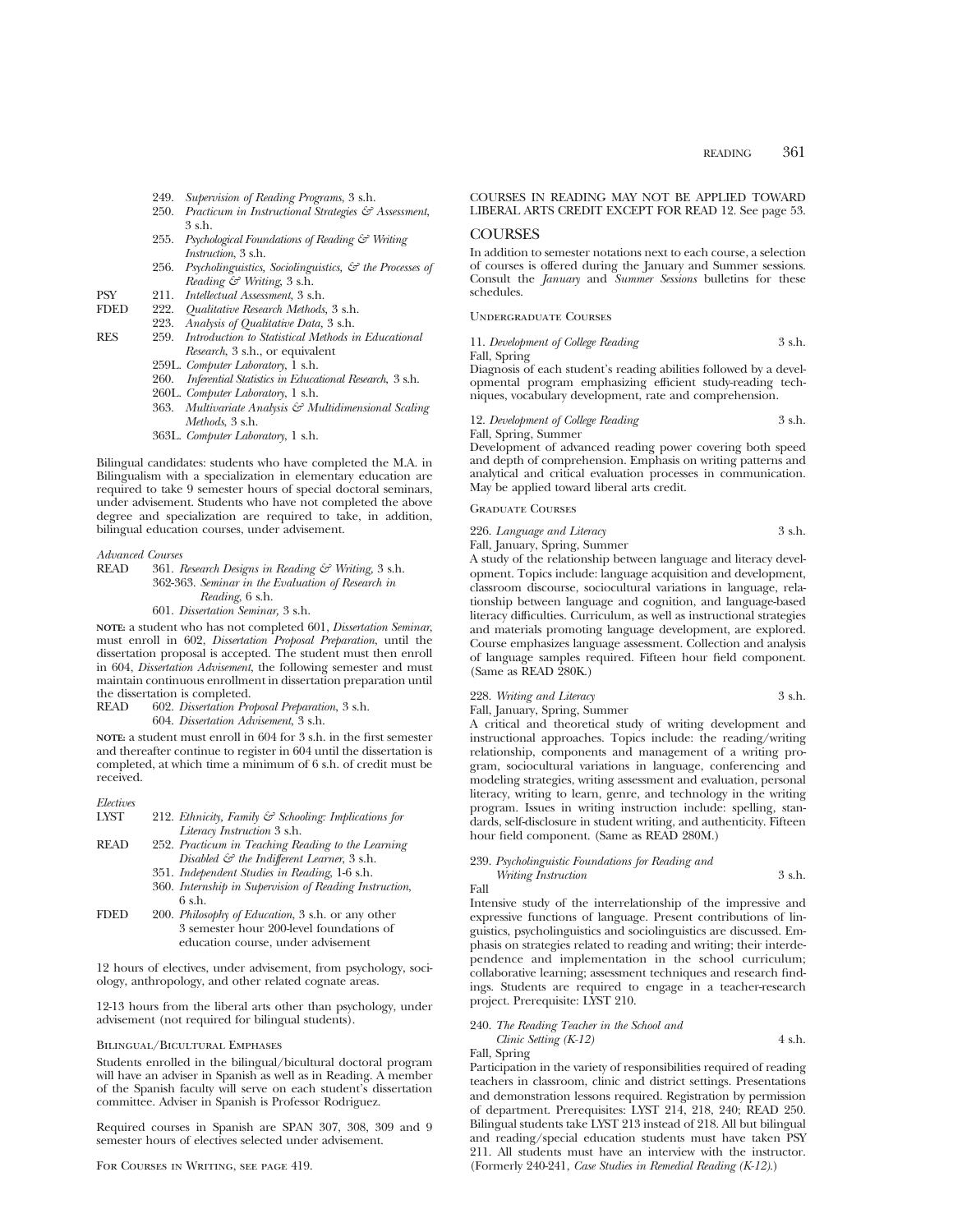#### 246. *Practicum in Teaching Secondary Reading* 3 s.h. Periodically

Application of theory and methodology. Work on specific lesson plans for teaching reading through content fields. Emphasis on interpretive and study skills. Lessons designed by class members are taught in their own instructional settings with feedback in the practicum. Flexibility in lesson planning is encouraged to meet the needs of students from varying linguistic and cultural backgrounds. Prerequisite: LYST 215 or 218; for bilingual majors, LYST 213.

249. *Supervision of Reading Programs* 3 s.h. Fall

Designed for reading teachers, present and future supervisors and administrators of school reading programs. Discussion of the organization, administration and evaluation of reading programs from a supervisor's point of view.

#### 250. *Practicum in Instructional Strategies and Assessment* 3 s.h. Fall, Spring, Summer

The application of assessment and evaluation theory to classroom and clinical situations. Emphasis on appropriate instructional strategies and techniques for children, adolescents, and adults with reading and writing difficulties, including those from differing cultural and linguistic backgrounds. Prerequisite: LYST 240. This course should be taken the semester immediately following LYST 240. There is a fee for testing materials. (Formerly *Practicum in Remedial Treatment Techniques.*)

## 252. *Practicum in Teaching Reading to the Learning Disabled and the Indifferent Learner* 3 s.h.

Spring

Demonstration and practice of the diagnostic and remedial techniques used to improve reading cognitively and affectively are the primary focuses of this practicum. Relationship of CASIL to language experience approaches, Orton-Gillingham and Fernald is covered.

## 255. *Psychological Foundations of Reading and Writing Instruction* 3 s.h.

Fall

## Designed to acquaint students with the psychological foundations of the reading and writing processes. The interrelationship of learning theory and personality factors and their application to reading and writing instruction are stressed. The multidisciplinary nature of research into the reading, writing and thinking processes is noted. (Formerly *Psychological Foundations of Reading Instruction.*)

#### 256. *Psycholinguistics, Sociolinguistics, and the Processes of Reading and Writing* 3 s.h.

Spring

The structure of language and the application of linguistic, psycholinguistic and sociolinguistic principles in reading instruction. Special attention to the needs of bilingual learners from bicultural backgrounds and students who speak dialects of English different from standard. Relates psycholinguistics and sociolinguistics to the learner, the nature of materials, purposes, the instructional setting and the instructor, models of reading and writing are highlighted. Prerequisites: LYST 210, READ 239, RES 259, 259L, 260, 260L, FDED 222, 223. Pass/Fail grade only.

## 260. *Foundations of Reading for Teachers of*

*Bilingual Children and Adolescents* 3 s.h. **Periodically** 

Review of the literature on bilingualism and reading, including research studies from language acquisition and development, literature for children, linguistics, psycholinguistics and sociolinguistics.

#### 266. *The Administrator and the Reading Program* 3 s.h. Summer

Designed to help the administrator understand all aspects of the school reading program from kindergarten through high school. The course will include such topics as reading theory and practice, description of various reading programs (developmental, corrective and remedial), new approaches to reading instruction, relationships with reading staff members, community relationships and knowledge of materials. For advanced students in educational administration and doctoral candidates in Clinical and School Psychology Program.

275. *Literacy in Early Childhood Education* 3 s.h. Once a year

Same as ELED 275. Prerequisite: one graduate course in the teaching of reading is recommended.

| 301. Master's Thesis | 3 s.h. |
|----------------------|--------|
| Fall, Spring, Summer |        |

For M.A. candidates only. (Formerly *Master's Essay.*)

351. *Independent Studies in Reading* 1-6 s.h. Fall, January, Spring, Summer

Individual investigation and exploration of related research in the areas of the student's special interests and/or dissertation topic. Prerequisite: permission of adviser.

#### 360. *Internship in Supervision of Reading Instruction* 6 s.h. Periodically

Fieldwork in supervision and administration of reading programs in the public schools. Periodic seminars on field experiences and exploration of possible solutions to problems. This internship is designed to prepare reading specialists for certification as building or district reading supervisors or coordinators. It is not intended for those seeking certification to qualify as building principals, district supervising principals or superintendents. These candidates should enroll for EADM 310, 311, or 312, *Administrative Internship*. Prerequisites: master's in reading and permission of instructor.

#### 361. *Research Designs in Reading and Writing* 3 s.h. Summer

A discussion of a variety of research designs related to reading and writing processes. Procedures appropriate to the design are also considered. Open to advanced doctoral candidates only. Prerequisites: READ 256, RES 259, 259L, 260, 260L, FDED 222, 223. Pass/Fail grade only. (Formerly *Experimental Research Designs in Reading*.)

# 362-363. *Seminar: Evaluation of Research*

*in Reading* 3 s.h. each

362: Fall; 363: Spring

This two-semester course acquaints doctoral students with the basic studies related to reading and writing instruction. During the first semester, emphasis on studies, theories, and models of reading and writing emphasizing the disciplines of linguistics, psycholinguistics, and sociolinguistics as well as sociology and anthropology. During the second semester, reading and writing studies, theories, and models grounded in psychology and physiology are stressed along with studies related to curriculum and instruction. Across both semesters, students study and evaluate a variety of classic and contemporary research reports. Students are responsible for developing the related literature for their own dissertation topics. Prerequisite: READ 361. Pass/Fail grade only.

#### 365. *Internship: College Teaching of Reading and Writing* 3 s.h. Fall, Spring

Designed for doctoral or post-master's candidates who are teaching or intend to teach at the college level. Students work closely with a senior professor in the planning of classroom instruction at both the undergraduate and graduate levels. The needs of adult learners and techniques for motivating and teaching these students are emphasized. Prerequisite: permission of instructor. Pass/Fail grade only.

#### 601. *Dissertation Seminar* 3 s.h. Fall

Clarification and structuring of a dissertation topic as a research undertaking. Presentation, analysis and critique of participant's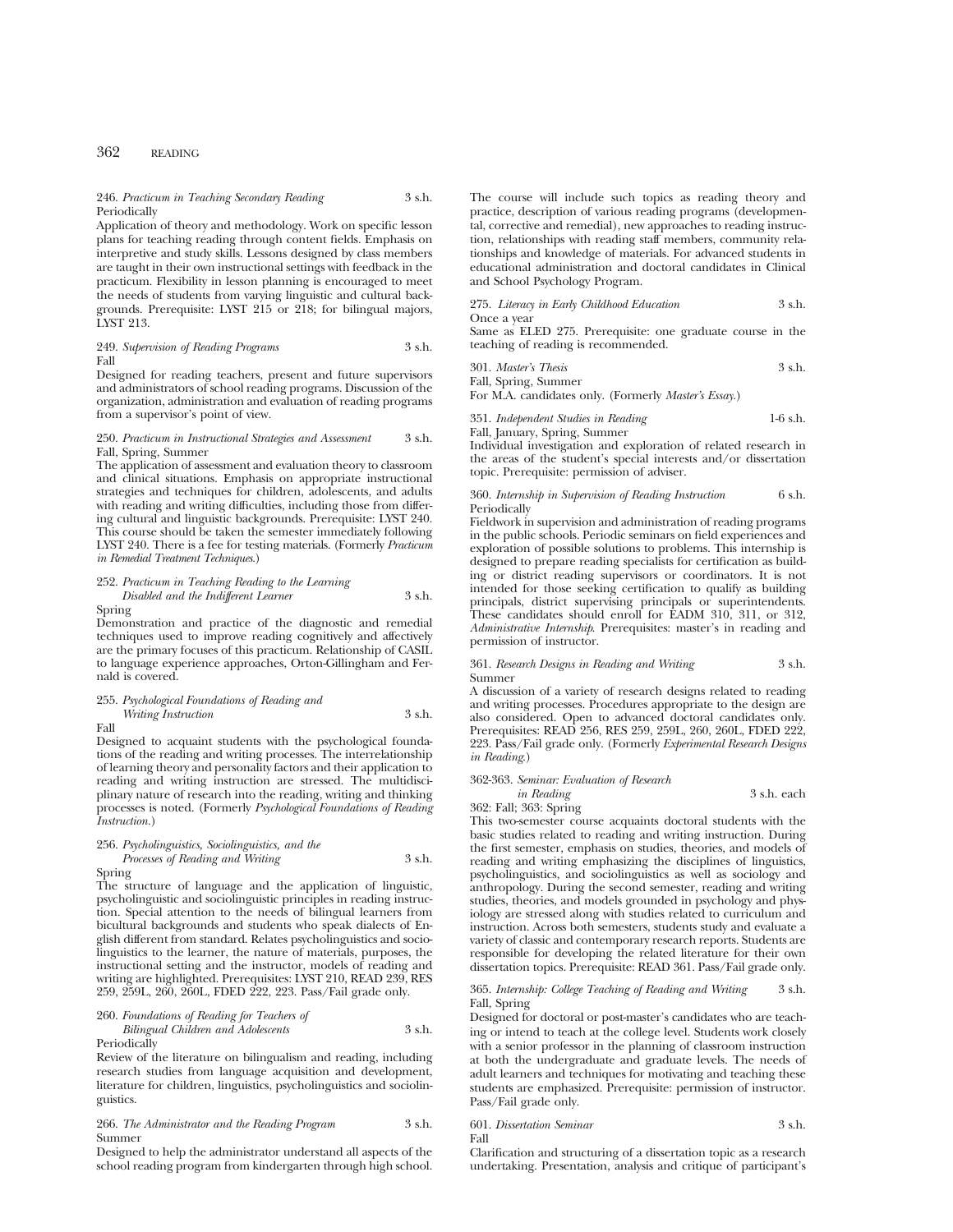## 602. *Dissertation Proposal Preparation* 3 s.h. Fall, Spring, Summer

For students whose dissertation proposals have not been approved in 601. Registration in 602 is continuous until the proposal is accepted. No degree credit granted for 602.

## 604. *Dissertation Advisement* 3 s.h. Fall, Spring, Summer

Doctoral candidates enroll in 604 upon departmental acceptance of the dissertation proposal. Registration in 604 is continuous until the dissertation is accepted.

A student must enroll in 604 for 3 s.h. in the first semester and continue to register in 604 until the dissertation is completed, at which time a minimum of 6 s.h. of credit must be received.

Students do not have to register during the summer unless the dissertation is completed during the summer. They register each semester until the dissertation is completed and they have successfully defended their proposal.

# Rehabilitation Counseling (REHB)

Center for Special Education and Rehabilitation, See Page 23.

Administered by the Department of Counseling, Research, Special Education, and Rehabilitation. Associate Professor Wong, *Chairperson*

Associate Professor Lechowicz, *Program Director*

## MASTER OF SCIENCE IN EDUCATION

The Master of Science in Education in Rehabilitation Counseling is designed to train students as professional counselors to understand the physical, psychosocial and economic needs of persons with disabilities and to assist them toward vocational and psychological independence, including appropriate employment and independent living and functioning. The program also includes specialty courses by which students prepare for working in psychiatric and deafness rehabilitation settings. Graduates work in a variety of rehabilitation settings including state-federal rehabilitation agencies, medical centers, rehabilitation facilities, Veteran's Administration hospitals, substance abuse programs, mental health centers, independent living programs, insurance companies, allied health facilities and private practice—48-54 s.h. program.

Prospective students with baccalaureate degrees can complete the comprehensive curriculum in two academic years. Acceleration is possible with the approved transfer of a maximum of 12 appropriate course credits. Part-time and nonmatriculated students, as well as those preparing for related professions, are accepted. The program is fully accredited by the Council on Rehabilitation Education and advanced students are eligible for certification as Certified Rehabilitation Counselors (CRC).

Extensive fieldwork is an essential component of the academic training program. A number of rehabilitation facilities in the Long Island and New York Metropolitan areas provide prepracticum, practicum, and internship experiences and training.

**NOTE:** National Rehabilitation Association or American Counseling Association sponsored Liability Insurance is strongly recommended for internship students. This insurance provides coverage while performing professional duties as a rehabilitation counselor in training. Information may be obtained from the Director of the Rehabilitation Counseling Program.

The program has an outstanding record of graduates employed in the field; job placement and in-service education of graduates are actively promoted by the faculty. Application to the program is made through the Graduate Admissions Office, Admissions Center.

### Admission Requirements

- 1. completion, with an acceptable grade-point average, of a bachelor's degree at an accredited institution;
- 2. personal interview with department member;
- 3. educational and professional references (four);
- 4. voluntary or paid work experience in rehabilitation or with individuals with handicaps preferred;
- 5. statement of career goals.

#### Program Advisement

All matriculated students are required to meet with a departmental faculty adviser and complete a Graduate Student Advisement Record following admission to the Program.

A student may apply to the Program Coordinator for modification of his or her program to 42 credits if either of the following is satisfied:

- a. The student can verify that he/she is working as a "rehabilitation counselor"; or
- b. The student possesses an undergraduate major in "Rehabilitation Services" of 24 semester hours or more from an accredited college/university.

Prerequisite Requirements: 6 s.h.

Two courses from the following areas may be taken concurrently with beginning level courses or may have been taken as part of undergraduate work. Prerequisite courses do not carry degree credit for this program.

a. personality theory

- b. abnormal psychology
- c. statistics

Area 1. Rehabilitation Core Courses: 30 s.h.

- REHB 228. *Review, Exploration & Assessment of Rehabilitation Resources I*, 3 s.h., or
	- 229. *Review, Exploration & Assessment of Rehabilitation Resources II,* 3 s.h.
	- 230. *Philosophy & Principles of Vocational Rehabilitation*, 3 s.h.
	- 231. *Techniques & Theories in Rehabilitation Counseling*, 3 s.h.
	- 232. *Medical Information in Rehabilitation*, 3 s.h.
	- 233. *Job Placement & Development in Rehabilitation*, 3 s.h.
	- 236. *Practicum: Rehabilitation Counseling*, 3 s.h.
	- 242. *Psychoeducational Assessment in Rehabilitation*, 3 s.h. or
	- 243. *Vocational Evaluation Techniques*, 3 s.h.
	- 268. *Occupational Information & Vocational Analysis in Rehabilitation*, 3 s.h.
- SPED 249. *Nature & Needs of Individuals With Physical Impairments: Psychology of Persons with Disabilities,* 3 s.h. or
- REHB 267. *Rehabilitation Counseling for Persons with Severe Disability*, 3 s.h.
- COUN 203. *Introduction to Counseling*, 3 s.h.

Area 2. Internship: 12 s.h.<br>REHB 934-935 Inter

234-235. *Internship: Rehabilitation Counseling I & II*, 6 s.h. each

Area 3. Electives, under advisement: 6 s.h.

Area 4. Written comprehensive examination (no credit) or oral examination by a screening committee of departmental members and consultants (no credit). Substitution for some courses may be made with permission.

## PROFESSIONAL DIPLOMA IN REHABILITATION ADMINISTRATION

This 24 semester hour course of study beyond the master's degree (or its equivalent) in an approved discipline leads to the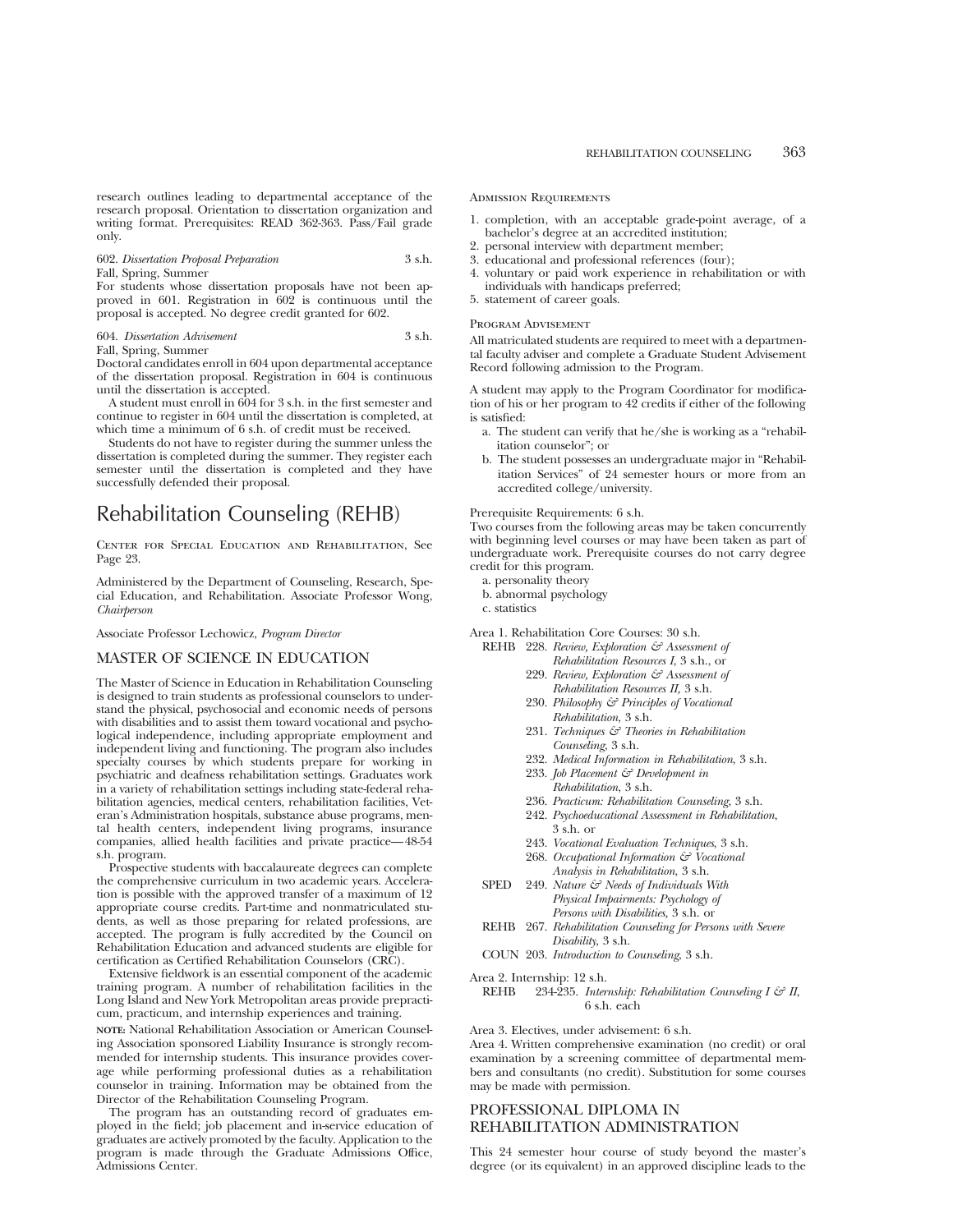Professional Diploma in Rehabilitation Administration. It is intended for rehabilitation counselors, job developers, case managers, vocational evaluators, facility and agency supervisors, and others preparing them for the development or management of rehabilitation counseling services. The program described below is tailored to meet the present administrative needs of veteran rehabilitation counseling professionals and complement their previous experiences.

#### Admission Requirements

- 1. a master's degree in rehabilitation counseling or other related disciplines such as counseling, education, psychology;
- 2. possess certification as Rehabilitation Counselor (CRC) or eligibility for CRC;
- 3. a minimum grade point average of 3.0 for graduate work;
- 4. personal interview with faculty adviser;
- 5. a detailed resume including related professional experience;
- 6. three letters of recommendation, including one from an employer or mentor, stating a willingness to sponsor a rehabilitation administration practicum/externship experience.

Prerequisite Requirements:

- MGT 201C. *Operations, Technology & Quality Management,* 3 s.h.
- Competency in: Computer Applications
- Library Resource Usage
- A. Required: 15 s.h.
	- MGT 202. *Innovative Management of Contemporary Organizations*, 3 s.h.
		- 205. *Current Problems in Managing Nonprofit Organizations*, 3 s.h.
- REHB 335 A&B. *Case Studies & Issues in Rehabilitation Administration*, 1<sup>1</sup>/<sub>2</sub> s.h. each
- 336. *Practicum: Rehabilitation Administration*, 3 s.h.
- RES 387. *Skills in Funding & Proposal Development:*
- *Government, Foundation & Corporate*, 3 s.h. B. General Management Core or Health Related Agency
	- Management Core

## General Management Core: 9 s.h.

- 3 s.h. from the following:
- 
- ACCT 201. *Financial Accounting & Reporting*<br>MKT 250. *Healthcare Marketing* 250. Healthcare Marketing
- 
- 6 s.h. from the following:<br>MGT 208. Training
	- 208. *Training & Development* 210. *Human Resources Management*
	-
	- 216. *Strategic Planning*
	- 217. *Developing Leadership & Communication Skills*
	- 274. *Labor Relations & the Law*

# Health Related Agency Management Core: 9 s.h.<br>MHAE 259. Introduction to the American Health

- 259. *Introduction to the American Healthcare System* 
	- 260. *Health Services Policy & Management*
- 3 s.h. from the following:<br>MHAE 264. *Econom* 
	- 264. *Economic Dimensions in Health Services Delivery Systems*
		- 256A. *Legal & Ethical Issues in Healthcare Administration*
		- 253. *Health Services: Quality Assurance, Risk Management & Program Evaluation*
		- 272. *Ambulatory Care Management I*
		- 255. *Managed Healthcare Systems: PPO, HMO & AD*
- APS 245. *Legal Aspects of Managing Healthcare Programs for the Aging*

See complete graduate information, page 73.

## SPECIALIZATION

Rehabilitation Counseling of Persons with Psychiatric **DISABILITIES** 

This 30 s.h. specialization is designed for students enrolled in the Rehabilitation Counseling master's degree program who wish to concentrate their service delivery and career efforts toward persons with psychiatric disabilities. This specialization is integrated into the 48-54 s.h. master's degree in Rehabilitation Counseling.

Concentration Requirements

- REHB 229. *Review, Exploration & Assessment of Rehabilitation Resources,* 3 s.h. (for persons with psychiatric disabilities)
	- 253. *Rehabilitation Approaches for Persons with Severe Mental Illness,* 3 s.h.
	- 236. *Practicum: Rehabilitation Counseling,* 3 s.h. (in a psychiatric setting)
	- 243. *Vocational Evaluation Techniques,* 3 s.h. (in a psychiatric setting)
	- 234. *Internship: Rehabilitation Counseling I,* 6 s.h. (in a psychiatric setting)
	- 233. *Job Placement & Development in Rehabilitation,* 3 s.h. (in psychiatric rehabilitation)
	- 235. *Internship: Rehabilitation Counseling II,* 6 s.h. (in a psychiatric setting)
	- 259. *Medical Characteristics in Psychiatric Rehabilitation,* 3 s.h.

See complete graduate information, page 73.

## **COURSES**

In addition to semester notations next to each course, a selection of courses is offered during the January and Summer sessions. Consult the *January* and *Summer Sessions* bulletins for these schedules.

Undergraduate option: one undergraduate elective is available, REHB 175. All other rehabilitation counseling courses are open to undergraduates with permission of the Program Director.

175. *Rehabilitative Services*: *An Introduction* 3 s.h.

Periodically

Overview of rehabilitation services including philosophy, principles and structure of the rehabilitation process. Impact of disability from a psychological, social and vocational point of view. Academic study is augmented with field trips to various rehabilitation facilities in the Long Island area.

#### 180 through 189, A-Z. *Workshops* 1-3 s.h. each Periodically

Designed to meet the needs of specific groups of students or rehabilitation counselors from individual agencies.

As individual subjects are selected each is assigned a letter (A-Z) and added to the course number. Any course may be taken a number of times so long as there is a different letter designation each time it is taken.

#### 191. *American Sign Language I* 3 s.h. Fall, Spring

Introduction to American Sign Language (ASL), including the semantic, grammatical, and syntactic components of the language as it is used by members of the deaf community. Interactive learning techniques in the classroom are supplemented by field visits and outside reading to enhance student skills in work with deaf individuals as well as people with autism or mental retardation who use sign language. Emphasis is placed on communication skills in educational, therapeutic and rehabilitation settings.

192. *American Sign Language II* 3 s.h. Fall, Spring

Advanced instruction in American Sign Language (ASL), with emphasis on semantic, grammatical, and syntactic components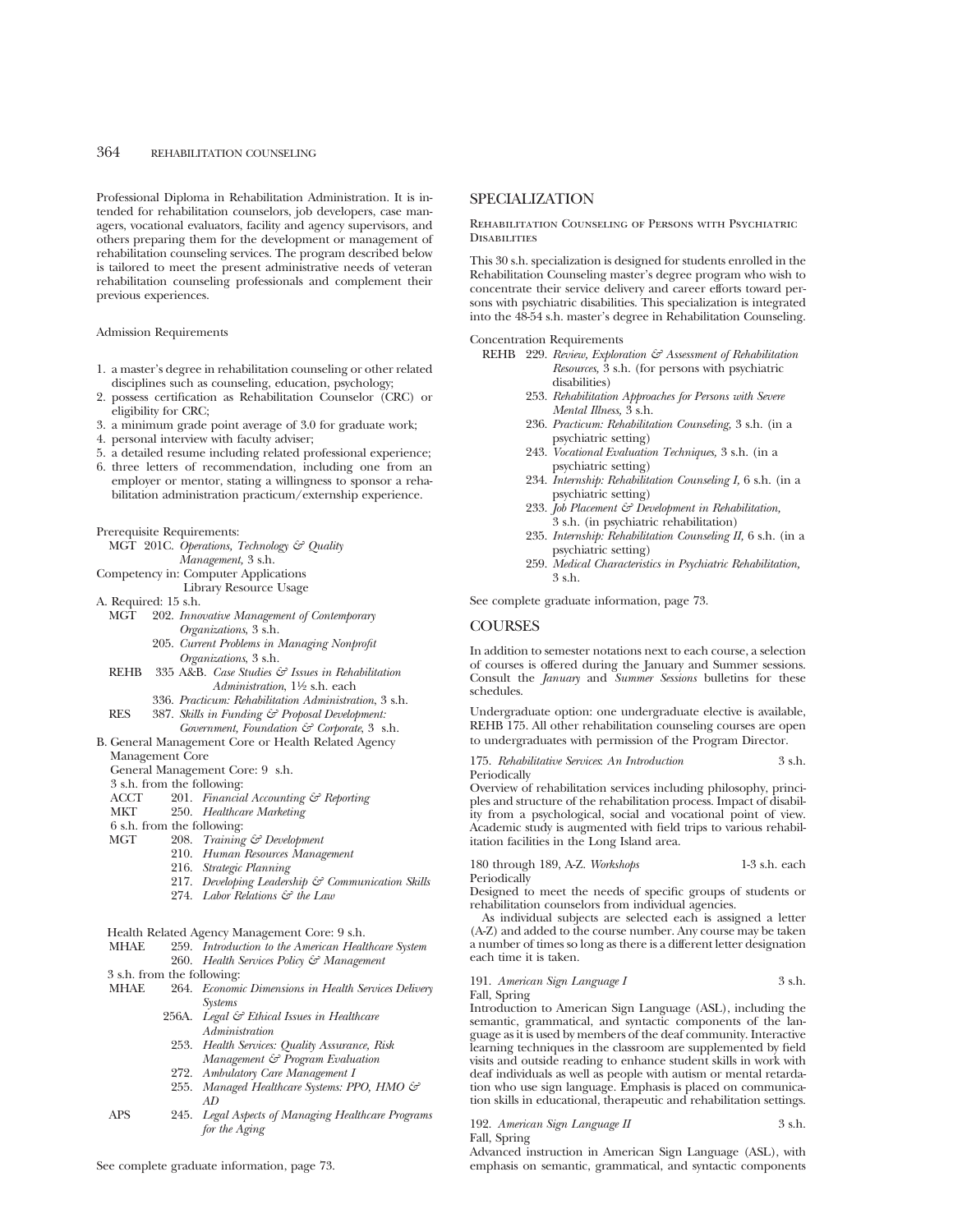#### 228, 229. *Review, Exploration and Assessment of*

*Rehabilitation Resources* 3 s.h. each Fall

An examination and assessment, through sustained visitation and analytical observation, of the structure, functioning and continuing programs of a variety of rehabilitation agencies. Presentations by agency staff members and periodic on-campus orientation, interpretation and evaluation seminars.

#### 230. *Philosophy and Principles of Vocational Rehabilitation* 3 s.h.

Fall, Spring

Review of the historical background of the movement for vocational rehabilitation including history, philosophy, and principles. A study of programs on local, state and federal levels; the interdisciplinary nature of vocational rehabilitation. Interrelationship between vocational rehabilitation and private and public agencies and rehabilitation centers.

## 231. *Techniques and Theories in Rehabilitation Counseling* 3 s.h.

Spring

Discussion of the role of the rehabilitation counselor including techniques involved in counseling and the rehabilitation process: case finding, client interviewing and evaluation of behavior, the development, formulation and implementation of individualized rehabilitation plans, referral and advocacy. Study of research literature.

#### 232. *Medical Information in Rehabilitation* 3 s.h. Fall

Study of medical evaluation of persons with disabilities: medical description and terminology as well as therapies. Impact and implications of diseases and disabilities upon the individual. Interpretation and application of medical information in the rehabilitation process.

#### 233. *Job Placement and Development in Rehabilitation* 3 s.h. Fall, Spring

Community attitudes and vocational placement factors for persons with disabilities. Selective placement and job development for specific disabling conditions such as chronic mental illness, neurological disability, mental retardation, amputations, hearing and visual handicaps, traumatic brain injury, AIDS. Students participate in practical situations and perform job placement and development in a fieldwork setting. Prerequisite: REHB 268.

## 234-235. *Internship: Rehabilitation Counseling*  $6$  s.h. each

Fall, Spring

Observation and participation in the delivery of services in one or more comprehensive rehabilitation agencies, either voluntary, public or private. Placement is made with adviser's approval and according to the student's needs. Students are under supervision of both the agency and the University; they meet biweekly in seminar to review internship experiences as well as administrative planning and professional development issues. A minimum of 300 clock hours is required for each semester, totaling a minimum of 600 clock hours. Prerequisites: REHB 236 and permission of adviser. Pass/Fail grade only.

## 236. *Practicum: Rehabilitation Counseling* 3 s.h. Fall, Spring

Students practice personal and vocational counseling skills in a rehabilitation counseling setting. Experiences include case management, observations, readiness assessment, effective problem solving, and goal development and supervision. Legal and ethical issues are discussed. A minimum of 100 clock hours of practicum experiences are required. Prerequisites: REHB 229, 230.

239. *Placement Practice in Transitional, Supported, or Competitive Employment* 3 s.h.

Spring

Placement practice and models and the values associated with responsive and quality employment programs. Different vocational arrangements are utilized to illustrate strengths and weaknesses of each model. Students skills in job development, job market screening, making employer contacts, and job analysis with respect to young people with disabilities. Prerequisite: SPED 206 or REHB 268.

#### 240. *Independent Living Rehabilitation* 3 s.h. Periodically

This course presents different perspectives on Independent Living Rehabilitation (ILR), a consumer-driven movement stressing client decision making. Course emphasizes key IL services, services including skills of daily living, advocacy for housing, advocacy for transportation, client advocacy, peer counseling, and attendant care management. Consistent with the movement's ideals, the course teaches prospective counselors how to enhance the client's control of the decision-making process. Prerequisite: REHB 230.

242. *Psychoeducational Assessment in Rehabilitation* 3 s.h. Spring

The construction, use and interpretation of clinical and psychoeducational measuring instruments and evaluation techniques for the assessment of persons in programs for individuals with mental, emotional, physical/learning handicaps. Basic descriptive statistics and the diagnostic-remediation process are examined with emphasis on individual and group assessment. There is a material fee of \$15.

243. *Vocational Evaluation Techniques* 3 s.h. Spring

Provides students with skills, competencies, attitudes and approaches to evaluate and assess the vocational potential of persons with severe disabilities. There is a material fee of \$15. Prerequisite: REHB 242 or permission of adviser.

#### 251, 252. *Individual Study* 1-3 s.h. each Fall, Spring, January, Summer

Independent project in the field of rehabilitation, or directed special study in the student's area of interest, or professional need as approved by the major adviser. Progress reports and periodic conferences are required as well as a final report of the study. Prerequisite: permission of adviser.

## 253. *Rehabilitation Approaches for Persons with Severe Mental Illness* 3 s.h.

Fall

Designed to provide a working knowledge of the various aspects in the delivery of services to persons with severe mental illness. Students investigate such areas as classification and symptoms of various psychiatric illnesses, current concepts and rehabilitation treatment trends, legal issues of deinstitutionalization, specific work assessment techniques, placement options and vocational counseling approaches as applied to this population. In-depth analysis of relevant literature and research is examined.

## 254. *Rehabilitation Techniques for Persons with Developmental*

*Disabilities and Mental Retardation* 3 s.h. Periodically

Focus on psychosocial and vocational adjustment implications, normalization and legal issues, behavioral strategies and vocational counseling techniques for persons with developmental disabilities and mental retardation. An analysis of relevant research and literature is included.

#### 259. *Medical Characteristics in Psychiatric Rehabilitation* 3 s.h. Spring

Study of medical aspects of psychiatric rehabilitation; medical description of persons with psychiatric disabilities; use of psycho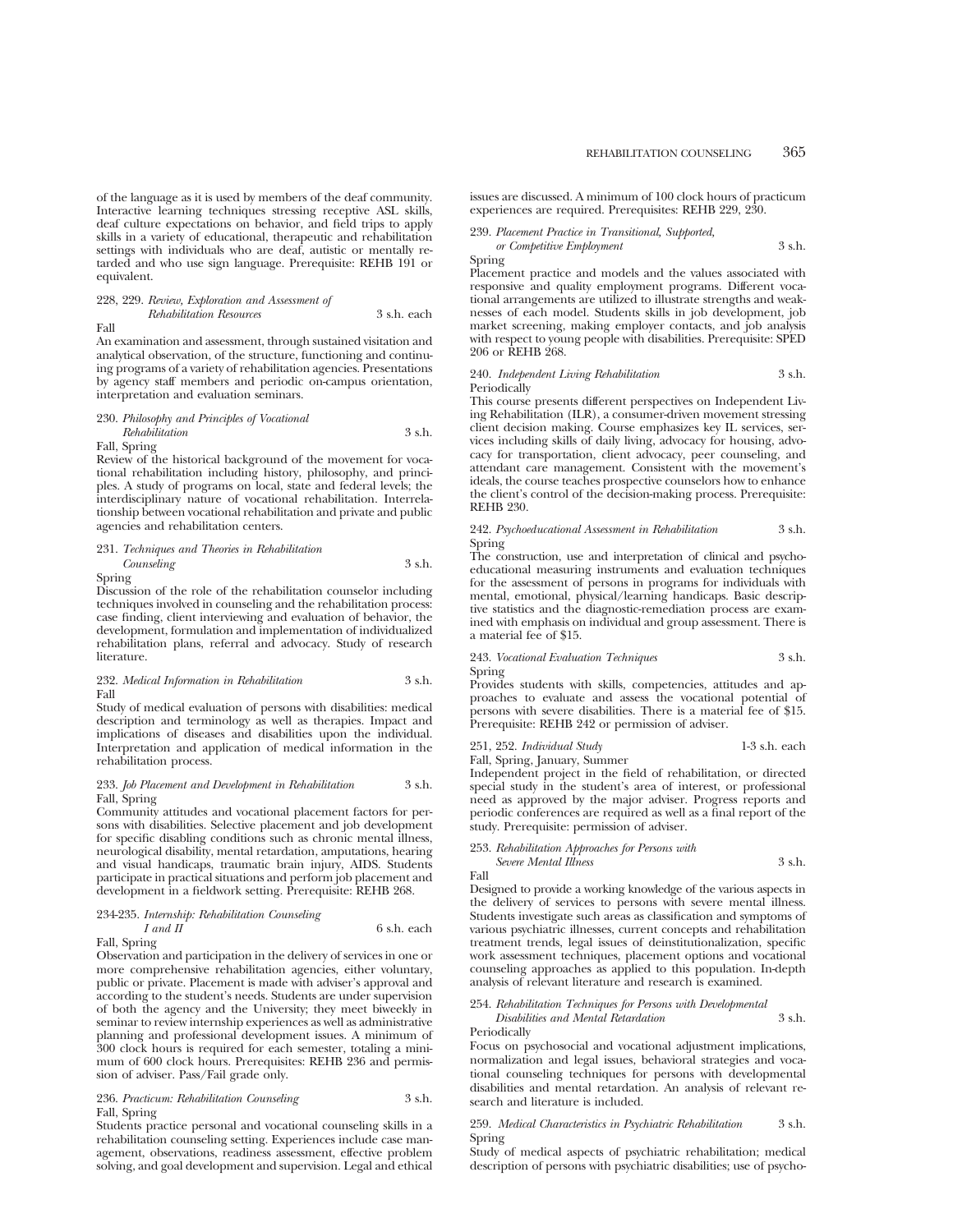pharmacology. Implications of psychoses, affective and other psychiatric disorders in rehabilitation; discussion of organically based mental disorders as well as specialized populations such as dual diagnosed and older persons, and adolescents with mental illnesses.

## 267. *Rehabilitation Counseling for Persons with Severe Disability* 3 s.h.

#### Spring

Emphasizes specific disabilities such as mental retardation, chronic mental disability, learning disability or substance abuse. Includes an examination of physical, intellectual and emotional impairments which severely limit sensory function, communication, mobility, self-care or self-direction. Problems address vocational selection and placement, transportation, household management, impact on the family and sexual adjustment. The use of assistive devices and special resources are considered along with the specialized knowledge and rehabilitation techniques needed to deal with these problems. Prerequisite: REHB 230.

#### 268. *Occupational Information and Vocational*

#### *Analysis in Rehabilitation* 3 s.h. Fall, Spring

The vocational and occupational choice from the psychosocial point of view. The vocational structure of society, the world of work, occupational skills, entry requirements and physical and emotional demands. Practice in the use of occupational information including job analysis. Emphasis on collection, evaluation and use of various sources of occupational information relevant to rehabilitation counseling, job placement, job modification and re-engineering of disabled populations.

#### 269. *Sexuality and Disability* 3 s.h. Periodically

Designed to provide rehabilitation counselors, special educators, and others working with persons with disabilities, an awareness of the salient issues related to sexuality and disability. Provide informational and therapeutic sources which can be utilized to address these issues. A comprehensive approach to human sexuality and its ramifications for individuals with disabilities are emphasized throughout the course.

#### 280 through 289, A-Z. *Workshops* 1-4 s.h. each **Periodically**

Designed to meet the needs of specific groups of students or educators.

As individual subjects are selected, each is assigned a letter (A-Z) and added to the course number. Any course may be taken a number of times so long as there is a different letter designation each time it is taken.

#### 290. *Deafness Rehabilitation* 3 s.h. Periodically

Designed for specialists working in the helping professions. Comprehensive overview of the field of deafness and its implications in educational, medical and rehabilitative settings. Topics such as audiological, medical, psychological, vocational and communicative aspects of hearing impairments are discussed.

## 291. *Sign Language I* 3 s.h. Fall, Spring

Designed for specialists working in the helping professions. The development of basic sign-language skills to communicate with the hearing impaired. Emphasis is on communicating with the deaf in educational and rehabilitative settings.

292. *Sign Language II* 3 s.h. Fall, Spring

Designed for specialists working in the helping professions. The development of advanced sign-language skills in order to communicate with the hearing impaired. Emphasis is on American Sign Language (ASL) and its use in communicating with the deaf in educational and rehabilitative settings. Prerequisite: REHB 291. (Formerly SPED.)

#### 314. *Practicum: College Teaching and Field Setting* 3 s.h. Periodically

Students receive practical experiences as teachers and/or research assistants in higher education; as apprentices to teacher education consultants or program managers and supervisors in schools, and rehabilitation agencies; as assistants to student teacher supervisors in teacher education programs; as senior counselors supervising interns. Critical reviews of students performance are made by faculty and peers through seminar discussions and on-site supervision. Prerequisites: REHB 353, 355 and permission of adviser. Pass/Fail grade only. Same as SPED 314.

# 335A & 335B. *Case Studies and Issues in*

*Rehabilitation Administration* 11⁄2 s.h. each

## Fall, Spring

Development of projects from a rehabilitation administrative and management perspective and systematic presentation of professional issues. Students relate their rehabilitation counseling experiences to the agency supervisory world in an attempt to understand how various forces shape a rehabilitation agency. Competencies are developed through case studies, lecture/ discussion of professional issues, individual and team presentations and substantive readings. Open only to matriculated students with permission of the program coordinator.

#### 336. *Practicum: Rehabilitation Administration* 3 s.h. Once a year

Students practice management related skills in a rehabilitation counseling administration setting. Experiences include program planning and managing, budgeting, personnel training, staff supervision and evaluation, program evaluation, contract review, and marketing. Other rehabilitation related topics are also reviewed including health services and systems related to rehabilitation. A minimum of 150 clock hours of practicum experiences are required. Prerequisites: REHB 234 and permission of program coordinator.

#### 350. *Evaluation of Rehabilitation Research Literature* 3 s.h. Periodically

Reading and reviewing of articles in recent issues of rehabilitation and related journals. Emphasis on the quality of the research and the implications of each article for rehabilitation practice. Discussion of articles relating to aspects of professional education and practice, including performance assessments, the use of paraprofessionals and the impact of government upon rehabilitation. Prerequisites: Master's-level courses and permission of adviser.

#### 351. *Rehabilitation Research Design* 3 s.h. Periodically

Emphasis is to familiarize students with research designs and the problems in rehabilitation meriting further study; and to evaluate individual studies and broad areas of investigation toward preparation for work on a dissertation. This course must be passed prior to acceptance in 601. Prerequisite: REHB 350.

353. *Advanced Group Work in Rehabilitation* 3 s.h. Periodically

Group work theory with emphasis on techniques and application with individuals of various handicapping conditions such as persons with mental illness, mental retardation or brain injury, etc. Includes hands-on group practice with opportunities for practicum experiences in diverse rehabilitation settings. Prerequisites: COUN 277 or equivalent and permission of adviser.

#### 355. *Vocational Development in Rehabilitation* 3 s.h. **Periodically**

Examines the meaning of work in contemporary society for persons with disabilities; vocational development concept formulations, decision-making processes and strategies; the importance of job analysis and placement with special populations; the use of industry labor councils and Projects with Industry; career infor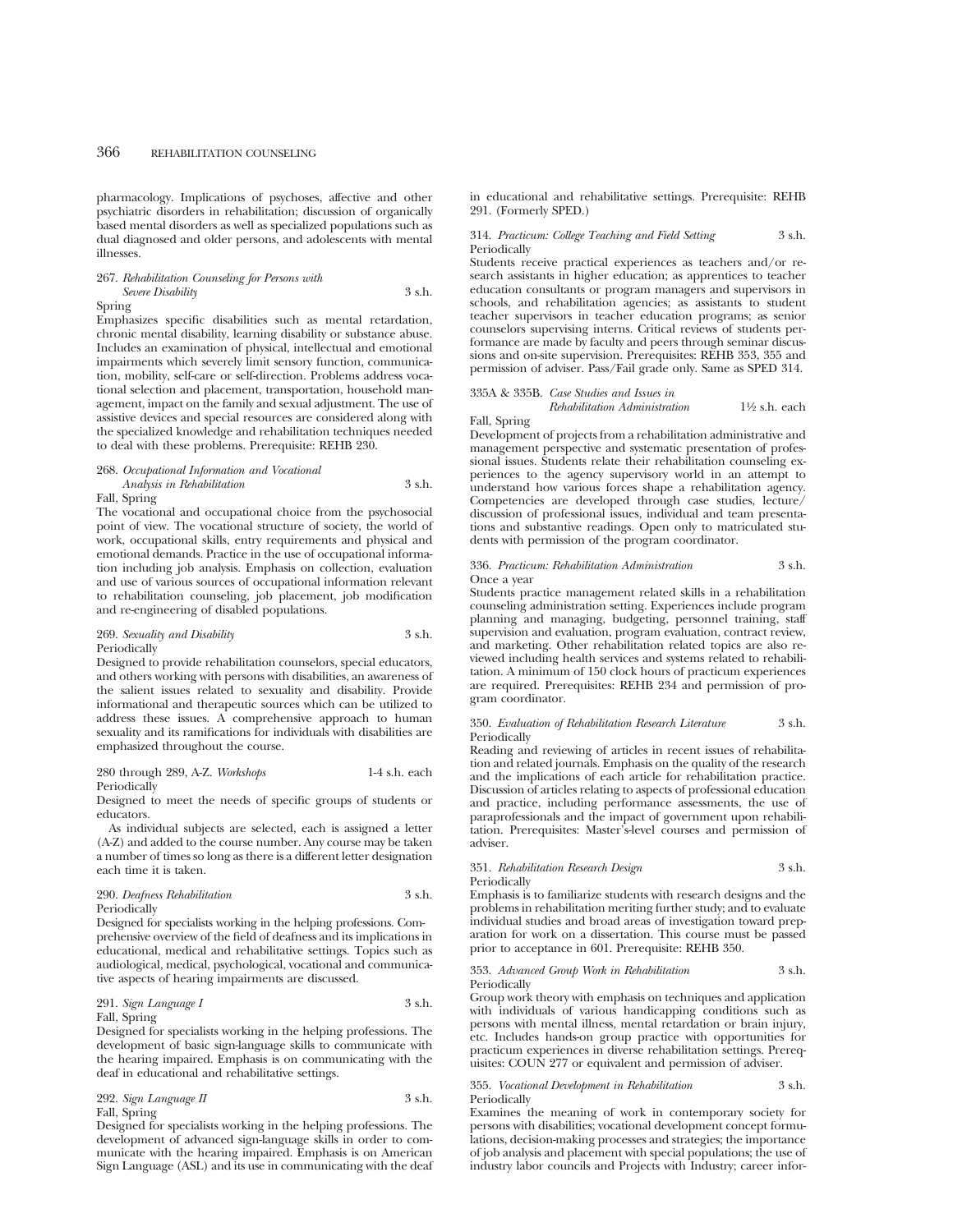mation for assisting individuals with disability in developing goals and life plans. Prerequisites: REHB 268 and permission of adviser.

360. *Internship III: Rehabilitation Counseling* 6 s.h. Periodically

Full or part-time field experience designed to further the student's professional competency to a more advanced level. Students are expected to practice rehabilitation counseling as counselor, manager or coordinator in rehabilitation programs or supervisor of counselors. The minimum clock hours required are determined with the adviser and according to the student's past experience and career needs. Prerequisites: REHB 235 or equivalent and permission of adviser. Pass/Fail grade only.

# Religious Studies (RELI)

Administered by the Department of Philosophy. Associate Professor Dardis, *Chairperson*

**MINOR IN RELIGIOUS STUDIES** is an interdisciplinary program dealing with the nature of religion and its scholarly study. The minor consists of 18 semester hours chosen from among the courses listed below, at least six hours of which must be from among the philosophy offerings. At least six credits must be taken in residence.

The minor in religious studies should be planned with an adviser in order to adapt it to the needs, abilities and preferences of the individual student. Students who contemplate graduate study in religion or professional study in seminary or Rabbinical school after graduation, are especially encouraged to consult with the program adviser early in their undergraduate careers. Associate Professor of Philosophy Frisina, *Adviser*

- ANTH 3. *The Primitive World & Its Transformations #,* 3 s.h.
	- 116. *Religion in Cross-Cultural Perspective #,* 3 s.h.
- AH 114. *Tribal Arts,* 3 s.h.
	- 118. *Pre-Islamic & Islamic Art,* 3 s.h.
- 165. *Asian Art,* 3 s.h. CLL 39. *Mythologies & Literature of the Ancient World #,* 3 s.h.
	- 40. *Literature of the Emerging Europe #,* 3 s.h.
	- 131. *Comparative Mythology,* 3 s.h.
- HIST 7C. *Jesus of Nazareth,* 1 s.h.
	- 31. *Jewish History from the Patriarchal Period to the Age of Emancipation,* 3 s.h.
		- 120. *Reformation Europe, from Luther to Richelieu,* 3 s.h.
	- 128, 129. *Christian Churches from the New Testament Era to the Present,* 3 s.h. each
- JW ST 10. *The Bible: Ancient & Modern Perspectives #,* 3 s.h.
	- 13, 14. *The Bible & Its Interpretation Through the Ages,* 3 s.h. each
	- 15, 16. *Foundations of Jewish Tradition & Culture,* 3 s.h. each
		- 19. *Post-Biblical Literature,* 3 s.h.
- PHI 30. *"God",* 3 s.h.
	- 102. *Mysticism & the Spiritual Quest #,* 3 s.h.
	- 103. *Life, Death & Immortality #,* 3 s.h.
	- 111. *Philosophy & the Holocaust #,* 3 s.h.
	- 163. *Philosophy of Religion #,* 3 s.h.
- RELI 12. *Introduction to Western Religious Traditions #,* 3 s.h.
	- 15. *Introduction to Eastern Religious Traditions #,* 3 s.h. 50. *Islam #,* 3 s.h.
	- 75. *Mysticism & the Spiritual Quest* #, 3 s.h.
	- 80. *Life, Death & Immortality* #, 3 s.h.
	- 100. *Modern Religious Thought* #, 3 s.h.
	- 150. *Approaches to the Study of Religion*, 3 s.h.
- SOC 105. *Religion & Society*, 3 s.h.

## **COURSES**

These courses are sometimes offered during the January and Summer sessions. Consult the *January* and *Summer Sessions* bulletins for these schedules.

12. *Introduction to Western Religious Traditions #* 3 s.h. Once a year

Survey course concentrating on Judaism, Christianity and Islam. Students compare various forms of myth, ritual and sacred scripture, and analyze the structure of religious community and experience. (Formerly PHIL 61.)

## 15. *Introduction to Eastern Religious Traditions #* 3 s.h. Once a year

Survey course concentrating on Indian, Hindu and Buddhist traditions, with some attention to the religions of China and Japan. Emphasis on tracing two basic lines of Eastern religious behavior and thought: sectarian and folk devotionalism, and the elite philosophical and meditational traditions. (Formerly PHIL 60.)

| $50.$ Islam #                     | 3 s.h. |
|-----------------------------------|--------|
| See course description, page 428. |        |

75. *Mysticism and the Spiritual Quest #* 3 s.h. Periodically

Mysticism is traditionally defined as the yearning for direct connection to a transcendent reality and is referred to as the esoteric dimension of religious search. Though evident as a global phenomenon, mystical traditions most notably developed in the monotheistic faiths of Judaism, Christianity and Islam, as well as in the many religious traditions of India, China, Japan and ancient Greece. A cross-cultural exploration of the meanings, definitions, practices and common themes of mysticism via a study of original texts (in translation) from different parts of the world. Same as PHI 102. Credit given for this course or PHI 102, not both. (Formerly PHIL 69.)

| 80. Life, Death and Immortality # | 3 s.h. |
|-----------------------------------|--------|
| See course description, page 428. |        |

| 85. Comparative Religious Ethics # | 3 s.h. |
|------------------------------------|--------|
| See course description, page 428.  |        |

#### 100. *Modern Religious Thought #* 3 s.h. Periodically

Development of modern religious thought from Hume to the present. Attention given to such topics as: religion as morality (Kant); as subjectivity (Schleiermacher, Kierkegaard); as related to nature (Whitehead); as related to history (R. Niebuhr); and as reflected in American Naturalism (Santayana, Dewey). Course is introduced by a survey of some of the factors that undermined religious authority in the 18th century. Recurrent motif of the course is the relationship between modern religious thought and the history of modern philosophy. Prerequisite: PHI 10 or RELI 12 or permission of instructor. (Formerly PHIL 126.)

| 140. Special Topics in Religion   | 3 s.h. |
|-----------------------------------|--------|
| See course description, page 428. |        |

| 150. Approaches to the Study of Religion | 3 s.h. |
|------------------------------------------|--------|
| Periodically                             |        |

Examination of basic methodological issues and problems in the cross-cultural study of religion. Discussion of theories of religion from several points of view, e.g., sociological, psychological, anthropological and structuralist. Attention given to such philosophical problems associated with cross-cultural study as the nature of reality, the relativity of knowledge and belief, the nature

<sup>#</sup>Core course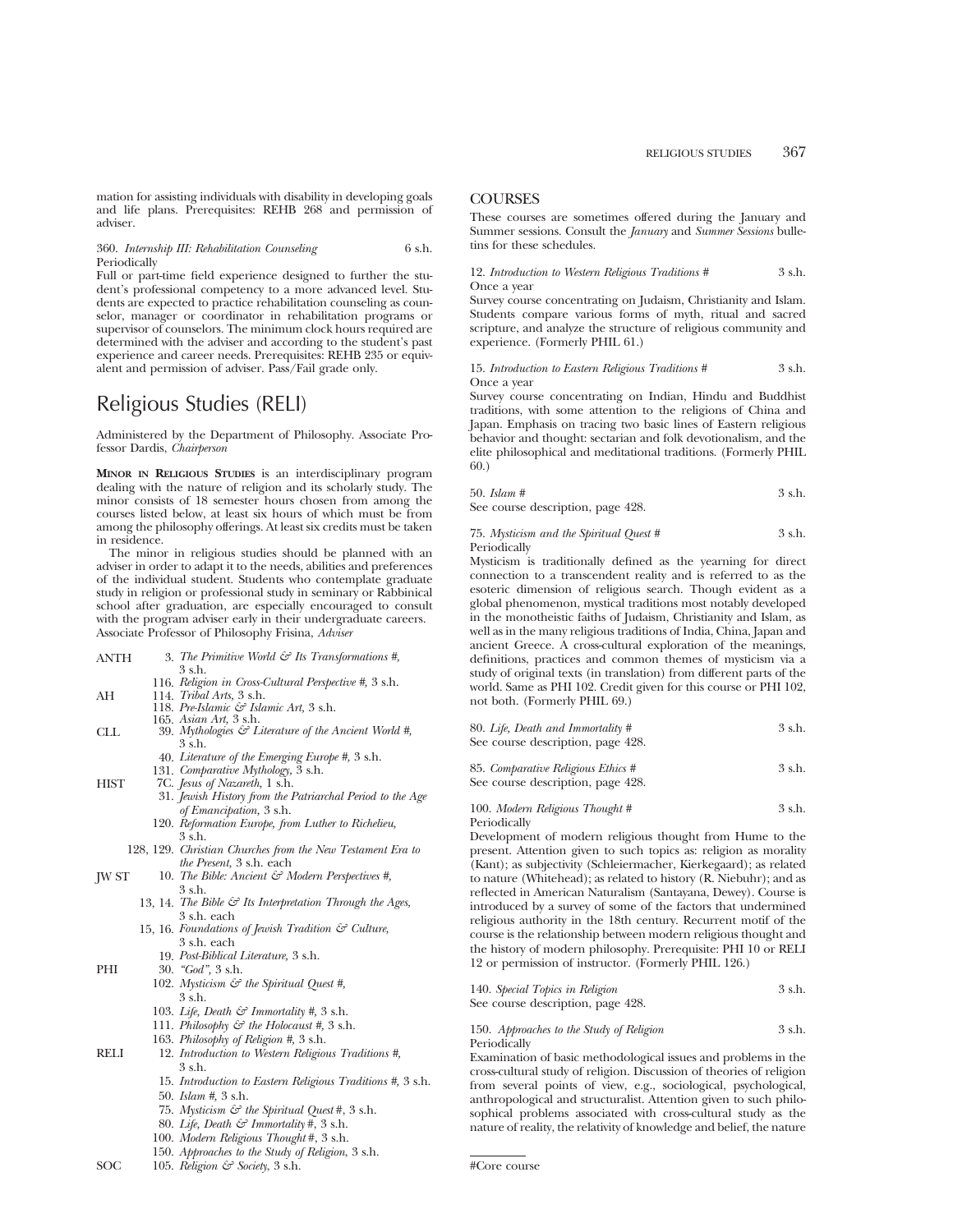of interpretation, functionalism and the explanation of human behavior. (Formerly PHIL 62; PHIL 62A.)

191. *Independent Study in Religious Studies* 1-3 s.h. See course description, page 428.

# Research (RES)

Administered by the Department of Counseling, Research, Special Education, and Rehabilitation. Associate Professor Wong, *Chairperson*

Professor Gellman, *Program Coordinator*

## MASTER OF SCIENCE IN EDUCATION IN PROGRAM EVALUATION

This program is designed to prepare qualified program evaluators for educational and social agencies interested in evaluating their ongoing programs as well as funded projects. Prospective students are expected to come from social and educational institutions where there is a continuing need for program evaluation.

#### Admission Requirements

Application for admission is made to the Graduate Admissions Office in the Admissions Center. Candidates must meet the following admission requirements:

- 1. hold a bachelor's degree from an accredited institution;
- 2. scores on the Graduate Record Examination (GRE) of 500 Verbal and 600 Quantitative;
- 3. undergraduate grade-point average of 2.7 and/or graduate grade-point average of 3.0;
- 4. high level of interest in the program determined by:
	- a) personal essay
	- b) two letters of recommendation
	- c) admission interview results
- 5. ability to accept responsibility for locating a program to be evaluated for the Master of Science thesis requirement.

#### Program Requirements

The completion of the 31 semester hours listed below and a thesis, for which the student will conduct a supervised evaluation of an existing program.

|     |                                             | Sem Hrs |
|-----|---------------------------------------------|---------|
| RES | 240. Measurement & Evaluation in Ed-        |         |
|     | ucation                                     | 3       |
|     | 243. Development of Educational Research    |         |
|     | Instruments                                 | 3       |
|     | 259, 259L. Introduction to Statistical      |         |
|     | Methods in Educational Research &           |         |
|     | Computer Laboratory                         | 4       |
|     | 260, 260L. Inferential Statistics in Educa- |         |
|     | tional Research & Computer Labo-            |         |
|     | ratory                                      | 4       |
|     | 347. Theory & Models of Program Evalua-     |         |
|     | tion Research                               | 3       |
|     | 363-364, 363L, 364L, Multivariate           |         |
|     | Analysis & Multidimensional Scaling         |         |
|     | Methods; Computer Laboratory                | 8       |
|     | 381. Research Methods in Education          | 3       |
|     | 386. Advanced Research Design               | 3       |
|     |                                             | 31      |

Thesis: a student must be enrolled in either RES 301 or 302 (*Master's Thesis Seminar I & II*) during each semester in which the student is receiving supervision on the evaluation to be submitted in fulfillment of the master's thesis requirement.

See complete graduate information, page 73.

## **COURSES**

In addition to semester notations next to each course, several courses are offered during January and Summer sessions. Consult the *January* and *Summer Sessions* bulletins for these schedules.

## 119. *Introduction to Research and Writing in Health* 3 s.h. Once a year

Concepts and methodology in modern scientific inquiry leading to writing skills in the field of health research. Strategies in reading and interpreting the professional literature as preliminaries for the communication of research ideas and findings in this domain.

|                                    | 124. Introduction to Grant Funding and Proposal |        |
|------------------------------------|-------------------------------------------------|--------|
| Development in the Field of Health |                                                 | 3 s.h. |

Once a year

Introduction to the principles of grant proposal preparation and the identification of funding sources. Strategies in performing needs assessments and seeking program funding as preliminaries to proposal development in the field of health.

#### 240. *Measurement and Evaluation in Education* 3 s.h. Fall, Spring

Consideration of basic issues in educational measurement and evaluation. Topics include selection and evaluation of measurement techniques and instruments, tests, observations, checklists and anecdotal records. Emphasis on score interpretation and the role of measurement in educational decision making.

#### 241. *Testing and Evaluation of Bilingual Students* 3 s.h. Periodically

Consideration of basic issues in educational measurement and evaluation as they relate to programs designed for bilingual students. Emphasis on selection, evaluation and interpretation of measurement techniques and construction of teacher-made tests, which allow for cultural differences. Considers the role of measurement in educational decision making for bilingual students. (Formerly *Testing and Evaluation for Bilingual Education*.)

#### 243. *Development of Educational Research Instruments* 3 s.h. Spring

Construction and analysis of educational measurement and research instruments. Focus is on technical issues of reliability and validity as well as data collection and analysis problems associated with each type of instrument. Practical experience is combined with consideration of different theoretical approaches to measurement. Includes observation techniques, attitude scales, questionnaires, structured interviews and tests. Prerequisites: RES 240, 259.

#### 245. *Diagnosis of Student Behavior in the Classroom* 3 s.h. Periodically

Study of techniques in establishing performance criteria, diagnosing student behavior in the classroom in the cognitive, affective and psychomotor domains. Techniques for observation and evaluation through simulation. Prerequisite: RES 240.

## 257. *Epidemiological Research* 3 s.h.

Fall, Spring

This course covers the concepts and methods of epidemiological research as applied to a variety of health events and problems and to the delivery of health services.

#### 258. *Understanding Research Methodology* 3 s.h. Fall, Spring

An overview of research methodology for the consumer of educational and health-related research. Basic concepts in statistics, measurement and research are interrelated and applied to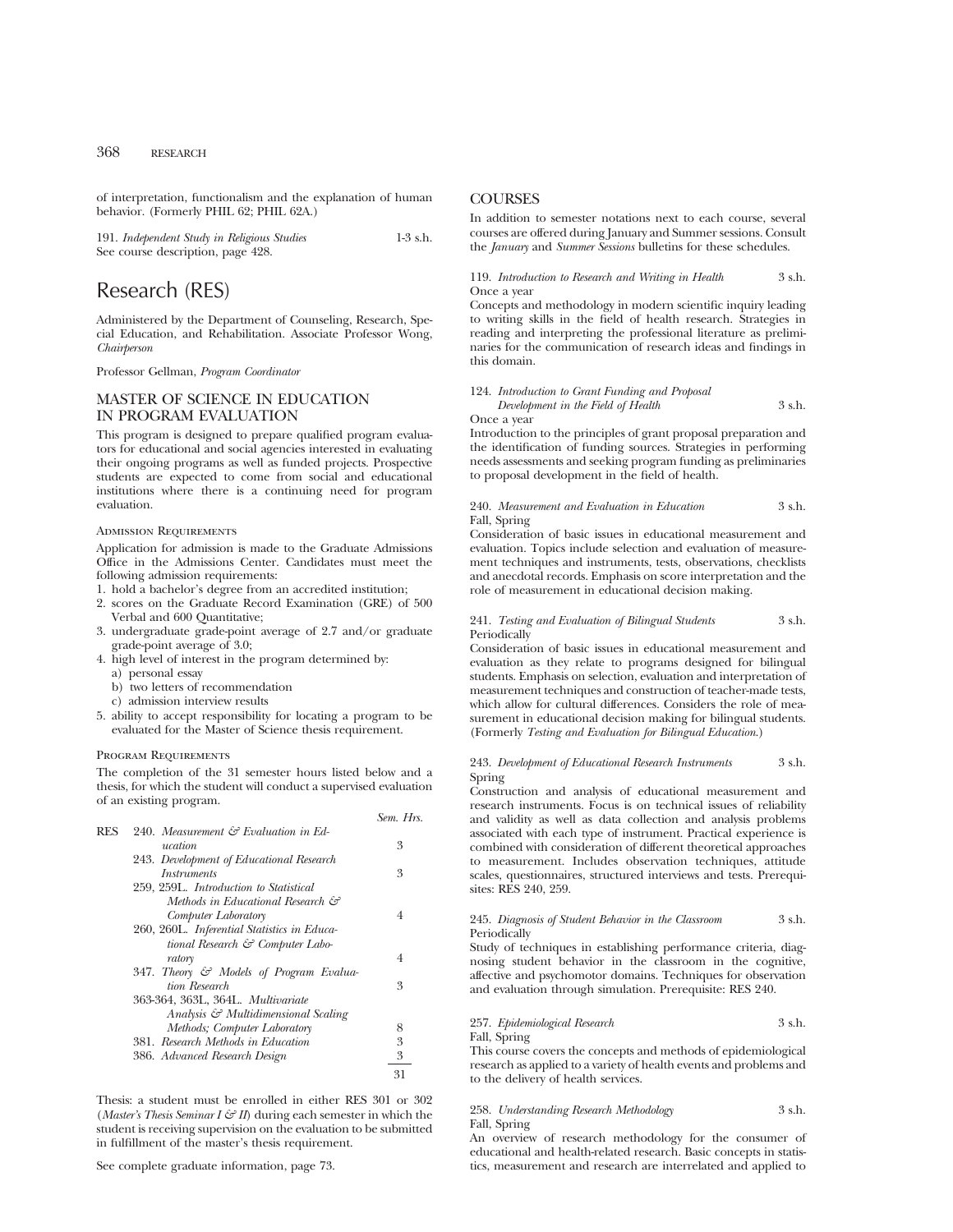reading and critiquing research articles in substantive areas of education and health.

259. *Introduction to Statistical Methods in Educational Research* 3 s.h. Fall

First in a four-semester sequence of statistics courses for persons preparing to do educational research. Covers methods of graphic and tabular presentation of data, measures of central tendency and dispersion, the normal curve, score transformations, correlation, linear regression, hypothesis- testing, chi-square, t-tests, and one-way analysis of variance. Emphasis on the use of the above techniques in educational research.

259L. *Computer Laboratory* 1 s.h. Fall

Group or individual instruction on the use of computer facilities in coordination with 259.

#### 260. *Inferential Statistics in Educational Research* 3 s.h. Spring

Application of parametric and nonparametric tests to educational research. Chi-square and F probability distributions; utilization of chi-square techniques, analyses of variance and covariance techniques and concepts of regression, correlation and prediction are among topics covered. Prerequisite: RES 259 or equivalent.

260L. *Computer Laboratory* 1 s.h. Spring

Group or individual instruction on the use of computer facilities in coordination with 260.

## 261, 262. *Fieldwork in Educational Research* 3 s.h. each Fall, Spring

Designed to develop research skills through supervised participation in ongoing University research projects and/or local school system research. Prerequisites: 18 s.h. in research methods, measurement and statistics, including RES 381 and permission of program director.

## 263. *Advanced Statistical Methods in*

*Educational Research* 3 s.h. Periodically

Theory and application of Time series, trend analysis; methods and models of operations research, delay (queuing) phenomena and stochastic processes; latent structure analysis, Bayesian statistics are among topics covered. Prerequisites: RES 260 and a computer course.

280 through 289, A-Z. *Workshops* 1-4 s.h. each riodically

Designed to meet the needs of specific groups of students or educators.

As individual subjects are selected, each is assigned a letter (A-Z) and added to the course number. Any course may be taken a number of times so long as there is a different letter designation each time it is taken.

#### 301 & 302. *Master's Thesis Seminar I & II* 3 s.h. each Fall, Spring

Development and implementation of thesis project.

#### 305. *Language Assessment* 3 s.h. Once a year

Practice oriented course in assessing communicative competence, language proficiency and language achievement. Special focus on LEP and bilingual youngsters and differentiating language difficulty from language disorder. Qualitative and quantitative assessment methods as well as computer-interactive assessment are covered. Various tools and diagnostic methods are demonstrated. Recommended prerequisite: a basic course in statistics or measurement.

# 347. *Theory and Models of Program Evaluation*

*Research* 3 s.h.

Fall

Fall

Theory and models of program evaluation research. Rationale, principles and objectives of program evaluation. Different models of evaluative programs, such as discrepancy, CIPP, judicial, journalistic, accreditation, connoisseurship, goal-free, et al. Role of government in program evaluation, ethical standards. Prerequisites: RES 240, 381 and permission of program director.

#### 348. *Designing and Conducting Program Evaluations* 3 s.h. Spring

Students design and specify the procedure for evaluating programs of different kinds. Each evaluation design and implementation procedure is discussed in class prior to, during and/or at the end of the evaluation project. Prerequisite: RES 347.

#### 363-364. *Multivariate Analysis and Multidimensional Scaling Methods* 3 s.h. each Fall, Spring

Study of partial and multiple correlation and regression techniques, and of multivariate analysis including factor analysis. Theory and practice of multidimensional scaling and application of multivariate statistics to multidimensional scaling. Use of q-technique and semantic-differential methods. Quantitative analysis of feedback loops through multivariate and multidimensional methods. Prerequisites: RES 243, 260 and permission of program director.

363L. *Computer Laboratory* 1 s.h.

Group or individual instruction on the use of computer facilities in coordination with 363.

364L. *Computer Laboratory* 1 s.h. Spring

Group or individual instruction on the use of computer facilities in coordination with 364.

#### 381. *Research Methods in Education* 3 s.h. Fall, Spring

Survey course covering different types of educational research methods and the use, data collection and data analysis techniques associated with different research designs. Attention is given to defining variables, developing research hypotheses, sampling procedures, control procedures and interpretation of research data.

#### 382. *Survey Research in Education* 3 s.h. Once a year

Deals with the process of survey development from the formulation of the initial problem through development of the survey questionnaire and sampling design. Consists of lecture discussions coupled with work-group practicum in designing and developing a survey.

#### 386. *Advanced Research Design* 3 s.h. Fall

A second course in educational research design focusing on different approaches to problems of data collection and analysis, sampling, control, internal and external validity and experimenter bias. Qualitative and quantitative methods are considered including naturalistic observation and survey research, correlational, experimental and quasi-experimental designs. Prerequisites: RES 240, 259, 260, 381.

| 387. Skills in Funding and Proposal Development: |        |
|--------------------------------------------------|--------|
| Government, Foundation and Corporate             | 3 s.h. |
|                                                  |        |

Fall Exploration of theoretical and conceptual foundations of three sectors of grant funding. Identification of government, foundation, and corporate funding sources. Development of skills in grantsmanship, proposal writing and personal contacts. Management of grant funded projects and research.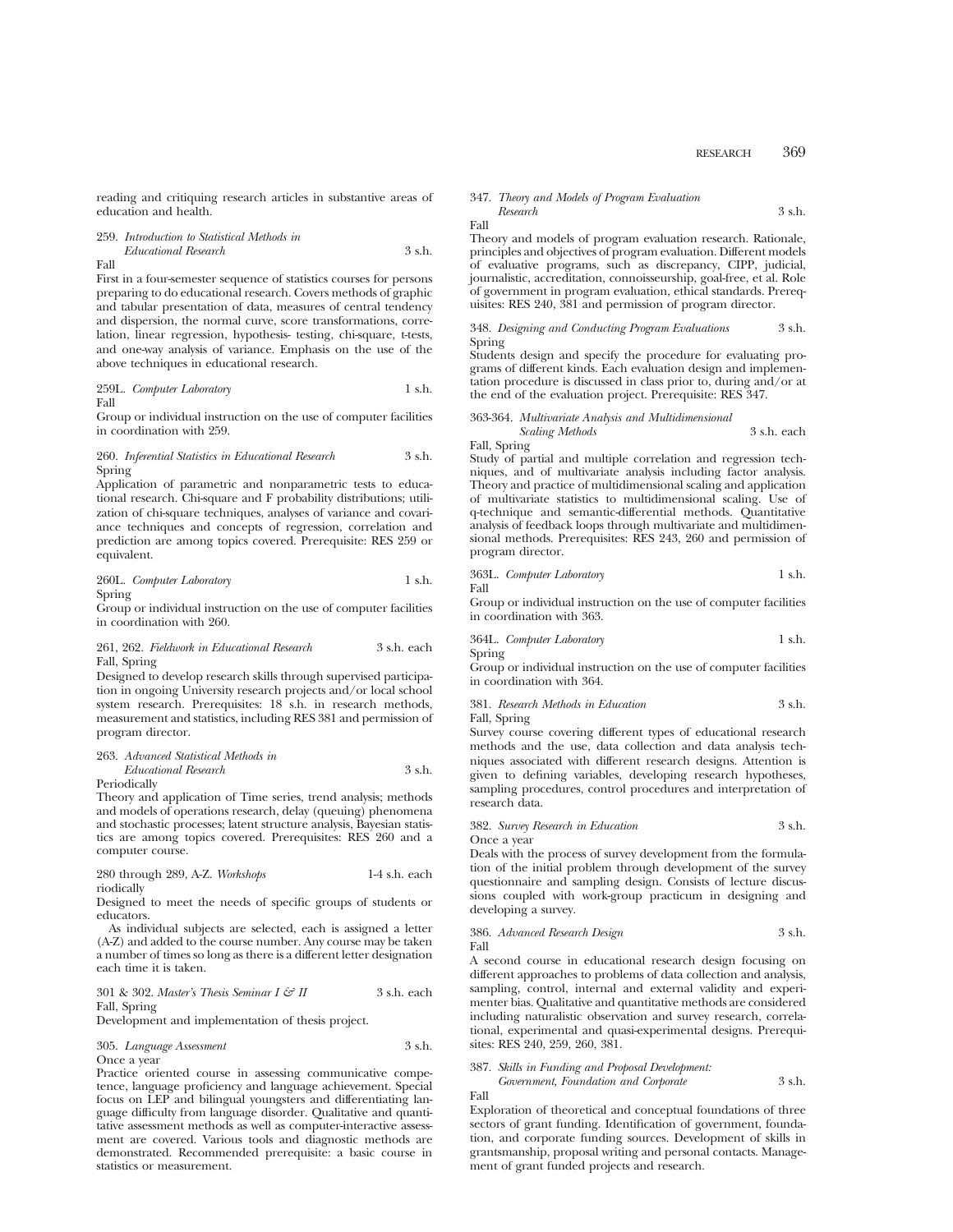390. *Researcher as an Educational Change Agent* 3 s.h. Periodically

Social psychological approach to transmitting research findings to educational practitioners, to initiating change and innovations. Students use, evaluate and disseminate research findings on educational problems and innovations, analyze and role-play the functions of a change agent, and relate social, psychological and communication theories to their practice. Prerequisite: RES 381.

391, 392. *Independent Studies in Educational Research* 2-3 s.h. each Fall, Spring

A course for students who wish to undertake independent and original work. Prerequisite: permission of instructor.

393, 394. *Internship: Educational Research* 3 s.h. each Periodically

Students work in the field on such activities as designing and implementing research and evaluation projects, developing research instruments and research proposal writing. Each course requires 30 days in the field. Students may register for either 393 or 394, or both in a given semester. Permission of department required.

# Romance Languages and Literatures (RLL)

The following areas are administered by this department and listed independently: Bilingualism, French, Italian, Italian Studies, Portuguese, and Spanish.

Professor Schwab, *Chairperson*

Profressors Bussell-Thompson, D'Acierno, DaSilva, McNair; Associate Professors Cao, Heller, Jean, Powell; Assistant Professors Anastasio, Dini, Loucif, Sampedro, Ultsch.

# Russian (RUS)

Administered by the Department of Comparative Literature and Languages. Professor Donahue, *Chairperson*

Associate Professor Mihailovic, *Adviser*

Major and minor requirements in Russian, see page 169.

For Russian Literature in Translation courses, see page 291.

## **COURSES**

In addition to semester notations next to each course, a selection of courses is offered during the January and Summer sessions. Consult the *January* and *Summer Sessions* bulletins for these schedules.

| 1. Elementary Russian |  |  |  |  |  | 3 s.h. |  |  |  |
|-----------------------|--|--|--|--|--|--------|--|--|--|
| Fall                  |  |  |  |  |  |        |  |  |  |
| $\sim$                |  |  |  |  |  |        |  |  |  |

Fundamentals of structure. Oral drill.

| 2. Elementary Russian | 3 s.h. |
|-----------------------|--------|
| Spring                |        |

Continuation of 1. Selected readings. Prerequisite: RUS 1 or equivalent.

| 3. Intermediate Russian | 3 s.h. |
|-------------------------|--------|
| Fall                    |        |

Grammar review. Conversational approach. Selected readings. Prerequisite: RUS 2 or equivalent.

| 4. Intermediate Russian | 3 s.h. |
|-------------------------|--------|
| Spring                  |        |

Readings in Russian economics, geography, history and politics; or readings of short stories and plays by Pushkin and Chekhov; or readings in scientific Russian. Reading material will depend upon the interest of the class. Prerequisite: RUS 3 or equivalent.

## 4S. *Scientific Russian* 3 s.h. Periodically

Survey of Russian science. Readings from contemporary scientific articles. Reading material will depend upon the interest of the class. Prerequisite: RUS 3 or equivalent. Given upon sufficient demand.

## 5. *Advanced Readings* 3 s.h. Periodically

Development of the reading skill. While the foreign language, spoken and written, will be the basis of classwork and written assignments, the course will aim at attaining the stage of liberated reading. Given upon sufficient demand.

100. *Honors Essay* 3 s.h. Fall, Spring

Research and writing of a substantial essay in the field of Russian. Open only to senior majors who are eligible for departmental honors and who secure, before registration, written permission of the faculty adviser who will supervise the essay.

*Prerequisites for all courses numbered* 101 *through* 106: *successful completion of* 4 *or permission*.

101 through 106. *Advanced Russian Language* 3 s.h. each Three-year cycle, one course each semester (may be taken in any order)

An integrated sequence of courses which gradually develops the student's proficiency in the spoken language, in writing (including structure) and reading. Text material ranges from simple stories to more sophisticated language including culture and civilization subjects. The individual student's needs and wishes determine the exact nature of each course. A detailed personal record is maintained to assure the development of each student's skills.

*Prerequisites for* 151 *through* 154: 101 *and* 102*, or permission of instructor*.

151 through 154. *Masterpieces of Russian*

*Literature* 3 s.h. each Three-year cycle, one course each semester (may be taken in any order)

The primary objective is to develop each student's ability in the critical reading of outstanding authors in Russian literature, taken essentially from the 18th century to the present. Readings will be chosen according to each student's prior experience and interests. Rather than a chronological approach, with division into literary movements, the student will choose, upon advisement, one or more themes (e.g., social problems, the role of "the superfluous man," the Father and Son theme, freedom and happiness, love and fate, the problems of goodness and evil) which will be pursued by private reading followed by written and/or oral reports to the class. The student who has taken the four courses in this sequence will have gained an adequate insight into literary genres and movements as well. A detailed personal record of reading progress will be maintained to assure the systematic development of each student's facility in literary criticism.

*Courses 221 through 226 and above are open only to matriculated graduate students or by permission. These courses are given only upon sufficient demand*.

221 through 226. *Readings in Literature or Special Studies* 3 s.h. each

Periodically

Intensive study of an outstanding author, movement or literary genre. Subjects to be announced.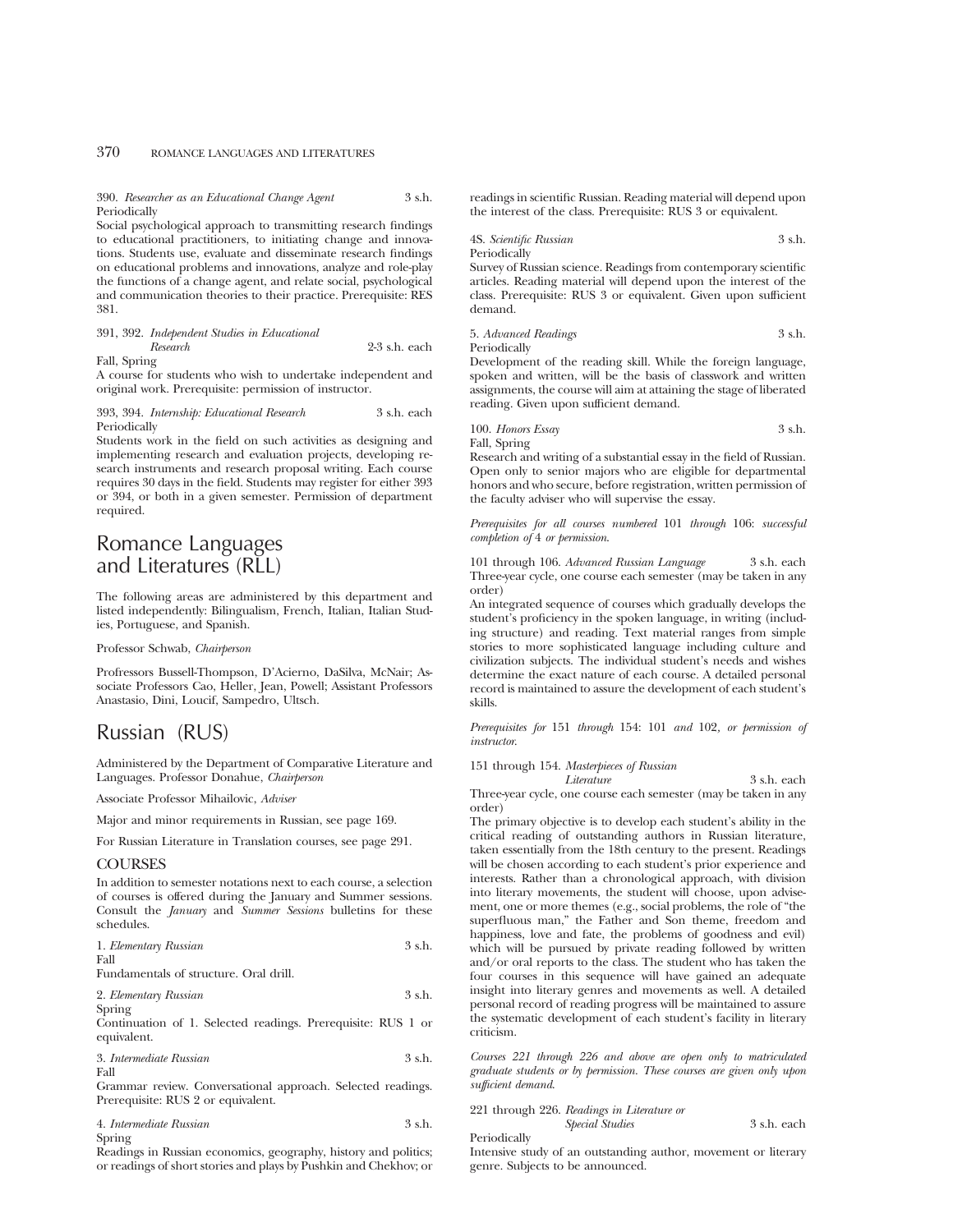# Secondary Education (SED)

Administered by the Department of Curriculum and Teaching. Professor Whitton, *Chairperson*

Professor Murphy; Associate Professor Singer; Assistant Professors Hines, Stacki, Torff; Special Assistant Professor Gordon.

## UNDERGRADUATE PROGRAMS

Secondary Education programs administered under the Department of Curriculum and Teaching prepare teachers of the academic subjects normally taught in grades 7-12, as well for the subjects of art, business, music, and speech and drama. Students who plan to teach physical education or school health education should enroll in the Department of Physical Education and Sport Sciences or Health Professions and Family Studies.

Students who plan to teach English, languages other than English, mathematics, science, or social studies at the secondary level (7-12) should select a B.A. degree program and a major in the same subject area. Students who plan to teach speech and drama should select Speech Communication Education as their major field of study. During the second semester of the sophomore year (a minimum of 45 semester hours of college course work), students should choose an area of secondary education as a *co-major*. Students interested in teaching art, music, or business should select a B.S. in Education degree program, specializing in the same subject area (see program requirements for these B.S. in Education degrees listed separately below).

Secondary education programs are designed to blend oncampus preparation with field experiences in a variety of school settings including high needs schools. Field work will culminate in full-time student teaching. Literacy, multicultural education, and information technology are integrated throughout all aspects of the programs. Hofstra's undergraduate programs in secondary education are New York State registered programs. Students who successfully complete one of these programs and who obtain passing scores on the New York State Teacher Certification Examinations (NYSTCE) will qualify for initial New York State Certification. See page 120 for additional information regarding teacher certification.

#### **Admission Criteria for Secondary Education Programs**

During the second semester of the sophomore year (having completed a minimum of 45 semester hours of college course work), students should apply for admission to the School of Education and Allied Human Services through the Department of Curriculum and Teaching in 243 Gallon Wing. Admission into a B.A. degree program or a B.S. in Education degree program in the Department of Curriculum and Teaching is based on a comprehensive review of multiple criteria, including the following:

- A passing score on the Hofstra English Proficiency Exam.
- A GPA of 2.75 or higher on all course work.
- A GPA of 2.75 or higher in the subject area in which certification will be sought.
- Two letters of reference addressing the applicant's potential to succeed in the teaching profession.
- A written personal statement of professional intent and rationale.
- An interview, audition, and/or portfolio may be required in some programs (see academic advisers in the area in which certification will be sought).

The department undertands that any single criterion may not reliably predict a student's potential for success in the program. Students may consider applying even if they fail to meet one of the criteria but feel that other aspects of their experience might compensate.

After being accepted into the School of Education and Allied Human Service, students must declare an education co-major by submitting a Change of Major Form to the Office of Financial and Academic Records. This form must be signed by program advisers for each major area.

## **Required Course Work for B.A. Degree Programs within Secondary Education**

In order to ensure that prospective teachers have a broad education in the liberal arts and sciences, all students in B.A. degree programs with co-majors in secondary education must complete course work from each of the content areas below. (Students completing B.S. in Education degrees to be certified in the visual arts, business education, or music education should see specific course requirements for these programs listed separately below.) When programs are planned carefully, these requirements may be satisfied while completing the Hofstra Core Liberal Arts and Sciences requirements. The specific courses and minimum credits required for prospective teachers are indicated within each program. The designated courses within the following areas *must* be included in the B.A. degree program of the secondary education student.

AREAS TO BE INCLUDED IN SATISFYING THE HOFSTRA CORE:

- Artistic Expression/Humanities (3 s.h.): AH 3-8, 74, 101; DNCE 127; DRAM 1; MUS 3, 130, or 135.
- Communication (3 s.h.): SPCM 1, *Oral Communication,* or SPCM 7, *Public Speaking*.
- Information Retrieval (0-3 s.h.): CSC 5, *Overview of Computer Science;* a passing score on the Examination for Information Retrieval (EIR), or comparable course work.
- Historical Concepts (3 s.h.): Any HIST course listed under the Social Sciences Division of the Hofstra Core.
- Social Science Concepts (3 s.h.): Any course from the Social Sciences Division of the Hofstra Core, PSY 7, *Fundamental Prespectives in Psychology,* highly recommended (prerequisite for SED 102).
- Philosophy (3 s.h.): Any PHI course listed under the Social Science Division of the Hofstra Core. PHI 14, *Introduction to Ethics I,* recommended.
- Language Other Than English (0-12 s.h.): Completion of level 4 in a language other than English, placement above level 4, or completion of the special language option (see page 82).
- Scientific Processes (3 s.h.): Any natural science course listed under the Natural Sciences, Mathematics/Computer Science Division of the Hofstra Core, BIO 4, *Human Biology,* highly recommended.
- *Mathematical Processes* (3 s.h.): Any MATH course listed under the Mathematics/Computer Science Division of the Hofstra Core. MATH 16, *Explorations in Mathematics,* highly recommended for non-mathematics and non-science majors.
- Written Analysis and Expression (6 s.h.): ENGL 1-2, and a passing score on the Hofstra English Proficiency Exam.
- Cross-Cultural Appreciation (3 s.h.): Any course listed under the Cross-Cultural Division of the Hofstra Core.

Transfer students must plan their courses of study carefully with an academic adviser to ensure that their programs will fulfill both University and New York State Education Department requirements.

## REQUIRED PROFESSIONAL EDUCATION COURSES:

Beyond the completion of all major requirements for the B.A. degree in the subject area in which certification will be sought, the co-major in an area of secondary education requires the completion of at least 31 semester hours in education course work. The following is the basic structure of secondary education programs specializing in the teaching of English, languages other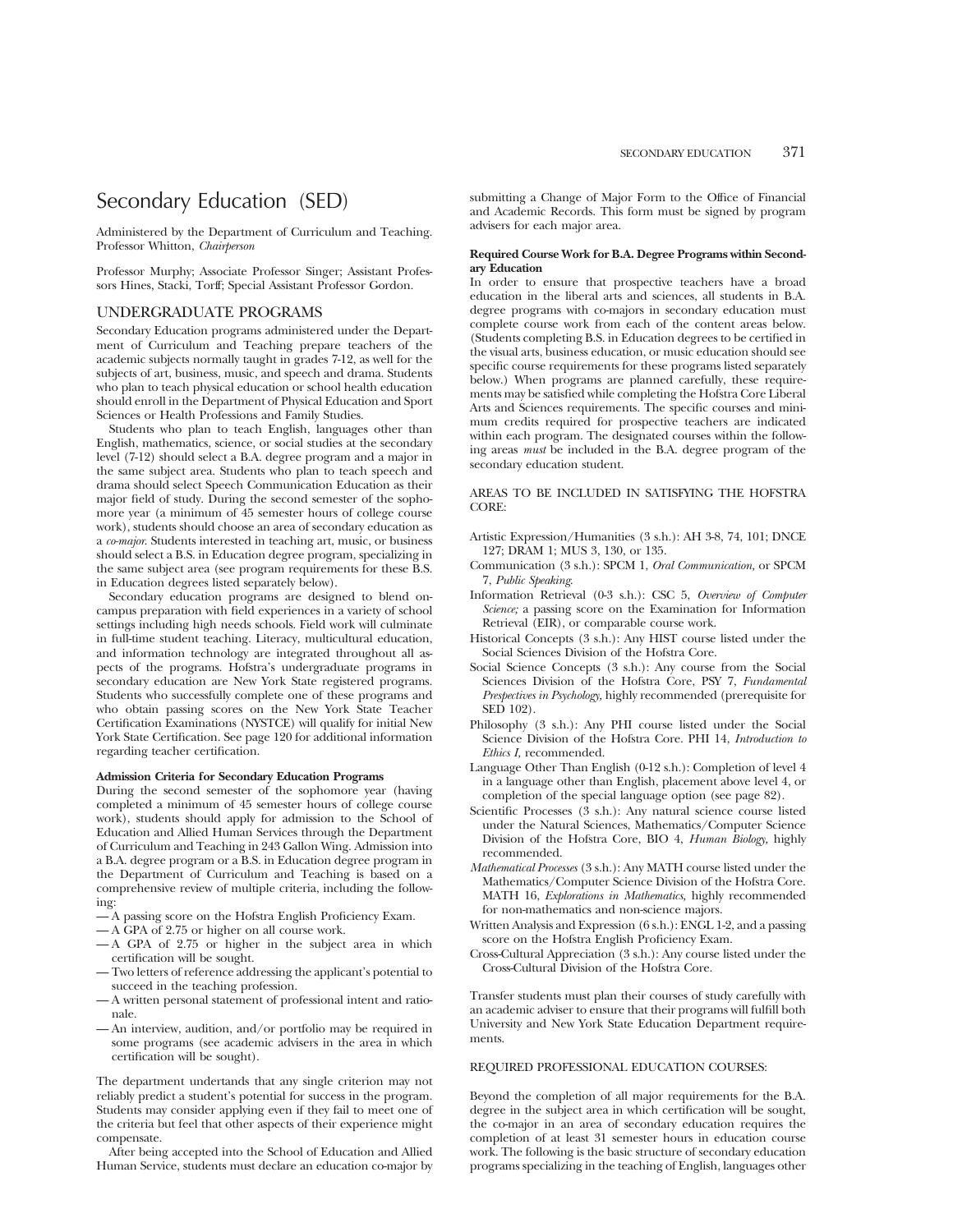than English, mathematics, science, social studies, or speech and drama. (Students completing a B.S. in Education degree to be certified in the visual arts, business, or music should see specific course requirements for those programs listed separately below.)

Introductory Courses (10 s.h.):

FDED 111, *The American School* or FDED 127, *Introduction to Philosophy of Education.* 3 s.h. SED 100, *Educational Technology in Secondary and Middle Level Education.* 1 s.h.

\*SED 102, *Adolescent Development and Learning.* (PSY 7 or PSY 1 is prerequisite) 3 s.h.

\*SPED 102, *Inclusion: Meeting Special Needs in PreK-12 Programs,* 3 s.h.

General Methods Courses (6 s.h.): \*SED 151, *The Secondary School Teacher,* 3 s.h. \*LYST 101, *Literacy for Middle/High School Teachers,* 3 s.h.

Special Methods and Curriculum Courses (6 s.h.):

\*SED 152-160 content specialization teaching methods courses. 3 s.h.

SED 163-167 content specialization curriculum courses. 3 s.h.

Student Teaching and Co-requisite Seminars (9 s.h.): SED 178, *Reflective Practice and Classroom Analysis.* (Requires completion of an electronic portfolio.) 3 s.h. SED 179, *Student Teaching.* 6 s.h.

\*Courses requiring a 20 clock-hour field placement. Students must provide transportation to and from field placements.

Students who have more credits than they need to fulfill the bachelor's degree requirements may take secondary education graduate courses for graduate credit, up to 9 semester hours, with permission. (See Graduate Courses Taken by Undergraduates on page 64.)

#### **Student Teaching Prerequisites**

After completing at least 19 semester hours of professional education course work, including the special methods course(s), students may apply for admission to student teaching. Application forms may be obtained from the Office of Field Placement in 243 Gallon Wing and returned by October 1 for the spring semester and March 1 for the fall semester. Admission criteria are as follows: (1) a cumulative GPA of 2.75 on overall course work or permission of adviser;  $**(2)$  no grades lower than C- or unresolved INCs in professional education course work; and (3) a GPA of 2.5 or higher in course work in the major area in which certification will be sought. \*\*\*See note below regarding teacher certification examinations.

#### **Graduation Requirements for Secondary Education Programs**

Graduation from an undergraduate secondary education program requires: (1) completion of all graduation requirements for the appropriate bachelor's degree in the major content area in which certification will be sought; (2) completion of all course requirements for the co-major in the concentration area within secondary education (not applicable for B.S. in Education degrees);  $**$ (3) no grades lower than C- or unresolved INCs in professional education course work; (4) a minimum GPA of 2.75 in overall course work; (5) a minimum GPA of 2.5 in the major area in which certification will be sought; (6) an electronic portfolio, illustrating the student's education course work and professional accomplishments.

#### **Teacher Certification Requirements**

Upon the successful completion of a teacher education program, students will be eligible to apply for the University's recommendation for New York State Certification. For Initial Certification, students are required to have passing scores on each of the New York State Teacher Certification Examinations (NYSTCE): The

Liberal Arts and Sciences Test (LAST), The Assessment of Teaching Skills—Written (ATS-W), and the Content Specialty Test (CST). Students not receiving passing scores on all three examinations will not be eligible for certification. Additional information pertaining to certification can be found on page 120.

\*\*Other courses may be required for certain specializations. Students receiving a grade lower than  $C-$  on a professional education course must retake the course and receive a grade of  $C-$  or higher in order to remain in the program.

\*\*\*It is *strongly recommended* that students complete the Liberal Arts and Sciences Test (LAST) of the New York State Teacher Certification Examinations prior to student teaching and the Assessment of Teaching Skills Written (ATS-W), and the Content Specialty Test (CST) during student teaching. All three New York State Teacher Certification Examinations (NTSTCE) should be completed prior to graduation. Students not receiving passing scores on all three examinations will not be eligible for certification.

## ART EDUCATION

**B.S. IN ED.—SPECIALIZATION IN FINE ARTS EDUCATION:** This program leads to certification as a teacher of the visual arts in grades PreK-12 in New York State. The aim of this program is to provide prospective teachers with comprehensive knowledge and skills in the fine arts which, together with fundamental courses in education, will lead to public school teaching. Special subject programs are designed to blend on-campus preparation with field experiences in a variety of school settings, culminating in full-time student teaching. Literacy, multicultural education, and information technology are integrated throughout all aspects of the programs. This program is in conformity with standards for art teacher preparation published by the National Art Education Association, the New York State Art Education Association, and the New York State Learning Standards for the Arts. Assistant Professor Torff, *Adviser*

#### Program Requirements

After completing a minimum of 45 semester hours of college course work, the student should apply for admission to the School of Education and Allied Human Services through the Department of Curriculum and Teaching in 243 Gallon Wing. For admission policies and procedures, see Secondary Education, Undergraduate Programs, page 371.

The B.S. in Education degree with a specialization in fine arts education requires the following:

- 1. The successful completion of 129 semester hours with a cumulative grade point average (GPA) of 2.75 or better in all course work and a GPA of 2.5 or better in fine arts course work.
- 2. At least 64 semester hours must be in the liberal arts and sciences.
- 3. There are two requirements that ordinarily must be completed in residence at Hofstra: 29 semester hours of course work in education, including student teaching; and the last 30 semester hours taken. (Education courses need not be included within the last 30 semester hours.)
- 4. The following general and major requirements:
	- a) ENGL 1-2 (See University Degree Requirements, page 66), 6 s.h.
	- b) Philosophy, 3 s.h.: PHI 10, 14, or 20.
	- c) Humanities, 6 s.h. from the Hofstra Core including SPCM 1.
	- d) Language other than English, 0-6 s.h.: completion of 6 s.h. in a language other than English, or 6 s.h. placement equivalency. Six semester hours of American Sign Language (REHB 191 and 192) will satisfy this requirement but does not provide liberal arts and sciences credit.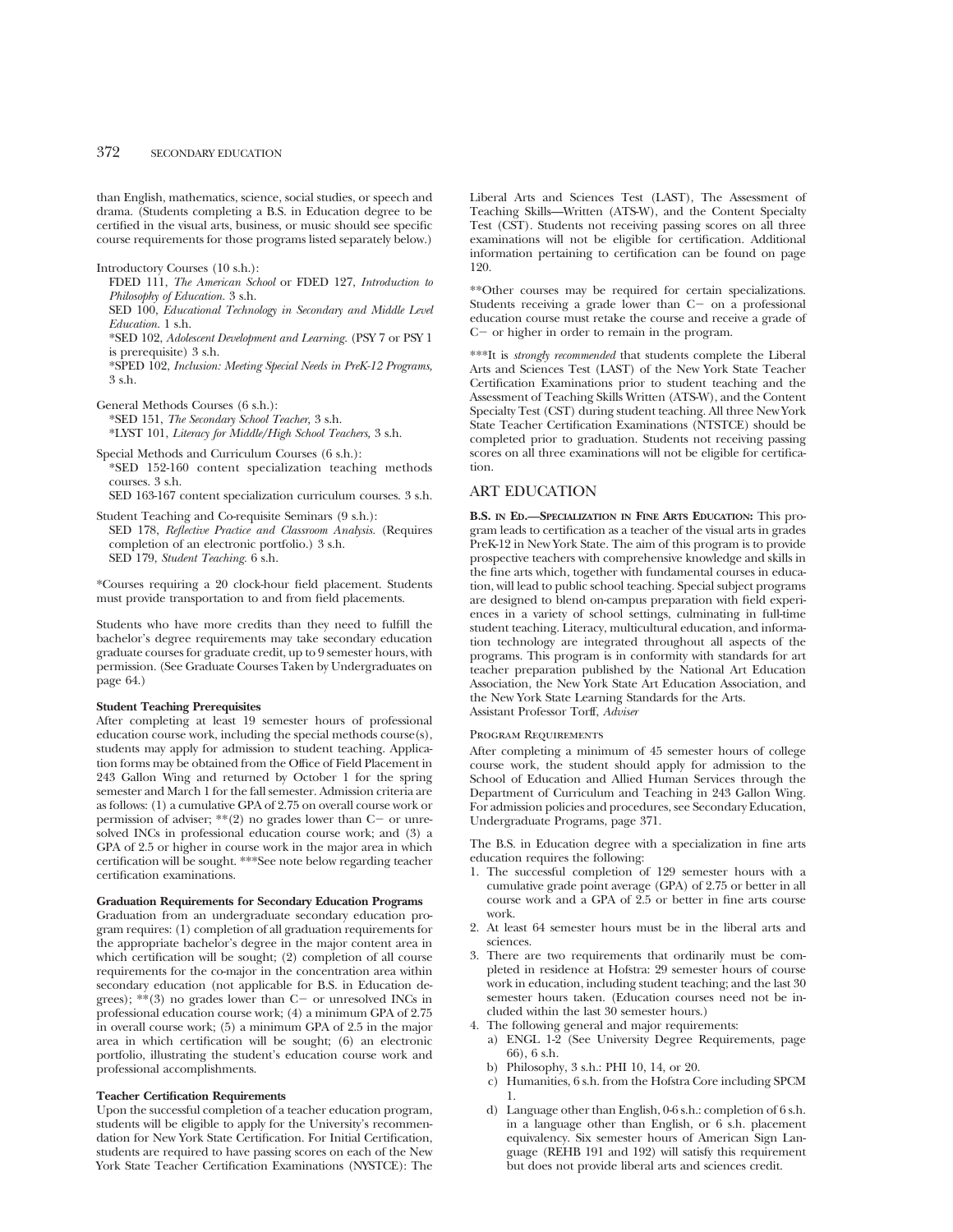e) Social science, 6 s.h. including: PSY 1 or PSY 7.

- f) Natural science and mathematics/computer science, 9 semester hours including: natural science, 3 s.h.; mathematics, 3 s.h.; and computer science, 3 s.h.
- g) Fine arts and art History, 57 semester hours including: FA 10, 11, 12, 13, 14, 15, 16, 27, 45, 80A, 170, 172, and 199; SCO 4; AH 3, 4, and either AH 103, 114, 118, 161, or 165. Students are also required to complete 6 semester hours in *one* of the following areas of specialization:
	- ceramics (FA 80, 81, 82, 83, 180, or 180A)
	- graphic design (FA 51, 51A, 158, or 159G)
	- painting (FA 45A, 46, 47, 48, 160, or 166)
	- photography (FA 170A, 170B, 170E, 170F, 170G, 170H, or 171)
	- sculpture (FA 58, 59, 161, or 167)

Alternatively, the specialization requirement can be met with 9 semester hours in metalsmithing (FA 70, 120, 121, 122, or 123).

Reports based on museum visits are required of students in some fine arts courses.

h) Education, 29 s.h. including:

| *CT         | 102. | Development and Learning in Child-       | 3 s.h. |
|-------------|------|------------------------------------------|--------|
|             |      | hood and Adolescence                     |        |
| *SPED 102.  |      | Inclusion: Meeting Special Needs in      | 3 s.h. |
|             |      | PreK-12 Programs                         |        |
| FDED        | 111. | The American School or                   |        |
| <b>FDED</b> | 127. | Introduction to Philosophy of Educa-     | 3 s.h. |
|             |      | tion                                     |        |
| LYST        | 102. | Literacy, Art, and Music                 | 1 s.h. |
| SED         | 100. | Educational Technology in Secondary      | 1 s.h. |
|             |      | and Middle Level Education               |        |
| *SED        | 113. | Teaching Art in the Elementary School    | 3 s.h. |
| *SED        | 114. | Teaching Art in the Secondary School     | 3 s.h. |
| *SED        | 151. | The Secondary School Teacher             | 3 s.h. |
| SED         | 178. | Reflective Practice and Classroom Anal-  | 3 s.h. |
|             |      | <i>ysis</i> (Electronic portfolio is re- |        |
|             |      | quired)                                  |        |
| CТ          | 179. | <i>Student Teaching</i> (placements in   | 6 s.h. |
|             |      | grades PreK-6 and Grades 7-12            |        |

\*Twenty clock hours of participation/observation in elementary and secondary schools are required in each of the following courses:

CT 102. Field Placement—grades PreK-6 SED 113. Field Placement—grades PreK-6<br>SED 114. Field Placement—grades 7-12 SED 114. Field Placement—grades 7-12 SED 151. Field Placement—grades 7-12 SPED 102. Field Placement in varied settings, grades PreK-12

Students receiving a grade lower than  $C-$  in a professional education course must repeat the course and receive a grade of  $C-$  or higher in order to remain in the program.

#### **Student Teaching Prerequisites**

After completing at least 19 semester hours of professional education course work, including the special methods course(s), students may apply for admission to student teaching. Application forms may be obtained in 243 Gallon Wing and returned by October 1 for the spring semester and March 1 for the fall semester. Admission criteria are as follows: (1) a cumulative GPA of 2.75 or better on overall course work or permission of adviser;  $(2)$  no grades lower than  $C-$  and no unresolved INC grades in professional education course work; (3) a GPA of 2.5 or higher in fine arts course work. \*\**See note below regarding teaching certification examinations.*

#### **Graduation Requirements**

Graduation from the program requires: (1) completion of all graduation requirements for the bachelor's degree in the major content area in which the certification will be sought; (2) completion of all course requirements for the co-major in the concentration area within secondary education; (3) no grades lower than C- and no unresolved INC grades in professional course work; (4) a minimum GPA of 2.75 in overall course work; (5) a minimum GPA of 2.5 in the major area in which the certification will be sought; (6) an electronic portfolio, illustrating the student's education course work and professional accomplishments.

#### **Teacher Certification Requirements**

Upon the successful completion of a teacher education program, students will be eligible to apply for the University's recommendation for New York State certification. For Initial Certification, students are required to have passing scores on each of the New York State Teacher Certification Examinations (NYSTCE): the Liberal Arts and Sciences Test (LAST) and the Assessment of Teaching Skills—Written (ATS-W), and the Content Specialty Test (CST). Students not receiving passing scores on all three examinations will not be eligible for certification. Additional information pertaining to certification can be found on page 120.

\*\***NOTE:** It is *strongly recommended* that students complete the Liberal Arts and Sciences Test (LAST) of the New York State Teacher Certification Examinations prior to student teaching and the Assessment of Teaching Skills—Written (ATS-W), and the Content Specialty Test (CST) during student teaching. All three NYSTCE's should be completed prior to graduation. Students not receiving passing scores on all three examinations will not be eligible for certification.

## BUSINESS EDUCATION

#### Commercial Subjects

One degree program followed is the Bachelor of Business Administration (see page 104 for complete description). Students who wish to be certified in business subjects should consult the Zarb School of Business for selection of a major field for the B.B.A. and proper courses for meeting certification requirements.

A 3 semester hour course in mathematics is required of all undergraduate students completing teacher education programs within the Department of Curriculum and Teaching.

It is *recommended* that prospective secondary education teachers of business subjects complete PSY 7 (which is a prerequisite to SED 102); complete SPCM 1; also *recommended* that *all* prospective teachers of academic subjects (7-12) or special subjects (K-12) complete PHI 14.

Prospective teachers of business subjects must complete at least 21 semester hours of education courses, with advisement, including a 3-semester hour 100-level course in foundations of education; SED 102 (PSY 1 or 7 is prerequisite); SED 151; 158 or 159 or 160; 117 and 101.

#### Business and Distributive Education

For the addition of distributive education to the business education certification requirements, the student must submit proof of completion of the equivalent of one year retail experience. Assistant Professor Stacki, *Adviser*

## ENGLISH EDUCATION

The degree program followed in the Bachelor of Arts (see page 82 for complete description). Courses in this program lead toward New York State initial teacher certification, valid for adolescence education in English (grades 7-12). Secondary education programs are designed to blend on-campus preparation with field experiences in a variety of school settings, culminating in full-time student teaching. Literacy, multicultural education, and information technology are integrated throughout all aspects of the programs. This program conforms with the New York State Learning Standards in English Language Arts and the recommendations of the National Council of Teachers of English.

Professor Murphy, *Adviser*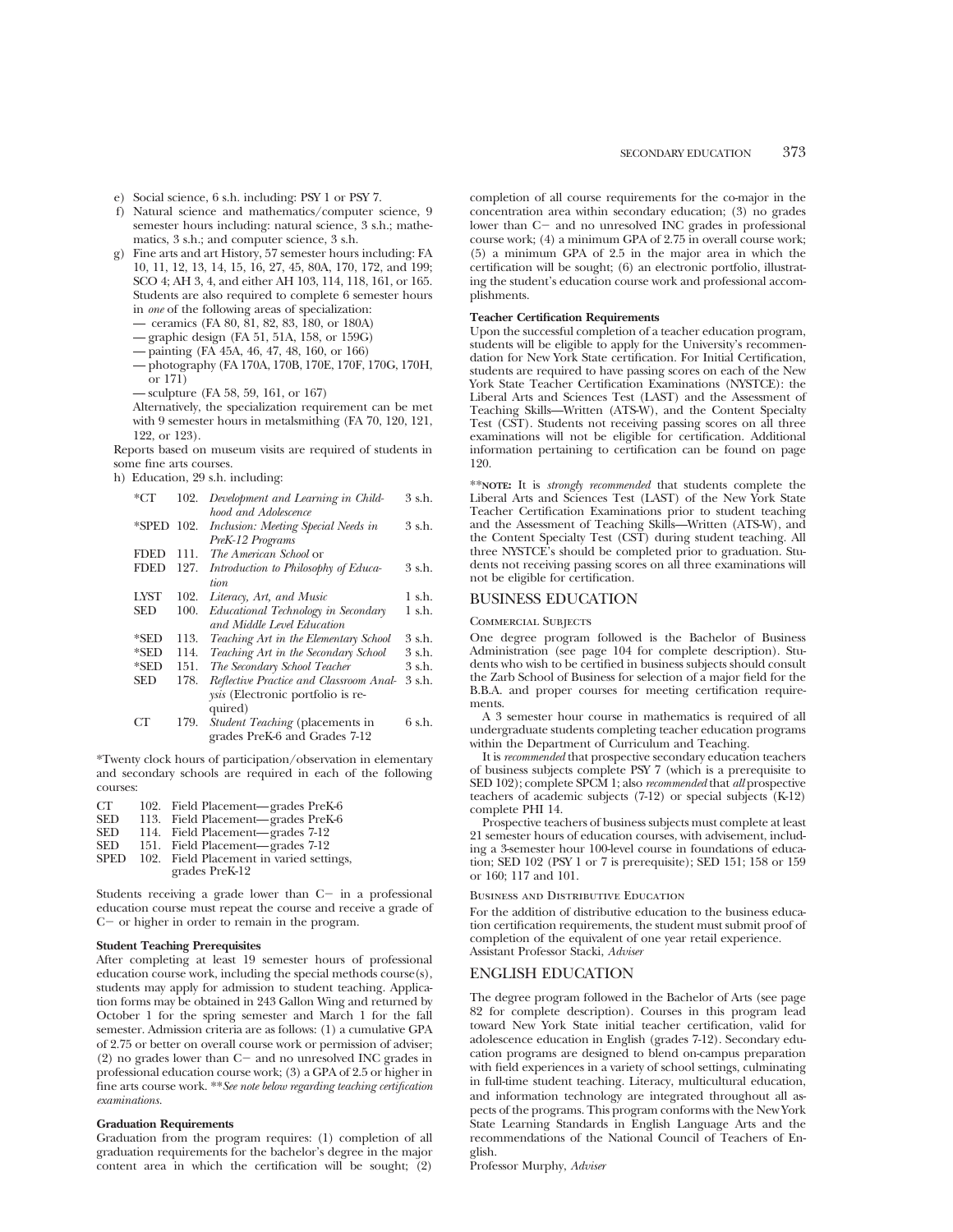#### Program Requirements

Prospective teachers of English choose English and American Literature or Creative Writing and Literature as a major within the liberal arts and sciences. During the second semester of the sophomore year (a minimum of 45 semester hours of college course work), the student then chooses English Education as a *co-major*. For program admission policies, procedures, and program requirements, see Secondary Education, Undergraduate Program, page 371.

In addition to the English course requirements for the B.A. in English (see page 82), prospective teachers of English must also include in their programs of study the following courses:

- 6 s.h. of American literature (ENGL 51, *The American Literary Identity,* or ENGL 143, *American Literature I,* and ENGL 52, *The American Experience on Context,* or ENGL 144, *American Literature II,* preferred);
- 6 s.h. of English literature (ENGL 41, *English Literature I* and ENGL 42, *English Literature II,* preferred);
- 3 s.h., of world literature (ENGL 43, *Western Literature I* or ENGL 44, *Western Literature II*;
- 3 s.h. chosen from: ENGL 103, *Structure of English* preferred, ENGL 101 or 102 or LING 101, 151, 152, 161, or 190.

The co-major in English Education consists of a minimum of 31 semester hours of education course work, including each of the following:

Introductory courses—10 s.h.

| <b>FDED</b> | 111. | <i>The American School</i> or                       |        |
|-------------|------|-----------------------------------------------------|--------|
|             | 127. | Introduction to Philosophy of Education             | 3 s.h. |
| SED         | 100. | Educational Technology in Secondary                 | 1 s.h. |
|             |      | and Middle Level Education                          |        |
| $*$ SED     | 102. | Adolescent Development and Learning                 | 3 s.h. |
|             |      | (PSY 7 or PSY 1 is prerequisite),                   |        |
| *SPED 102.  |      | Inclusion: Meeting Special Needs in                 | 3 s.h. |
|             |      | PreK-12 Programs                                    |        |
|             |      | General methods courses—6 s.h.                      |        |
|             |      | *SED 151. The Secondary School Teacher              | 3 s.h. |
|             |      | *LYST 101. Literacy for Middle/High School Teachers | 3 s.h. |
|             |      | Special methods and curriculum courses-6 s.h.       |        |
| *SED        |      | 152. Teaching of English                            | 3 s.h. |
|             |      | 164. Young Adult Literature                         | 3 s.h. |
|             |      | Student Teaching and corequisite seminars—9 s.h.    |        |
| SED         |      | 178. Reflective Practice and Classroom Analy-       | 3 s.h. |
|             |      | sis (Requires completion of an elec-                |        |
|             |      | tronic portfolio.)                                  |        |
| SED         | 179. | Student Teaching (Placement in                      | 6 s.h. |
|             |      | grades 7-9 and grades 10-12)                        |        |
|             |      |                                                     |        |

\*Twenty clock hours of participation/observation in elementary and secondary schools are required in each of the following courses:

| SED  | 102. Field Placement—grades 7-9   |  |
|------|-----------------------------------|--|
| SED  | 151. Field Placement—grades 7-12  |  |
| SED  | 152. Field Placement—grades 10-12 |  |
| SPED | 102. Field Placement—grades 7-12  |  |
| LYST | 101. Field Placement—grades 7-12  |  |

Students receiving a grade lower than  $C-$  in a professional education course must repeat the course and receive a grade of  $C-$  or higher in order to remain in the program.

#### **Student Teaching Prerequisites**

After completing at least 19 semester hours of professional education course work, students may apply for admission to student teaching. Application forms may be obtained in 243 Gallon Wing. Admission criteria are as follows: (1) a cumulative GPA of 2.75 or better on overall course work or permission of adviser;  $(2)$  no grades lower than  $C-$  and no unresolved INC

grades in professional education course work; (3) a GPA of 2.5 or higher in English course work.

\*\**See note below regarding teacher certification examinations.*

## **Graduation Requirements**

Graduation from the program requires: (1) completion of all graduation requirements for the bachelor's degree in the major content area in which the certification will be sought; (2) completion of all course requirements for the co-major in the concentration area within secondary education; (3) no grades lower than C- and no unresolved INC grades in professional education course work; (4) a minimum GPA of 2.75 in overall course work; (5) a minimum GPA of 2.5 in the major area in which the certification will be sought; (6) an electronic portfolio, illustrating the student's education course work and professional accomplishments.

#### **Teacher Certification Requirements**

Upon the successful completion of a teacher education program, students will be eligible to apply for the University's recommendation for New York State certification. For Initial Certification, students are required to have passing scores on each of the New York State Teacher Certification Examinations (NYSTCE): the Liberal Arts and Sciences Test (LAST), the Assessment of Teaching Skills—Written (ATS-W), and the Content Specialty Test (CST). Students not receiving passing scores on all three examinations will not be eligible for certification. Additional information pertaining to certification can be found on page 120.

\*\***NOTE:** It is *strongly recommended* that students complete the Liberal Arts and Sciences Test (LAST) of the New York State Teacher Certification Examination prior to student teaching and the Assessment of Teaching Skills—Written (ATS-W), and the Content Specialty Test (CST) during student teaching. All three NYSTCE's should be completed prior to graduation. Students not receiving passing scores on all three examinations will not be eligible for certification.

## FOREIGN LANGUAGE EDUCATION

The degree program followed in the Bachelor of Arts (see page 82 for complete description). Courses in this program lead toward New York State initial teacher certification, valid for a language other than English in grades 7-12. Secondary education programs are designed to blend on-campus preparation with field experiences in a variety of school settings, culminating in full-time student teaching. Literacy, multicultural education, and information technology are integrated throughout all aspects of the programs. The program conforms to the New York State Learning Standards for Languages Other Than English. Associate Professor Jean, *Adviser*

#### Program Requirements

Prospective teachers of *French, Italian, Spanish, German* or *Russian* select the language they wish to teach as a liberal arts and science major (see specific language requirements). After completing a minimum of 45 semester hours of college semester hours of course work, the student then chooses Foreign Language Education as a *co-major.* For admission policies, procedures, and program requirement, see Secondary Education, Undergraduate Programs, page 371.

In the specific language studied, the prospective teacher must earn 24-36 semester hours above level 4 (depending upon the particular language major) and must acquire sufficient competence to utilize the language as an instrument of oral and written communication. Before student teaching, the prospective teacher must present to the Office of Field Placement a statement from the chairperson of his/her language major(s) attesting to proficiency in written and oral communication in that language. In addition, prospective teachers of French, Italian, Spanish,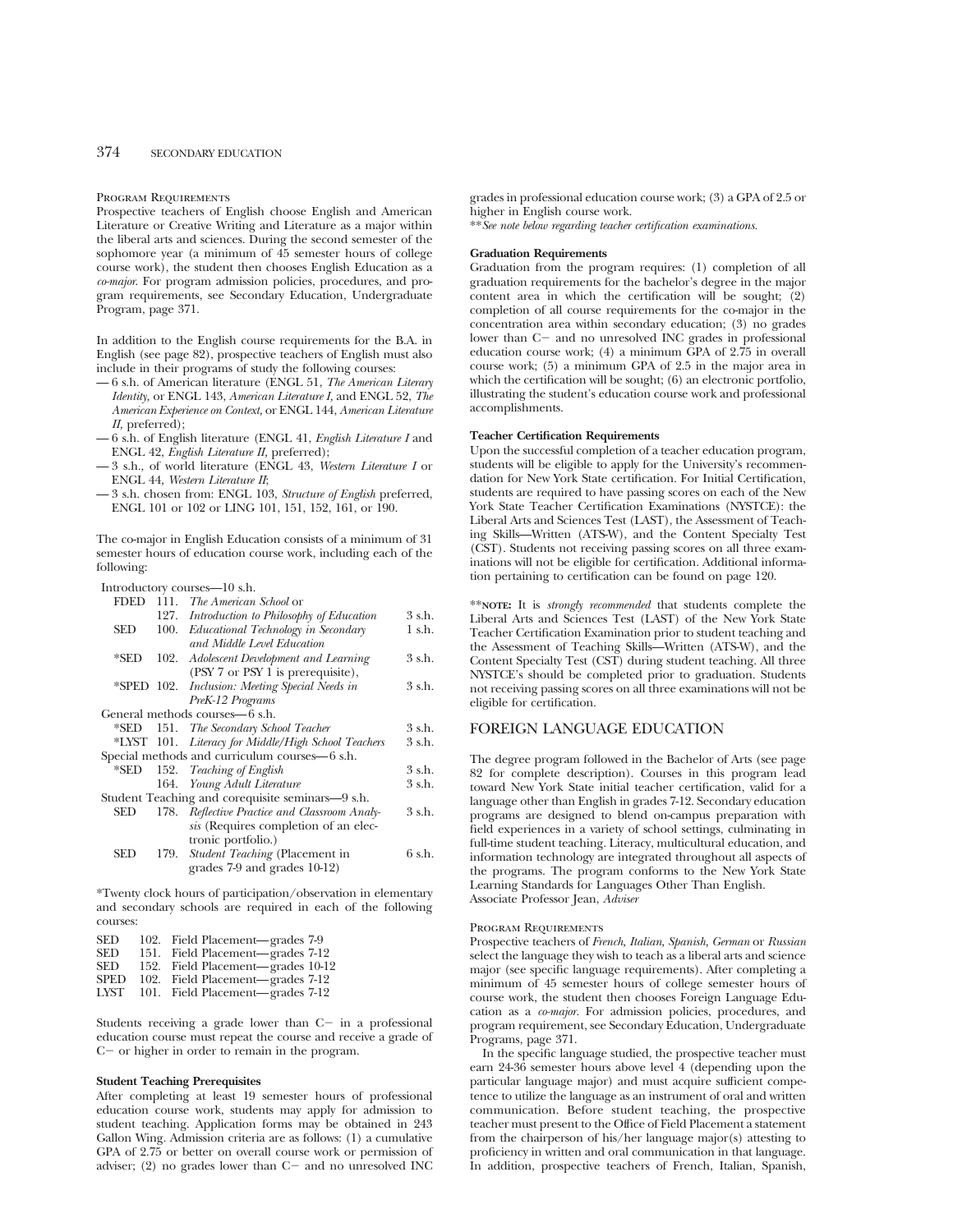German, or Russian must be knowledgeable of the culture and society of the country or countries in which the target language is spoken.

All prospective teachers of French, Italian, Spanish, German, or Russian must complete a minimum of each of the following: 6 semester hours of culture, 3 semester hours of conversation practice, 3 semester hours of grammar, and 3 semester hours of composition (see academic advises within the major for specific courses). The adviser may recommend additional course work in one or more of these areas to remedy identified weaknesses. Prospective teachers of French, Spanish or Italian will register for French 107, Spanish 108, or Italian 108 (*Individualized Oral Communication,*  $\frac{1}{2}$  s.h.) respectively for every semester the course is offered, once he/she has decided to prepare for secondary level teaching.

The *co-major* in Foreign Language Education consists of a minimum of 31 semester hours of education course work, including each of the following:

| <b>FDED</b> |      | 111. The American School or                         |        |
|-------------|------|-----------------------------------------------------|--------|
|             |      | 127. Introduction to Philosophy of Education        | 3 s.h. |
| SED         | 100. | Educational Technology in Secondary                 | 1 s.h. |
|             |      | and Middle Level Education                          |        |
| *SED        | 102. | Adolescent Development and Learning                 | 3 s.h. |
|             |      | (PSY 7 or PSY 1 is prerequisite),                   |        |
|             |      | *SPED 102. Inclusion: Meeting Special Needs in      | 3 s.h. |
|             |      | PreK-12 Programs                                    |        |
|             |      | General methods courses—6 s.h.                      |        |
| *SED        |      | 151. The Secondary School Teacher                   | 3 s.h. |
|             |      | *LYST 101. Literacy for Middle/High School Teachers | 3 s.h. |
|             |      | Special methods and curriculum courses—6 s.h.       |        |
| *SED        |      | 153. Teaching of Foreign Languages                  | 3 s.h. |
|             |      | 167. Exploring Curriculum for Languages             | 3 s.h. |
|             |      | Other than English                                  |        |
|             |      | Student Teaching and corequisite seminars—9 s.h.    |        |
| SED         |      | 178. Reflective Practice and Classroom Analy-       | 3 s.h. |
|             |      | sis (Requires completion of an elec-                |        |
|             |      | tronic portfolio.)                                  |        |
| SED         | 179. | Student Teaching (Placement in                      | 6 s.h. |
|             |      | grades 7-9 and grades 10-12)                        |        |
|             |      |                                                     |        |

\*Twenty clock hours of participation/observation in elementary and secondary schools are required in each of the following courses:

| 102. Field Placement—grades 7-9   |
|-----------------------------------|
| 151. Field Placement—grades 7-12  |
| 153. Field Placement—grades 10-12 |
| 102. Field Placement—grades 7-12  |
| 101. Field Placement—grades 7-12  |
|                                   |

Students receiving a grade lower than  $C-$  in a professional education course must repeat the course and receive a grade of  $C-$  or higher in order to remain in the program.

#### **Student Teaching Prerequisites**

After completing at least 19 semester hours of professional education course work, students may apply for admission to student teaching. Application forms may be obtained in 243 Gallon Wing. Admission criteria are as follows: (1) a cumulative GPA of 2.75 or better on overall course work or permission of adviser;  $(2)$  no grades lower than  $C-$  and no unresolved INC grades in professional education course work; (3) a GPA of 2.5 or higher in course work in the target language.

\*\**See note below regarding teacher certification examinations.*

## **Graduation Requirements**

Graduation from the program requires: (1) completion of all graduation requirements for the bachelor's degree in the major content area in which the certification will be sought; (2) completion of all course requirements for the co-major in the concentration area within secondary education; (3) no grades lower than  $C-$  and no unresolved INC grades in professional education course work; (4) a minimum GPA of  $2.75$  in overall course work; (5) a minimum GPA of 2.5 in the major area in which the certification will be sought; (6) an electronic portfolio, illustrating the student's education course work and professional accomplishments.

### **Teacher Certification Requirements**

Upon the successful completion of a teacher education program, students will be eligible to apply for the University's recommendation for New York State certification. For Initial Certification, students are required to have passing scores on each of the New York State Teacher Certification Examinations (NYSTCE): the Liberal Arts and Sciences Test (LAST), the Assessment of Teaching Skills—Written (ATS-W), and the Content Specialty Test (CST). Students not receiving passing scores on all three examinations will not be eligible for certification. Additional information pertaining to certification can be found on page 120.

\*\***NOTE:** It is *strongly recommended* that students complete the Liberal Arts and Sciences Test (LAST) of the New York State Teacher Certification Examination prior to student teaching and the Assessment of Teaching Skills—Written (ATS-W), and the Content Specialty Test (CST) during student teaching. All three NYSTCE's should be completed prior to graduation. Students not receiving passing scores on all three examinations will not be eligible for certification.

## MATHEMATICS EDUCATION

The degree program followed is the Bachelor of Arts (see page 82 for complete description). Courses in this program lead toward New York State initial teacher certification, valid for adolescence education in mathematics (grades 7-12). Secondary education programs are designed to blend on-campus preparation with field experiences in a variety of school settings, culminating in full-time student teaching. Literacy, multicultural education, and information technology are integrated throughout all aspects of the programs. The Program conforms to the New York State Learning Standards in Mathematics Science and Technology and with the recommendations of the National Council of Teachers of Mathematics. Professor Whitton, *Adviser*

## Program Requirements

Prospective teachers of mathematics choose mathematics as a major within the liberal arts and sciences. After completing a minimum of 45 semester hours of college course work, the student then chooses Mathematics Education as a *co-major*. For admission policies, procedures, and program requirements, see Secondary Education, Undergraduate Programs, page 371.

The B.A. degree in Mathematics requires a minimum of 39 semester hours of course work in mathematics. At least 6 semester hours of course work chosen from the category of Natural Sciences in the Hofstra Core (see page 85) are also required for prospective teachers of mathematics. The following courses (or comparable course work in the indicated areas) must be completed within the B.A. degree program in Mathematics (see page 305):

| MATH | 19. Analytic Geometry and Calculua I         | 4 s.h. |
|------|----------------------------------------------|--------|
|      | 20. Analytic Geometry and Calculus II        | 4 s.h. |
|      | 29. Analytic Geometry and Calculus III       | 4 s.h. |
|      | 133. Geometry or                             |        |
|      | 134. Topics in Geometry                      | 3 s.h. |
|      | 135A. Linear Algebra                         | 3 s.h. |
|      | 137. Mathematical Probability and Statistics | 3 s.h. |
|      | 141. Applied Finite Mathematics              | 3 s.h. |
|      |                                              |        |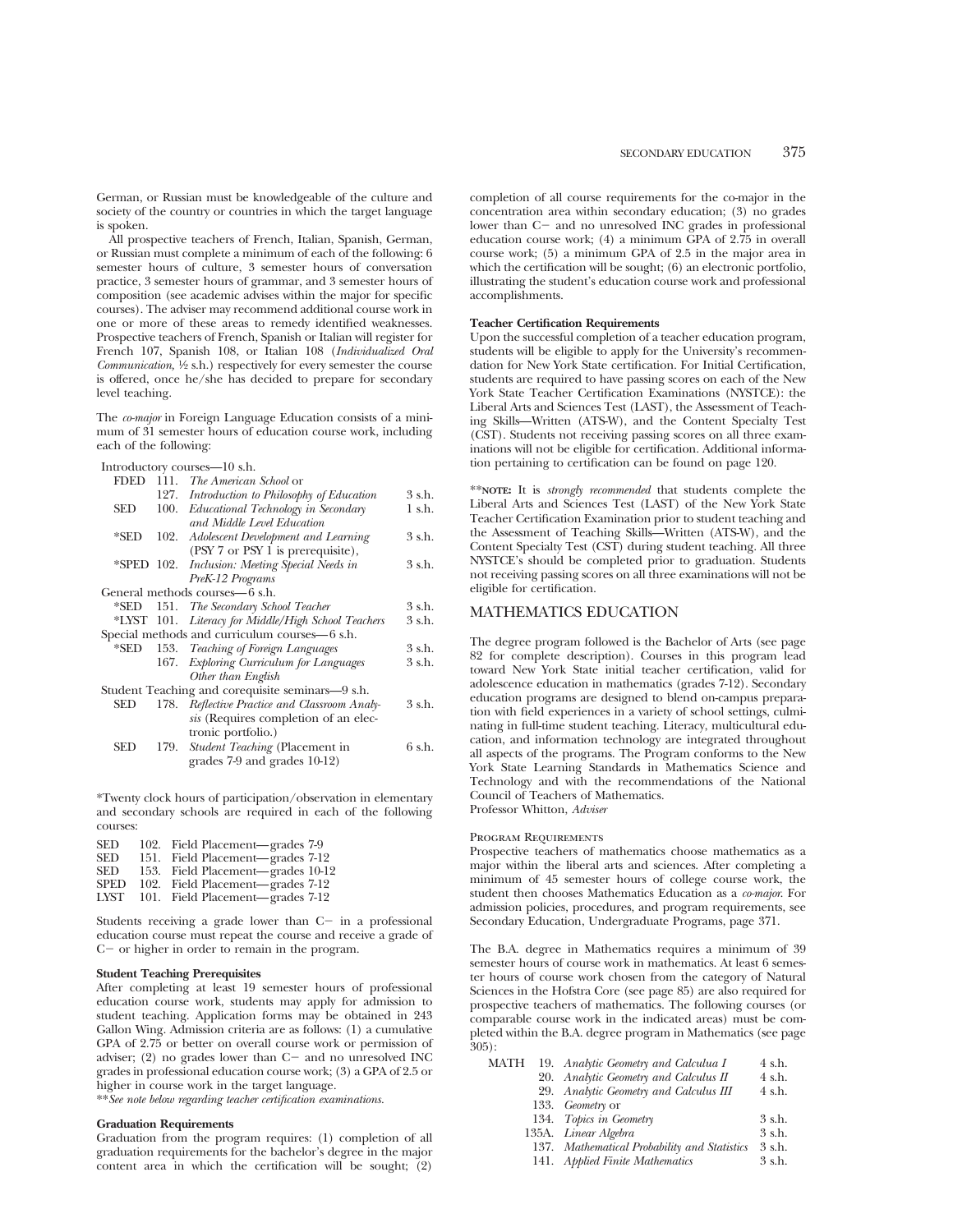| 143. Engineering Mathematics I   | 3 s.h.   |
|----------------------------------|----------|
| 145. Higher Algebra I            | 3 s.h.   |
| 171. Advanced Calculus I         | 3 s.h.   |
| 146. <i>Higher Algebra II</i> or |          |
| 172. Advanced Calculus II        | $3$ s.h. |
| 100-level Elective               | $3$ s.h. |

The co-major in Mathematics Education consists of a minimum of 31 semester hours of professional education course work, including each of the following:

|             |      | Introductory courses-10 s.h.                     |          |
|-------------|------|--------------------------------------------------|----------|
| <b>FDED</b> | 111. | <i>The American School</i> or                    |          |
|             | 127. | Introduction to Philosophy of Education          | 3 s.h.   |
| SED         | 100. | Educational Technology in Secondary              | $1$ s.h. |
|             |      | and Middle Level Education                       |          |
| $*$ SED     | 102. | Adolescent Development and Learning              | 3 s.h.   |
|             |      | (PSY 7 or PSY 1 is prerequisite)                 |          |
| *SPED 102.  |      | Inclusion: Meeting Special Needs in              | 3 s.h.   |
|             |      | PreK-12 Programs                                 |          |
|             |      | General methods courses—6 s.h.                   |          |
| *SED        |      | 151. The Secondary School Teacher                | 3 s.h.   |
| *LYST 101.  |      | Literacy for Middle/High School Teachers         | 3 s.h.   |
| *SED        |      | 154. Teaching of Mathematics                     | 3 s.h.   |
|             | 166. | Exploring the Mathematics Curriculum             | 3 s.h.   |
|             |      | Student Teaching and corequisite seminars—9 s.h. |          |
| SED         | 178. | Reflective Practice and Classroom Analy-         | 3 s.h.   |
|             |      | sis (Requires completion of an elec-             |          |
|             |      | tronic portfolio.)                               |          |
| SED         | 179. | Student Teaching (Placement in grades            | 6 s.h.   |
|             |      | $7-9$ and grades $10-12$ )                       |          |

\*Twenty clock hours of participation/observation in elementary and secondary schools are required in each of the following courses:

| <b>SED</b>  | 102. Field Placement—grades 7-9   |  |
|-------------|-----------------------------------|--|
| <b>SED</b>  | 151. Field Placement—grades 7-12  |  |
| <b>SED</b>  | 154. Field Placement—grades 10-12 |  |
| <b>SPED</b> | 102. Field Placement—grades 7-12  |  |
| LYST        | 101. Field Placement—grades 7-12  |  |

Students receiving a grade lower than  $C-$  in a professional education course must repeat the course and receive a grade of  $C-$  or higher in order to remain in the program.

#### **Student Teaching Prerequisites**

After completing at least 19 semester hours of professional education course work, students may apply for admission to student teaching. Application forms may be obtained in 243 Gallon Wing. Admission criteria are as follows: (1) a cumulative GPA of 2.75 or better on overall course work or permission of adviser;  $(2)$  no grades lower than  $C-$  and no unresolved INC grades in professional education course work; (3) a GPA of 2.5 or higher in mathematics content courses.

\*\**See note below regarding teacher certification examinations.*

## **Graduation Requirements**

Graduation from the program requires: (1) completion of all graduation requirements for the bachelor's degree in the major content area in which the certification will be sought; (2) completion of all course requirements for the co-major in the concentration area within secondary education; (3) no grades lower than  $C-$  and no unresolved INC grades in professional education course work; (4) a minimum GPA of 2.75 in overall course work; (5) a minimum GPA of 2.5 in the major area in which the certification will be sought; (6) an electronic portfolio, illustrating the student's education course work and professional accomplishments.

## **Teacher Certification Requirements**

Upon the successful completion of a teacher education program,

students will be eligible to apply for the University's recommendation for New York State certification. For Initial Certification, students are required to have passing scores on each of the New York State Teacher Certification Examinations (NYSTCE): the Liberal Arts and Sciences Test (LAST), the Assessment of Teaching Skills—Written (ATS-W), and the Content Specialty Test (CST). Students not receiving passing scores on all three examinations will not be eligible for certification. Additional information pertaining to certification can be found on page 120.

\*\***NOTE:** It is *strongly recommended* that students complete the Liberal Arts and Sciences Test (LAST) of the New York State Teacher Certification Examination prior to student teaching and the Assessment of Teaching Skills—Written (ATS-W), and the Content Specialty Test (CST) during student teaching. All three NYSTCE's should be completed prior to graduation. Students not receiving passing scores on all three examinations will not be eligible for certification.

## MUSIC EDUCATION

**B.S. in Ed.—Specialization in Music Education:** This program leads to initial certification as a teacher of music in grades PreK-12 in New York State. The aim of the program is to provide prospective teachers with comprehensive knowledge and skills in music which, together with fundamental courses in education will lead to effective public school teaching. The program conforms with the National Standards for Arts Education and the New York State Learning Standards for the Arts. Assistant Professor Robinson, *Adviser*

## Program Requirements

After completing SED 111 and receiving a passing score on the Piano Proficiency Examination, students may apply for admission to the School of Education and Allied Human Services through the Department of Curriculum and Teaching in 243 Gallon Wing. This typically occurs during the student's junior year. For admission policies and procedures, see Secondary Education, Undergraduate Programs, page 371.

The B.S. in Education degree with a specialization in music education requires the following:

- 1. The successful completion of 129 semester hours with a cumulative grade point average (GPA) of 2.75 or better in all course work.
- 2. At least 65 semester hours must be in the liberal arts and sciences with no fewer than 40 semester hours outside the department of music.
- 3. There are two requirements that ordinarily must be completed in residence at Hofstra: 29 semester hours of course work in education, including student teaching; and the last 30 semester hours of course work taken. (Education courses need not be included within the last 30 semester hours.)
- 4. The following general and major requirements:
	- a) ENGL 1-2 and a passing score on the Hofstra Writing Proficiecy Test (see University Degree Requirements, page 66), 6 s.h.
	- b) History—any HIST course listed under the Social Sciences Division of the Hofstra Core, 3 s.h.
	- c) Social sciences—PSY 7 (prerequisite for CT 102). 3 s.h.
	- d) Philosophy—any PHI course listed under the Social Science Division of the Hofstra Core, 3 s.h. PHI 14 is highly recommended.
	- e) Language other than English—Completion of 6 s.h. of a language other than English, language placement equivalent to 6 credits, or 6 s.h. of American Sign Language (REHB 191 and 192) will satisfy this requirement but does not provide liberal arts and sciences credit.
	- f) Scientific Processes—Any natural science course listed under the Natural Sciences, Mathematics/Computer Science Division of the Hofstra Core, 3 s.h.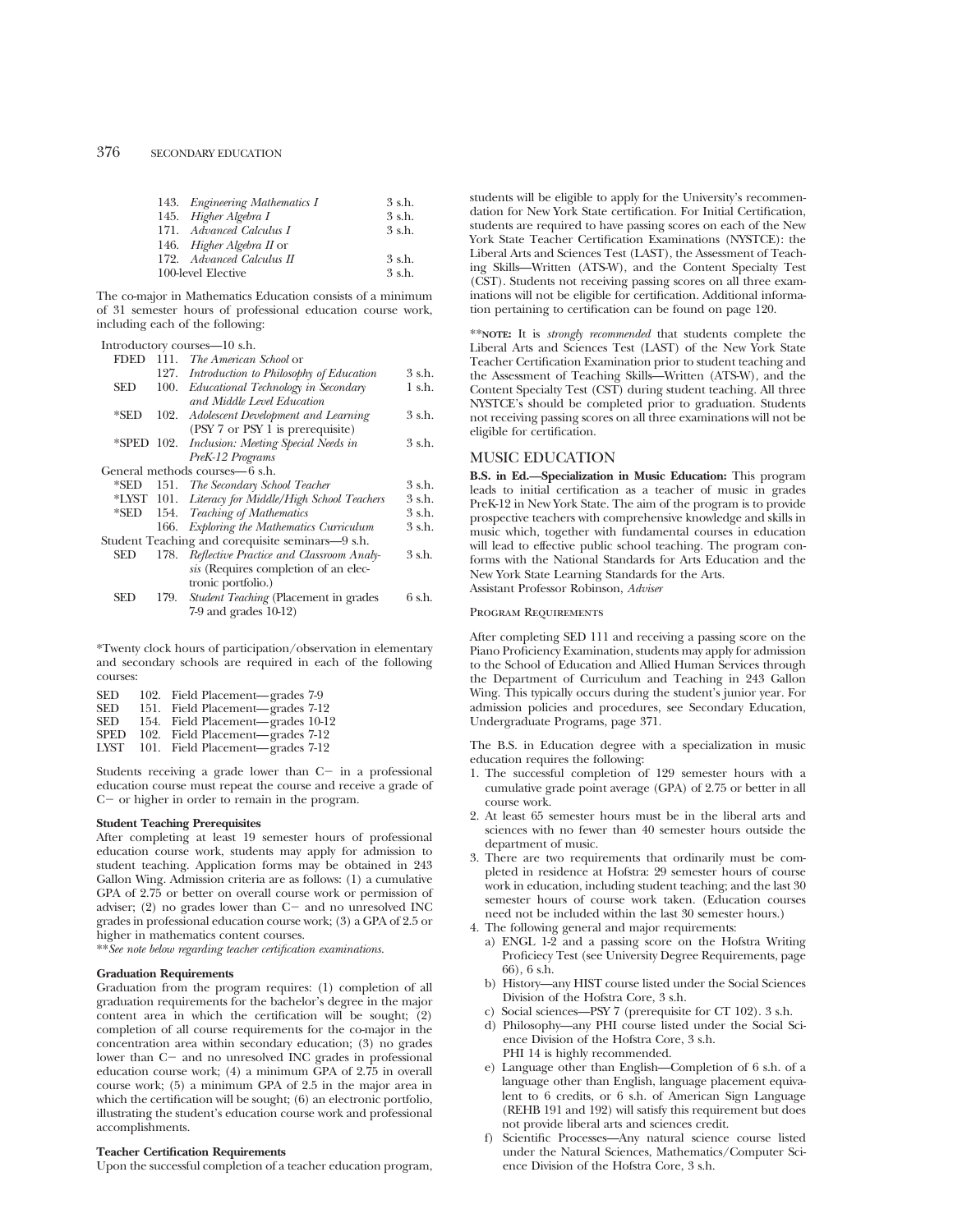- g) Communication—SPCM 1, 3 s.h.
- h) Artistic Expression—Any MUS course listed under Music in Hofstra's offerings, 3 s.h.
- Information Retrieval—CSC 5, a passing score on the Examination for Information Retrieval (EIR), or comparable course work, 0-3 s.h.
- j) Mathematical Processes—Any MATH course listed under the Mathematics/Computer Science sudivision of the Hofstra Core, 3 s.h. MATH 16 highly recommended.
- k) Music Course Work:

Performance Requirements: 6 s.h.

Students are required to take the following: MUS 20, *Ensemble,* (8 semesters), Major Organization, MUS 21-25, (8 semesters), and Private Instruction (6 semesters). Course Requirements: MUS 30, *Conducting Ensemble;* MUS 48, *Musical Styles and Structures;* MUS 61&62, *Elementary Eartraining;* MUS 63-64, *Advanced Eartraining;* MUS 69, *Music Fundamentals and Species Counterpoint;* MUS 70A, *Introduction to Harmony and Analysis;* MUS 71-72, *Harmony;* MUS 107, *Orchestral Conduting;* MUS 108, *Choral Conducting;* MUS 143, 144, *History of Music;* MUS 145, *History of Music: The 20th Century;* MUS 154, *Form Analysis;* MUS 165, *Scoring for the Band* or MUS 166, *Orchestration;* MUS 172A, *Choral and General Music Methods in the Secondary School.* Eight semester hours as advised in MUS 31-38A— Instrumental Classes; this includes MUS 35&35A, B, C, *Piano Class,* if required, (see note). In addition, all education majors are required to participate in 4 semester hours in a performing choral organization.

**NOTE:** students without previous keyboard experience should enroll in MUS 35A, B, C, during freshman and sophomore semesters. The *Piano Proficiency Examination* must be passed before applying for admission to the School of Education and Allied Human Services. Keyboard majors will take 2 semesters of Voice Class..

5. Professional Education Course Work: 29 s.h. including:

| *CT         | 102.  | Development and Learning in Child-     | 3 s.h. |
|-------------|-------|----------------------------------------|--------|
|             |       | hood and Adolescence                   |        |
| *SPED 102.  |       | Inclusion: Meeting Special Needs in    | 3 s.h. |
|             |       | PreK-12 Program                        |        |
| FDED        | 111.  | The American School or                 |        |
| <b>FDED</b> | 127.  | Introduction to Philosophy of Educa-   | 3 s.h. |
|             |       | tion.                                  |        |
| <b>LYST</b> | 102.  | Literacy, Art, and Music               | 1 s.h. |
| SED         | 100M. | Application of Technology in Music     | 1 s.h. |
|             |       | Education                              |        |
| *SED        | 111.  | Teaching Music at the Elementary       | 3 s.h. |
|             |       | Level                                  |        |
| *SED        | 112.  | <b>Teaching Instrumental Music</b>     | 3 s.h. |
| *SED        | 151.  | The Secondary School Teacher           | 3 s.h. |
| SED         | 178.  | Reflective Practice and Classroom      | 3 s.h. |
|             |       | Analysis (Electronic portfolio is      |        |
|             |       | required)                              |        |
| CТ          | 179.  | <i>Student Teaching</i> (Placements in | 6 s.h. |
|             |       | grades PreK-6 and Grades 7-12)         |        |

\*Twenty clock hours of participation/observation in elementary and secondary schools are required in each of the following courses:

- CT 102. Field Placement—grades PreK-6<br>SED 111. Field Placement—grades PreK-6
- SED 111. Field Placement—grades PreK-6<br>SED 112. Field Placement—grades 7-12
- SED 112. Field Placement—grades 7-12<br>SED 102. Field Placement—grades 7-12
- 102. Field Placement—grades 7-12
- SPED 102. Field Placement in varied settings, grades PreK-12

Students receiving a grade lower than  $C-$  in a professional education course must repeat the course and receive a grade of  $C-$  or higher in order to remain in the program.

### **Student Teaching Prerequisites**

After completing at least 19 semester hours of professional education course work, students may apply for admission to student teaching. Application forms may be obtained in 243 Gallon Wing. Admission criteria are as follows: (1) a cumulative GPA of 2.75 or better on overall course work or permission of adviser; (2) no grades lower than  $C-$  and no unresolved INC grades in professional education course work; (3) a GPA of 2.5 or higher in music course work.

\*\**See note below regarding teacher certification examinations.*

## **Graduation Requirements**

Graduation from the program requires: (1) completion of criteria listed in  $1-4$  above; (2) no grades lower than  $C-$  and no unresolved INC grades in professional education course work; (3) an overall GPA of 2.75 or better in all course work; (4) a GPA of 2.5 or better in music course work, and (5) an electronic portfolio, illustrating the student's education course work and professional accomplishments.

## **Teacher Certification Requirements**

Upon the successful completion of a teacher education program, students will be eligible to apply for the University's recommendation for New York State certification. For Initial Certification, students are required to have passing scores on each of the New York State Teacher Certification Examinations (NYSTCE): the Liberal Arts and Sciences Test (LAST), and the Assessment of Teaching Skills—Written (ATS-W). Students not receiving passing scores on both examinations will not be eligible for certification. Additional information pertaining to certification can be found on page 120.

\*\***NOTE:** It is *strongly recommended* that students complete the Liberal Arts and Sciences Test (LAST) of the New York State Teacher Certification Examination prior to student teaching and the Assessment of Teaching Skills—Written (ATS-W) during student teaching. Both NYSTCE's should be completed prior to graduation. Students not receiving passing scores on both examinations will not be eligible for certification.

## PHYSICAL EDUCATION

B.S. in Education—Specialization in the Teaching of Physical Education, see page 324.

## SCIENCE EDUCATION

The degree program followed is the Bachelor of Arts (see page 82 for complete description). Courses in the science education program, taken in combination with the appropriate liberal arts and sciences major, lead toward New York State initial teacher certification in biology, chemistry, earth science, or physics (grades 7-12). Regardless of the certification area in science that is selected, the program provides necessary course work for additional certification in general science, as well. Literacy, multicultural education, and information technology are integrated throughout all aspects of the programs. This program conforms with the New York State Learning Standards in Mathematics, Science and Technology and with the recommendations of the National Science Teachers' Association. Assistant Professor Hines, *Adviser*

#### Program Requirements

Students select a major in one of the following areas of science: biology, chemistry, geology, or physics. Students interested in obtaining teaching certification in earth science should major in geology. After completing a minimum of 45 semester hours of college course work, the student then chooses Science Education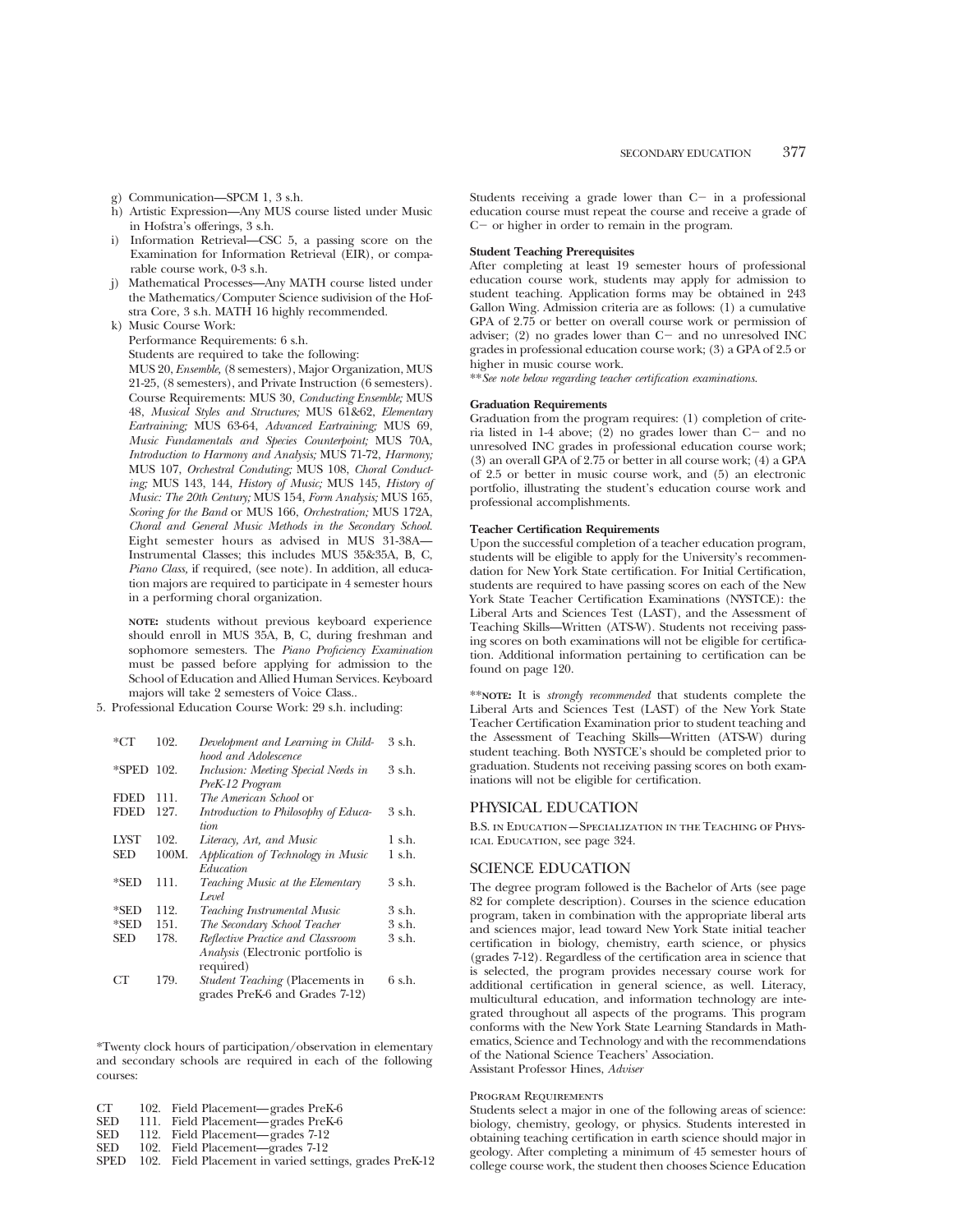as a *co-major.* For admissions policies, procedures, and requirements, see Secondary Education, Undergraduate Programs on page 371.

In addition to meeting all the course requirements for the B.A. degree in the selected science major (biology, page 151; chemistry, page 166; geology, page 247; or physics, page 336, prospective teachers of science must include within their overall undergraduate program of study at least six (6) semester hours in *each* of the following areas: biology, chemistry, geology, physics, and calculus-based mathematics. Students who are preparing to teach earth science are required to include GEOL 7. *Earth Science I,* and GEOL 8. *Earth Science II,* among their course work. Students who are preparing to teach biology are *strongly recommended* to take BIO 24, *Comparative Anatomy,* BIO 114. *General Ecology,* BIO 147, *Invertebrate Zoology,* and BIO 149A. *Plant Physiology,* as electives within their biology major. All of the content requirements for the teaching of chemistry and physics are included within the major course requirements for those programs.

The co-major in Science Education consists of at least 31 semester hours of education course work, including each of the following:

Introductory courses—10 s.h.

| <b>FDED</b> | 111. | <i>The American School</i> or                     |             |
|-------------|------|---------------------------------------------------|-------------|
|             |      | 127. Introduction to Philosophy of Education      | 3 s.h.      |
| SED         | 100. | Educational Technology in Secondary               | $1 \,$ s.h. |
|             |      | and Middle Level Education                        |             |
| *SED        | 102. | Adolescent Development and Learning               | 3 s.h.      |
|             |      | (PSY 7 or PSY 1 is prerequisite),                 |             |
| *SPED 102.  |      | Inclusion: Meeting Special Needs in               | 3 s.h.      |
|             |      | PreK-12 Programs                                  |             |
|             |      | General methods courses—6 s.h.                    |             |
| *SED        |      | 151. The Secondary School Teacher                 | 3 s.h.      |
|             |      | *LYST 101. Literacy for Middle/High School Teach- | 3 s.h.      |
|             |      | ers                                               |             |
|             |      | Special methods and curriculum courses—6 s.h.     |             |
| *SED        |      | 155. Teaching of Science                          | 3 s.h.      |
| SED         |      | 165. Understanding Science Curriculum             | 3 s.h.      |
|             |      | Student Teaching and corequisite seminars—9 s.h.  |             |
| SED         | 178. | Reflective Practice and Classroom Anal-           | 3 s.h.      |
|             |      | ysis (Requires completion of an                   |             |
|             |      | electronic portfolio.)                            |             |
| SED         | 179. | Student Teaching (Placement in                    | 6 s.h.      |
|             |      | grades 7-9 and grades 10-12)                      |             |
|             |      |                                                   |             |

For liberal arts and sciences requirements, student teaching prerequisites, graduation requirements, and teacher certification policies, see Secondary Eductaion, Undergraduate Programs on page 371.

\*Twenty clock hours of participation/observation in elementary and secondary schools are required in each of the following courses:

| <b>SED</b>  | 102. Field Placement—grades 7-9   |
|-------------|-----------------------------------|
| <b>SED</b>  | 151. Field Placement—grades 7-12  |
| <b>SED</b>  | 155. Field Placement—grades 10-12 |
| <b>SPED</b> | 102. Field Placement—grades 7-12  |
| LYST        | 101. Field Placement—grades 7-12  |

Students receiving a grade lower than  $C-$  in a professional education course must repeat the course and receive a grade of  $C-$  or higher in order to remain in the program.

#### **Student Teaching Prerequisites**

After completing at least 19 semester hours of professional education course work, students may apply for admission to student teaching. Application forms may be obtained in 243 Gallon Wing. Admission criteria are as follows: (1) a cumulative GPA of 2.75 or better on overall course work or permission of adviser;  $(2)$  no grades lower than  $C-$  and no unresolved INC grades in professional education course work; (3) a GPA of 2.5 or higher in science course work.

\*\**See note below regarding teacher certification examinations.*

## **Graduation Requirements**

Graduation from the program requires: (1) completion of criteria listed in 1-4 above,  $(2)$  no grades lower than C- and no unresolved INC grades in professional education course work, (3) an overall GPA of 2.75 or better in all course work; (4) a GPA of 2.5 or better in science course work, and (5) an electronic portfolio, illustrating the student's education course work and professional accomplishments.

#### **Teacher Certification Requirements**

Upon the successful completion of a teacher education program, students will be eligible to apply for the University's recommendation for New York State certification. For Initial Certification, students are required to have passing scores on each of the New York State Teacher Certification Examinations (NYSTCE): the Liberal Arts and Sciences Test (LAST), the Assessment of Teaching Skills—Written (ATS-W), and the Content Specialty Test (CST). Students not receiving passing scores on all three examinations will not be eligible for certification. Additional information pertaining to certification can be found on page 120.

\*\***NOTE:** It is *strongly recommended* that students complete the Liberal Arts and Sciences Test (LAST) of the New York State Teacher Certification Examination prior to student teaching and the Assessment of Teaching Skills—Written (ATS-W), and the Content Specialty Test (CST) during student teaching. All three NYSTCE's should be completed prior to graduation. Students not receiving passing scores on all three examinations will not be eligible for certification.

## SOCIAL STUDIES EDUCATION

The degree program followed is the Bachelor of Arts (see page 82 for complete description). Courses in this program lead toward New York State initial certification, valid for adolescence education in social studies (grades 7-12). Secondary education programs are designed to blend on-campus preparation with field experiences in a variety of school settings, culminating in full-time student teaching. Literacy, multicultural education, and information technology are integrated throughout all aspects of the programs. The program conforms with the New York State Learning Standards in social studies and the recommendations of the National Council for the Social Studies. Associate Professor Singer, *Adviser*

#### Program Requirements

Students choose a major in history or one of the social sciences (Anthropology, Economics, Geography, Political Science or Sociology) within the liberal arts and sciences. During the second semester of the sophomore year (a minimum of 45 semester hours of college course work), the student then chooses Social Studies Education as a *co-major*. For program admission policies, procedures, and program requirements, see Secondary Education Undergraduate Programs, page 371.

Prospective teachers of social studies must complete a minimum of 36 semester hours in history and social studies course with at least 21 semester hours in history and geography. The Hofstra University program requires a distribution of history and social studies courses in specific subject areas as follows:

- a) minimum of 6 s.h. in European history (Western Civilization: HIST 11. *Western Civilization I;* HIST 12. *Western Civilization II,* highly recommended;
- b) minimum of 6 s.h. in United States history: HIST 13. *American Civilization I,* HIST 14C. *American Civilization II,* HIST 115. *The Afro-American in American History (1619-1865),* HIST 116. *The Afro-American in American History (1865 to the Present),* are highly recommended;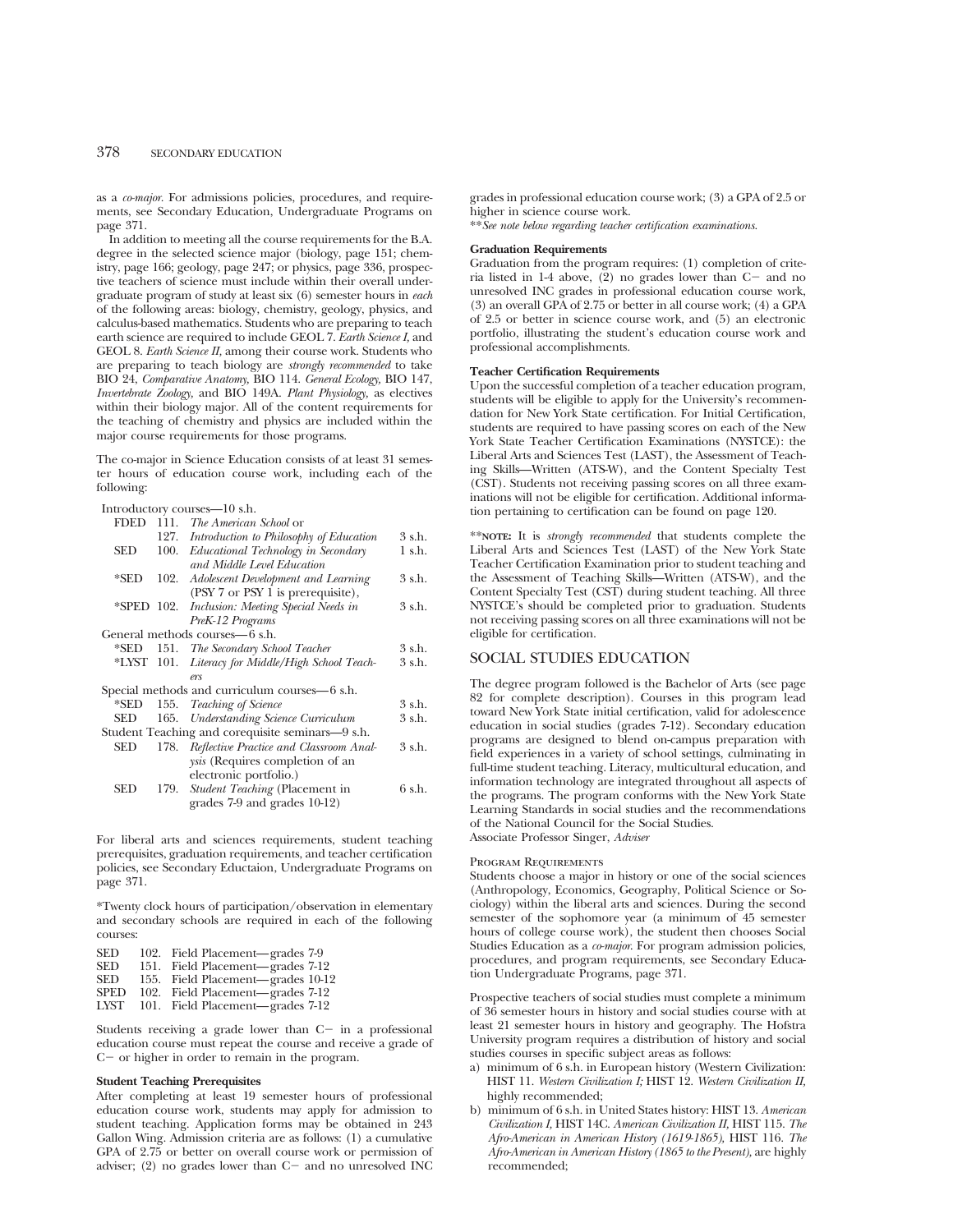- c) additional course work (under advisement) that demonstrates competency in non-Western (African, Asian, Latin American or Russian) History and the following social sciences: Anthropology, Economics, Geography, Political Science, and Sociology. These requirements can be satisfied through the following:
	- 6 s.h. in non-Western (African, Asian, Latin American or Russian) history;
	- 3 s.h. in Anthropology or at least two of the following courses or equivalents: HIST 11, 105, 106, 163; GEOG 2; SOC 32, 105; RELI 50, 75; AF ST 154, 155; CLL 39, 131; PHI 102, 163;
	- 3 s.h. in Economics;
	- 3 s.h. in Geography;
	- 3 s.h. in Political Science;
	- 3 s.h. in Sociology or at least two of the following courses or equivalents: HIST 14C, 116, 148, 149; ANTH 101, 108, 115, 120, 137; ECO 121, 141, PSC 111, 129; WST 1; PHI 90, 121, 167.

Secondary Education Program: 31 semester hours:

The co-major in Social Studies Education consists of a minimum of 31 semester hours of professional education course work, including the following:

Introductory courses—10 s.h.

| <b>FDED</b> | 111. The American School or FDED 127. In-           | 3 s.h. |
|-------------|-----------------------------------------------------|--------|
|             | troduction to Philosophy of Education               |        |
|             | (may be applied towards liberal arts                |        |
|             | credit)                                             |        |
| $*$ SED     | 102. Adolescent Development and Learning            | 3 s.h. |
|             | (PSY 1 or 7 is a prerequisite)                      |        |
|             | 100. Education Technology in Secondary and          | 1 s.h. |
|             | Middle Level Education                              |        |
|             | *SPED 102. Inclusion: Meeting Special Needs in      | 3 s.h. |
|             | PreK-12 Programs                                    |        |
|             | General methods courses—6 s.h.                      |        |
| $*$ SED     | 151. The Secondary School Teacher                   | 3 s.h. |
|             | *LYST 101. Literacy for Middle/High School Teachers | 3 s.h. |
|             | Special methods and curriculum courses—6 s.h.       |        |
| *SED        | 156. Teaching of Social Studies                     | 3 s.h. |
|             | 163. Teaching Global History                        | 3 s.h. |
|             | Student teaching and required seminars—9 s.h.       |        |
| SED         | 178. Reflective Practice and Classroom Analysis     | 3 s.h. |
|             | (Requires completion of an electronic               |        |
|             | portfolio.)                                         |        |
| SED         | 179. Student Teaching (Placement in grades          | 6 s.h. |
|             | $7-9$ and grades $10-12$ )                          |        |
|             |                                                     |        |

\*Twenty clock hours of participation/observation in elementary and secondary schools are required in each of the following courses:

| 102. Field Placement—grades 7-9   |
|-----------------------------------|
| 151. Field Placement—grades 7-12  |
| 156. Field Placement—grades 10-12 |
| 102. Field Placement—grades 7-12  |
| 101. Field Placement—grades 7-12  |
|                                   |

Students receiving a grade lower than  $C-$  in a professional education course must repeat the course and receive a grade of  $C-$  or higher in order to remain in the program.

#### **Student Teaching Prerequisites**

After completing at least 19 semester hours of professional education course work, students may apply for admission to student teaching. Application forms may be obtained in 243 Gallon Wing. Admission criteria are as follows: (1) a cumulative GPA of 2.75 or better on overall course work or permission of adviser;  $(2)$  no grades lower than  $C-$  and no unresolved INC grades in professional education course work; (3) a GPA of 2.5 or higher in social studies content courses.

\*\**See note below regarding teacher certification examinations.*

#### **Graduation Requirements**

Graduation from the program requires: (1) completion of all graduation requirements for the bachelor's degree in the major content area in which the certification will be sought;  $(2)$ completion of all course requirements for the co-major in the concentration area within secondary education; (3) no grades lower than C- and no unresolved INC grades in professional education course work; (4) a minimum GPA of 2.75 in overall course work; (5) a minimum GPA of 2.5 in the major area in which the certification will be sought; (6) an electronic portfolio, illustrating the student's education course work and professional accomplishments.

#### **Teacher Certification Requirements**

Upon the successful completion of a teacher education program, students will be eligible to apply for the University's recommendation for New York State certification. For Initial Certification, students are required to have passing scores on each of the New York State Teacher Certification Examinations (NYSTCE): the Liberal Arts and Sciences Test (LAST), the Assessment of Teaching Skills—Written (ATS-W), and the Content Specialty Test (CST). Students not receiving passing scores on all three examinations will not be eligible for certification. Additional information pertaining to certification can be found on page 120.

\*\***NOTE:** It is *strongly recommended* that students complete the Liberal Arts and Sciences Test (LAST) of the New York State Teacher Certification Examination prior to student teaching and the Assessment of Teaching Skills—Written (ATS-W), and the Content Specialty Test (CST) during student teaching. All three NYSTCE's should be completed prior to graduation. Students not receiving passing scores on all three examinations will not be eligible for certification.

## SPEECH COMMUNICATION EDUCATION

The degree program followed is the Bachelor of Arts in the School of Communication (see page 116 for complete requirements). Students in the major field of the teaching of speech communication earn certification K-12 as teachers of speech. Associate Professor Merrill, *Adviser*

#### Program Requirements

Required courses: 39 semester hours chosen from the following categories of courses:

- 1) 12 s.h.—SCO 2, 3, 4; SPCM 157
- 
- 2) 12 s.h.—SPCM 1, 7, 11, 125<br>3) 6 s.h.—chosen from SPCM
- 3) 6 s.h.—chosen from SPCM 33, 53, 109, 119<br>4) 3 s.h.—chosen from SPCM 21, 24, 25, 117 4) 3 s.h.—chosen from SPCM 21, 24, 25, 117, 121, 147
- 5) 3 s.h.—chosen from SPCM 107, 128, 170, 171
- 6) 3 s.h.—any literature course in ENGL, LIT, CLL, DRAM

A 3 semester hour course in mathematics is required of all undergraduate students completing teacher education programs within the Department of Curriculum and Teaching.

It is *recommended* that prospective secondary education teachers of speech communication satisfy the Behavioral Social Science Core requirement in part by completion of PSY 1 or 7 (which is a prerequisite to SED 102); also *recommended* that *all* prospective teachers of academic subjects (7-12) or special subjects (K-12) satisfy the Social Science History and Philosophy Core requirement in part by completion of PHI 14.

Prospective teachers of speech communication must complete at least 21 semester hours of education courses, with advisement, including the following: a 3-semester hour 100-level course in foundations of education; SED 102 (PSY 1 or 7 is prerequisite); SED 151, 157, 117 and 101.

## GRADUATE PROGRAMS

#### General Information

The graduate programs in secondary education are offered by the Department of Curriculum and Teaching. They are designed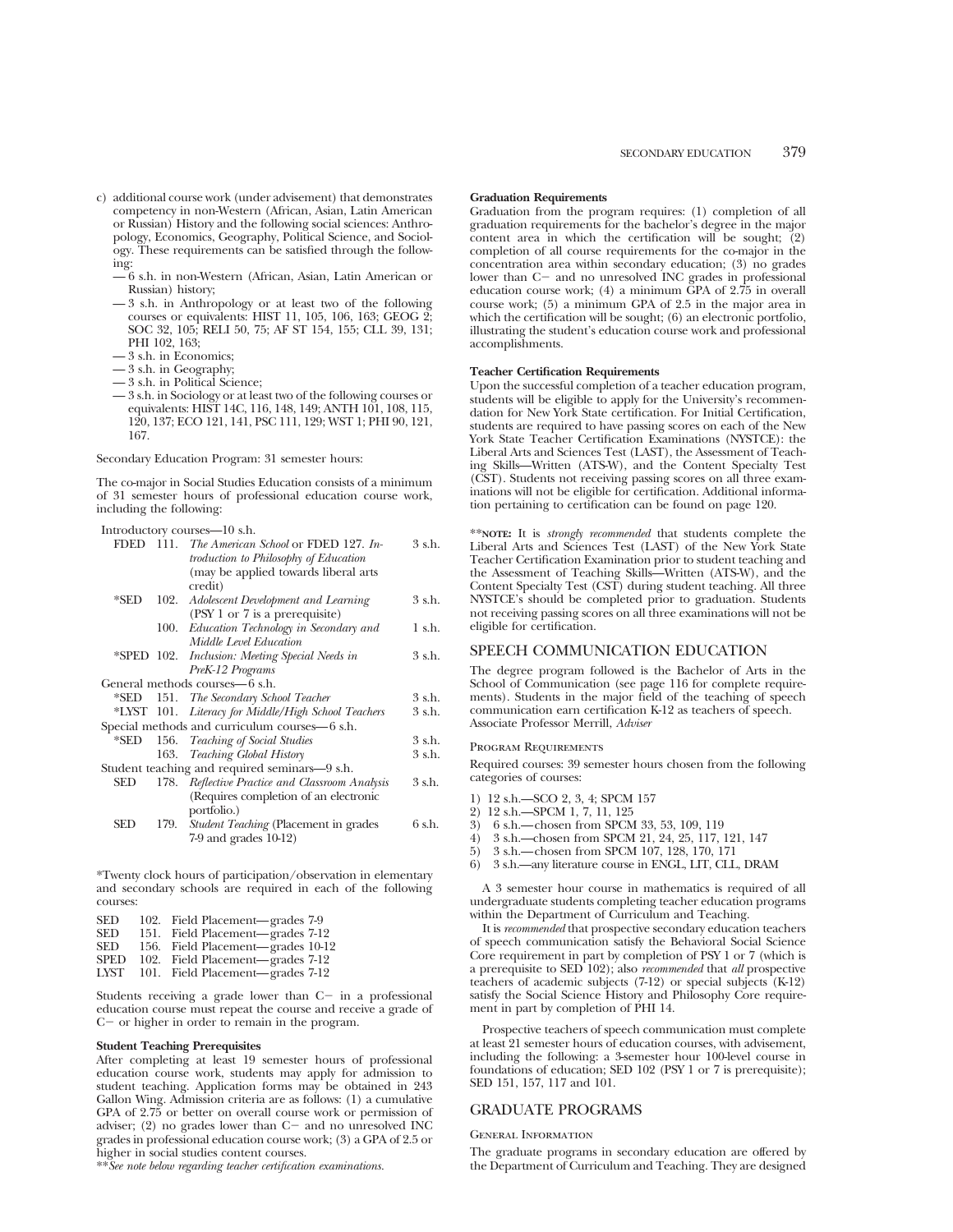to serve qualified students who seek either certification as teachers in the secondary schools of New York State or advanced work in curriculum and instruction of a particular subject after obtaining certification or experience as classroom teachers.

Two degree programs in secondary education—the Master of Science in Education for the noncertified person, and the Master of Arts for the certified—have been designed to serve these separate purposes. In subsequent paragraphs the standard requirements and options in these two degree programs are outlined. Substitutions will be permitted *with advisement* where, in the light of the student's background and purposes, other courses are seen by the department to be more appropriate. No substitution is finally authorized until it is entered upon the Graduate Student's Advisement Record.

Applications for admission to graduate programs in secondary education are made to the Graduate Admissions Office in the Admissions Center. Students who have not met the full admission requirements may be advised to complete prerequisite courses under a planned program before becoming eligible for acceptance. Scores on the Graduate Record Examination or a standardized test to be specified by the department chairperson may be used as one ancillary means of evaluation in some cases.

Admission to a master's program is based on a comprehensive review of multiple criteria, including the following:

- —A completed application form to the master's program.
- —A minimum grade point average of 2.75 in each of two categories: 1) undergraduate liberal arts course work, 2) course work in the area(s) in which certification is sought.
- —A written personal statement of professional intent and rationale.
- —Two letters of reference that address the applicant's potential to succeed in the teaching profession and in graduate course work.
- —An interview, audition, and/or portfolio (requirements in some programs).

The Department understands that any single criterion may not reliably predict a candidate's potential for success in a graduate program. Consequently, candidates are welcome to apply if they do not meet one of the criteria but feel that other aspects of their experience may compensate.

Students in either master's degree program who have not student taught or who are not scheduled to student teach as part of their degree program will be required to enroll in SED 217 or 218 as part of their degree programs.

Foreign language majors must submit satisfactory scores on the Departmental Proficiency Examination or equivalent in the language for which certification is sought.

The New York State Teacher Certification Examinations are required for provisional and permanent certification in academic subjects (English, language other than English, mathematics, science and social studies). For special subjects (art, business, music and speech) required tests, see your adviser.

Before completion of first twelve credits of the Master's Program, students are required to complete the liberal arts component of the teacher certification examinations.

See complete graduate information, page 73.

#### **TEACHING CERTIFICATE AND BILINGUAL EXTENSION FOR THE M.A. IN SPEECH-LANGUAGE PATHOLOGY,** see page 410 for information.

#### Special Note to Graduate Students

Certified Without Student Teaching

The ordinary route to State certification includes student teaching. This is satisfied on the undergraduate level by SED 117 and on the graduate level by SED 217. There are students, however, on the graduate level who obtain employment without student teaching. In such instances, it is the policy of Secondary Education to recommend for a degree, or for state certification, *only*

persons who have had supervision and satisfactory rating by an accredited University's professional staff, either in the form of student teaching or University supervision early in their teaching careers. Thus, Secondary Education has established a course designed to provide University supervision for teachers who have not had student teaching.

This course, SED 218, *does not* satisfy the State requirement to student teach. It does, however, satisfy a degree requirement in the Master of Science in Education program.

Students completing the Master of Science in Education program who wish to be included in Hofstra's group certification recommendation and who have taken SED 218, but who have not student taught, should observe the following procedure:

Following their first full year of teaching experience (whether or not they have yet completed SED 218) they should request that their principal or superintendent send to the Certification Office at Hofstra University a statement that they have taught satisfactorily for one full year as a regularly assigned teacher on the secondary level.

If a student applies to Albany on an individual basis for certification, one year of paid, full-time teaching experience on the secondary level will probably be accepted as fulfilling the student teaching requirement for certification. This, however, does not remove the student's degree requirement of SED 218.

Independent Study Option: students in secondary education courses may elect a fourth semester-hour point as an independent study option on all courses in the department except SED 213 and 264. The maximum number of such credits is three for graduate students. All students must have the approval of an instructor who is a full-time member of the department. Such optional credits may not be applied toward the satisfaction of total semester hour prerequisites for student teaching.

Pass/Fail Option for Matriculated Graduate Students: students matriculated in a master's degree program in secondary education may designate 3 semester hours of course work to be taken on a Pass/Fail basis, subject to the following conditions: 1) completion of 12 semester hours of the planned program prior to the semester in which they first exercise this option; 2) approval by their academic adviser; 3) designated courses for Pass/Fail basis shall not include SED 205, 213, 264, 201, or special matter-specific methods courses.

## MASTER OF SCIENCE IN EDUCATION

The department offers the following programs:

- 1. For preservice teachers—those who do not satisfy the require- ments for teacher certification in a secondary school subject in New York State.
- 2. For persons wishing to teach the physically handicapped and emotionally disturbed, leading to New York State dual certification in Secondary and Special Education. See programs listed under Special Education.

## PRESERVICE TEACHERS AND TEACHERS WITHOUT PREVIOUS PROFESSIONAL EDUCATION

Where academic subject matter deficiencies in the teaching field (see subject areas in undergraduate programs, page 122) are so great as to prevent completion of requisite work within the usual 33-semester hour degree program, additional credits may be required. Matriculated students must complete a minimum of 27 semester hours in residence at Hofstra. However, no more than 6 semester hours may be transferred into the program. Student teaching may be used to meet the 27-hour residency. See also the course descriptions for SED 217 and 218.

To register for courses in the M.S. in Ed. sequence other than SED 264, 205 or 213, a student must (1) be matriculated in the program, *or* (2) have written permission of the course instructor or departmental chairperson prior to the beginning of the course.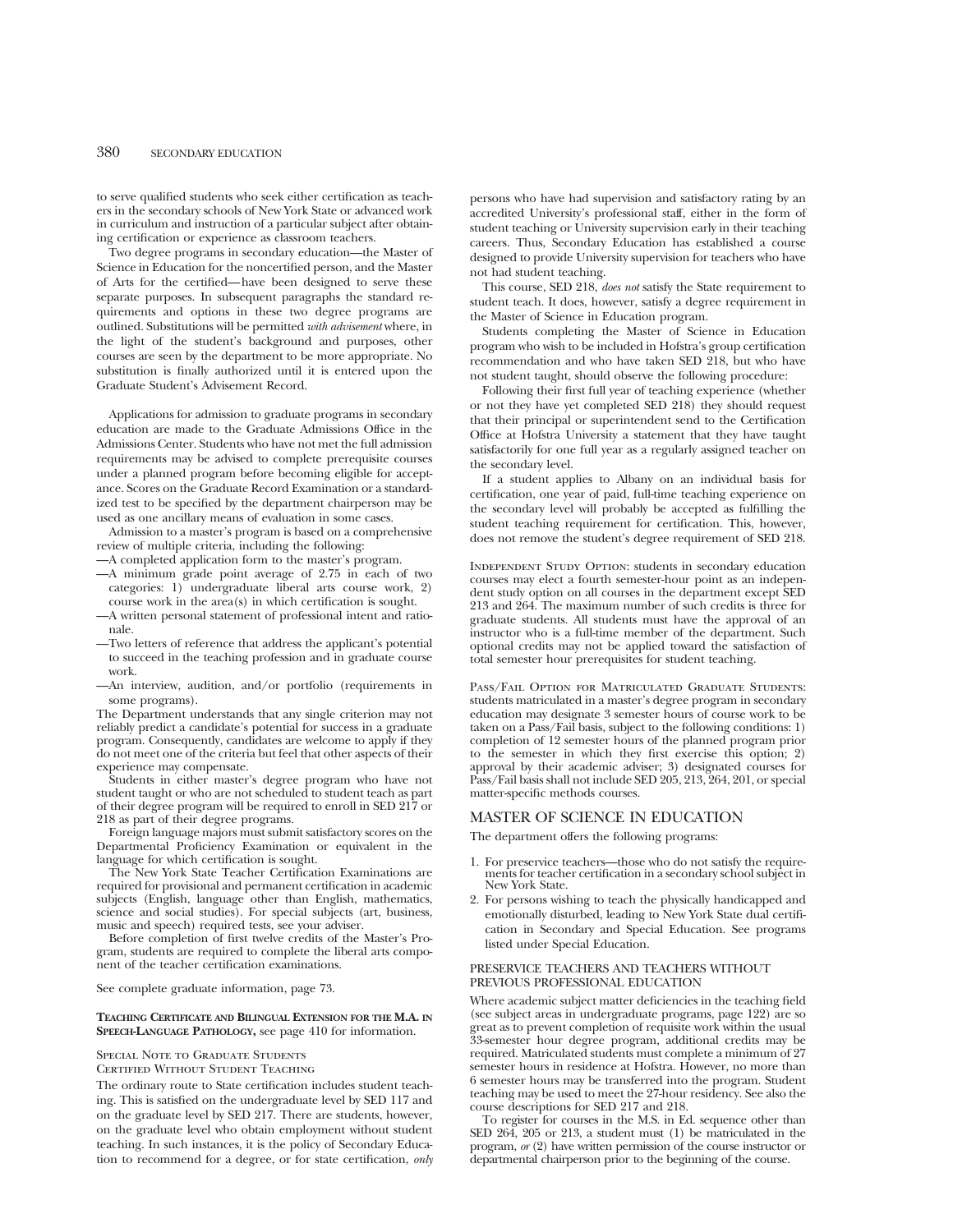Program Requirements

|                                                                                                                                                          | Sem. Hrs. |
|----------------------------------------------------------------------------------------------------------------------------------------------------------|-----------|
| 1. Phase One<br>SED<br>264. The Teacher in the School Setting*                                                                                           | 3         |
| 205. Perspectives on Secondary Educa-<br>tion*                                                                                                           | 3         |
| 213. Adolescent Development & Secondary<br>Education *<br>Methods course(s) SED 290-299B inclusive                                                       | 3         |
| (prerequisite: 205, 213, and 264)<br>2. Phase Two                                                                                                        | 3-6       |
| SED 217 or 218                                                                                                                                           | 6         |
| Candidates for SED 218 must meet the acad-<br>emic standards normally required for candi-<br>dates for student teaching.                                 |           |
| SED 201. (Corequisite with SED 217 and 218)<br>3. Phase Three                                                                                            |           |
| Course work in the study of the curriculum<br>specific to the area of certification.                                                                     | 3         |
| 4. Other Requirements                                                                                                                                    | 3         |
| Graduate course work taken in the School of                                                                                                              |           |
| Education and Allied Human Services, with<br>advisement, but not in Secondary Education.                                                                 |           |
| Foundations of Education, special education or                                                                                                           |           |
| course work addressing cross-cultural, urban                                                                                                             |           |
| and/or gender issues are especially recom-                                                                                                               |           |
| mended. Electives supporting the content area<br>of certification selected under advisement.                                                             |           |
| Satisfaction of Hofstra New York State regis-                                                                                                            |           |
| tered program in terms of the subject matter                                                                                                             |           |
| background of the candidate (see subject areas<br>in undergraduate programs).                                                                            |           |
| 5.33 semester hours (in art education, 39 to                                                                                                             |           |
| 57 s.h., with advisement) plus either a compre-                                                                                                          |           |
| hensive examination or SED 300, Departmental                                                                                                             |           |
| Seminar.<br>6. A minimum grade point average of 3.0 is re-                                                                                               |           |
| quired for graduation.                                                                                                                                   |           |
| 7. New York State requires college-level study of a                                                                                                      |           |
| language other than English for all prospective                                                                                                          |           |
| teachers of academic subjects, 7-12.                                                                                                                     |           |
| ALTERNATIVES TO FORMAL COURSE WORK                                                                                                                       |           |
| Independent Readings Option: students matriculated in the M.S.<br>in Ed. program may elect, under departmental advisement and                            |           |
| subject to availability of faculty, to substitute SED 251 or 252 for                                                                                     |           |
| up to 6 s.h. of secondary education course work, chosen from                                                                                             |           |
| among SED 213, 207, 220, 241, 253, 201.                                                                                                                  |           |
| <b>OVERALL REQUIREMENTS</b>                                                                                                                              |           |
| 1. At least 33 s.h., no fewer than 27 s.h. of which shall be taken<br>at Hofstra.                                                                        |           |
| 2. All course work offered in satisfaction of degree requirements<br>must have been completed within five years prior to conferral                       |           |
| of degree.                                                                                                                                               |           |
| 3. Irrespective of other requirements, each student will satisfy the<br>department's registered program in the area of study in<br>certification sought. |           |
| 4. Satisfaction of the University comprehensive requirement (see<br>page 78).                                                                            |           |
| <b>MASTER OF SCIENCE IN EDUCATION:</b>                                                                                                                   |           |
| <b>BILINGUAL SECONDARY EDUCATION</b>                                                                                                                     |           |
| This program offers a balanced, comprehensive, and integrated                                                                                            |           |
| view of bilingual/biculturalism with emphasis on practical class-                                                                                        |           |

room applications for meeting the needs of culturally and linguistically diverse students. The program is interdisciplinary in nature and is designed to prepare educators for professional service in bilingual instructional settings.

Associate Professor Cloud, *Coordinator*

#### Admission Requirements

- 1. Provisional certification in secondary education.
- 2. Satisfy general University admission requirements described on page 73.
- 3. Demonstration of proficiency in English and the other language on an examination satisfactory to the department and consistent with New York State certification guidelines. Students who fail to achieve a satisfactory score on the language proficiency examination are retested after remediation and are required to achieve a satisfactory score prior to completion of the degree.
- 4. Interview with both language department and Curriculum and Teaching Department.

#### Degree Requirements

- 1. Successful completion of at least 36 semester hours.
- 2. Satisfactory evaluation by supervisor and/or cooperating administrator of practicum or internship in bilingual setting.
- 3. Completion of a special project or comprehensive examination.

## I. Program Requirements—Spanish Language

|                 |      |                                                   | Sem. Hrs. |
|-----------------|------|---------------------------------------------------|-----------|
| A. Core Courses |      |                                                   | 18 or 21  |
| SED             | 265. | Methods & Materials in                            |           |
|                 |      | Bicultural Education,** 3 s.h.                    |           |
|                 | 267. | Teaching English to Adolescent $\mathcal{C}$      |           |
|                 |      | Adult Speakers of Other Languages,                |           |
|                 |      | 3 s.h.                                            |           |
| СT              | 268. | Practicum: Teachers of Non-English                |           |
|                 |      | <i>Speaking Students</i> , 3 s.h. or              |           |
|                 | 269. | Internship: Teachers of Non-English               |           |
|                 |      | <i>Speaking Students</i> , 6 s.h.                 |           |
| <b>RES</b>      | 241. | Testing & Evaluation of Bilingual                 |           |
|                 |      | <i>Students</i> , 3 s.h.                          |           |
| <b>LYST</b>     | 213. | Introduction to Bilingual &                       |           |
|                 |      | Biliteracy Instruction for Children $\mathcal{C}$ |           |
|                 |      | <i>Adolescents</i> , 3 s.h.                       |           |
| <b>LING</b>     |      | 210. Second Language Acquisition, 3 s.h.          |           |
| B. Required     |      |                                                   | 12        |
| <b>SPAN</b>     |      | 212. Contrastive Bilingualism, 3 s.h.             |           |
|                 |      | 213. Development of Social &                      |           |
|                 |      | Psychological Bilingual Trends                    |           |
|                 |      | in the United States, 3 s.h. or                   |           |
|                 |      | 201. Advanced Structure of Present                |           |
|                 |      | Day Spanish, 3 s.h.                               |           |
|                 |      | 214. Bilingualism in Perspective, 3 s.h.          |           |
| CT              |      | 260. Foundations, Theory & Practice of            |           |
|                 |      | Bilingual, Bicultural Education, 3 s.h.           |           |
|                 |      | C. Electives, under advisement                    | 6         |
| <b>FDED</b>     |      | 248. Multicultural Education in the               |           |
|                 |      | Metropolitan Area, 3 s.h.                         |           |
| <b>ANTH</b>     |      | 218. People & Cultures of Latin America,          |           |
|                 |      | $3$ s.h.                                          |           |
| СT              | 266. | The Learner in the School, 3 s.h.                 |           |
| <b>SPAN</b>     |      | 213. Development of Social & Psychological        |           |
|                 |      | Bilingual Trends in the United States,            |           |
|                 |      | 3 s.h. (if not taken as a required                |           |
|                 |      |                                                   |           |

course) 206. *Studies in Cultures of Spanish America*, 3 s.h.

<sup>\*</sup>SED 264, 205 and 213 must be the first three courses of graduate work in education for students with no previous credits in education. It is recommended that students take these courses concurrently.

<sup>\*\*</sup>Taught Bilingually.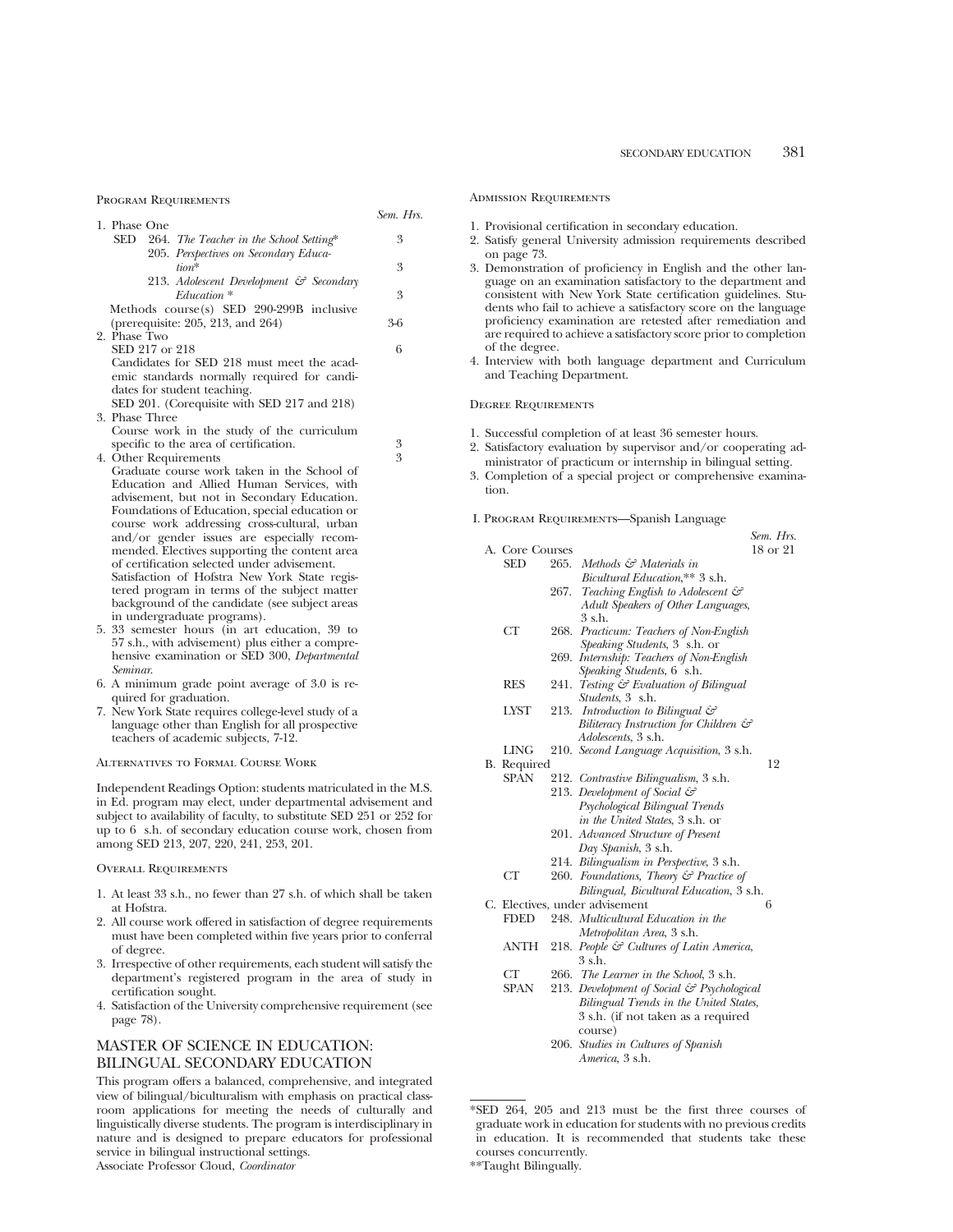II. Program Requirements—Other Languages

|                                              | Sem. Hrs. |
|----------------------------------------------|-----------|
| A. Core courses selected from IA listing     |           |
| above                                        | 18 or 21  |
| B. Required courses in another language, un- |           |
| der advisement, including Language Ac-       |           |
| quisition and Culture                        | 19        |
| C. Électives, under advisement               | 6         |

See complete graduate information, page 73.

## MASTER OF SCIENCE IN EDUCATION: TEACHING OF ENGLISH AS A SECOND LANGUAGE (TESL)

This course of study leads to certification of elementary and secondary level teachers of English as a second language. Associate Professor Cloud, *Coordinator*

#### Admission Requirements

For students without previous training or experience in education (preservice):

- 1. Major study in any of the following: English, languages, speech, linguistics, reading or other related area;
- 2. Proficiency in English including reading, writing and speaking;
- 3. Twelve semester hours of foreign language or demonstrated proficiency in a second language;
- 4. A letter of recommendation from a supervisor or principal and an interview with the coordinator of the master's program;
- 5. Meet the graduate admission requirements as stated in the University *General Bulletin*.

For students holding certificates in education (in-service):

- 1. Certification (provisional or permanent) as elementary or secondary school teacher or completion of all education courses leading to certification;
- 2. Proficiency in English and foreign language study as for preservice students above;
- 3. Meet the graduate admission requirements as stated in the University *General Bulletin*.

#### Degree Requirements

- 1. The completion of a minimum of 36 semester hours, of which 30 hours must be taken in the core and linguistic components;
- 2. Completion of a special project or comprehensive examination.

Program Requirements

All (preservice and in-service) candidates take the following:

- Area 1. Methodological Component, 9 s.h.
	- CT 266. *The Learner in the School*
	- ELED 225. *Teaching English as a Second Language*
	- SED 267. *Teaching English to Adolescent & Adult Speakers of Other Languages*
- Area 2. Linguistic Component, 9 s.h.
	-
	- ENGL 203. *Approaches to English Grammar*
	- LING 210. *Second Language Acquisition* LYST 210. *Introduction to Literacy Studies*
- Area 3. Language and Culture, 6 s.h.
	- SPAN 213. *Development of Social & Psychological Bilingual Trends in the United States* or
	- ANTH 200. *Fundamentals of Anthropology*
	- FDED 248. *Multicultural Education in the Metropolitan Area* or, with advisement
	- CT 260. *Foundations, Theory & Practice of Bilingual, Bicultural Education*

Preservice, In-Service Requirements

In addition to completing the above courses, students must complete either the preservice or in-service courses.

#### Preservice Courses

Area 1. TESL University-supervised student teaching, 6 s.h.



In-Service Courses

Area 1. TESL, 3 s.h. CT 268. *Practicum: Teachers of Non-English Speaking Students*

Area 2. Additional Courses, 9 s.h.

RES 241. *Testing & Evaluation of Bilingual Students* SPCH 209. *Developmental Psycholinguistics* or with advisement recommended ELED 202, 205, LYST 218, or LYST 200

Elective, to be chosen under advisement.

## MASTER OF ARTS

The program, with a major in secondary education, is designed to provide advanced study for certified teachers on the secondary level and for others of comparable educational preparation and experience who wish to improve their competence in the teaching of a special subject and deepen their understanding of education as a field of study. If undergraduate work in the teaching field has been minimal and the student's credits are insufficient for Hofstra's recommendation for certification, the program is modified to include the requisite work. Candidates for this degree should seek early advisement.

#### Program Requirements

**NOTE 5:** only courses taken under *departmental* advisement are assured of applicability to the degree.

|                                                                                                                | Sem. Hrs. |
|----------------------------------------------------------------------------------------------------------------|-----------|
| 1. Secondary education course work including                                                                   | 18        |
| SED 205 and a discipline-based curriculum                                                                      |           |
| elective, taken under advisement.                                                                              |           |
| 2. Course work in education, under advisement,                                                                 | 3         |
| outside Secondary Education, Foundations of                                                                    |           |
| Education, and Special Education courses are                                                                   |           |
| especially recommended.                                                                                        |           |
| 3. A minimum of 3 s.h. in course work in educa-                                                                | 3         |
| tion that addresses cross-cultural, urban or gen-                                                              |           |
| der issues.                                                                                                    |           |
| 4. Satisfaction of Hofstra's registered program in                                                             | 9         |
| terms of course work in the certification area                                                                 |           |
| and elective study.                                                                                            |           |
| 5. Successful completion of a comprehensive ex-                                                                |           |
| amination, or SED 300, Departmental Seminar, or                                                                |           |
| submission of an acceptable master's essay, or a                                                               |           |
| in a mandala da shekarar a shekarar ta tarin a shekarar ta kasar ta shekarar ta shekarar ta shekarar ta shekar |           |

comprehensive examination in addition to the basic 33 semester hours.  $\overline{33}$ 

**NOTE 6:** supplementary to the foregoing course distributions, a master's level candidate may offer the following option toward the degree: 30 semester hours plus 6 semester hours of *Master's Essay* (SED 301, 302).

6. A minimum grade-point average of 2.75 is required for all courses applicable to the degree. A minimum grade-point average of 3.0 is required for graduation.

For information about the criteria, scope, alternative emphases and kinds of studies acceptable for essays and honors essays, consult the faculty of Secondary Education.

## MASTER OF ARTS: SPECIALIZATION IN WIND **CONDUCTING**

This program is designed to provide advanced study for provisionally certified teachers of music who wish to improve their competence in the field of elementary or secondary education while specializing in the study of wind conducting in educational settings.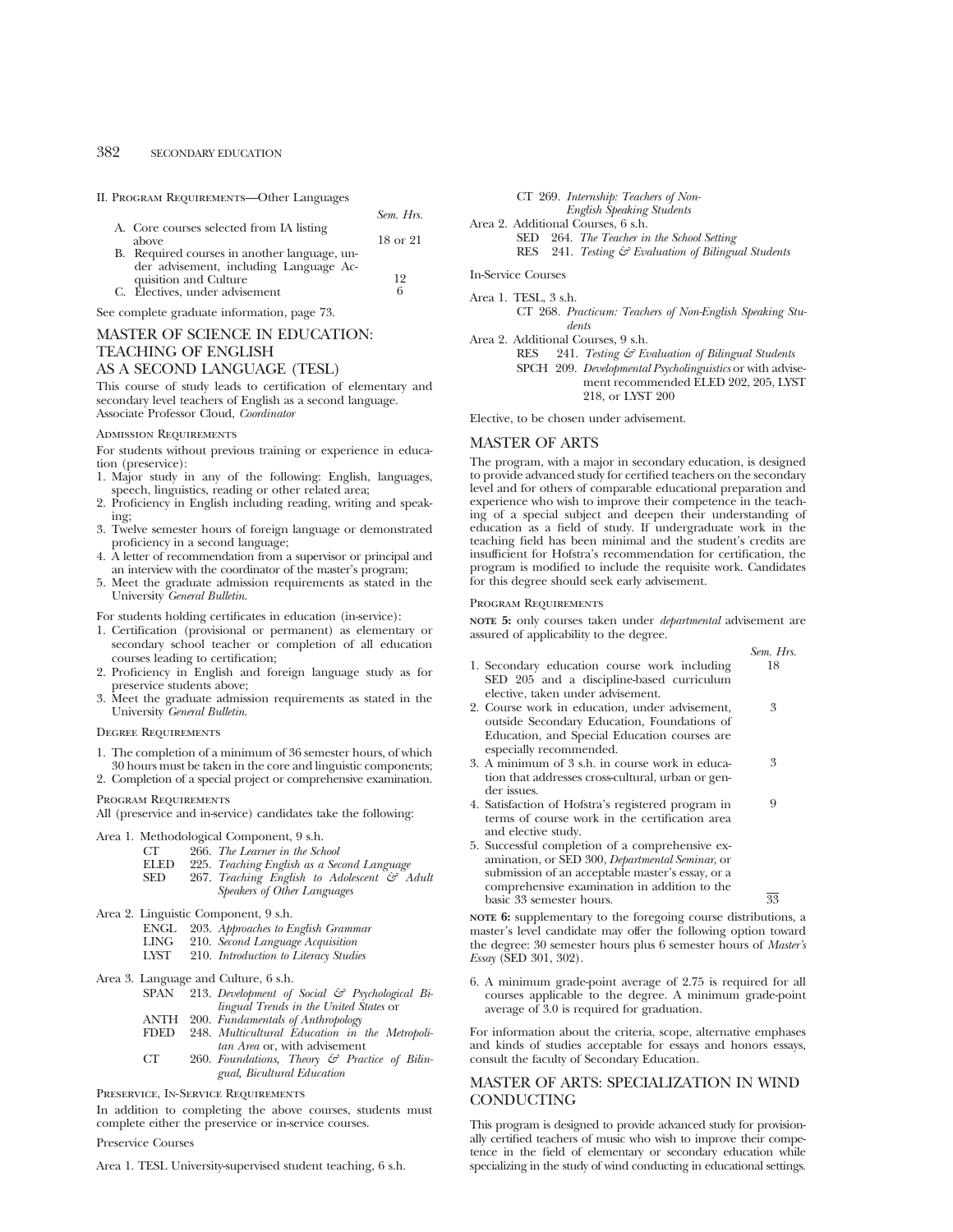#### ADMISSION REQUIREMENTS

In addition to all requirements for the M.A. program in secondary education above, a conducting audition and interview are required.

#### Program Requirements

**NOTE 5:** only courses taken under departmental advisement are assured of applicability to the degree.

| <b>REQUIRED COURSES</b><br>Sem. Hrs. |                                                 |                |  |
|--------------------------------------|-------------------------------------------------|----------------|--|
|                                      | Secondary education course work taken           |                |  |
|                                      | under advisement                                | 12             |  |
| SED                                  | 257. Instrumental Conducting: Techniques        |                |  |
|                                      | Methodology                                     | 3              |  |
|                                      | 258. Advanced Conducting & Rehearsal Techniques | 3              |  |
|                                      | 259. Wind Literature & Rehearsal                |                |  |
|                                      | <i>Techniques</i>                               | 3              |  |
| MUS                                  | 251-252. Advanced Special Studies               | 6              |  |
|                                      | 201. Introduction to Graduate Study in Music    | 3              |  |
|                                      | 232. Advanced Analysis & Composition            | $\overline{3}$ |  |
|                                      |                                                 | 33             |  |
|                                      |                                                 |                |  |

#### Additional Requirements

- 1. Successful completion of SED 300. *Departmental Seminar*, or submission of an acceptable master's essay, or a comprehensive examination in addition to the basic 33 semester hours.
- 2. Students must arrange for the use of a laboratory ensemble for all three semesters of MUS 251-252. This may be fulfilled by using any elementary or secondary school ensemble.
- 3. Students must arrange for, administer, plan, rehearse, and conduct a public performance no earlier than the last semester of study. The ensemble used may be any elementary or secondary school ensemble.
- 4. Irrespective of the option taken for #1 above, all students must pass a comprehensive wind conducting jury prior to their public performance.
- 5. A minimum grade point average of 2.5 is required for all courses applicable to the degree. A minimum grade point average of 3.0 is required for graduation.

## ADVANCED CERTIFICATE

#### Middle School Extension Into Grades 5-6

Persons holding the New York State Certificate of Qualification 7-12 or Certification can earn a Certificate for Middle School Extension into grades 5-6, by completing CT 247 (6 s.h.) and electives (6 s.h.), with advisement, detailed below. This extension is registered with the New York State Education Department.

#### Admission Requirements

- 1. New York State 7-12 Certificate of Qualification or Certification;
- 2. Satisfactory levels of academic achievement;
- 3. Application and admission to the program.

#### PROGRAM OF STUDY

| <b>Required Courses</b>                         | $12$ s.h. |
|-------------------------------------------------|-----------|
| CT 247. Integrated Middle School Extension into |           |
| <i>Grades</i> 5-6, 6 s.h.                       |           |

Electives with advisement, 6 s.h.; 3 s.h. from each of the following groups: candidates for the Certificate must have one reading course at the undergraduate or graduate level.

- a) ELED 205. *Language in the Curriculum,* 3 s.h.
	- 228. *Curriculum & Instruction in Communication,* 3 s.h. LYST 214. *Language & Literacy in Early & Middle Childhood,* 3 s.h.
- SED 273. *Teaching Writing in the Content Areas,* 3 s.h.
- b) ELED 244. *Models of Teaching,* 3 s.h.
	- SED 221. *Middle Level Curriculum,* 3 s.h., with advisement

#### EDUCATION HONOR SOCIETIES, see pages 70 and 77.

## **COURSES**

In addition to semester notations next to each course, a selection of courses is offered during the January and Summer sessions. Consult the *January* and *Summer Sessions* bulletins for these schedules.

|  |  |  | 100. Educational Technology in Secondary and |  |  |
|--|--|--|----------------------------------------------|--|--|
|--|--|--|----------------------------------------------|--|--|

*Middle Level Education* 1 s.h. Fall, Spring, Summer

This course introduces the prospective teacher of secondary and middle level students to the applications of information technology in school settings. Focuses on computer-based technology, including telecommunications, for integrating curriculum and facilitating student learning, problem solving, communications, and research. Hands-on experience is provided with a variety of hardware, software, and electronic imaging technologies. Students begin the initial design and production of their electronic portfolios which continue to evolve throughout their teacher education program.

#### 101M. *Applications of Technology in Music Education* 1 s.h. January

Development of basic music computer skills and professional portfolio. Includes sequencer software and its application to creative student assignments, the operation and educational application of one-piece music workstations, fundamentals of computer-assisted composition and music printing techniques, fundamentals of synthesizer programming and identification of available WEB resources. Emphasis is on the use and evaluation of software and teaching aids, the application of this knowledge to teaching at different age levels, and methods for teaching children to use technology effectively in their musical experiences. Students will be required to utilize and build upon information gained in this course in several other music courses throughout their undergraduate degree program. As such, students who have passed SED 100M will be granted access privileges to the Music Technology Lab (210 Emily Lowe) to continue their work and study in this area.

#### 102. *Adolescent Development and Learning* 3 s.h. Fall, Spring, Summer

Theory and research on physical, cognitive, affective, and social development in early and middle adolescence, with implications for learning, teaching, and health in middle and secondary schools. Issues pertaining to literacy, technology, and multicultural education are considered. Requires 20 clock hours of participation/observation in high needs schools. Prerequisites: PSY 1 or 7. May not be taken on a  $Pass/D+/D/Fail$  basis. (Formerly *Adolescent Development and the Secondary School.*)

#### 111. *Teaching Music at the Elementary Level* 3 s.h. Fall

This course is designed to provide music students seeking certification the opportunity to investigate current philosophies of music education and to apply their understanding by developing a personal rationale concerning the educational, philosophical and psychological reasons for teaching music. In addition, students explore ways of developing creative music strategies whieh incorporate technology, multicultural music and integration with other subject matter. Classroom observations (20 hours) and lesson demonstrations are required. Prerequisites: for undergraduates, SED 151, CT 102 and SED 122. There is a material fee of \$10.00. (Formerly SED 111, 112, *The Teaching of Music.*) **NOTE:** SED 111 is not for the elementary classroom teacher.

#### 112. *Teaching Instrumental Music* 3 s.h. Spring

The purpose of this course is to explore all aspects of the instrumental music education program from grade 4 through 12. This course will serve as a study of how to plan, develop, implement, and evaluate all areas of primary and secondary school instrumental music education. Classroom observations (20 hours) and lesson demonstrations are required at the secondary level. Prerequisites: for undergraduates, SED 111. There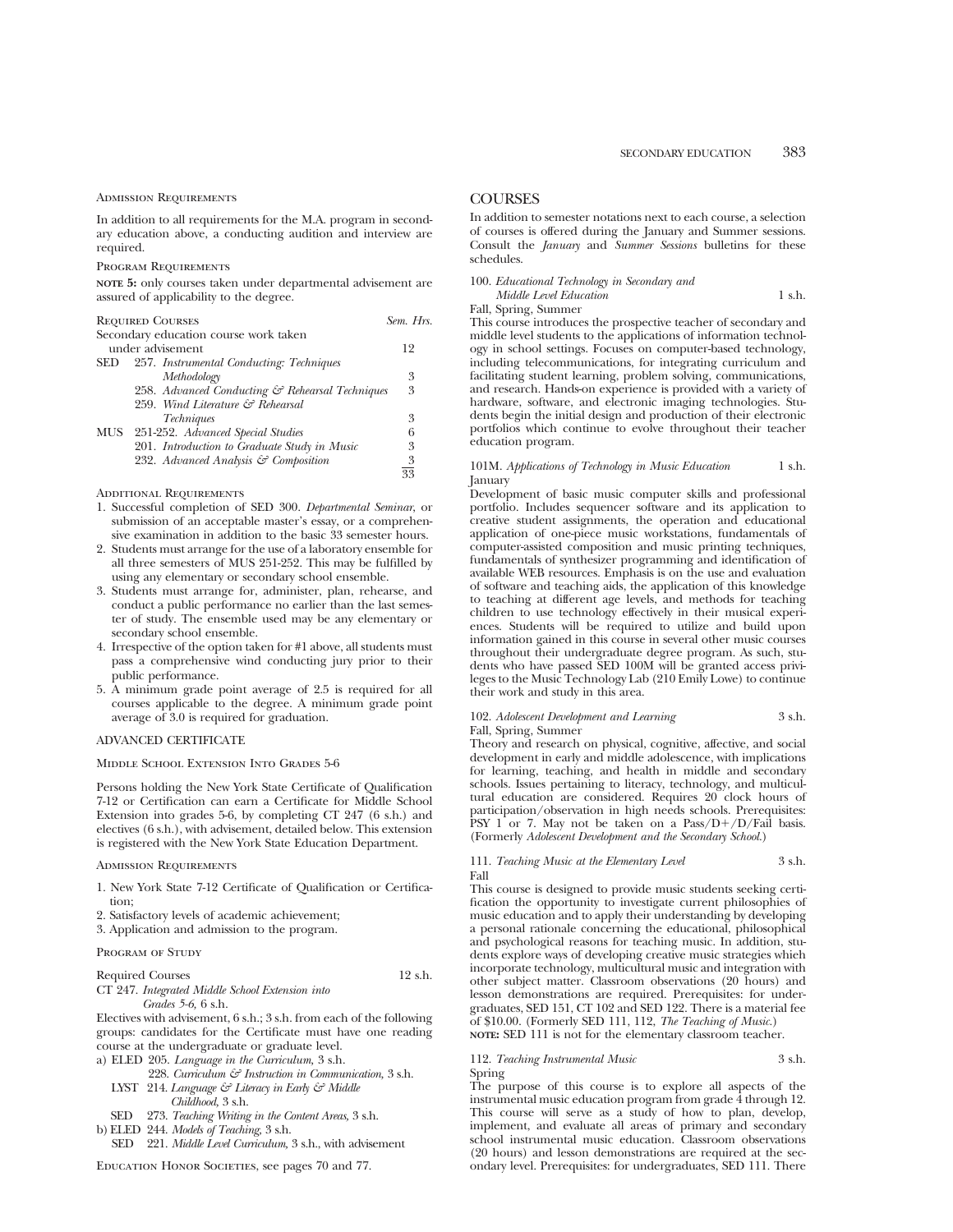is a material fee of \$10.00. (Formerly SED 111, 112, *The Teaching of Music.*)

## 113 & 114. *The Teaching of Art* 3 s.h. each Periodically

Study of perceptual stages of development, K-12, with a view towards designing a qualitative and creative art program. In addition to the study of major art media, students learn to stimulate an appreciation of art through multicultural art history and aesthetics. Subjects covered include models for curriculum design, multiculturalism, interdisciplinary art education, modes of assessment, the museum as educator and art for students with special needs.

Prerequisites: for undergraduates, SED 151, SED 102. There is a material fee of \$10.

**NOTE:** 113 is not for the elementary classroom teacher. Both 113 & 114 are prerequisites for student teaching.

### 115. *Methods and Materials of Teaching Native Language Arts to the Bilingual Learner* 3 s.h. Fall, every other year

Theories, problems, and practices of teaching and evaluating native language arts in bilingual classroom settings. Consideration is given to formal language instruction in the native language including reading and writing in the content areas, as well as use of authentic literature to develop language and literacy skills in the native language. Classroom observations are required.

## 122. *Music for the World's Children: An Introduction to Music Education* 1 s.h.

## Fall

Focuses on the development of creative music strategies which enable students to develop their own expressive musical abilities, and in turn, prepare them to facilitate the same process with their future students. Music, and its relationship to other subjects in the curriculum, will be examined as a means to facilitate students' abilities to make connections and conceptualize points of view from a variety of perspectives.

## 151. *The Secondary School Teacher* 3 s.h.

#### Fall, Spring, Summer

An examination of the multifaceted role of the secondary school teacher as a reflective practitioner. An introduction to such processes as instructional planning, selection and implementation of a variety of teaching methodologies, assessments, materials, and technologies for the classroom. Focuses on the establishment of learning environments that support diverse student populations and promote the speaking, listening, reading and writing skills of all learners. Requires 20 clock hours of classroom participation/observation in a secondary school. Should be taken prior to special methods courses.

### Teaching Specialization Courses

**NOTE:** methods courses (153, 157-160) are usually offered only during the fall semester. Students should check with their advisers in Secondary Education in order to plan their sequence of courses.

Students enrolling in these courses are expected to set aside a three-hour block of time one day a week between the hours of 8 a.m. and 3 p.m. for observation and participation in selected public schools.

#### Fall

| $\Gamma$ and                                                |          |
|-------------------------------------------------------------|----------|
| 153. Teaching of Foreign Languages                          | $3$ s.h. |
| 157. Teaching of Speech & Drama                             | 3 s.h.   |
| 158. Teaching of Business—Accounting (College               |          |
| Accounting, Bookkeeping, Data Processing and Law)           | 3 s.h.   |
| 159. Teaching of Business—Skills (Secretarial Skills,       |          |
| Shorthand, Transcriptions, Typewriting $\mathcal{C}$ Office |          |
| <i>Occupations</i> )                                        | $3$ s.h. |
|                                                             |          |

### 160. *Teaching of Business—Distributive Education (Merchandising & Salesmanship)* 3 s.h.

Examination of the goals, curricula, nature and structure of the disciplines, teaching strategies, methods, classroom environment, problems, issues, and monitoring and assessment of student learning in the student's field of specialization. Designed to enable the student to make well informed, professional decisions after engaging in critical analysis and reflection. The teaching of one's subject area is studied within the context of working effectively with diverse students. Classroom observations and participation in a secondary school are required. Prerequisites for undergraduates: SED 151, SED 102.

#### 152. *Teaching of English* 3 s.h. Fall

This course provides preparation for teaching English language and literature in New York State middle schools and high schools. Consideration is given to teaching methodologies that promote reading, writing and literacy from a multicultural perspective in an inclusive classroom enviroment. Student assignments and assessments reflect the New York State Learning Standards for the English Lanugage Arts. The course focuses on literacy concerns and issues, instructional planning, classroom organization, providing for students with special needs, integrating technology, student assessment, and developing reflective practices in the teaching of English language arts. Consideration is given to how best to meet the needs of a diverse group of students by individualizating instruction and using differentiated texts. Prerequisites: SED 151, 164.

#### 154. *Teaching of Mathematics* 3 s.h. Fall

Focuses on instructional planning, teaching methodologies, materials, classroom organization and assessment in secondary (grades 7-12) mathematics. Electronic technologies and multiple strategies for engaging students in the discovery and application of mathematical principles are explored. Modes of instruction for promoting reading, writing, and communication skills in mathematics are addressed. Twenty hours of classroom participation/observation are required in secondary schools. May not be taken on a Pass/ $D+/D/F$ ail basis. Prerequisites: SED 102, SED 151, and SED 100.

#### 155. *The Teaching of Science* 3 s.h. Fall

Examination of the goals, discipline, teaching strategies, technology integration, classroom organization, and monitoring and assessing student learning in the area of science. Designed to enable the student to make well informed, professional decisions after engaging in critical analysis and reflection. The teaching of science is studies within the context of working effectively with diverse students. Twenty clock hours of classroom participation/ observation in a secondary school is required. Prerequisites: FDED 111 or 127; SPED 101; LYST 101; SED 102 and 151.

#### 156. *Teaching of Social Studies* 3 s.h. Fall

Examination of social studies education including goals, state and national standards for history and the social sciences, scope and sequence in the New York middle school/secondary school social studies curricula, teaching strategies and methods, especially promotion of reading, writing and literacy in the content area and inclusive practices, classroom environments, problems and issues, and the assessment of teaching practice and student learning. This course should be taken after SED 151 and must be taken prior to student teaching. Includes 20 hours of participation/observation in a secondary school classroom (grades 7-12).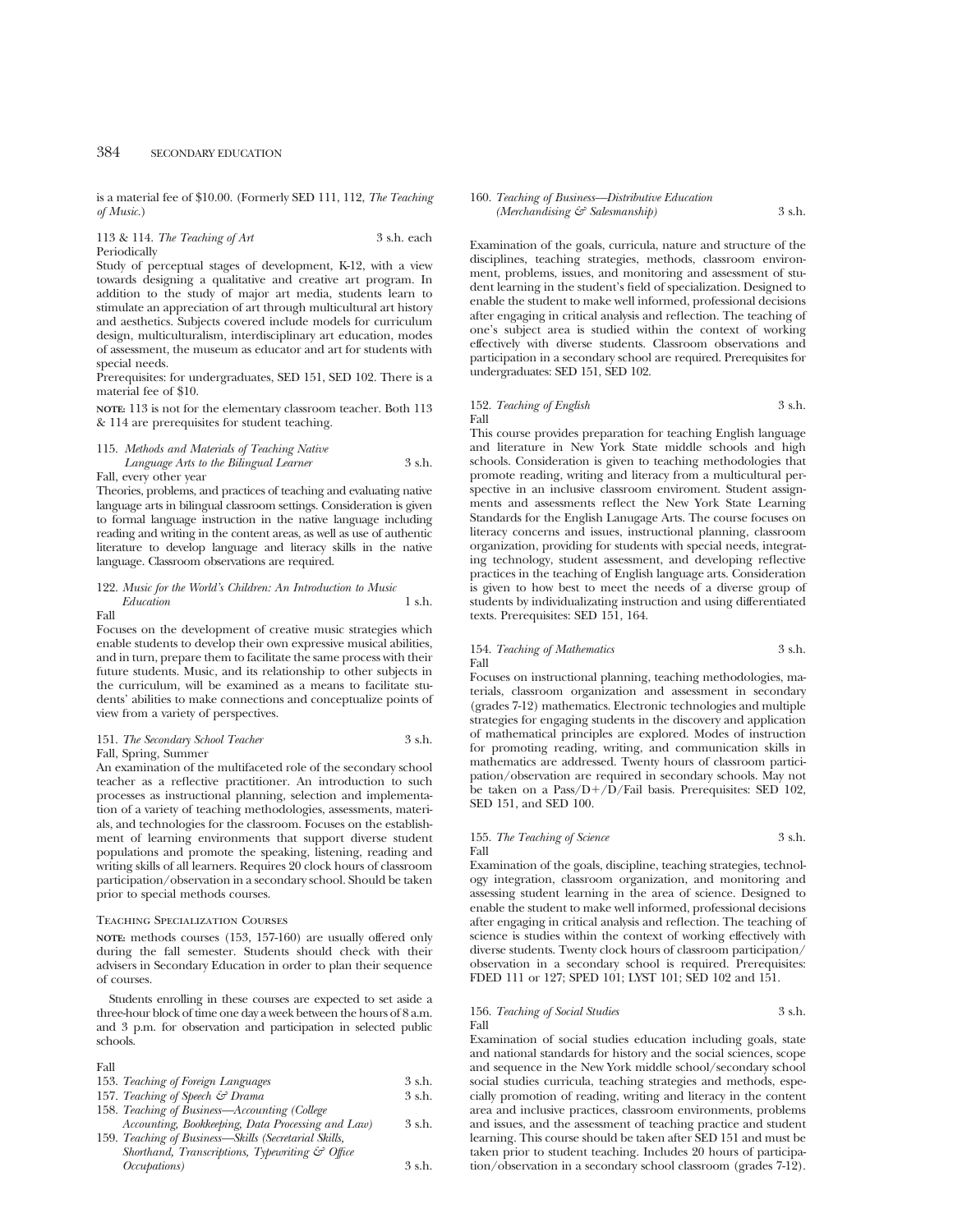The student will make oral and written reports to the instructor on a mutually determined reading or research program. Prerequisite: permission of the instructor.

#### 163. *Teaching Global History* 3 s.h. Spring

Examination of global history curricula in New York State including content knowledge, conceptual understandings, and strategies for promoting the acquisition of academic, technological and social skills and enhanced literacy in inclusive classrooms. Exploration of the complex multicultural global nature of human experience using a thematic, interdisciplinary, inquiry-based activity and project approach that integrates New York State's and national world history, geography, anthropology, government and citizenship, sociology and economic standards.

#### 164. *Young Adult Literature* 3 s.h. Spring

Study of canonical and noncanonical texts for young adults in a course that includes developing content knowledge, conceptual understandings and strategies for promoting the acquisition of academic, technological and social skills and enhanced literacy in an inclusive classroom. Texts will address the multicultural nature of human experience. Pedogogy will promote a reader response approach to literature integrated with appropriate writing experiences. (Formerly *Literature for Young Adults.*)

## 166. *Exploring the Mathematics Curriculum* 3 s.h. Spring

Focuses on mathematics curriculum. Instructional models are explored for teaching mathematics through inquiry, problemsolving, and interdisciplinary methodologies. Considers common themes in mathematics, science, and technology. Reading, writing, speaking, and listening skills specific to the mathematics curriculum are addressed. Prerequisites: SED 102 and SED 151.

#### 167. *Exploring Curriculum for Languages Other Than English* 3 s.h.

Spring

A course designed to introduce students to recent learning theories, curricular reforms, and technological resources for the teaching of languages other than English and to familiarize students with the New York State curriculum, instruction, and assessment standards in this area. Curricula for enhancing communication and cross-cultural understandings are emphasized. Prerequisites: SED 102 and 151.

#### 170. *Current Issues and Trends in English Education* 3 s.h. Periodically

Provides a further opportunity for students to explore current issues central to the teaching of English grades 7-12 with particular emphasis on language development in adolescents; teaching reading and composing for varied purposes; relationships between language and learning; and multicultural perspectives on the language arts curriculum.

#### 171. *Experiences in Urban Secondary Education* 3 s.h. Once a year

This is an observation, participation, and teaching project. A team of secondary education students and a Hofstra University faculty member works in an urban multiethnic secondary school. Provides a reflective experience in a multiethnic interracial urban school setting. Students examine issues in urban education and the rewards, possibilities and problems of working in an urban school. Prerequisite: SED 151. It is recommended that this course be taken prior to student teaching.

#### 178. *Reflective Practice and Classroom Analysis* 3 s.h. Fall, Spring

The implications of reflective practice and classroom analysis on the understanding of teaching practice and pedagogical approaches; promoting literacy in the content areas; addressing the needs of diverse learners and for those whose native language is not English. Student teachers explore ways to analyze their work as teachers including formal analytical techniques, team-building dialogues, journaling, portfolios, e-mail networking, and audio and video analysis of teaching practice. Integrates topics from prior eduction classess including educational technology, inclusion, and literacy. Completion of an electronic portfolio as a culminating activity in the secondary education program is required. Must be taken concurrently with SED 179. (Formerly SED 101, *Introduction to Class Analysis.*)

### 179. *Student Teaching* (Undergraduate) 6 s.h. Fall, Spring

Full-time student teaching in cooperating schools with direction and supervision from University supervisors. Students have two placements during the semester: one at the middle school level (7-9) and the other at the senior high school level (10-12). Attendance at weekly seminars is required. Student teachers review content area planning including assessment, inclusion, diversity, literacy, resources, and technology and relate pedagogy to content. Special required seminars address issues of child abuse and abduction; substance abuse; and safety, fire and arson. Admission by application and interview only. Application may be obtained at the Office of Field Placement and returned by October 1 for the spring semester and by March 1 for the fall semester. Prerequisites: 19 semester hours of professional education course work, the appropriate methods courses, appropriate grade point averages, and official acceptance into Student Teaching. For admission criteria, see Secondary Education, Undergraduate Programs, on page 371. Corequisite: SED 178, Pass/D+/ D/Fail grade only. (Formerly SED 117.)

## 180 through 189, A-Z. *Workshops* 1-3 s.h. each Periodically

Designed to meet the needs of individuals or specific groups of students or faculties of individual schools who want help in the solution of curricular or other school problems.

As individual subjects are selected, each is assigned a letter (A-Z) and added to the course number. Any course may be taken a number of times so long as there is a different letter designation each time it is taken. functions, substitute teaching, general professional associations for teachers, teachers' unions and teacher centers. Corequisite: SED 117.

## 201. *Classroom Analysis* 3 s.h.

Fall, Spring

The implications of various types of classroom analyses provided by psychology, sociology, and logic for understanding and dealing with students and content. Analytic patterns covered deal with students' cognitive and affective development and styles, and with teacher styles and linguistic behavior. Prerequisites for M.S. in Ed. students: SED 264, 205, 213 and appropriate methods course(s); corequisite: SED 217 or 218. (Formerly *Classroom Analysis and Control*.)

#### 205. *Perspectives on Secondary Education* 3 s.h. Fall, Spring

An overview of secondary education as an evolving system, an area of study and a field for professional growth. Identification and differentiation of lines of thought—recent historical, societal and human developmental—bearing on curricular and instructional decision making for secondary school programs. Modes of investigation and rationale formulation underlying the emergence of contemporary secondary level programs. This course must be among the first three courses completed in the M.S. program.

#### 207. *The Dynamics of Curriculum Change* 3 s.h. Periodically

Same as ELED 207. Prerequisites: provisional certification in secondary education.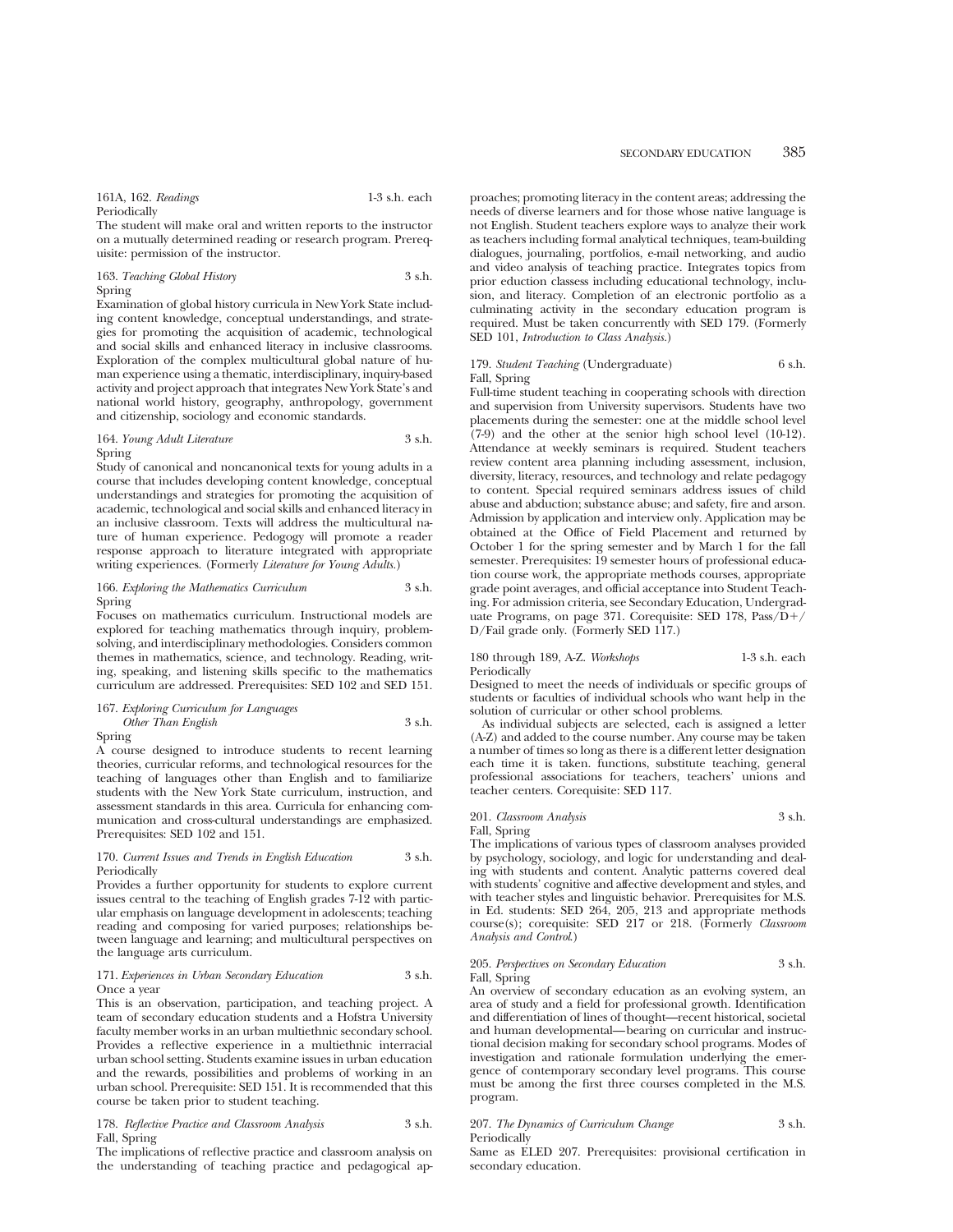#### 208. *Multicultural Curriculum and Teaching* 3 s.h. Fall, Spring, Summer

Course provides education students with an introduction to multiple multicultural education curriculum approaches, situating multicultural curriculum and teaching within a broader discussion of educational philosophy, current debates on learning and standards, evolving technological and non-technological resources, and the curriculum implications of the diverse nature of the population of the United States. Prerequisites or corequisites for M.S. in Ed. students: SED 205, 213, 264. M.A. students should consult with their advisers. Same as CT 208.

#### 209. *Professional Studies for Teachers in the Secondary Schools* 3 s.h. Periodically

Designed to supplement the knowledge and skills preservice teachers receive in their courses. Some of the curriculum is designed to meet the individual professional problems of the student teacher. The remainder of the course treats contemporary problems such as problems in teaching mainstreamed youngsters in a regular class. Persistent problems of the profession that are learned better in the field are included: for example, the teacher in the sociocultural environment of the school, and the teacher and professional associations. Corequisite: SED 217.

#### 213. *Adolescent Development and Secondary Education* 3 s.h. Fall, Spring, Summer

The implications of adolescent cognitive and affective patterns for the total program, with a particular emphasis on implications for teaching method. Classroom observations and participation in a secondary or middle school are required. This course must be among the first three courses completed in the M.S. program. (Formerly *The Adolescent and the Secondary School.)*

### 217. *Student Teaching* 6 s.h. Fall, Spring

Full-time students teaching in cooperating schools with direction and supervision from University supervisors. Students have two placements during the semester: one on the middle school/ junior high school level (7-9) and one on the senior high school level (10-12).\* Attendance at weekly seminars is required. These seminars are designed to help locate, analyze and solve immediate problems in student teaching assignments. Application must be submitted at the Office of Field Placement prior to October 1 for the spring semester and March 1 for the fall. Prerequisites: SED 264, 213 and appropriate special methods course(s), a cumulative grade-point average of 2.75 or better in the field in which certification is sought and in professional education courses. Corequisite: SED 201. Required for M.S. in Education (Sec. Ed.) if candidate has not student taught and does not have teaching experience. Pass/Fail grade only.

The maintenance of a grade point average of 2.75 in all courses in the School of Education after admission with no D's or outstanding INC's. Acceptance into student teaching is contingent upon the completion of at least 15 semester hours of course work at Hofstra with an overall grade point average of 2.75 or better with no D's or outstanding INC's.

**\* NOTE:** exceptions in some subject areas that are specific to the senior high school. See adviser.

### 218. *Supervised Field Experience and Seminar for Beginning Teachers* 6 s.h.

## Fall, Spring

Directed teaching service in the junior and/or senior high school for graduate students in the preservice program who have not student taught and who are currently teaching in a registered secondary school in New York State. Included is a seminar designed to help teachers identify and cope with classroom instructional problems. Exceptions only by departmental permission. The student must obtain permission from the employing school for the supervisory observations by the University staff. Application must be submitted at the Office of Student Teaching

prior to October 1 for the spring semester and March 1 for the fall. Prerequisites: SED 264, 205, 213 and appropriate special methods course(s), a cumulative grade- point average of 2.75 or better in the field in which certification is sought and in professional education courses. Corequisite: SED 201. Pass/Fail grade only.

The maintenance of a grade point average of 2.75 in all courses in the School of Education after admission with no outstanding D's or INC's. Acceptance into student teaching is contingent upon the completion of at least 15 semester hours of course work at Hofstra with an overall grade point average of 2.75 or better with no D's or outstanding INC's.

#### 220. *The Evolution of the Secondary School Program* 3 s.h. Periodically

Emphasis on the history of secondary curriculum as it applies to the various specific subject areas. Not intended for students in the M.A. program with a major in education.

#### 221. *Middle Level Curriculum* 3 s.h. Periodically

An examination of the junior high and middle schools in the life and education of pre- and early adolescents. A study of the origins, rationales, functions, curricular, and instructional practices and issues. Applications will be made to educational problems at this level. Prerequisites for M.S. in Ed. students: SED 264, 205, 213. (Formerly *Early Secondary Education: the Junior High and Middle Schools.)*

## 223. *Supervised Teaching with Normal,*

*Physically Handicapped, Learning Disabled and Emotionally Disturbed Students* 9 s.h.

Fall, Spring

For matriculated graduate students seeking teacher certification with an extension to include teaching students with physical handicaps, learning disabilities and/or emotional disturbance. Students are periodically visited in a regular junior and/or senior high school and in a special education setting. Weekly seminars are devoted to analysis of teacher's activities, experiences and case studies. Evaluation of teaching effectiveness will be examined. Prerequisites: SPED 245 in the area of the physically handicapped and learning disabled; in the area of the emotionally disturbed, SPED 242 and 245. SED 264, 205, 213 and appropriate methods course(s); a cumulative grade-point average of 2.85 or better in field in which certification is sought. Admission by application and permission. Same as SPED 223A-223B.

#### 225. *Teaching English to Speakers of Other Languages* 3 s.h. Once a year

An examination of theories, methods and materials used in schools in the United States. Students will be expected to do a research paper or to develop a project to include a theoretical base and a strategy of teaching. 226A, 226B, 227A and 227B: for courses, see Curriculum and Instruction Specializations below.

# 229. *Individualizing Instruction* 3 s.h.

Periodically

Students create individualized programs in their own and related certification areas, developing alternative modes of (1) organizing curriculum, (2) teaching, and (3) evaluation. Emphasis is placed on matching educational programs to students' learning styles and on effective methods of implementation within local settings. Prerequisite for M.S. in Education candidates: preservice courses up to but not necessarily including student teaching.

#### 231. *Interdisciplinary Approaches to Curriculum and Instruction* 3 s.h.

Periodically

An advanced course designed to investigate and develop a variety of rationales, methods and materials for interrelating subject areas in the secondary school program. Prerequisites: M.A. matriculation or provisional secondary certification.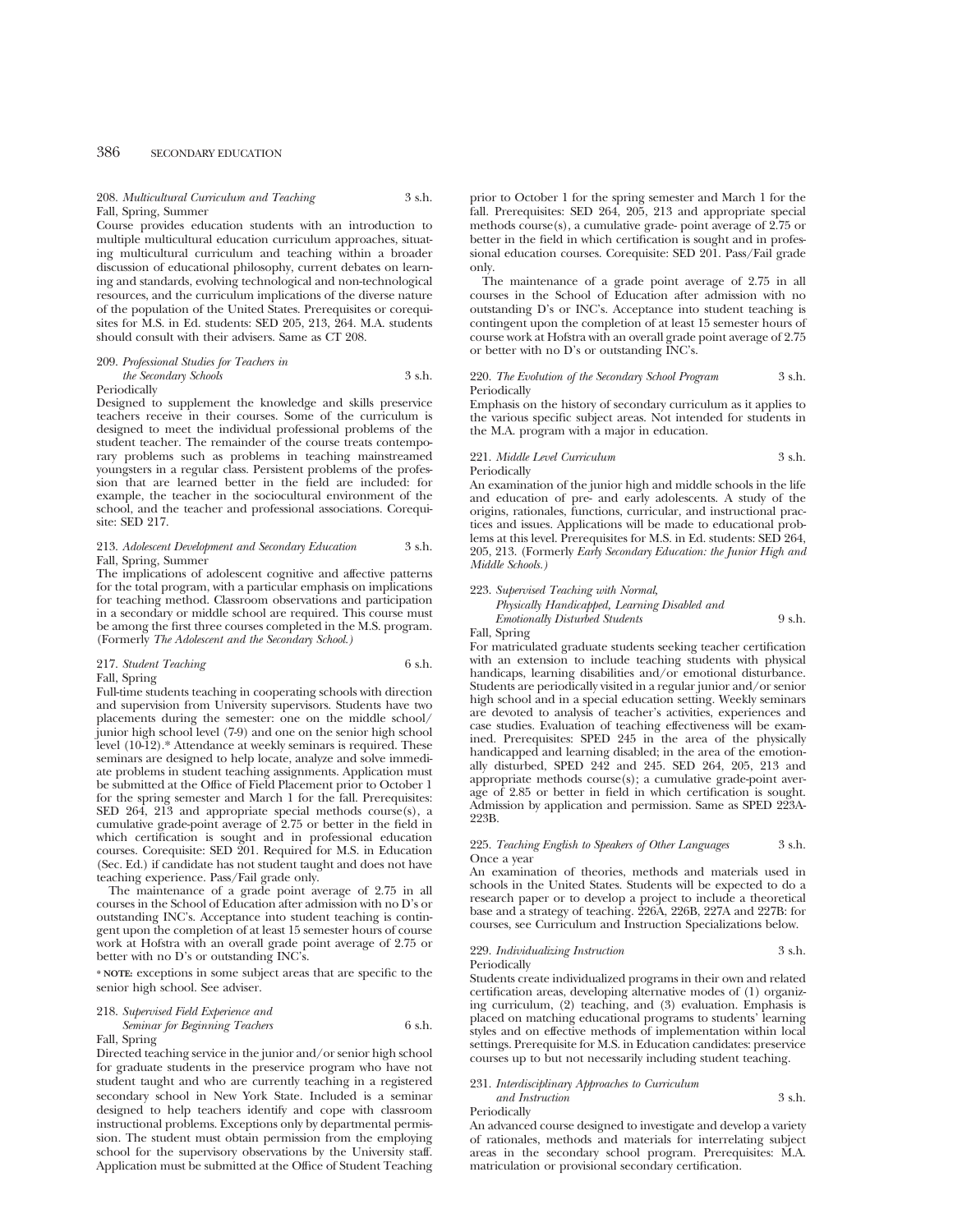Curriculum and Instruction Specializations

| Spring                                       |          |
|----------------------------------------------|----------|
| 226A. Curriculum and Instruction             |          |
| in Art for Elementary Schools                | 3 s.h.   |
| 226B. Curriculum and Instruction             |          |
| in Art for Secondary Schools                 | 3 s.h.   |
| 227A. Curriculum and Instruction             |          |
| in Music for Elementary Schools              | 3 s.h.   |
| 227B. Curriculum and Instruction             |          |
| in Music for Secondary Schools               | 3 s.h.   |
| Curriculum and Instruction in English        | 3 s.h.   |
| Curriculum and Instruction                   |          |
| <i>in Foreign Languages</i>                  | $3$ s.h. |
| Curriculum and Instruction in Mathematics    | $3$ s.h. |
| Curriculum and Instruction in Science        | $3$ s.h. |
| Curriculum and Instruction in Social Studies | $3$ s.h. |
| Curriculum and Instruction in Business*      | 3 s.h.   |
|                                              |          |

Advanced courses for experienced teachers concerned with the critical examination of projected or recently introduced programs in the subject field, the implications for teaching the subject of recent developments in curricular theory, and the application of curricular theory to developing supplemental curricular materials and approach. Designed for M.A. candidates and those possessing provisional secondary level certification.

#### 240. *Current Trends in Secondary Education* 3 s.h. Once a year

An advanced course designed to investigate in-depth current ideas and practices relating to curriculum and instruction. Students and instructor will cooperatively identify a number of specific areas of investigation which will become the focus of the course. Prerequisites: M.S. in Ed., SED 205, 213, 264.

## 241. *Patterns of Curriculum* 3 s.h. Once a year

A study of contrasting conceptions of curricular structures, theories, principles of curricular design and processes of curricular evaluation. Recurring problematic themes and issues in general curriculum as a field of educational thought and practice. Designed for both nonsecondary and secondary teachers, master's and post-master's educational specialists.

### 242. *Global History in the Curriculum* 3 s.h. Once a year

Both content and process are addressed to reinforce conceptual learning in the global studies curriculum for grades nine and ten. Topics include the importance of physical geography in shaping regional history, developing a world view in the social studies, tradition and change, world economic resources and global interdependency, political organization and the implications of technological change on human history. Recommended after SED 264 and 294. (Formerly *Global Studies in the Curriculum*.)

## 247A. *Integrated Middle School Extension into*

*Grades* 5-6 6 s.h. Periodically

Integrated study of pre and early adolescents' development, alternative classroom and school organizations, cooperative strategies, and interdisciplinary curriculum development. Related field experience in grades 5-6 is required. Prerequisite: New York State Certificate of Qualification or Certified in 7-12. Same as CT 247.

249. *Career Education Workshop* 3 s.h. Periodically Same as FDED 249.

251, 252. *Special Readings Seminar* 1-4 s.h. each Fall, Spring, Summer

Investigations and reports on advanced educational topics adapted to the program of the student. Prerequisite: permission of instructor.

#### 253. *Teaching for Thinking* 3 s.h. Periodically

A course in the design of vehicles for curriculum and assessment that emphasize and develop students' thinking processes. Theory, research, and practice are examined on topics including constructivism, critical inquiry, project-based learning, and reflective self-assessment. (Formerly *Teaching for Thinking in Secondary School Subjects*.) Same as CT 253.

#### 254. *Moral Education and Values Clarification* 3 s.h. Periodically

A practical course in which participants construct programs for classroom, become acquainted with a variety of extant-tested curriculum materials and learn to construct new materials.

#### 255. *Experiences in Urban Secondary Education* 3 s.h. Once a year

This is an observation, participation, and teaching project. A team of secondary education students and a Hofstra University faculty member work in an urban multiethnic secondary school. Provides a reflective experience in a multiethnic, interracial urban school setting. Students examine issues in urban education and the rewards, possibilities and problems of working in an urban school. Prerequisites for M.S. candidates: SED 205, 264 and 213. It is recommended that this course be taken prior to student teaching. M.A. students may take this course with advisement.

#### 256. *The Newspaper as a Teaching Tool* 3 s.h. Summer

This course introduces students to the newspaper as an educational tool for children of all grade levels, K-12, and in every subject area. The newspapers on Long Island and the Metropolitan area contribute editors, Newspaper in Education coordinators, and NIE managers as speakers in the workshop. Students tour *Newsday* and see the newspaper in production. The history and background of Newspapers in Education are presented. Students receive a comprehensive overview of NIE and the practical means to implement it in their classrooms. Curriculum materials and teaching strategies relating to the newspaper are employed.

#### 257. *Instrumental Conducting: Techniques and Methodology* 3 s.h. Summer

This course offers an opportunity for those trained in any conducting method to explore basic and advanced conducting techniques through group and individual training and technical exercises using the "Proactive Conducting Method." This method is designed to provide greater control while achieving extremely musical results.

#### 258. *Advanced Conducting and Rehearsal Techniques* 3 s.h. Summer

This course offers an opportunity to explore, through class study and the use of a laboratory wind ensemble, advanced conducting techniques, gestures, nuances, score study and rehearsal techniques toward the goal of emulating sound in motion. Each day, every participant conducts a college-level wind band which serves as the laboratory ensemble for the course.

#### 259. *Wind Literature and Rehearsal Techniques* 3 s.h. Summer

Details in the study of wind composers and their works of various levels and styles, and how to study and research information

<sup>\*</sup>Applications not accepted for 2001-2002.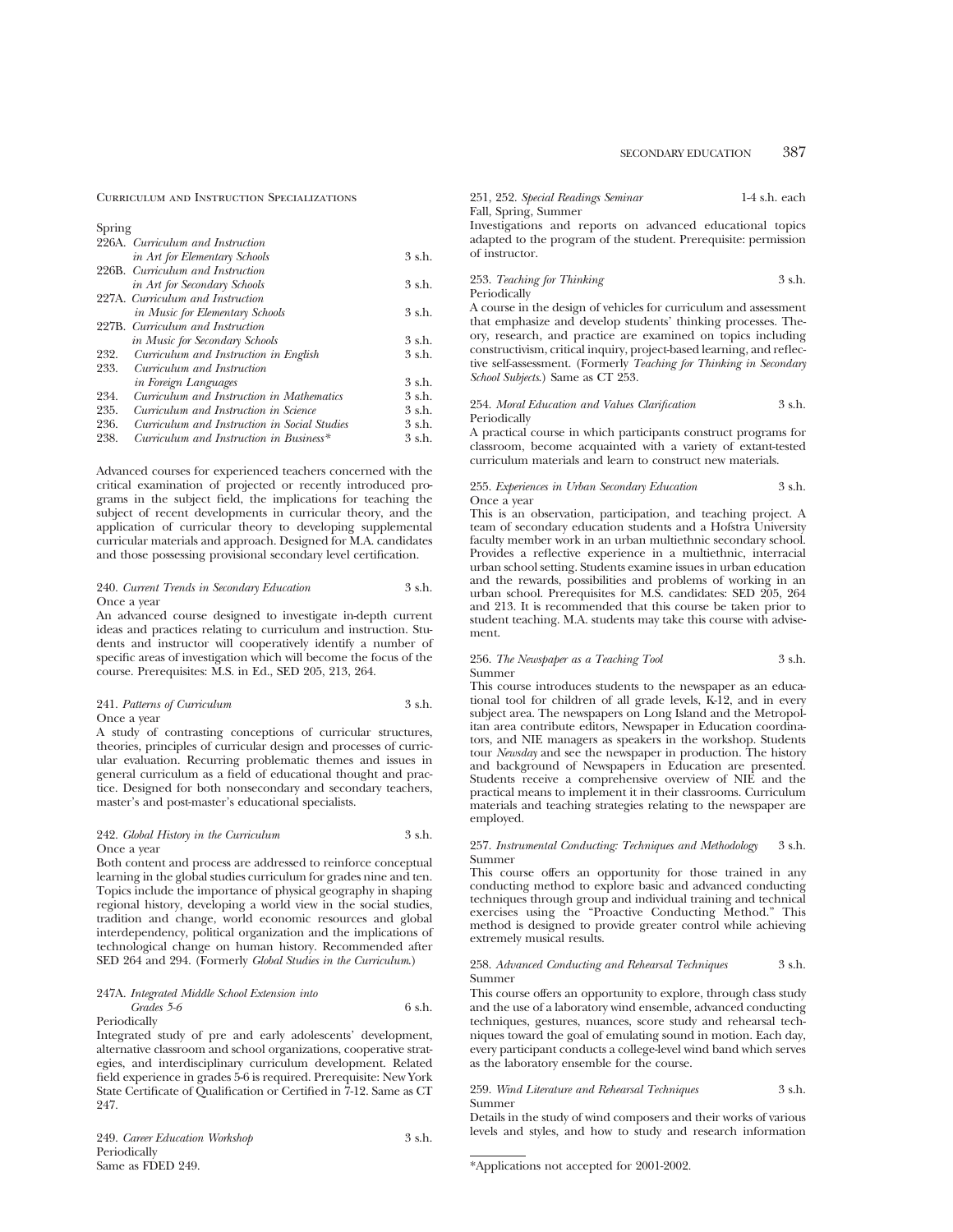about a work. Other topics include rehearsal techniques, score study, the teaching of ensemble performance skills, repertoire lists, and the critical evaluation of ensemble performance.

264. *The Teacher in the School Setting* 3 s.h. Fall, Spring

An analysis and synthesis of the multidimensional role of the secondary school teacher. Focus on analysis, reflection and decision making as related to the teacher's role. Topics include creating favorable learning environments, planning at various levels, selecting and employing various teaching and learning methods, working effectively with students from diverse populations, and evaluation. Classroom observations and participation in a secondary school are required.

#### 265. *Methods and Materials in Bicultural Education* 3 s.h. Once a year

Current teaching methods and materials are presented and analyzed. Establish how teachers can adapt instruction for the linguistic and cultural characteristics of students in dual language contexts. Aspects of cross-cultural learning styles to help in the teaching-learning process.

#### 267. *Teaching English to Adolescent and Adult Speakers of Other Languages* 3 s.h. Once a year

Theories and practices, methods and materials related to the teaching of English as a second language.

#### 270. *Current Issues and Trends in English Education* 3 s.h. Periodically

Designed to encourage dialogue, problem-posing and demonstrations in the pedagogy of English education. Students are invited to bring practical, philosophical, political and theoretical concerns to this course. Each week, students are responsible for reading assignments, leading informal discussions about the reading and making brief presentations.

273. *Teaching Writing in the Content Areas* 3 s.h. Spring

Intensive study of the processes of writing as used in the secondary and post-secondary curricula, with emphasis on the relationship between writing and thinking. Writing is viewed as both a response technique and as a learning tool in the interaction with text in each major content area.

#### 275. *The Cooperating Teacher in the*

*Teacher-Training Program* 3 s.h.

Periodically

A course designed to increase the understanding and enhance the effectiveness of those serving or desiring to serve as cooperating teachers for secondary-level student teachers. Treats issues of cooperative development of student teacher talents and the role of the practitioner in the advancement of the teaching profession. Prerequisites: provisional certification in a secondary subject and two years teaching experience or permission of instructor.

## 276. *Teaching United States History—A Projects Approach* 3 s.h. Once a year

Course explores ways to motivate junior and senior high school students in United States History classes using cooperative learning and group "projects." Participants examine cooperatives learning theory and practice, design cooperative group projects for different academic skill levels and explore ways of incorporating the projects into 7th, 8th and 11th grade United States History curricula and the 12th grade Economics and Participation in Government curricula. Recommended after SED 264 and SED 294. (Formerly *Teaching American History—A Projects Approach*.)

#### 280 through 289, A-Z. *Advanced Workshops* 1-3 s.h. each **Periodically**

Designed to meet the needs of individuals or specific groups of students or faculties of individual schools who want help in the solution of curricular or other school problems. Prerequisite: permission of Secondary Education faculty.

As individual subjects are selected, each is assigned a letter (A-Z) and added to the course number. Any course may be taken a number of times so long as there is a different letter designation each time it is taken.

#### Teaching Specialization Courses

**NOTE:** methods courses (290-298A, 299A) are usually offered only during the fall semester; 298B and 299B are offered in the spring. Students should check with their advisers in Secondary Education in order to plan their sequence of courses.

Students enrolling in these courses are expected to set aside a three-hour block of time one day a week between the hours of 8 a.m. and 3 p.m. for observation and participation in selected public schools.  $\sim 11$ 

| <b>Instructional Patterns for English</b>           | 3 s.h.                                                                                                                                                                                                                                                                                                                                                                                                                                                                                                                                                                                                                                                                                                                                                                                             |
|-----------------------------------------------------|----------------------------------------------------------------------------------------------------------------------------------------------------------------------------------------------------------------------------------------------------------------------------------------------------------------------------------------------------------------------------------------------------------------------------------------------------------------------------------------------------------------------------------------------------------------------------------------------------------------------------------------------------------------------------------------------------------------------------------------------------------------------------------------------------|
| <b>Instructional Patterns for Foreign Languages</b> | 3 s.h.                                                                                                                                                                                                                                                                                                                                                                                                                                                                                                                                                                                                                                                                                                                                                                                             |
| <b>Instructional Patterns for Mathematics</b>       | 3 s.h.                                                                                                                                                                                                                                                                                                                                                                                                                                                                                                                                                                                                                                                                                                                                                                                             |
| <b>Instructional Patterns for Science</b>           | 3 s.h.                                                                                                                                                                                                                                                                                                                                                                                                                                                                                                                                                                                                                                                                                                                                                                                             |
|                                                     | 3 s.h.                                                                                                                                                                                                                                                                                                                                                                                                                                                                                                                                                                                                                                                                                                                                                                                             |
|                                                     |                                                                                                                                                                                                                                                                                                                                                                                                                                                                                                                                                                                                                                                                                                                                                                                                    |
| (College Accounting, Bookkeeping,                   |                                                                                                                                                                                                                                                                                                                                                                                                                                                                                                                                                                                                                                                                                                                                                                                                    |
|                                                     | 3 s.h.                                                                                                                                                                                                                                                                                                                                                                                                                                                                                                                                                                                                                                                                                                                                                                                             |
|                                                     |                                                                                                                                                                                                                                                                                                                                                                                                                                                                                                                                                                                                                                                                                                                                                                                                    |
|                                                     |                                                                                                                                                                                                                                                                                                                                                                                                                                                                                                                                                                                                                                                                                                                                                                                                    |
|                                                     | 3 s.h.                                                                                                                                                                                                                                                                                                                                                                                                                                                                                                                                                                                                                                                                                                                                                                                             |
|                                                     |                                                                                                                                                                                                                                                                                                                                                                                                                                                                                                                                                                                                                                                                                                                                                                                                    |
|                                                     | 3 s.h.                                                                                                                                                                                                                                                                                                                                                                                                                                                                                                                                                                                                                                                                                                                                                                                             |
|                                                     |                                                                                                                                                                                                                                                                                                                                                                                                                                                                                                                                                                                                                                                                                                                                                                                                    |
| and the Arts                                        | 3 s.h.                                                                                                                                                                                                                                                                                                                                                                                                                                                                                                                                                                                                                                                                                                                                                                                             |
|                                                     |                                                                                                                                                                                                                                                                                                                                                                                                                                                                                                                                                                                                                                                                                                                                                                                                    |
|                                                     | 3 s.h.                                                                                                                                                                                                                                                                                                                                                                                                                                                                                                                                                                                                                                                                                                                                                                                             |
|                                                     |                                                                                                                                                                                                                                                                                                                                                                                                                                                                                                                                                                                                                                                                                                                                                                                                    |
|                                                     |                                                                                                                                                                                                                                                                                                                                                                                                                                                                                                                                                                                                                                                                                                                                                                                                    |
|                                                     |                                                                                                                                                                                                                                                                                                                                                                                                                                                                                                                                                                                                                                                                                                                                                                                                    |
| Schools.)                                           | 3 s.h.                                                                                                                                                                                                                                                                                                                                                                                                                                                                                                                                                                                                                                                                                                                                                                                             |
|                                                     |                                                                                                                                                                                                                                                                                                                                                                                                                                                                                                                                                                                                                                                                                                                                                                                                    |
|                                                     |                                                                                                                                                                                                                                                                                                                                                                                                                                                                                                                                                                                                                                                                                                                                                                                                    |
|                                                     | 3 s.h.                                                                                                                                                                                                                                                                                                                                                                                                                                                                                                                                                                                                                                                                                                                                                                                             |
|                                                     |                                                                                                                                                                                                                                                                                                                                                                                                                                                                                                                                                                                                                                                                                                                                                                                                    |
| Elementary and Secondary Schools (Formerly          |                                                                                                                                                                                                                                                                                                                                                                                                                                                                                                                                                                                                                                                                                                                                                                                                    |
| Instructional Patterns for Music in Secondary       |                                                                                                                                                                                                                                                                                                                                                                                                                                                                                                                                                                                                                                                                                                                                                                                                    |
|                                                     | <b>Instructional Patterns for Social Studies</b><br>296A. Instructional Patterns for Business-Accounting<br>Data Processing and Law)<br>296B. Instructional Patterns for Business-Skills<br>(Secretarial Skills, Shorthand, Transcription,<br>Typewriting and Office Occupations)<br>296C. Instructional Patterns for Business-Distributive<br>Education (Merchandising and Salesmanship)<br><i>Instructional Patterns for Art History</i><br>298A. Instructional Patterns for Art in<br>Elementary Schools<br>299A. Instructional Patterns for Vocal Music in<br>Elementary and Secondary Schools (Formerly<br>Instructional Patterns for Music in Elementary<br>Spring<br>298B. Instructional Patterns for Art<br>in Secondary Schools<br>299B. Instructional Patterns for Instrumental Music in |

Study of the specialized curricula, aims, teaching strategies, methods, materials, planning, classroom organizational strategies, classroom environment, and the monitoring and assessing of student learning in one's subject area. Emphasis on developing well informed, critical thinking, reflective, decision making professionals. The teaching of one's subject is studied within the context of working effectively with diverse students. Classroom observations and participation in a secondary school are required: times and sites will be arranged. Prerequisites: SED 205, 213, 264, MUS 107 (299B), MUS 30 (299B). Open only to M.S. in Ed. students.

*Schools*.) 3 s.h.

**NOTE:** 298A and 298B each require a material fee of \$10.

300. *Departmental Seminar* 3 s.h. Fall, Spring

Serves an integrative and culminating function with respect to the student's studies and experiences in the School of Education and Allied Human Services. Emphasis is on themes which cut across traditional course and departmental lines; selected student papers and research may be compiled in yearbooks of secondary education. Prerequisites: matriculation in the department and completion of *all* required course work in professional education. Pass/Fail grade only.

**NOTE:** satisfactory completion of SED 300 will be accepted in lieu of the secondary education comprehensive examination. SED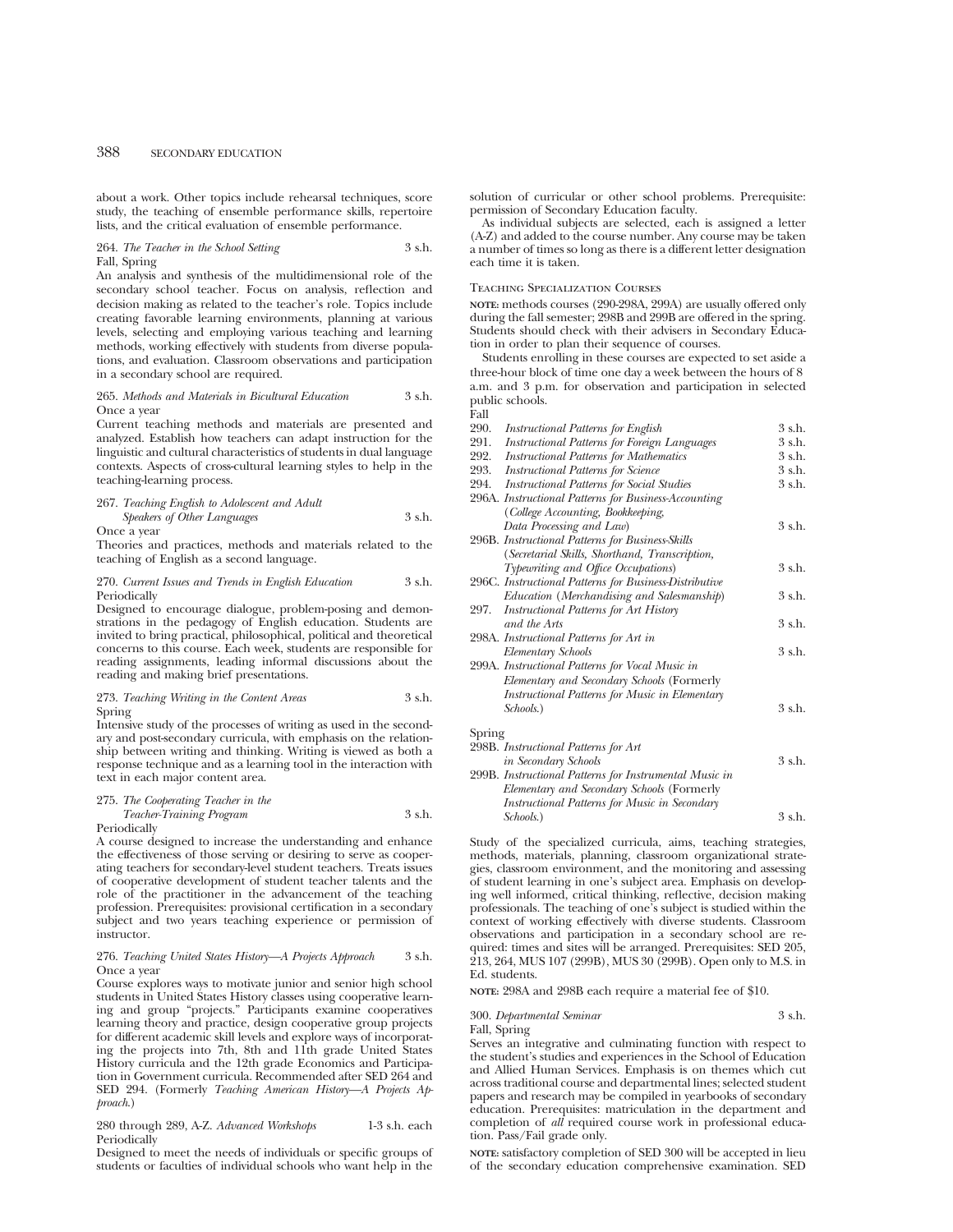300 may *not* be used to satisfy part of the basic 33 s.h. requirements in either the M.S. in Ed. or the M.A.

301, 302. *Master's Essay* 3 s.h. each

Fall, Spring

Supervision and instruction leading to the completion of the Master's Essay. Binding fee payable upon registration in 302. Admission by permission of secondary education.

303 through 309, A-Z. *Post-Master's Workshops* 1-3 s.h. each Periodically

Special workshops designed to explore current problems in secondary education. M.A. or M.S. in Ed. candidates must have approval of adviser.

# Sociology (SOC)

Administered by the Department of Sociology and Anthropology. Associate Professor Abraham, *Chairperson*

Professors Albert, Krauze, Silver; Assistant Professors Bogard, Vander Ven.

**B.A. SPECIALIZATION IN SOCIOLOGY:** a total of 32 semester hours in sociology is required for the major. The following four courses are required of all majors, preferably in sequence: SOC 4, 18, 180 and 181. Two additional courses are to be taken; one course selected from SOC 134, 140 or 160 and one course selected from SOC 185 or 191, 192. A minimum of 12 hours of electives in other sociology courses, chosen under advisement. (Courses equivalent to SOC 180 taken outside the department may be substituted for SOC 180, but will not be counted in the 32 s.h. of sociology courses.)

It is recommended that all sociology majors take the sociology section of the Graduate Record Examination (GRE) before graduation. A minimum grade-point average of 2.0 is required for the 30 s.h. of sociology. Required sociology courses in which a grade of D is obtained must usually be repeated.

See complete B.A. requirements, page 82.

**A MINOR IN SOCIOLOGY** consists of the successful completion of 18 semester hours, with at least nine hours in residence, as follows: SOC 4 and 15 additional hours to be taken, under advisement, with at least two courses chosen from among those required for the major. All candidates must register with the department.

Alpha Kappa Delta: a national sociology honor society, see page 70.

## **COURSES**

In addition to semester notations next to each course, several courses are offered during the January and Summer sessions. Consult the *January* and *Summer Sessions* bulletins for these schedules.

SOC 4 is prerequisite to all other sociology courses with the exception of SOC 18 and 134.

4. *Contemporary Society #* 3 s.h. Fall, Spring

An introduction to basic concepts of sociology and their application to specific aspects of contemporary American and other societies. Credit given for this course or SOC 1, not both.

7. *Crime and Delinquency* 3 s.h. Fall, Spring

Crime causation; the delinquent. Effects of institutional confinement and social ostracism; penology, prevention, social agencies, fieldwork and off-campus lectures.

8. *Sociology of Substance Abuse* 3 s.h. Periodically

The systematic study of the social construction and costs of substance abuse. Specific emphasis is placed on the effects of

substance abuse on various social institutions (family, workplace), and on the several sociological theories which can be applied to explain its occurrence. Other topics include the subcultures of substance abuse, issues of treatment and prevention, abuse and social policy.

9. *Youth, Crisis, and American Culture* 3 s. h. See course description, page 428.

10. *Sociology of Sport* 3 s.h. Periodically

Examines the institutionalized character of sport in American society. Issues such as sport and the media, professionalization, race and gender, and violence are discussed from various sociological perspectives.

18. *Social Theory and Social Issues* # 3 s.h. Fall, Spring

Introduction to the major theoretical currents in 19th century sociological thought. The classical tradition in sociological theory is examined with special attention to the contributions of Comte, Spencer, Marx, Weber, Simmel and Durkheim. Specific questions addressed in the work of these individuals include: Can the study of society attain objectivity? Is human equality a utopian dream? How did capitalism evolve? What is the nature of religion and can there be a nonreligious society?

## 32. *Women and Development* # 3 s.h.

Periodically

Examination of the historical transformation of the roles of Asian and African women in relation to the different modes of socioeconomic organization of their respective societies. Critical assessment of the impact of social, religious, economic and political systems in defining the status of women in these societies. Credit given for this course or ANTH 32, not both.

34. *Ethnicity and Minority Group Relations #* 3 s.h. Once a year

This course focuses on the critical analysis of the social and political construction of ethnicity and ethnic identity. The specific emphasis is on the United States, but appropriate comparative evidence from other societies is also examined. This course looks at the historical position faced by immigrant and indigenous minority groups. The experiences of such groups as Native Americans, Latin Americans, and European Americans are considered. In addition, contemporary instances of ethnic and minority group conflicts in the global context are examined. (Formerly *Minority Group Problems*.)

36. *Marriage and the Family* 3 s.h. Fall, Spring

Structure and functional analysis of the family studied through comparative cultural materials. Problems of the contemporary American family. Credit given for this course or New College SSG 2, not both.

| 37. Parenting, Poverty and Social Policy | 3 s.h. |
|------------------------------------------|--------|
| See course description, page 428.        |        |

80. *Statistics in Sociology* 3 s.h. Periodically

Use of basic statistical analyses to examine sociological data. Topics include measures of central tendency and dispersion, probability, inference and hypothesis testing, analysis of variance and correlations. A component on the utilization of the computer for statistical data analysis is included. (3 hours lecture, 1 hour laboratory.) Credit given for this course or MATH 8 or BIO 100 or QM 1 or PSY 140 or SOC 139 or SOC 180 or New College S 91 or QTB 2. (Formerly SOC 139.)

#Core course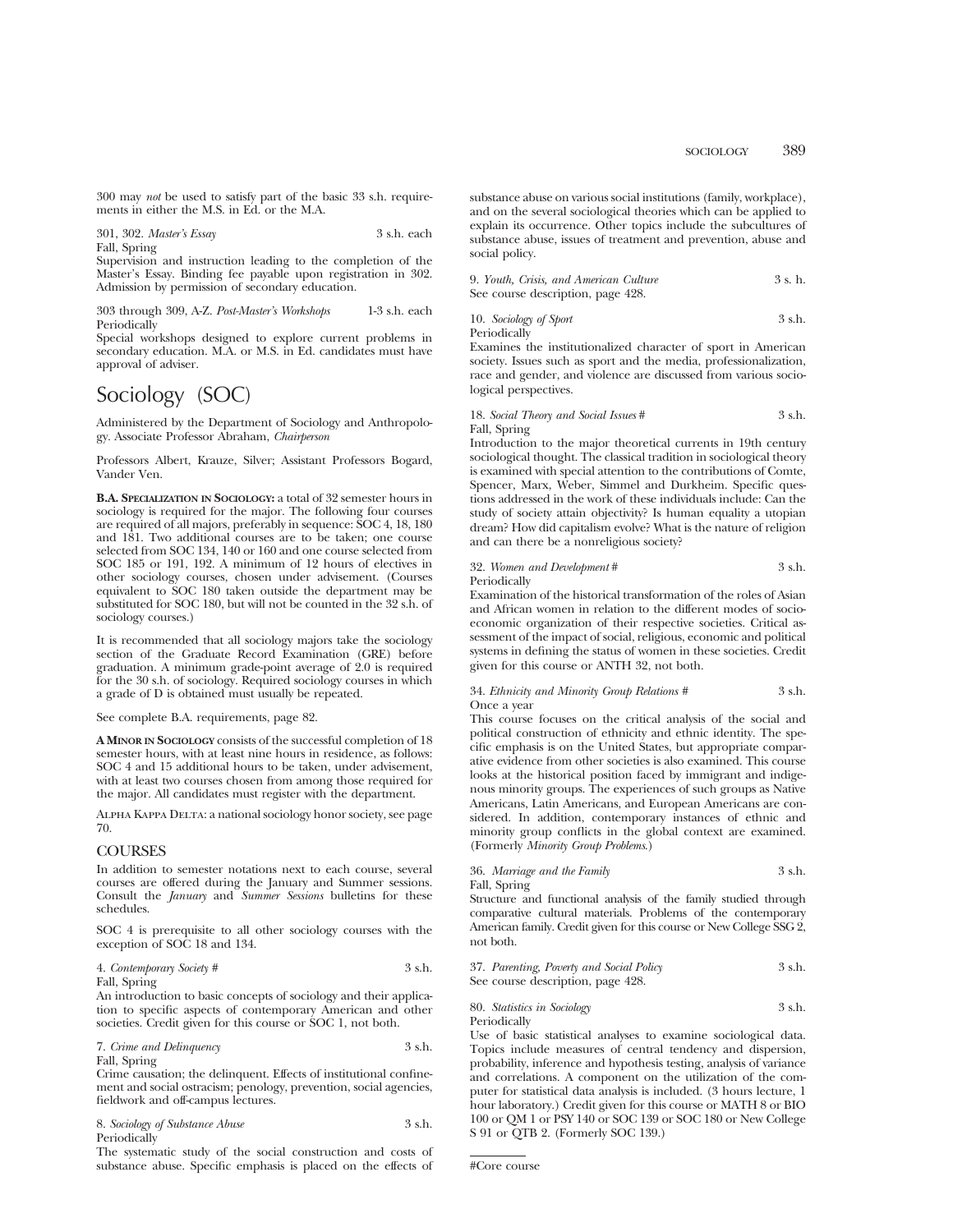| 81. Research Methods in Sociology | 3 s.h. |
|-----------------------------------|--------|
| Periodically                      |        |

Covers the fundamental issues associated with research in the social sciences. Topics include research design, conceptualization and measurement, reliability, validity and sampling designs. Principal techniques of data collection in sociology including experiments, surveys, participant observation and content analysis are examined. Laboratory exercises include work on research techniques, as well as experience with the utilization of the mainframe computer for data entry and analysis. (3 hour lecture, 1 hour laboratory.) Credit given for this course or SOC 143 or SOC 181. (Formerly SOC 143.)

100. *Honors Essay* 3 s.h. Fall, Spring

Research for and writing of a substantial sociological essay. Open only to qualified senior sociology majors who desire to graduate with departmental honors and who secure, before registration, written permission of the chairperson and of the instructor who will supervise the essay. This course also meets the requirement for SOC 191.

101. *Sociology of Education* 3 s.h. Fall

Introduction to education as a social institution, a particular type of formal organization, and an agent of socialization and social control. Analysis of the relation of education to other institutions such as religion, government, the economy and the family, as well as of variations in educational systems and evaluation techniques. Credit given for this course or FDED 115, not both.

#### 102. *Social Institutions* 3 s.h. Periodically

Analysis of institutions with particular emphasis on American society and the growth of cities; economic, political, religious and kinship organization from a social change perspective.

103. *Social Problems* 3 s.h. Fall, Spring

Analysis of theories and problems of deviance and social disorganization, with particular emphasis on such problems as war, family disruption, sexual behavior, juvenile delinquency, conflict in mass society, alienation and prejudice.

104. *Sociology of Health and Medicine* 3 s.h. Once a year

An introduction to some of the major issues of health care in the United States and other cultures; illness as a social phenomenon, the structure of health services, patient-doctor relationships, the medical profession and the economics of health.

105. *Religion and Society* 3 s.h. Once a year

Analysis of religious institutions and their functions in simple and complex social structures. Intensive analysis of recent contributions to the literature.

#### 106. *Work, Alienation, and Power in Social Life* 3 s.h. Once a year

This course examines how work affects our lives as individuals, as citizens of a specific society, and as participants in a world economy. Some of the key questions to be addressed in the course include: What is the relationship between work and power? Why do so many people feel alienated at work? Do people benefit equally from work? What is the role of technology in shaping how people work? The course attempts to address these issues by looking at work and labor relations in the United States and comparing them to conditions in other sectors of the world economy. (Formerly *Sociology of Industry*.)

111. *Sociology of Literature and Art* 3 s.h. Every other year

Social forces that affect the creative and popular forms of literature and other arts in western societies. Art products, audiences, and artists are examined as part of the processes by which various arts are valued and shaped.

112. *Sociology of Film* 3 s.h.

Once a year

Contemporary cinema as a culture clue to social change; an introduction to the social forces involved in film-making in the United States and other cultures; the influence of films on mass and select audiences.

#### 117. *Sociology of Terrorism* 3 s.h. Once a year

A study of terrorism past and present as a recurrent expression of social conflict; the contrast between individual and collective violence; the relationship between ideologies and extremist movements.

132, 133. *Fieldwork* Fall, Spring<br>132 - 3 s.h. 132 - 3 s.h. 133 - 3 s.h. 132A - 2 s.h. 133A - 2 s.h. 132A - 2 s.h. 133A - 2 s.h. 132B - 1 s.h.

Independent study, internships and field placements to supplement courses in sociology. For Pass/ $D+/D$ /Fail credit beyond the courses required for the major. Prerequisite: permission of chairperson.

| 134. Race Relations in the United States # | 3 s.h. |
|--------------------------------------------|--------|
| Fall, Spring                               |        |

Examination of major patterns of racial and ethnic relations in the United States. Historical, contemporary and cross-cultural data are combined with prevalent theoretical perspectives to provide a basic understanding of race and ethnic relations as enduring and embedded aspects of United States society. Topics covered include the political and economic dynamics of race relations, institutional racism, prejudice and discrimination. Particular attention is paid to the African-American experience from slavery to the present.

135. *Political Sociology* 3 s.h. Once a year

Survey of theory and research dealing with such topics as the national power structure of United States society; the social characteristics and functions of leadership; the social determinants of voting patterns; the origins and composition of selective political movements; the processes and patterns of political socialization.

| 140. Social Inequality | 3 s.h. |
|------------------------|--------|
|                        |        |

Once a year Analysis of social classes and structured social inequality; objective and subjective approaches to the relations of status, class and power with emphasis on recent research.

141. *Urban and Community Studies* 3 s.h. Periodically

An introduction to the history, social organization and ecology of the city with emphasis on the metropolitan New York area and suburban communities. Special attention to inner city neighborhoods and their suburban counterparts and to basic research methods used in community studies.

## 142. *Global Cities: Politics and Social Change in Comparative*

*Perspective* 3 s.h. See course description, page 429.

#Core course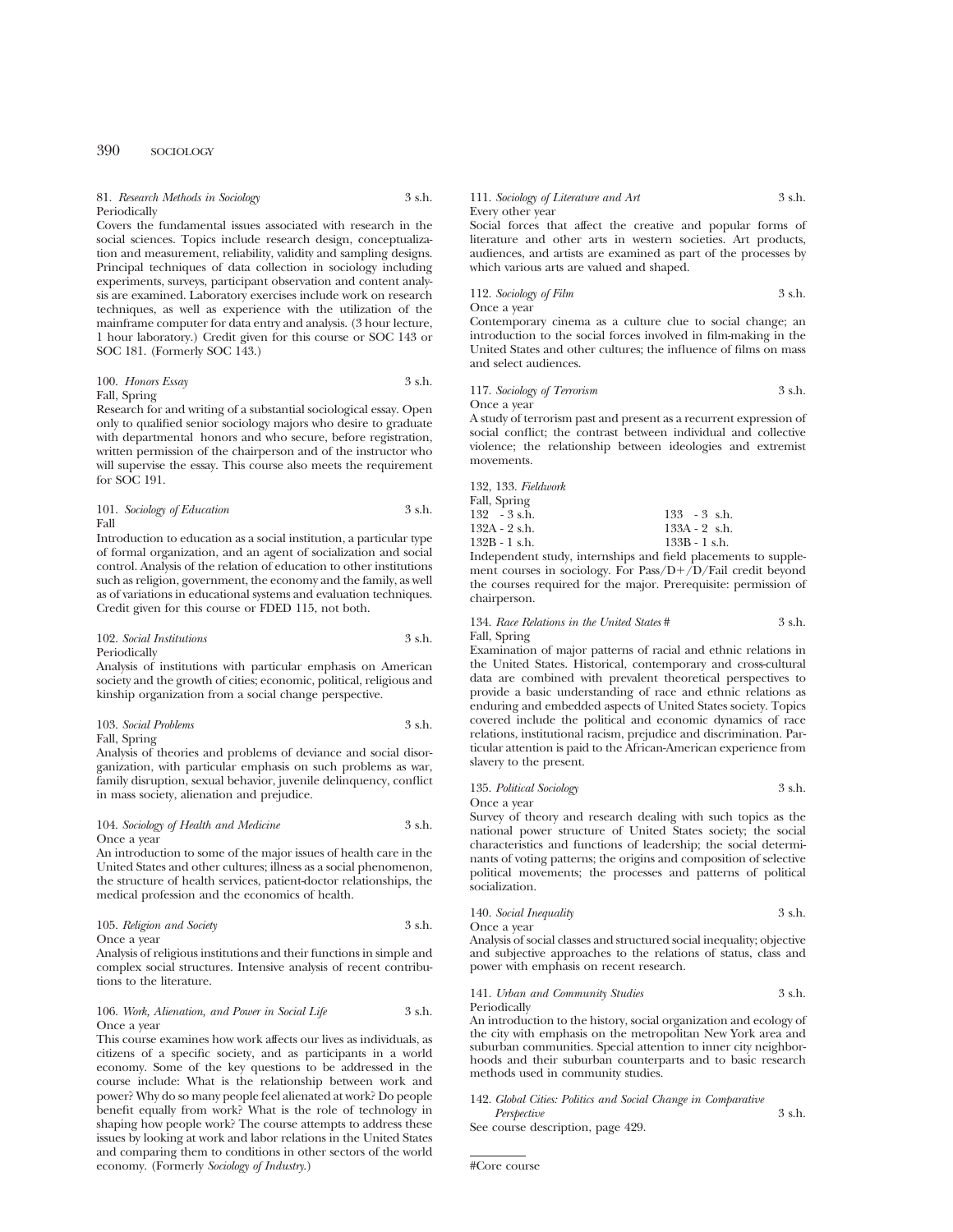| 147. World Population | 3 s.h. |
|-----------------------|--------|
| Once a year           |        |

A cross-cultural study of major factors that affect births, deaths and migration with emphasis on the social consequences of population growth and decline. Introduction to theories and methods of demographic research.

148. *Society and Personality* 3 s.h. Periodically

Relationship between the individual personality, society and culture. Recent theories and studies of character and social structure. Credit given for this course or ANTH 148, not both.

#### 149. *Society and Culture in Developing Nations* 3 s.h. Periodically

Analysis of social, economic, political and religious institutions of developing nations. Case studies in selected areas and problems. Sociological and anthropological aspects of technical assistance programming.

#### 150. *Social Change and Social Evolution* 3 s.h. Periodically

Analysis of sociological studies of historic social changes and the dynamics of change in the present. Critical study of theories of change and evolution.

| 151, 152. Readings in Sociology | $1-3$ s.h. each |
|---------------------------------|-----------------|
| Fall, Spring                    |                 |

Individual oral and written reports on special topics in sociology. Prerequisite: permission of chairperson.

## 156. *Sociology of Communication* 3 s.h. Periodically

Survey of communication theory and research with special emphasis on the analysis of the ways in which various forms of communication, oral, written, and electronic, influence content, consciousness and culture. In addition, the course addresses communication on both the interpersonal and mass level in order to shed light on how changes in one affect the other.

|        | 160. Sociology of Gender |  | 3 s.h. |
|--------|--------------------------|--|--------|
| $\sim$ |                          |  |        |

Once a year

This course analyzes the ramifications of being born female or male (biological sex) and the ways in which gender is socially constructed and maintained by social, economic and political institutions. Also explored is gender as a power system and the consequences of recent shifts in the meaning of masculinity and femininity. The course examines how gender roles and relations are contested by social movements and social change. Students develop an understanding of the basic concepts of gender, gender roles and the gender system. (Formerly *Sociology of Sex Roles*.)

| 170. Sociology of Law | 3 s.h. |
|-----------------------|--------|
| Once a vear           |        |

Social organization of the United States legal structure and defacto processes; societal values and the social bases of law. Empirical studies of the legal profession, juries and judicial decision-making models. The capacity of law to affect social behavior.

## 171. *Intimate Human Behavior* 3 s.h. Fall, Spring

Deals with loneliness, human sexuality (both heterosexual and homosexual), changing sex roles, changing structure of the family, sexual dysfunction, aging, illness and death. Credit given for this course or New College SSG 1, not both.

172. *Sociology of Corrections* 3 s.h. Every other year

Internal and external relations of the postadjudicative phase of the criminal justice system in the United States. Probation, courts, parole, prisons and other total institutions are discussed, analyzed and visited, whenever practicable. Alternatives to present practices in corrections are explored. The political economy of capitalism and the prison is emphasized.

180. *Statistics in Sociology* 4 s.h. Fall

Use of basic statistical analyses to examine sociological data. Topics include measures of central tendency and dispersion, probability, inference and hypothesis testing, correlation and regression, analysis of variance, and nonparametric techniques. A component on the utilization of computers for statistical analysis is included. (3 hour lecture, 3 hour laboratory.) Credit given for this course or MATH 8 or BIO 100 or QM 1 or PSY 140 or New College S91 or QTB 2 or SOC 180A. (Formerly SOC 139.)

180A. *Computing and Statistical Analysis in Sociology* 1 s.h. See course description, page 429.

181. *Research Methods in Sociology* 4 s.h. Spring

Covers the fundamental issues associated with research in the social sciences. Topics include research design, conceptualization and measurement, reliability, validity and sampling designs. Principal techniques of data collection in sociology including experiments, surveys, participant observation and content analysis are examined. Laboratory exercises include work on research techniques, as well as experience with the utilization of the mainframe computer for data entry and analysis. (3 hour lecture, 3 hour laboratory.) Prerequisite: SOC 180. (Formerly SOC 143.)

#### 185. *Contemporary Sociological Theory* 3 s.h. Periodically

Critical study of recent trends in sociological theory. The emphasis is on 20th century developments as they bear on current societal and global issues, including but not limited to such perspectives as critical social theory, symbolic interaction, structural functionalist theory, neo-Marxist theory, post-structuralism and postmodernism. Joint readings and individual research projects are required. Students are expected to share their work with the class. Prerequisites: junior standing and completion of four courses in sociology including SOC 18, or permission of instructor.

Special Topics: courses numbered 187 and 188 are open to students who have completed at least 6 s.h. in sociology and/or related social sciences. These courses deal with innovative or advanced topics and may include individual research or field projects. May be repeated when topics vary.

|  | <i>Special Topics</i> : major themes in sociology | Fall, Spring |
|--|---------------------------------------------------|--------------|
|  | 187. 188. 3 s.h. each                             |              |
|  | 187a. 188a. 2 s.h. each                           |              |
|  | 187b. 188b. 1 s.h. each                           |              |
|  |                                                   |              |

Interdisciplinary Seminars: courses numbered 189 and 190 are open to students who have completed at least 6 s.h. in sociology and/or related social sciences. These seminars deal with innovative or advanced topics in sociology in relation to other disciplines and may include individual research and field projects. May be repeated when topics vary.

*Interdisciplinary Seminars:* subjects related to sociology and other disciplines

Fall, Spring 189, 190, 3 s.h. each 189a, 190a, 2 s.h. each 189b, 190b, 1 s.h. each

191, 192. *Advanced Seminar in Sociology* 3 s.h. each Fall, Spring

Presentation of a topic that reflects broad understanding of sociological ideas and modes of analysis with current significance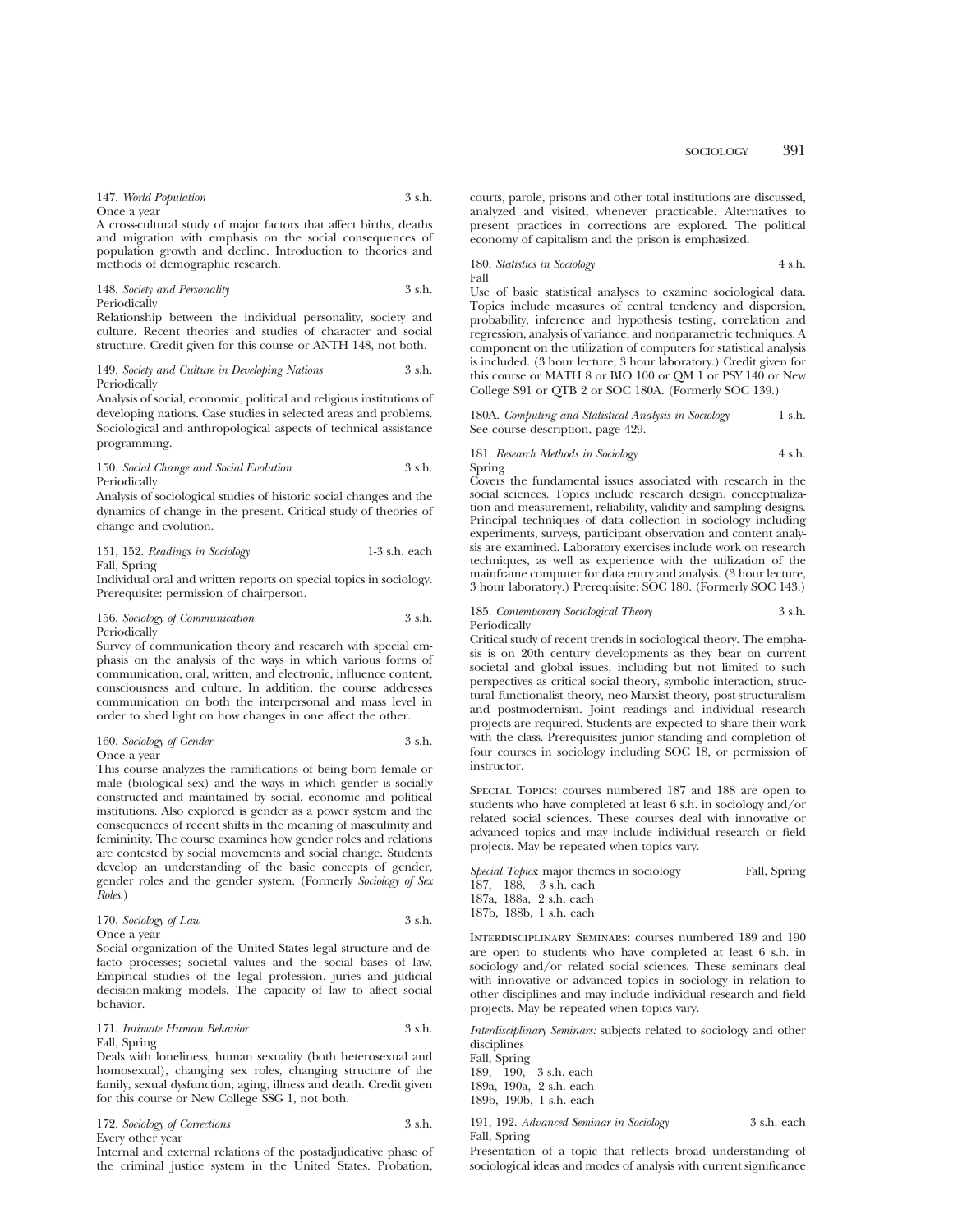to the discipline. Through joint readings and individual research, advanced students develop ideas relevant to the theme of the course. Students are expected to share their work with the class. Topics vary from semester to semester. Prerequisite: completion of four courses in sociology or permission of instructor. May be repeated for credit when topics vary. (Formerly *Senior Paper/ Seminar*.)

## 210. *Advanced Studies in Sociology of Education* 3 s.h. Once a year

Fundamental principles of sociology are applied to educational practice. Significance of sociology as an analytic tool for understanding the processes of education lies in its distinctive shift in emphasis from individual to group determinants of behavior. Concepts of organization, stratification, social control, socialization and social change are helpful for investigating the group contexts in which children learn; implications are for innovative group practices which are most likely to encourage learning.

## 219. *Interdisciplinary Seminar: Contemporary Hispanic Literature and Society* 3 s.h. Summer Same as SPAN 219.

250. *Readings in Sociology* 1-3 s.h. Periodically

Independent study on special topics in sociology. Prerequisite: permission of chairperson.

251, 252. *Special Topics Seminar: Suburban*

*Problems* 3 s.h. each Periodically

Individual and/or group investigation and reports on advanced sociological topics related to suburban problems. Prerequisite: permission of instructor or chairperson.

272. *Sociology of Juvenile Corrections* 3 s.h. Periodically

Analysis of the social organization of juvenile corrections and rehabilitation in the United States. Includes: visiting lecturers, field trips and class lectures on the historical development of juvenile corrections; the social obstacle to rehabilitation of minors; class struggle and youth crime and correction; corrections as a career; social implications of a separate rehabilitation system for youth and related areas. An exploration of alternatives.

# Spanish (SPAN)

Administered by the Department of Romance Languages and Literatures. Professor Schwab, *Chairperson*

Professors Bussell-Thompson, DaSilva, McNair; Associate Professors Cao, Heller; Assistant Professor Sampedro.

**B.A. SPECIALIZATION IN SPANISH:** 33 semester hours in Spanish beyond SPAN 4 as specified below.

- 1) No more than 9 credits of advanced language and reading courses—SPAN 5, 109 or 110, 111, 112—can be counted towards the major. Chosen under advisement.
- 2) 6 credits in culture: SPAN 113A, 113B, or equivalent.
- 3) 6 credits in survey courses required: either 114A or 115A, and either 114B or 115B.
- 4) At least 9 credits in other advanced literature courses chosen under advisement.
- 5) 3 credits of the senior seminar in literature.
- 6) It is recommended that Spanish majors take at least one course in comparative literature.

Credit in a language course cannot be given to a student who has already earned credit for a higher-numbered course in the same language when the course numbers in question indicate level of comprehension and ability in the introductory and intermediate study of that language.

**NOTE:** language laboratory work is required in all modern foreign language courses on the 1, 2, 3, 4 level.

**B.A. SPECIALIZATION IN IBERO-AMERICAN STUDIES:** 36 semester hours as follows: 12 semester hours chosen from SPAN 112 or 121, 113A or 113B, 125, 126; 12 semester hours chosen from SPAN 114B, 115B, 180, 195, or any other course in Spanish literature, taken under advisement; ANTH 105, ECO 110, HIST 142, PSC 130.

**B.A. SPECIALIZATION IN IBERO-AMERICAN STUDIES WITH A MINOR IN INTERNATIONAL BUSINESS:** 54 semester hours as follows: 24 semester hours in Spanish as described above but including SPAN 121; ANTH 105, ECO 110, HIST 142, PSC 130; 18 semeter hours in business courses chosen from IB 150, 162, 163; MKT 101, 170; MGT 101, 171.

See complete B.A. requirements, page 82.

Teaching of Spanish in High School, see page 374.

**A MINOR IN SPANISH** consists of 18 semester hours, at least six hours in residence, beyond SPAN 4, as follows: no more than 9 credits from SPAN 5, 109 or 110, 111, 112, and at least 9 credits of culture and/or literature (from courses 113A-197), 3 of which must be literature.

**A MINOR IN IBERO-AMERICAN STUDIES** consists of 18 semester hours, with at least 6 semester hours in residence, as follows: 12 semester hours chosen from SPAN 112 or 121, 113A or 113B, 125, 126; 6 semester hours chosen from ANTH 105, ECO 110, HIST 142, PSC 130.

Summer Study in Spain, see International Study, page 17.

#### **MASTER OF ARTS IN SPANISH\***

Bilingual Graduate Programs, see Bilingualism.

Intensive Summer Language Program

*Beginning Spanish* 9 s.h. (The equivalent of SPAN 1, 2, 3.) No previous language experience necessary. An accelerated program with stress on the audio-lingual aspect of the language. Intensive practice in listening and speaking. Cultural and literary readings.

*Advanced Spanish* 9 s.h. (The equivalent of three of the following: 110, 111, 112, 113A or 113B, 114A, 115A.) An accelerated program providing intensive practice in speaking, listening comprehension, reading and writing. Culture and civilization. Prerequisite: SPAN 5 or equivalent.

*Summer Language Institute* 3 s.h. each SPAN 209, 210 and 211 are designed for foreign language and prospective language teachers.

*Graduate Spanish* 6 s.h. (The equivalent of two of the following: 221-226.)

SIGMA DELTA PI: a national Spanish honor society, see pages 72, 77

<sup>\*</sup>Applications not accepted in 2001-2002. For further information, contact the Department of Romance Languages and Literatures.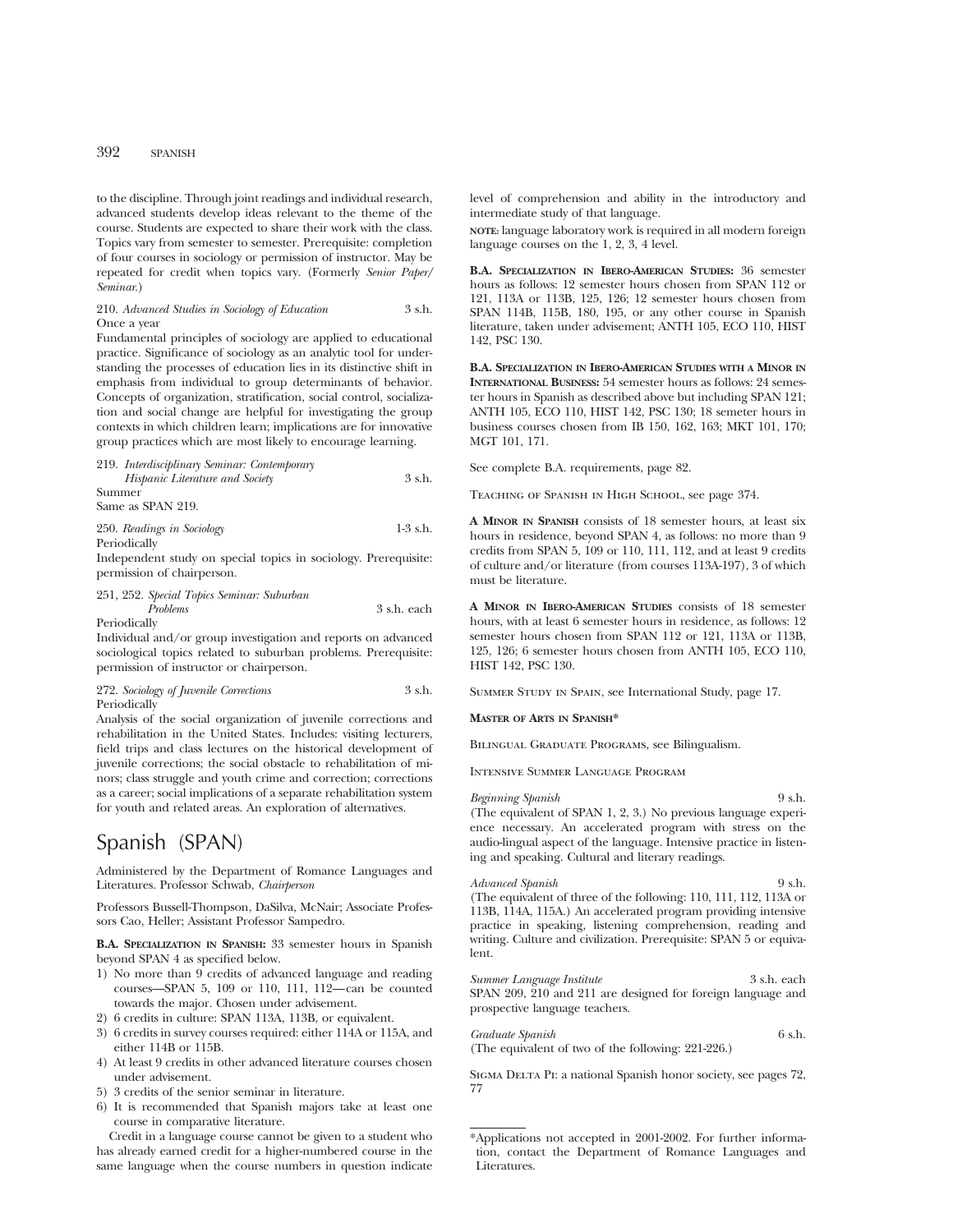Spanish Literature in Translation, see Spanish course listings.

## **COURSES**

In addition to semester notations next to each course, several courses are offered during the January and Summer sessions. Consult the *January* and *Summer Sessions* bulletins for these schedules.

1. *Elementary Spanish* 3 s.h. Fall, Spring

Fundamentals of structure. Oral drill. Prerequisite: placement test prior to registration for students who have taken Spanish previously.

2. *Elementary Spanish* 3 s.h. Fall, Spring

Continuation of 1. Selected readings. Prerequisite: SPAN 1 or equivalent by placement test score.

2R. *Review of Elementary Spanish* 3 s.h. See course description, page 429.

## 3. *Intermediate Spanish* 3 s.h. Fall, Spring

Structural review. Readings and conversations on the culture of Spain and Latin America. Composition. Prerequisite: SPAN 2 or equivalent by placement test score.

| 4. Intermediate Spanish | 3 s.h. |
|-------------------------|--------|
| Fall, Spring            |        |

Readings, composition and conversations on Spanish and Latin-American writers. Prerequisite: SPAN 3 or equivalent by placement test score.

| 5. Advanced Reading | 3 s.h. |
|---------------------|--------|
| Fall, Spring        |        |

Development of reading proficiency and introduction to critical approaches to interpretation. Prerequisite: SPAN 4 or permission.

## 106. *Contemporary Journalism* 3 s.h. Periodically

Readings in current Latin-American and Spanish periodicals, with emphasis on business, government, education, international trade, demographic statistics and the evolving role of women. All readings and discussion will be in Spanish. Prerequisites: SPAN 4 or equivalent and permission of department.

## 108. *Individualized Oral Communication* 1⁄2 s.h. Fall, Spring

Stresses authentic intonation patterns, oral proficiency and listening comprehension. Students meet on an individual basis once a week for twenty-five minutes with a native Spanishspeaking instructor. These sessions are augmented by language laboratory and off-campus experiences. Prerequisite: SPAN 4 or equivalent. Spanish major or minor, or students concurrently enrolled in any Spanish course beyond SPAN 4.

**NOTE:** may not be used to satisfy the foreign language requirement; course may be taken for a total of four semesters with a maximum of 2 s.h. applied toward the B.A. degree.

## 109, 110. *Advanced Spanish Conversation* 3 s.h. each 109: Fall; 110: Spring

Intensive training in oral practice and self-expression. Discussions on assigned topics with vocabulary preparation, oral reports, and presentations in response to cultural texts. Major or minor credit for either 109 or 110, not both. Prerequisite: SPAN 4 or permission. (Formerly *Spanish Conversation and Oral Practice.*)

111. *Advanced Spanish Grammar* 3 s.h. Annually

Problem areas in Spanish grammar. Class exercises supplemented with writing assignments both analytical and creative. Prerequisite: SPAN 4 or permission. (Formerly *Structural Analysis.*)

111B. *Spanish for Spanish Speakers* 3 s.h. See course description, page 429.

#### 112. *Advanced Spanish Composition* 3 s.h. Annually

Exercises intended to develop both communicative and creative writing skills. Practice with different techniques and modalities of writing, from summary, description, dialogue, narrative, review and essay, to formulaic writing such as that of applications, curriculum vitae, official or commercial letters, and problematic areas of translation. Prerequisite: SPAN 4 or permission.

*Prerequisite for all courses numbered 113A through 197; successful completion of SPAN 5, 111, 112, or permission.*

| 113A. Culture and Civilization of Spain | 3 s.h. |
|-----------------------------------------|--------|
| See course description, page 429.       |        |

113B. *Culture and Civilization of Latin America* 3 s.h. See course description, page 429.

## 114A. *Introduction to Spanish Literature I* 3 s.h. Periodically

A survey of Spanish literature from the Middle Ages to the Renaissance and the Golden Age. Prerequisite: SPAN 5, 111, 112, or permission. Credit given for this course or SPAN 114, not both. (Formerly SPAN 114, *History of Hispanic Literature.*)

#### 114B. *Introduction to Spanish-American Literature I* 3 s.h. Periodically

An overview of Spanish-American literature and historiography from the pre-Columbian through the Colonial time to the 1880s. Theoretical and critical discussions of readings, films, documentary and other available materials on the period. One of the main goals of the course includes the revision and challenge of certain traditionally accepted concepts such as *discovery, New World, Indian,* or even *Latin America,* and their relocation in a noneurocentric perspective. Prerequisite: SPAN 5, 111, 112, or permission. Credit given for this course or SPAN 198, not both. (Formerly SPAN 198, *Spanish-American Literature.)*

#### 115A. *Introduction to Spanish Literature II* 3 s.h. Periodically

A survey of Spanish literature from the 18th to the early 20th century covering works representative of "La ilustración," the various literary movements of the 1800s (Romanticism, "Costumbrismo," Realism and Naturalism), and up to the generations of 1898 and 1927. Prerequisite: SPAN 5, 111, 112, or permission. Credit given for this course or SPAN 115, not both. (Formerly SPAN 115, *Oral Interpretation of Literature.*)

## 115B. *Introduction to Spanish-American Literature II* 3 s.h. Periodically

An overview of Spanish-American literature from the late 19th century to the present, covering a variety of genres (poetry, short story, essay, testimonio, and the novel), with close attention to relevant literary and socio-political contexts. This course explores themes such as Spanish-American identity, the tensions between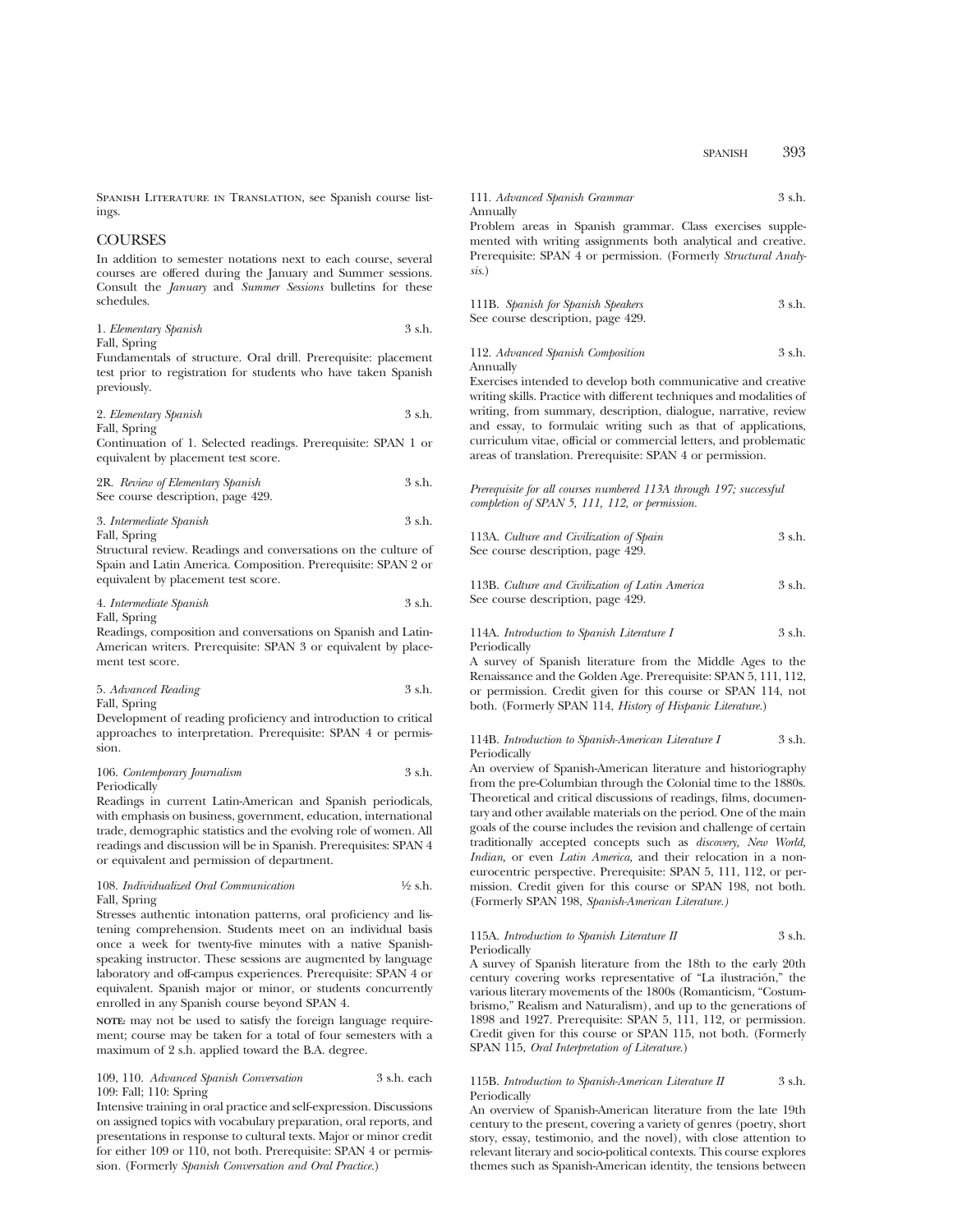nationalism and globalization, race and national cultures, the relationship of history to literature, representations of gender and the body Hispanic. Prerequisite: SPAN 5, 111, 112, or permission. Credit given for this course or SPAN 199, not both. (Formerly SPAN 199, *Modernismo to the Contemporary Period.*)

#### 116, 117, 118, 119. *Readings in Spanish* 1 s.h. each Fall, Spring

Designed to help the student maintain proficiency and interest in Spanish and enhance the reading facility within the specific field. Prerequisite: completion of SPAN 4 or equivalent.

120. *Cultural Studies in Spain Today* 3 s.h. Summer

A study of present-day Spain, its culture, institutions, and art, as well as their origins and evolution. Offered only in the Hofstra in Spain Summer Program. Prerequisite: SPAN 5, 111, 112, or permission. (Formerly *Contemporary Castilla.*)

#### 121. *Language and Form in the Commercial World* 3 s.h. Periodically

A combined conversation and writing course: oral-audio skills, with stress on business and professional contexts (telephone and office etiquette, legal interrogation, interviewing and interpreting, etc.), while developing simultaneously techniques of personal and commercial correspondence. Individual practice, oral and written, with fieldwork on the development of topical vocabularies for specific industrial application. All readings and discussion will be in Spanish.

#### 122. *Economic History of Spain and Latin America: Literary Projections* 3 s.h. Periodically

A cultural analysis of the geography and resources of the Hispanic countries, the origins and cultural consequences of their economic systems and industrial development. Focus on representations of land and land use (both rural and urban), exploring themes such as: landscape in Spanish poetry of the 20th century, nature and neo-colonial extract economies in the Spanish-American *novela de la tierra,* and the shaping force of the plantation of Afro-Caribbean literature. Prerequisite: SPAN 5, 111, 112, or permission. (Formerly *Economic History of Spain and Latin America.*)

#### 123. Politics of the Hispanic World 3 s.h. Periodically

The course focuses on the implantation of the Spanish political, religious and cultural institutions in the Latin-American Colonies and the later transition to national entities (*caciquismo, machismo,* Catholicism, military dictatorship, etc.) and their literary projections. It explores locations and representations of power and resistance (the state, the church, the convent, the plantation), along with the possibility of resistance to an authority always already in place, and dual role of the body as material and theoretical protagonist in that resistance, and the problematic status of woman in an inherited male culture. Prerequisite: SPAN 5, 111, 112, or permission.

#### 124. *Portrait of the Hispano: The Question of Identity* 3 s.h. Periodically

The issue of national and regional identity has been a constant obsession of writers and thinkers in Spain and Spanish America since at least the end of the 19th century. This course traces the trajectory of this obsession through the writings of authors such as Unamuno, Martı´, Paz, J. Goytisolo, and Lezama Lima. Who qualifies for inclusion in these formulations? Who is excluded from them? Is it even possible to describe the character of a people or a nation? What is the social function of such portraits? Prerequisite: SPAN 5, 111, 112, or permission. (Formerly *Portrait of the Hispano.*)

125. *Hispanic Presence in the United States* 3 s.h. Periodically

An exploration of Hispanic cultures in the United States, from the colonial period through the present, with attention to diverse forms of expression (literature, film, music). This course focuses on Latino identity, the changing relations of Latinos to the majority culture, the tensions between preservation and modifications of traditions, the issues of nostalgia, cultural memory, hybridity, and linguistic purity. Prerequisite: SPAN 5, 111, 112, or permission.

#### 126. *Contemporary Hispanic Thought: The Usable Past* 3 s.h. Periodically

The connection between Iberia and Latin America, the complex relationship between their histories, cultures, politics and literary traditions as revealed primarily in fiction and the essay. Concentrating on the past as both the subject of fiction and as a source of inscribing fiction, the course traces the ways in which writers self-consciously participate in the construction of a Latin-American canon. Issues surrounding *colonization and independence, mestizaje* and melting pot, domination and self-determination, and the ambivalence of history in a "new" world is addressed. Prerequisite: SPAN 5, 111, 112, or permission. (Formerly *Contemporary Hispanic Thought.*)

#### 127. *United States and Latin America: Unequal Relations* 3 s.h. Periodically

An exploration of United States-Latin American relations through selected literary texts, from the Latin-American wars of independence to the present. Traces the history of United States interventions in the region (from the Mexican-American War to recent events such as the United States invasion of Panama). Considers the Americanization of Latin America, Latin American immigration to the United States and its impact on United States culture, and the concepts of the border and of cultural hybridity. Prerequisite: SPAN 5, 111, 112, or permission. (Formerly *United States and Latin America: Friend or Foe.*)

#### 128. *Spain and Latin America Today: Changing World* 3 s.h. Periodically

A study of current events and their impact on popular culture and literary representations nation by nation, day by day. The course pays attention to main leaders of the Hispanic world, forces of *dissidence* and terrorism, sources of crisis, and sources of hope. It also focuses on the integration of popular culture and globalization processes as part of the construction of new identities. Prerequisite: SPAN 5, 111, 112, or permission.

## 140. *Intensive Approach to Oral and Written Skills* 6 s.h. Periodically

For majors and students with a special interest in intensive exposure to language skills: listening-comprehension, speaking, reading and writing. Credit given for this course or SPAN 111 or 112.

#### 151. *Middle Ages Through Renaissance* 3 s.h. Periodically

Lectures and discussions on Spanish literature from its origins to the beginnings of the 16th century. Prerequisite: SPAN 5, 111, 112, or permission.

#### 162. *Spanish Golden Age Theater* 3 s.h. Periodically

Dramatic and performance theories and praxis, theatrical development, techniques, and the evolution of dramatic literature in 16th and 17th-century Spain. A cultural, historical, and literary background provides the framework for close textual readings. In addition to studying the development of farce with Lope de Rueda's "pasos" and Cervantes' "entremeses," selected works are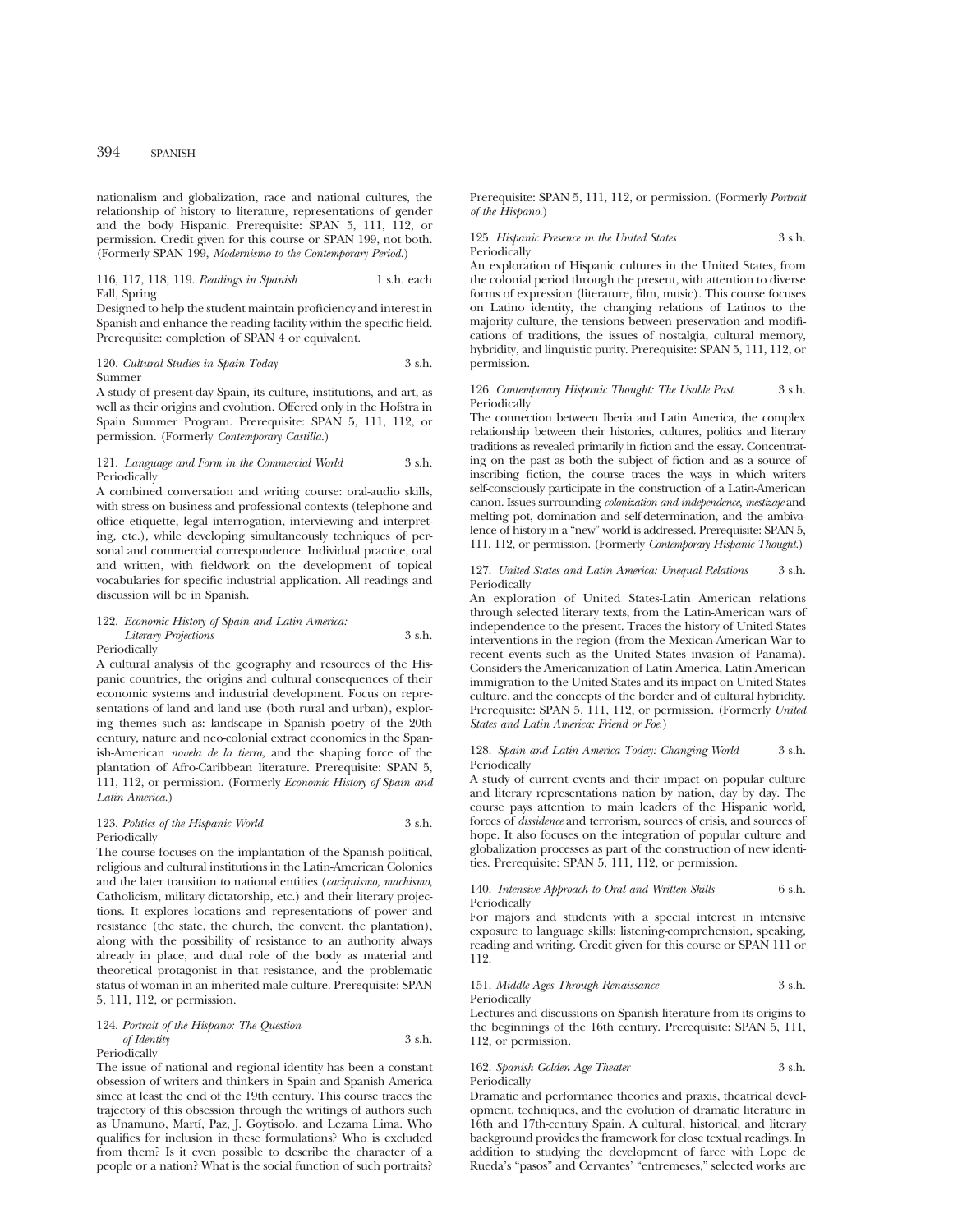covered from the pre-Lope playwrights such as Juan del Encina and Gil Vicente, among others, through Lope de Vega and his followers—mainly Tirso de Molina and Ruíz de Alarcon—, culminating in the baroque theater of Calderon and the "auto sacramental." Prerequisite: SPAN 5, 111, 112, or permission. (Formerly *Spanish Drama of the Golden Age.*)

171. *Don Quixote* 3 s.h. Periodically

Close analysis and discussion of Cervantes' masterpiece *Don Quixote.* A study of the principal critical works and readings. Prerequisite: SPAN 5, 111, 112, or permission. (Formerly *Cervantes.*)

#### 180. *Advanced Seminar on Varying Literary Topics* 3 s.h. Once a year

Advanced seminar on a literary research theme to be selected annually. Readings, reports and discussions. Open only to advanced students, namely seniors and/or juniors who have satisfactorily completed two literature courses. May be repeated for credit provided change in course content. Prerequisite: SPAN 5, 111, 112, or permission. (Formerly *Literature Seminar.*)

190. *Senior Seminar in Hispanic Literatures and Cultures* 3 s.h. See course description, page 429.

### 192. *Romanticism, Realism and Naturalism* 3 s.h. Periodically

Study of major literary movements in 19th-century Spain through analysis of representative works of poetry, drama, essay and the novel. Prerequisite: SPAN 5, 111, 112, or permission. (Formerly *Romanticism and Realism.*)

### 195. *The Generation of 1898* 3 s.h. Periodically

The Generation of 1898: historical background and projection into the 20th-century. Analysis of works by Azorín, Baroja, Antonio Machado, Unamuno, Valle-Inclán, and others. Current revisionist views on the subject of Spanish "literary generations." Prerequisite: SPAN 5, 111, 112, or permission. (Formerly *Contemporary Literature.*)

197. *Honors Essay* 3 s.h. Fall, Spring

The research for and the writing of a substantial essay (in either Spanish or English) in the field of Spanish or Spanish-American literature and culture. Open only to senior Spanish majors who desire to graduate with departmental honors. Prerequisite: written permission of the professor who will supervise the essay and appropriate grade point average. (See Departmental Honors Program.) (Formerly SPAN 100.)

*Courses numbered* 200 *and above are open only to matriculated graduate students or by permission*.

#### 201. *Advanced Structure of Present Day Spanish* 3 s.h. Periodically

Detailed study of Spanish syntax, with especial attention to the problematics of differing structures between Spanish and English.

202. *The Spanish Language* 3 s.h. Periodically

Historical development of Spanish out of Latin into the modern language.

203. *Literary Criticism of Spanish Prose of the 20th Century* 3 s.h. Periodically

Analysis of literary prose works and the study of the literary movements that characterize them.

| 204. Literary Criticism of Spanish-American Prose |        |
|---------------------------------------------------|--------|
| of the 20th Century                               | 3 s.h. |

Periodically

Analysis of literary prose works and the study of the literary movements that characterize them.

205. *Studies in the Culture of Spain* 3 s.h. Periodically

A review of contemporary period. Study of representative texts depicting various aspects of the civilization of Spain today political, economic and social.

206. *Studies in Cultures of Spanish America* 3 s.h. Once a year

An anthropological study of pre-Columbian to present day Spanish America.

208. *Foreign Language Workshop* 3 s.h. Periodically

Structure of the Spanish language. Application of latest methods, techniques and materials.

### 209, 210, 211. *Summer Language Institute* 3 s.h. each Summer

Designed for foreign language and prospective language teachers. Stress on listening comprehension and speaking; application of latest methods, techniques and materials; applied linguistics, culture and civilization.

#### 212. *Contrastive Bilingualism* 3 s.h. Fall

A contrastive analysis of Spanish and English in terms of various linguistic principles. The course will focus especially on the pedagogical implications of linguistic problems.

### 213. *Development of Social and Psychological Bilingual Trends in the United States* 3 s.h.

Spring Diachronic and synchronic approaches to language. English and Spanish are studied in their variants vis-a-vis principles of language. The discussion of general topics will encompass problems of Hispanics in the United States. Recommend taking 212 prior to taking this course.

214. *Bilingualism in Perspective* 3 s.h.

Once a year

Historical examination of bilingual cultures of Europe (especially of Spain) and of the Americas. Analysis is made of similar developments and trends in contemporary societies.

215. *Bilingual Workshop* 3 s.h. Fall

Theoretical and practical consideration of language in action in a mixed cultural group. The course will take advantage of live situations and community resources. The behavioral motivation and degree of acculturation desired will be analyzed. Existing materials and principles for creating and adapting materials will be treated as well.

216. *Literature of Protest and Nationalism* 3 s.h. Summer

The literature of revolution and reform, from the wars of independence to the present. The framework will be historical and sociopolitical in perspective.

### 218. *People and Cultures of Latin America* 3 s.h. Summer

An integrated study of the institutions, culture groups and literary traditions of Spanish America. Social and economic functions of the "hacienda," Church, politics, university and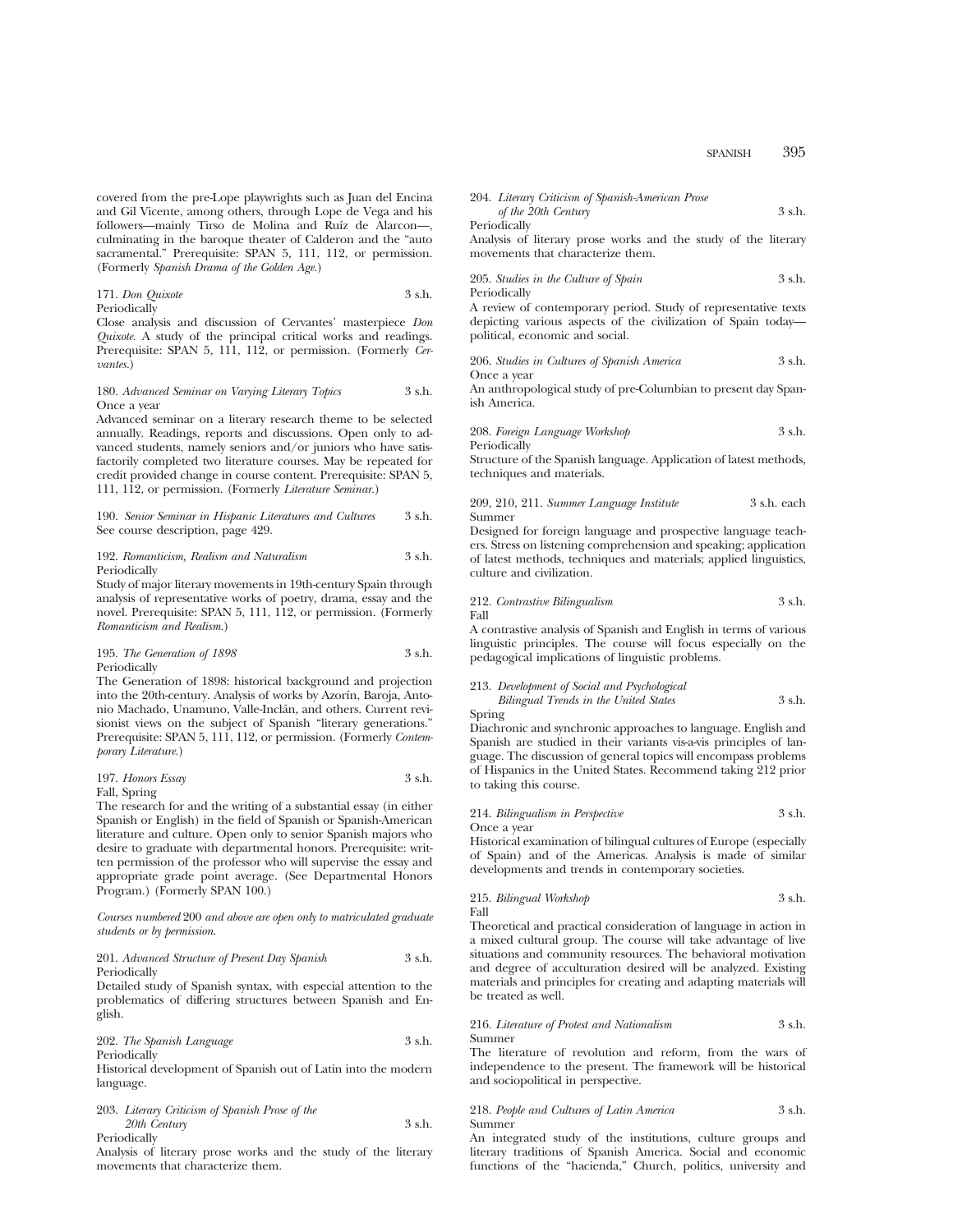others in combination with literary works that exemplify these topics. Specific regions or countries are examined individually. Taught in English. Same as ANTH 218.

### 219. *Interdisciplinary Seminar: Contemporary*

*Hispanic Literature and Society* 3 s.h. Summer

Analysis of significant aspects of the culture of poverty, migratory processes, changing social values and institutions as well as the impact of industrialization upon the Hispanic groups. Sociocultural assimilation of these groups in the United States. Representative writers, both in sociology and in literature, will be selected. Taught in English. Same as SOC 219.

#### 220. *Teaching English in a Bilingual Program* 3 s.h. Periodically

Material, method and curriculum for the teaching of English in a bilingual, bicultural program.

#### 221 through 226. *Major Authors, Literary Movements and Genres* 3 s.h. each

Periodically Intensive study of an outstanding author, movement or literary genre of Spain and Spanish America. Subjects to be announced.

251, 252. *Readings in Spanish* 3 s.h. each Periodically

Literary works and current literary criticism in selected fields. Oral and written reports at seminar sessions. Prerequisite: permission of department.

| 301. Master's Essay | 3 s.h. |
|---------------------|--------|
| Fall, Spring        |        |

Candidates who choose to write a master's thesis will do so under the supervision of a graduate adviser.

#### 305. *Comprehensive Studies* 3 s.h. Periodically

Designed to analyze the movements of all Spanish and Spanish-American literature from its beginning to the 17th century. Each literary movement is studied in depth, after which an examination is given. No credit for a grade of less than B. This course will serve as part of the option for the comprehensive examination. Prerequisites: 21 s.h. of graduate work in Spanish and permission of the program coordinator. This course may not be used to satisfy the basic 33 s.h. requirement for the M.A. in Spanish.

### 306. *Comprehensive Studies* 3 s.h. Periodically

Designed to study all Spanish and Spanish-American literature from the 18th to the 20th century. Each literary movement is studied in depth, after which an examination is given. No credit for a grade of less than B. Both 305 and 306 must be taken in order to satisfy the option for the comprehensive examination. Prerequisites: 21 s.h. of graduate work in Spanish and permission of the program coordinator. This course may not be used to satisfy the basic 33 s.h. requirement for the M.A. in Spanish.

### 307. *Bilingual Doctoral Seminar* 3 s.h. Spring

An exploration of related research topics in bilingual/bicultural education. Development and design of specific research proposals, which will be submitted to the department's bilingual faculty and graduate students as the first step in fulfillment of the doctoral course requirements intended for all Ph.D. candidates in the Educational Research and Reading Bilingual/Bicultural programs.

308. *Bilingual Doctoral Seminar* 3 s.h. Spring

This course is a continuation of 307. Prerequisite: SPAN 307.

#### 309. *Bilingual Doctoral Seminar* 3 s.h. Spring

This course is the last sequential course of the required 9 hours for the doctoral seminar for all Ph.D. candidates in the bilingual programs. Prerequisites: SPAN 307, 308.

**LITERATURE IN TRANSLATION (SPLT):** 51 through 58

|        | 51. Don Quixote and the Modern Novel# | 3 s.h. |
|--------|---------------------------------------|--------|
| Spring |                                       |        |

Modern Spanish and Latin-American novels in the tradition of Cervantes' *Don Quixote*, with emphasis on point of view, theme, time and space, structure, characterization and style.

| 52. Interpreting the Hispanic Legacy# | 3 s.h. |
|---------------------------------------|--------|
| See course description, page 429.     |        |

53. *Early Spanish-American Heritage* 3 s.h. Fall

A comprehensive study of literary, social, and political thought of Latin America by some of its leading writers from the colonial period through independence. Taught in English.

| 54. 19th- and 20th-Century Latin-American |        |
|-------------------------------------------|--------|
| Literature                                | 3 s.h. |

Spring

Social, political and literary developments. Taught in English.

55. *20th-Century Spanish Outlook* 3 s.h. Fall

Twentieth-century trends in Spain as seen through writers of the generation of '98 and the generation of '27. Works by Unamuno and Lorca, among others will be discussed. Taught in English.

| 56. Spain Since the Civil War | 3 s.h. |
|-------------------------------|--------|
| Spring                        |        |

Contemporary Spain seen through writings from 1940 to the present. Special attention is given to continuing developments in essay, fiction and theater. Taught in English.

| 57. Gender and Culture: Women Through the Lens of |        |
|---------------------------------------------------|--------|
| <i>Spanish Female Writers</i> #                   | 3 s.h. |

Periodically

Portrayal of women in the narratives of Spanish female writers. Fictional roles are used as models for examining said roles in Spanish society in differing historical periods. Dynamics of gender and power, society and culture serve as backdrop for the readings. Interpretation of the readings is two-fold: the literary critique of characterization and narrative strategies, and the analysis of sociocultural patterns that inform the writers' world.

| 58. The Empire Writes Back: Autobiography and |        |
|-----------------------------------------------|--------|
| Resistance in Colonial Spanish America#       | 3 s.h. |
| See course description, page 429.             |        |

## Special Education (SPED)

### Center for Special Education and Rehabilitation, see page 23.

Administered by the Department of Counseling, Research, Special Education, and Rehabilitation. Associate Professor Wong, *Chairperson*

Special Education offers master's and professional diploma programs which provide a comprehensive, integrated experience aimed at developing skills and competencies in educating the exceptional child, adolescent and adult. The special education programs are such that each student receives broad based experiences in all areas of special education. There are, at the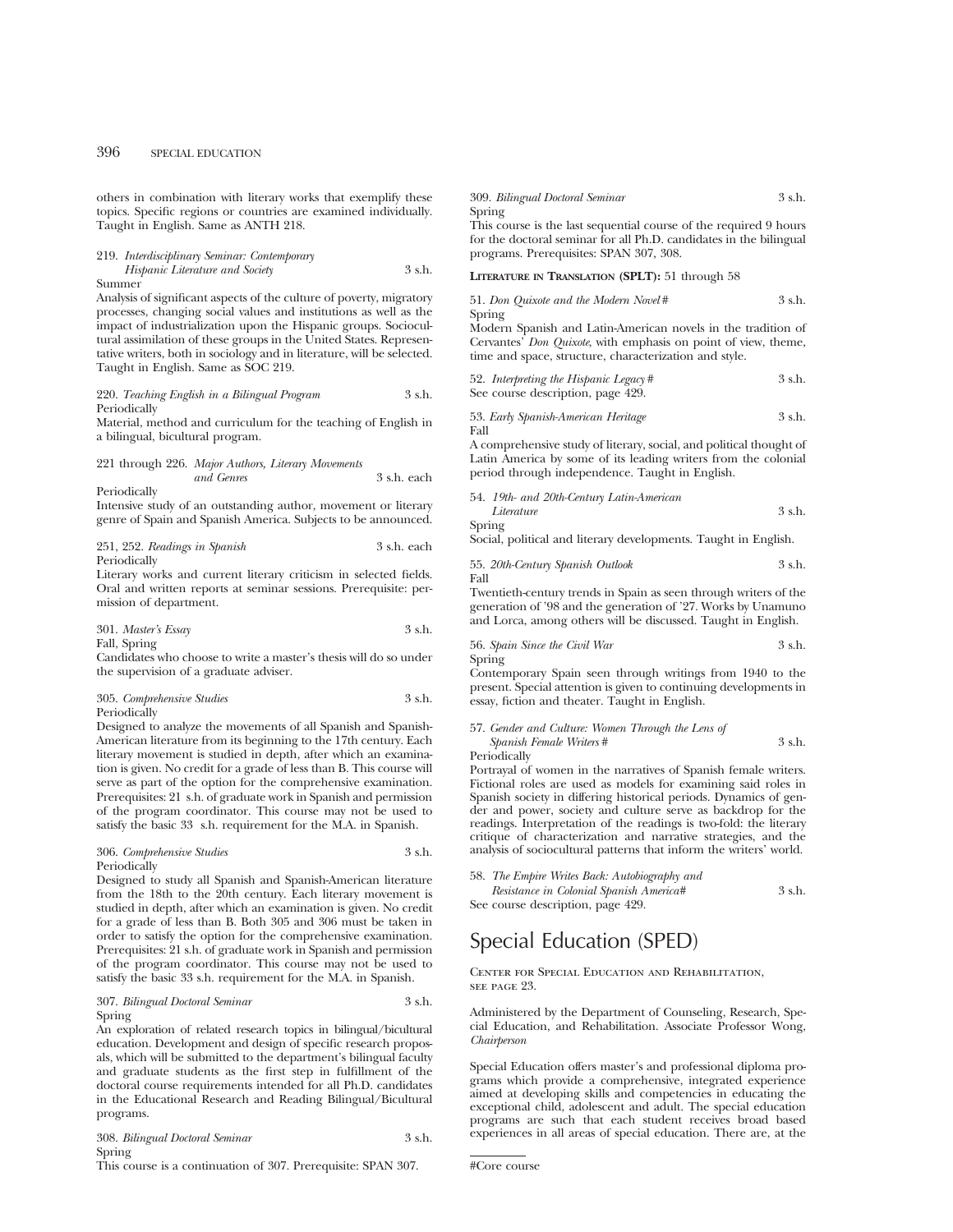same time, areas of focus, whereby a student establishes further expertise with one or more specific types of handicapping conditions.

### PROGRAMS

**MASTER OF SCIENCE IN EDUCATION:** competency based teacher education programs which prepare professional personnel in the education of children and youth with retarded mental development and emotional disturbances and those with physical, neurological and learning disabilities.

Special education programs are designed for teachers possessing their elementary or secondary teaching certificates and/or certification in speech or reading. Our programs lead to New York State certification as a teacher of special education. See Program I.

Extended programs are available also for students with no formal preparation in the field of education. See Program II.

The early childhood special education program is designed to prepare students with undergraduate training and certification in elementary education (PreK-6), or in special education to become teachers of young children (birth-5) with disabilities. See Program III.

Extended programs are available also for students with no formal preparation in the field of education. See Program IIIA.

The dual program in reading and special education (K-12) leads to New York State certification in reading and special education. See Program IV.

The dual program in special education and art therapy leads to New York State certification in special education (K-12). See Program V.

Special Education Bilingual Extension Program leads to New York State certification in special education (K-12). See Program VI.

The Special Education programs meet all of the standards for the preparation of professional personnel in Special Education established by the Council for Exceptional Children (CEC).

**MASTER OF ARTS:** for students who have completed a basic program in special education on the undergraduate level. See Program VII.

**MASTER OF PROFESSIONAL STUDIES:** students working toward a Master of Science in Education, Special Education, and possessing a Master of Science in Education degree in a related field will receive a Master of Professional Studies degree.

**CONCENTRATION IN THE EDUCATION OF CHILDREN WHO ARE GIFTED/ TALENTED:** designed for certified teachers and for students enrolled in special education programs. See page 400.

**PROFESSIONAL DIPLOMA:** designed to meet specific individual requirements for professional careers in the development and coordination of clinical and instructional activities in school or district-wide programs, research and/or pedagogy in special education. For admission and program requirements, see Program VIII. Students with advanced standing and previous training and experience in other programs may take individual courses with the approval of the department.

Applications and instructions for all programs are available in the Graduate Admissions Office in the Admissions Center and in the Department of Counseling, Research, Special Education, and Rehabilitation in Mason Hall.

Program Coordinators

- Early Childhood Special Education: Assistant Professor D. Schwartz
- Education of Children with Mental Retardation:
- Education of Children with Emotional/Behavior Disorders: Professor Gold
- Education of Children with Physical, Neurological and Learning Disabilities: Associate Professor Zalma
- Education of Children who are Gifted and Talented:

Professional Diploma: Associate Professor Zalma Special Education/Art Therapy: Associate Professor Zalma Reading/Special Education: Associate Professor Zalma

Admission Requirements—for Master's Programs

- 1. completion, with an acceptable grade-point average, of a bachelor's degree at an accredited institution;
- 2. personal interviews with department members;
- 3. educational and professional references (three);
- 4. voluntary or paid work experience in special education or with individuals with disabilities preferred.

#### Program Advisement

All matriculated students are required to meet with a departmental faculty adviser and complete a Graduate Student Advisement Record following admission to the Program.

**NOTE:** Students must meet established New York State test requirements for certifications.

See complete graduate information, page 73.

### MASTER OF SCIENCE IN EDUCATION

The following seven programs are offered leading to the degree of Master of Science in Education. A written comprehensive examination is required for all the programs. See page 78; see also complete graduate information, page 73.

PROGRAM I. For students with certification in elementary or secondary education, speech or reading—34 s.h. program. Satisfactory completion of this program leads to New York State certification as a teacher of special education (K-12).

The program consists of a sequence of core courses and experiences required of all students regardless of area of concentration and additional courses related to the specific area of concentration.

Area 1. Special Education Core Courses: 19 s.h.<br>SPED 201 The Exceptional Child: Cogniti

- 201. *The Exceptional Child: Cognitive & Affective Functions,* 3 s.h.
- 242. *Psychoeducational Assessment in Special Education,* 3 s.h.
- 245. *Curriculum & Methods in the Education of Students with Disabilities,* 4 s.h.
- 237. *Practicum: Teaching Children with Disabilities,* 6 s.h.

Foundations of Education—200-level course, 3 s.h. Area 2. Special Education Concentrations: 15 s.h. select one of the following areas:

A. Children with Retarded Mental Development<br>SPED 210 Crafts  $\mathcal{E}\bar{\tau}$  Allied Skills for Child

- 210. *Crafts & Allied Skills for Children with Disabilities,* 3 s.h.
	- 211. *Nature & Needs of Children with Retarded Mental Development,* 3 s.h.
	- 241. *Nature & Needs of Children with Emotional/ Behavior Disorders,* 3 s.h., or
	- 246. *Nature & Needs of Students with Neurological Impairments/Learning Disabilities,* 3 s.h.

Electives, under advisement, 6 s.h.

B. Emotional/Behavior Disorders<br>SPED 241. Nature  $\mathcal{F}$  Need

- 241. *Nature & Needs of Children with Emotional*/ *Behavior Diosorders,* 3 s.h.
	- 246. *Nature & Needs of Students with Neurological Impairments/Learning Disabilities,* 3 s.h.
	- 248. *Education of Children with Emotional & Social Disturbances, & Children with Autism,* 3 s.h.

Electives, under advisement, 6 s.h.

C. Physical/Neurological/Learning Disabilities

SPED 246. *Nature & Needs of Students with Neurological Impairments/Learning Disabilities,* 3 s.h.

Special Education Coordinator: Professor Bowe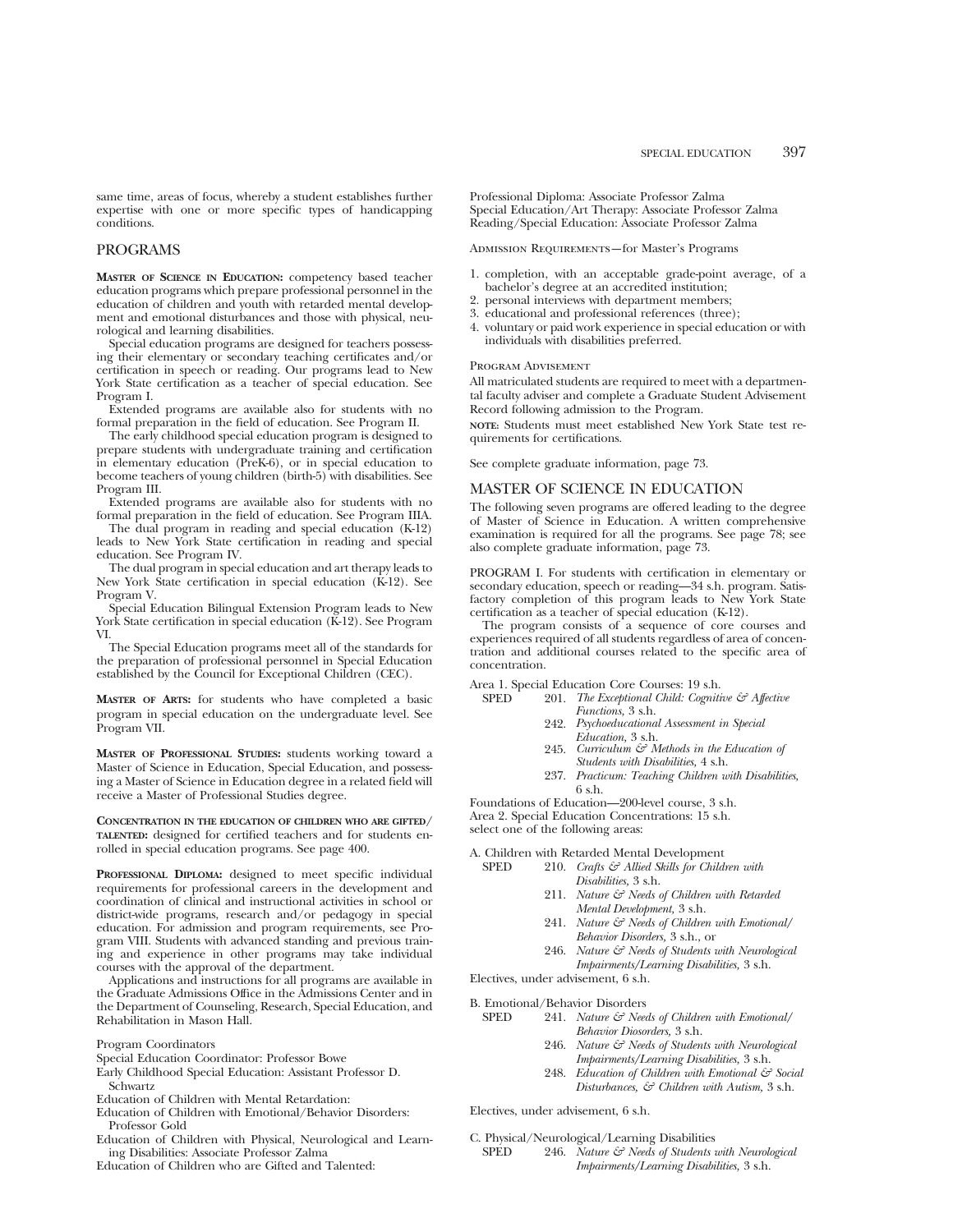- 249. *Nature & Needs of Individuals with Physical Impairments: Psychology of Persons with Disabilities,* 3 s.h.
- 241. *Nature & Needs of Children with Emotional/ Behavior Disorders,* 3 s.h., or
- 211. *Nature & Needs of Children with Retarded Mental Development,* 3 s.h.

Electives, under advisement, 6 s.h.

PROGRAM II. For students with no formal course work or teaching experience in elementary or secondary education— 43-46 s.h. program. Students with one year of teaching experience as the classroom teacher take SPED 237 instead of dual student teaching.

For provisional certification in elementary education (PreK-6) or secondary education (7-12) students must satisfy New York State requirements and apply directly to the State Education Department.

In addition to the required special education core courses and courses in the special education concentration, students must complete either elementary or secondary education as a general education background. Required elementary or secondary education courses should be taken first, with the exception of dual student teaching.

Area 1. 12-15 s.h.

Elementary Education

- ELED 205. *Language in the Curriculum,* 3 s.h.
	- 206. *Social Studies in the Curriculum,* 3 s.h., or
		- 208. *Science & Mathematics in the Curriculum,* 3 s.h.
		- 213 or 214. *Child Development & the Elementary School Program,* 3 s.h.
- LYST 218. *Reading and Writing Practices in Early & Middle Childhood,* 3 s.h. or
- Secondary Education
	- SED 264. *The Teacher in the School Setting,* 3 s.h. 213. Adolescent Development & Secondary *Education,* 3 s.h.
- Methods course, 3 s.h.

Curriculum course, 3 s.h.

Educational electives, under advisement, 3 s.h.

- Area 2. Special Education Core Courses: 22-25 s.h.
	- SPED 201. *The Exceptional Child: Cognitive & Affective Functions,* 3 s.h.
		- 242. *Psychoeducational Assessment in Special Education,* 3 s.h.
		- 245. *Curriculum & Methods in the Education of Students with Disabilities,* 4 s.h.
	- 219A-219B. *Supervised Teaching in the Elementary School in Special & Regular Education Classes,* 41⁄2 s.h. each and
	- ELED 223. *Analysis of Teaching Behavior*, 3 s.h.
	- SPED 223A-223B. *Supervised Teaching in the Secondary School in Special & Regular Education Classes,* 41⁄2 s.h. each

Foundation of Education—200-level course, 3 s.h.

Area 3. Special Education Concentrations: 9 s.h.

select one of the following:

Mentally Retarded

- SPED 210. *Crafts*  $\mathcal{C}$  Allied Skills for Children with Disabilities, 3 s.h.
	- 211. *Nature & Needs of Children with Retarded Mental Development,* 3 s.h.
	- 241. *Nature & Needs of Children with Emotional/Behavior Disorders,* 3 s.h., or
	- 246. *Nature & Needs of Students with Neurological Impairments/Learning Disabilities,* 3 s.h.
- Emotionally Disturbed
- SPED 248. *Education of Children with Emotional & Social Disturbances, & Children with Autism,* 3 s.h.
- 241. *Nature & Needs of Children with Emotional/Behavior Disorders,* 3 s.h.
- 246. *Nature & Needs of Students with Neurological Impairments/Learning Disabilities,* 3 s.h.

Physically Disabled/Neurologically Impaired/Learning Disabled<br>SPED

- 246. *Nature & Needs of Students with Neurological Impairments/Learning Disabilities,* 3 s.h.
	- 249. *Nature & Needs of Individuals with Physical Impairments: Psychology of Persons with Disabilities,* 3 s.h.
	- 211. *Nature & Needs of Children with Retarded Mental Development,* 3 s.h., or
	- 241. *Nature & Needs of Children with Emotional/Behavior Disorders,* 3 s.h.

PROGRAM III. Early Childhood Special Education: designed to prepare students with undergraduate training and certification in elementary education (PreK-6), or in special education to become teachers of young children (birth-5) with disabilities—36 s.h. program. Assistant Professor D. Schwartz, *Program Coordinator*

The program consists of core courses in special education, including a practicum, with related courses in elementary education and speech.

In-service teachers who hold special education certification but wish to expand their expertise in the area of early childhood special education may take courses on a nonmatriculated basis.

A comprehensive examination in special education is required of all degree candidates.

- ELED 271. *Early Childhood Curriculum,* 3 s.h.
	- 272. *Curriculum Innovations in Early Childhood Programs,* 3 s.h.
- SPED 207. *Introduction to Young Children with Disabilities,* 3 s.h.
	- 208. *Educational Intervention for Young Children with Disabilities,* 3 s.h.
		- 209. *Early Intervention: Infants & Toddlers,* 3 s.h.
		- 210. *Crafts & Allied Skills for Children with Disabilities,* 3 s.h.
	- 216. *Assessment & Diagnosis in Early Childhood Special Education,* 3 s.h.
- SPED 204. *Counseling & Guidance of Parents of Children with Disabilities,* 3 s.h.
	- 310. *Issues in Infant, Toddler, Preschool, Parent & Family Involvement Programs,* 3 s.h.
- SPCH 235. *Introduction to Speech-Language-Hearing Disorders*, 3 s.h.
- SPED 237. *Practicum: Teaching Children with Disabilities,* 6 s.h. or
	- 237A. *Practicum: Teaching Children with Disabilities,* 3 s.h.

(for in-service students only)

Electives, under advisement, 3-6 s.h.

PROGRAM IIIA. Early Childhood Special Education: for students with no formal course work or teaching experience in elementary or special education. 54 s.h. program. Students with one year of full time teaching experience as the classroom teacher in elementary education take SPED 237 instead of dual student teaching.

Admission to this graduate program requires a baccalaureate degree from an accredited college or university with at least 60 semester hours in liberal arts, including one year (6 s.h.) of a foreign language, a minimum of 21 credits in a humanities, natural science or social science concentration with a 2.5 grade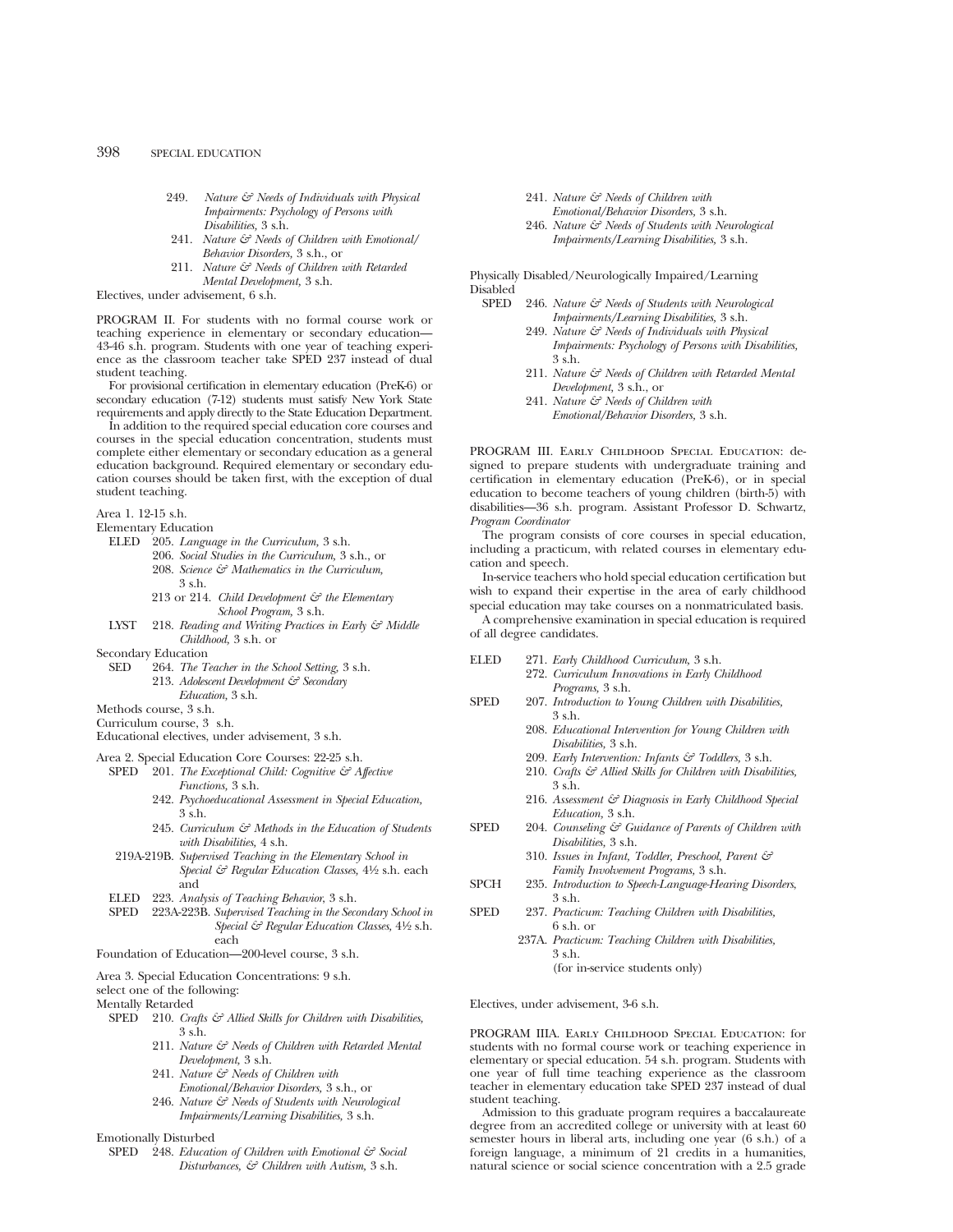point average in liberal arts. Students who have not met the full admission requirements may be advised to complete prerequisite courses under a planned program before becoming eligible for full acceptance.

Required elementary courses should be taken first, with the exception of dual student teaching.

This master's program leads to dual certification in elementary education (PreK-6, and early childhood annotation) and special education by the State Education Department upon recommendation by the University.

A comprehensive examination in special education is required of all degree candidates.

- ELED 205. *Language in the Curriculum,* 3 s.h.
	- 206. *Social Studies in the Curriculum,* 3 s.h., or
	- 208. *Science & Mathematics,* 3 s.h.
	- 213 or 214. *Child Development & the Elementary School Program,* 3 s.h.
- LYST 218. *Reading and Writing Practices in Early & Middle Childhood,* 3 s.h.

Area 2. 39 s.h.

- ELED 271. *Early Childhood Curriculum,* 3 s.h.
	- 272. *Curriculum Innovations in Early Childhood Programs,* 3 s.h.
- SPED 207. *Introduction to Young Children with Disabilities,* 3 s.h. 208. *Educational Intervention for Young Children with Disabilities,* 3 s.h.
	- 209. *Early Intervention: Infants & Toddlers,* 3 s.h.
	- 210. *Crafts & Allied Skills for Children With Disabilities,* 3 s.h.
	- 216. *Assessment & Diagnosis in Early Childhood Special Education,* 3 s.h.
	- 204. *Counseling & Guidance of Parents of Children With Disabilities,* 3 s.h.
	- 310. *Issues in Infant, Toddler, Preschool, Parent & Family Involvement Programs,* 3 s.h.
- SPCH 235. *Introduction to Speech-Language-Hearing Disorders,* 3 s.h.
- SPED 219A-219B. *Supervised Teaching in the Elementary School in Special and Regular Education Classes,* 41⁄2 s.h. each
- ELED 223. *Analysis of Teaching Behavior,* 3 s.h.

PROGRAM IV. A dual Master of Science program in literacy studies and special education (K-12) leading to Clinical Specialist in Reading for Children with Learning Disabilities and to New York State certification in literacy studies and special education. For program requirements, see under Literacy Studies, page 286. Associate Professor Zalma: *Program Coordinator*

PROGRAM V. A dual Master of Science program in special education and art therapy—67-70 s.h. Satisfactory completion of this program leads to New York State certification in special education (K-12).

Designed to prepare candidates with competencies in both art therapy and in special education. Graduates will be qualified to work with individuals with disabilities as teachers in special education and as art therapists on therapeutic treatment teams in hospitals, nursing homes, day treatment centers, rehabilitation and residential settings, and other mental health facilities. Professional preparation will provide candidates with experiences in the use of art therapy in the treatment of persons with mental illness, physical disabilities and special learning needs. Associate Professor Zalma, *Program Coordinator*

In addition to admission requirements, as outlined above for the M.S. in Education programs, students must:

- 1. Hold a bachelor's degree from an accredited institution with a minimum grade point average of 2.8;
- have completed 12 semester hours in psychology (including developmental and abnormal);
- 3. have completed 15 semester hours in studio art;
- 4. show competency in art by presenting a portfolio (in cases of an exceptional portfolio, studio art credits may be waived at the discretion of the program coordinator);
- 5. possess a New York State teaching certificate in elementary or secondary education or the willingness to fulfill the necessary education requirements.

A comprehensive examination in special education is required of all degree candidates.

Area 1. Art Therapy Course Requirements: 29 s.h.

- CAT 210. *Foundations of Art Therapy*, 3 s.h.
	- 211. *Art Therapy with Children*, 3 s.h. 221 & 222. *Fieldwork: Creative Arts Therapy*, 1 s.h. each 209. *Art Media in Art Therapy*, 3 s.h.
		- 212. *Group Art Therapy*, 3 s.h.
		-
		- 214. *Art Therapy Methods I,* 3 s.h.
		- 215. *Art Therapy Methods II,* 3 s.h.
		- 218 & 219. *Internship: Creative Arts Therapy,* 3 s.h. each
		- 300. *Seminar: Creative Arts Therapy*, 3 s.h. (in lieu of thesis or comprehensive examination in art therapy)

Area 2. Art Therapy Electives: 4 s.h.

SPED 280-289, A-Z. *Workshops*, 1-4 s.h. each

Area 3. Psychosocial Requirements: 6-9 s.h.

- COUN 203. *Introduction to Counseling*, 3 s.h., or 223. *Theories & Principles of Counseling*, 6 s.h. (at discretion of adviser, dependent upon student's background and interest)
- PSY 216. *Behavior & Personality—Normal & Abnormal*, 3 s.h.

Area 4. Special Education Course Requirements: 28 s.h.

- SPED 201. *The Exceptional Child: Cognitive & Affective Functions*, 3 s.h.
	- 249. *Nature & Needs of Individuals with Physical Impairments: Psychology of Persons with Disabilities*, 3 s.h.
	- 246. *Nature & Needs of Students with Neurological Impairments/Learning Disabilities*, 3 s.h.
	- 241. *Nature & Needs of Children with Emotional/Behavior Disorders*, 3 s.h. or
	- 211. *Nature & Needs of Children with Retarded Mental Development*, 3 s.h.
	- 210. *Crafts & Allied Skills for Children with Disabilities,* 3 s.h.
	- 242. *Psychoeducational Assessment in Special Education,* 3 s.h.
	- 245. *Curriculum & Methods in the Education of Students with Disabilities*, 4 s.h.
	- 237. *Practicum: Teaching Children with Disabilities*, 6 s.h.

PROGRAM VI. Special Education Bilingual Extension Program: for students with certification in elementary or secondary education, speech or reading—40 s.h. program. Satisfactory completion of this program leads to New York State certification as a special education teacher (K-12) qualified to work with bilingual students and/or students with native languages other than English. Professor Gold, *Program Coordinator*

The program consists of a sequence of core courses and experiences required of all students regardless of area of concentration, additional courses related to the specific area of concentration, and the bilingual extension courses.

In addition, students must satisfy a language proficiency requirement by submitting evidence of having achieved a satisfactory level of oral and written proficiency in English and in the target language of instruction on the New York State Teacher Certification Examinations.

Area 1. 12 s.h.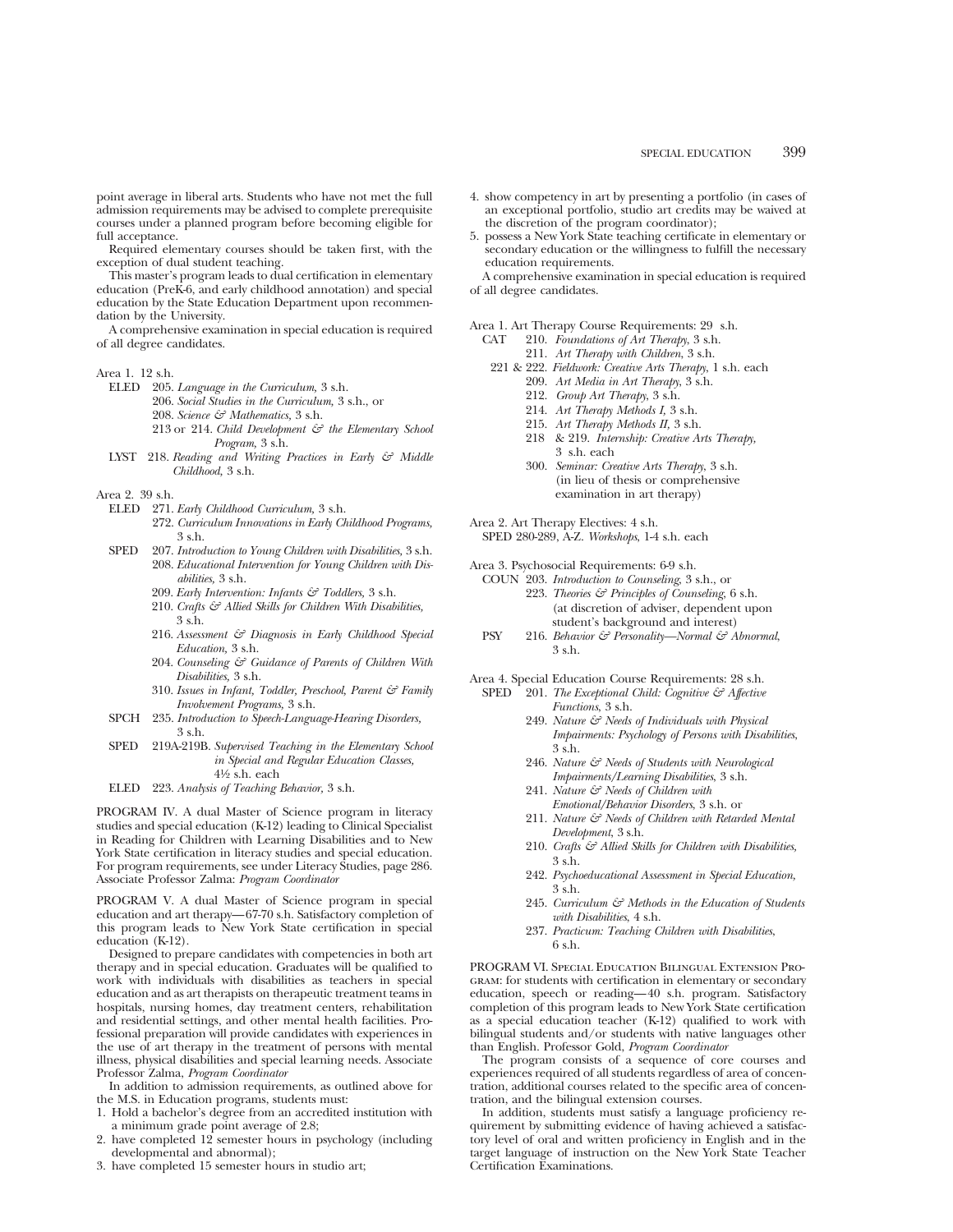- Area 1. Special Education Core Courses: 16 s.h.
	- SPED <sup>201</sup>. *The Exceptional Child: Cognitive*  $\mathcal{E}$  *Affective Functions,* 3 s.h.
		- 242. *Psychoeducational Assessment in Special Education,* 3 s.h.
		- 245. *Curriculum & Methods in the Education of Students with Disabilities,* 4 s.h.
		- 237. *Practicum: Teaching Children with Disabilities,* 6 s.h. (performed in a bilingual special education setting)
- Area 2. Special Education Concentrations: 9 s.h.
- select one of the following areas:
- A. Children with Retarded Mental Development
	- SPED 210. *Crafts*  $G^2$  Allied Skills for Children with Disabilities, 3 s.h.
		- 211. *Nature & Needs of Children with Retarded Mental Development,* 3 s.h.
		- 241. *Nature & Needs of Children with Emotional/Behavior Disorders,* 3 s.h., or
		- 246. *Nature & Needs of Students with Neurological Impairments/Learning Disabilities,* 3 s.h.
- B. Emotional/Behavior Disorders
	- SPED 241. *Nature & Needs of Children with Emotional/Behavior Disorders,* 3 s.h.
		- 246. *Nature & Needs of Students with Neurological Impairments/Learning Disabilities,* 3 s.h.
		- 248. *Education of Children with Emotional & Social Disturbances, & Children with Autism,* 3 s.h.
- C. Physical/Neurological/Learning Disabilities
	- SPED 246. *Nature & Needs of Students with Neurological Impairments/Learning Disabilities,* 3 s.h.
		- 249. *Nature & Needs of Individuals with Physical Impairments: Psychology of Persons with Disabilities,* 3 s.h.
		- 241. *Nature & Needs of Children with Emotional/Behavior Disorders,* 3 s.h., or
		- 211. *Nature & Needs of Children with Retarded Mental Development,* 3 s.h.
- Area 3. Bilingual Extension Courses: 15 s.h.
- FDED 248. *Multicultural Education in the Metropolitan Area,* 3 s.h.
- ELED 225. *Teaching English as a Second Language,* 3 s.h.
- SED 265. *Methods & Materials in Bicultural Education,* 3 s.h. ELED 246. *Methods & Materials for Bilingual Teaching of*
- *Reading in Bicultural Settings,* 3 s.h. or RES 241. *Testing & Evaluation of Bilingual Students,* 3 s.h.
- SPAN 218. *People & Cultures of Latin America,* 3 s.h.

### MASTER OF ARTS: SPECIAL EDUCATION

PROGRAM VII. Designed to provide students with advanced professional preparation as reflective scholar-practitioners who will be able to systematically study and research current educational concerns which relate to teaching exceptional children and youths from diverse backgrounds. This advanced program is for students who are certified in at least one area of special education and who have completed at least one year of successful professional teaching experience with exceptional children or successful supervised student teaching or practium—34 s.h. program. See complete graduate information, page 73.

Required Courses: 34 s.h.

- SPED 270. *Seminar: Professional Problems & Issues,* 3 s.h.
	- 271. *Cognitive Development & Language Acquisition of Exceptional Children,* 3 s.h.
- RES 259. *Introduction to Statistical Methods in Educational Research,* 3 s.h.
	- 259L. *Computer Laboratory,* 1 s.h.
	- 381. *Research Methods in Education,* 3 s.h. or
	- 258. *Understanding Research Methodology,* 3 s.h.
- SPED 200. *Administration*  $\mathcal{F}$  Supervision of Special Education, 3 s.h.
	- 204. *Counseling & Guidance of Parents of Children with Disabilities,* 3 s.h.
	- 247. *Behavior Modification with Exceptional Populations,* 3 s.h.
	- 301. *Master's Thesis Seminar I,* 3 s.h.
	- 302. *Master's Thesis Seminar II,* 3 s.h.

Electives, under advisement, 6 s.h.

In addition to the above requirements, all students are expected to participate in symposia, field visits to institutions and agencies, etc. Evening students must anticipate utilization of Saturdays for such undertakings.

Full-time students will be expected to participate in a noncredit internship program. Students will be assigned to a variety of agencies on a rotating basis, and will devote a minimum of 4 hours weekly to observation and participation in the activities of the given agency.

### PROFESSIONAL DIPLOMA IN SPECIAL EDUCATION

PROGRAM VIII. For students wishing advanced training in the special education field—31 s.h. beyond the master's degree. The course of study seeks to strengthen the student's grasp of the relationship between the development of programs for exceptional individuals and historical and philosophical issues in general education; broaden the student's familiarity with educational and social services to exceptional children and adults; and deepen the student's understanding of research needs, trends and issues in the field of special education. Associate Professor Zalma, *Program Coordinator*

### Admission Requirements

- 1) a master's degree in special education or in a functionally related field plus a New York State certificate as a teacher in special education;
- 2) a grade-point average of 3.0 from an accredited institution;
- 3) certification in elementary or secondary education, reading *or* speech and hearing *and* special education;
- 4) at least two years teaching in the field of special education;
- 5) at least three letters of reference from professional and/or academic sources;
- 6) a detailed resume of professional and related experiences;
- 7) a comprehensive statement of professional goals and objectives;
- 8) a personal interview with department faculty.

### Program Requirements

Area 1. Specialization: 19 s.h.<br>SPED 270. Seminar: Profes

- 270. *Seminar: Professional Problems & Issues*, 3 s.h.
	- 271. *Cognitive Development & Language Acquisition of Exceptional Children,* 3 s.h.
	- 272. *Advanced Psychoeducational Assessment in Special Education: Clinical & Classroom Application,* 4 s.h.
	- 273. *Curriculum Development & Evaluation,* 3 s.h.
	- 274. *Research Seminar I: Review of Research & Methodology,* 3 s.h.
	- 275. *Research Seminar II: Individual Research,* 3 s.h.
- Area 2. Related Professional Study, 12 s.h. Chosen under advisement.

### **CONCENTRATION**

Education of Gifted/Talented Children

This 12 s.h. concentration is designed for certified teachers and for students enrolled in special education master's or profes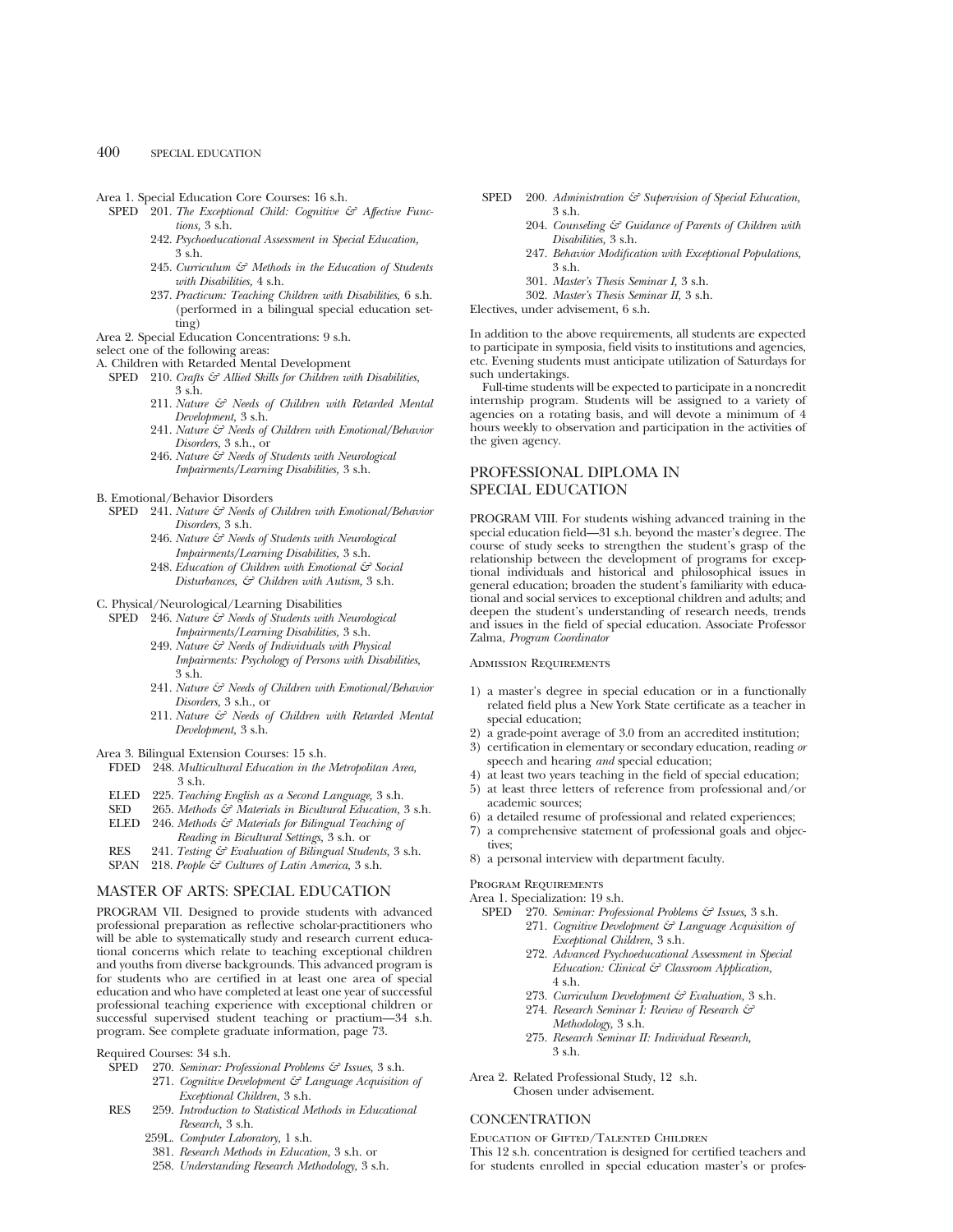sional diploma programs who may elect to take a second area of concentration.

Program Requirements

- SPED 255. *Nature & Needs of Gifted/Talented Children,* 3 s.h.
	- 256. *Instructional Methods & Materials for Gifted/Talented Children,* 3 s.h.
	- 257. *Exploration & Assessment of Programs for Gifted/ Talented Children,* 3 s.h.
	- 258. *Internship: Gifted/Talented Children,* 3 s.h.

### ADVANCED CERTIFICATES

### Consultation in Special Education

This 18 semester hour program, which includes a field experience, prepares professional personnel to serve as special education consultant teachers. Designed for teachers certified in special education with regular education background who wish to broaden their skills. This sequence can be used within an M.A. in Special Education or as a post-master's program. No more than six semester hours from a master's degree can be used toward the certificate program.

|                 |                                                   | Sem. Hrs. |
|-----------------|---------------------------------------------------|-----------|
| <b>REQUIRED</b> |                                                   |           |
| <b>SPED</b>     | 204. Counseling $\mathcal{C}$ Guidance of Parents |           |
|                 | of Children with Disabilities                     | 3         |
|                 | 206. Vocational Guidance for Students &           |           |
|                 | Adults with Mental, Emotional &                   |           |
|                 | <b>Physical Disabilities</b>                      | 3         |
|                 | 238. Field Experience                             | 3         |
|                 | 262. Teaching in Resource Rooms                   | 3         |
|                 | 263. Techniques of Collaborative Consul-          |           |
|                 | tation in Special Education                       | 3         |
|                 | 264. Techniques of Mainstreaming/                 |           |
|                 | <i>Inclusion</i>                                  | 3         |
|                 |                                                   |           |

### DEAF EDUCATION

This 18 semester hour program offers college graduates with a bachelor's degree the opportunity to complete some of the necessary State certification requirements in deafness education and helps prepare the student for employment at schools and programs serving deaf and severely hearing-impaired students. Students who apply for this certificate program should hold a New York State teaching certificate in elementary, secondary, and/or special education; applicants who do not hold such certification must take prerequisite courses along with or prior to the program courses. Special education graduate students at Hofstra may take these courses as electives, with approval of the adviser. Nonmatriculated students may take up to 12 semester hours in these courses as electives with departmental permission. The program does not lead to a degree. Individuals interested in New York State certification should see the program coordinator for additional requirements.

|             |                                            | Sem. Hrs. |
|-------------|--------------------------------------------|-----------|
| Required    |                                            |           |
| <b>SPED</b> | 203. Foundations: Education of the Deaf    |           |
|             | and Hearing Impaired                       | 3         |
|             | 205. Language Development in Deaf and      |           |
|             | Hearing-Impaired Children and              |           |
|             | Youth                                      | 3         |
|             | 213. Linguistics of Language Develop-      |           |
|             | ment in Deaf and Hearing-Impaired          |           |
|             | Children and Youth                         | 3         |
|             | 215. Teaching School Subjects to Deaf and  |           |
|             | Hearing-Impaired Children and              |           |
|             | Youth                                      | 3         |
|             | 221. Field Experience in Teaching Deaf and |           |
|             | <b>Hearing-Impaired Students</b>           | 3         |
|             |                                            |           |

| REHB | 292. American Sign Language II |  |
|------|--------------------------------|--|
|      |                                |  |

### Early Childhood Special Education

This 18 semester hour program, which includes a field experience, is designed for teachers holding early childhood or special education certification who wish training in the field of early childhood special education.

|             |                                                     | Sem. Hrs. |
|-------------|-----------------------------------------------------|-----------|
| Required    |                                                     |           |
| <b>SPED</b> | 207. Introduction to Young Children with            |           |
|             | <i>Disabilities</i>                                 | 3         |
|             | 208. Educational Intervention for Young             |           |
|             | Children with Disabilities                          | 3         |
|             | 209. Early Intervention: Infants $\mathcal{C}$ Tod- |           |
|             | dlers                                               | 3         |
|             | 216. Assessment $\mathcal{C}$ Diagnosis in Early    |           |
|             | Childhood Special Education                         | 3         |
|             | 238. Field Experience                               | 3         |
| <b>SPCH</b> | 235. Introduction to Speech-Language-               |           |
|             | <b>Hearing Disorders</b>                            | 3         |
|             |                                                     | 18        |
|             |                                                     |           |

Postsecondary Transition Specialist

This 16 semester hour program prepares special educators and related services personnel including rehabilitation counselors, school counselors, etc., to facilitate postsecondary transition to educational, vocational and community living settings for students with disabilities. This sequence can be used as part of a master's degree or for post-master's study.

#### Prerequisites

A course in adolescent psychology at either the undergraduate or graduate level, and certification in special education or a related field.

| Required                                                 | Sem Hrs |
|----------------------------------------------------------|---------|
| SPED 279. Introduction to the Transition Process         |         |
| REHB 229. Review, Exploration & Assessment               |         |
| of Rehabilitation Resources                              | 3       |
| SPED 206. Vocational Guidance for Students $\mathcal{C}$ |         |
| Adults with Mental, Emotional $\mathcal{C}$              |         |
| <b>Physical Disabilities</b>                             | 3       |
| REHB 239. Placement Practice in Transitional             |         |
| Supported or Competitive                                 |         |
| Employment                                               | 3       |
| SPED 263. Techniques of Collaborative Con-               |         |
| sultation in Special Education                           | 3       |
| 238. Field Experience                                    | 3       |
|                                                          |         |

Special Education Assessment and Diagnosis

This 13-19 semester hour program prepares professional personnel to serve as educational evaluators responsible for identifying students in need of special educational services. This program is intended to meet the extended professional needs of teachers certified in elementary and/or secondary education, and special education or reading. It is designed to extend skills in psychoeducational assessment of special learning needs in all students classified as disabled as well as early childhood populations; disabled students with primary specific reading difficulties; and students from different cultural backgrounds who may be bilingual. This sequence can be used within an M.A. in Special Education or as a post-master's program.

Prerequisites: 6 s.h. or equivalent

| RES | 259. Introduction to Statistical Methods |
|-----|------------------------------------------|
|     | <i>in Educational Research</i> , 3 s.h.  |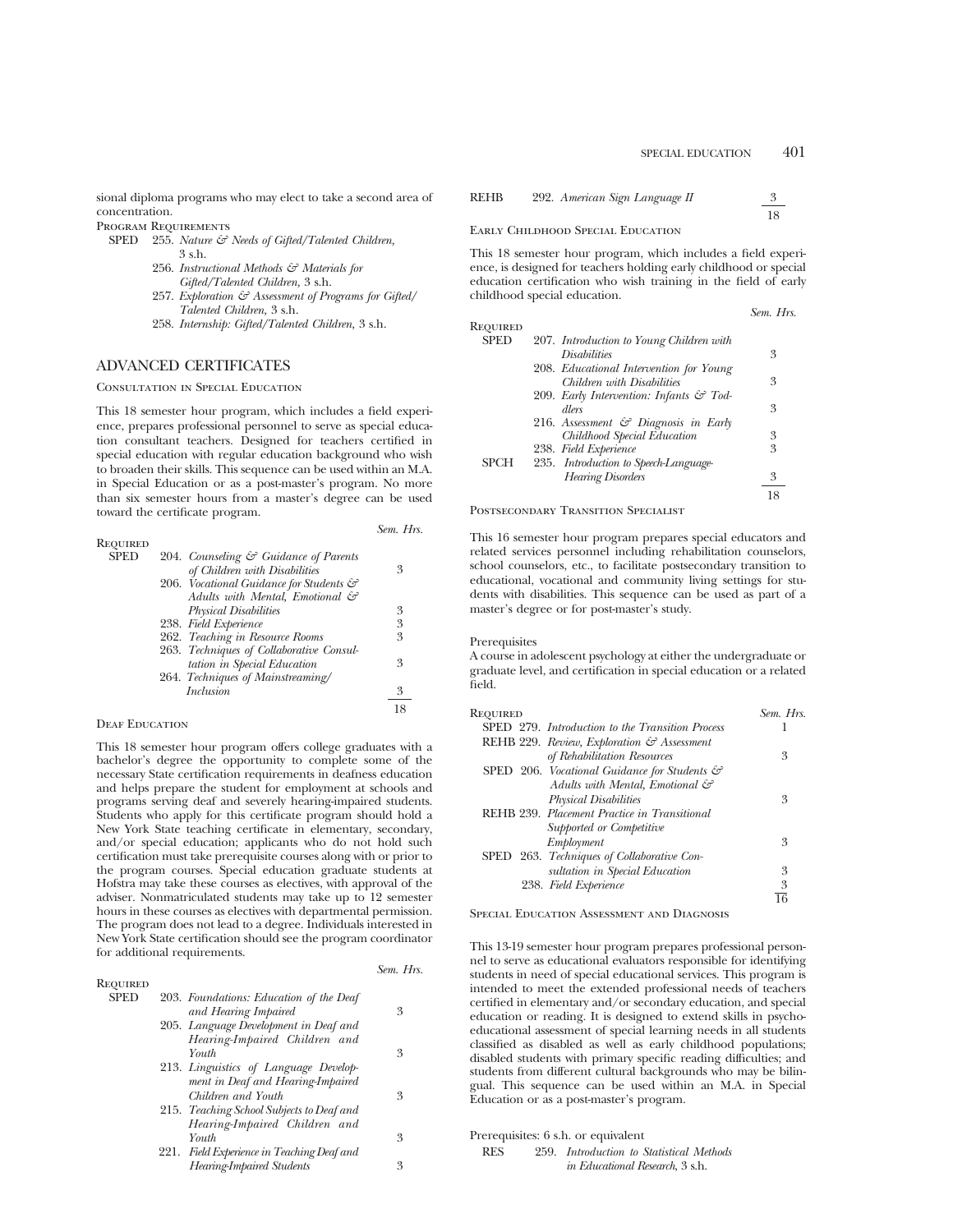|             |      | cial Education, 3 s.h.                          |           |
|-------------|------|-------------------------------------------------|-----------|
|             |      |                                                 | Sem. Hrs. |
| REQUIRED    |      |                                                 |           |
| <b>SPED</b> |      | 216. Assessment $\mathcal G$ Diagnosis in Early |           |
|             |      | Childhood Special Education                     | 3         |
| <b>LYST</b> |      | 240. Assessment & Evaluation of Read-           |           |
|             |      | ing & Writing                                   | 3         |
| <b>RES</b>  | 241. | Testing & Evaluation of Bilingual               |           |
|             |      | <b>Students</b>                                 | 3         |
| SPED        |      | 272. Advanced Psychoeducational As-             |           |
|             |      | sessment in Special Education: Clin-            |           |
|             |      | ical & Classroom Application                    |           |
|             |      |                                                 | 13        |
|             |      |                                                 |           |

SPED 242. *Psychoeducational Assessment in Spe-*

EDUCATION HONOR SOCIETIES, see page 77.

### **COURSES**

In addition to semester notations next to each course, a selection of courses is offered during the January and Summer sessions. Consult the *January* and *Summer Sessions* bulletins for these schedules.

Undergraduate option: three undergraduate electives are available, SPED 100, 101, and 102. All other special education courses are open only to graduate students.

### 100. *Introduction to Exceptional Children* 3 s.h. Periodically

An introduction to the nature of special educational provisions for the exceptional child. Survey is undertaken of the characteristics of exceptional children (mentally retarded, emotionally disturbed, learning disabled, physically disabled, speech and hearing and visually impaired, gifted and talented) and the curriculum adjustment they require. Students are required to participate in a number of field trips and observations as an aspect of this course.

### 101. *Inclusion: Infants, Toddlers, Preschoolers, and K-6 Children* 3 s.h.

Fall, Spring, Summer

This is a survey course designed to provide the student with practical skills and knowledge about including young children with disabilities; learning to collaborate with special educators and related services personnel; planning play activities; and modifying standard materials and curricula. Field visits of 20 clock hours are required. Recommended to be taken early in the program.

### 102. *Inclusion: Meeting Special Needs in PreK-12 Programs* 3 s.h. Fall, Spring, Summer

This is a survey course designed to provide the student with practical skills and knowledge about including preK-12 children with disabilities, with emphasis upon middle-school and secondary school settings, and including health education; serving on IEP Teams and collaborating with special educators and related services personnel; modifying curricula, materials, and methods to meet the special needs of students with mild or moderate disabilities, including referral to special education if needed. Field visits of 20 clock hours are required. Recommended prior to special methods courses.

### 200. *Administration and Supervision of*

*Special Education* 3 s.h. Fall, Spring

Study of the organizational patterns and administrative practices in educational programs for disabled children and adolescents. Attention is directed at procedures for development of community integration of programs, staff orientation and recruitment; supervision and development of instructional programs, guidance, and evaluation of pupils and staff.

### 201. *The Exceptional Child: Cognitive and Affective Functions* 3 s.h.

### Fall, Spring, Summer

Survey course designed to provide the student with a basic understanding of the entire field of special education with emphasis on current trends, critical issues and research regarding children with disabilities (mental retardation, emotional disturbance, learning and/or physical disabilities, speech and hearing and visual impairment, gifted and talented). Emphasis is placed upon a generic rather than a disability oriented approach to special education.

#### 202. *Case Work and Community Services for Persons with Disabilities* 3 s.h. Periodically

Examination of the community needs of persons who are mentally retarded or have other handicapping conditions. Survey and evaluation of the policies and programs of public and private agencies concerned with the care, education and training of persons with disabilities. (Formerly *Case Work and Community Services for the Handicapped.*)

### 203. *Foundations: Education of the Deaf and Hearing Impaired* 3 s.h. Periodically

Introduction to education for deaf and severely hearing-impaired children and youth, pre K-12. This survey course examines the nature of hearing and hearing impairment; the special education needs of deaf and hearing-impaired students; sign language; language and speech development, and interventions.

### 204. *Counseling and Guidance of Parents of Children with Disabilities* 3 s.h.

Fall, Spring, Summer

Principles and practices of guidance and counseling as these apply to parent-school, parent-child and sibling relationships as well as rehabilitation and legal aspects of children and youth (mental retardation, emotional disturbance, learning and/or physical disabilities, gifted and talented). (Formerly *Counseling and Guidance of Parents of Handicapped Children*.)

### 205. *Language Development in Deaf and Hearing-Impaired Children and Youth* 3 s.h.

Periodically

Introduction to language learning by deaf and hearing-impaired children and youth, preK-12. This survey course examines development of language in hearing and hearing-impaired children/ youth. Competing interventions are compared/contrasted. Controversies, especially "bilingual-bicultural" approaches are studied. This course is the first of a two-course sequence.

### 206. *Vocational Guidance for Students and Adults with Mental, Emotional and Physical Disabilities* Periodically

Principles and practices of vocational guidance as applied to students and adults with mental, emotional and physical disabilities. Study of the organization and administration of programs of occupational education and the development of work-study programs and supportive employment. Examination of techniques and community resources for occupational evaluation, job placement and follow-up. (Formerly *Vocational Guidance for the Mentally, Emotionally and Physically Handicapped.*)

### 207. *Introduction to Young Children with Disabilities* 3 s.h. Fall

Causation, nature and needs of the pre-school exceptional child with varying handicapping conditions are examined. Attention given to the implications for community, educational and family planning. Prerequisite: PSY 53. (Formerly *Introduction to Young Children with Handicapping Conditions.*)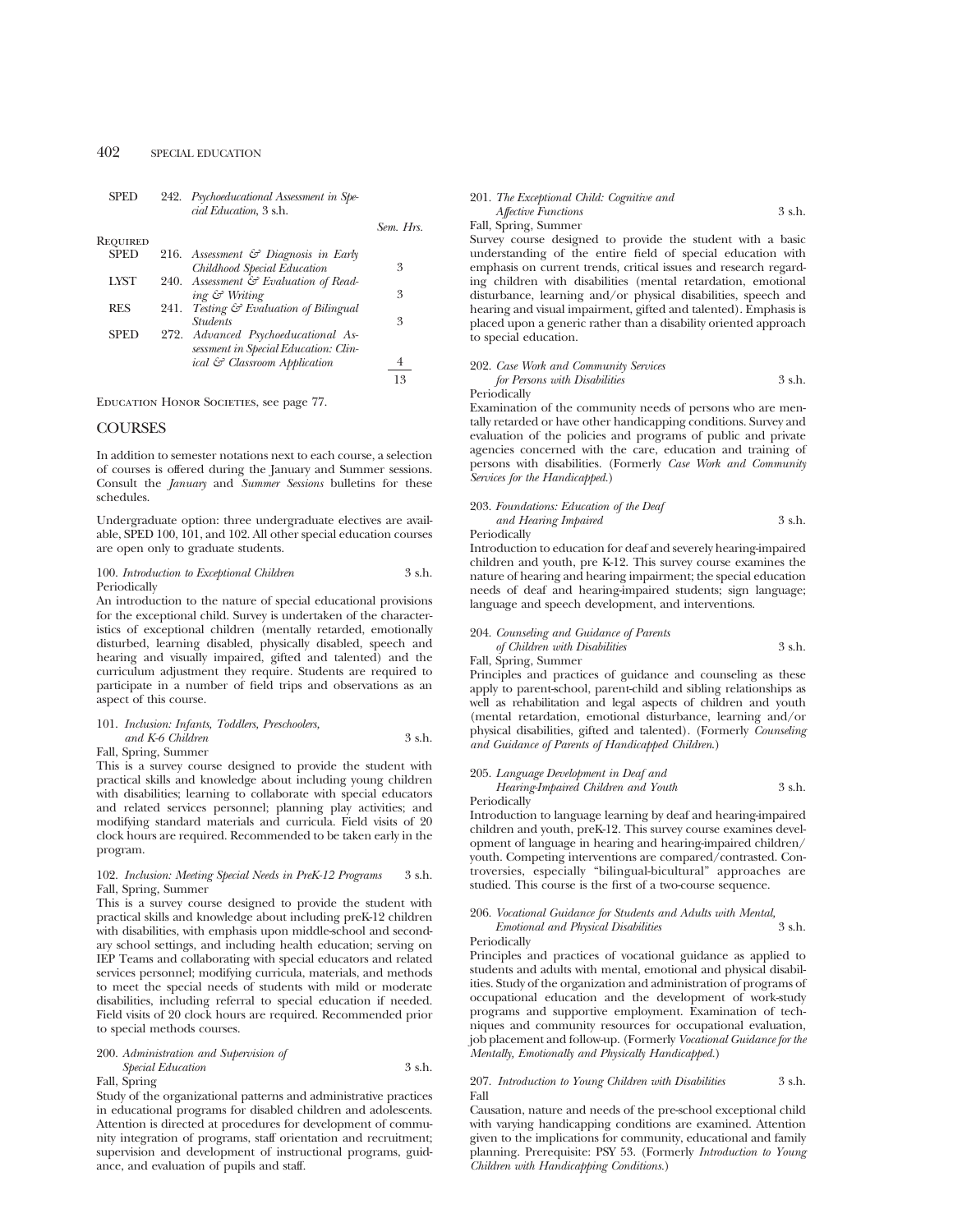#### 208. *Educational Intervention for Young Children with Disabilities* 3 s.h.

#### Spring

A cross-categorical study of current practice in the teaching of preschool children with handicapping conditions is integrated with related theory. Methods of organization of instruction, diagnostic teaching and selection of materials are emphasized. Prerequisite: SPED 207. (Formerly *Educational Intervention for Young Children with Handicapping Conditions.*)

#### 209. *Early Intervention: Infants and Toddlers* 3 s.h. Periodically

Needs of infants and toddlers with varying disabling conditions are addressed. Specific methods and materials for working in home and center-based programs are presented. Prerequisite: PSY 53. Prerequisite or corequisite: SPED 207. (Formerly *Early Intervention: Infant Stimulation.*)

### 210. *Crafts and Allied Skills for Children with Disabilities* 3 s.h. Spring, Summer

Designed to provide teachers of children with varied disabilities with an understanding of the role of art, crafts and manual skills. Students utilize a variety of media in the development of activities and projects which may be integrated with other areas of instruction. There is a material fee of \$15. Prerequisite or corequisite: SPED 201. (Formerly *Crafts and Allied Skills for the Handicapped.*)

### 211. *Nature and Needs of Children with Retarded Mental Development* 3 s.h.

Fall, Spring

A study of the nature and needs of the child with mental retardation, particularly in relation to the school setting; examination of various theories of mental retardation and their implications for education. Related research findings will be summarized and evaluated. Prerequisite or corequisite: SPED 201. (Formerly *Nature and Needs of the Mentally Retarded.*)

### 213. *Linguistics of Language Development in Deaf*

*and Hearing-Impaired Children and Youth* 3 s.h. Periodically

Linguistics of "Deaf English" and of American Sign Language (ASL), as well as approaches to assessment and intervention. This course includes an examination of language curricula currently in use in area schools for the deaf as well as experimental curricula. Prerequisite: SPED 205 or equivalent, approved by program coordinator.

#### 214. *Curriculum and Methods for Children with*

**Severe Retardation** 3 s.h. Periodically

Study of the philosophical and historical basis for the development of public school programs for children with severe retardation. Survey of the characteristics of these children, curriculum development, program organization, methods of instruction. (Formerly *Curriculum and Methods for the Trainable Retarded Child.*)

#### 215. *Teaching School Subjects to Deaf and*

*Hearing-Impaired Children and Youth* 3 s.h. Periodically

Examination of current and experimental approaches to instruction of deaf and hearing-impaired students in academic subjects such as science, mathematics, social studies, etc. Course includes opportunities to apply various approaches in collaboration with classroom teachers. Prerequisite: SPED 203 or equivalent, or permission of adviser.

#### 216. *Assessment and Diagnosis in Early Childhood Special Education* 3 s.h. Fall

A multidisciplinary approach to the problems of diagnosis, referral and program planning. Students participate in case "staffing" and examine diagnoses and therapeutic procedures employed by the variety of professions concerned. (Formerly *Determining Therapeutic Educational Procedures for the Mentally, Emotionally and Physically Handicapped*.)

### 217-218. *Problems in Curriculum Development and*

*Improvement of Instruction* 3 s.h. each **Periodically** 

Review of research dealing with problems of curriculum development, teacher training and recruitment, supervision of instruction in special education. Students meet with supervisory personnel in special education from selected public school districts and explore the above areas in depth. In cooperation with such public school personnel, and under guidance of members of the faculties of the Departments of Counseling, Research, Special Education, and Rehabilitation, and Educational Administration, students undertake to recommend and implement programs for improvement of existing practices in the given school district.

### 219A-219B. *Supervised Teaching in the Elementary*

*School in Special and Regular Education Classes* 41⁄2 s.h. each Fall, Spring

(Physical Disabilities, Neurological Impairment/Learning Disabilities, Emotional Disturbances and/or Mental Retardation). For matriculated students with no teaching certification seeking a master's degree as well as permanent certification in elementary and special education. Students will have experience in both regular and special classes. Students matriculated in early childhood special education will be placed in early childhood settings. They are visited periodically in these settings and will attend a weekly seminar devoted to the analysis of teaching activities, experiences and case studies. Teaching competencies will be evaluated. Admission by permission of adviser and application to the Office of Field Placement and the Department of Counseling, Research, Special Education, and Rehabilitation prior to October 1 for spring classes and March 1 for fall classes. Must be taken with ELED 223. Same as ELED 219. Students must register for SPED 219A and 219B concurrently. (Formerly *Supervised Teaching in the Elementary School with Normal and Handicapped Children;* 219.)

220. *Education of Children with Cerebral Palsy* 3 s.h.

Periodically

Study of the etiology, characteristics, and educational programs and teaching methods.

221. *Field Experience in Teaching Deaf and Hearing-Impaired Students* 3 s.h.

Periodically

Designed for students in deaf education, the course provides a minimum of 100 clock hours of supervised practice in an educational setting, plus biweekly seminars. Students are required to maintain a log of activities and reflections. Prerequisite: permission of adviser. Application must be made by October 1 for the spring semester and by March 1 for the fall semester.

|       |                                  | 223A-223B. Supervised Teaching in the Secondary School |                          |
|-------|----------------------------------|--------------------------------------------------------|--------------------------|
|       | in Special and Regular Education |                                                        |                          |
|       | Classes                          |                                                        | $4\frac{1}{2}$ s.h. each |
| $-11$ |                                  |                                                        |                          |

Fall, Spring

For matriculated graduate students seeking teacher certification with an extension to include teaching students with physical disabilities, learning disabilities and/or emotional disturbance. Students are periodically visited in a regular junior and/or senior high school and in a special education setting. Weekly seminars are devoted to analysis of teacher's activities, experiences and case studies. Evaluation of teaching effectiveness will be examined. Prerequisites: SPED 242 and 245. SED 264, 205, 213 and appropriate methods course(s); a cumulative grade-point average of 2.85 or better in field in which certification is sought. Admission by application and permission. Same as SED 223.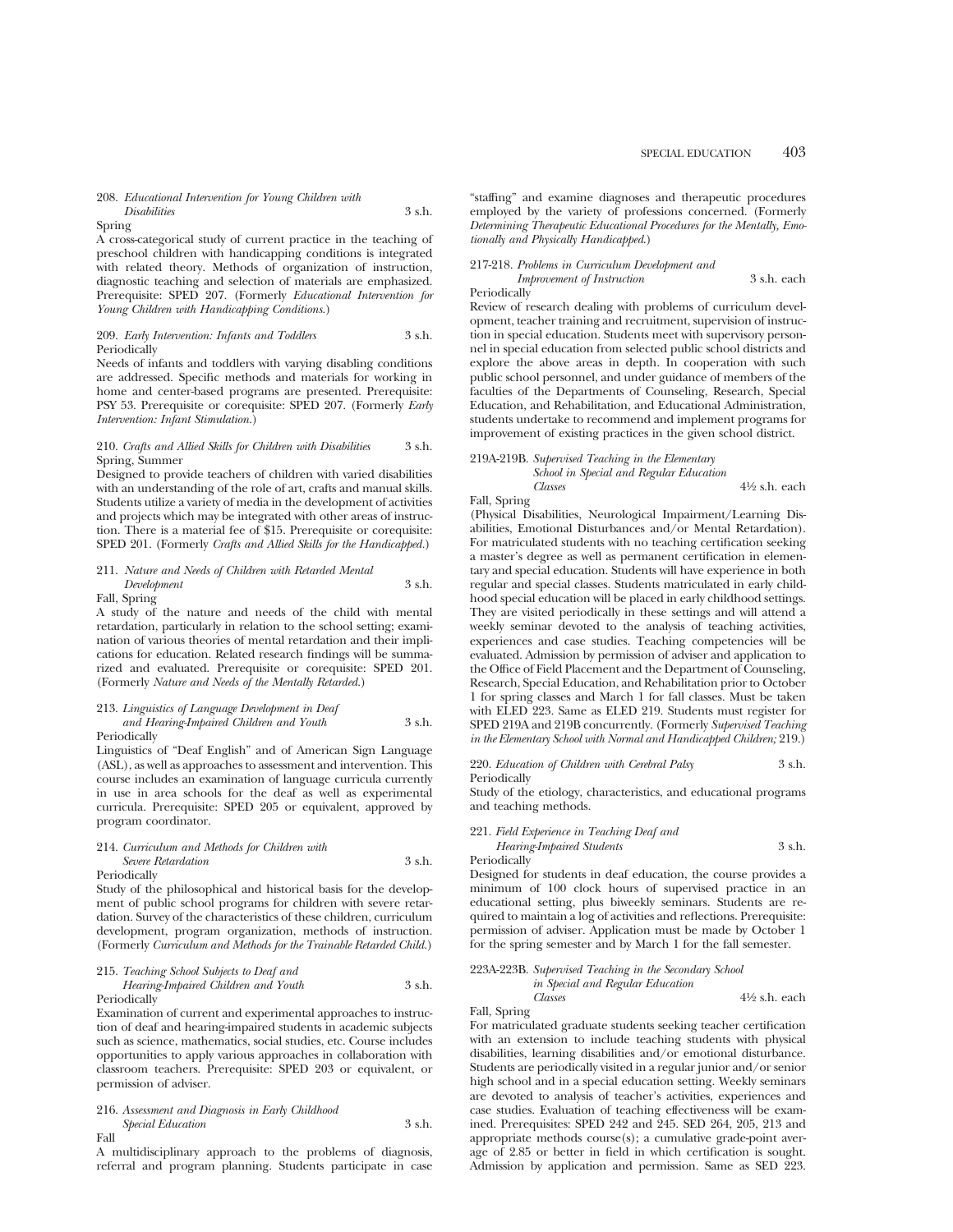Students must register for SPED 223A and 223B concurrently. (Formerly *Supervised Teaching in the Secondary School with Normal, Physically Handicapped/Learning Disabled and Emotionally Disturbed Students;* 223.)

### 226. *Early Intervention and Related Services in Early Childhood Special Education* 3 s.h. Spring

An examination of the therapeutic and related services provided in early intervention and special preschool through a series of multidisciplinary modules to include speech and language pathology and physcial and occupational therapy. This course is designed to provide early childhood special education students with an understanding of the role of the speech and language therapist, physical therapist, occupational therapist and other professionals working with young children with disabilities. Students gain knowledge of communication, motor and sensory disorders common in very young children with developmental disabilities. An introduction to various intervention strategies and therapeutic techniques utilized by "related services" providers help prepare students to serve effectively as collaborative participants on the interdisciplinary and transdisciplinary early childhood special education team.

#### 237. *Practicum: Teaching Children with Disabilities* 6 s.h. Fall, Spring

For preservice students and for persons currently employed as teachers of children with disabilities (physical disabilities, neurological impairment/learning disabilities, emotional disturbances and/or mental retardation). Students are visited periodically at their schools, followed by individual conferences. Students attend weekly seminars devoted to analysis of teaching activities, experiences and case studies emphasizing identification and assessment of learning needs, comprehensive planning and program development. Teaching competencies will be evaluated. Critical issues and problems in the field will be explored. Open only to matriculated students who have filed applications with the department prior to October 1 for spring classes and March 1 for fall classes. Prerequisites: SPED 201, 242 and 245, and depending upon area: SPED 211, 241, 246 and 249; permission of adviser. Pass/Fail grade only. (Formerly *Practicum: Teaching Handicapped Children.*)

#### 237A. *Practicum: Teaching Children with Disabilities* 3 s.h. Summer

Same as 237. Prerequisite: SPED 265. Open only to matriculated students who have filed applications with the department prior to October 1. Inservice students in Program II Early Childhood Special Education may take a special education elective with 237A. Pass/Fail grade only. (Formerly *Practicum: Teaching Handicapped Children.*)

### 238. *Field Experience* 3 s.h. Spring

Designed for students in advanced certificate programs to provide practice within an educational setting for a minimum of 100 clock hours. Biweekly seminars are held. Students are required to maintain a log describing and reflecting on their teaching activities, individual case studies and/or collaborative consultation techniques that they may employ. Prerequisite: permission of adviser. Applications must be filed by October 1 for the spring semester and March 1 for the fall semester. (Formerly *Field Experience in Collaborative Consultation*.)

### 241. *Nature and Needs of Children with Emotional/Behavior Disorders* 3 s.h.

Fall, Spring, Summer

A study of the nature of children with emotional/behavior disorders and youth as individuals, with particular emphasis on the educational setting. Prerequisite: SPED 201. Graduate credit will generally be given for SPED 241 or PSY 257. (Formerly *Nature and Needs of Emotionally Disturbed Children.*)

### 242. *Psychoeducational Assessment in Special Education* 3 s.h. Fall, Spring

The construction, use and interpretation of clinical and educational measuring instruments and evaluation techniques for the assessment of adults and children with learning disorders in school settings as well as in programs for individuals with mental, emotional, physical/learning disabilities. Basic descriptive statistics, prescriptive teaching and the diagnostic- remediation process are examined with emphasis on individual and group assessment. There is a material fee of \$15. Prerequisite: SPED 201. For special education majors only.

### 245. *Curriculum and Methods in the Education of Students with Disabilities* 4 s.h.

### Fall, Spring

Current trends in program organization, curriculum development, teaching methods in special education for students with emotional, mental and physical and learning disabilities are reviewed and evaluated. Emphasis is on 1) intervention strategies and instructional techniques; 2) selecting and developing materials and activities; 3) applying adaptive methods of teaching. Methods of evaluating interpersonal behavior and instructional effectiveness will be explored. Prerequisites: SPED 201, 242. Depending upon area of concentration: SPED 211, 241, or 246 and 249. (Formerly *Curriculum and Methods in the Education of the Handicapped.*)

### 246. *Nature and Needs of Students with Neurological Impairments/Learning Disabilities* 3 s.h.

### Fall, Spring

A study of the theoretical and methodological approaches to the education of students with neurological impairments and learning disabilities, including analysis of psychoeducational characteristics and an examination of the concepts of prescriptive teaching. Learning and its deviation will be explored with emphasis on motor and perceptual learning, thinking disorders and disorders in reading, writing and arithmetic. Attention will be given to behavioral considerations associated with brain damage in children and neurophysiological insights into teaching. Prerequisite: SPED 201. Prerequisite or corequisite: SPED 249. (Formerly *Nature and Needs of the Neurologically Impaired/Learning Disabled.*)

#### 247. *Behavior Modification with Exceptional Populations* 3 s.h. Fall, Spring, Summer

Introduction to principles of behavior modification and the application in regular and special education settings in order to deal more effectively with children and adults with disabilities. Course includes supervised classroom behavior modification projects. Prerequisite: presently teaching in special or regular class; teacher enrolled in regular or special education program. (Formerly *Behavior Modification in Special Education Settings.*)

| 248. Education of Children with Emotional and Social |        |
|------------------------------------------------------|--------|
| Disturbances, and Children with Autism               | 3 s.h. |
| Spring                                               |        |

A study of the educational facilities, techniques and curriculum modifications for children with severe emotional and social problems. Attention will be given to the educational, familial and cultural dynamics involved in such disturbances. (Formerly *Education of Emotionally and Socially Disturbed Children, Autism Children.*)

### 249. *Nature and Needs of Individuals with Physical*

*Impairments: Psychology of Persons with Disabilities* 3 s.h. Fall, Spring, Summer

An exploration of the effects of physical disability (including neurological impairments) on psychological adjustment in educational and rehabilitation settings as it relates to concepts of self, learning and interpersonal interaction. Emphasis placed on the teacher's and rehabilitation counselor's therapeutic role through instruction and group dynamics. Discussion of the sociocultural relativity of disability and theories of the impact of disability on adjustment. Prerequisite for special education majors, SPED 201; for rehabilitation counseling majors, REHB 230, 231. (Formerly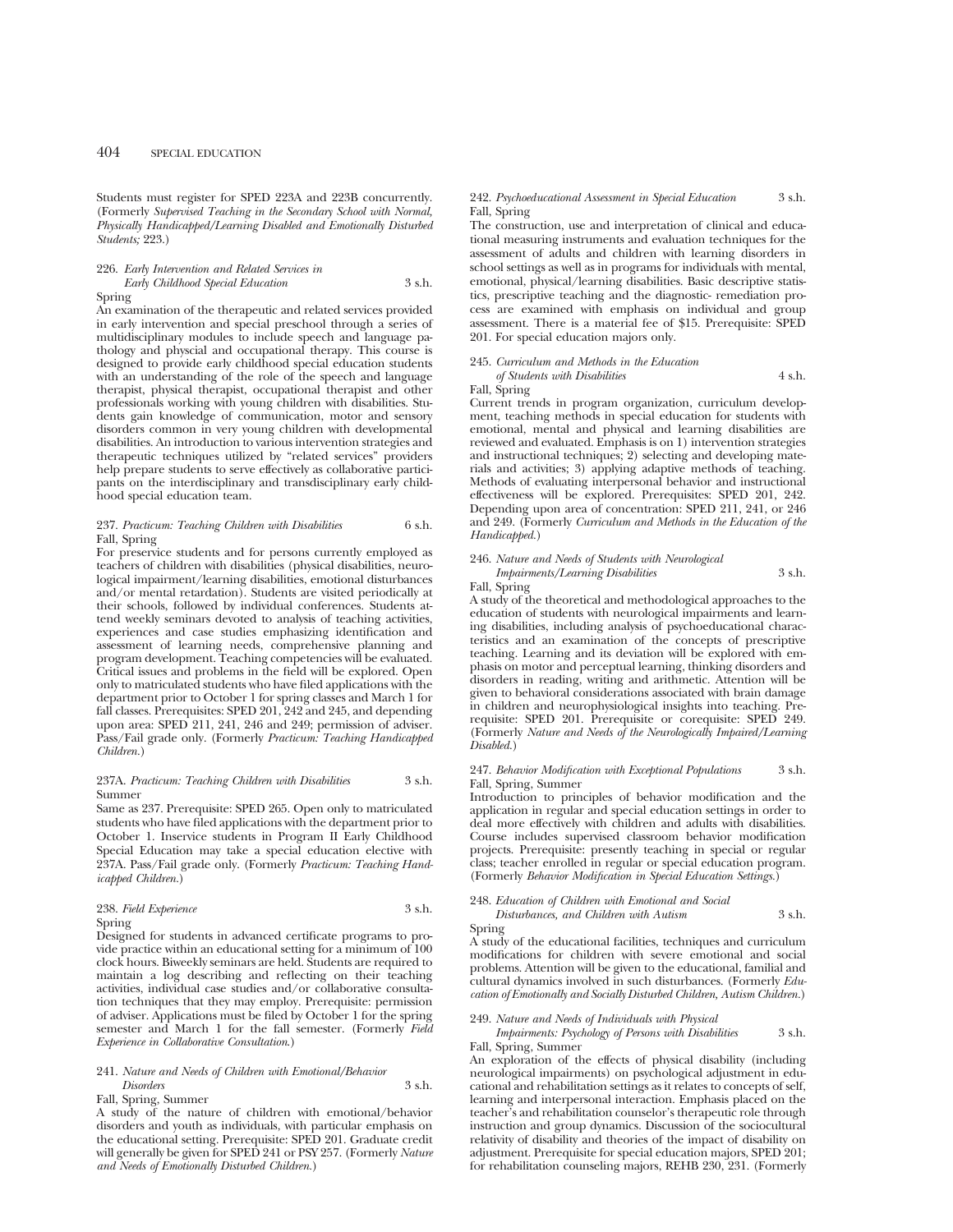*Nature and Needs of Individuals with Physical Impairments: Psychology of the Disabled.*)

### 250. *Education of the Gifted* 3 s.h. Periodically

Consideration of the problem of identification of the intellectually gifted, of curriculum modification and educational programming designed to meet the needs of such children.

251, 252. *Individual Study* 1-3 s.h. each Fall, Spring, January, Summer

Independent project in the field of special education or directed special study in the student's area of interest, or professional need as approved by the major adviser. Progress reports and periodic conferences are required as well as a final report of the study. Prerequisite: permission of adviser.

#### 255. *Nature and Needs of Gifted/Talented Children* 3 s.h. Periodically

A study of the unique nature and needs of the gifted/talented child, particularly in relation to the school setting, including an examination of the concept of creativity and its implications for educational intervention.

#### 256. *Instructional Methods and Materials for Gifted/Talented Children* 3 s.h.

Periodically

Study of widely applicable principles, processes and models for curriculum and teaching strategies. Designed primarily for experienced teachers and teachers in training already familiar with approaches and strategies in specific subject areas and grade levels.

#### 257. *Exploration and Assessment of Programs for Gifted/Talented Children* 3 s.h. Periodically

An examination through visitation and analysis of different programs and program models. Systematic evaluation will be undertaken utilizing observation procedures for teacher and student performance as well as organization and administration of the program.

### 258. *Internship: Gifted/Talented Children* 3 s.h. Periodically

Engagement in sequential and sustained field-based experiences under systematic supervision to foster development of competencies in planning for and teaching gifted and talented students.

#### 260. *Education of the Disadvantaged Youth* 3 s.h. Periodically

Theories, concepts and techniques. An exploration of program and curricular innovations. An examination of content, purpose and method of the major subject matter areas of the elementary and secondary schools as they relate to the disadvantaged.

261. *Cultures of the Disadvantaged* 3 s.h. Periodically

The concerns and modes of inquiry surrounding the study of the disadvantaged in appropriate cultural contexts. A development of man as a biosocial organism transmitting culture through formal and informal systems of education. There will be a fieldwork requirement in connection with this course.

262. *Teaching in Resource Rooms* 3 s.h. January

The development and implementation of resource rooms for students with disabilities. Prerequisite: SPED 245.

#### 263. *Techniques of Collaborative Consultation*

*in Special Education* 3 s.h. Fall

Course expands the students' skills by focusing on the professional role of the experienced special education teacher as collaborative consultant with other professionals.

### 264. *Techniques of Mainstreaming/Inclusion* 3 s.h. Spring

Course enables the student to utilize the principles of mainstreaming. Such topics as the legal mandate, nature and needs of students with disabilities, and writing and utilizing the Individual Education Program (IEP) are examined. Special emphasis on adapting methods, curriculum and materials to the needs of children with disabilities within the mainstream. Prerequisites: certification in regular education or special education. (Formerly *Techniques of Mainstreaming.*)

### 265. *Demonstration Class: Teaching Children with Learning Disabilites* 3 s.h.

#### Spring, Summer

Demonstration of diagnostic-prescriptive teaching practices. Opportunities to observe informal assessment procedures, instructional strategies, and a variety of program approaches. Opportunity to participate in group and individualized instruction, under supervision; current problems and issues will be discussed. Matriculated students only.

#### 266. *Computerized Instruction in Special Education* 3 s.h. Periodically

Familiarity with existing computer programs and the creation and expansion of new ones in the areas of computer-assisted instruction, computer-managed instruction and data retrieval systems related to the education of children and youth with disabilities. Opportunities will be provided for acquiring skills in computer technology. Program writing and exploring research will be included.

### 270. *Seminar: Professional Problems and Issues* 3 s.h. Fall

An exploration of current issues in special education at a professional level. Topics include (but not limited to) law and child advocacy, current status of state and federal legislation related to disabilities, teacher-parent communication, IEP models, mainstreaming, diagnostic categories and teaching strategies, issues regarding nomenclature, and attitudes and perception toward individuals with disabilities. Extensive reading will be required, with in-depth discussion of selected topics. Open to students matriculated in the professional diploma program and other graduate students with departmental approval.

#### 271. *Cognitive Development and Language*

*Acquisition of Exceptional Children* 3 s.h. Periodically

A study of the neuropsychology of learning applied to an understanding of the underlying deviations in children with learning disabilities. Atypical development in thinking will be examined as it relates to the acquisition of language and associated skills, mathematics and other school learning. Models of learning relevant to the special educator will be explored. Prerequisite: SPED 246; corequisite: SPED 270.

### 272. *Advanced Psychoeducational Assessment in Special*

*Education: Clinical and Classroom Application* 4 s.h. Periodically

Demonstrations and supervised experiences in the classroom application of teacher-administered informal and formal assessment procedures in special education. Selection, evaluation and construction of criterion-reference tests measuring perceptualmotor, language and academic skills as well as behavioral rating techniques. Implication for a systematic approach to program development and remedial activities as an extension of the diagnostic process. Prerequisite: SPED 242 or equivalent; corequisites: SPED 270, 271.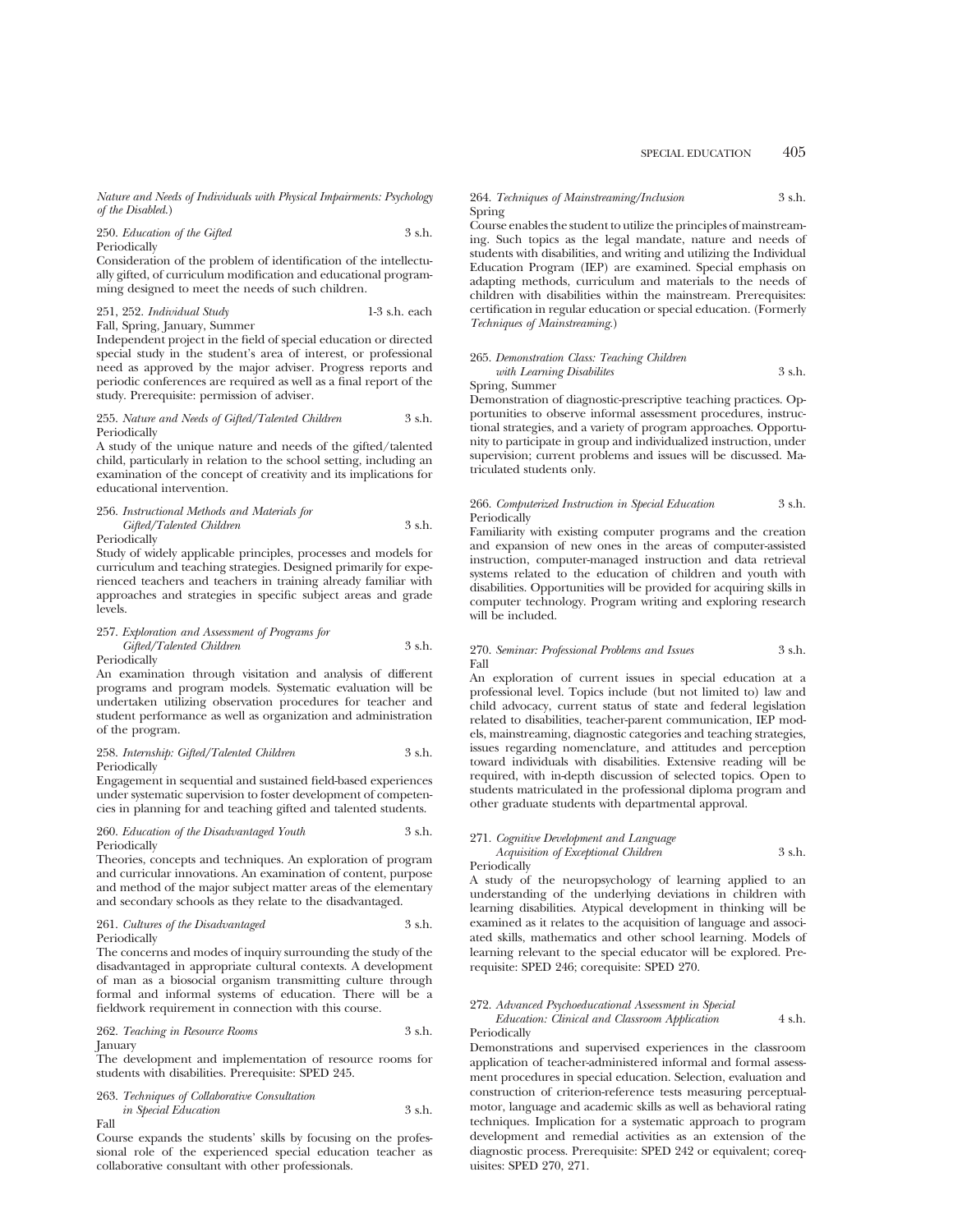### 273. *Curriculum Development and Evaluation* 3 s.h. Periodically

The course will focus on evaluation and analysis of existing curricula strategies in special education in order to facilitate implementation of remedial procedures, criterion and/or norm referenced measures. New curricular approaches will be developed and/or adapted based on evaluation findings. Criteria will be developed for evaluating educational programs in public, private and institutional settings. Prerequisite: SPED 245 or equivalent; corequisites: SPED 270, 271, 272.

#### 274. *Research Seminar I: Review of Research and Methodology* 3 s.h. Periodically

Problems and methods of educational research focusing on programs and practices in special education/rehabilitation. Basic experimental designs, ethical issues, and the status of current literature regarding selected topics are examined. Prerequisites for special education majors: SPED 270, 271, 272, 273; for rehabilitation majors: REHB 228, 230; SPED 242.

#### 275. *Research Seminar II: Individual Research* 3 s.h. Periodically

Students will carry out a research project related to the field of special education. Problem statements, theory, research objectives and methodological designs will be explored and individual projects will be presented to the group for analysis and discussion. Prerequisites: SPED 270, 271, 272, 273, 274 or equivalents.

276. *Early Childhood Education: Mainstreaming the Young Child with Special Learning Needs* 3 s.h. Summer

Same as ELED 276.

### 279. *Introduction to the Transition Process* 1 s.h. Spring

The purpose of this course is to acquaint the students with recent federal and state regulations that directly relate to Transition Services. The focus is on the inclusion of transition services into the IEP process and product. The problems and issues which may be encountered are also addressed.

280 through 289, A-Z. *Workshops* 1-4 s.h. each Periodically

Designed to meet the needs of specific groups of students or educators.

As individual subjects are selected, each is assigned a letter (A-Z) and added to the course number. Any course may be taken a number of times so long as there is a different letter designation each time it is taken.

### 300. *Special Topics: Advanced Seminar in Special Education* 3 s.h.

Periodically

In-depth analysis of current trends in special education. Students are required to prepare a paper of publishable quality and to lead a related seminar. Prerequisites: Master's-level courses and permission of instructor.

301. *Master's Thesis Seminar I* 3 s.h. Fall, Spring

Examination of research developments, trends and needed research in areas of exceptionality. Study or research design and implementation. Students are assisted in development of master's problem. Prerequisite: permission of adviser.

302. *Master's Thesis Seminar II* 3 s.h. Fall, Spring

Implementation of master's problem: conducting research and writing and defending the master's problem. Prerequisite: permission of adviser.

### 310. *Issues in Infant, Toddler, Preschool, Parent and Family Involvement Programs* 3 s.h. Once a year Same as ELED 310.

### 311. *International Perspectives in Special Education* 3 s.h. Periodically

Provides students with current knowledge, research and clinical/ instructional practices in special education from an international perspective. Information relevant to the needs of special education programs in the United States is identified. Prerequisites: completion of Master's-level courses.

#### 312. *Contemporary Cultures and Special Education* 3 s.h. Periodically

Effect of social, cultural and economic conditions on the diagnosis, education and family support of students with disabilities is examined. Exploration of areas for facilitation of learning as well as potential barriers is undertaken. Emphasis on multicultural and bilingual populations.

### 313. *Technology for Populations with Special Needs* 3 s.h. Periodically

Course includes a critical review of research into the effectiveness of computer-managed and computer-assisted instruction and its social/emotional impact. Skills in instructional software evaluation and authoring, and management systems are developed. Emphasis on the design and use of computer simulations in assessment and instruction of exceptional population. Review of augmentative and adaptive technology to facilitate learning by persons with sensory and communication impairments is included.

### 314. *Practicum: College Teaching and Field Setting* 3 s.h. Spring

Students receive practical experiences as teachers and/or research assistants in higher education; as apprentices to teacher education consultants or program managers and supervisors in schools, and rehabilitation agencies; as assistants to student teacher supervisors in teacher education programs; as senior counselors supervising interns. Critical reviews of students performance are made by faculty and peers through seminar discussions and on-site supervision. Prerequisites: REHB 353, 355 and permission of adviser. Pass/Fail grade only. Same as REHB 314.

#### 315. *Public Policy and Local Practice in Special Education* 3 s.h.

Periodically

Focus on past and current federal and state policies and their impact on educational, social and vocational services for children and adults with disabilities. Decision-making policies and practices at the local level are also examined. Prerequisites: completion of Master's-level courses.

## Speech Communication and Rhetorical Studies (SPCM)

Associate Professor Fleischman, *Chairperson*

Professor Merrill; Associate Professors Drucker, Sloyer; Assistant Professors Miller, Trasciatti.

Candidates for graduation from the School of Communication with the degree of Bachelor of Arts must fulfill the B.A. requirements as listed under the School of Communication on page 116. In addition, students majoring in the Department of Speech Communication and Rhetorical Studies must complete the program requirements listed under one of the B.A. majors listed below.

**B.A. MAJOR IN SPEECH COMMUNICATION AND RHETORICAL STUDIES:** 36 s.h. 9 s.h.—SCO 2, 3, 4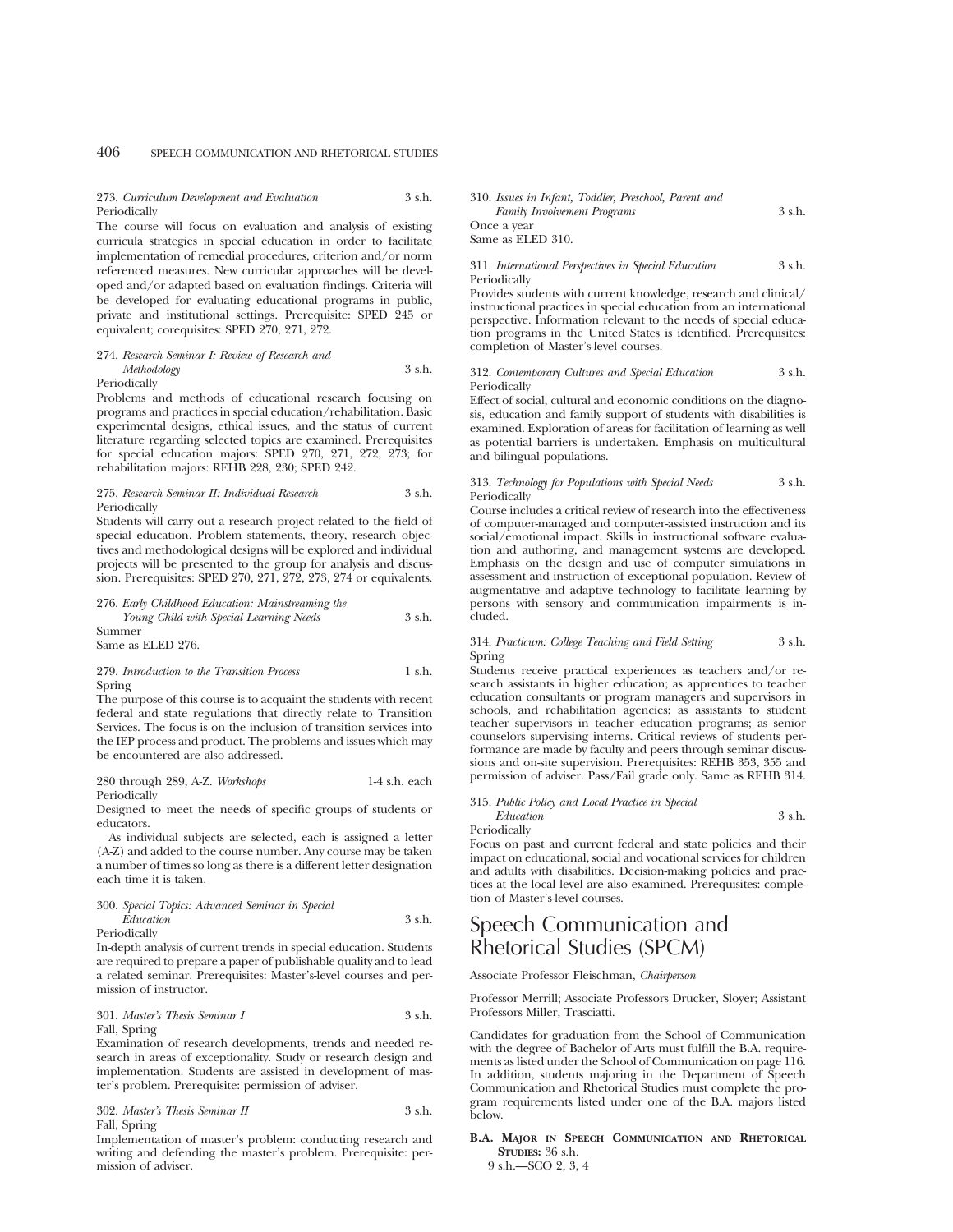6 s.h.—SPCM 1, 7

- 9 s.h.—Chosen from SPCM 33, 47, 53, 109, 119
- 6 s.h.—Chosen from SPCM 21, 24, 25, 117, 121, 147
- 6 s.h.—Chosen from SPCM 11, 107, 125, 128, 157, 170, 171

Speech Communication and Rhetorical Studies majors are also required to take:

6 s.h.—Chosen from comparative literature, linguistics, literature in translation, drama, English, economics, history, philosophy, political science, psychology, sociology, and anthropology

**NOTE:** Majors in speech communication and rhetorical studies who are also elementary education majors are required to take 6 s.h. in mathematics and/or science courses to satisfy this requirement.

### **B.A. MAJOR IN SPEECH COMMUNICATION EDUCATION** with a concentration in Teaching of Speech, see page 379.

**NOTE:** For students interested in majoring in combined disciplines, inquiry should be made in the School of Communication Dean's Office, Room 318, Dempster Hall.

Speech Communication and Rhetorical Studies majors are encouraged to take course work and/or minor in audio, video, film, journalism, mass media studies, psychology, linguistics, English, drama, literature in translation, comparative literature, management and marketing in consultation with the major adviser.

**A MINOR IN SPEECH COMMUNICATION AND RHETORICAL STUDIES** consists of the successful completion of 18 semester hours in speech communication and rhetorical studies, with at least 6 semester hours in residence, under advisement and with the approval of the adviser.

### COURSES

In addition to semester notations next to each course, a selection of courses is offered during January and Summer sessions. Consult the *January* and *Summer Sessions* bulletins for these schedules.

#### 1. *Oral Communication #* 3 s.h. Fall, Spring

Develop effective communication skills through a variety of communicative experiences including intrapersonal, interpersonal, interviewing, nonverbal, small group communication, and public speaking. Theories of communication are explored. Recommended for all students. (Formerly SPCH 1.)

7. *Public Speaking #* 3 s.h. Fall, Spring

Examination of the theory and practice of public communication. Emphasis on critical thinking, listening, and the art of criticism. Practice in speech composition and delivery, stressing principles of clarity, interest, and audience analysis. Speeches to inform and to persuade are stressed. (Formerly SPCH 7.)

### 11. *Voice and Diction* 3 s.h. Fall, Spring

Exploration of theories of speech and voice production. Students have the opportunity to practice individual patterns of speech and voice. Attention is paid to vocal quality, variety, flexibility, and range. Dialectical variations in speech production are discussed. Recommended for students interested in improving communicative skills.

21. *Introduction to Performance Studies* 3 s.h. Fall, Spring

The techniques of performance as applied to literature and other written and transcribed materials. Consideration is given to investigation and analysis of performed texts. Critical listening is encouraged in the peer evaluation of student performances. (Formerly SPCH 21; *Interpretive Reading.*)

24, 25. *Performance in Context* 1-3 s.h. each Periodically

An opportunity to select, adapt, rehearse and perform texts or original material for presentation in live contexts, e.g., schools, festivals, conferences, and on campus for a larger audience. No more than six semesters may be applied toward any degree. Prerequisite: permission of instructor.  $Pass/D+/D/Fall\ grad$ only. (Formerly SPCH 24, 25; *Readers Theater.*)

33. *Nonverbal Communication in Human Interaction* 3 s.h. Once a year

Processes and effects of communicating in nonverbal behavior and message systems with emphasis on communication by means of body movement (kinesics), spatial relationships (proxemics) and vocal cues (paralinguistics); by means of touch, physical appearance and dress, physical behavior and communication through objects. Readings, discussion and research projects. (Formerly SPCH 120.)

43. *Fundamentals of Organizational Communication* 3 s.h. See course description, page 431.

47. *Freedom of Speech* 3 s.h. Fall

A survey of the rights, freedoms, duties, responsibilities and limitations of communicators in interpersonal interactions arising from Parliamentary rules, the First Amendment and other judicial and legislative sources. An awareness of the interrelationship between freedom of expression, legal concepts, politics, economic and sociological aspects of everyday life is developed through critical analysis and debate of historical and current situations.

53. *Gender and Intercultural Issues in Communication* 3 s.h. Once a year

An investigation of how and to what extent gender and culture influence individuals' strategies for communicating. Attention is given to verbal and nonverbal norms of one's own culture and gender, and the extent to which rigid adherence to such norms may impede effective communication. (Formerly SPCH 107, *Gender and Cross-Cultural Issues in Communication.*)

#### 107. *Argumentation and Debate* 3 s.h. Once a year

Basics of argumentation; evidence, argument and analysis. Practice in construction of briefs and in effective oral presentation of logical argument. Emphasis on critical thinking and examination of current public policy issues. Prerequisite: one of the following: SPCM 1, 7, 157; SCO 3; or permission of the instructor. (Formerly SPCH 108.)

109. Communication and the Legal System 3 s.h. Fall, Spring

Introduction to the communication process in the legal system with attention paid to client counseling, negotiation, mediation and arbitration, and advocacy. The core of this course is the investigation into communication theory as it applies to the legal process. Work in class involves performance, criticism and research. (Formerly SPCH 110.)

117. *Advanced Public Speaking* 3 s.h.

Once a year

Theory and history of rhetoric; the use of logical, emotional, and ethical appeal; the psychology of speaker and audience; semantic problems in speaking. Practical applications include preparation and presentation of impromptu, manuscript, broadcast, and ceremonial speeches. Prerequisite: SPCM 7. (Formerly SPCH 117.)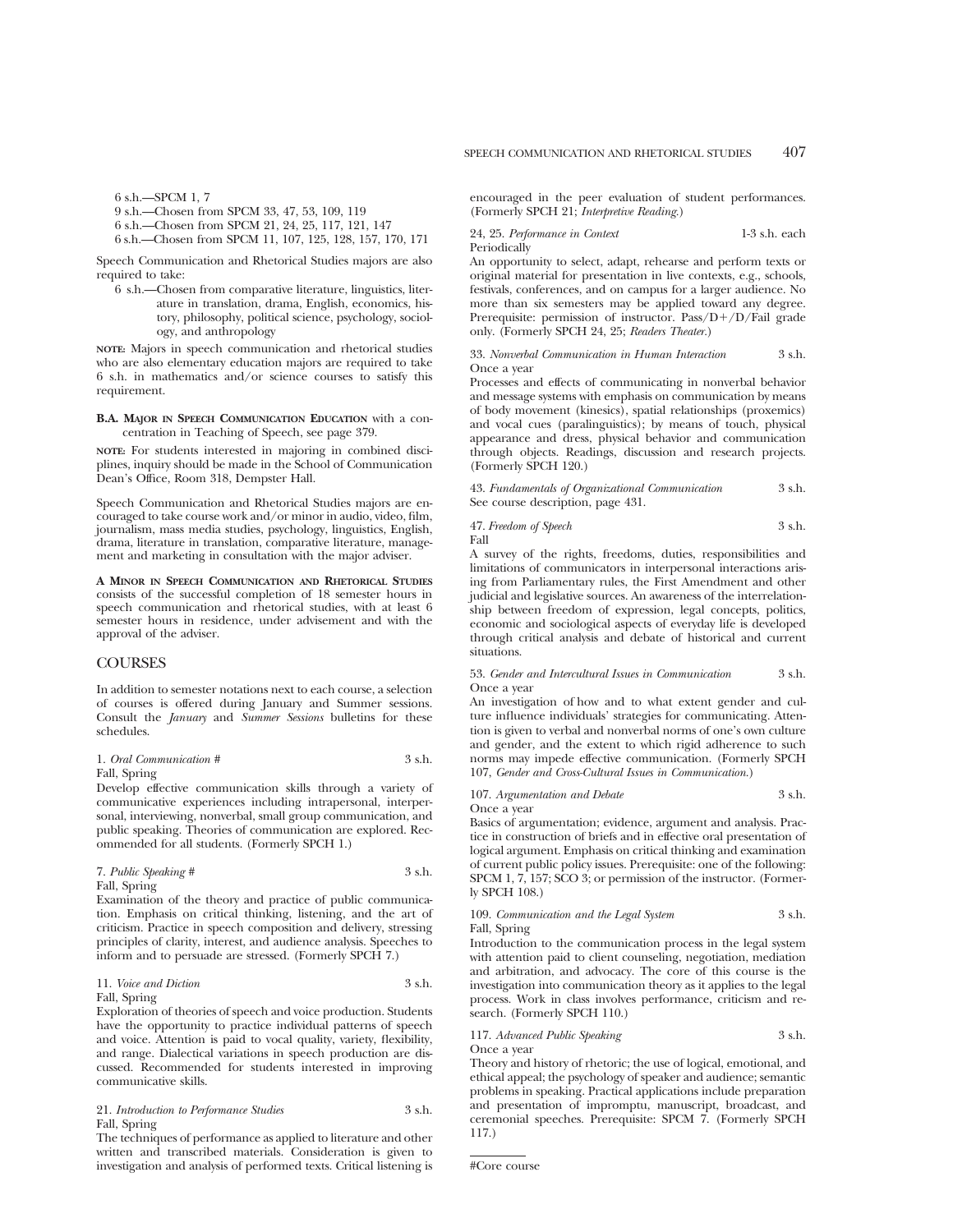119. *Small Group Communication* 3 s.h. Once a year

Theory and practice of reaching decisions rationally and democratically through cooperative thinking. For individuals engaged in education, management, public affairs, labor relations, and other problem-solving and decision-making situations. Prerequisite: one of the following: SPCM 1, 7, 157; SCO 3; or permission of the instructor. (Formerly SPCH 111, *Small Group Discussion.*)

121. *Advanced Performance Studies* 3 s.h. Once a year

Group performance of literature, exploration of narrative voice in performance, techniques of audience analysis, scripting, directing and performing for Chamber Theater. Rehearsal hours are required. Prerequisite: SPCM 21. (Formerly SPCH 122, *Advanced Interpretive Reading and Performance Studies.*)

### 125. *Dramatic Activities in Educational and Therapeutic Settings* 3 s.h. Once a year

Provides the student teacher/therapist with an opportunity to use the techniques of role play and improvisation to reinforce a curricular area, encourage social skills and facilitate communication. Use of dramatic activities as a diagnostic and therapeutic tool with special populations is explored, as well as the social value of theater in the classroom. (Formerly SPCH 125.)

128. *American Public Address: The Rhetoric of Conflict and Controversy* 3 s.h. Once a year

The role of public address in shaping today's world. Historical and theoretical background, analysis of speeches in politics, religion, labor, education and social reform using films and recordings of controversial contemporary speakers. (Formerly SPCH 119, *Rhetoric of Conflict and Controversy.*)

147. *Intercollegiate Forensics* 1 s.h. Fall, Spring

Preparation for and competition in intercollegiate forensics (speech and debate). Includes frequent weekend travel. No more than six semester hours may be applied toward any degree. Prerequisite: permission of instructor. Pass/D+/D/Fail grade only. (Formerly SPCH 109, *Intercollegiate Speech and Debate.*)

### 150, 151. *Independent Study/Readings* 1-3 s.h. each Fall, Spring

Guided student research through selections assigned by the instructor for written and oral reports. Students must obtain, before registration, written permission of the instructor who will guide the research. May be repeated for a total of 6 s.h. (Formerly SPCH 151, *Special Studies in the Speech Arts.*)

#### 157. *Communication Systems: History and Theories* 3 s.h. Fall Spring

This course introduces students to the history of the study of oral public discourse, the development of classical rhetoric, narrative and the performance of classical texts, and the distinction between orality and literacy in the construction of narrative. The course explores the impact of the development of the printing press, publishing and journalism on the construction, dissemination and reception of messages by audiences. Comparisons are made between the various communication contexts and their role in shaping spoken or written rhetorical "texts." (Formerly SCO 1)

#### 170, 171. *Speech Communication and Rhetorical*

*Studies Internship* 3 s.h. each Fall, Spring

An internship program that affords students an opportunity to apply their classroom experience in speech communication to a professional work setting. Students work a requisite number of

hours and complete a paper relevant to their work experience. Periodic meetings with supervising speech communication and rhetorical studies faculty are required. May be repeated for a total of 6 s.h. Prerequisites: junior class standing and successful completion of 21 credits in speech communication and rhetorical studies; GPA of 3.0 or better or permission of internship coordinator. Students must be approved for admission into the program before registering. (Formerly SPCH 179, *Speech Arts Internship.*)

### 180-189, A-Z. *Special Topics in Speech Communication*

*and Rhetorical Studies* 1-4 s.h. each Fall, Spring

Intensive study of major communication theories, situations, paradigms, and/or scholars. Subjects to be selected yearly. Prerequisite: one of the following: SPCM 1, 7, 157; SCO 3; or permission of the instructor.

199. *Departmental Honors* 3 s.h. Fall, Spring

The research for and the writing of a substantial essay, or the research, execution and presentation of a creative project in speech communication and rhetorical studies. Open only to senior speech communication and rhetorical studies majors who are eligible for and desire to graduate with departmental honors and who secure, before registration, the written permission of the instructor who will supervise the essay or project.

### 219. *Advanced Studies in Small Group Communication* 3 s.h.

Periodically

Study and practice in public address for educators, administrators and other school personnel. The course includes experiences in a variety of speaking situations, types and forms of discussion and parliamentary procedure. Problem-solving and decision-making conferences and meetings; conference leadership experiences are included. Prerequisite: undergraduate study in public speaking, debate or small group communication or permission of instructor. (Formerly SPCH 211, *Discussion, Conference Leadership and Public Address.*)

221. *Literature in Performance* 3 s.h. Periodically

Provides an experience in the communication of literature to an audience. Oral and theatrical techniques are combined to project the work of the author to stimulate and excite the imagination of the audience. This course is particularly geared to teachers. (Formerly SPCH 222, *Interpreters Theater.*)

## 300. *Departmental Seminar* 3 s.h.

Periodically

This seminar is generally a small class that concentrates attention upon a particular topic in speech communication. Students read, reflect upon, and write research papers about selected topics which pertain to the seminar, and discuss and defend their views in weekly class meetings. Not open to freshmen and sophomores. Prerequisite: 12 s.h. in speech communication coursework.

## Speech-Language-Hearing Sciences (SPCH)

Associate Professor Bloom, *Chairperson*

Professor White; Associate Professors Eisen, Ferrand, Reiter; Assistant Professors Scheffler, Martin.

The Speech-Language-Hearing Clinic is fully accredited by the Professional Services Board of the American Speech-Language-Hearing Association.

**B.A. SPECIALIZATION IN SPEECH-LANGUAGE HEARING SCIENCES:** the departmental requirement for speech-language hearing sciences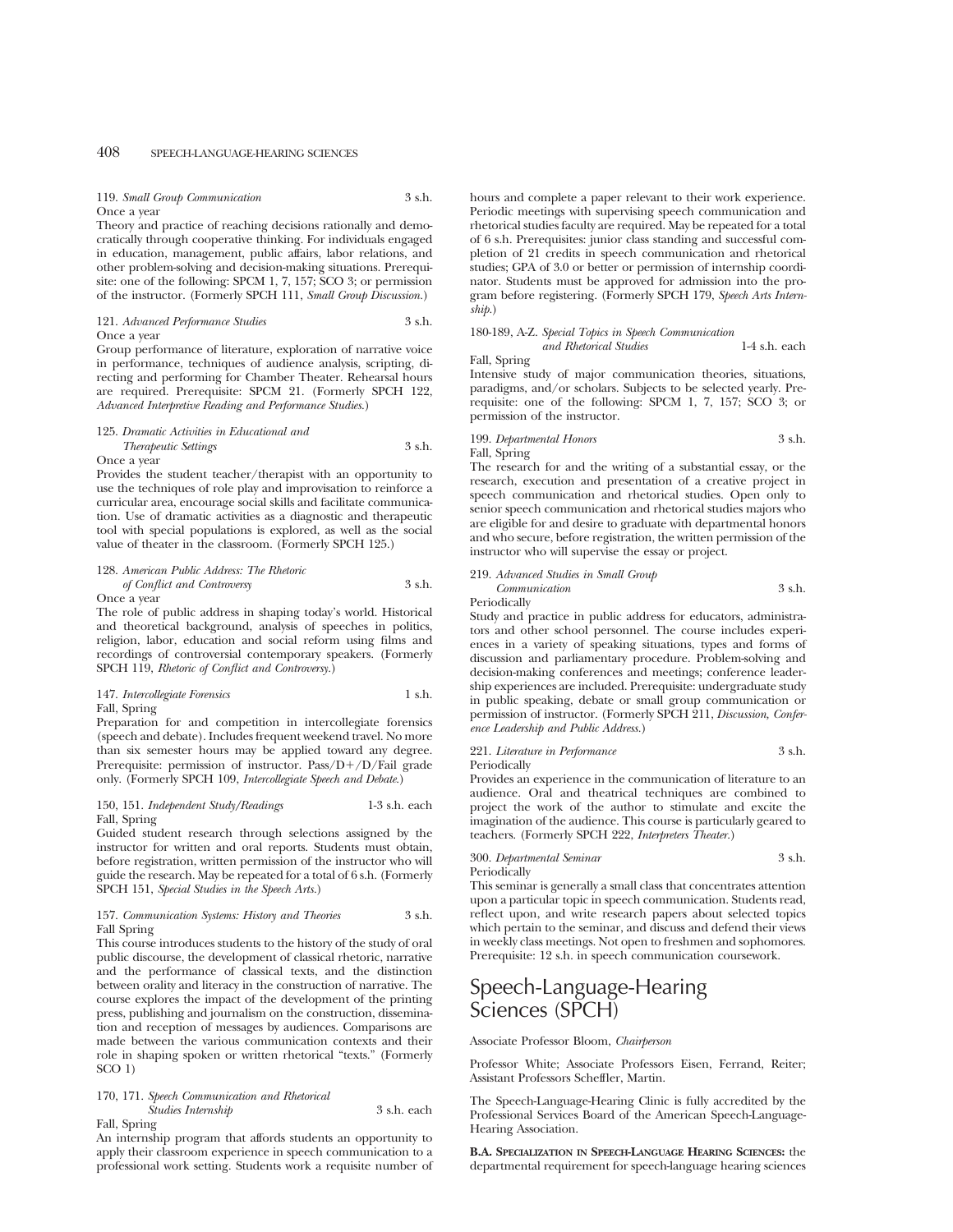majors is 124 semester hours for the B.A. degree including 37 semester hours in the major area as follows:  $\overrightarrow{SPCH}$  5, 6, 10, 101, 102, 103, 131, 132, 133, 134, 135, 137, 138. In addition, PSY 140 is required.

Undergraduates may not register for M.A. level courses in Speech-Language Pathology or Audiology.

See complete B.A. requirements, page 82.

**A MINOR IN SPEECH** consists of the successful completion of 18 semester hours in speech-language-hearing sciences, with at least 6 hours in residence, under advisement and with the approval of the adviser.

Sigma Pi: a national speech honor society, see page 72.

**MASTER OF ARTS IN AUDIOLOGY AND SPEECH-LANGUAGE-PATHOLOGY:** these programs are intended for students who plan to be audiologists or speech-language pathologists in clinical and hospital environments, private practice, early intervention programs, and primary and secondary educational settings. The academic and clinical programs are accredited by the Committee on Academic Accreditation and the Professional Services Board of the American Speech-Language-Hearing Association (ASHA) and the New York State Department of Education for Licensure in Audiology or Speech-Language-Pathology. Students may elect to complete additional coursework for eligibility toward certification as Teacher of the Speech and Hearing Handicapped.

The applicant for this degree should have completed an undergraduate concentration in communication sciences and disorders. Applicants who have not done so, must complete prerequisite coursework as per advisement by the Graduate Program Director. Students who are completing prerequisites, and meet our M.A. admissions criteria (see below) may be granted provisional admission. Provisional admission requires that students obtain a GPA of 3.3 or better *in each prerequisite course,* in order to continue in the M.A. Program.

Application documentation must include a personal essay, GRE scores, and current letters of recommendation from at least three members of the academic faculty or administration at the institution from which the candidate received the baccalaureate degree. An interview may be required. Approval of admission by the Graduate Admissions Office at Hofstra and the Graduate Program Director of the department are also required.

#### Admission Procedures:

Admission to the M.A. Programs in Audiology and Speech Language Pathology occurs only in the fall semester. Applications must be received by February 1. Students are advised to contact the Office of Graduate Admissions at least 2 weeks *prior* to February 1st, to confirm that their applications are complete. Applications received after February 1 will be reviewed only if space becomes available.

A nonrefundable tuition deposit of \$250 is required of all accepted part-time and full-time matriculated students. When registering for the semester for which the student has been admitted, the deposit will be credited toward tuition.

Scholarships are available for qualified students. Awards are made annually based on merit. Prospective students must file scholarship applications through the Graduate Admissions Office. Matriculated students must file their applications with the Graduate Program Director. Applications must be filed no later than February 1.

No more than six semester hours of graduate courses from another university, will be accepted toward Hofstra's M.A. degree. These semester hours must have been completed prior to acceptance into the graduate program. Coursework which was completed more than five years prior to admission into the graduate program will not be accepted toward the M.A. degree in Audiology or Speech-Language Pathology. All semester hours

after acceptance must be completed in residence. The M.A. degree must be completed within a five-year period from the date of completion of the student's first M.A. level course, excluding SPCH 235 and 235L.

All programs of study in audiology and/or speech-language pathology must be designed under advisement by a faculty member and approved by the Graduate Program Director. All part-time students are strongly encouraged to complete at least 6 semester hours per semester.

Candidates must maintain a minimum 3.0 average throughout their course of study. Any candidate falling below a 3.0 average will be placed on probation. A probationary status may not be maintained for more than one semester, inclusive of summer sessions. Any candidate who fails a required course in the program is subject to dismissal.

Students who have accumulated 2 or more incomplete grades at the start of a semester, including summer sessions, may not begin clinical practicum. Clinical practica in students' minor area are excluded from this policy. Students who have an incomplete grade for any clinic course in the major area may begin the next clinic practicum in the sequence only after the incomplete clinic grade has been eliminated and a satisfactory letter grade has been assigned.

Students are required to complete successfully the comprehensive examination during the last semester of graduate study. Applicants for the examination must file within the first month of the semester in which they plan to take the examination.

Continuation in the M.A. programs requires satisfactory interpersonal behavior and professional performance in clinical practica, with no documented reports of unprofessional or unethical conduct.

For further information regarding graduate programs and scholarships, contact Associate Professor Eisen, *Graduate Program Director*, 106 Davison Hall. For students interested in the audiology program, contact Associate Professor Reiter, 107 Davison Hall.

#### Program Requirements

A candidate elects one of two programs of study—Audiology or Speech-Language Pathology. Audiology majors require a minimum of 50 semester hours of graduate work taken within the department, including 7 semester hours in speech-language pathology. Speech-language pathology majors require a minimum of 53 semester hours of graduate work taken within the department. Included as part of the total Speech-Language Pathology M.A. requirements, students who have completed a 3 semester hour undergraduate course in aural rehabilitation are required to complete 4 graduate-level semester hours of audiology; all other speech-language students are required to complete 7 semester hours in audiology including aural rehabilitation.

Within each of the programs of study, a student must choose either a Master's Thesis or non-thesis track. The Master's Thesis track requires SPCH 301-302 as part of the M.A. degree requirement. Regardless of the track chosen, a comprehensive examination must be taken in the student's final semester of study, under advisement of the Graduate Program Director. The Comprehensive Examination will be offered three times each academic year: Fall, Spring, and Summer.

Each student must complete 25 hours of supervised clinical observation prior to registering for graduate clinical practica. A minimum of 375 clock hours of clinical practica are required at the graduate level with at least one practicum scheduled during a fall or spring semester. Within the first year of study, speechlanguage students must complete at least 35 hours of clinical work in audiology; Audiology students must complete at least 35 hours of clinical work in Speech-Language Pathology.

Each student must provide documentation of: inoculation for measles/mumps, rubella and, annually, documentation of a negative TB test and physical examination.

**M.A. IN AUDIOLOGY:** 50 credits as follows: SPCH 205, 207, 226, 227, 228, and 237A within the first year of study. SPCH 237B, 238, 239, 240A, 240B, 247, 250A, 250B, 260A, 261A and 262A. In addition to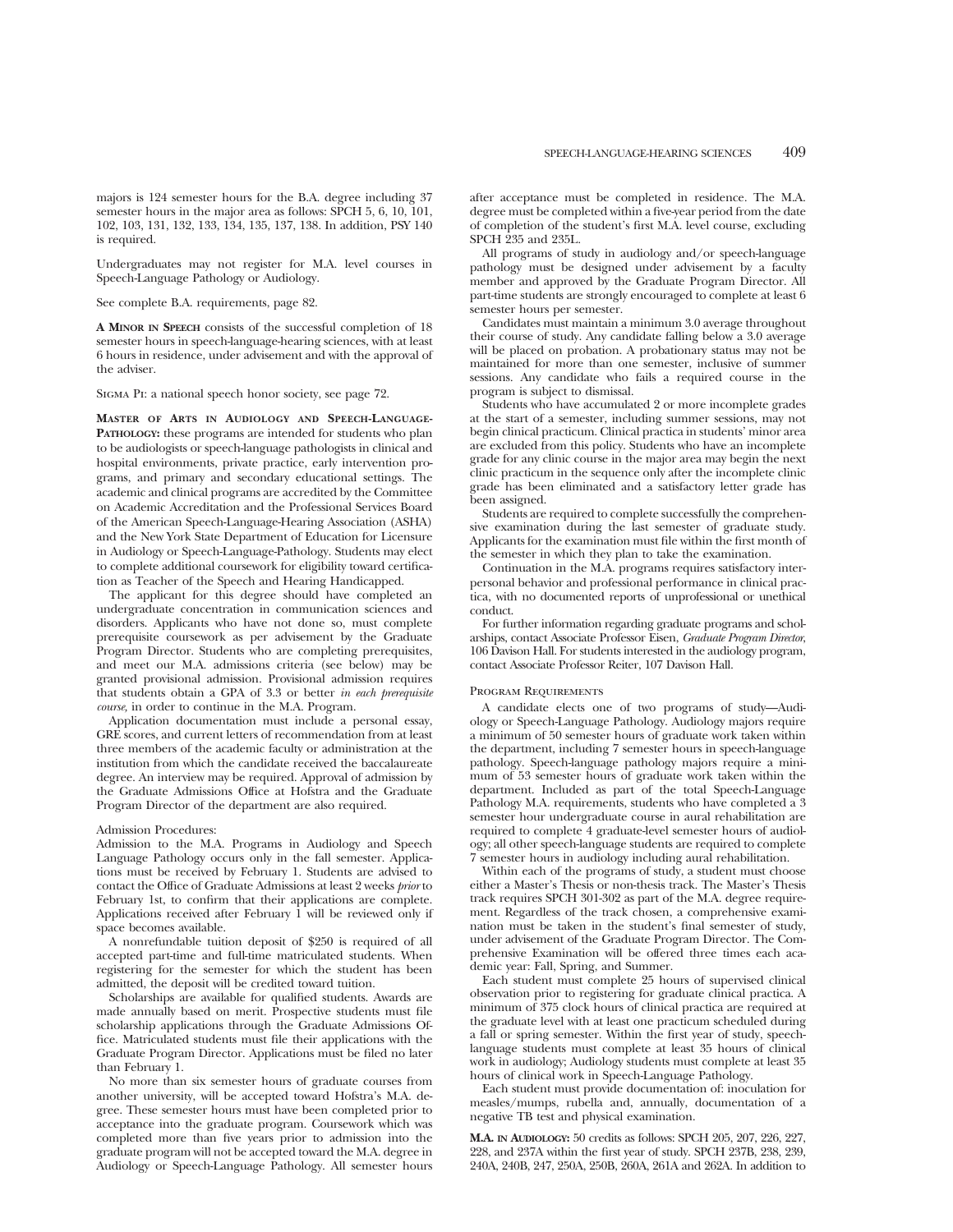SPCH 228, at least 6 semester hours in speech-language pathology as follows: 3 semester hours in speech disorders chosen from SPCH 230, 244, 248, or 249; and 3 semester hours in language disorders chosen from SPCH 241, 242, or 243.

**M.A. IN SPEECH-LANGUAGE PATHOLOGY:** SPCH 207 and 209 (taken within the first 12 semester hours), 226, 228 and 229 (taken within the first 21 semester hours), 204, 212, 232, 241, 242, 243, 248, 249, 260S, 261S, 262S. At least 3 semester hours of speech and hearing science chosen from SPCH 203, 205, 206. At least 6 semester hours of speech-language electives chosen from SPCH 210, 230, 244, 253, 263. SPCH 230 is strongly recommended for students applying for certification as a Teacher of the Speech and Hearing Handicapped. At least 3 semester hours in hearing disorders chosen from SPCH 237A, 238, 239; for those students for whom it is a requirement (see above), 3 semester hours in aural rehabilitation, SPCH 247. Students who do not have an undergraduate degree or concentration in Speech-Language Pathology must complete SPCH 209 and one graduate-level course in *either* speech or language disorders *prior to registering for SPCH 228*.

**PREPARATION FOR ELIGIBILITY FOR NEW YORK STATE CERTIFICA-TION—TEACHER OF THE SPEECH AND HEARING HANDICAPPED:** all requirements for the M.A. in Speech-Language Pathology, as listed above, must be completed. In addition, three semester hours in foundations of education, 3 semester hours in educational psychology, SPCH 139 and SED 217 are required. If either foundations of education, educational psychology, SPCH 139 or its equivalent were completed during undergraduate study, they may be accepted in lieu of these course requirements. Students who are preparing for teacher certification may take SED 217 in lieu of SPCH 262S. This coursework prepares students for eligibility toward teacher certification. Following completion of the M.A. degree and the teacher education requirements, students should apply directly to the state for certification.

**ADVANCED CERTIFICATE: PREPARATION FOR ELIGIBILITY FOR NEW YORK STATE CERTIFICATION AS TEACHER OF THE SPEECH AND HEARING HANDICAPPED (TSHH) AND BILINGUAL EXTENSION FOR THE M.A. IN SPEECH-LANGUAGE PATHOLOGY (SLP):** Admission to the Advanced Certificate Program for TSHH and the Bilingual Extension in Speech-Language Pathology requires demonstrated proficiency in English and a second language (e.g. Spanish), current matriculation in Hofstra' Master's program in Speech-Language Pathology (SLP), or a Master's degree Speech-Language Pathology, which meets current certification requirements of the American Speech-Language-Hearing Association. Language proficiency will be determined by oral and written examination prior to admission to the certificate program.

Applicants who currently hold a Master's degree in Speech-Language Pathology must complete all required course work for the **TSHH and Bilingual Extension in Speech-Language Pathology.**

Students currently matriculated in Hofstra's M.A. Program in Speech-Language Pathology must complete all course work required for the **M.A. in Speech-Language Pathology** and the **TSHH and Bilingual Extension in Speech-Language Pathology.**

**Required courses in Speech-Language Pathology** Accredited Master's program including:

| <b>SPCH</b> |      | 209. Devlopmental Psycholinguistics and                                            |
|-------------|------|------------------------------------------------------------------------------------|
| CDCTT       | 0c1c | $M_{\nu}L_{\nu}L_{\nu}$ and $D_{\nu}L_{\nu}L_{\nu}L_{\nu}$<br>$M$ and a management |

| SPCH | 261S. Methods and Procedures II—Management of |
|------|-----------------------------------------------|
|      | Speech-Language Disorders, or equivalent.     |

**Bilingual Extension and Teaching Certificate** (21 or 24 s.h.\*)

| 1. SPCH | 241. Pediatric Communication Disorders: Birth to           |
|---------|------------------------------------------------------------|
|         | <i>Five</i> , or equivalent                                |
|         | 2. SPCH 243. Language Disorders and Learning Disabilities: |

- *Kindergarten Through Adulthood,* or equivalent 3. ELED 225. *Teaching English as a Second Language*
- 
- 4. LING 210. *Second Language Acquisition*
- 5. SED 265. *Methods and Materials in Bicultural Education* 6. Choose A. *or* B.
	- A. CT 260. *Foundations, Theory and Practice of Bilingual, Bicultural Education*
- B. FDED 248. *Multicultural Education in the Metropolitan Area 7.* CT 268. *Practicum: Teachers of Non-English Speaking Students*

**\*Please Note:** *Under certain circumstances,* students may be required to complete SED 217. *Student Teaching,* in lieu of CT 268.

Students who have successfully completed this Advanced Certificate as well as the New York State Education Department liberal arts requirements, New York State Teacher Certification Examinations, the New York State administered language proficiency examination, are eligible to apply to New York State for teacher certification as a TSHH with Bilingual Extension for the M.A. in SLP.

If further information is needed, contact the Graduate Program Director at (516) 463-5508.

See complete graduate information, page 73.

### **COURSES**

In addition to semester notations next to each course, a selection of courses is offered during January and Summer sessions. Consult the *January* and *Summer Sessions* bulletins for these schedules.

5. *Phonetics* 3 s.h. Fall, Spring

The study of the science of speech production, including acoustic and articulatory phonetics, phonetic transcription and sound discrimination. Attention focuses on the acoustic and physiological characteristics of speech sounds within language structure.

6. *Anatomy and Physiology of the Speech Mechanisms* 3 s.h. Fall, Spring

Structure and function of the systems involved in the production and perception of speech including respiration, phonation, articulation, and central and peripheral nervous systems. The importance of coordination and integration of these systems for communication is emphasized. (Formerly *Anatomy and Physiology of the Speech and Hearing Mechanisms.)*

8. *Anatomy, Physiology and Science of Hearing* 3 s.h. Fall, Spring

Structure and function of the auditory system explored via examination of text material, surgical drawings and models, classic and current theories and experiments in the area of audition. Additional topics include: resonance, decibels, binaural hearing, auditory adaptation and recruitment.

9. *Exploring the Communication Sciences #* 3 s.h. Fall, Spring

A critical examination of the current theories and methods used to investigate speech, language and hearing processes. The concepts and measurements used in the study of the physical and psychological correlates of speech, hearing, and language are introduced. These concepts are applied to the analysis of speech production, auditory perception and language representation. (Formerly *Approaches to the Speech, Language, and Hearing Sciences#)*

| 10. Sociocultural Influences on Spoken and Written |          |
|----------------------------------------------------|----------|
| Communication                                      | $3$ s.h. |
| See course description, page 429.                  |          |

| 100. Honors Essay-Project | 3 s.h. |
|---------------------------|--------|
| Fall, Spring              |        |

Research for the writing of a substantial essay, or the research, execution, and presentation of a creative project in the speech-

<sup>#</sup>Core course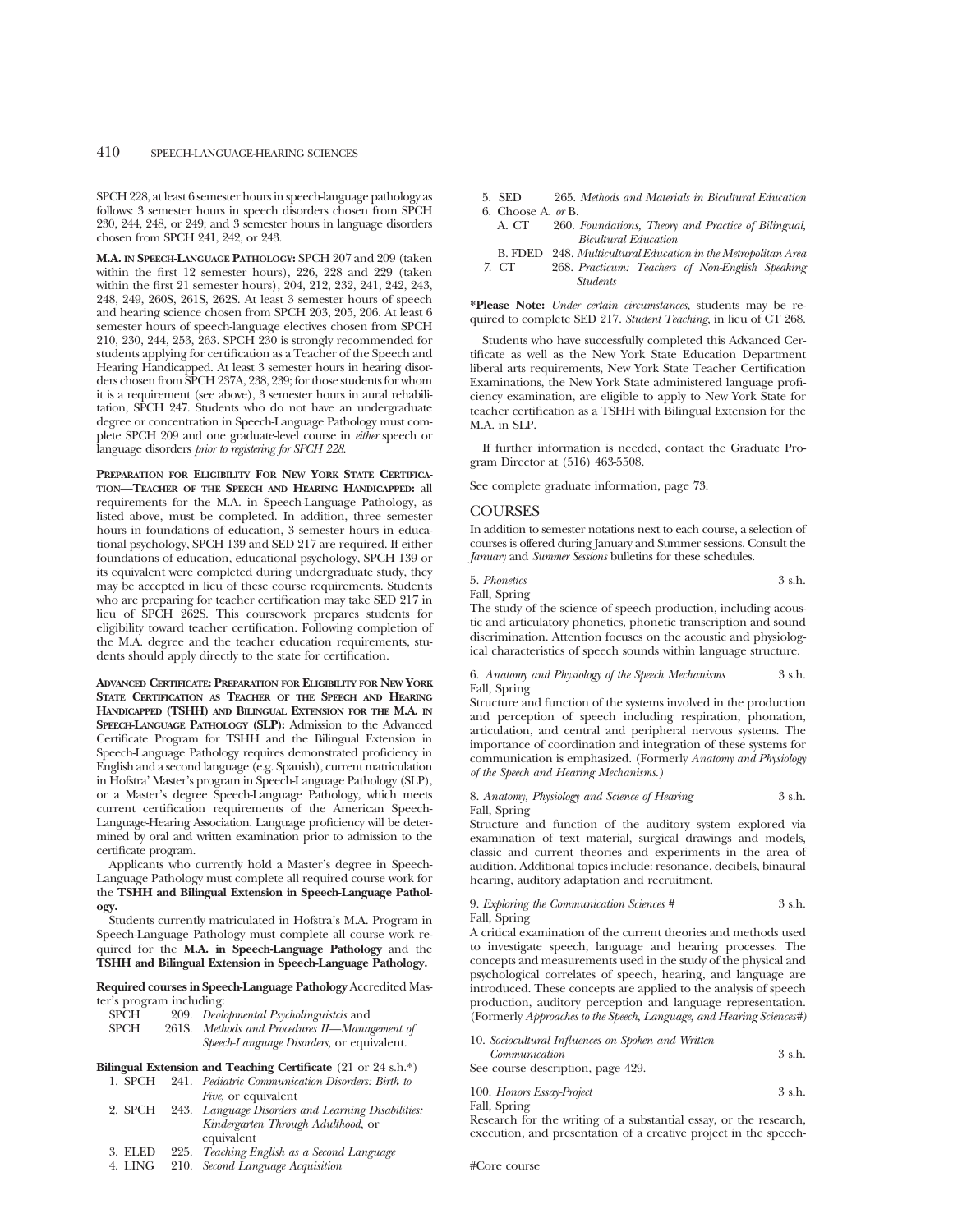101. *Experimental Psycholinguistics* 3 s.h. Spring

Explores concepts in psychoacoustics, semantic memory, language organization, lexical-retrieval, and verbal learning. Students learn to test basic theories and assumptions about language and verbal learning through directed laboratory exercises. (Formerly *Psychology of Speech and Language*.)

### 102. *Language in Child Development* 3 s.h. Fall, Spring

Patterns of normal language acquisition in children are examined at different developmental levels. Aspects of phonology, morphology, semantics, syntax and pragmatics are studied along with the cognitive, social and cultural factors that contribute to language learning and literacy. Students learn how to obtain and analyze language samples. (Formerly *Normal Development of Language.)*

103. *Speech and Hearing Science* 3 s.h. Fall, Spring

Study of the physiology of speech production, the acoustic characteristics of voice and the processes by which listeners perceive the sounds of speech. Students gain experience with current technology and instrumentation in the Speech and Hearing Science laboratory. Prerequisites: SPCH 5, 6. (Formerly *Introduction to Speech and Hearing Sciences*.)

### 104. *Manual Communication* 3 s.h. Spring

A history of manual communication including the rationale for its use in therapy. A basic vocabulary of useful signs (Ameslan) will be taught in addition to developing a proficiency in finger spelling. No liberal arts credit.

### 131. *Disorders of the Speech Production and Speech Perception Systems* 3 s.h.

Fall, Spring

The course focuses on the speech production systems of respiration, phonation, articulation, and resonance, as well as the coordination that is required to integrate these systems for normal speech production. Breakdowns in these systems that produce disorders of resonance, fluency, and articulation are discussed with reference to children and adults. Speech perception and its impact on audition is also addressed. Five hours of observation are required. Prerequisites: SPCH 5, 6. (Formerly *Disorders of Communication I*.)

### 132. *Disorders of Language in Childhood* 3 s.h. Fall, Spring

The course focuses on disruptions in phonology, morphosyntax, semantics, and pragmatics and its impact on child development. Various clinical syndromes and associated developmental patterns are addressed. The effect of languge breakdown on literacy achievement, academic performance and social intervention is emphasized. Prerequisites: SPCH 5, 6, 102. (Formerly *Disorders of Communication II*.)

### 133, 134. *Clinical Methods in Speech, Language and Hearing Disorders I and II* 2 s.h. each Fall, Spring

Supervised observation, report writing, discussion of instructional methods for individuals with speech-language and hearing disorders. Laboratory requirement of one hour per week. Prerequisites: SPCH 131, 132.

### 135. *Communication Disorders of the Neurological System* 3 s.h. Fall, Spring

This course focuses on communication disorders resulting from breakdowns in the neurological system. Disorders arising from adventitious and progressive impairment to the various sites in the central and peripheral nervous systems are explored. The consequences of these communication problems are discussed as they impact on motor, linguistic, cognitive, vocational, and socio-emotional functioning across the life-span. Five hours of observation are required. Prerequisites: SPCH 5, 6. (Formerly *Disorders of Communication III*.)

137. *Introduction to Audiology* 3 s.h. Fall, Spring

Problems of the deaf and hard-of-hearing, with emphasis on the anatomy and physiology of the ear, audiometric procedures and problems of sociological, educational and physiological rehabilitation. Prerequisite or corequisite: SPCH 103.

138. *Integrative Aural Rehabilitation* 3 s.h. Fall, Spring

The ramifications of hearing loss and hearing test results as they relate to the rehabilitative needs of hearing impaired people. Techniques and technologies used in audiologic rehabilitation. Topics include: hearing aids, assistive listening devices, speechreading, auditory training, counseling, speech and hearing conversation, speech and language therapy, deaf education. Prerequisite: SPCH 137. No liberal arts credit.

### 139. *Organization of a Speech and Hearing Program in Elementary and Secondary Education* 2 s.h.

Fall Methods of organizing speech/language and hearing programs in public schools. Exploration of different models of service delivery, e.g., pullout, collaborative, team teaching. Introduction of state and federal regulations regarding children with communication disorders. Recommended for seniors and graduate students. Prerequisites: SPCH 131, 132. No liberal arts credit.

#### 150. *Special Studies in the Speech Sciences* 1-2 s.h. Fall, Spring

Guided student research through selections assigned by the instructor for written and oral reports. Student must obtain, before registration, written permission of the instructor who will guide the research.

### 203. *Seminar: Speech and Hearing Sciences* 3 s.h. Periodically

Acquaints students with the literature and research in the areas of acoustic phonetics, psychological and physiological acoustics, with emphasis placed upon clinical application. Preliminary consideration is given to the parameters of the acoustic signal and to basic measurement techniques. Subsequently, students develop individual topics which serve as discussion topics during the course.

#### 204. *The Neural Bases of Speech, Language and Hearing* 3 s.h. Spring

Explores how human communication is predicated on neuronal communication. Examines brain anatomy and physiology as they relate to speech, language and hearing. Topics include: embryonic development, neuronal communication, perceptual and motor responses produced by different neuronal interconnections. Prerequisite: undergraduate course in anatomy and physiology. (Formerly *Neurolingusitics; Neurologic Bases of Communication Processes.)*

### 205. *Physiological and Psychological Acoustics* 3 s.h. Fall

Detailed study of the factors underlying the perception of auditory stimuli. Topics include psychological scaling, loudness,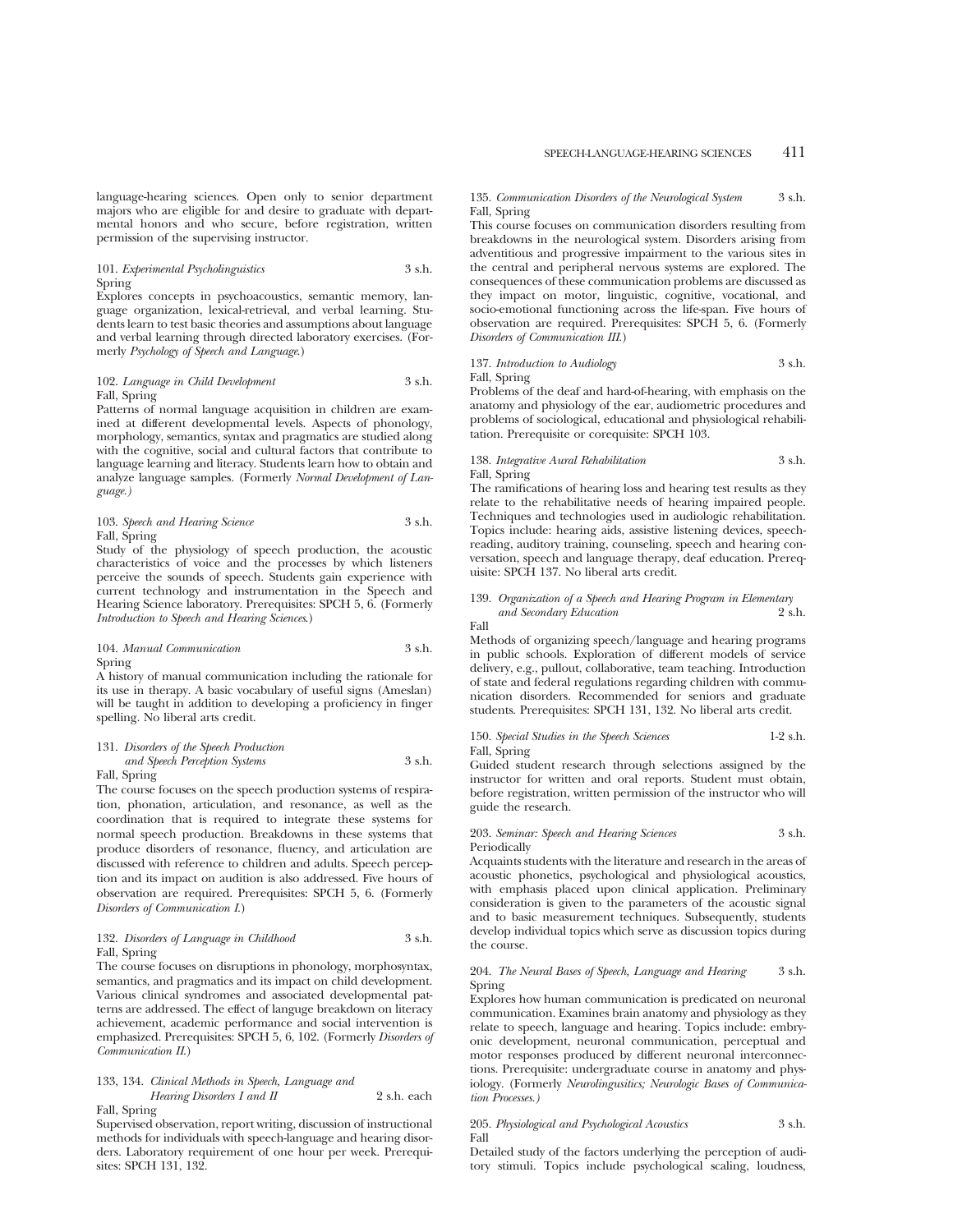pitch, binaural hearing, masking, adaptation, absolute threshold and differential thresholds; the transformer action of the middle ear, the analytical function of the cochlea, the electrical activity of the auditory system, cortical responsiveness to complex stimuli as well as theories of hearing. Prerequisite: SPCH 103 or equivalent.

### 206. *Experimental Phonetics* 3 s.h. Periodically

Examination of the instrumentation used to study the production and perception of voice and speech signals. Emphasis placed on acoustic and physiological methods of speech analysis. Laboratory equipment is utilized in individual student projects. Prerequisite: permission of instructor.

207. *Research Seminar: Speech and Hearing* 3 s.h. Fall, Spring

Critical analysis of research problems, measurement of data, and interpretation of research in the field of speech and hearing, with emphasis on student's individual projects.

#### 209. *Developmental Psycholinguistics* 3 s.h. Fall, Spring

An in-depth study of the multiple factors affecting spoken and written language development. Cognitive, cultural, pragmatic, and environmental aspects are explored. Research in developmental psycholinguistics, literacy, bilingualism, and discourse processes is examined. Students are required to complete field research of language behavior. Prerequisite: SPCH 102 or equivalent; or permission.

#### 210. *Discourse Processes* 3 s.h. Periodically

Methods of computer analysis of normal and disordered discourse including interpretation and evaluation. Course consists of lecture, discussion and lab experience. Students are required to generate their own methods of inquiry based on theoretical constructs of language behavior. Students are required to have a transcript of dyadic communication ready for analysis. Prerequi-

*Analysis; Language Behavior.*)

### 212. *Communication in Healthy Aging* 3 s.h. Once a year

site: SPCH 209 or permission. (Formerly *Computer Methods of*

Focuses on the biologic, psychologic and physiologic changes that affect communication. The natural aging processes that underlie speech, language and hearing are contrasted with pathological changes in communication. Cultural and linguistic influences are explored. Available to graduate students in Audiology, Speech-Language Pathology, Gerontology, Psychology, Sociology; Counseling, Special Education, and Rehabilitation.

### 226. *Clinical Practicum: Audiology* 1 s.h. Fall, Spring

Supervised practice and seminar at the Hofstra Speech-Language-Hearing Clinic. Students administer evaluations and provide treatment to individuals at different developmental levels. A weekly seminar focuses on methods and models for diagnosis and management of children and adults. Seminar topics include screening procedures, tympanometry, ABR and OAE, CAP, habilitation and educational issues, hearing aids, disabilities related to hearing impairment. Legal, ethical, and sociocultural and linguistic issues are explored. In order to meet the requirements of this practicum, students should be available at least 100 hours/semester, Prerequisites: 25 hours of observation, undergraduate major in communication disorders or SPCH 137 or equivalent. For Audiology majors must be taken concurrently or following 227. May not be taken on a Pass/Fail basis.

#### 227. *Introduction to Audiometric Instrumentation and Testing* 3 s.h.

Fall, Spring

Provides intensive study (via hands-on practice, readings and discussion) of tests and procedures relevant to the differential diagnoses of hearing disorders, including interpretation of findings and report preparation. A minimum of 28 laboratory hours with accompanying lecture is required (hours to be arranged). Prerequisite: SPCH 137 or permission of instructor. May not be taken on a Pass/Fail basis.

### 228. *Introductory Speech-Language Practicum* 1 s.h. Fall, Spring, Summer

Supervised practicum at the Hofstra Speech-Language-Hearing Clinic. Students administer evaluations and provide treatment to individuals at different developmental levels from culturally and linguistically diverse populations. A weekly seminar focuses on application of methods and models for diagnosis and intervention, as well as ethical and legal issues. In order to meet the requirements of this practicum, students should be available at least 100 hours/semester. Prerequisites: 25 hours of observation, undergraduate major in communication disorders or SPCH 209 and three graduate semester hours in either speech disorders or language disorders prior to registration. Must be taken concurrently with SPCH 229 or permission. SPCH 228 may be repeated for credit with permission of graduate program director. (Formerly *Introduction to Clinical Practicum*.)

229. *Evaluation and Interpretation of Communication Disorders* 3 s.h.

Fall, Spring

Provides an intensive study of standardized and non-standardized procedures relevant to the evaluation of speech, language and literacy at different developmental levels. Socio-cultural issues are explored. An ethnographic approach guides interpretation of events and report writing. In addition to lectures, students are required to complete a minimum of 10 laboratory hours. Laboratory fee, \$10. Prerequisites: SPCH 132, 135, 209, practicum, or permission of instructor.

### 230. *Disorders of Fluency* 3 s.h. Spring

In-depth investigation of normal vs. disordered fluency, including the development of fluency in children; physiological processes involved in fluent and disfluent speech; theoretical perspectives regarding etiology, sociocultural issues, and approaches to clinical management.

#### 232. *Disorders of Phonology and Articulation* 3 s.h. Fall

Exploration of the problems in acquisition and production of the sound system of English at different developmental levels. Theoretical and applied perspectives are investigated, and consideration is given to evaluation and remediation using various theoretical models. Cultural and linguistic differences are discussed.

### 235. *Introduction to Speech-Language-Hearing Disorders* 3 s.h. Fall, Spring

An intensive study of theories, clinical manifestations and etiologic factors associated with the full scope of communication disorders. Cultural and linguistic factors are addressed. Course is for nonmajors and for students who have not formerly studied speech, language, and hearing disorders. Students completing prerequisites for the M.A. Programs in Audiology or Speech-Language Pathology must register for SPCH 235 and 235L concurrently. Prerequisite: graduate status. May not be used for credit toward the M.A. in Speech-Language Pathology or Audiology. (Formerly *Introduction to Speech, Language and Hearing Disorders; Introduction to Speech and Language Disorders.)*

### 235L. *Clinical Observation and Report Writing* 2 s.h. Fall, Spring

Course is required for students seeking supervised clinical observation to satisfy ASHA's requirements. Must be taken concurrently with SPCH 235. Course is designed for students completing prerequisites for and pursuing entry into the M.A. program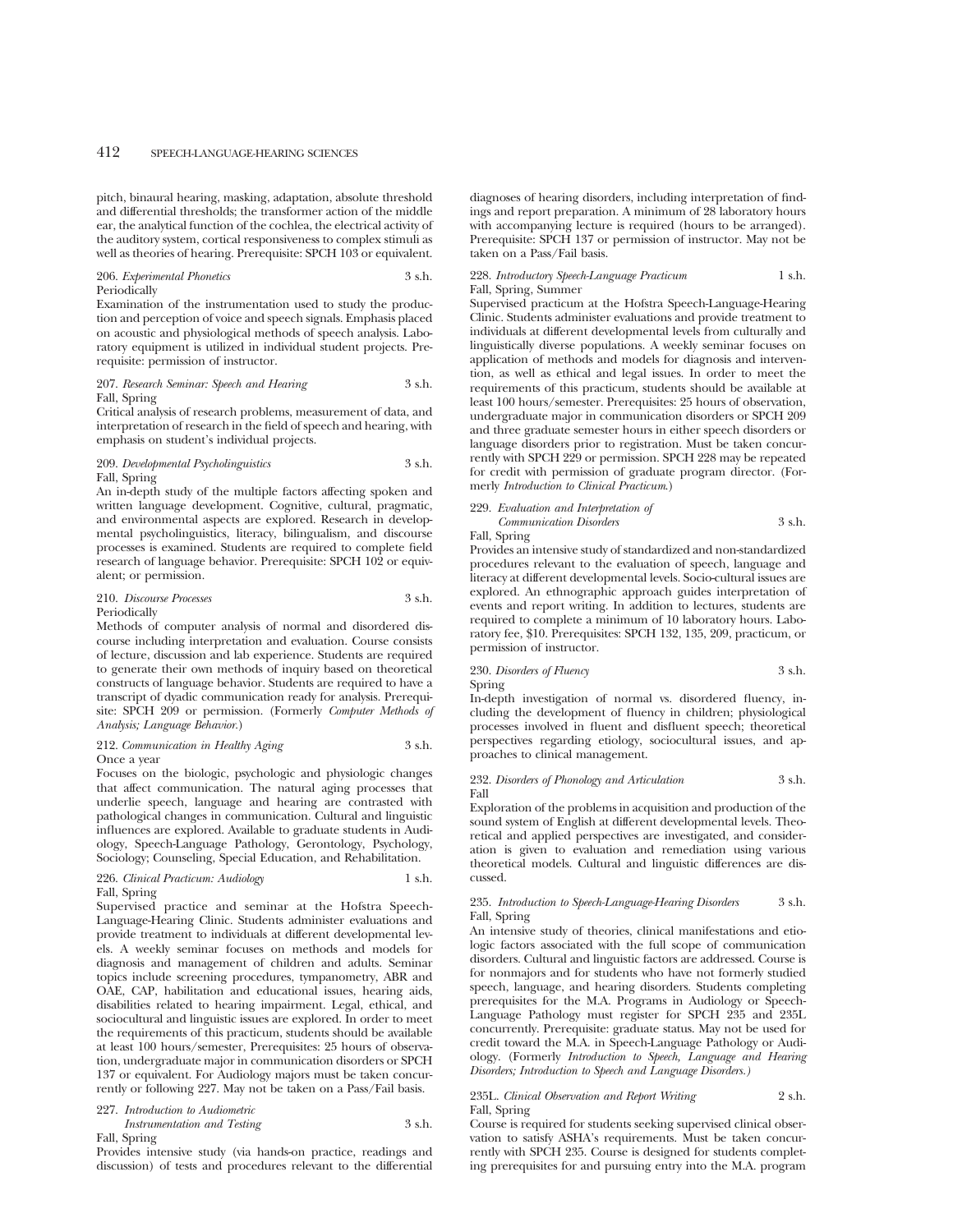in Audiology or Speech-Language Pathology. At least 25 hours of supervised clinical observation are completed at Hofstra's Speech-Language-Hearing Clinic and affiliated off-campus facilities. Clinical observations are integrated with the study of communication disorders.

237. *Advanced Audiology* 3 s.h. Fall

Advanced pure tone and speech audiometry and tests in the differential diagnosis of auditory disorders. Evaluation of nonorganic hearing loss. Analysis of clinical data. Implications of cultural and linguistic differences for audiologic assessment. Prerequisite: SPCH 137 or permission of instructor.

237A. *Advanced Audiology I* 3 s.h. Fall

An in-depth exploration of the basic audiological evaluation. Theoretical and practical issues regarding pure tone testing, speech threshold and speech discrimination testing, and immittance testing are examined. Careful attention is given to goals of assessing the site of auditory lesion and the extent of the communicative handicap. Logic and application of clinical masking, and the effects of cultural diversity and aging on test dynamics are emphasized. Credit given for this course or SPCH 237, not both.

237B. *Advanced Audiology II* 3 s.h. Spring

Advanced examination of the procedures and principles of differential diagnosis in audiology. The course analyzes the range of specialized "site of lesion" tests for both peripheral and central auditory pathologies, with respect to their physiological underpinnings, procedural methodologies, and implications for diagnosis. Finally, the course explores variations in testing related to patient variables such as aging and cultural diversity. Prerequisite: SPCH 237A.

238. *Seminar: Auditory Pathologies* 3 s.h. Spring

In-depth investigation of congenital and acquired pathologies which directly or indirectly affect the auditory system. Disorders, diagnoses, treatments, rehabilitation and prognoses of various disorders are discussed.

239. *Pediatric Auditory Assessment* 3 s.h. Once a year

Differential diganosis of auditory disorders in children. Tests and techniques in the identification of deafness in infants and young children including behavioral and electrophysiological measurements. Impact of cultural factors is discussed.

### 240A. *Introduction to Hearing Aids and*

### *Related Instrumentation* 3 s.h. Spring

This introductory course examines the theoretical foundations of current hearing aid technology. The history of amplification and its present status in the United States and abroad is examined. The physical and electroacoustic characteristics of hearing aids are studied. Students develop an understanding of the advantages of various types of hearing aid technology. Classes consist of lectures and hands-on experience in selecting amplification devices. Students conduct electroacoustic measurements, make earmold impressions, hearing aid modifications and perform basic hearing aid repair techniques. May not be taken on a Pass/Fail basis. Credit given for this course or 240, not both.

240B. *Advanced Hearing Aids and Related Instrumentation* 3 s.h. Fall

This advanced course examines the theoretical and clinical issues related to hearing aid candidacy and fitting. Research is presented on self-assessment scales used to assess hearing aid benefit. The selection and evaluation of assistive devices are discussed. Course includes discussion of analog, digital and programmable aids. Business aspects of hearing aid dispensing is highlighted through model dispensing programs. Case analysis is used extensively throughout the course to illustrate successful and unsuccessful hearing aid fittings. Field trips to hearing aid manufacturing companies and an assistive device center are required for this course. May not be taken on a Pass/Fail basis. Credit given for this course or 240, not both.

### 241. *Pediatric Communication Disorders: Birth to Five* 3 s.h. Fall

In-depth study of communication behaviors of at risk and disordered infants, toddlers, and preschoolers. Clinical and educational implications of neurologic, environmental, psychologic, cultural and social phenomena are investigated. Students are required to complete field research comparing infants and children with and without communication disorders. Prerequisite: a course in either normal language development, theories of development, or permission of instructor. (Formerly *Disorders of Early Child Language.*)

### 242. *Aphasia and Related Disorders* 3 s.h. Fall, Spring

An exploration of communication disorders that result from left brain damage, right brain damage, and diffuse neurological injury. Theoretical, neuropsychological, and sociolinguistic perspectives are examined. Differential diagnostic approaches and clinical management are discussed. (Formerly *Aphasia.)*

243. *Language Disorders and Learning Disabilities: Kindergarten Through Adulthood* 3 s.h.

Spring An intensive study of the connections between oral and written language, literacy development, academic skills, and their sociocultural significance. The influence of bilingual and multicultural factors is addressed. Students are required to complete field research with persons who are normally achieving and those who are language-learning disabled. Prerequisites: a course in either normal language, reading, writing, psychologic processes, or

*ing Disabilities.*)

### 244. *Cleft Palate and Cranio-facial Disorders* 3 s.h. Spring

permission of instructor. (Formerly *Language Disorders and Learn-*

This course explores the incidence, etiology and symptomatology of various types of craniofacial disorders including cleft lip and palate. Genetic, cultural and environmental factors are discussed. Surgical and behavioral approaches to clinical management are related to a multidisciplinary team approach. (Formerly *Cleft Palate*.)

### 246. *Environmental Noise and Industrial Audiology* 3 s.h. Periodically

Intensive study of the problems related to noise in the environment and work place. Topics covered include effects of noise on man, noise measurement and analysis, basic architectural acoustics, community and industrial problems, governmental regulations and programs for the conservation of hearing.

### 247. *Aural Rehabilitation Across the Age Span* 3 s.h. Fall

Discusses theoretical underpinnings and practical applications of aural rehabilitation methods appropriate to hearing impaired populations of different ages. Auditory training, language stimulation, speech reading and speech conservation procedures are explored in detail. The role of hearing aids, assistive listening devices, classroom amplifiers and cochlear implants and cultural issues in aural rehabilitation is discussed.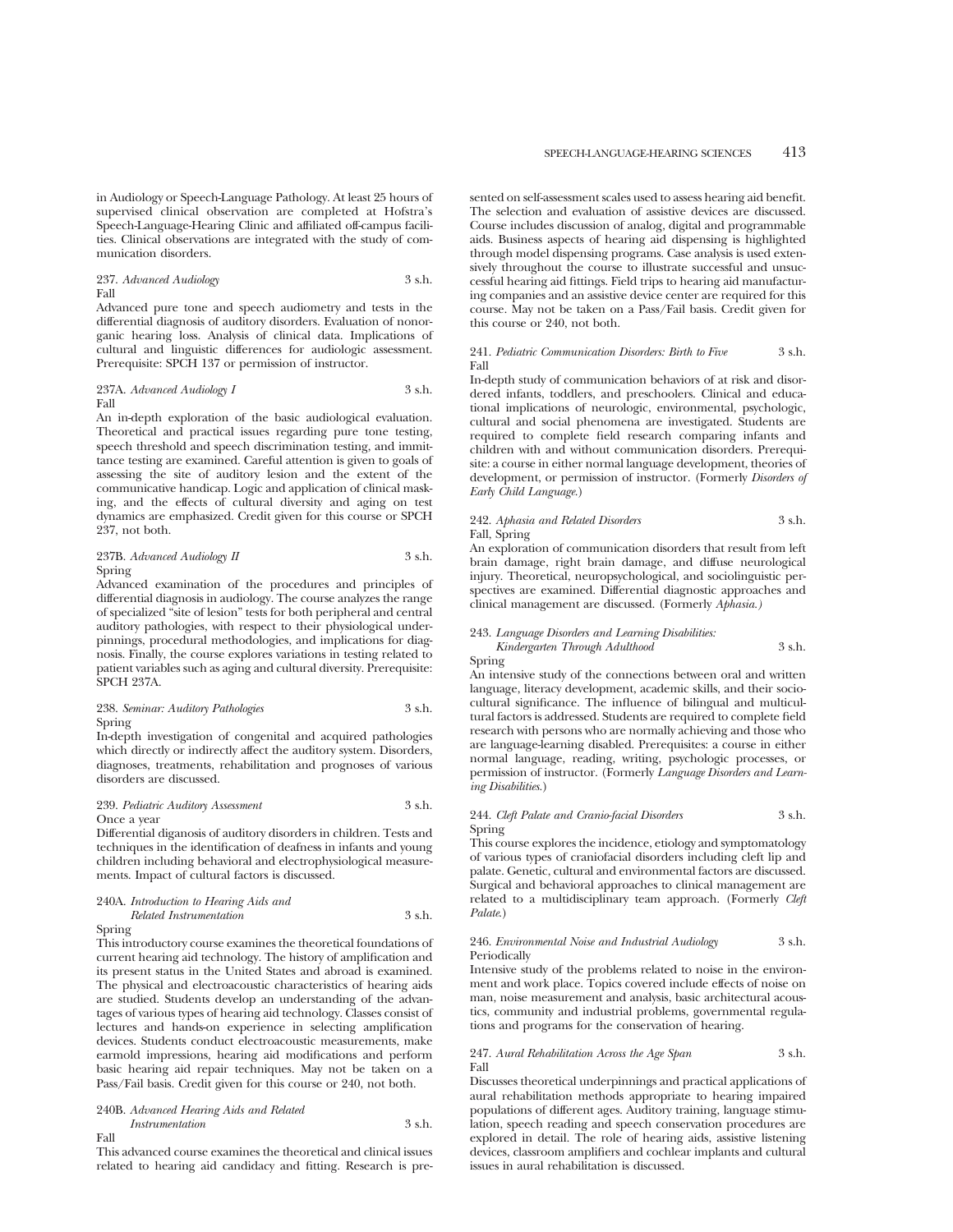248. *Motor Speech Disorders* 3 s.h. Periodically

In-depth study of neuromotor speech disorders in children and adults. Maturational, biological and neuropathological aspects of oral motor function are explored. Emphasis is placed on differential diagnosis and the use of instrumentation to measure motor speech behavior. Intervention is discussed with reference to the use of augmentative systems in persons with severe motor speech dysfunction.

249. *Voice Disorders* 3 s.h. Fall

Consideration of etiology, symptomatology and clinical management of organic, psychogenic, neurogenic and other voice disorders. Emphasis placed on physiological, acoustic and aerodynamic aspects of the normal and disordered voice signal, as well as on emotional, cultural, and other factors influencing vocal function.

### 250. *Objective Procedures in Audio-Vestibular Diagnosis* 3 s.h. Spring

Exploration of current technological advances in objective diagnosis of auditory and vestibular disorders. Brainstem Evoked Response Audiometry (BSER), Electronystagmography (ENG), and other objective tests studied in theory and practice via lectures, demonstrations and hands-on workshops. Prerequisites: SPCH 237, 205 or permission of department. May not be taken on a Pass/Fail basis.

### 250A. *Objective Procedures in Audiological Diagnosis I* 3 s.h. Fall

This course explores current technological advances in assessment of the patient manifesting symptoms of vertigo. Participants study the anatomy, function, dysfunction and diagnosis of the inner ear's vestibular mechanism, and peripheral and central vestibular systems. The course features lectures, demonstrations and hands-on workshops using Electronystagmography (ENG). Credit given for this course or SPCH 250, not both.

#### 250B. *Objective Procedures in Audiological Diagnosis II* 3 s.h. Once a year

An intensive study of auditory evoked potentials, their measurement by means of Auditory Brainstem Response technology (ABR), and their role in the objective assessment of hearing sensitivity and diagnosis of audiologic pathologies of the peripheral and central auditory system. The course features lectures, demonstrations, and hands-on workshops using ABR instrumentation. The course also explores Otacoustic Emissions (OAE) technology. Participants pay special attention to pediatric and geriatric populations. Prerequisite: SPCH 250A.

### 251A. *Independent Studies* 1-2 s.h. Fall, Spring

Scholarly readings and independent research focused on a single topic from student's major area. To be arranged with student's major adviser. Prerequisite: permission of adviser and graduate program director is contingent on approval of student's research proposal.

### 252. *Independent Studies* 3 s.h.

### Fall, Spring

In-depth research focusing on a specialized area of the student's major. Study includes conferences with a faculty mentor resulting in a substantive research paper. To be arranged with the student's major adviser. Prerequisite: permission of adviser and graduate program director contingent on approval of a student's research proposal.

### 253. *Swallowing Disorders in Children and Adults* 3 s.h. Periodically

Examination of the neuroanatomical and neurophysiological basis of the deglutition process. Intensive study of the normal process at different developmental levels. Investigation of biological and physiological features of deglutition through lectures, reading, research and films. Disorders affecting prefeeding, feeding and swallowing abilities. Etiology, symptomatology, assessment and intervention are discussed, along with consideration of cultural and dietary issues. May not be taken on a Pass/Fail basis.

#### 260A. *Clinical Methods and Procedures I* (Audiology) 2 s.h. Fall, Spring, Summer

A practicum at affiliated off-campus hospitals and/or clinical facilities, completed along with a weekly on-campus seminar. Students gain hands-on experience in clinical management of individuals at different developmental levels, who have hearing impairments. Issues investigated in a seminar include specialized hearing aid measurement such as Real Ear and programmable hearing aids. Selection and fitting of aids, ear mold modification, hearing aid orientation and counseling issues are discussed. Prerequisites: SPCH 226, 227. May be repeated for credit with permission of graduate program director.

### 260S. *Methods and Procedures for Speech-Language Intervention I* 2 s.h. Fall, Spring, Summer

A practicum at affiliated off-campus schools and clinical facilities, completed along with a weekly on-campus seminar. Students gain hands-on experience in the clinical and educational management of individuals with communication disorders, at different developmental levels, reflecting cultural diversity of the local geographic area. Issues explored in this seminar include interdisciplinary interaction, cultural and linguistic diversity, literacy dysphagia, and models of interaction. Prerequisites: SPCH: 228 and 229, and a graduate course in pediatric disorders. May be repeated for credit with permission of graduate program director. (Formerly *Clinical Methods and Procedures I* (Speech-Language Pathology.)

261A. *Clinical Methods and Procedures II* (Audiology) 2 s.h. Fall, Spring, Summer

A clinical externship and seminar for audiology majors in rehabilitation and/or assessment of auditory disorders. Supervised clinical practice with individuals at different developmental levels takes place on campus and at off-campus affiliated hospital and clinical sites. The seminar investigates special diagnostic procedures including ENG, posturography, vestibular disorders, ABR & OAE methods and models. Implications of cultural and linguistic diversity are addressed. Prerequisite: SPCH 260A. May be repeated for credit with permission of graduate program director.

### 261S. *Methods and Procedures II–Management of*

*Speech-Language Disorders* 2 s.h.

Fall, Spring, Summer

A practicum at affiliated off-campus schools and/or clinical health care facilities. The speech-language practicum is taken concurrently with a weekly on-campus seminar. Students obtain direct contact experience with individuals from different cultural and linguistic backgrounds. Students provide clinical and/or educational management of individuals at different development levels, who have communicative disorders. The weekly seminar explores issues such as medical speech-language pathology, coma, evaluation and treatment techniques (e.g. AAC, motor speech, laryngectomy, MS, etc.). Prerequisites: SPCH: 260A, 242, 241 or 243. May be taken for bilingual extension credit. May be repeated for credit with permission of graduate program director. (Formerly *Clinical Methods and Procedures II* (Speech-Language Pathology.)

#### 262A. *Advanced Seminar: Clinical Management* (Audiology) 2 s.h.

Fall, Spring, Summer

An advanced seminar and clinical externship for audiology majors in management of auditory disorders. Students are re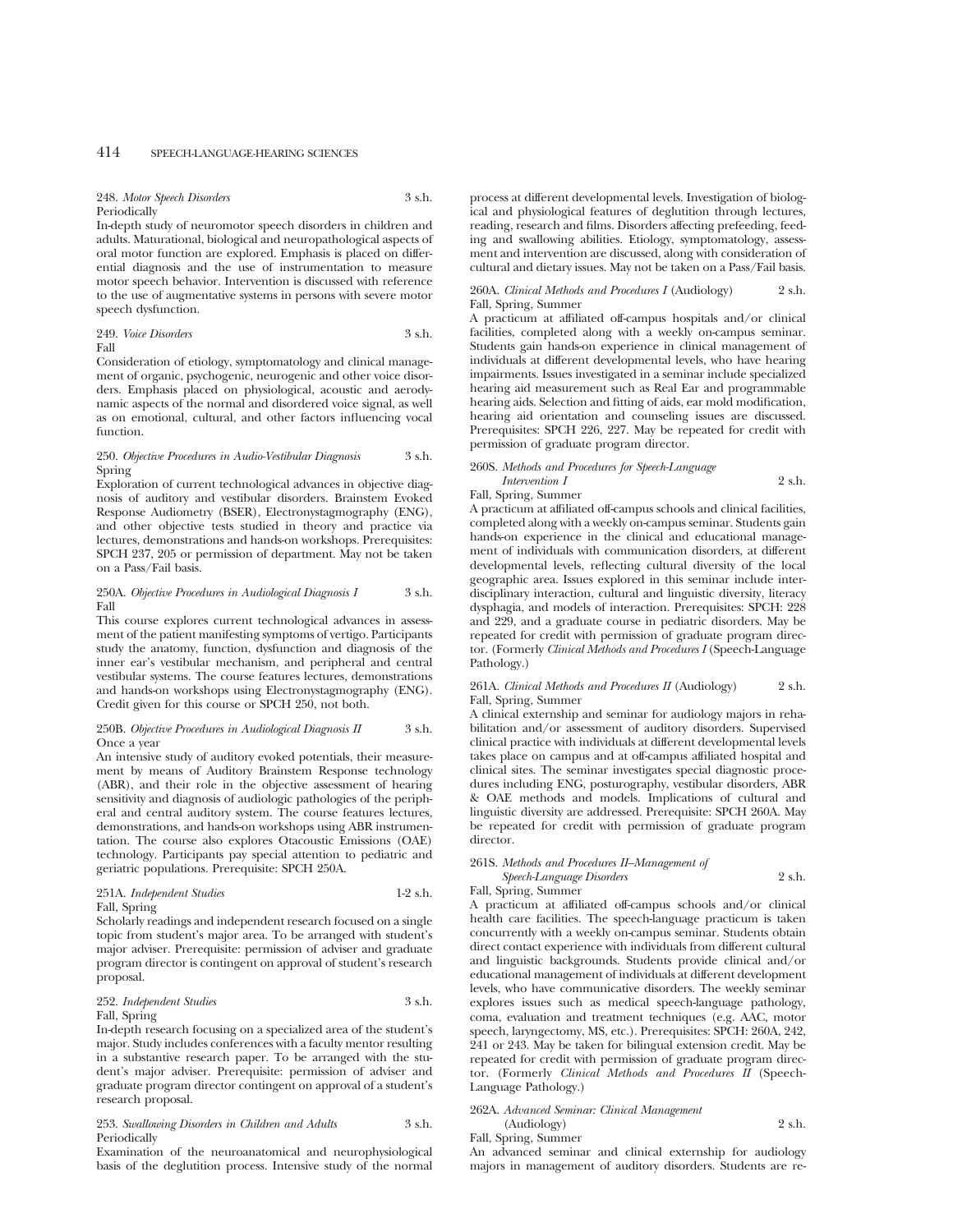sponsible for development of alternative assessment and intervention techniques. Seminar topics are varied each semester based on current clinical research and technology; topics include cerumen management, auditory neuropathy, and interoperative monitoring. Implications of cultural and linguistic diversity are addressed. Supervised clinical practice with individuals at different developmental levels takes place on campus and at offcampus affiliated health care and clinical sites. Prerequisite: SPCH 261A. May be repeated for credit with permission of graduate program director.

### 262S. *Advanced Seminar: Management of Communication Disorders* (Speech-Language Pathology) 2 s.h.

Fall, Spring, Summer

An advanced seminar for speech-language majors in management of communicative disorders in individuals at various developmental levels, from different cultural backgrounds. Students are responsible for development of innovative strategies for clinical and/or educational management. Supervised practice takes place on campus and at off-campus affiliated educational and/or health care facilities. Prerequisite: SPCH 261S. May be repeated for credit with permission of graduate program director. May be waived and replaced by SED 217 contingent upon acceptance for student teaching. (Formerly *Advanced Seminar: Clinical Management*.)

### 263, A-Z. *Special Topics Seminar: Speech-Language-Hearing Sciences* 1 s.h.

Periodically

Each special topics seminar covers current theoretical and/or applied material in speech-language pathology. Examples of seminar offerings include High Risk Infants, Traumatic Brain Injury, Family-Centered Interventions, Brain and Languages. Students may choose three of these 1 s.h. *Special Topics Seminars* to satisfy their 3 s.h. elective requirements. Consult the department for specific course information. Prerequisites: completion of at least 24 s.h. of the M.A. in Speech-Language Pathology.

301-302. *Master's Essay* 3 s.h. each

Fall, Spring

Guided independent readings and preparation of the master's thesis and related research.

## Taxation

Master of Business Administration Programs, see page 107.

Master of Science Programs, see page 111.

## Taxation (TAX)

Administered by the Department of Accounting, Taxation, and Business Law. Professor Warner, *Chairperson*

### COURSES

In addition to semester notations next to each course, a selection of courses is offered during January and Summer sessions. Consult the *January* and *Summer Sessions* bulletins for these schedules.

### 220. *Tax Practice and Procedures\** 3 s.h. Periodically

Covers the administrative machinery of IRS, federal tax procedure at the administrative level, closing and compromise agreements, deficiency and jeopardy assessments, refund claims, statute of limitations, tax collection, and rights and privileges of the taxpayer. Prerequisite: ACCT 143 or 216 or approved equivalent. (Formerly ACCT 220, *Research and Procedures in Federal Income Taxation.)*

|              | 221. Income Tax Problems of Partnerships* | 3 s.h. |
|--------------|-------------------------------------------|--------|
| Periodically |                                           |        |

Analysis of tax problems and operation of partnerships, including the treatment of distributions, sales and exchanges of partnership interests, dissolutions and liquidations. Prerequisite: ACCT 143 or 216 or approved equivalent. (Formerly ACCT 221, *Income Tax Problems of Partnerships, Estates, and Trusts.*)

222. *Federal Income Taxation of the Corporation and Its Shareholders\** 3 s.h.

Periodically

Advanced coverage of income taxation of corporations, Subchapter S election and effect of distributions and redemptions on the corporation and its stockholders. Prerequisite: ACCT 143 or 216 or approved equivalent. (Formerly ACCT 222.)

### 223. *Federal Income Tax Aspects*

*of Liquidations, Mergers and Reorganizations\** 3 s.h. Periodically

Intensive study of Federal Income Tax treatment of corporate liquidations, reorganizations and divisions. Problems relating to collapsible corporations, affiliated groups, foreign corporations and foreign-sourced income are covered. Prerequisite: TAX 222 or approved equivalent. (Formerly ACCT 223.)

224. *Estate and Gift Tax\** 3 s.h. Periodically

Provisions of the Internal Revenue Code relative to estate and gift taxation are analyzed and interpreted in terms of the regulations and rulings of the Internal Revenue Service and court decisions. The New York State provisions relative to estate and gift tax are covered. Prerequisite: ACCT 143 or 216 or approved equivalent. (Formerly ACCT 224.)

#### 225. *Deferred Compensation and Pension Plans\** 3 s.h. **Periodically**

Law and regulations relating to employee pension, annuity, profit-sharing, stock bonus and bond purchase plans, including plans for self-employed individuals. The Federal Income Tax law with regard to deferred compensation procedures and plans, including stock options, both statutory and nonstatutory, and restricted stock payments are analyzed. In addition, the tax treatment of distributions from qualified plans are analyzed. Prerequisite: ACCT 143 or 216 or approved equivalent. (Formerly ACCT 225.)

#### 226. *State and Local Taxation\** 3 s.h. Periodically

Covers the tax aspects of State and Local Taxation, including income tax, sales tax, multi-state taxation, unitary tax issues, nexus, formulary apportionment and jurisdictional state tax concepts. Prerequisite: ACCT 143 or 216 or approved equivalent. (Formerly ACCT 226, *General Business Taxation.*)

#### 227. *Taxation of International Transactions\** 3 s.h. Periodically

Course explores issues in international taxation such as jurisdiction to tax, source rules for income and expense, foreign tax credit, controlled foreign corporations, foreign earnings exclusion, tax treaties, and other related international tax issues pertaining to ethical considerations. International taxation of individuals also addressed. Prerequisite: ACCT 144 or 215 or 216 or TAX 222 or approved equivalent. (Formerly ACCT 227.)

228. *Tax Research\** 3 s.h. Periodically

Examines the primary sources of the income tax law, including the Internal Revenue Code, and administrative and judicial interpretations. All research sources will be utilized, including electronic sources and the Internet. Prerequisite: ACCT 143 or 216 or approved equivalent.

<sup>\*</sup>Open only to matriculated Zarb School of Business graduate students and/or matriculated School of Education and Allied Human Services graduate students where appropriate.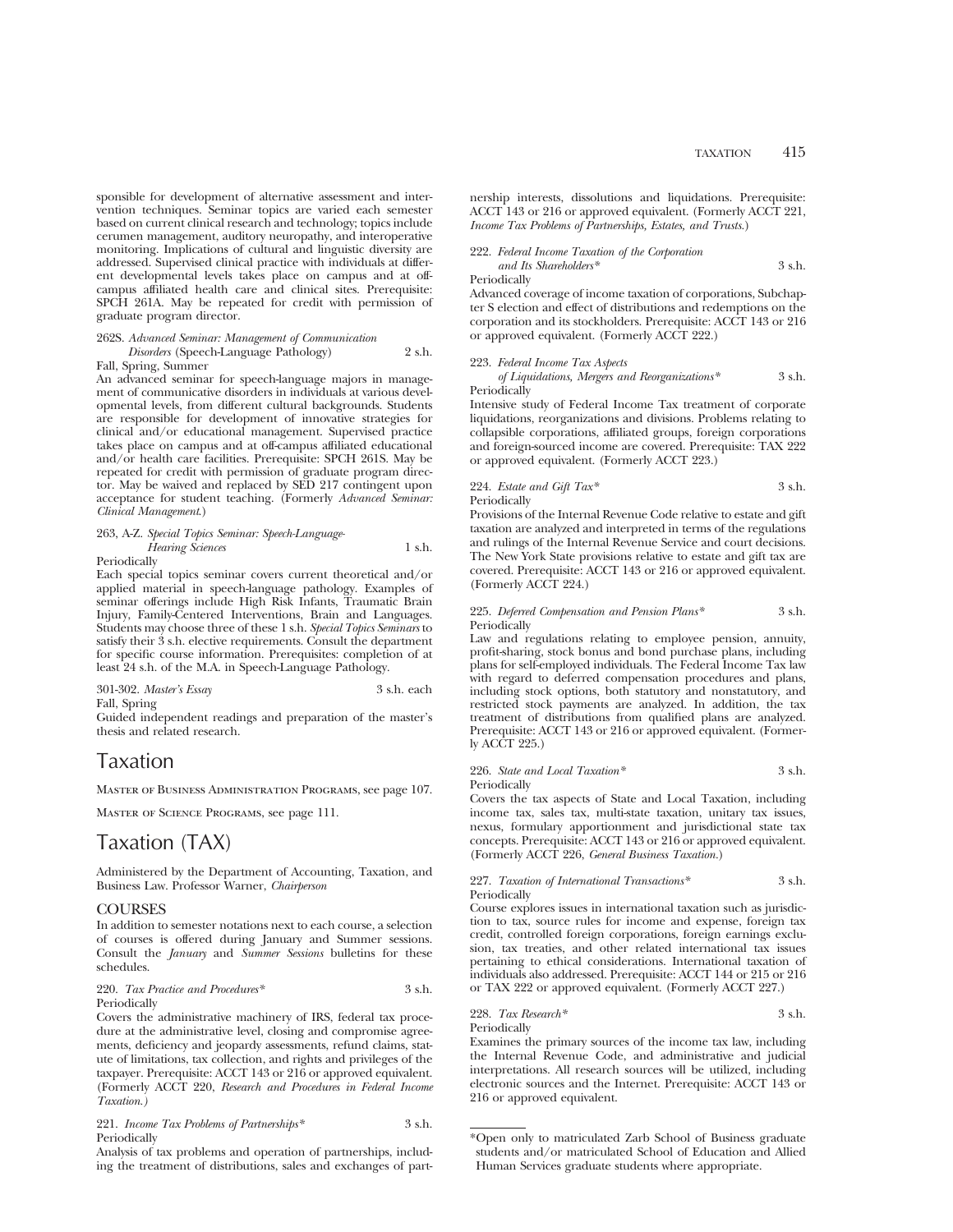229. *Advanced Individual Tax Problems\** 3 s.h. Periodically

Analysis of the latest court decisions and rulings related to individual taxpayers. In addition, issues related to the allocation of items of income and deductions, timing issues, accounting concepts and time value of money issues are covered. Prerequisite: ACCT 143 or 216 or approved equivalent.

#### 240. *Income Taxation of Estates and Trusts\** 3 s.h. Periodically

Analyzes income taxation of estates and trusts and their beneficiaries, including computation of distributable net income, taxable income, taxation of simple and complex trusts, computation of income in respect of a decedent and preparation of estate and trust income tax returns. Prerequisite: ACCT 143 or 216 or approved equivalent.

### 241. *Estate Planning\** 3 s.h. Periodically

Analyzes general principles relating to estate planning, including lifetime gifting, marital planning, wealth transfers, estate freeze techniques, use of insurance in estate planning, generation skipping and charitable planning. Prerequisite: TAX 224 or approved equivalent.

#### 242. *"S" Corporation and Advanced Corporate Tax Problems\** 3 s.h. Periodically

Covers relevant technical issues surrounding the election of S corporation status, including the impact of the newest tax laws, IRS rulings and regulations affecting S corporations. Topics to be discussed include election, termination, revocation, built-in gains tax, and tax planning for the S corporation and its shareholders. Prerequisite: TAX 222 or approved equivalent.

243. *Exempt Organizations\** 3 s.h. Periodically

Covers fundamental tax issues concerning not-for-profit entities, including the classification of the tax-exempt entities, filing requirements, unrelated business taxable income and maintenance of the not-for-profit status. Prerequisite: ACCT 143 or 216 or approved equivalent.

#### 244. *Current Developments in Taxation\** 3 s.h. Periodically

Analyzes the latest court decisions and rulings related to corporations, partnerships, estates, trusts, and specialized tax entities. Prerequisite: ACCT 143 or 216 or approved equivalent.

### 309. *Research Seminar†* 3 s.h. Periodically

Supervised research in the field of taxation on an approved topic and the preparation of a formal paper. Students formulate a research question; determine the methodological approach; review prior work; and, where appropriate, specify the sample data and research techniques. An oral presentation of the paper is required at the conclusion of the semester. Prerequisite: completion of 21 s.h. of graduate course work in the area of concentration.

## Technology and Public Policy (TPP)

Administered by the Department of Engineering. Associate Professor Rooney, *Chairperson*

These courses were formulated in response to the perceived needs of industry, government and business. The objectives are: 1) establish the relationship between technology and public policy by focusing on the utilization of technology for the fulfillment of societal needs; 2) examine the impact and pervasiveness of existing and potential technology on society; 3) evaluate the converse concept of the role of technological developments in influencing and producing changes in public policy; and 4) determine the effect of public policy on the stimulation, control and regulation of technology as applied to social, economic, political and national defense problems.

The courses are designed to provide students with the opportunity to develop a minor in conjunction with one of several disciplines such as chemistry, communication arts, computer science, economics, engineering, history, mathematics, philosophy or political science.

**A MINOR IN TECHNOLOGY AND PUBLIC POLICY** consists of the successful completion of 18 hours in TPP 110, 112, 114, 115, 116 and 117 with grades of C- or better, with at least six hours in residence.

### **COURSES**

In addition to semester notations next to each course, a selection of courses is offered during the January and Summer sessions. Consult the *January* and *Summer Sessions* bulletins for these schedules.

1. *Introduction to Environmental Systems* # 3 s.h. Fall, Spring

Develops an understanding of environmental science and applies it to environmental public policy issues. Fundamental scientific principles discussed include conservation of energy, atmospheric transport, radioactivity, biodegradation and thermodynamics. Public policy issues include acid rain, global warming, nuclear energy, recycling, asbestos and toxic wastes. (2 hours lecture, 2 hours laboratory.)

60. *Introduction to Geographic Information Systems* 3 s.h. See course description, page 429.

110. *Energy and Society* 3 s.h. The effect of the production, distribution and consumption of energy by man on the environment and society. Examination of the scientific principles associated with the energy problem and energy forms such as petroleum, natural gas, coal, nuclear, geothermal, solar and others with respect to characteristics, availability and magnitude of these resources. Various technologies are studied to determine the techniques for conversion to electric energy and other forms. The priorities and policies for future development, the social conflict between demand and environmental degradation are considered. Prerequisite: permission of instructor.

112. *Technology and Human Values* 3 s.h. Assessment of the status of human values in contemporary western society and the factors which affect this status. The first half of the course will examine valuing, choosing, assessing, setting priorities and value disagreements. The second half will apply these findings to selected problems of choice and respon-

113. *Technology and Defense Policy* 3 s.h. Once a year

sibility emerging from the impact of technology on the person, on society, on the environment and the physical, social, moral

and aesthetic quality of life. Same as PHI 91.

Emphasis is on weapons technology (ABM's, long range missiles, nuclear weapons) and how evolving technology influences and is,

<sup>\*</sup>Open only to matriculated Zarb School of Business graduate students and/or matriculated School of Education and Allied Human Services graduate students where appropriate.

<sup>†</sup>Open only to matriculated M.S. in Accounting and Taxation, and Taxation students.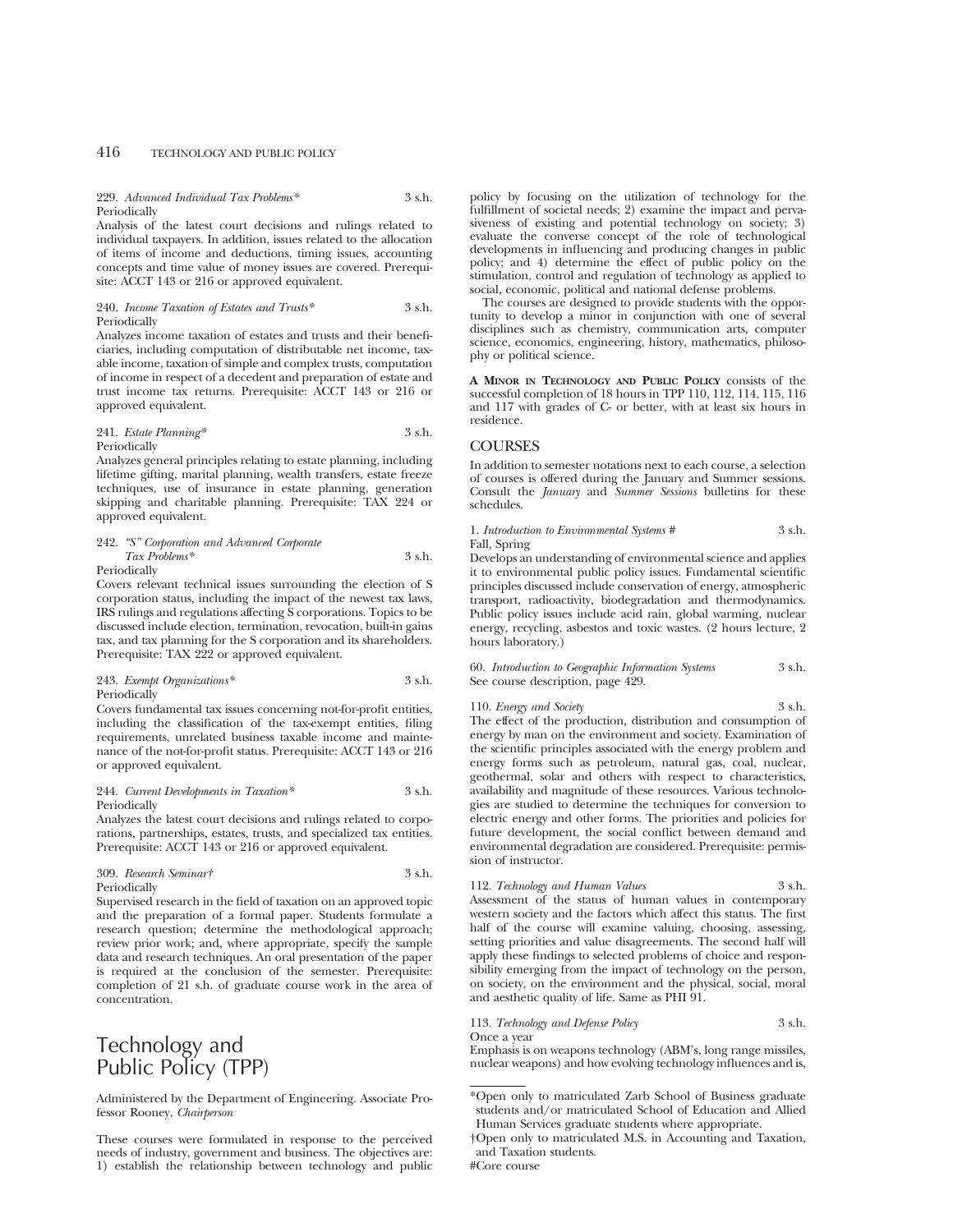in turn, influenced by changing policies in military security and arms control. Analysis of major U.S. policy decisions concerning strategies, arms control and military systems. The technological, environmental, political, strategic and budgetary factors affecting these decisions are examined. Same as PSC 113.

114. *Technology and Urban Problems* 3 s.h. An examination of technological, social and economic factors which influence the planning and design of urban areas. Analysis of topics such as  $(1)$  land use, water use, pollution and energy factors used in the planning of housing, schools, hospitals, factories and recreational facilities, and (2) urban transportation problems involving methods of mass transportation, pollution, energy, parking and traffic safety. Prerequisite: TPP 110.

115. *Environmental Planning* 3 s.h. Local, regional and national environmental goals, policies and planning are examined. The course includes environmental quality control, land use planning, pollution abatement policies, environmental impact studies with regard to public works projects, utilities and large industries, The National Environmental Policy Act and Environmental Regulations and Enforcement.

116. *Technology and Communications Policy* 3 s.h. The examination of the usage and potential control of communications. Topics include use and effectiveness of media, public and private policy with regard to communications, social, political, legal and economic factors, and assessment of regional and national communications systems. Typical of the technologies to be examined are cable TV, computerized instruction, communications satellites, newspapers, radio and standard TV. Prerequisite: ECO 131 or approval of instructor.

117. *Technology Assessment* 3 s.h. Consideration of the management and control of technology by government. Examination of the interaction of institutional, political and technical considerations. Development of techniques for anticipation of social, economic, human and environmental consequences of technological development in order to provide the public and policy makers with the bases for decision making. Prerequisite: TPP 110, PSC 105 or approval of instructor.

118. *Independent Project* 3 s.h. Independent analysis, synthesis or experimental work in area of interest. Project to be approved by TPP adviser.

119. *Independent Project* 3 s.h. Field work in area of interest, guided research in selected topics. Project to be approved by TPP adviser.

| 130. Media Technologies and Public Policy | 3 s.h. |
|-------------------------------------------|--------|
| See course description, page 429.         |        |

149. *Technology and Society—Impact and Implication* 3 s.h. Fall, Spring Same as ENGG 149.

201. *Science, Technology and Society* 3 s.h. Once a year

Course is designed to encourage systematic thinking about the intellectual, moral and social/political issues raised by the rapid growth of science and technology in the 20th century. Case studies examine ways in which cultural, economic and technical elements shaped opportunities for social and political change. The imbedded science and technology are analyzed as well as the effects created by the technologies.

## Women's Studies (WST)

Assistant Professor Charno (History), Hofstra College Director; Associate Professor Longmire, New College Adviser.

The Women's Studies minor program, under the supervision of the College of Liberal Arts and Sciences and New College, provides interdisciplinary perspectives on women in the humanities, the social sciences and natural sciences; women in a cross-cultural context; and women's roles and issues.

**A MINOR IN WOMEN'S STUDIES** consists of the successful completion of 18 semester hours including WST 1 (3 s.h.) and 15 s.h. chosen from among the courses listed below. Courses must be chosen under advisement by the Hofstra College Director or the New College Adviser. At least six hours must be in residence.

Courses offered at the College of Liberal Arts and Sciences (see department listings for course descriptions):<br>ANTH 32. Women  $\mathcal{F}$  Development. #3 s.h.

- ANTH 32. *Women & Development, #* 3 s.h.
	- 145. *Women & Men in Anthropological Perspective*, 3 s.h.
- CLL 75. *Women Writers in the Romantic Tradition* #, 3 s.h.
- ENGL 124A. *The Woman Writer in America,* 3 s.h. 182-184, 190, 192, 196-198, A-Z. *Readings in Literature or Special Studies\*,* 3 s.h. each
- FRLT 42. *Heroines Exotic & Erotic: Romantic Women in 19th-Century French Narrative Prose #*, 3 s.h.
	- 46. *Sex, Gender & Love in 20th-Century French Prose #,* 3 s.h.
	- 60. *Modern French Feminist Thought,* 3 s.h.
- HIST 6C. *History of Changing Sex Roles: Changing Societies,*  $1$  sh.
	- 149. *Women in America,* 3 s.h. (Credit towards minor given for this course or SHG 5, not both.)
- JW ST 101. *Special Topics in Jewish Studies*\*\*, 3 s.h.
- PHI 167. *Philosophy of Feminism*, 3 s.h.<br>PSY 26. *Psychology of Women*, 3 s.h. (
- PSY 26. *Psychology of Women,* 3 s.h. (Credit towards minor given for this course or SPG 4, not both.)
- SOC 32. *Women & Development* #, 3 s.h. (Credit towards minor given for this course or SGG 60E, not both.)
	- 36. *Marriage & the Family,* 3 s.h.
	- 37. *Parenting, Poverty & Social Policy,* 3 s.h.
	- 140. *Social Inequality,* 3 s.h.
	- 160. *Sociology of Gender,* 3 s.h.
- SPLT 57. *Gender & Culture: Women Through the Lens of Spanish Female Writers* #, 3 s.h.
- SPCM 53. *Gender & Intercultural Issues in Communication,* 3 s.h.
- WST 1. (Credit given for this course or New College ISWB 1, not both.)
	- 198. *Independent Study in Women's Studies,* 3 s.h.

Courses offered at New College (see *New College Addendum*):

| HPG         | 6. <i>Educational Controversies</i> , 4 s.h.                            |
|-------------|-------------------------------------------------------------------------|
| <b>ISWB</b> | 1. Introduction to Women's Studies, 4 s.h.                              |
|             |                                                                         |
| SGG         | 5. Language of Discrimination, 4 s.h.                                   |
|             | 60E. Women in the Third World, 2 s.h.                                   |
| <b>SHG</b>  | 5. Herstory: Women in American Culture, 4 s.h.                          |
| <b>SPG</b>  | 4. Psychology of Women, 4 s.h.<br>22. Women in Political Theory, 4 s.h. |
| <b>SPS</b>  |                                                                         |
|             | 60F. Ecofeminism, 2 s.h.                                                |

Since all courses are not offered every semester, consult the *Class Schedule* and the Hofstra College Director and the New College

- \*May be taken for credit towards the minor in Women's Studies when topic is appropriate, e.g., *Representation of Women in English Renaissance Literature.*
- \*\*May be taken for credit towards the minor in Women's Studies when topic is appropriate, e.g., *Women in Jewish Literature.*
- \*\*\*Required for the minor in HCLAS; may not substitute New College ISWB 1 without special permission from Codirectors. Core status of this course: student may elect to count it as partially satisfying either Behavioral Social Science or Humanities Appreciation and Analysis (although it does not satisfy the literature requirement).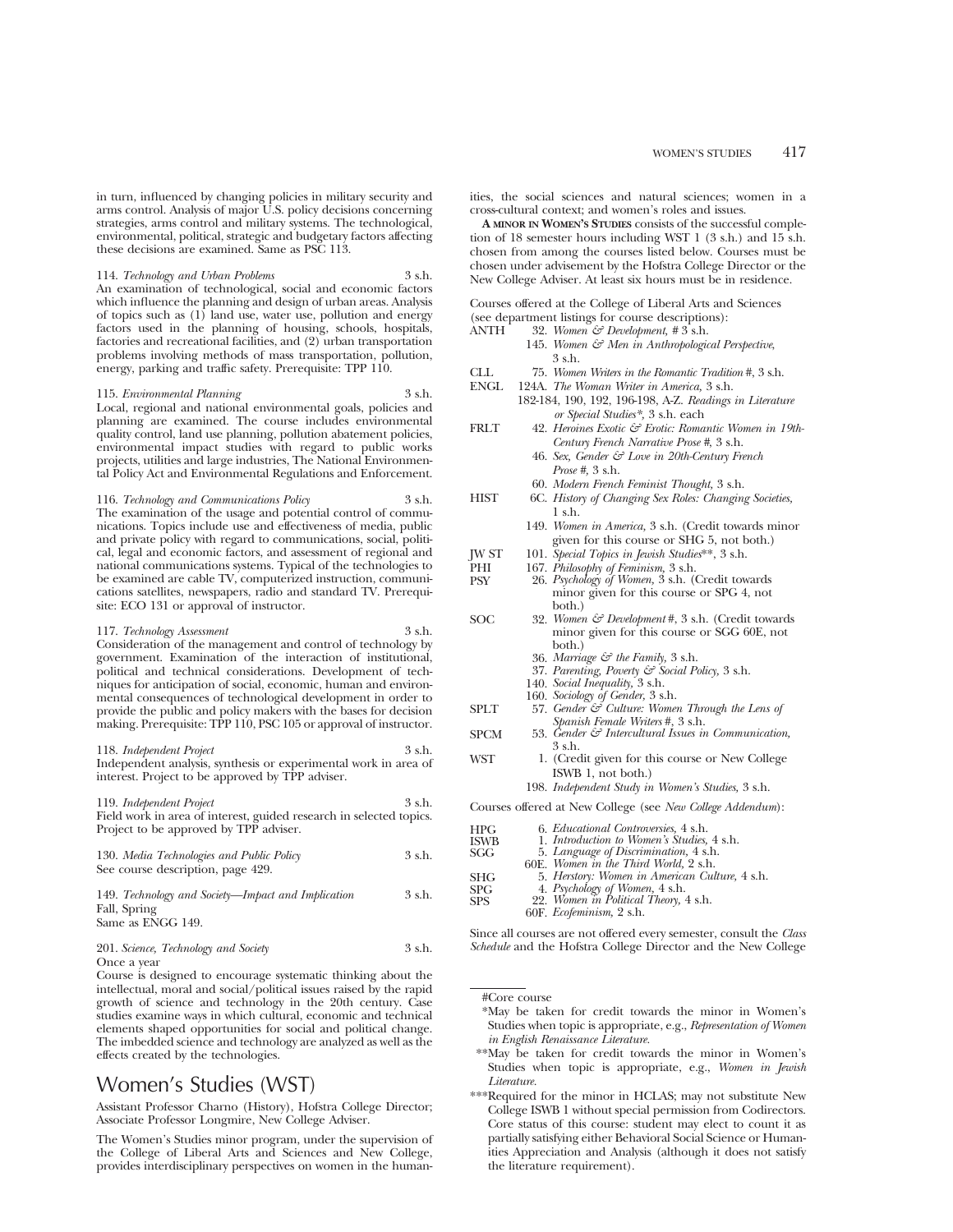Adviser before registering for your program. Information regarding scheduling and independent study opportunities are available in the Department of History. You may also wish to consult with faculty members in individual departments who teach courses listed above for the Women's Studies program. Individual study opportunities and scheduling information for New College are also available in the New College Office. For course descriptions, consult the *General Bulletin* under the relevant department. For New College course descriptions consult the *New College Addendum.*

### **COURSE**

|              | WST 1. Introduction to Women's Studies # | $3$ s.h. |
|--------------|------------------------------------------|----------|
| Fall, Spring |                                          |          |

An interdisciplinary course which introduces the major ideas and concepts of women's studies and a variety of gender-related issues. The course provides theoretical tools by which to understand these issues and creates an interdisciplinary foundation of basic concepts and perspectives in women's studies. Drawing upon material from a wind range of disciplines: literature, the arts, sociology, language, linguistics, philosophy, psychology, and history, the course prepares the student for more disciplinespecific courses on women and gender-related issues in these and other fields. Credit given for this course or New College ISWB 0001, not both.

198. *Independent Study in Women's Studies* 3 s.h. Fall, Spring

Individualized course of readings or plan of study prepared by student in consultation with and under the guidance of a faculty instructor. Written and/or other requirements for completion are established by the faculty instructor. May be used in partial fulfillment of requirements for a minor in Women's Studies. Prerequisite: permission of instructor and of the director of Women's Studies.

## Write Start

Administered by the Department of English, Associate Professor Harshbarger, Academic Director, and the Hofstra College of Liberal Arts and Sciences Dean's Office.

Academic Adviser: Erich Berendt, *Assistant Dean of Academic Advisement*; Student Life: Gina-Lyn Crance, *Associate Dean of Students*

Write Start is designed for first-year students who would benefit from a period of intense concentration on writing while taking a complement of other courses offered by the University. It is intended that such instruction in writing will help these students prepare for and meet the demands of an education at Hofstra. Students learn the basics of sentence construction, paragraphing, and thesis formation, while reading and responding to a wide variety of literary and nonliterary texts.

The Write Start program requires that students take two comprehensive English composition courses, each of which carries four (4) semester hours: ENGL 1W and ENGL 2W. Each of these courses also includes a coordinated workshop (ENGL 1T and ENGL 2T) that focuses on sentence skills, organization, and thesis development. Students admitted to Write Start begin ENGL 1W three weeks prior to the regular starting date for the fall semester and ending three weeks before the formal conclusion of the semester. After successful completion of ENGL 1W students *must* enroll in the subsequent semester in ENGL 2W. The class schedule for ENGL 2W conforms to the standard academic calendar of the semester in which the courses are offered. While enrolled in ENGL 1W students may register for *no more than* 13 credits, including 4 credits for ENGL 1W. Write Start students enrolled in ENGL 2W may, under advisement, take more than 13 credits in that semester, including 4 credits for ENGL 2W.

Write Start students who do not successfully complete ENGL 1W or ENGL 2W *must* retake these courses in the succeeding semester and may not register for the three semester hour ENGL 1 or ENGL 2 courses.

Students who do not comply with the above regulations will not be permitted to register for any courses in the future.

Students enrolled in Write Start meet with the program's academic adviser in the Office of Academic Advisement throughout each semester. The Office of Freshman Advancement coordinates all aspects of the program related to student life. Standards for probation and dismissal are those governing the University' undergraduate programs.

### **COURSES**

| 1W-2W. Write Start Composition<br>See course description, page 430. | 4 s.h. each           |
|---------------------------------------------------------------------|-----------------------|
| 1T-2T. Write Start Workshop<br>See course description, page 430.    | $0 \text{ s.h.}$ each |

## Writing (WRIT)

Administered by the Department of Literacy Studies. Professor Taylor, *Chairperson*

### MASTER OF ARTS: THE TEACHING OF WRITING

During the 2001-2002 academic year a number of new course initiatives are being infused into the current M.A. in the Teaching of Writing program. Students should consult with faculty advisers for program details of the changes being introduced.

This program is designed to prepare elementary, secondary, and two-year college teachers to teach writing in their classrooms regardless of content area certification and to provide expertise for certified teachers who are seeking to become language arts specialists, K-12 coordinators of language arts, curriculum specialists or teacher educators.

### Admission Requirements

(1) B.A., B.S., M.A. or M.S. degree with an academic average of 2.5 or better; (2) letter of recommendation from a supervisor; (3) for those intending to teach in the public school, provisional certification in one of the following fields: nursery, kindergarten, grades one through six, English, bilingual education, and English as a second language; (4) satisfactory score on the National Teacher Examination, the Graduate Record Examination, or an acceptable alternative; (5) satisfactory completion of program writing proficiency examination; (6) interview with a representative of the program. All applicants accepted will be classified as matriculated Master of Arts students.

#### Requirements for Degree Candidacy

(1) minimum of B in two of the first three required courses; (2) recommendation of two faculty members in the program. Upon completion of the foregoing requirements, the matriculated master's student becomes a Master of Arts degree candidate.

#### Program Requirements

A minimum of 36 semester hours with a satisfactory grade-point average and completion of a master's essay.

| Phase I.     |                                                    |
|--------------|----------------------------------------------------|
| <b>LYST</b>  | 200. Writing With Adolescents & Young Adults,      |
|              | 3 s.h.                                             |
| <b>LYST</b>  | 210. Introduction to Literacy Studies, 3 s.h.      |
| Phase II.    |                                                    |
| <b>ELED</b>  | 277. Classroom Strategies in Teaching Writing,     |
|              | $3 \,$ s.h., or                                    |
| <b>SED</b>   | 273. Teaching Writing in the Content Areas, 3 s.h. |
| <b>†WRIT</b> | 201. Practicum in the Teaching of Writing, 3 s.h.  |
|              |                                                    |

†ELED 277 or SED 273 may be taken concurrently with LYST 200, or WRIT 201 should be taken the semester(s) following, but may not be taken prior to ELED 277 or SED 273.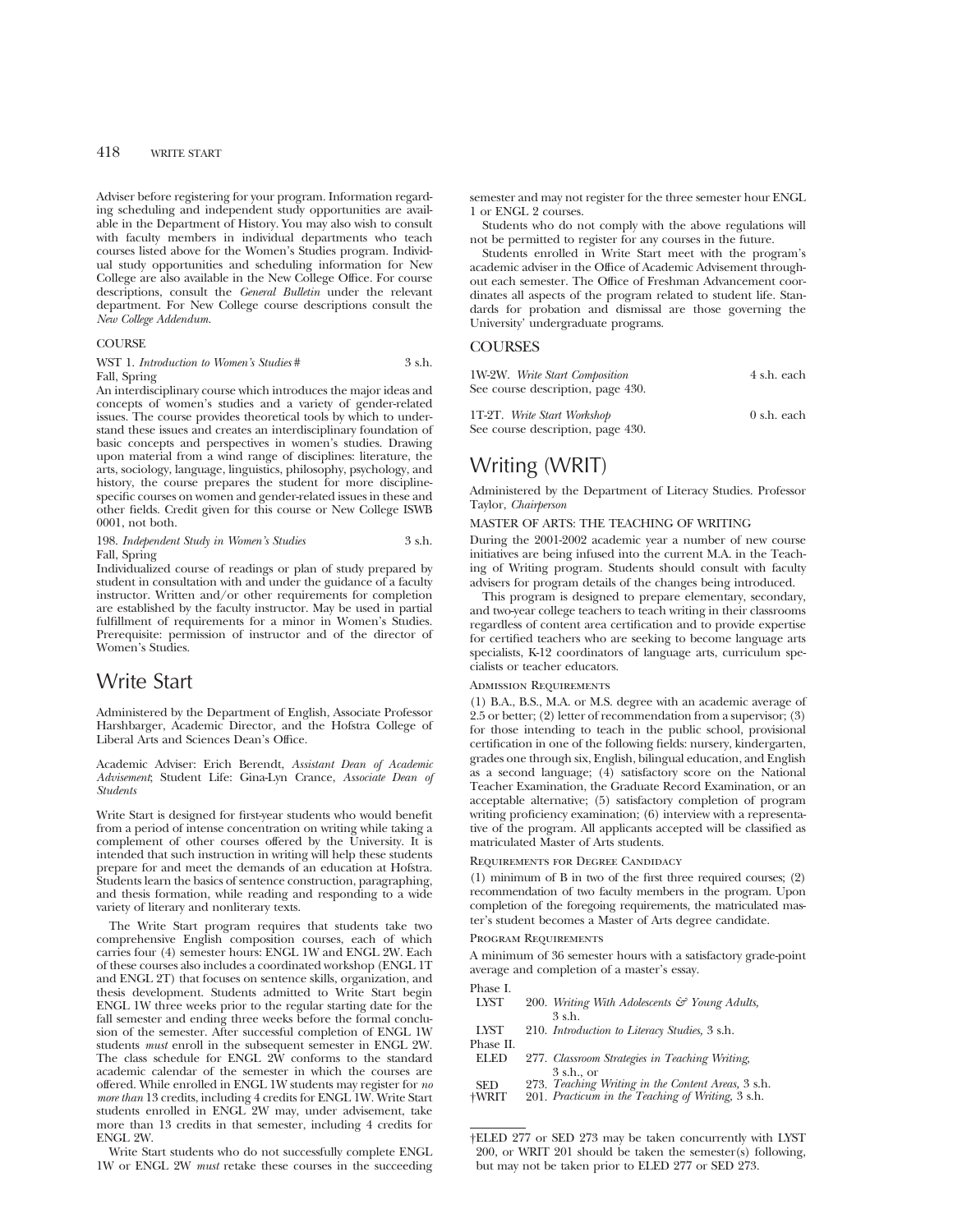### Phase III.

| CT |  | 272. Technology & the Teaching of Writing, 3 s.h. |  |  |  |  |
|----|--|---------------------------------------------------|--|--|--|--|
|----|--|---------------------------------------------------|--|--|--|--|

- ENGL 201. *Rhetoric,* 3 s.h.
- WRIT 203. *Writing Assessment,* 3 s.h.

Phase IV.

Electives—9 semester hours under advisement, selected from the following: ELED 275. *Literacy in Early Childhood Education,* 3 s.h.

| <b>LLLD</b>    | 215. Lueracy in Early Chuanooa Eaucation, 5 s.n.                                 |
|----------------|----------------------------------------------------------------------------------|
|                | 278. Writing & Children's Literature, 3 s.h.                                     |
| ENGL           | 200. The Analysis of Prose, 3 s.h.                                               |
|                | 203. Approaches to English Grammar, 3 s.h.                                       |
| LING-          | 210. Second Language Acquisition, 3 s.h.                                         |
| <b>SPCH</b>    | 209. Developmental Psycholinguistics, 3 s.h.                                     |
| <b>SPCM</b>    | 221. Literature in Performance, 3 s.h.                                           |
| <b>TATD TT</b> | $0.04$ $E_{\odot}$ $1 \ldots t \ldots 52$ $D_{\odot}$ $1 \ldots 1$ $0.01$ $1.01$ |

WRIT 204. *Evaluation & Development of Writing Programs,* 3 s.h.

and one Foundations of Education course is especially recommended.

### Phase V.

WRIT 206. *Research Designs in Writing Instruction,* 3 s.h. LYST 301A. *Master's Essay,* 3 s.h.

### ADVANCED CERTIFICATE IN THE TEACHING OF WRITING

During the 2001-2002 academic year a number of new course initiatives are being infused into the current Advanced Certificate in the Teaching of Writing program. Students should consult with faculty advisers for program details of the changes being introduced.

This certificate program in the teaching of writing and closely allied disciplines is designed to enhance the teaching of writing by teachers in elementary and secondary schools and in two-year colleges regardless of content area certification.

### Admission Requirements

(1) A bachelor's degree with an average of 2.5 or better; (2) letter of recommendation from a supervisor; (3) satisfactory score on the National Teacher Examination (NTE), Graduate Record Examination (GRE) or an acceptable alternative.

#### Certificate Requirements

A minimum of 18 semester hours with a satisfactory grade-point average. LYST 200 is prerequisite for all courses in the program.

#### PROGRAM OF STUDY

- A. Required courses: 12 s.h.
	- ELED 277. *Classroom Strategies in Teaching Writing,* 3 s.h. or
	- SED 273. *Teaching Writing in the Content Areas,* 3 s.h.
	- LYST 200. *Writing With Adolescents & Young Adults,* 3 s.h.
	- WRIT 201. *Practicum in the Teaching of Writing,* 3 s.h. 203. *Writing Assessment,* 3 s.h.
- B. Electives: 6 semester hours under advisement, selected from the following:
	- CT 272. *Technology & the Teaching of Writing,* 3 s.h.
	- ELED 275. *Literacy in Early Childhood Education,* 3 s.h.
	- 278. *Writing & Children's Literature,* 3 s.h.
	- ENGL 200. *The Analysis of Prose,* 3 s.h.
	- 201. *Rhetoric,* 3 s.h.
	- LYST 210. *Introduction to Literacy Studies,* 3 s.h.

### **COURSES**

In addition to semester notations next to each course, a selection of courses is offered during the January and Summer sessions. Consult the *January* and *Summer Sessions* bulletins for these schedules.

### 201. *Practicum in the Teaching of Writing* 3 s.h. Once a year

Application of theory and methodology. Work on specific lesson plans for teaching writing in the content areas. Lessons designed by class members are taught in their own instructional settings with feedback in the practicum. Flexibility in lesson planning is encouraged to meet the needs of students from varying linguistic and cultural backgrounds. Classroom observations are required. Prerequisites: LYST 200; ELED 277 or SED 273, or permission of instructor.

### 203. *Writing Assessment* 3 s.h. Once a year

Devising, scoring and interpreting assessments of writing with emphasis on those techniques that view language as an holistic entity. Strategies for implementing needs, growing from holistic assessments, are discussed and developed. Prerequisite: LYST 200 or permission of instructor.

### 204. *Evaluation and Development of Writing Programs* 3 s.h. Once a year

Designed for teachers, supervisors and administrators who are developing or evaluating writing programs. Discussion of the organization, supervision and evaluation of writing program. Prerequisite: LYST 200 or permission of instructor.

### 206. *Research Designs in Writing Instruction* 3 s.h. Fall, Summer

Students view various possible designs applicable to research in the teaching of writing and develop a proposal for a master's thesis in the teaching of writing. Prerequisites: LYST 200, WRIT 201, 203; ELED 277 or SED 273. Pass/Fail grade only.

### 210. *Writing and Reading Strategies for Graduate Students* 3 s.h. Spring

Designed to assist students in developing and improving writing and reading skills related to graduate study. Introduction to important aspects of language related to the connection between reading and writing. Guidance in the process of completing types of assignments essential to progress in graduate programs. Open to nonmatriculated graduate students and to graduate students in master's, certificate, professional diploma and doctoral programs.

### 251, 252. *Special Readings Seminar* 1-3 s.h. each Fall, Spring, Summer

Investigations and reports on advanced educational topics adapted to the program of the student. Prerequisite: permission of instructor.

301. *Master's Essay* 3 s.h. Spring, Summer

For Master of Arts in the Teaching of Writing candidates only. Prerequisites: LYST 200, WRIT 201, 203; ELED 277 or SED 273. Pass/Fail grade only.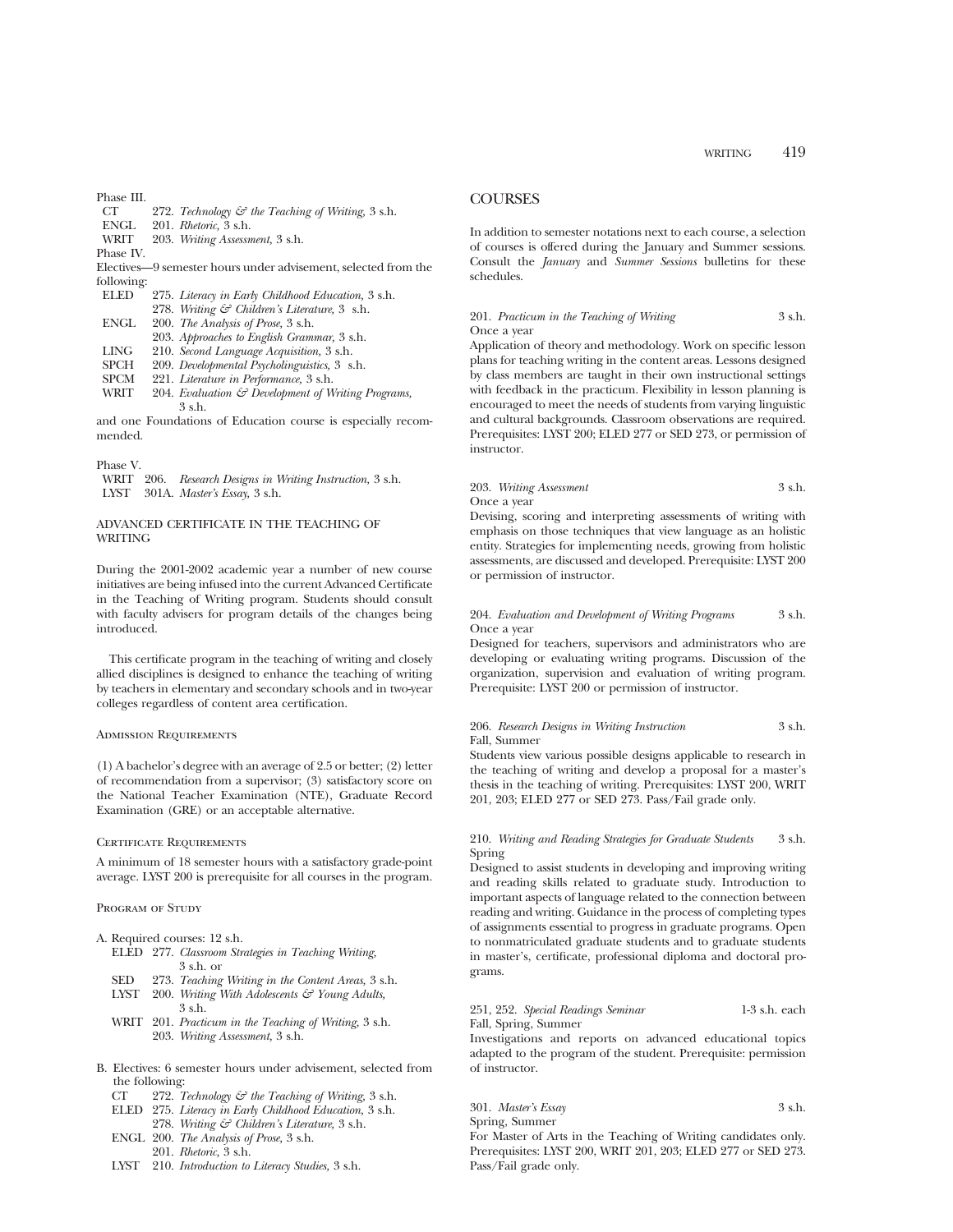## Labor Studies (LABR)

Administered by the Department of Economics/Geography. Professor Moghadam, *Chairperson*

The world of work has, throughout history, been as controversial as it is crucially important in most people's lives. Labor Studies is an interdisciplinary program designed to offer students a broad background in the multiple perspectives on and different analytical approaches to labor issues in an international context. The program coordinates courses from departments throughout the university, and includes opportunities for independent course work and internships with business firms, nonprofit agencies, and labor unions. It prepares students for graduate programs in labor and industrial relations and in related areas of business, education, law, public administration, and the social sciences, as well as for a wide range of careers in business, government, law, teaching, and labor unions.

**B.A. SPECIALIZATION IN LABOR STUDIES:** 33 semester hours, with no more than 15 semester hours from a single major academic area, distributed as follows:

- 1) Required Courses: BLAW 114, ECO 141, HIST 157, LABR 1, 180, MGT 172
- 2) Elective Courses: total of 15 semester hours, with one chosen from each of the following categories (a-e):
	- a) Historical Context
		- HIST 114. *Europe 1848-1914\**
			- 115. *The Afro-American in American History, 1619- 1865*
			- 116. *The Afro-American in American History, 1865 to the Present*
			- 140. *Economic History of the United States\** (credit given for this course or ECO 140, not both)
			- 149. *Women in America\**
			- 169. *Immigrants & American Society*
	- b) Unions, Management, and Dispute Resolution
	- BLAW 118. *Litigation & Alternate Dispute Resolution*
		- MGT 121. *Human Resources Management*
			- 122. *Advanced Topics of Organizational Recruitment & Selection*
	- LABR 170. *Internship in Labor Studies*
	- c) Work Force Diversity
		- ECO 121. *Economics of Discrimination*
			- 134. *Race Relations in the United States* 140. *Social Inequality*
	- d) Psychology and Sociology of Work
	- ANTH 115. *Culture & Class: Transcultural Studies in Poverty* 33. *Industrial Psychology* 
		- 34. *Organizational Psychology*
		- SOC 106. Work, Alienation & Power in Social Life
	- e) The Global Labor Force
		- ANTH 112. *Anthropology of the Global Economy*
		- ECO 142. *International Economics\**
			- 145. *Comparative Economic Systems*
		- GEOG 103. *Urban Geography*
			- 135. *Economic Geography*
		- SOC 32. *Women & Development* (credit given for this course or ANTH 32, not both)

\*With approval of the Labor Studies Director, based on appropriate course content.

**A MINOR IN LABOR STUDIES** consists of the successful completion of 18 semester hours with at least 6 semester hours in residence, distributed as follows: 3 semester hours of LABR 1. *Introduction to Labor Studies;* 9 semester hours of other Labor Studies courses required for the major; and 6 semester hours of Labor Studies electives (no more than 1 elective from each elective category,

a-e), approved by a member of the Labor Studies Advisory Committee.

NOTES:

- 1) Since all courses are not offered every semester, consult the *Class Schedule* and an adviser from the Labor Studies Advisory Committee before registering for your program. Some required and elective courses have prerequisites, described in the *Hofstra University Bulletin*. Students should make themselves aware of any prerequisites in their advance planning for completion of the major or minor. Students should also be aware that prerequisites for many courses may be waived by the course instructor on a case-by-case basis.
- 2) Relevent special topics courses and independent studies given in any department may also be acceptable for the major and the minor, with the approval of the Labor Studies Director.
- 3) It is recommended (but not required) that students majoring in Labor Studies combine the major with a major or minor in a regular, non-interdisciplinary department. This ensures the recognition of a traditional discipline by graduate schools and prospective employers, as well as providing students with additional background in a related field.

### Labor Studies Advisory Committee

Accounting: Cheryl Lehman, *Professor*

Anthropology: Sharryn Kasmir, *Assistant Professor*

- BCIS: Lonnie Stevans, *Associate Professor*
- Business Law: Stuart Bass, *Associate Professor*
- Economics/Geography: Gregory DeFreitas, *Professor;* Niev Duffy, *Assistant Professor;* Robert Guttman, *Professor;* Nick Kozlov, *Associate Professor;* Grant Saff, *Assistant Professor*
- History: Sally Charnov, *Assistant Professor;* Louis Kern, *Professor;* Heather Parker, *Assistant Professor*
- International Business: Rusty Moore, *Associate Professor*
- Management: Richard Buda, *Associate Professor;* Bruce Charnov, *Associate Professor;* Debra Comer, *Professor*

Psychology: Ira Kaplan, *Professor*

Sociology: Marc Silver, *Professor*

### **COURSES**

In addition to semester notations next to each course, a selection of courses is offered during January and Summer sessions. Consult the *January* and *Summer Sessions* bulletins for these schedules.

| 1. Introduction to Labor Studies  | 3 s.h. |
|-----------------------------------|--------|
| See course description, page 426. |        |

170. *Internship in Labor Studies* 3 or 6 s.h. Fall, Spring, Summer

This course aims to deepen students' understanding of fundamental issues in labor studies through practical work experience in a labor union, corporation, or other for-profit or not-for-profit organization. The three-credit option requires students to work at an approved off-campus site six hours per week, and to spend another three hours weekly in related academic activities specified by the faculty adviser. The six-credit option requires twelve hours weekly at the approved off-campus organization and six hours of related academic work. Each internship will be organized and supervised by a full-time faculty member from the Labor Studies Advisory Committee. Prerequisites: permission of Labor Studies Director, a minimum gpa of 3.0 in Labor Studies courses and 3.0 overall, and completion of 18 s.h. of Labor Studies courses prior to beginning the internship.

180. *Senior Seminar in Labor Studies* 3 s.h. See course description, page 426.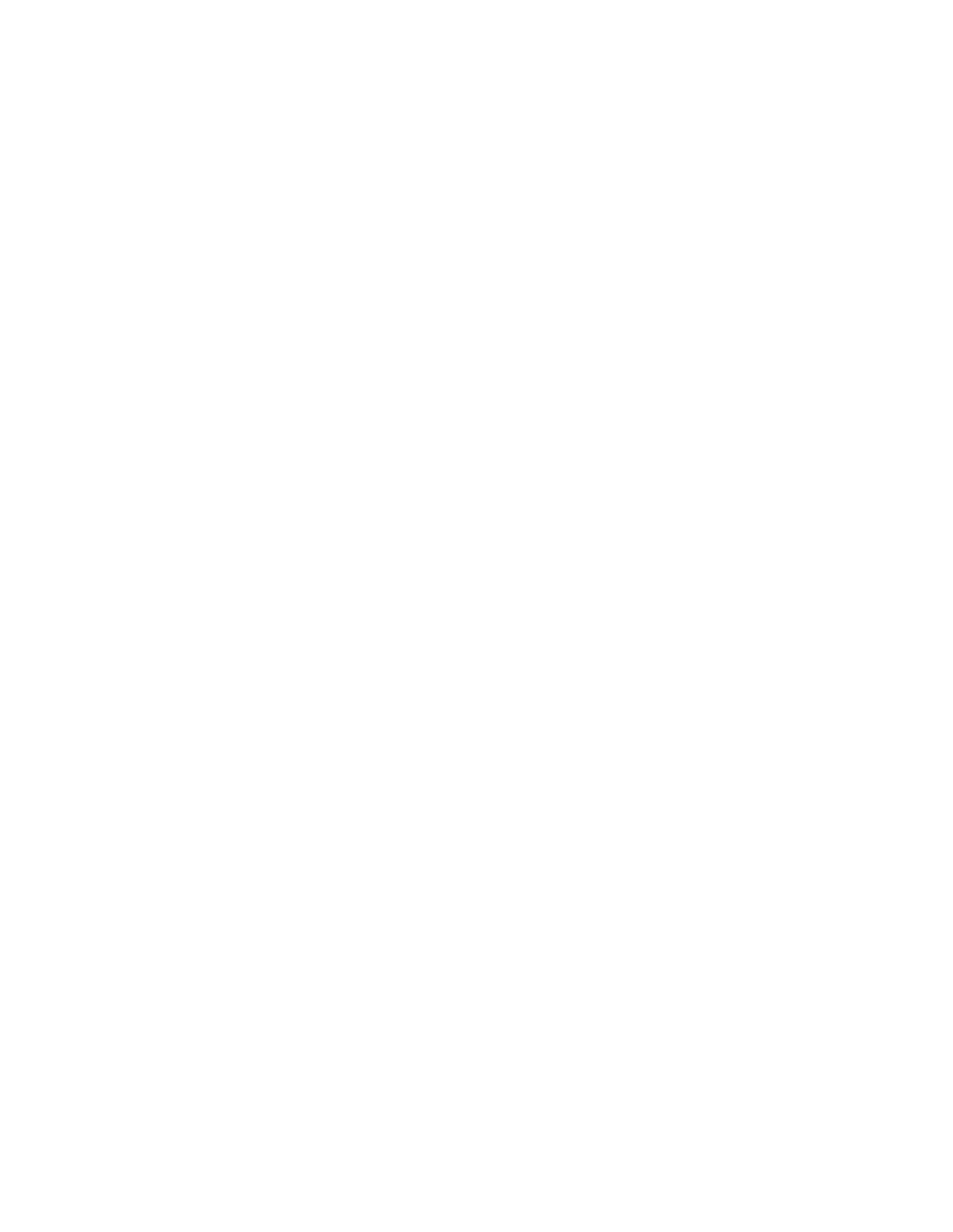# Provisional Courses (Provisional courses for the School of Communication follows

**The College of Liberal Arts and Sciences** encourages departments to keep abreast of new advances in knowledge by incorporating this material in existing courses. Sometimes departments prefer to experiment with a different combination of material or in new approaches to a subject. Occasionally faculty try interdisciplinary approaches in which the course material is not associated completely with any existing department. These proposals can obtain "provisional approval." If the experiment succeeds, faculty authorization for regular inclusion with departmental offerings may follow.

Provisionally approved courses must meet all regular requirements for time-in-class, amount of student assignments and level of difficulty. The following are courses which received provisional approval.

### **Anthropology (ANTH)**

113. *Archaeology of Civilizations of the New World* # 3 s.h. Study of the present state of archaeological knowledge about the development of such pre-Columbian New World civilizations as the Olmec, Maya, Toltec, Aztec and Inca. Recent archaeological evidence and glyph translations are discussed and analyzed in the context of prevalent theoretical perspectives. Distinctive forms of agriculture, cities and state formation in the New World are presented.

### **Arabic (ARAB)**

3. *Intermediate Arabic* 3 s.h.

This course continues the introduction to the basic features of the Arabic language in the context of Arab culture at large. In learning about modern Arab culture and society, students acquire Modern Standard Arabic (fusha) skills in speaking, listening, writing and reading. They will also be exposed to the features of several Arabic dialects. Prerequisite: ARAB 2 or equivalent.

### 4. *Intermediate Arabic* 3 s.h.

Continuation of the introductory Arabic language courses introducing students to the basic features of Modern Standard Arabic (fusha). In addition to mastering elementary speaking, listening, writing and reading skills in MSA, students will be introduced to the features of several Arabic dialects. This is the last class in the intermediate sequence and students will have covered most of the basics of Arabic grammar and be able to conduct simple conversations. Prerequisite: ARAB 3 or equivalent.

101 through 106. *Advanced Arabic Language* 3 s.h. each (These courses may be taken in any order and will be geared to individualized instruction.) An integrated sequence of courses, rather than six individual courses, this language sequence gradually develops the student's proficiency in the spoken language, in writing (including grammar) and in reading. An Arabic reader will be used along with text material ranging from simple stories to more sophisticated language. These readings will include culture and civilization topics. The individual student's needs and wishes will determine the exact nature of each course. A detailed personal record will be maintained to assure the development of each students skills. Prerequisite: ARAB 4 or the equivalent.

### **Art History (AH)**

5. *Form in the Art-Work, I #* 3 s.h. Analytical study of form in painting, sculpture and architecture emphasizing by comparative method structural significance and expressive values. Emphasis on classicism and its alternatives. Prerequisite: sophomore standing or above. (Formerly AH 5,6.) Hofstra College of Liberal Arts and Sciences)

#### 168. *Internship* 6 s.h.

Students work two days a week in a leading auction house, museum, or gallery and write a research paper. Pass/D+/D/Fail grade only. No liberal arts credit.

### 187. *Landscape in Art* 3 s.h.

The course will focus on European and American artists' interpretations of nature in painting. Representative artists and major styles will be emphasized and the paintings will be analyzed within the context of society. A general comparison will be made with Chinese landscape painting of the Sung Dynasty and Japanese painting of the Kamakura period.

188. *Age of Rembrandt* 3 s.h. The art and life of Rembrandt as an artist beginning in Leyden through his later years in Amsterdam. In addition, other 17thcentury Dutch painters who lived in Rembrandt's time are considered.

192. *Workshop in Art History* 3 s.h. Focused study of a particular area of arts or crafts combining lecture, demonstration and the examination of original works. May be repeated for credit when topics vary.

### **Biology (BIO)**

7. *First-Year Biology Seminar* 1 s.h. This course is recommended for all first-year biology majors and others who are considering majoring in biology. Seminar topics vary annually. Each section will cover a different topic that reflects the interest of the specific professor leading the seminar. Students will participate in group discussions. They will gain experience in objective analysis and in gathering and presenting information through short writing assignments and an oral presentation. Students will design the syllabus to reflect their collective interest in the specific topic. May not be taken on a  $Pass/D+/D/Fail basis.$ 

10. *Genetics and Society* Fundamental laws of hereditary transmission, gene function and genes in populations. Impact of genetic knowledge on society as a whole and consideration of when application of this knowledge may be beneficial or harmful to society. (3 hours lecture.) Recommended for students in psychology, sociology, anthropology, philosophy, education, political science, etc. Not open to biology majors.

90A. *Introduction to Laboratory Research* 3 s.h. The scanning electron microscope as a principle tool for biological data acquisition. Instruction in the use of the scanning electron microscope, as well as project design and project imple-

mentation in a faculty member's ongoing research program. This course may be substituted for BIO 90 if the student plans to participate in two semesters of undergraduate research, i.e., a student may enroll in BIO 90A one semester and BIO 91 or 92 the following semester. (2 hours lecture, 3 hours laboratory.) Prerequisites: BIO 1 & 2 and permission of instructors. May not be taken on a  $Pass/D+/D/Fall$  basis.

116. *Terrestrial Vertebrate Natural History* 2 s.h. Lectures, laboratory, and field experiences are used to learn the natural history of local amphibians, reptiles, birds, and mammals: the tetrapods. Emphasis on learning species identification, habitat preferences, behavior, and field techniques. Course includes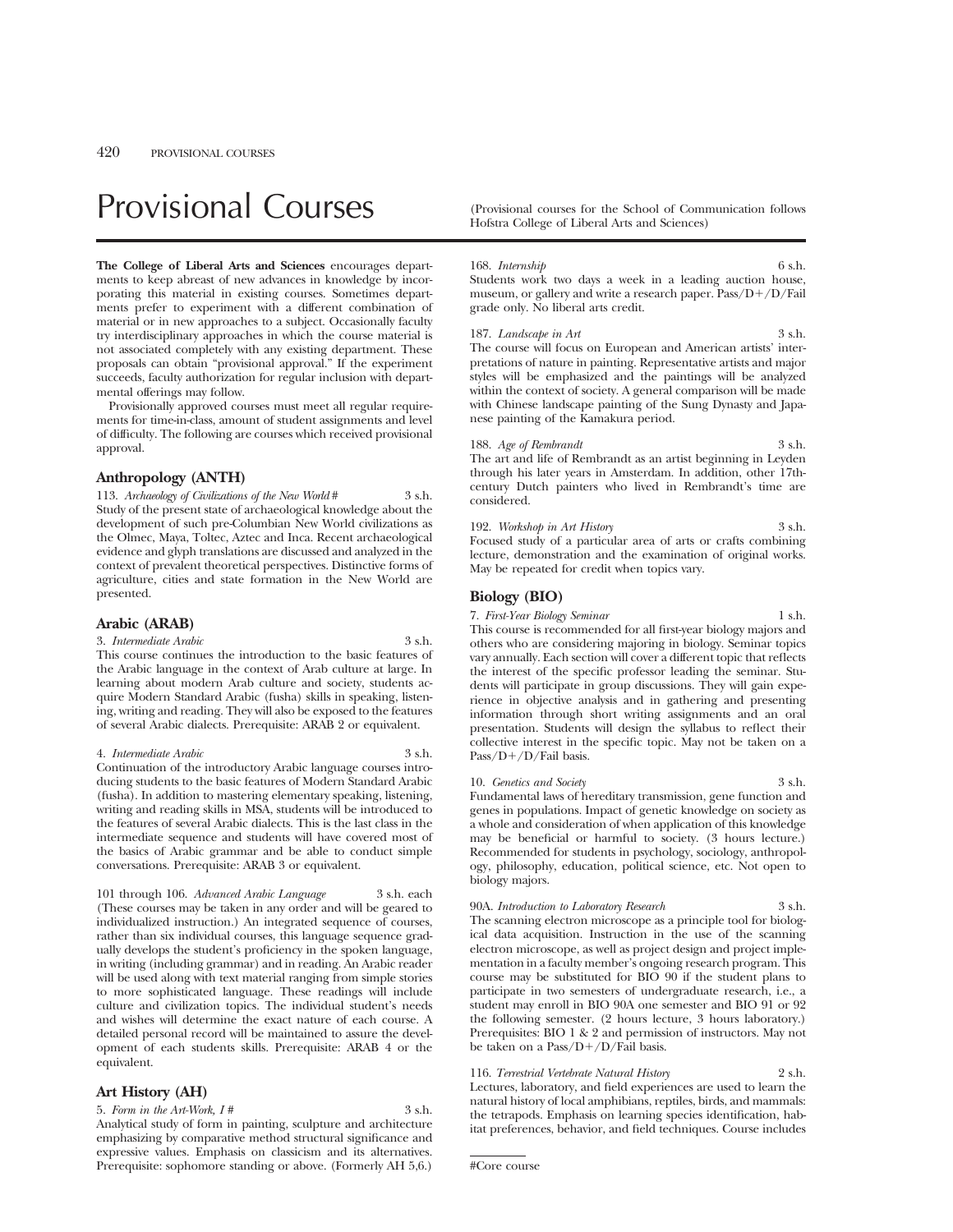trips to local study sites; some Saturday field trips instead of some weekday meetings. (3 hours laboratory, 1 hour lecture/ recitation.) Prerequisites: BIO 1 & 2, or permission of instructor.

141. *Biology of the Cardiovascular System* 1 s.h. Application of anatomy, physiology, genetics, biochemistry, histology, and cell biology to the study of the cardiovascular system. Emphasis is on the normal functioning of the system as well as an examination of cardiovascular disease, diagnosis, treatment, and pharmacology. The course is recommended for biology or biochemistry students with interests in medicine or health sciences research. One major paper required. Prerequisites: BIO 1 & 2, 135, 136; junior class standing or above. May not be taken on a Pass/D+/D/Fail basis.

183. *Fundamentals of Aquaculture/Mariculture* 4 s.h. Introduction to scientific culture of marine and fresh water organisms such as fishes, oysters, clams, prawns, algae, etc. Theory behind intensive, semi-intensive, and open and closed systems are discussed as well as control of water quality and specialized diets. Students utilize the aquaculture facilities and water testing laboratory. (3 hours lecture, 3 hours laboratory.) Prerequisite: BIO 1 & 2; prerequisite or corequisite: BIO 147. May not be taken on a  $Pass/D+/D$  Fail basis.

184. *Advanced Aquaculture/Mariculture* 3 s.h. Advanced concepts in the theory and management of aquaculture/mariculture facilities. Evaluation of productivity; analysis of recent research papers. Survey of the potential of recently developed culture techniques and organisms. A project is required. Prerequisite: BIO 1 & 2, 147, 183. May not be taken on a  $Pass/D+/D/Fail basis.$ 

185 & 186. *Internship: Aquaculture/Mariculture* 5 s.h. each Intensive experience involving practical on-site participation working at an aquaculture/mariculture facility. Students may choose from a large selection of participating commercial facilities and make a thorough analysis of all phases involved in aquaculture and mariculture. Prerequisite: BIO 1 & 2, 147, 183, 184; corequisite: BIO 187. May not be taken on a Pass/D+/D/ Fail basis.

187. *Analysis of Aquaculture/Mariculture Internship* 2 s.h. Taken in conjunction with 185 & 186. Student receives assistance in analyzing all phases of the commercial establishments at which he/she is interning. The intern returns to campus once each week for an ongoing dialogue with Hofstra faculty regarding technical details of the operation he/she is studying. Classroom discussion between interns at different places facilitates comparison and evaluation. Prerequisite: BIO 1 & 2, 147, 183, 184. Corequisite: BIO 185 & 186. May not be taken on a  $Pass/D+$ D/Fail basis.

### **Chemistry (CHEM)**

sites: CHEM 3A & 4A.

2A. *Introduction to Chemistry* 2 s.h. Fundamental principles of chemistry including classification of matter, the periodic table, atomic structure, nomenclature, chemical reactions and molecular structures. Problem-solving skills are stressed. Recommended for students who either did not take high school chemistry or earned a grade of C or below in

high school chemistry. Prerequisite or corequisite: MATH 11 or placement into MATH 19 or higher. Not for major or minor credit. May not be taken after successful completion of any higher numbered chemistry course.

71. *Organic and Biological Chemistry* 4 s.h. Basic principles of organic and biochemistry for allied health majors. Organic chemical nomenclature, mechanisms of organic reactions, organic polymers. Biochemistry of enzymes, carbohydrate metabolism, protein synthesis. (4 hours lecture) No credit for this course and CHEM 131A, 132A, or BCHM 162. Prerequi-

### **Comparative Literature and Languages (CLL)**

### 54. *The Oedipus Theme* # 3 s.h.

A comparative analysis of the evolution of the Oedipus theme from its origins in Greek culture to its modern deployment as both a literary motif and an interpretative figure.

75. *Women Writers in the Romantic Tradition #* 3 s.h. Traces elements of Romanticism and its development in the works of major women writers of the 19th and early 20th century (1810-1932). Includes works by Germaine de Stael, Mary Shelley, George Sand, Edith Wharton and Colette.

173. *Sentiment to Sadism in the Early European Novel* 3 s.h. Study of the European novel from the end of the 17th to the end of the 18th century. Focus on the development and decadence of feelings, sentiments, and emotions and how they reflect political and social events of the period.

190. *World Literature and the Anatomy of Cultural Difference* # 3 s.h. Introduces students to the notion of world literature by presenting works from different countries and cultures, languages and

traditions in a comparative context, with emphasis primarily on cross-cultural comparisons between Western and non-Western literatures. Prerequisite: ENGL 2.

### 198. *Advanced Seminar* 3 s.h. Advanced discussion of literary analysis, literary history and literary theory. Topic varies according to semester and professor.

Substantial research paper is required. This seminar is open to senior majors and minors, and to qualified advanced junior students by permission. Students need to have completed the majority of their course work for the major before this seminar, which satisfies the Senior Essay requirement of the major. May not be taken on a Pass/D+/D/Fail basis. Note: CLL 196, 197, 198 satisfy the same major requirement.

### **Computer Science (CSC)**

50. *Fundamentals of Object-Oriented Programming* 3 s.h. Familiarize students with essential concepts of object-oriented programming using the Java language. Course covers basic systems concepts, including hardware architecture and software. The notion of an object and class design are discussed. Applets and applications are explored. Coverage of Java syntax, including fundamental language components, selection structures, repetition structures, and data structures. Hands-on exposure to the Java development environment. Some HTML syntax coverage. Course requirements include homework exercises and completion of several programming projects. Prerequisite: CSC 5 or equivalent. May not be taken on a  $Pass/D+/D/Fall$  basis.

### 52. *Fundamentals of Systems Analysis* 3 s.h.

Provides students with an overview of the issues and methodologies relevant to systems analysis and design. Lectures focus on the five phases of the system development life cycle: planning, analysis, design, implementation, and operation and support. Laboratories focus on learning software tools available for systems analysis and design. Students work in teams on all phases as they explore a variety of realistic case studies. Other topics include rapid prototyping, CASE tools, client/server systems, software engineering and project management tools. Requirements include completion of in class and homework laboratory projects as well as presentation of a complete analysis report to the class. Prerequisite: CSC 5 or equivalent. May not be taken on a Pass/ $D+/D/F$ ail basis.

54. *Fundamentals of Data Communications* 3 s.h. Introduction to data communications. History, evolution and current trends. Hardware issues including signals, media, terminals, communications backbones, and transmission methods.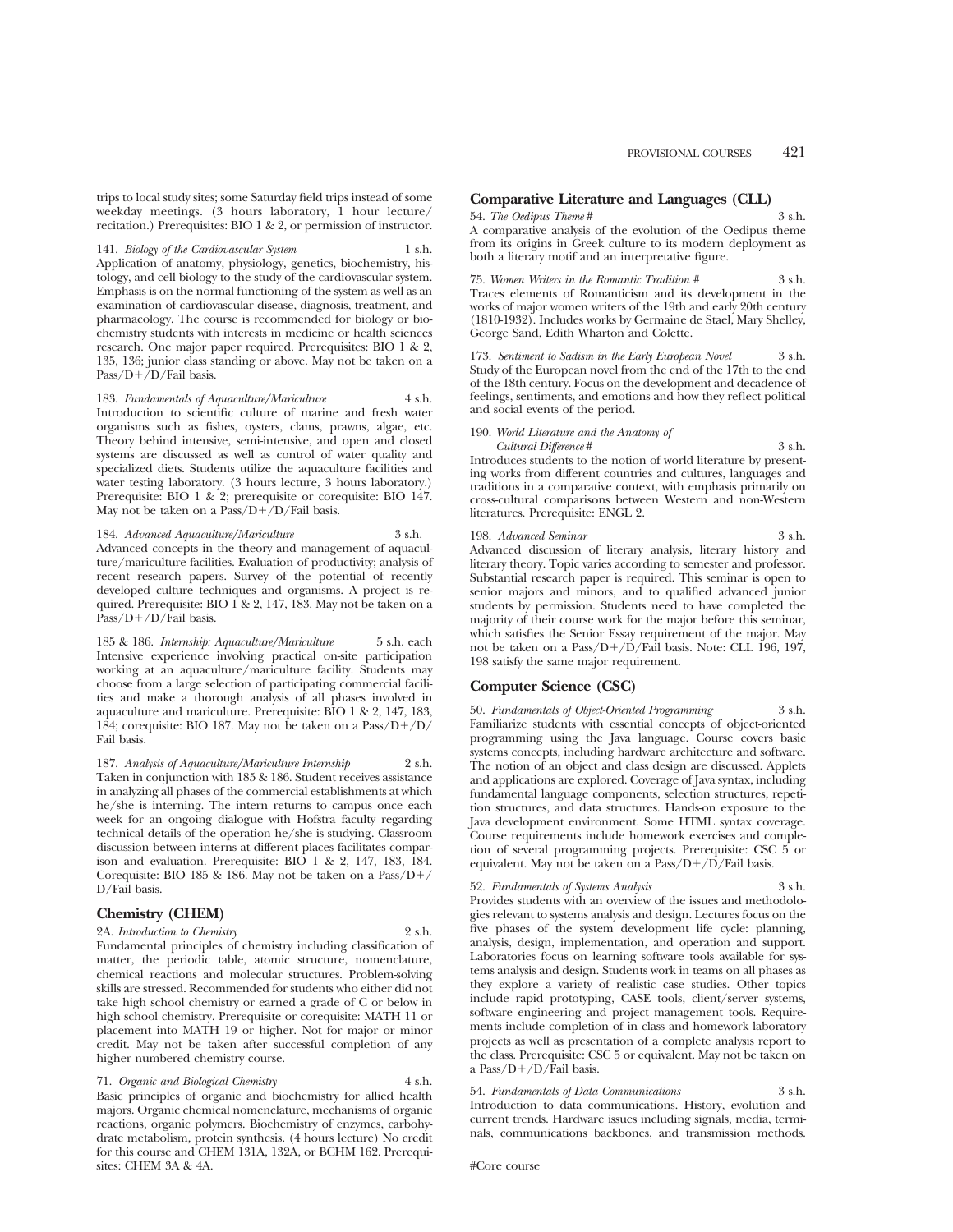Protocols, including OSI, TCP/IP, LANs. Course includes an introduction to networking, including WANs, the Internet, and distributed systems. Course requirements include homework exercises, a programming project, and a research paper on a topic of interest and presentation of findings. Prerequisite: CSC 50. May not be taken on a Pass/ $D+/D$ /Fail basis.

56. *Fundamentals of Database Management Systems* 3 s.h. Introduction to database management systems (DBMS). Familiarize students with the fundamental issues and terminology of DBMS. Relational models, SQL, normalization. Design methodologies are covered in lectures and through a series of laboratory experiments. Typical functions of a DBM and DEMs administration are covered. Advanced topics include distributed systems, client/server systems, and object-oriented systems. Course requirements include several laboratory exercises. Prerequisites: CSC 5 (or equivalent), CSC 50. May not be taken on a Pass/ $D+/$ D/Fail basis.

58. *Fundamentals of JavaScript Programming* 3 s.h. JavaScript is a powerful programming tool that facilitates the use of multimedia—graphics, animation, and sound—in Web page design. This course familiarizes students with the essential concepts of Web programming using the JavaScript language. Cover basic systems concepts, including network protocols and software. Coverage of JavaScript syntax, including fundamental language components, object-oriented programming concepts, event handlers, frames, images, HTML, control structures, and relevant data structures. Hands-on exposure to the JavaScript developer environment. Course requirements include completion of homework exercises and several laboratory programming projects. Prerequisites: CSC 50, 54. May not be taken on a Pass/D+/D/Fail basis.

### 60. *Fundamentals of Networking* 3 s.h.

Introduction to networking. Peer-to-peer, LANs, and WANs. History and evolution of networking. Current applications. Communication protocols, Open Systems Interconnection, secure communications. Hardware and software issues. Structure of the Internet: protocols, services, the World Wide Web, and HTML. Course requirements include homework exercises and a research paper on a topic of interest and presentation of findings. Prerequisite: CSC 54. May not be taken on a Pass/D+/D/Fail basis.

#### 62. *Ecommerce* 3 s.h.

Provide students with an overview of the issues and technologies relevant to electronic commerce. Students design and implement a prototype ecommerce web site. Topics include communications, networking and the Internet; programming, scripting languages and authoring tools; security; databases and archiving; multimedia; transaction processing; search engines; and data mining. Students work in teams on the design and implementation of their web sites and present a report and demonstration to the class. Prerequisites: CSC 50, 52, 54, 56, 58, and 60. May not be taken on a Pass/ $D+/D$ /Fail basis.

### 155. *UNIX and C*++  $\frac{3 \text{ s.h.}}{2}$

Introduction to the UNIX System V. UNIX file systems, processes commands, shells; syntax and semantics of the  $C_{1}$ + language; portability;  $C++$  library; C-UNIX interface; programmers' workbench; documenters' workbench. Prerequisite: CSC 120.

163. *Computing, Ethics, and Society* 1 s.h.

Critical examination of ethical problems associated with computer technology. Discussion of these problems is conducted within the framework of classical philosophical ethical theories. Legal and quasi-legal (i.e., policy and regulative) issues are also considered. Topics addressed include the process of ethical decision-making, privacy and confidentiality, computer crime, professional codes and responsibilities, software piracy, the impact of computers on society. Prerequisite: sophomore class standing. No liberal arts credit.

### **Drama (DRAM)**

110. *Special Topics in Drama* 1-3 s.h. Seminars on selected aspects of theater: study of movements, ideas, individual artists and playwrights or exploration of significant performance or production techniques such as mime, *Commedia dell'arte*, constructivism, touring theater. May be repeated for credit when topics vary.

### **Economics (ECO)**

117. *Women and Development in the Middle East#* 3 s.h. Examination of the impact of economic development on gender in contemporary Middle Eastern countries. Factors such as social division of labor in the family, fertility, education, employment, occupational segregation, and discrimination are studied within the broader socioeconomic and cultural context of the Middle East. Prerequisite: at least two semesters of social sciences and/or women' studies, or instructor's approval.

133. *Health Economics#* 3 s.h. Health Economics provides a broad overview of the economics of health care delivery and finance systems, and explores the growing role of economic theory in health-related research and in national health care debate. Basic tools used to analyze the allocation of scarce health care resources are introduced. Health Economics explores the explicit and implicit rationing of health care through market and non-market mechanisms in a rapidly changing health care environment. Alternative health care systems are compared and contrasted with the existing system. Prerequisite: one introductory course in economics.

### **Engineering (ENGG)**

47. *Environmental Engineering* 3 s.h. Definition of environmental problems, their sources, impacts on society and health management. Introduction to the applicable scientific basis of pollution control including chemistry, microbiology, climatology and epidemiology. Survey of water quality parameters, water resources, water pollution, air pollution, solid and hazardous wastes engineering. Prerequisites: CHEM 3A & 4A, 3B, MATH 19. No liberal arts credit. (Formerly ENGG 144.)

60. *Water Quality for Environmental Engineers* 3 s.h. Study of the chemical, physical and biological water quality parameters necessary for the design of water and wastewater treatment processes and operations. Basic physical and chemical parameters of pH, turbidity, alkalinity, suspended solids, hardness, chlorine residual, dissolved oxygen and metal analyses are examined in laboratory exercises. Prerequisites: CHEM 3A, 3B, 4A.

62. *Environmental Unit Operations Laboratory* 1 s.h. Measurement of engineering properties of soils and bench scale laboratory exercises for the control and operation of selected environmental treatments for water and wastewater. Prerequisite: ENGG 144; corequisite: ENGG 147.

63. *Biochemical Process Dynamics* 3 s.h. Chemical kinetics for application to natural and engineered systems investigated through the relationship of rate, energy and mass. Examination of several aspects of chemical kinetics: equilibrium, rate expressions for chemical reactions, effect of physical parameters on reaction rates and specific reaction examples relevant to environmental and bioengineering. Fundamentals of reactor theory and principles of mass balance to derive dynamic process models. Special consideration is given to kinetics of

<sup>#</sup>Core course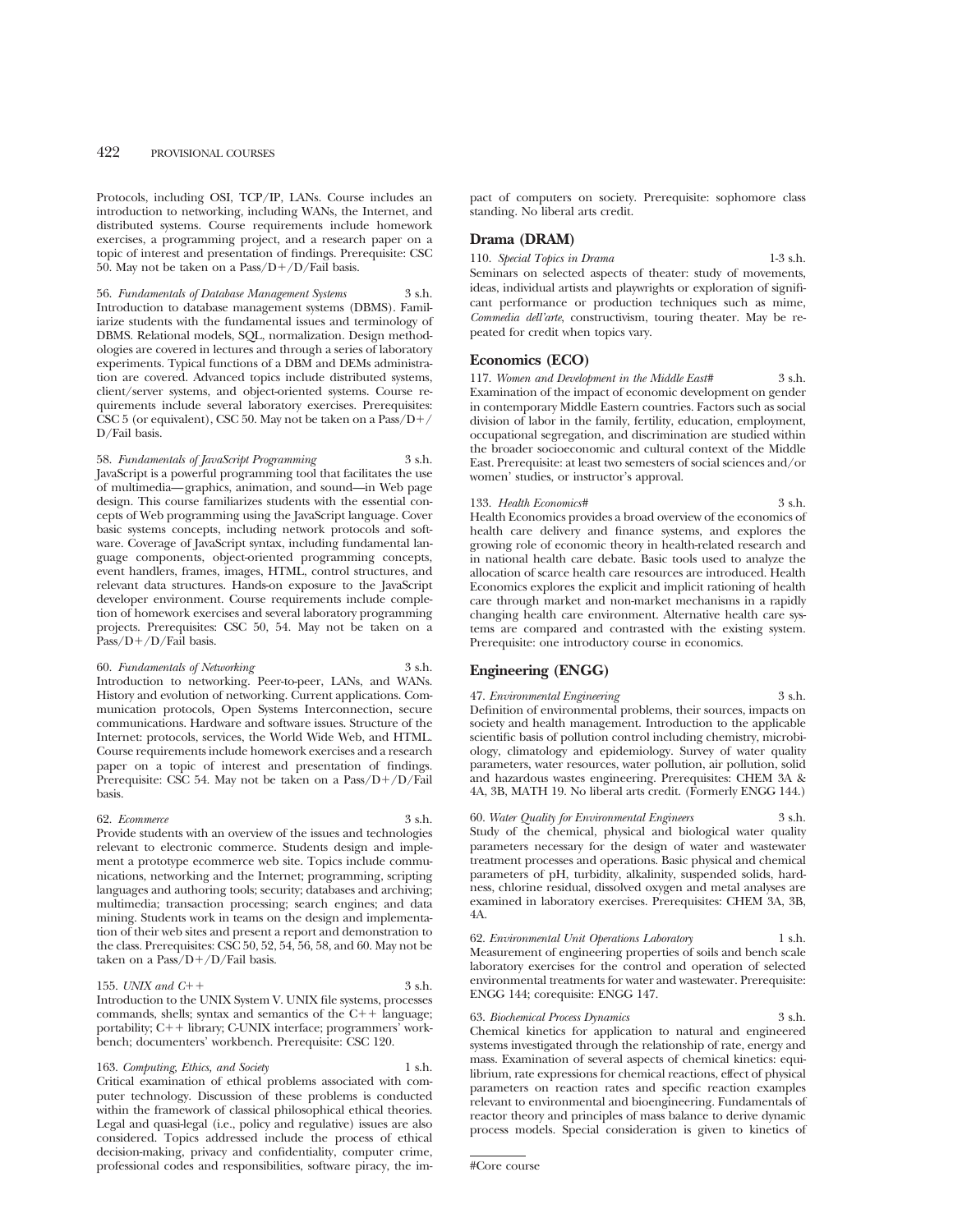117. *Environmental Unit Processes and Operations* 3 s.h. Theory and design of the physical, chemical, and biological unit operations of filtration, sedimentation, coagulation, flocculation, absorption, ion exchange, disinfection, gas transfer, biological degradation, and sludge handling as applied to water and wastewater treatment. Prerequisites: ENGG 60, 144; corequisite: ENGG 115.

136. *Hydraulic Engineering and Water Resources* 3 s.h. Introduction to hydrology. Population and water demand projections, design of water transport systems. Applications of principles of fluid mechanics to typical civil engineering systems; pipe networks, pumping stations, open channel flow and measuring devices. Prerequisite: ENGG 115. No liberal arts credit.

143G. *Engineering Design B* 3 s.h. Integration of physical principles with mathematical analysis and/or experimental techniques as basis for an individually required design project in engineering science. Prerequisite: senior standing.

180. *Digital Signal Processing* 3 s.h. Analysis, filtering, and modeling of discrete-time signals. Sampling and quantization. Z transforms, discrete Fourier transforms, digital filters. Sampling-rate conversion by interpolation and decimation. Linear prediction, system modeling, lattice filters. Prerequisite: ENGG 177. No liberal arts credit.

187. *Medical Imaging* 3 s.h.

Introduction to the fundamental principles of Image Analysis in Biological Sciences and Medical Imaging. Emphasis on analysis techniques useful in scientific research. Topics include impulse response, transfer function, signal-to-noise ratio (SNR), image display, 2-D convolution, 2-D Fourier Transforms, and linear and nonlinear filters. Theory formulations on some medical imaging modalities especially ultrasonic medical imaging are derived from basic principles. Knowledge of a programming language (Fortran, C, or Pasal) and the ability to use existing computer programs (MATLAB) are recommended. Prerequisites: ENGG 177 or 166B, MATH 144, PHYS 12A or permission of instructor. May not be taken on a Pass/ $D+/D/F$ ail basis.

189. *Random Signal Analysis* 3 s.h.

Laws and methods of probability are introduced. Concepts such as random variables, probability distributions for discrete-time and continuous-time signals, and averages are developed. Random processes and random signals are defined and examined through temporal correlation functions and Fourier spectral characteristics. The techniques of linear system analysis, filtering and optimization with random signal and noise inputs are developed using power spectral density functions. Practical applications, using computer methods such as FFT, are explored. Prerequisite or corequisite: ENGG 177 or MATH 144.

#### 198. *Honors Thesis* 3 s.h.

Advanced research in the student's area of specialization, culminating in written report and oral defense. Open only to senior engineering majors who are eligible for departmental honors and who secure, prior to registration, the written approval of an honors adviser and of the departmental chairperson. Can substitute for any other engineering course with adviser's approval, except senior design courses.

### **English (ENGL)**

1A. *English Composition Tutorial* 1 s.h. Taken in conjunction with ENGL 1 to assist students in reaching a higher competency in writing English with clarity and precision. May not be used to satisfy the general University humanities requirement. Pass/ $D+/D/Fail$  grade only.

5. *Technical Communications* 3 s.h. Examines the use of language in settings that require technical reports and presentations. Study and practice of the basic principles of technical communications with attention to style, audience, research, visual aids, major report forms and oral presentations. May not be used to satisfy the general University humanities requirement. Credit given for this course or ENGL 30, not both.

139. *The African Novel\* #* 3 s.h. Introduces selected African novelists of the 20th century such as Chinua Achebe, Sembene Ousmane, Ayi Kwei Armah, Ngugi wa Thiong'o, Bessie Head, Buchi Emecheta and Solomon Mutswairo. Analysis of African literary themes, such as traditional and modern conflicts, resistance to colonialism, effects of independence, neocolonial dilemmas and images of the African woman.

150. *Native American Literature\* #* 3 s.h. Examination of the development of native American literature. Emphasis on narrative genres, such as autobiography and fiction, with some attention to poetry. The reading consists primarily of indigenous materials (to be read in English). Credit for this course or ENGL 192U, not both.

167. *Post-Colonial Literature of South Asia*\* # 3 s.h. An exploration of the literature of South Asia (Bangladesh, Bhutan, India, Myanmar, Nepal, Pakistan, Sri Lanka) in the 20th century, focusing on the ways in which this literature deals with the concerns of national, religious, or gender-based loyalties and identities. Prerequisites: ENGL 1-2.

168. *Caribbean Literature in English*<sup>\*</sup> # 3 s.h. An exploration of the literature of the English-speaking Caribbean (Antigua, Barbados, Belize, Guyana, Jamaica, St. Kitts, St. Lucia, and Trinidad). Emphasis is placed on the ways in which this literature deals with the experience of slavery, colonization, and independence and the ways in which it treats such issues and themes as regional identity, color, race, class, gender, and family relations. Attention is also given to the ways in which the literature and culture of the Caribbean makes use of such cultural elements as Carnival and vernacular Africanized English known as patois and creole. Prerequisites: ENGL 1-2.

178D. *Desktop Publishing for Book Publishing\** 3 s.h. Offers instruction in design, layout, and computerized production skills for books and book promotion. Explores the design and content of trade, professional, and educational books in terms of form and function. Introduces the Macintosh Operating System as used in a graphic environment. Design and production of sample materials are required as part of the course and of the final examination. No liberal arts credit. Credit given for this course or ENGL 197V, not both.

## **English Language Program (ELP)**

16A. *Introductory Reading and Writing* 6 s.h. Development of reading and writing skills following a grammatical syllabus. Reading and writing tasks are designed to provide opportunity for practice and application of relevant grammatical items and structures presented at this level. No degree credit.

17A. *Introductory Conversation, Language*

*Laboratory and Tutorial* 6 s.h. Development of verbal communication and listening comprehension skills following a grammatical syllabus. Verbal and listening tasks are designed to provide opportunity for practice and application of relevant grammatical items and structures pre-

<sup>\*</sup>Open only to students who have fulfilled the English Proficiency Exam requirement. #Core course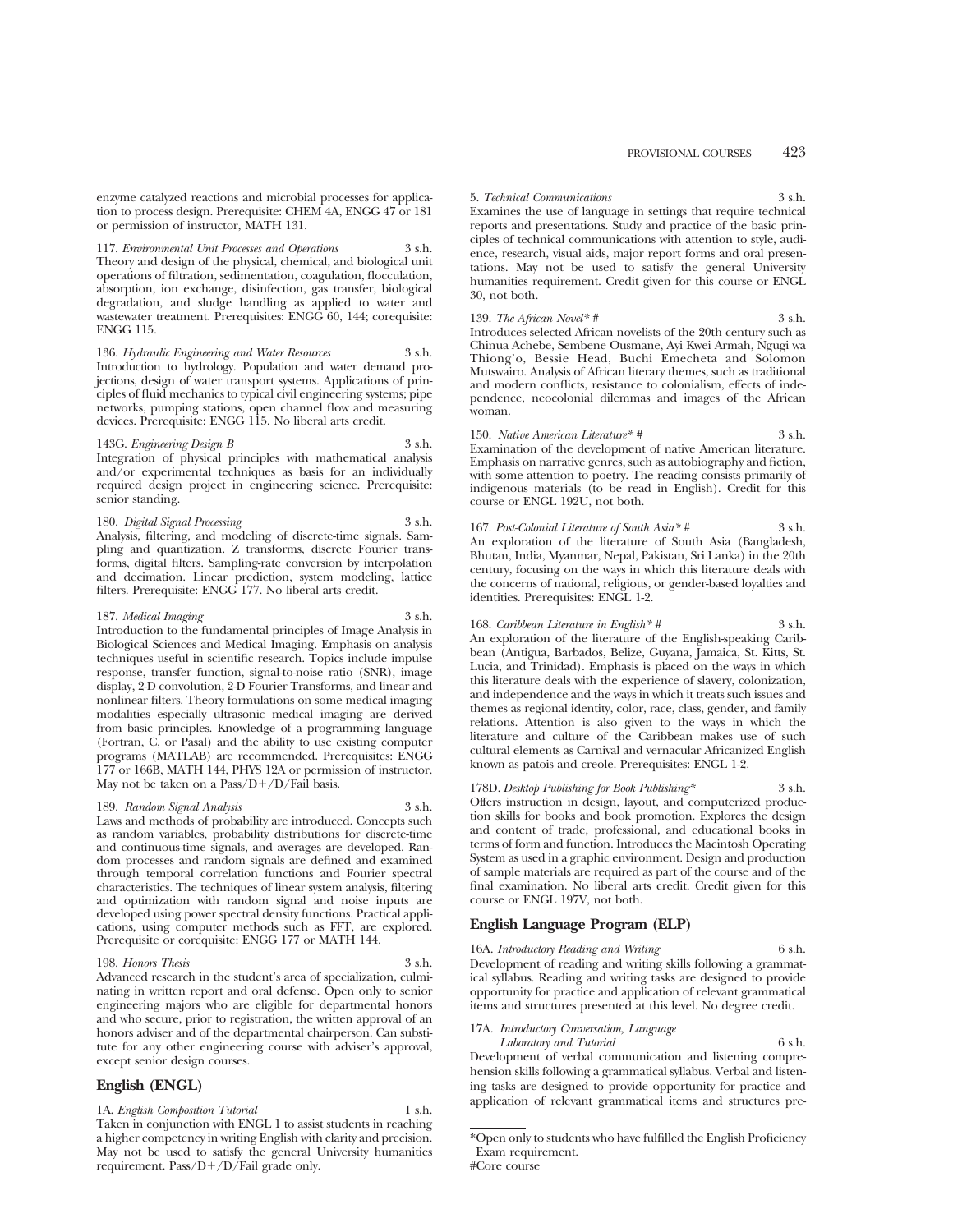sented at this level. Tutorial work on specific weaknesses of individual students. No degree credit.

### **Fine Arts (FA)**

### 158. *Graphic Design III* 3 s.h.

Comprehensive design projects exploring specific areas of graphic design including design research, proposal writing and presentation. Internships inside and outside the University are encouraged in this and all further graphic design courses. Prerequisites: FA 51, 51A or permission of the instructor.

170F. *Color Printing from Color Negatives* 3 s.h. Course in basic color printing from color negatives. Students learn how to process color negatives and make color prints. Emphasis is placed on the understanding of color filtration and the ability to produce good color prints. Examples of historical and contemporary color photography are discussed in relationship to student assignments. In addition to class lectures and laboratories, one museum or gallery visit and a written critique is required. Prerequisites: FA 170, 170A. Lab fee \$100.

### **French (FREN)**

102A. *Practical Translation* 1 s.h. Intermediate translation skills, with exercises moving from French to English and from English to French. Structure of French and English is compared through translation exercises. Prerequisite: FREN 4; may be taken concurrently with other mini-courses and FREN 105; 101 is strongly recommended; may not be taken concurrently with or after FREN 160.

104A. *Readings in Business II* 3 s.h. Study of France's current economic, political, legal and social practices with emphasis on its business sector. Prerequisite: FREN 105 or 111 or 112. No credit toward major in French.

121. *The Francophone Experience in Sub-Saharan Africa* 3 s.h. An introduction to African cultures from the colonial era to post-colonialism through an analysis of literature and film. Prerequisite: FREN 111 or 113.

122. *The Francophone Experience in North Africa* 3 s.h. An introduction to Algerian, Moroccan and Tunisian cultures from the colonial era to post-colonialism through an analysis of literature and film. Prerequisites: FREN 111 or 113.

123. *The Francophone Experience in the Caribbean* 3 s.h. An introduction to Caribbean cultures from the colonial era to post-colonialism through an analysis of literature and film. Prerequisites: FREN 111 or 113.

### 124. Culture at Littérature Québécoises

(Culture and Literature of Quebec) 3 s.h. Students of French become familiar with the basic components of Québécois culture and literature through a study of its history, geography, and examples of its literary tradition. Discovery of the political, cultural, and social aspects of the language issue so much a part of Québécois life. Prerequisite: FREN 4.

130A. *Aspects of French Culture* 1 s.h. Detailed investigation of some aspect of contemporary French life, e.g. film, music, television, comics, newspaper, architecture, etc. Topics vary. Emphasis on spoken and written expression. Prerequisite: FREN 4.

145. *French Transformational Grammar* 1 s.h. A five-week intensive course in transformational grammar for the advanced French student. Prerequisite: FREN 111 or 101 or 112 or permission of instructor.

198. *Littérature Québécoise* (Literature of Quebec) 3 s.h. A discovery of the cultural and literary traditions of Quebec through a close analysis of several texts by Québécois authors (prose fiction, poetry, theater, and cinema), leads to an understanding of 1) Quebec's ties to France, 2) its distancing from France, 3) the association with English-speaking Canada/North America, and finally 4) the identity crises of a people of French heritage with a deep-rooted sense of being North American. Prerequisite: FREN 114A.

### **French Literature in Translation (FRLT)**

52. *Sovereignty and Quebec: A Literary and Cultural Perspective #* 3 s.h. Examination of the French presence in North America, with specific focus on the culture and literature of Quebec. The cultural and social struggle to maintain both a French and a North American identity as seen through the analysis of Québécois texts leads to a better understanding of the current political and cultural plight that faces Quebec citizens as they ponder the pros and cons of sovereignty and unity within Canada. American students come to a more discriminating sense of their own identity as North Americans. All works are read and discussed in English. Sophomore standing or above.

### **Geography (GEOG)**

60. *Introduction to Geographic Information Systems* 3 s.h. This course introduces students to Geographic Information Systems (GIS) foundations, concepts, and application techniques. GIS are used to encode, store, analyze, and report spatial data and provide a repository, which can be constructed, maintained, edited and analyzed. By linking different information technologies such as mapping and database management systems, spatial information can be used to facilitate management and decisions in a wide array of fields. These include marketing, industrial and commercial location, resource inventory and management, environmental impact assessment, urban planning, transportation, tracking crime data. Same as TPP 60.

### 104. *Special Topics in Geography* 3 s.h.

This course provides a study of a particular subject or problem in geography, with the specific topic for the course varying from semester to semester. Possible course topics include an introduction to geographical information systems (GIS), transportation geography, urbanization in the developing world, the economic geography of China, and environmental geography. Students should consult with the particular instructor each time the course is offered to determine if prior preparation for the topic to be covered is recommended. Such consultation may take place prior to registration or on the first day of class. May be repeated for credit when topics vary.

106. *Urbanization in the Developing World #* 3 s.h.

Coping with rapid urbanization and the uncontrolled growth of cities, poses one of the greatest geographical challenges facing the nations of the developing world. This course introduces students to the study of urbanization in the developing world and explores the urban problems such as insufficient infrastructure, unemployment, lack of housing and inadequate social services that occur in these cities. The course has a regional focus and looks at the development of cities in Latin America, Asia, Sub-Saharan Africa, and North Africa and the Middle East, highlighting each regions distinctive urban patterns and problems. The last section of the course looks at possible solutions and policies that could be adopted to help alleviate the problems of rapid urbanization and poverty in the cities of the developing world.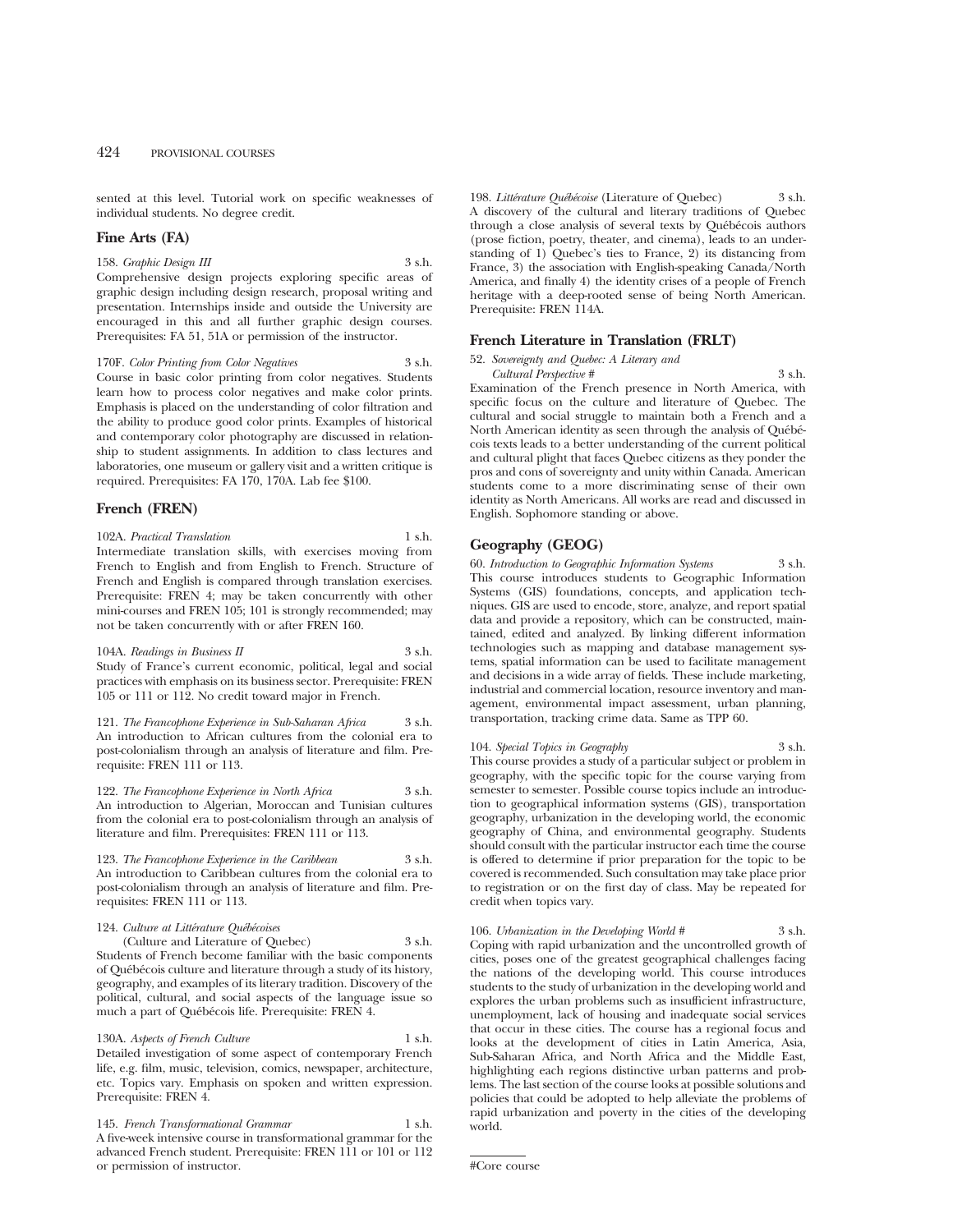140. *Geography of Latin America* # 3 s.h. Study of the physical and human geographic roots of Latin American societies, from Mexico to the southern cone of South America. Explores the forces that shaped this unique region and considers its role in the contemporary world. Impact of historical geography since pre-Columbian period on modern Latin America. Economic and political geography in relation to other world regions. Changing human landscapes and social transformations currently affecting many of the area's inhabitants.

141. *Geography of the Caribbean* 3 s.h. An exploration of the physical and human forces that have shaped the landscape of the Caribbean Basin. Attention focuses on a variety of social, population, development, and geopolitical issues of importance to the region and on the role played by the Caribbean in today's world.

160. *Intermediate Geographic Information Systems* 3 s.h. Geographic Information Systems (GIS) are used to encode, store, analyze, and report spatial data. This multimedia course expands the GIS foundations, concepts, and application techniques already acquired to the introductory course (GEOG 60: *Introduction to Geographic Information Systems)*. It mainly focuses upon the professional applications of the GIS technology as well as the understanding of more advanced spatial analysis functions such as geocoding, classification, statistical surfaces, overlay and network analysis. The student is expected to become proficient in applying GIS for the analysis of problems in a wide array of fields. Prerequisite: GEOG 60 or approval of instructor.

### **Geology (GEOL)**

5. *Environmental Geology and Natural Hazards #* 3 s.h. Considers the geological processes that affect the formation and natural evolution of modern landscapes. Once modified and developed for human habitation, these natural processes became geological hazards—floods, soil and climate changes, hurricanes, landslides, earthquakes, coastal erosion, and volcanic eruptions. Discusses the need for risk assessment and alternate land use management strategies. (2 hours lecture, 2 hours laboratory.) (Formerly GEOL 5C.)

#### 6. *Introduction to Dinosaurs and the Mesozoic World #* 3 s.h.

Drawing on the latest geological and paleontological research, this course introduces the student to the scientific methods and thinking used to reconstruct the history of the Earth. Although the focus of the course is on dinosaurs and the characteristics of the Mesozoic world in which they lived, students learn how fundamental scientific theories such as evolution and plate tectonics provide the framework for interpreting the geologic past. Lecture topics also include the history of dinosaur paleontology, the climate and flora of the Mesozoic, the evolution of birds, plate tectonics, and the riddle of the extinction of the dinosaurs. Field trips strongly recommended. (2 hours lecture, 2 hours laboratory.)

### 133F. *Field Trips in Petrology* 1 s.h.

This two-day course, taken in conjunction with GEOL 133, is a field-based study of igneous and metamorphic rocks of the Appalachian orogenic belt. The first trip is to examine igneous rocks, the second trip is to examine metamorphic rocks. A map-based report, together with notes and descriptions of field observations and measurements, is required. (Two full days in the field.) Prerequisite: GEOL 1C or 2C. Corequisite: GEOL 133.

### **German (GERM)**

160. *Translation* 3 s.h.

Analysis and study of techniques and problems inherent to the translation process. Intensive exercises from German into English and English into German. Literary, journalistic and editorial texts are used. Prerequisite: 6 semester hours of 100-level German courses.

### **History (HIST)**

70. *The Modern Middle East* 3 s.h. An overview of Modern Middle Eastern social, political and religious history from 1500 to the present. Topics include the rise of the Ottoman Empire, the expansion of European imperialism, the discovery of oil, the Arab-Israeli conflicts, and the Iranian Revolution.

170. *The Middle East and the West* 3 s.h. An examination into the diverse aspects and the complexity of cultural and religious interactions between the Islamic Middle East and the Western World in pre-modern and modern times. Topics include the evolving Western images of the East and Islam, mutual scientific and religious influence and the current attitudes towards Western culture, particularly the United States, in the Middle East.

199. *Internship in History* 3 or 6 s.h. This course is designed for history majors and minors. It gives students an opportunity to apply academic knowledge and skills gained in the classroom in practical work situations. For three credits, students must be present at an approved off-campus site for six hours a week and devote an additional three hours a week towards related academic work, which includes weekly meetings with an adviser, completion of a journal and a research paper. Students wishing to take the course for six credits are expected to double the on-site and academic obligations for the three credit course. Prerequisite: permission of the chairperson.

### **Italian (ITAL)**

2R. *Review of Elementary Italian* 3 s.h. Intended for students who have had two years of Italian in high school, but who need review of the basics of ITAL 1 and 2 before enrolling in ITAL 3. No credit for either ITAL 1 or ITAL 2, if credit received for 2R.

108. *Individualized Oral Communication* <sup>1</sup>/<sub>2</sub> s.h. Stresses authentic intonation patterns, oral proficiency, and listening comprehension. Students meet on an individual basis once a week for twenty-five minutes with an instructor who is a native speaker of standard Italian. These sessions are augmented by language laboratory and off-campus experiences. Prerequisite: ITAL 4 or equivalent. For Italian majors or minors, or students concurrently enrolled in any Italian course beyond ITAL 4.

Note: may not be used to satisfy the foreign language requirement; course may be taken for a total of six semesters with a maximum of 3 s.h. applied toward the B.A. degree.

111. *Advanced Italian Grammar* 3 s.h. Thorough review and refinement of the student's knowledge of Italian grammar and structure. Systematic exercises, compositions and illustrative analysis of reading passages. Prerequisite: ITAL 4 or permission.

### **Italian Studies (IT ST)**

131. *Italian Civilization: the Middle Ages to the Renaissance* 3-4 s.h. Main currents in the cultural development of the period with emphasis on literature, philosophy and the arts. No knowledge of Italian is required. An extra hour is given for those planning to major in Italian.

### 132. *Italian Civilization: the Age of*

*Baroque to the Present* 3-4 s.h. Main currents in the cultural development of the period with emphasis on literature, philosophy and the arts. Some attention is given to the opera and the cinema.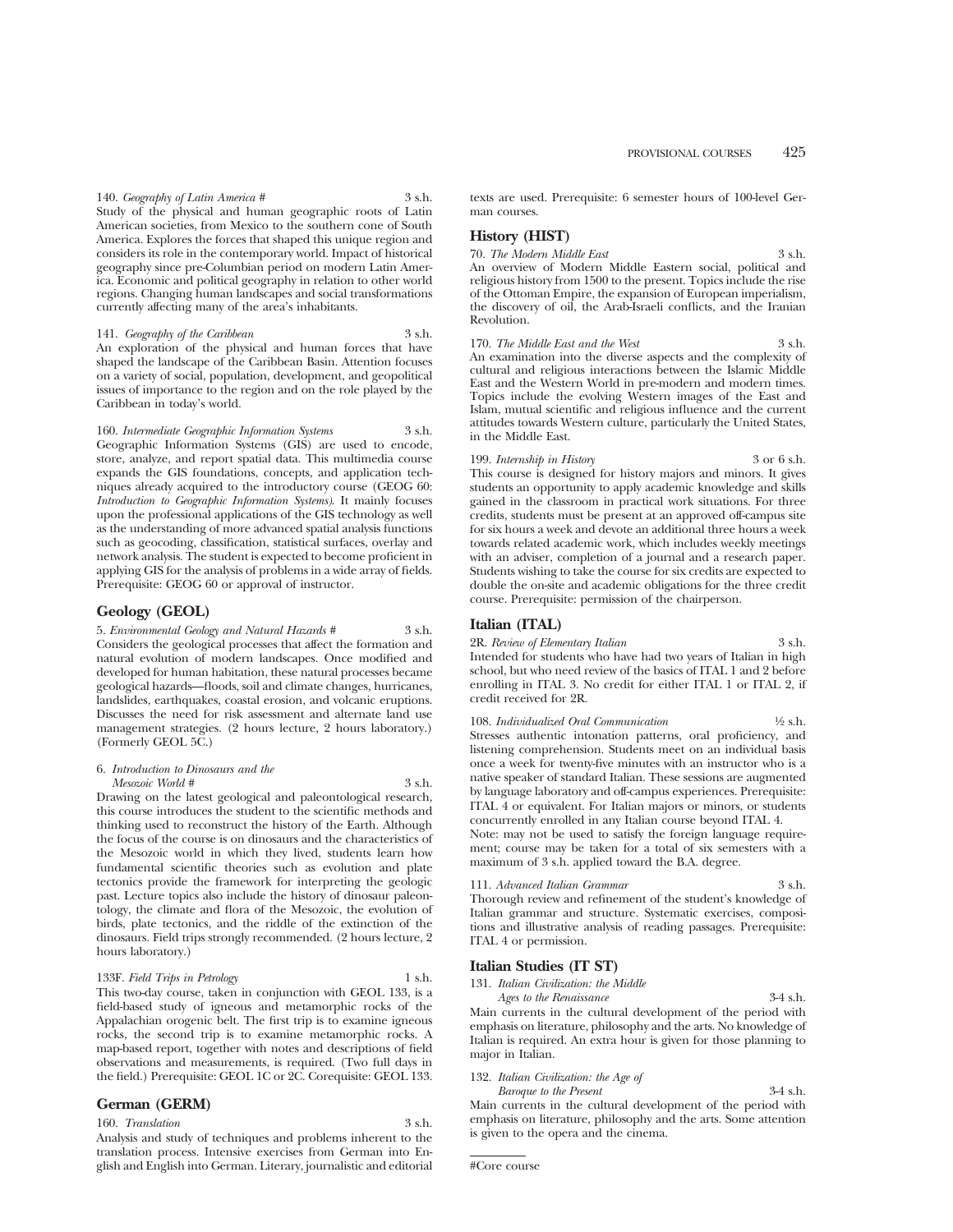141. *Italian Cinema From Neorealism to the Present* 3 s.h. Detailed analysis of major films with attention to the cultural and political functions of cinema in post-war Italy. Screenings of films by Rossellini, De Sica, Visconti, Fellini, Antonioni, Pasolini, Bertolucci and others.

### **Japanese (JPAN)**

5. *Intermediate Japanese* 3 s.h. Continuation of JPAN 4. Continuation of intermediate Japanese language, for increased communicative competence at a high intermediate level of proficiency, in the four language areas (speaking, listening, reading, and writing). Students cover approximately 50 kanji, and read a variety of materials. Prerequisite: JPAN 4 or equivalent. May not be taken on a  $Pass/D+/D/Fall$ basis.

101-102. *Advanced Japanese* 1-3 s.h. each Continuation at the high intermediate level the study of the Japanese language. Students continue oral communication work, as well as develop more advanced reading skills. In this level, students learn approximately 70 kanji. Prerequisite: JPAN 5 or equivalent. These courses in this cycle may be taken in any order, one each semester. May not be taken on a Pass/ $D+/D$  Fail basis.

### **Jewish Studies (JW ST)**

11. *Judaic Perspectives on the Hebrew Bible* # 3 s.h. An examination of Jewish Biblical interpretation from antiquity to the present with special focus on continuities and contrasts in exegetical method. Starting with an examination of "inner biblical exegesis" the course proceeds to scrutinize major forms of Jewish biblical interpretation from the period of the great Rabbinic sages in late antiquity, to Eastern centers of Medieval Jewish scholarship (e.g., Babylon, Islamic Spain), to the emergence of Western European forms of interpretation in the Renaissance to the period of Jewish Enlightenment, to the present.

108. *Modern Jewish Intellectuals #* 3 s.h. An examination of major Jewish intellectuals from the period of the Jewish Enlightenment (ca. late 18th century) to the present. An initial inquiry as to the definition of the term "intellectual" leads us to the larger question of the Jewish intellectual and his or her relation to the Jewish and non-Jewish world. Among the figures to be read are Karl Marx, Theodor Herzl, Emile Durkheim, Franz Kafka, Georg Simmel, Sigmund Freud, Anzia Yezierska, Rosa Luxemburg, Simone Weil, George Steiner, Hannah Arendt, Philip Roth, Amos Oz, Cynthia Ozick, and Saul Bellow.

### **Labor Studies (LABR)**

#### 1. *Introduction to Labor Studies* 3 s.h.

This course examines life as it was lived inside factories, corporations, and other work places, within communities, during leisure time, and in families and homes from the middle of the eighteenth century to the present. Special attention is paid to the processes by which working classes are created cross-culturally; the way in which gender categories are structured; the role of race and ethnicity; and the recent global restructuring of industry and work; and unionization. We are also interested in literary, theoretical and political views of work and labor.

180. *Senior Seminar in Labor Studies* 3 s.h.

The Latino population of the United States grew to over 30 million by the late 1990s, making it likely to soon become the country's largest minority group. The main source of this rapid growth is the half million immigrants arriving here each year from Spanish-speaking nations. This course explores the labor market implications of this historic trend, both for the newcomers themselves and for indigenous workers. We make use of a variety of interdisciplinary readings, guest lectures, and seminar discussions. Part of the course is devoted to developing the qualitative and quantitative skills needed to complete a major research paper.

### **Latin American and Caribbean Studies (LACS)**

199. *Senior Seminar in Latin American and*

*Caribbean Studies* 3 s.h. The Senior Seminar is an interdisciplinary capstone course that focuses on a changing series of issues fundamental to Latin American and Caribbean societies. Students are required to produce a substantial research paper by the end of the course, reflecting consultation with two Latin American and Caribbean Studies faculty members as well as the reading of primary and secondary source materials. Prerequisite: open to seniors only.

### **Linguistics (LING)**

71. *Language and Society in Africa, Asia*

*and Latin America #* 3 s.h. Examination of the relation between language and society with emphasis on Africa, Asia and Latin America. Language as a cognitive system, repository of culture and constructor of reality. Conflict between nationalist languages and former colonial world languages. Language as an indicator of societal identity, group and status. Diglossia. Language planning in government, industry and education. Language attitudes, change and maintenance. Case studies of language situations in countries around the world.

### 103. *The Classical Roots of English Words* 3 s.h.

A systematic study of the foreign, primarily Greek and Latin, elements of the vocabulary of contemporary English, especially the vocabulary of the humanities and the sciences. The influence of other languages, both European and non-Western, are also considered. The study of word roots and families are set against the background of Greco-Roman civilization as it lives on in the classical heritage of the English language. This course may be used to fulfill the special foreign language option for the B.A., and is recommended for students in the Hofstra English Language Program. Credit given for this course or New College HGG 7, not both.

111. *Scientific Terminology and Etymology* 3 s.h. Basic course for students planning to major in the biological, medical and pyschological sciences. The derivation of scientific terms studied enables students to analyze and more easily acquire a vocabulary of technical terms. May not be used to satisfy the language requirement.

### **Literature in Translation (LIT)**

89. *Beauty and Sadness in Japanese Literature and Culture #* 3 s.h.

Examination of the main genres and developments of Japanese literature from its origins in the 7th and 8th centuries, to the *Tale of Genji* (circa 1010), through the post-World War II period to the present, and describes the sensibility and modes of perception that inform these works. This inquiry into Japanese culture extends beyond literature to include the graphic arts, painting, and film in their relation to literary expression.

#### 90. *Modern Arabic Literature #* 3 s.h.

Introduces students to modern Arabic literature as it relates to the different human factors which make up modern Arabic culture. Course not only recognizes main themes and works, but also examines the recurring patterns and the peculiar characteristics of the various nations and/or groups, divided by religion,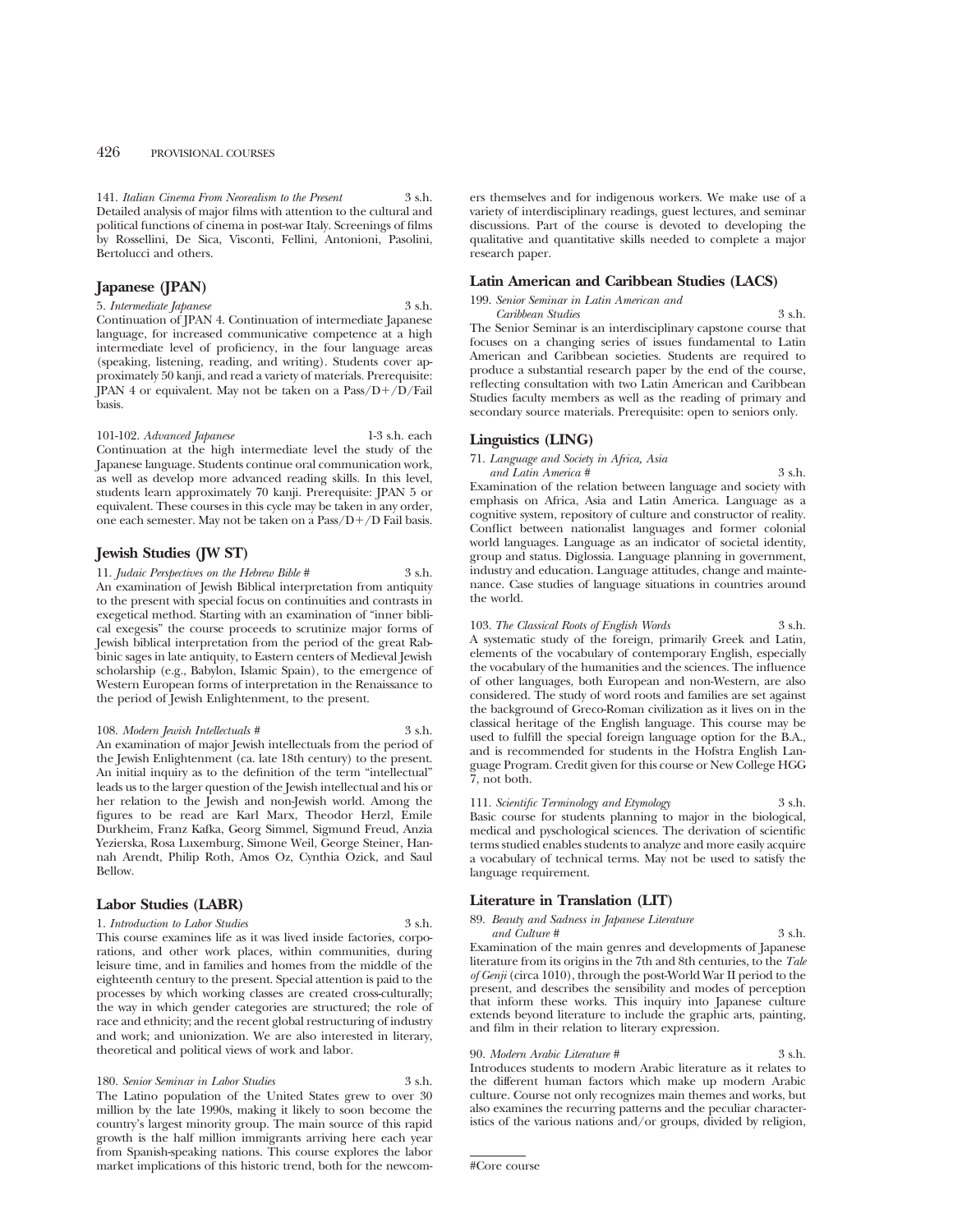epoch, circumstances, movement, gender or ideology. Focuses on the correlation between thematic and structural considerations in literature and the various phases in the process of acquiring a modern cultural self-identity.

### **Mathematics (MATH)**

13C. *Elementary Mathematical Models Through Computers* # 3 s.h. Through the use of calculators and computers, students are introduced to a variety of mathematical functions and their application as models for describing events and predicting outcomes in business, the sciences and the liberal arts. Models include sequences and the linear, polynomial, rational and exponential functions. Mathematical basics are reviewed and no prior experience with computing is assumed. Prerequisite: 2 years of high school mathematics.

19B. *Bridge to Calculus II* 1 s.h. For students who have taken MATH 10E and wish to take MATH 20. Course covers topics dealt with in MATH 19 but not in MATH 10E; some theoretical background, derivatives of trigonometric functions and further applications. Prerequisite: MATH 10E with a grade of  $C-$  or better.

### 190. *Departmental Honors* 3 s.h.

Individual research project in an area of mathematics under supervision of a departmental faculty member. Open only to majors in the Department of Mathematics who are eligible according to the criteria listed on page 69, and who desire to graduate with departmental honors. Permission of the department chairperson, prior to registration, is required.

198, 199, A-Z. *Special Studies in Mathematics* 3 s.h. each Each course covers a preannounced topic in mathematics. The topics chosen for 198 have little or no advanced mathematics course prerequisites; the topics for 199 often have one or more advanced mathematics course prerequisites. May be repeated for credit when topics vary.

### **Modern Greek (MGRK)**

1 & 2. *Modern Greek* 3 s.h. each

1) Fundamentals of grammar and modern vocabulary. Oral and written drills; 2) Continuation of 1; selected readings. Prerequisite: MGRK 1 or equivalent.

### **Music (MUS)**

25. *University Chorale* 1⁄2 s.h. The Hofstra *Chorale* is a select choral ensemble of 45-55 skilled singers, chosen by audition. The *Chorale* performs repertoire from all styles and eras of choral literature, with a particular emphasis on contemporary, *avant garde*, and world music. The *Chorale* rehearses two hours per week, and offers performances on and off-campus. Audition required. Prerequisite: permission

#### 35B. *Intermediate Piano Class* 1 s.h.

This course provides students with opportunities to advance their piano performance skills, enabling them to make use of keyboards while teaching children. This course also aids students' abilities to utilize sequencing programs needed in music technology. Prerequisite: MUS 35A. Not for liberal arts credit.

of instructor. Credit on Pass/D+/D/Fail basis only. See Notes 4, 5.

### 35C. *Advanced Piano Class* 1 s.h.

This course is intended to reinforce and extend course work offered in MUS 35B. Students will be provided with work offered in MUS 35B. Students will be provided with opportunities to improve their piano performance abilities and complete the *Piano Proficiency Requirement.* Prerequisite: MUS 35B. No liberal arts credit.

69A. *Music and Species Counterpoint* 3 s.h. May be substituted for MUS 69 as the first required course for music majors in the music theory sequence, and should be taken concurrently with MUS 61 or 61A. It is intended for students who, on the basis of a placement examination, have demonstrated a need for intensive training in music fundamentals beyond that normally covered in MUS 69. It is organized in two parts: 1) an intensive and comprehensive survey of the fundamentals of music theory; 2) training in the writing and analysis of two-part species counterpoint in the manner of Fux. Emphasis is given to the development of a general understanding of fundamental principles of music theory and to the principles of voice leading and melodic structure that is most useful in the study of tonal harmony. Enrollment limited to music majors or prospective music majors. May not be taken on a  $Pass/D+/D/Fall$  basis.

160B. *Advanced Jazz and Contemporary Scoring* 3 s.h. Arranging and scoring for big bands, studio and recording orchestras and vocal groups. Prerequisite: MUS 160A or permission of instructor.

#### 172A. *Choral and General Music Methods in the Secondary School* 2 s.h.

This course is designed to provide music students the opportunity to investigate current philosophies of teaching choral and general music at the secondary level. Lessons focus on developing choral performance skills and assessment techniques. Students also have opportunities to explore and develop creative music strategies appropriate for the secondary general music setting. These strategies support and reflect local, state and national music education standards. May not be taken on a  $Pass/D+ / D$ /Fail basis. No liberal arts credit.

### 175. *Vocal Pedagogy* 2 s.h.

Study of the problems encountered in the teaching of vocal technique such as breathing, resonance, tone color, dynamic control and diction. Sessions of supervised teaching are included. May not be taken on a Pass/ $D+/D/F$ ail basis. No liberal arts credit.

### **Natural Science (NSC)**

13, 14. *Our Physical Universe* 3 s.h. each Exploration of the basic concepts of our physical universe in the areas of physics, chemistry, nuclear energy, geology and astronomy. The historical development of science and the role scientists play. Laboratory constitutes about fifty percent of the course work. No previous experience in physics, chemistry or higher mathematics required. Credit given for these courses or NSC 11, 12 or New College NPG 1/QTG 005.

13: physics and nuclear energy. 14: chemistry, astronomy and geology.

| 21. Science and Technology #                                  | 3 s.h. |
|---------------------------------------------------------------|--------|
| Develope an understanding of the technical world around us in |        |

Develops an understanding of the technical world around us in terms of the fundamental laws of science. Examines a variety of mechanical and electrical devices or systems, to demonstrate that complex devices follow a pattern determined by these fundamental laws. Topics include electrical, electronic and digial circuits, energy balances, strength of materials and fluid flow of liquids. (Two hours lecture, two hours laboratory.)

### **Philosophy (PHI)**

### 60. *Introduction to Chinese Philosophical*

*and Religious Traditions* 3 s.h. Course introduces students to the major concepts and metaphors in Chinese Confucianism and Taoism. Students engage in close readings of texts from the classical and medieval periods. The goal is to arrive at a sympathetic understanding of the major themes in Chinese thought. Periodically, the students compare questions raised in China to questions raised within the western

<sup>#</sup>Core course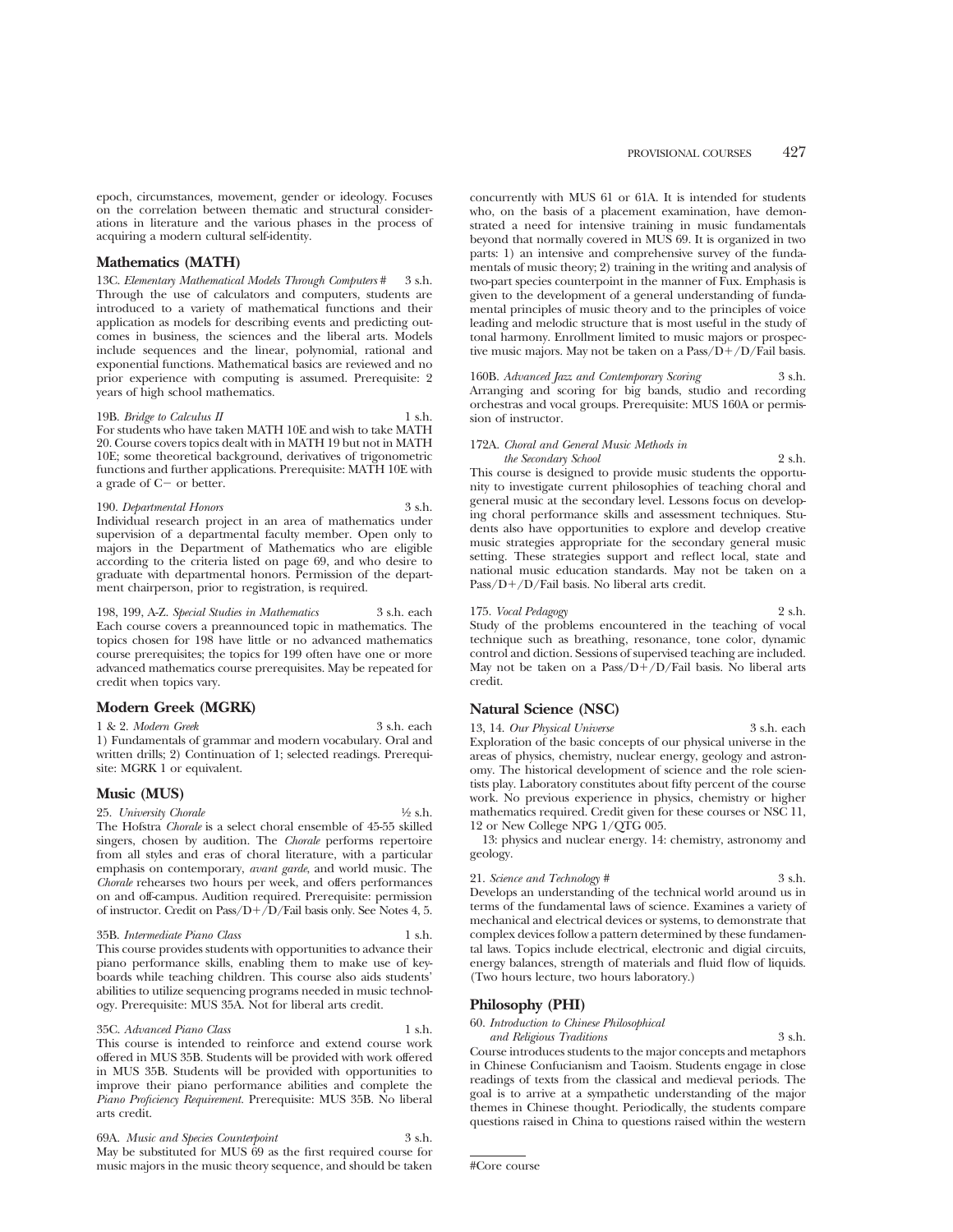philosophic and religious traditions. Prerequisite: consent of instructor.

103. *Life, Death and Immortality* # 3 s.h. Examination of the concepts of life, death and immortality as represented in religious and literary texts from a range of cross-cultural sources: western and nonwestern monotheistic traditions, eastern traditions (e.g., Tibetan and Indian), middle eastern (e.g., Turkish), African, and Native American. Further examination of the encounter between a native tradition and a western colonial, typically Judeo-Christian presence. Discussion as well, of the implications of these concepts for such issues as abortion, euthanasia, suicide. Original texts in translation. Same as RELI 80. Credit given for this course or RELI 80, not both. (Formerly PHIL 70.)

166. *Contemporary Social and Political Philosophy* 3 s.h. Concepts of the autonomous self and agency (developed during the modern period, Descartes—Kant), have been central to modern, liberal social and political philosophy. This course examines the critiques of those concepts and explores changing conceptions of community, civil society, and selfhood offered by feminist and postmodern philosophers. These issues have immediate interdisciplinary relevance for legal, political and psychological inquiries. Some attention is given to contemporary social problems, such as race and gender. Readings from contemporary philosophy (e.g., Foucault and critical theory) and some interdisciplinary sources. Prerequisite: PHI 10, 14, or 20. (Formerly PHIL 143.)

170. *Ethical Theory: Values, Relativism and Pluralism* 3 s.h. A detailed examination of some specific issue in contemporary ethical theory. Possible topics include the nature and objectivity of morality, the relationship between moral philosophy and theories of the self, the rival of a virtue-theory approach to ethics, and pluralism about values. Prerequisite: PHI 14, or permission of instructor. (Formerly PHIL 149; *Ethical Theory*.)

### 180. *Theories of Knowledge and Being* 3 s.h. An investigation of theories of being, which state the most general characteristics of reality; and theories of knowledge, which state what knowledge is and how, if at all, we know things; and the ways that theories of being and knowledge are related.

Prerequisite: PHI 10 or 14. (Formerly PHIL 150.) 181. *Topics in Philosophy* 3 s.h.

This course provides an in-depth study of a problem in philosophy, the specific topic for the course varies from semester to semester. Examples of possible course topics are free will versus determinism, the nature of truth, philosophical approaches to issues in psychology, space and time. Students should consult with the particular instructor each time the course is offered to determine if prior preparation for the topic to be covered is recommended. Such consultation may take place prior to registration or on the first day of class. May be repeated for credit when topics vary. (Formerly PHIL 100.)

### 182. *Selected Philosophers* 3 s.h.

This course provides an in depth study of a major philosophical figure; the figure to be studied varies from semester to semester depending on the instructor. Prerequisite: PHI 10 or 3 s.h. in philosophy, or a history of philosophy course, or permission of instructor. May be repeated twice for credit when topics vary. (Formerly PHIL 155.)

#### 194. *Seminar* 3 s.h.

For juniors and seniors who have previously taken at least three philosophy courses in logic: (PHI 150, 154, 156). May not be taken on a  $Pass/D+/D/Fall$  basis. (Formerly PHIL.)

### **Physics (PHYS)**

17, 18. *Elements of Physics for Engineers* 4 s.h. each Fundamental laws and principles of mechanics, electricity and magnetism, and selected topics in light. Designed for engineering majors. Corequisite for 17: PHYS 11B. Prerequisite or corequisite for 17: MATH 19. Prerequisite or corequisite for 18: MATH 20.

### **Psychology (PSY)**

180. *Work Motiviation: Theory and Applications* 3 s.h. Examination of modern developments in motivational psychology as they pertain to individual behavior in organizational settings and their practical applications. Four approaches are examined. The first approach focuses upon need-motive-value strategies such as need fulfillment theories, intrinsic motivation and equity/justice theories. The second approach attends to expectancy-value formulations of behavior with attention directed toward VIE theory. A third approach involves an examination of the self-regulation-cognitive approach embodied in goal setting theory. The final theoretical perspective involves an analysis of the behavioral (operant) and social learning views of work motivation. The course focuses on the practical implications of motivational theory, with an emphasis upon job satisfaction, work design and reward systems.

### 181. *Leadership and Group Processes* 3 s.h. Presents a broad review and analysis of leadership in organizations and groups. Examines organizational work groups within the perspective of the organization as a system. Topics include functions, history, theories, and styles of leadership. Gender issues, cross-cultural perspectives, leader-member relations, group development, communication, conflict, decision making and self-managed teams are also examined. Prerequisites: PSY 34; SOC 81 or PSY 141.

### 183 *Capstone Research Integration Course* 3 s.h.

Provides a capstone experience in which students integrate the knowledge and understanding of organizational behavior and leadership that they acquire in other courses in the concentration. Students work together in small groups on a single project throughout the term. Each group selects a research topic in consultation with the instructor. The project requires that data be collected from an industrial, public, voluntary, or non-profit organization. Using valid diagnostic procedures, students examine the psychological, structural, envionmental, political, and cultural factors that affect organization systems.

### **Religious Studies (RELI)**

50. *Islam #* 3 s.h.

A study of the rise of Islam within the context of the cultural social and religious conditions of pre-Islamic Arabia, Muhammad's religious message and the Koran, development of theology, law, and consolidation of Sunnism. Attention given to the concept of nonseparation of state and religion in Muslim thought, to the experience of women, and to themes in comparative art, architecture, and ritual. (Formerly PHIL 68.)

80. *Life, Death and Immortality* # 3 s.h. Examination of the concepts of life, death and immortality as represented in religious and literary texts from a range of cross-cultural sources: western and nonwestern monotheistic traditions, eastern traditions (e.g., Tibetan and Indian), middle eastern (e.g., Turkish), African, and Native American. Further examination of the encounter between a native tradition and a western colonial, typically Judeo-Christian presence. Discussion as well, of the implications of these concepts for such issues as abortion, euthanasia, suicide. Original texts in translation. Same

<sup>#</sup>Core course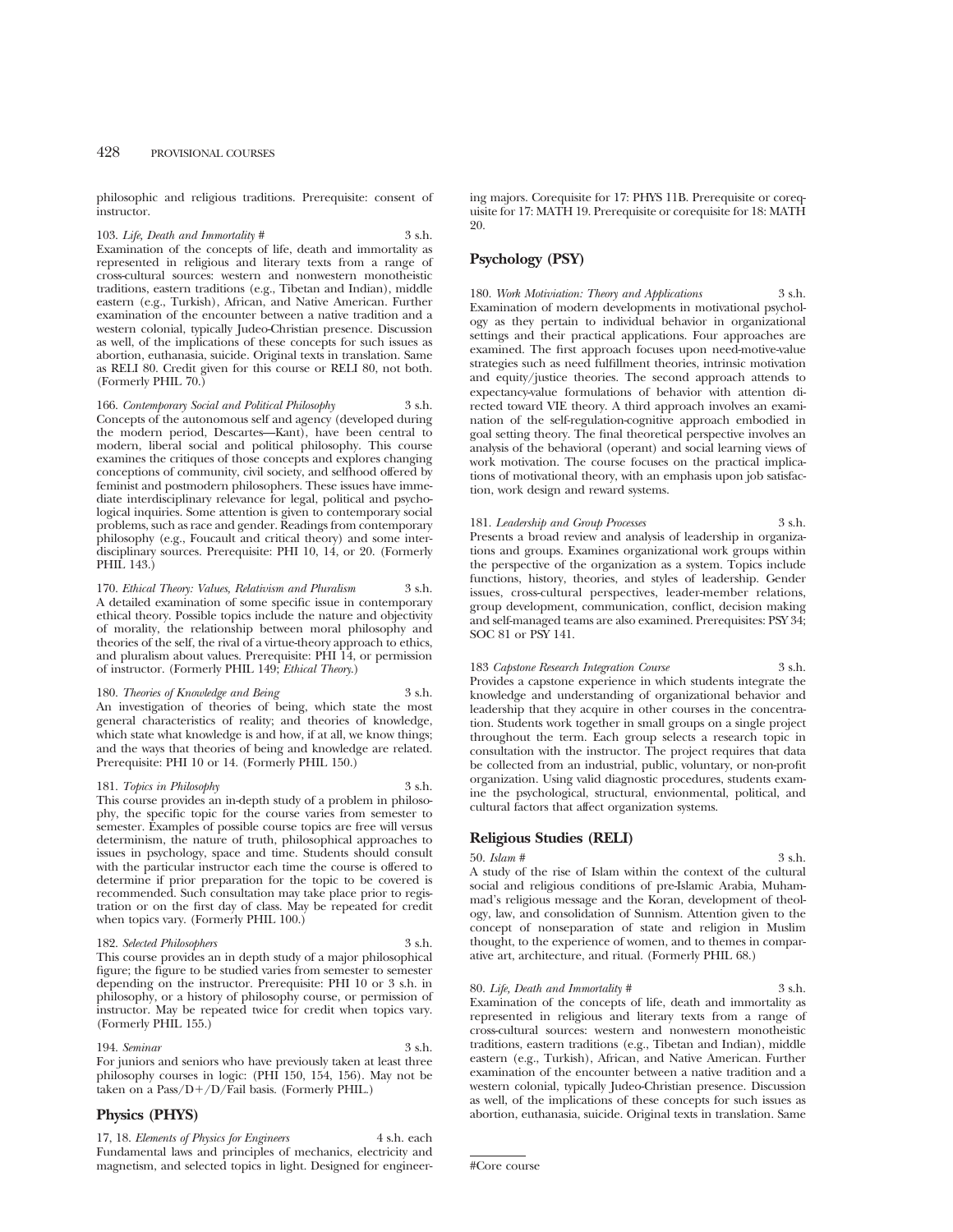as PHI 103. Credit given for this course or PHI 103, not both. (Formerly PHIL 70.)

85. *Comparative Religious Ethics #* 3 s.h.

An exploration of the ways in which three religious traditions attempt to guide their adherents' conduct by appealing to rules of action. Course begins by clarifying the notions of "ethics" and "religion." We then turn to three traditions—for example, the Navaho, the Gospel of Matthew, and to Theravada Buddhism, asking how each tradition conceives of the relation between religious and moral rules (we also ask whether that distinction is even helpful). While the student is asked to master a body of historical materials, the emphasis is philosophical throughout; we mainly want to understand how each tradition understands such basic notions as action, obligation, the moral authority of persons, deity or deities, and institutions, and the status of other religious and moral frameworks. (Formerly PHIL 71.)

140. *Special Topics in Religion* 3 s.h. Studies in such special topics as psychology of religion, religion in America, new religious movements, and religion, media and American culture. May be repeated for credit when topics vary.

191. *Independent Study in Religious Studies* 1-3 s.h. Individualized plan of study developed by student in consultation with, and with the approval of a member of the faculty, approved by Religious Studies Adviser who will serve as tutor for the course. Prerequisites: approval of instructor and Religious Studies Adviser.

# **Sociology (SOC)**

9. *Youth, Crisis, and American Culture* 3 s.h. This course explores the period in human development we call "youth." The "Beat Generation," "Love Generation," "Me Generation," "Generation X": the concept of youth differs depending on social, economic, and political contexts. Accordingly, this course offers an understanding of youth that is grounded in historical development, social structure and a changing youth culture (e.g., music, dress, work and leisure). The course examines the prevailing attitudes and conditions confronting youth today, with an eye towards future developments.

37. *Parenting, Poverty and Social Policy* 3 s.h. Can social policies be effective against poverty? What are the consequences of aiding, or not aiding, poor families? This course addresses these questions by focusing on the process and consequences of social policy, with an emphasis on the United States. In particular, the course explores the politics of poverty and the development, implementation and effects of social welfare policies aimed at impoverished families. There is a consistent focus on how class, gender, race, and the normative functions of the nuclear family intersect with the process of constructing social policy for the poor.

## 142. *Global Cities: Politics and Social Change in Comparative Perspective* 3 s.h.

This course compares the impact of global economic change on the world's most powerful cities in the last fifteen years. The first half of the course focuses on how economic change has affected the social and political lives of the residents of New York and London. The second half looks at the way other cities (e.g., Paris, Berlin, Tokyo, Hong Kong, Singapore, and Los Angeles) handle the challenges of globalization and assesses what lessons their fate holds for New York and London. Course is designed to introduce students to the problems and opportunities created by the growth of a world economy and its consequences for the people, politics, and social structures of large cities.

180A. *Computing and Statistical Analysis in Sociology* 1 s.h. This course introduces the student to the basics of using a computing program such as the Statistical Package for the Social Sciences (SPSS). It covers such topics as data file construction and management, variable construction and transformations, statistical procedures (including descriptive, correlation, t-test, regression, and ANOVA). Basic elements of reporting results in tabular and graphic forms are discussed. This course is designed for those students who have completed a statistics course that did not include a computer component. Prerequisite: one course in elementary statistics. Credit given for this course or SOC 180, but not both.

# **Spanish (SPAN)**

2R. *Review of Elementary Spanish* 3 s.h. Intended for students who have had two years of Spanish in high school, but who need review of the basics of SPAN 1 and 2 before enrolling in SPAN 3. No credit for either SPAN 1 or SPAN 2, if credit received for 2R.

111B. *Spanish for Spanish Speakers* 3 s.h. Intended for students who have an oral knowledge of the language (e.g., speak Spanish at home), or scored above SPAN 4 on the placement test, but have never had formal instruction in the language. The course offers rigorous immersion in the structure of Spanish; slips in usage (fossilized grammatical errors, use of so-called *Spanglish,* word separation, and orthographic mistakes) are addressed with appropriate methodology. Equally important is the cultural goal, i.e., to broaden students' knowledge of the twenty-one countries (including the United States) making up the Spanish-speaking world.

113A. *Culture and Civilization of Spain* 3 s.h. The peoples of the Iberian Peninsula: its geography, history, socio-political and religious heritage, as well as its literature, music, and visual arts. Credit given for this course or SPAN 113, not both.

113B. *Culture and Civilization of Latin America* 3 s.h. The peoples of Latin America: its geography, history, sociopolitical and religious heritage, as well as its literature, music, and visual arts. Credit given for this course or SPAN 113, not both.

190. *Senior Seminar in Hispanic Literatures and Cultures* 3 s.h. This capstone seminar course rounds out the student's preparation in Hispanic literatures and cultures through an in-depth exploration of a changing series of topics fundamental to both Peninsular and Latin American literatures and cultures. It exposes the student to key concepts of literary theory and provides training in the completion of a complex research project. Students produce a substantial research paper by the end of the course, which may function as a chapter of the senior departmental honors thesis. If the student is qualified to pursue departmental honors. Prerequisite: senior standing.

# **Spanish Literature in Translation (SPLT)**

52. *Interpreting the Hispanic Legacy* # 3 s.h. Spain's legacy to Hispanic America and their respective values and idea, as expressed in their literary and traditional myths. Matters of origin, the assessments of the modern dilemma, and projections of Hispanic politics and art are discussed. Readings are interpretative as well as historical. Prerequisite: one of the following courses: HIST 11, 12; CLL 39, 40; SPLT 51; or permission of Chairperson of the Department of Romance Languages and Literatures in consultation with the instructor.

# 58. *The Empire Writes Back: Autobiography and*

*Resistance in Colonial Spanish America #* 3 s.h. The course provides a new interpretation of Spanish American Colonial experience, examining resistance and subversion in the imperial context through the prism of autobiography. Themes include intellectual, ideological and spiritual subversion; resis-

<sup>#</sup>Core course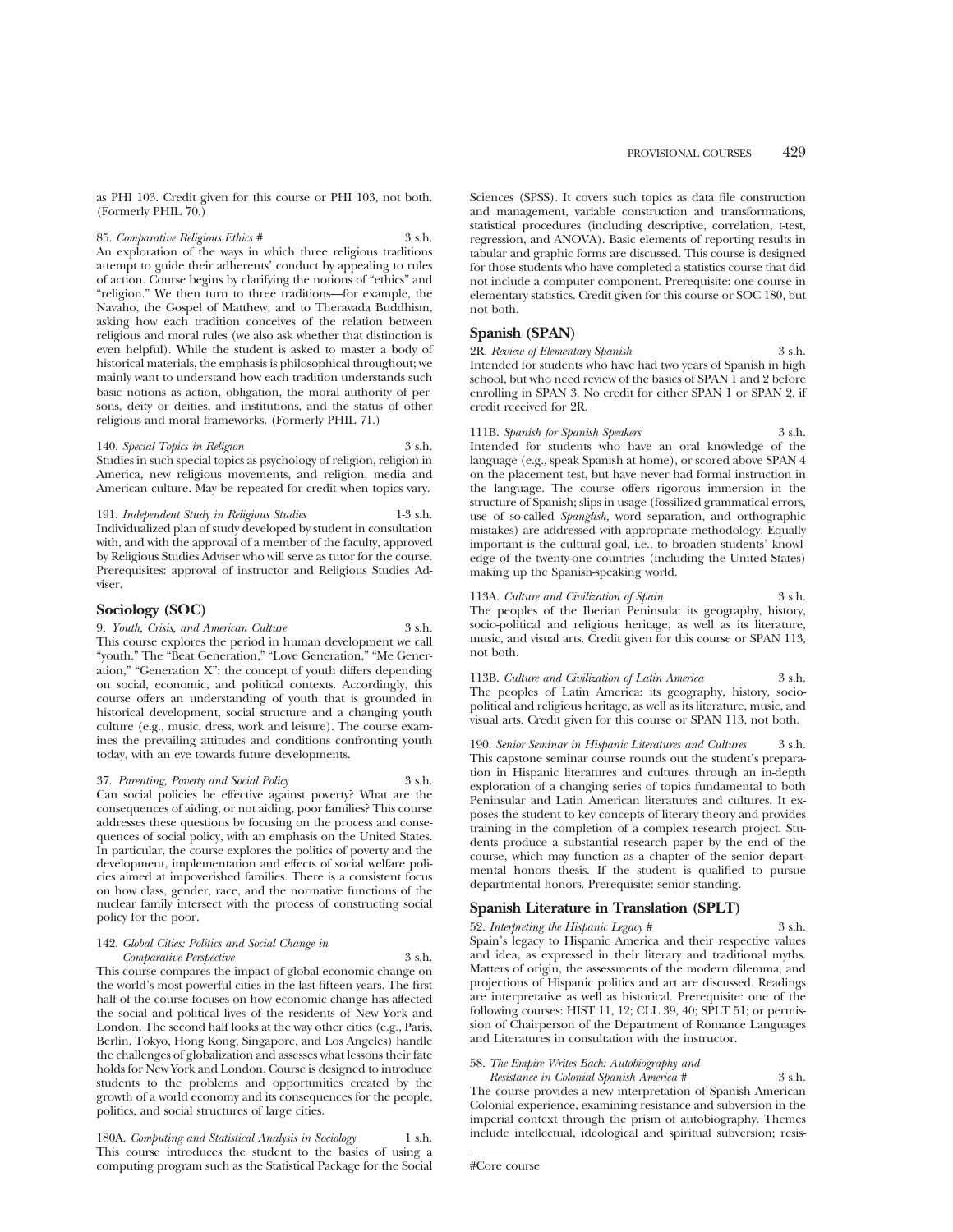tance to slavery; gender transgression; and re-negotiation of power within the patriarchal family and nation. Students examine the role of memoirs, travel accounts, private and public letters, and other autobiographical resources as part of a history of self-exploration and awareness.

# **Speech-Language-Hearing Sciences (SPCH)**

10. *Sociocultural Influences on Spoken and Written*

*Communication* 3 s.h. Sociocultural factors affect written and spoken communication. In this course we investigate individual's communication abilities in relation to sociocultural variables. Variables that are discussed include regional differences, socioeconomic status, race. In addition through the medium of novels and films, we examine language variation that arises as a result of various communication disorders.

# **Technology and Public Policy (TPP)**

60. *Introduction to Geographic Information Systems* 3 s.h. This course introduces students to Geographic Information Systems (GIS) foundations, concepts, and application techniques. GIS are used to encode, store, analyze, and report spatial data and provide a repository, which can be constructed, maintained, edited and analyzed. By linking different information technologies such as mapping and database management systems, spatial information can be used to facilitate management and decisions in a wide array of fields. These include marketing, industrial and commercial location, resource inventory and management, environmental impact assessment, urban planning, transportation, tracking crime data. Same as GEOG 60.

130. *Media Technologies and Public Policy* 3 s.h. Provides an interdisciplinary examination of new technologies, their impact on the media, global communication systems, and the international information society. Considers and analyzes who are the new media players, the legal and personal implication of media ownership patterns, fragmentation of society, and the controversial shaping nature of telecommunication and information technologies on the dimensions of our culture, social structure, economy, and politics. Prerequisite: MASS 11 or approval of instructor. Same as MASS 130.

## **University Honors Program (UHP)**

## 9A. *Self, Society, and Revolution* # 3 s.h.

Examines ways in which philosophical and literary texts expose readers to the nature of revolution and the problems of identity in the midst of political, social, and moral upheaval.

## 9B. *Know Thyself* # 3 s.h. Introduces students to the fundamental problems of philosophy and in particular the problem of personal identity.

## 9C. *The Politics of Voice in Literature,*

*Film, and Performance* # 3 s.h. Examines the nature of voice in personal narrative, literary texts, film, and oral performance.

9D. *News and Reason: American Journalism*

*and the Legacy of the Enlightenment* 3 s.h. Introduces students to the philosophical, historical and political history of American journalism and provides them with the ability to assess contemporary practice in terms of how well today's journalists adhere to standards grounded in the First Amendment.

## **Write Start**

1W-2W. *Write Start Composition* 4 s.h. each First semester: an introduction to expository writing at the college level, with an emphasis on analysis and argument. Assignments in reading and writing are coordinated; the Proficiency Examination is given as part of the course. Includes a coordinated workshop focusing on sentence skills, organization, and thesis development. May not be taken on a  $Pass/D+/D/Fail$ basis. Second semester: continued instruction on expository writing, and an introduction to literature. Most reading and writing assignments are organized around a central theme. Includes a Shakespeare play and a documented essay. Includes a coordinated workshop in exposition, argument, and literary analysis. May not be taken on a  $Pass/D+/D$  Fail basis.

1T-2T. Write Start Workshop 0 s.h. Taken as part of ENG 1W or 2W to reinforce instruction in exposition, argument, and analysis.

#Core course